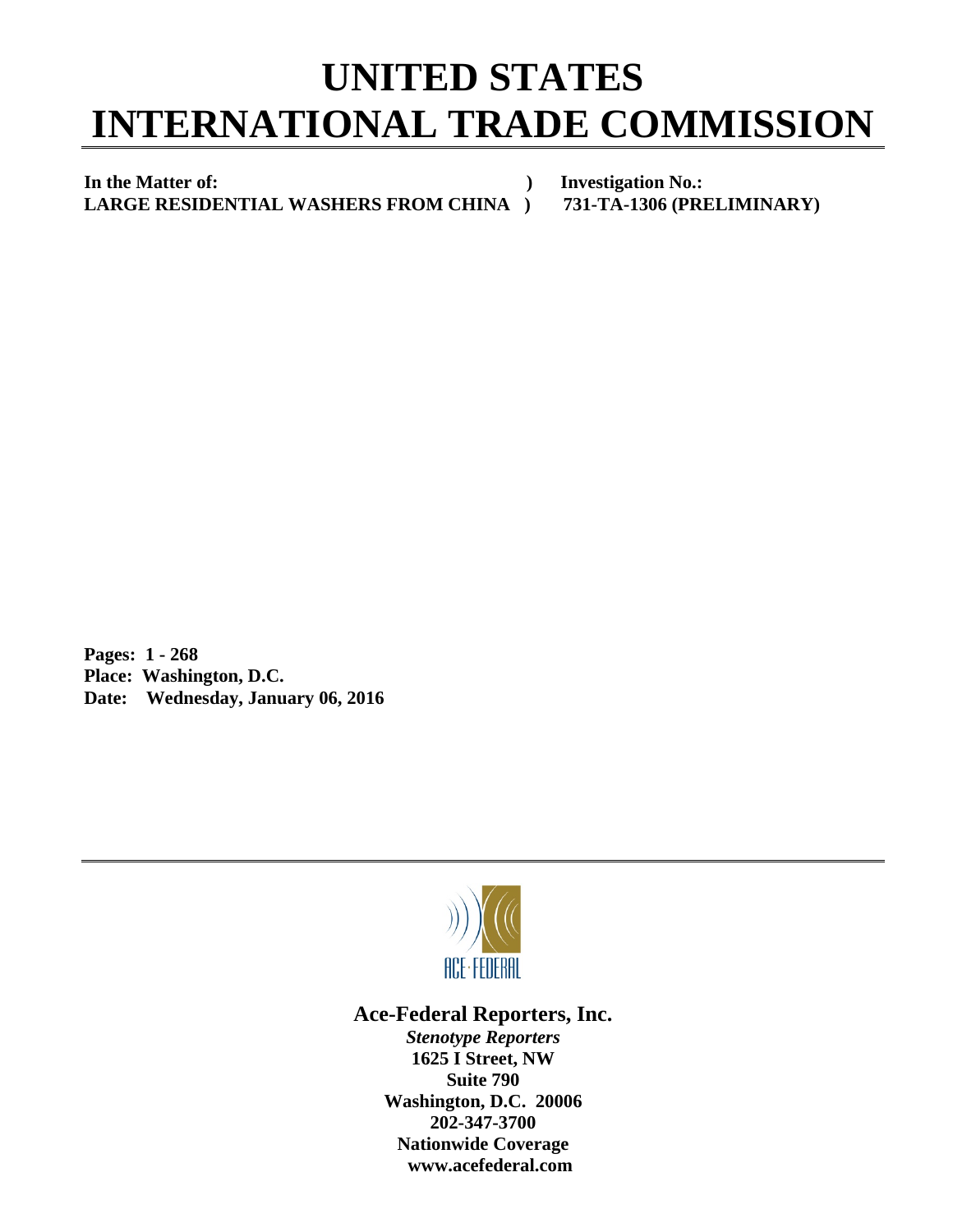| $\mathbf 1$    |                           | THE UNITED STATES                                            |
|----------------|---------------------------|--------------------------------------------------------------|
| $\overline{2}$ |                           | INTERNATIONAL TRADE COMMISSION                               |
| 3              |                           |                                                              |
| $\overline{4}$ | IN THE MATTER OF:         | ) Investigation No.:                                         |
| 5              | LARGE RESIDENTIAL WASHERS | ) 731-TA-1306                                                |
| 6              | FROM CHINA                | ) (PRELIMINARY)                                              |
| 7              |                           |                                                              |
| 8              |                           |                                                              |
| 9              |                           | Main Hearing Room (Room 101)                                 |
| 10             |                           | U.S. International Trade                                     |
| 11             |                           | Commission                                                   |
| 12             |                           | 500 E Street, SW                                             |
| 13             |                           | Washington, DC                                               |
| 14             |                           | Wednesday, January 6, 2016                                   |
| 15             |                           |                                                              |
| 16             |                           | The meeting commenced pursuant to notice at 9:30             |
| 17             |                           | a.m., before the Investigative Staff of the United States    |
| 18             |                           | International Trade Commission, Douglas Corkran, Supervisory |
| 19             | Investigator, presiding.  |                                                              |
| 20             |                           |                                                              |
| 21             |                           |                                                              |
| 22             |                           |                                                              |
| 23             |                           |                                                              |
| 24             |                           |                                                              |
| 25             |                           |                                                              |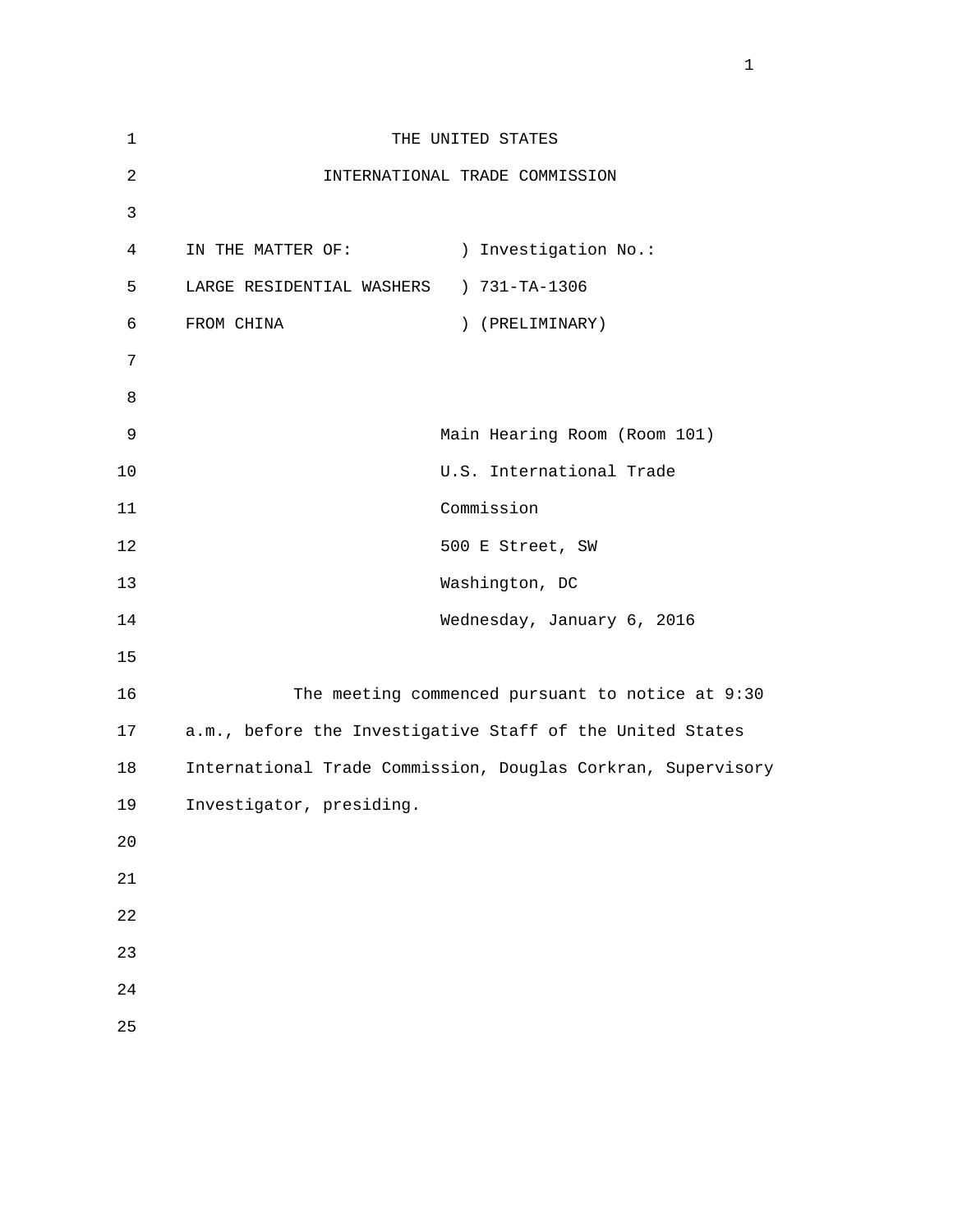| 1              |                     | On behalf of the International Trade Commission Staff: |
|----------------|---------------------|--------------------------------------------------------|
| 2              |                     | Douglas Corkran, Supervisory Investigator              |
| $\mathsf{3}$   |                     | Chris Cassise, Investigator/Supervisory                |
| $\overline{4}$ | Investigator        |                                                        |
| 5              |                     | Dennis Fravel, International Trade Analyst             |
| 6              |                     | David Boyland, Accountant/Auditor                      |
| 7              |                     | Cindy Cohen, Economist                                 |
| 8              |                     | Michele Breaux, Economist                              |
| 9              |                     | Karl von Schriltz, Attorney/Advisor                    |
| 10             |                     |                                                        |
| 11             |                     | William R. Bishop, Supervisory Hearings and            |
| 12             | Information Officer |                                                        |
| 13             |                     | Sharon Bellamy, Program Support Specialist             |
| 14             |                     | Sonia Parveen, Intern                                  |
| 15             |                     |                                                        |
| 16             |                     |                                                        |
| 17             |                     |                                                        |
| 18             |                     |                                                        |
| 19             |                     |                                                        |
| 20             |                     |                                                        |
| 21             |                     |                                                        |
| 22             |                     |                                                        |
| 23             |                     |                                                        |
| 24             |                     |                                                        |
| 25             |                     |                                                        |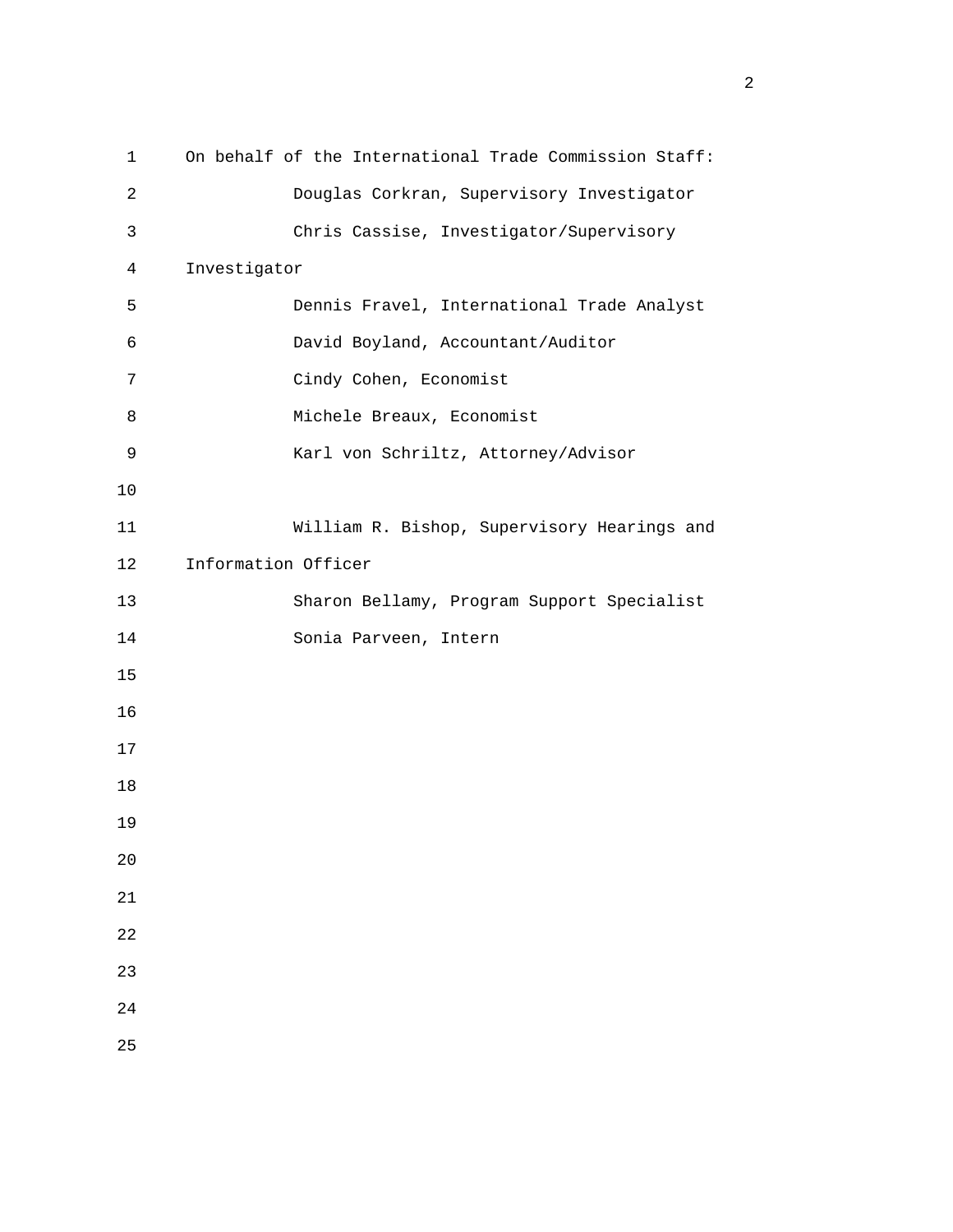1 APPEARANCES:

| 2  | Opening Remarks:                                            |
|----|-------------------------------------------------------------|
| 3  | Petitioner (Jack A. Levy, Cassidy Levy Kent (USA) LLP)      |
| 4  | Respondents (Daniel L. Porter, Curtis, Mallet-Prevost, Colt |
| 5  | & Mosle LLP)                                                |
| 6  |                                                             |
| 7  | In Support of the Imposition of Antidumping Duty Order:     |
| 8  | Cassidy Levy Kent (USA) LLP                                 |
| 9  | Washington, D.C.                                            |
| 10 | and                                                         |
| 11 | Adduci Mastriani & Schaumberg LLP                           |
| 12 | Washington, D.C.                                            |
| 13 | on behalf of                                                |
| 14 | Whirlpool Corporation                                       |
| 15 | Joseph Liotine, President, Whirlpool North America          |
| 16 | Casey Tubman, General Manager for Laundry, Whirlpool        |
| 17 | North America                                               |
| 18 | Aaron Spira, Group Counsel, North America Region,           |
| 19 | Whirlpool Corporation                                       |
| 20 | Jack A. Levy, Myles S. Getlan, Jennifer A. Hillman,         |
| 21 | James R. Cannon, Jr. and Deanna Tanner Okun - Of Counsel    |
| 22 |                                                             |
| 23 |                                                             |
| 24 |                                                             |
| 25 |                                                             |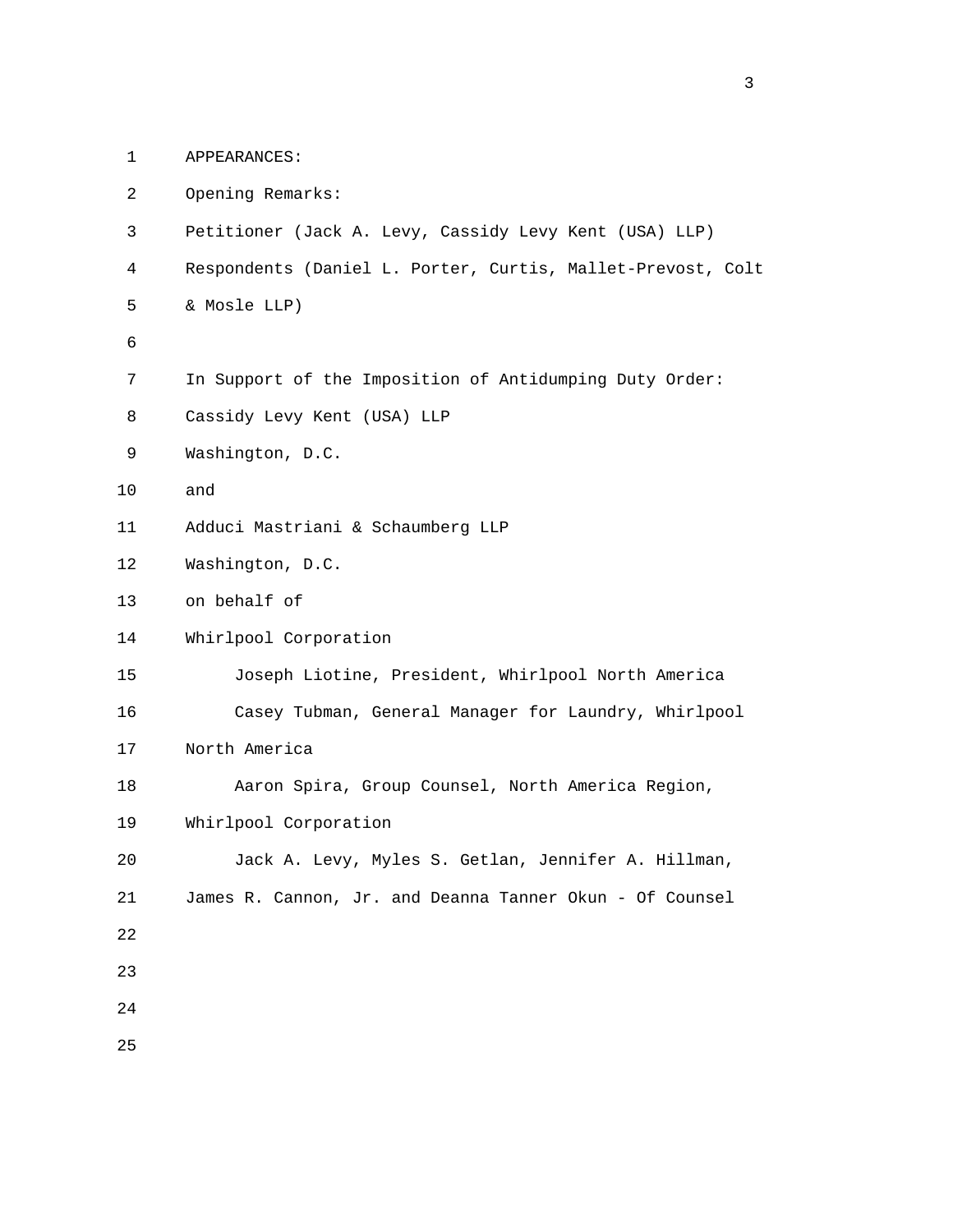| $\mathbf 1$ | APPEARANCES (Continued):                                   |
|-------------|------------------------------------------------------------|
| 2           | TradeWins LLC                                              |
| 3           | Washington, DC                                             |
| 4           | on behalf of                                               |
| 5           | GE Appliances & Lighting                                   |
| 6           | John R. Magnus - Of Counsel                                |
| 7           |                                                            |
| 8           | In Opposition to the Imposition of Antidumping Duty Order: |
| 9           | Curtis, Mallet-Prevost, Colt & Mosle LLP                   |
| 10          | Washington, DC                                             |
| 11          | on behalf of                                               |
| 12          | LG Electronics                                             |
| 13          | John R. Herring, Vice President of Sales, Home             |
| 14          | Appliances, Home Improvement Channel, LG Electronics USA,  |
| 15          | Inc.                                                       |
| 16          | John Toohey, Director of Strategy, LG Electronics USA,     |
| 17          | Inc.                                                       |
| 18          | Richard C. Wingate, Vice President Human Resources and     |
| 19          | General Counsel, LG Electronics USA, Inc.                  |
| 20          | Sung Han (Andrew) Kim, Product Manager for Laundry, LG     |
| 21          | Electronics USA, Inc.                                      |
| 22          | Mun-Gu (Moon) Park, Head of Trade & Customs, Management    |
| 23          | Consulting - Operation, KPMG-Korea                         |
| 24          | Daniel Klett, Principal Trade, Inc.                        |
| 25          |                                                            |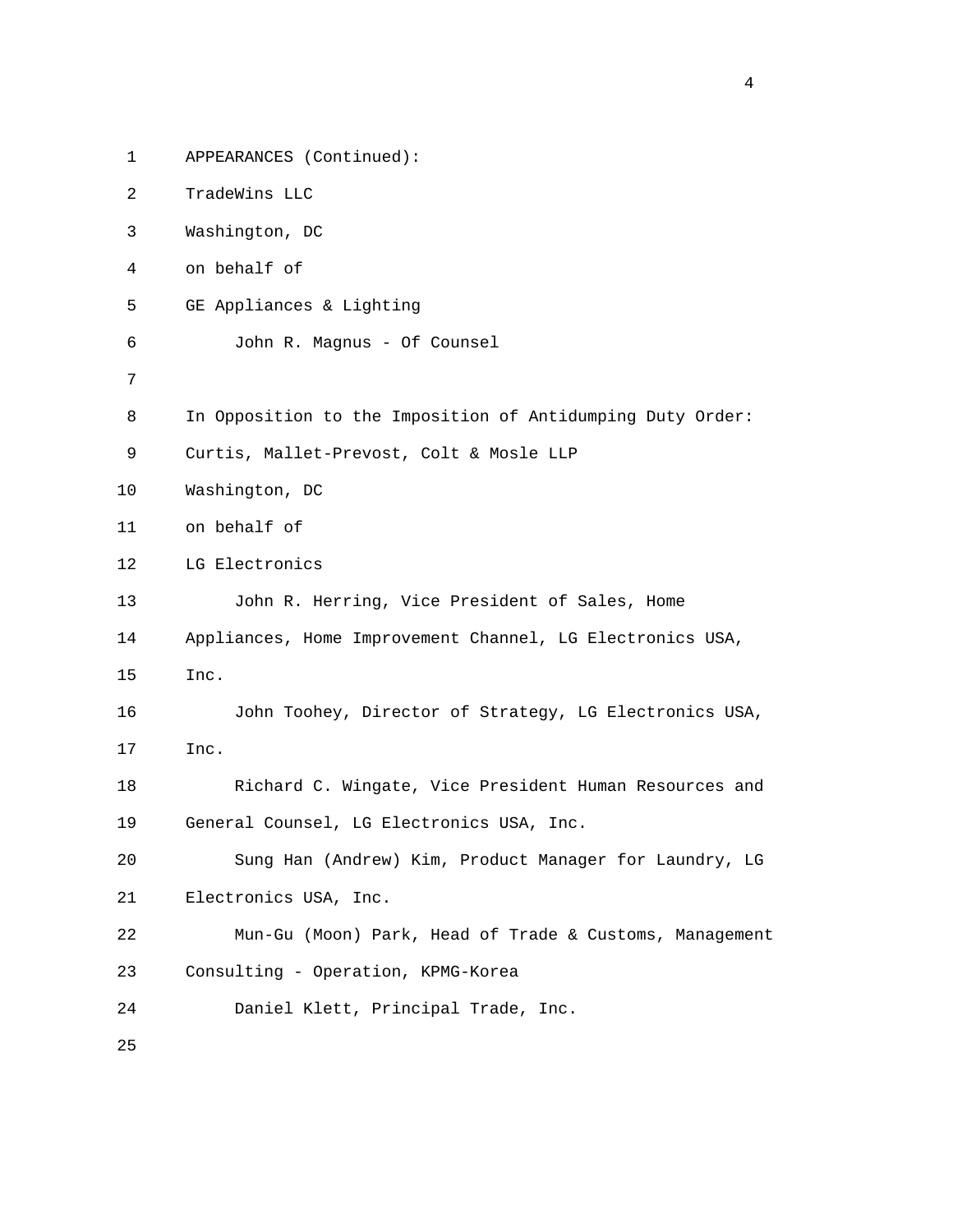```
 1 APPEARANCES (Continued): 
          2 Daniel L. Porter, James P. Durling and Matthew P. 
          3 McCullough - Of Counsel 
4 
          5 Arnold & Porter LLP 
          6 Washington, DC 
          7 on behalf of 
          8 Suzhou Samsung Electronics Co. Ltd. 
          9 Suzhou Samsung Electronics Co. Ltd. - Export 
         10 Samsung Electronics America, Inc. 
         11 (collectively "Samsung") 
         12 Dean Brindle, Director, Laundry Product Marketing, 
         13 Samsung Electronics America, Inc. 
         14 Michael T. Shor and J. David Park - Of Counsel 
         15 
         16 Rebuttal/Closing Remarks: 
         17 Petitioner (Jack A. Levy, Cassidy Levy Kent (USA) LLP) 
         18 Respondents (Michael T. Shor, Arnold & Porter LLP) 
         19 
         20 
         21 
         22 
         23 
         24
```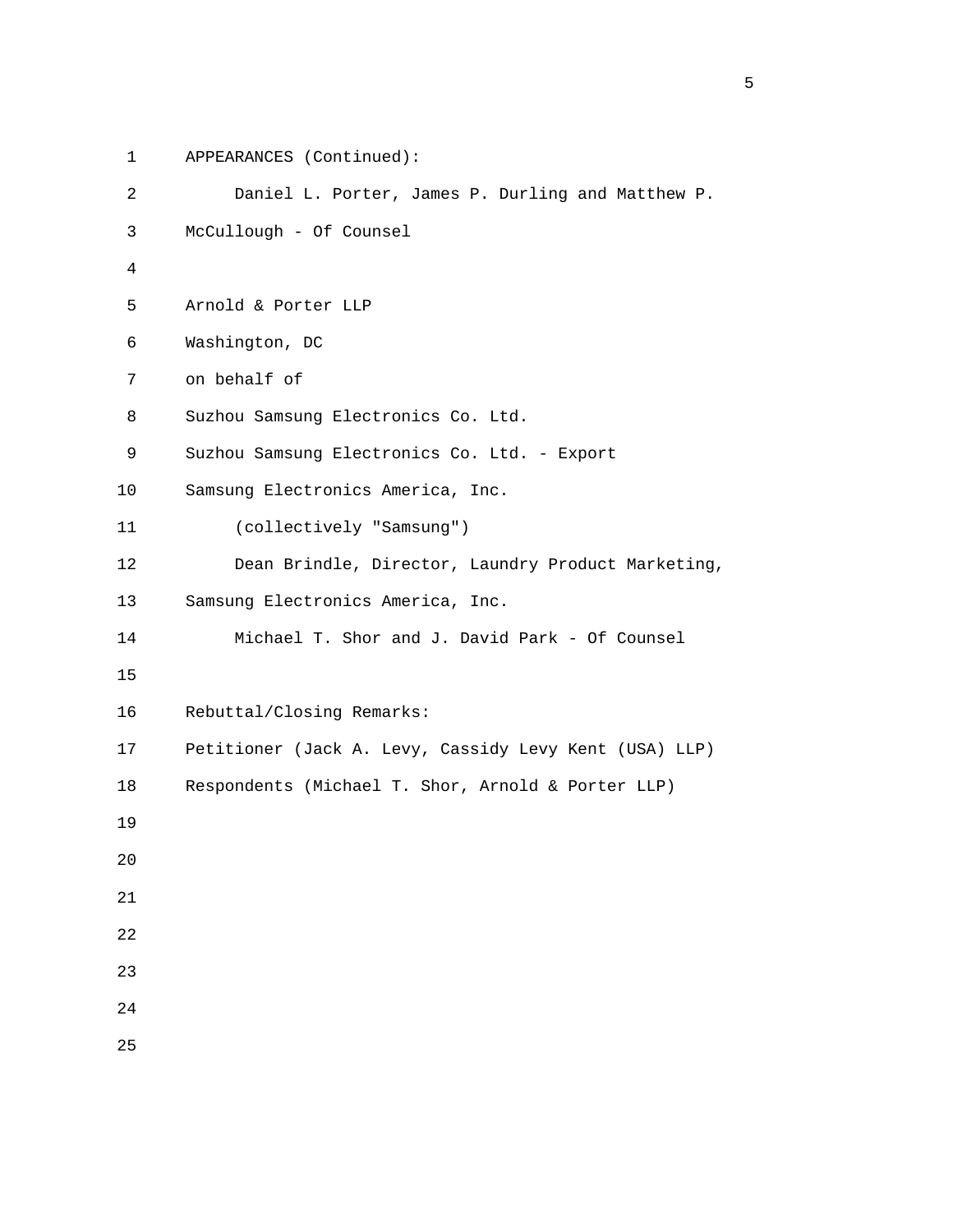1 I N D E X 2 **Page 12** Page 2 **Page 2** Page 2 Page 2 Page 2 Page 2 Page 2 Page 2 Page 2 Page 2 Page 2 Page 2 Page 2 Page 2 Page 2 Page 2 Page 2 Page 2 Page 2 Page 2 Page 2 Page 2 Page 2 Page 2 Page 2 Page 2 Page 2 Page 2 Page 2 Page 3 Petitioner (Jack A. Levy, Cassidy Levy Kent 4 (USA) LLP) 9  $5<sub>5</sub>$  6 Respondents (Daniel L. Porter, Curtis, Mallet-Prevost, 7 Colt & Mosle LLP) 12 8 9 Jack A. Levy, Cassidy Levy Kent (USA) LLP 16 10 11 Joseph Liotine, President, Whirlpool North America 19 12 13 Casey Tubman, General Manager for Laundry, Whirlpool 14 North America 25 15 16 John R. Magnus, TradeWins LLC 47 17 18 Myles S. Getlan, Cassidy Levy Kent (USA) LLP 50 19 20 Michael T. Shor, Arnold & Porter LLP 149 21 22 Dean Brindle, Director, Laundry Product Marketing, 23 Samsung Electronics America, Inc. 149 24

 $\sim$  6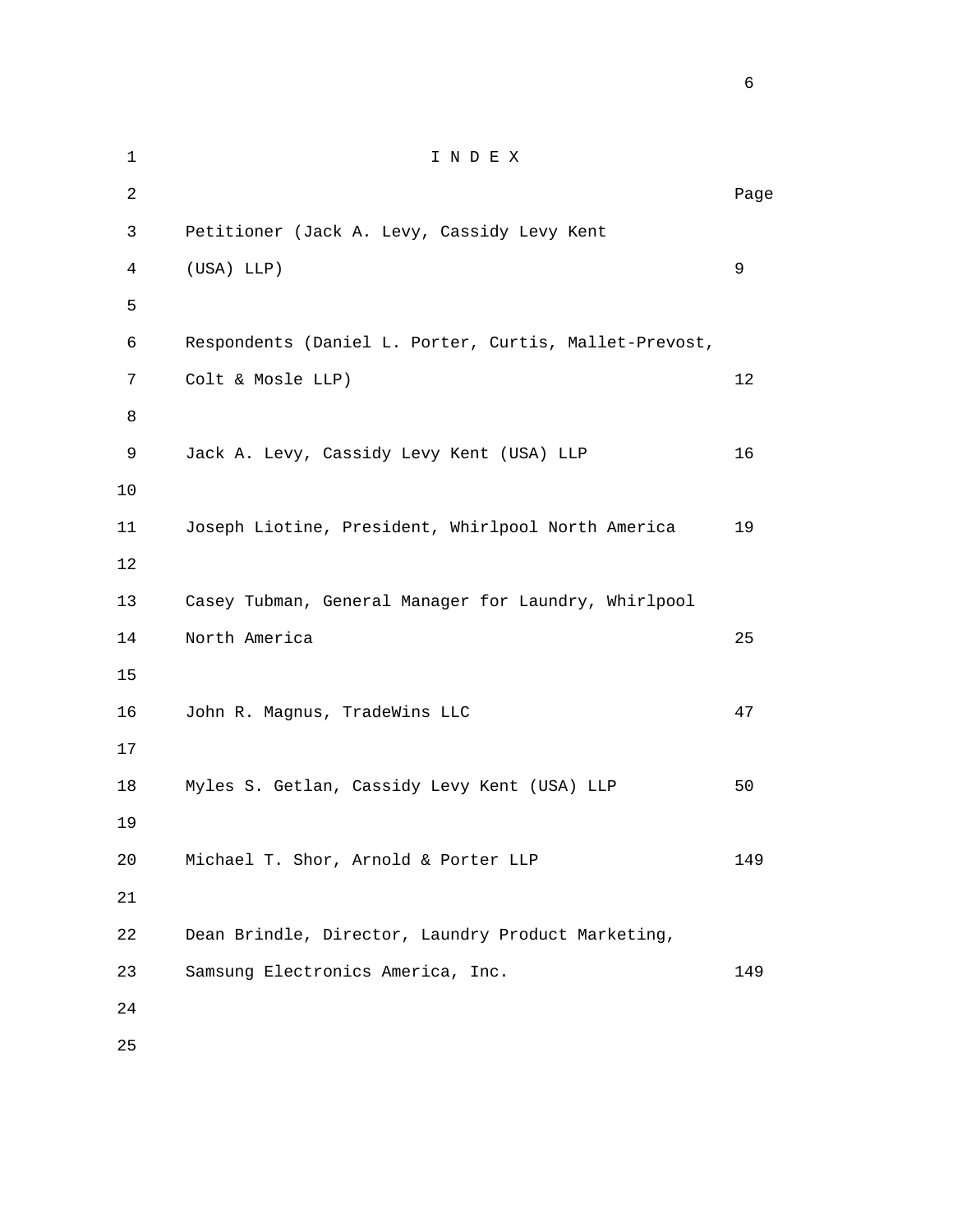1 I N D E X 2 **Page 12** Page 2 **Page 2** Page 2 Page 2 Page 2 Page 2 Page 2 Page 2 Page 2 Page 2 Page 2 Page 2 Page 2 Page 2 Page 2 Page 2 Page 2 Page 2 Page 2 Page 2 Page 2 Page 2 Page 2 Page 2 Page 2 Page 2 Page 2 Page 2 Page 2 Page 3 John R. Herring, Vice President of Sales, Home Appliances, 4 Home Improvement Channel, LG Electronics 5 USA, Inc. 164 6 7 John Toohey, Director of Strategy, LG Electronics 8 USA, Inc. 169 9 10 Daniel Klett, Principal Trade, Inc. 174 11 12 James P. Durling, Curtis, Mallet-Prevost, 13 Colt & Mosle LLP 183 14 15 Petitioner (Jack A. Levy, Cassidy Levy Kent 16 (USA) LLP) 254 17 18 19 20 21 22 23 24 25

<u>2003: The contract of the contract of the contract of the contract of the contract of the contract of the con</u>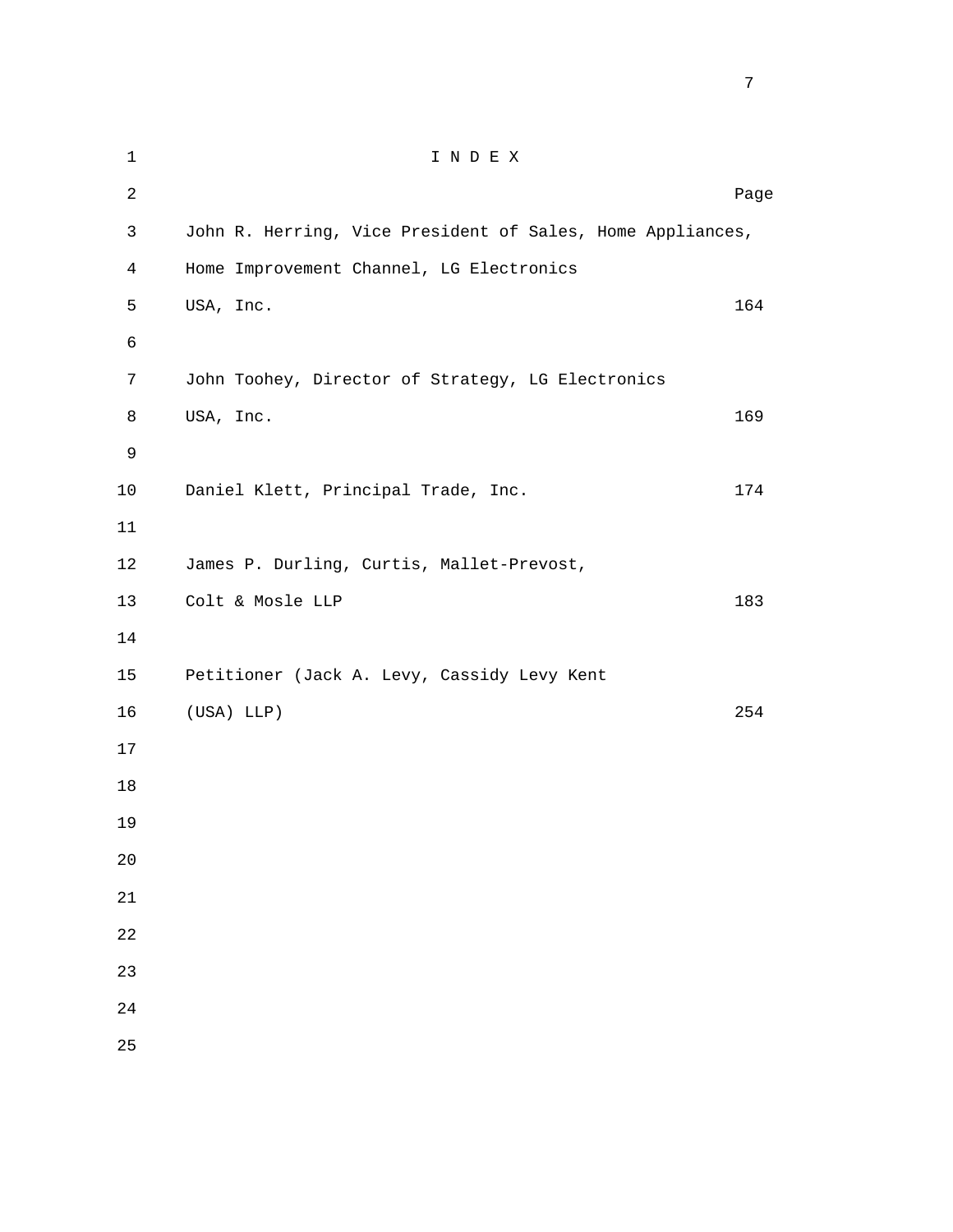| $\mathbf 1$ | P R O C E E D I N G S                                       |
|-------------|-------------------------------------------------------------|
| 2           | 9:30 a.m                                                    |
| 3           | Will the room please come to order?<br>MR. BISHOP:          |
| 4           | Good morning. Welcome to United<br>MR. CORKRAN:             |
| 5           | States International Trade Commission's conference in       |
| 6           | connection with the preliminary phase of Antidumping Duty   |
| 7           | Investigation No. 731-TA-1306 concerning imports of large   |
| 8           | residential washers from China. My name is Douglas Corkran. |
| 9           | I am a Supervisory Investigator in the office of            |
| 10          | investigations and on behalf of Betsy Haines, our acting    |
| 11          | Director, I will preside at this conference.                |
| 12          | Among those present from the Commission Staff on            |
| 13          | my far right; Chris Cassise, who is both the Investigator   |
| 14          | and the Supervisory Investigator on this case; Carl         |
| 15          | VonTrilt, the Attorney Advisor; Cindy Cohen, one of our     |
| 16          | Economists; Michelle Breaux, another Economist; Dennis      |
| 17          | Fravel our Industry Analyst and David Boylan, our           |
| 18          | accountant. I would remind speakers not to refer in your    |
| 19          | remarks to business proprietary information and speak       |
| 20          | directly into the microphones.                              |
| 21          | We also ask that you state your name and                    |
| 22          | affiliation for the record before beginning your            |
| 23          | presentation or answering questions for the benefit of the  |
| 24          | All witnesses must be sworn in before<br>court reporter.    |
|             |                                                             |

25 presenting testimony. I understand that parties are aware

experience of the state of the state of the state of the state of the state of the state of the state of the s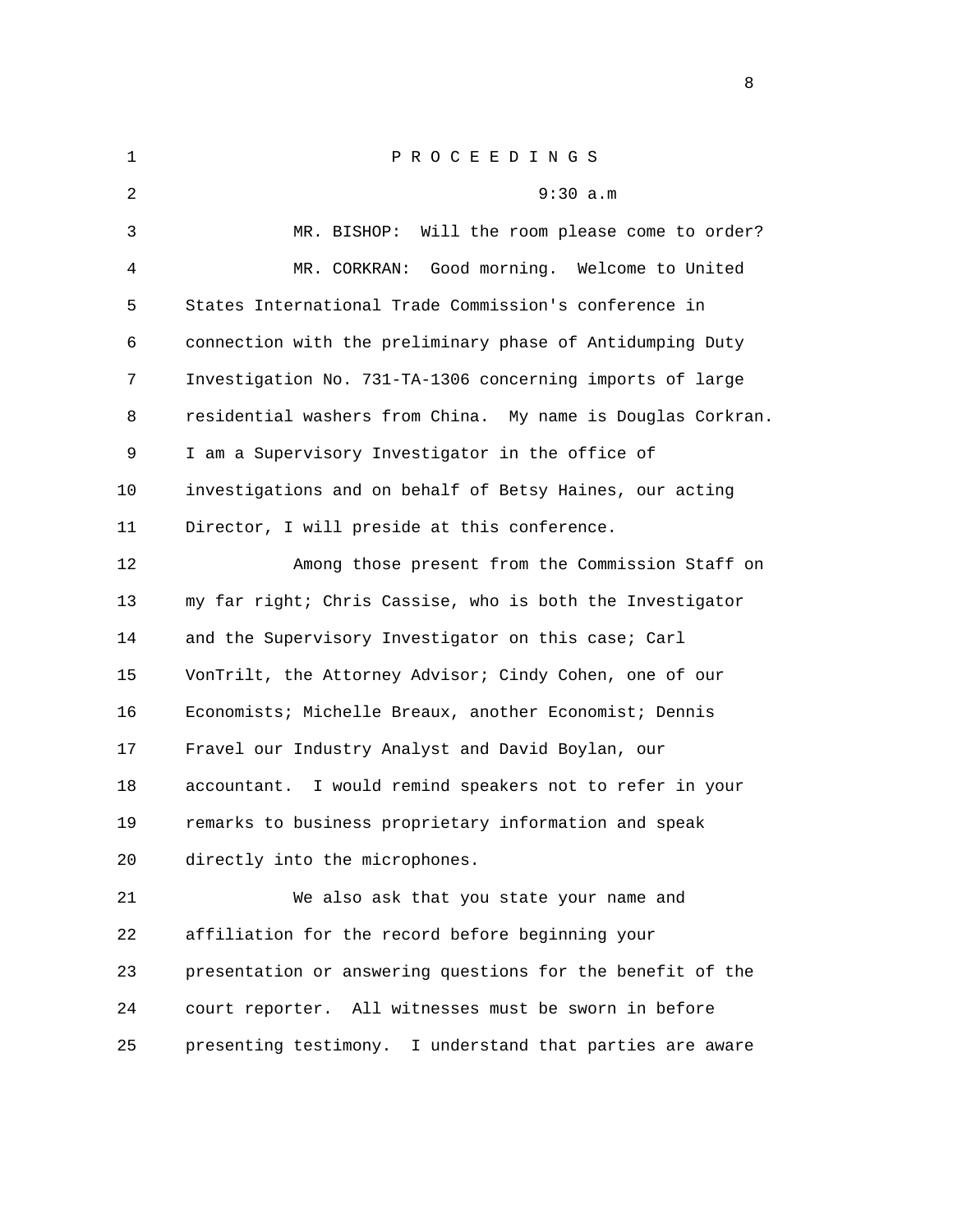1 of time allocations but any questions regarding time 2 allocations should be addressed with the secretary. 3 Finally, I would note that between panels we will 4 break for approximately ten minutes to please stay 5 relatively close to the main hearing room. Are there any 6 questions? Mr. Secretary, are there any preliminary 7 matters? 8 MR. BISHOP: No, Mr. Chairman. 9 MR. CORKRAN: Very well. Let us proceed with 10 opening remarks. 11 MR. BISHOP: Opening remarks on behalf of 12 Petitioner will be given by Jack A. Levy, Cassidy Levy Kent. 13 MR. CORKRAN: Welcome Mr. Levy. 14 OPENING REMARKS BY JACK A. LEVY 15 MR. LEVY: Thank you and good morning. Again, 16 this is Jack Levy of the law firm Cassidy Levy Kent 17 appearing on behalf of Whirlpool Corporation, the 18 Petitioner. We're here today to discuss the impact that 19 dumped washers produced by Samsung and LG in China have had 20 on American washer manufacturers and workers. But, to put 21 this place in context, I would like to begin my remarks by 22 referring back to 2011. 23 Almost four years ago to this day, Whirlpool came 24 before you requesting trade relief from dumped and 25 subsidized washer imports from Korea and Mexico. That case

en de la provincia de la provincia de la provincia de la provincia de la provincia de la provincia de la provi<br>1900 : la provincia de la provincia de la provincia de la provincia de la provincia de la provincia de la prov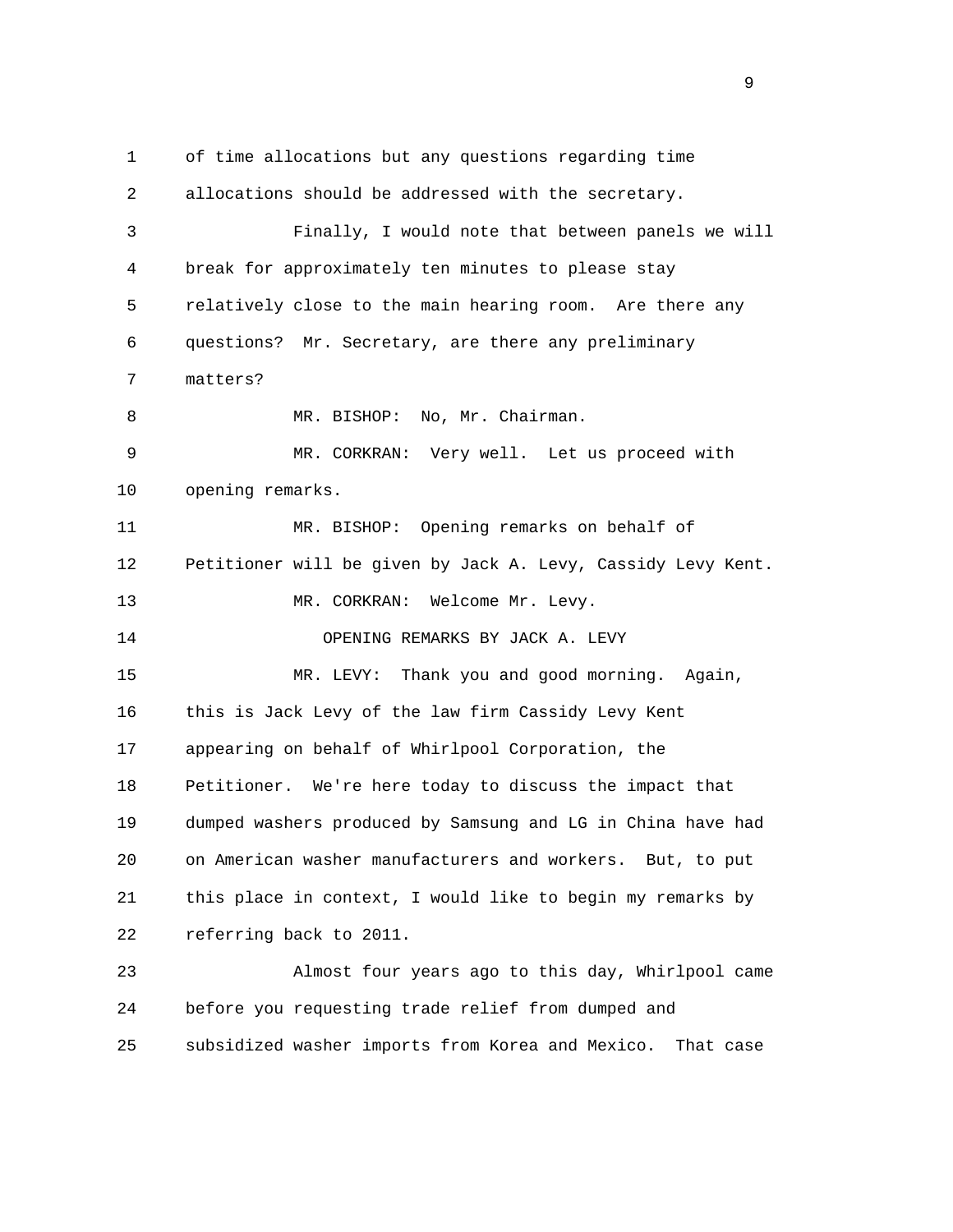1 centered around two Korean -- Chibol, Samsung and LG and 2 allegations that they were systematically injuring American 3 manufacturers and workers through their unfair pricing and 4 market share gains. As you know, the commission issued the 5 unanimous final affirmative determination in that 6 investigation. It observed that by the end of the Period of 7 Investigation, three companies quit U.S. Manufacturing 8 entirely, hundreds of Americans had lost their jobs and the 9 U.S. Industry as a whole was materially injured. 10 Now, the promise was that those American 11 manufacturers and workers left standing could actually 12 benefit from the remedy provided under the law. 13 Unfortunately that hasn't happened. When the previous 14 petition covering washers from Korea and Mexico was filed in 15 Late December 2011, there were essentially zero LRW imports 16 from China, but by the time the orders had issued in 17 February of 2013, Samsung and LG had already done an end run 18 around the trade remedy law. Rather than simply sell their 19 washers at non-dumped prices, they instead decided to move 20 their LRW production from their plants in Korea and Mexico 21 over to China. Why? So they could continue to dump with 22 impunity.

 23 Today, Samsung sources all of its LRWs from China 24 and none from Korea and Mexico. LG for its part also 25 sources the vast majority of its LRWs from China. This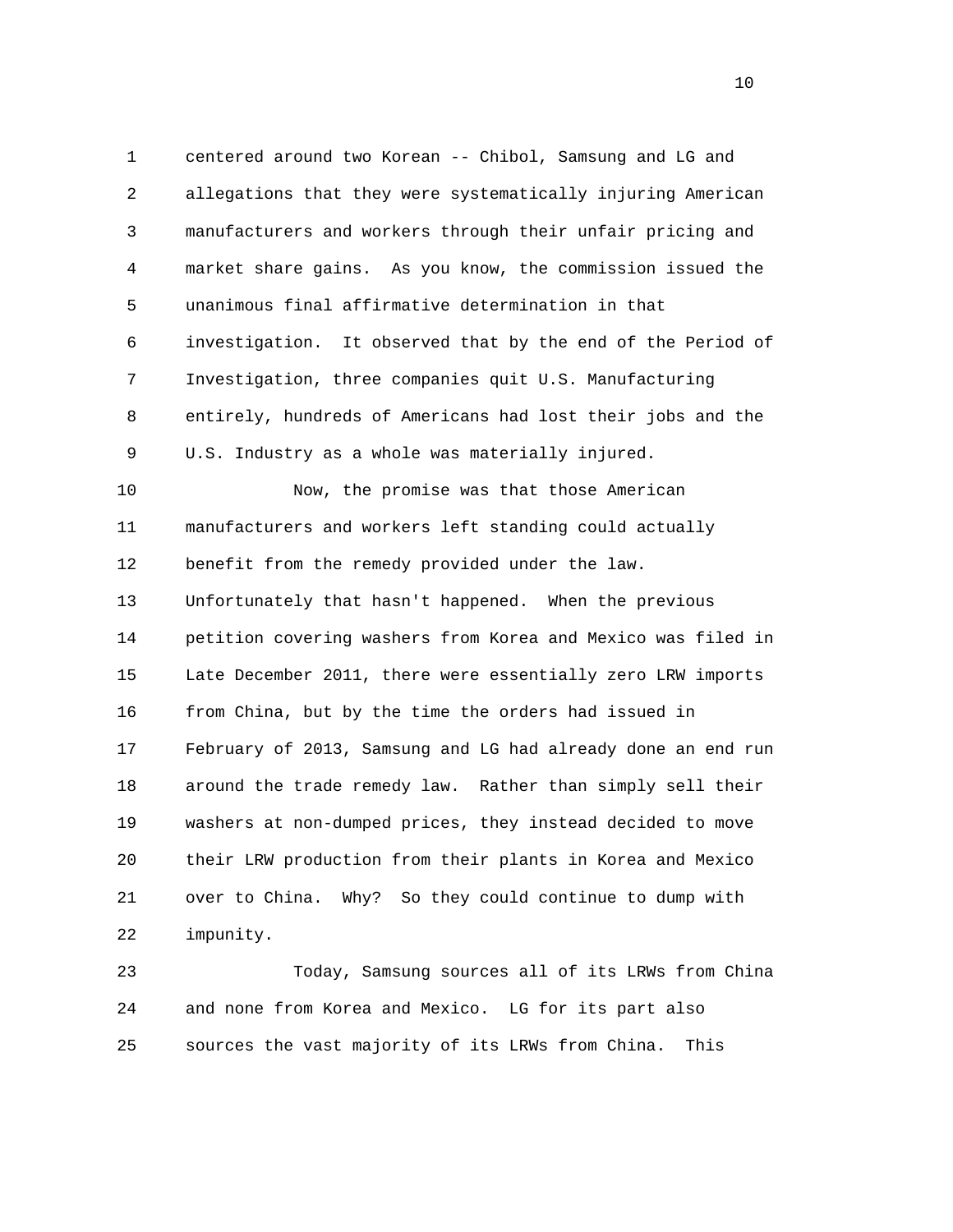1 volume trend can be clearly seen at Petitioner's Exhibit A. 2 What's going on here? Samsung and LG have simply replaced 3 their dumped and injurious washers from Korea and Mexico 4 with duped and injurious washers from China. This is in 5 essence a case of serial dumping. Samsung and LG are 6 circumventing the orders in place and are undermining the 7 remedy provided for by the Commission's prior determination.

 8 Now, as a consequence of this circumvention, the 9 U.S. Industry's financial position is even weaker today than 10 during the Period of Investigation in the prior case. This 11 is because Samsung and LG continue to depress and suppress 12 prices across the entire washer lineup and take market share 13 in the process. The volume effects of this predatory 14 behavior are palpable. According to the data contained in 15 the Petition, Subject Import volumes increased by more than 16 357% from 2012 to 2014 and increased by another 33% across 17 the interim periods and when you look at the data you'll see 18 that Subject Imports not only replaced Korean and Mexican 19 volumes, they further eroded the position of U.S. Producers.

 20 Just like the last case, the culprits continue to 21 be Samsung and LG. The trade laws were intended to prevent 22 exactly this sort of behavior. Whirlpool has therefore had 23 no choice but to file this Petition to defend its U.S. 24 Washer Manufacturing operations and its thousands of 25 American workers from these dumped and injurious imports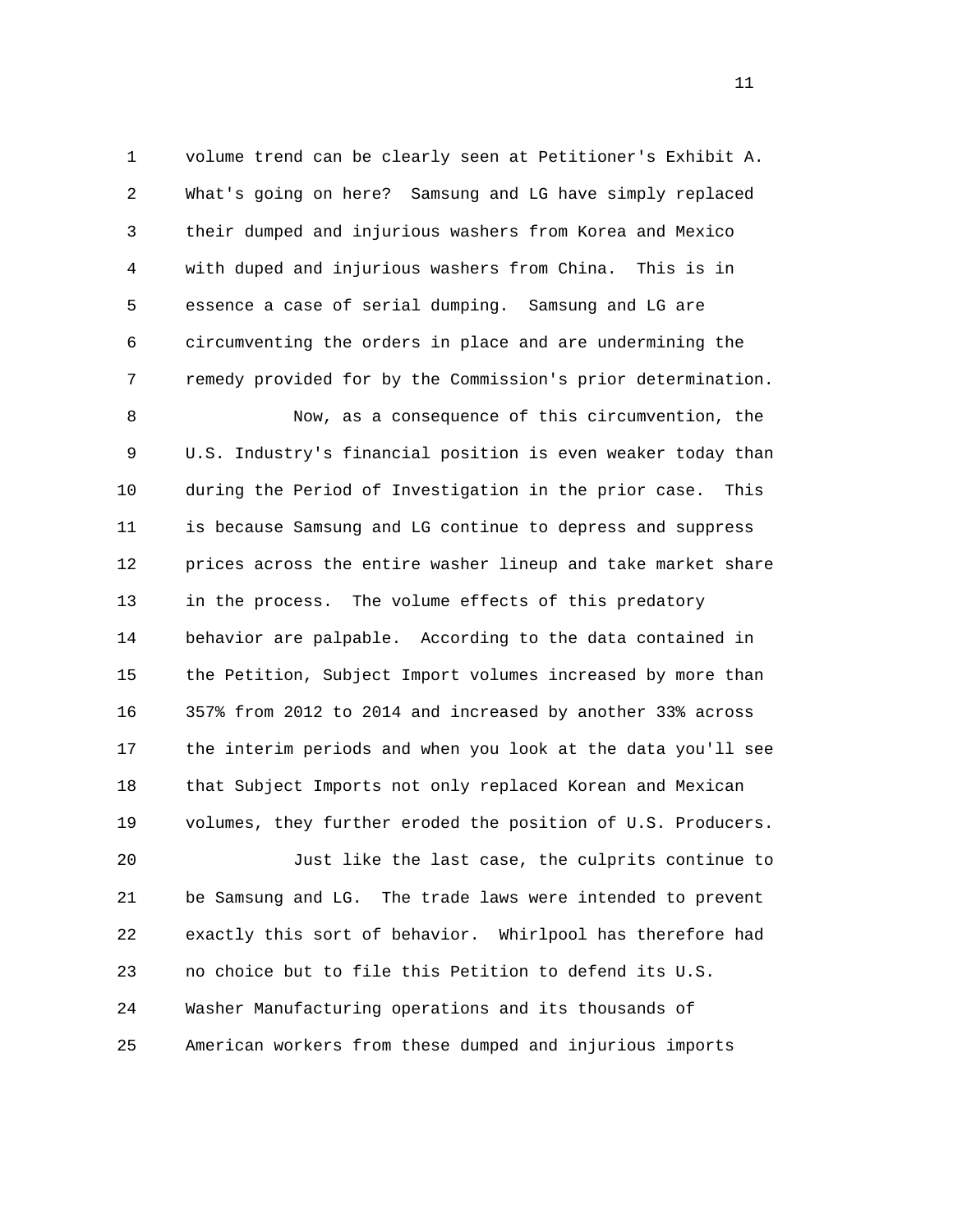1 from Samsung and LG> Thank you very much.

2 MR. CORKRAN: Thank you Mr. Levy. 3 MR. BISHOP: Opening remarks on behalf of 4 Respondents will be given by Daniel L. Porter, Curtis, 5 Mallet-Provost, Colt and Mosle. 6 MR. CORKRAN: Good morning, Mr. Porter. 7 OPENING REMARKS BY DANIEL L. PORTER 8 MR. PORTER: Good morning and very Happy New Year 9 to everyone. For the record, my name is Dan Porter and I am 10 here on behalf of LG Electronics and I am with Curtis, 11 Mallet-Provost, Colt and Mosle. Given that all of you are 12 already quite familiar with the washing machines which are a 13 target of this new trade case, we can dive right into the 14 issues. 15 Like product: The Petitioners urge that the like 16 product definition should narrow the scope. This claim has 17 absolutely no legal or factual support. In 2013, the 18 Commission examined this very same industry and concluded 19 that there are no clear dividing lines among different large 20 residential washers. Whirlpool has not provided any 21 evidence there has been a change in the market to question 22 this prior Commission factual finding, or, stated more 23 pointedly, Whirlpool has not provided any evidence that top 24 load washers with a particular type of internal clutch 25 should constitute an entire separate like product. Similar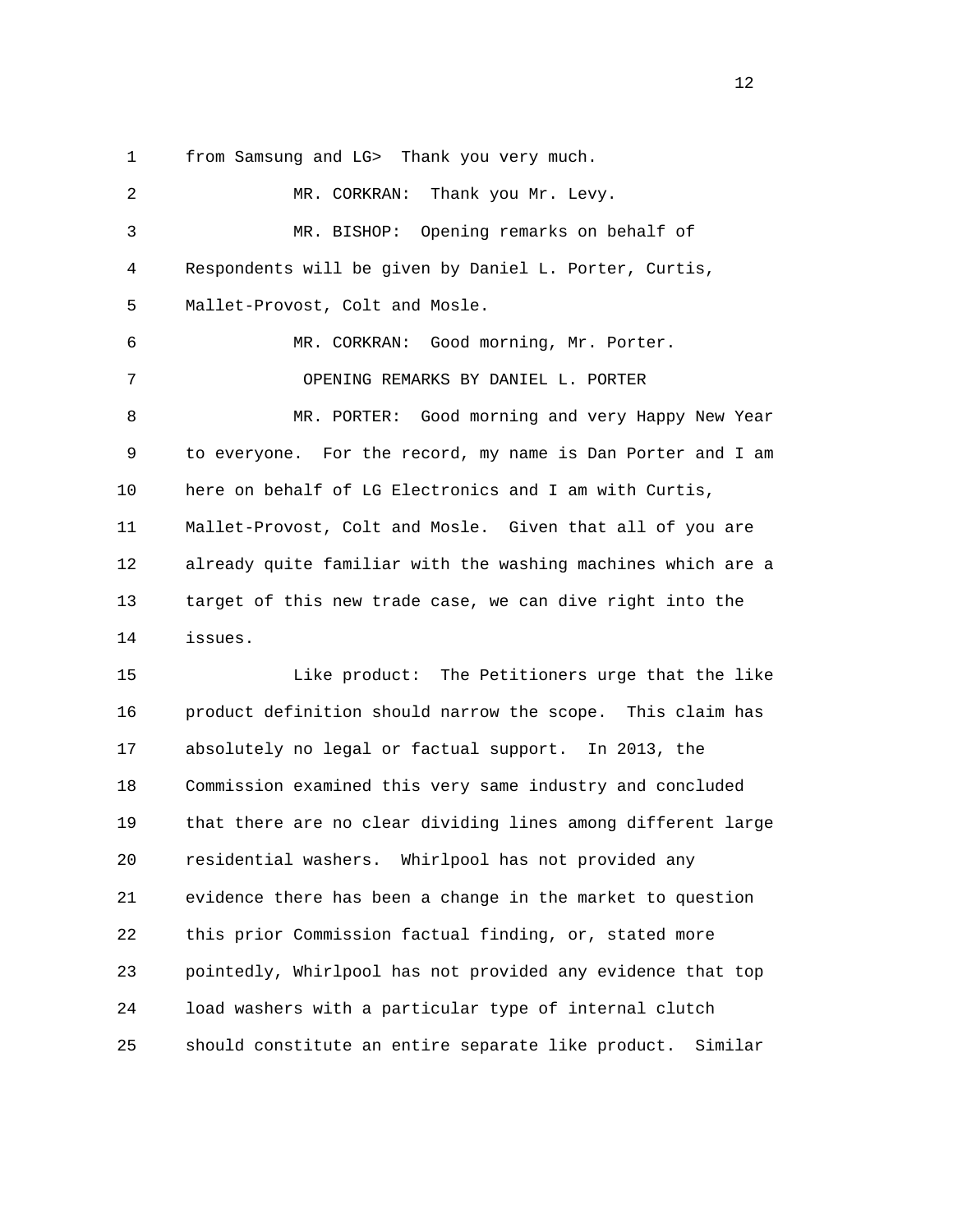1 to the last case, the proper like product definition should 2 be all large residential washers.

 3 Volume effects: First volume point. According 4 to the Petition, Whirlpool is the single largest importer of 5 complete washing machines from China. Whirlpool claims that 6 these washers imported through the Cleveland Customs Office 7 should be counted as U.S. Produced washers because of 8 production activity in the Whirlpool Foreign Trade Zone. 9 However, Whirlpool has not provided sufficient evidence to 10 support this clam. 1.6 million washers is a significant 11 volume.

 12 Whirlpool needs to provide answers to three 13 questions: What precisely was imported into the FTZ? What 14 production activity was done in the FTZ and how many 15 finished washers enter the U.S. Market from the FTZ. 16 Whirlpool should not be permitted to hide this information. 17 Second volume point: The Commission's analysis 18 must take into account non-Subject Imports. These include 19 both washer imports from China that do not meet the 20 ridiculously gerrymandered scope definition, many of which 21 were probably imported by U. S. Producers and second imports 22 that do meet the definition but were imported from other 23 countries, particularly Korea. In the real-world market 24 place, both types of these washers are competing directly 25 with U.S. Produced washers. Their volume needs to be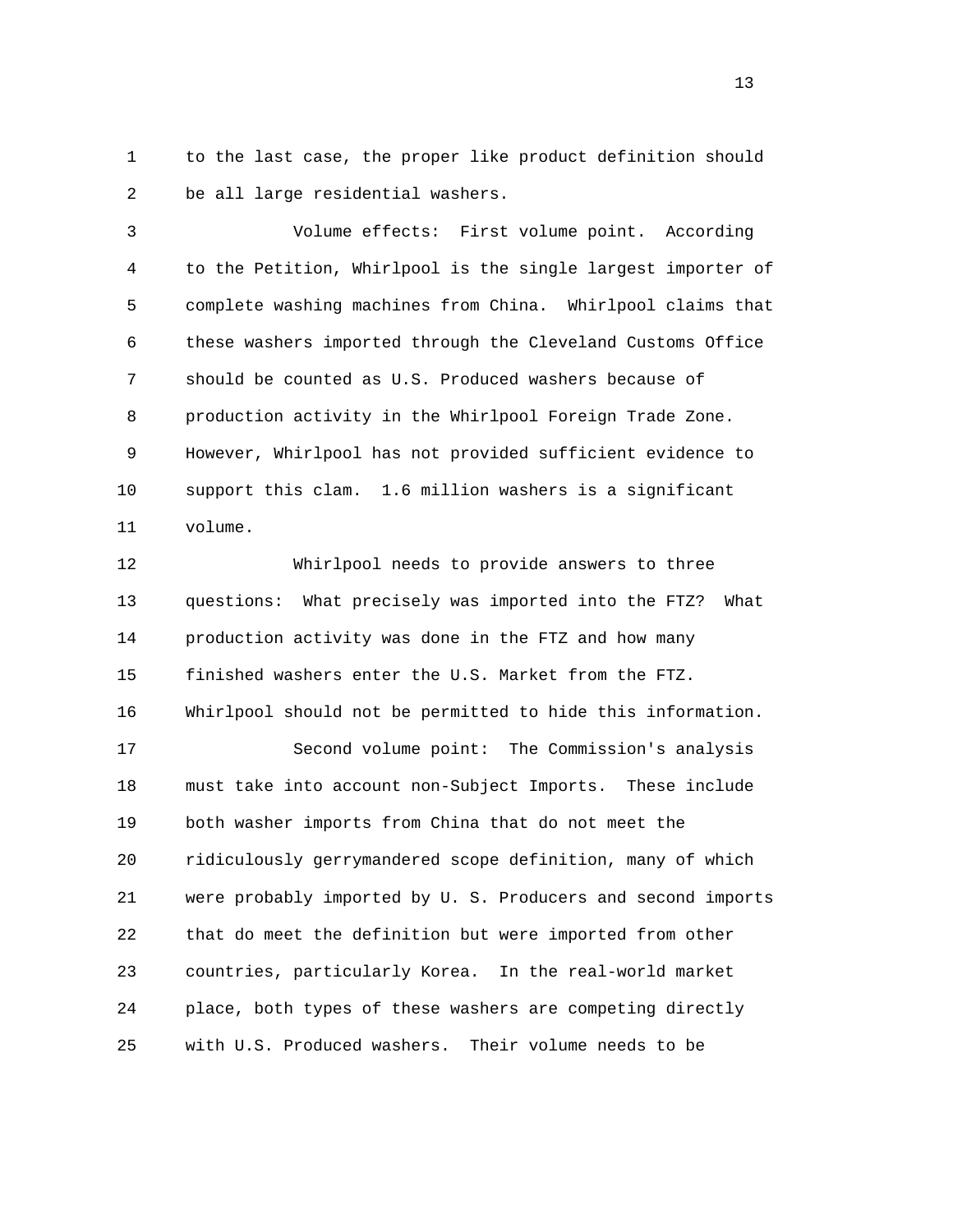1 countered. Moreover, the Commission's analysis must reflect 2 the unique condition of competition that customers have no 3 idea about the country of origin of the brand they are 4 buying.

 5 Price effects: All information from the 6 real-world market confirm that LG and Samsung are high-end, 7 premium brands that sell at a high price point. LG and 8 Samsung do not compete at all in the lower price value 9 segment dominated by Whirlpool and GE. Indeed, we estimate 10 that about two-thirds of U.S. Producers shipments are in 11 segments unaffected by any imports of LG or Samsung washers. 12 Because of this economic reality, Whirlpool has tried to rig 13 the Commission pricing data. Whirlpool suggested pricing 14 product categories that exclude both the higher-priced LG 15 and Samsung models and the lower-priced Whirlpool and GE 16 value models so as to create the illusion of underselling.

 17 In fact, if the lower-priced U.S. Producer models 18 are included there is absolutely no underselling by LG and 19 Samsung. If there is any downward pressure on Whirlpool 20 washers, that pressure is coming from other U.S. Producers. 21 The same economic reality of consistently higher prices by 22 LG and Samsung have also caused Whirlpool to advance an 23 illogical price compression argument whereby more-featured 24 and higher-priced models by LG and Samsung somehow cause 25 adverse price effects on lesser-featured, lower priced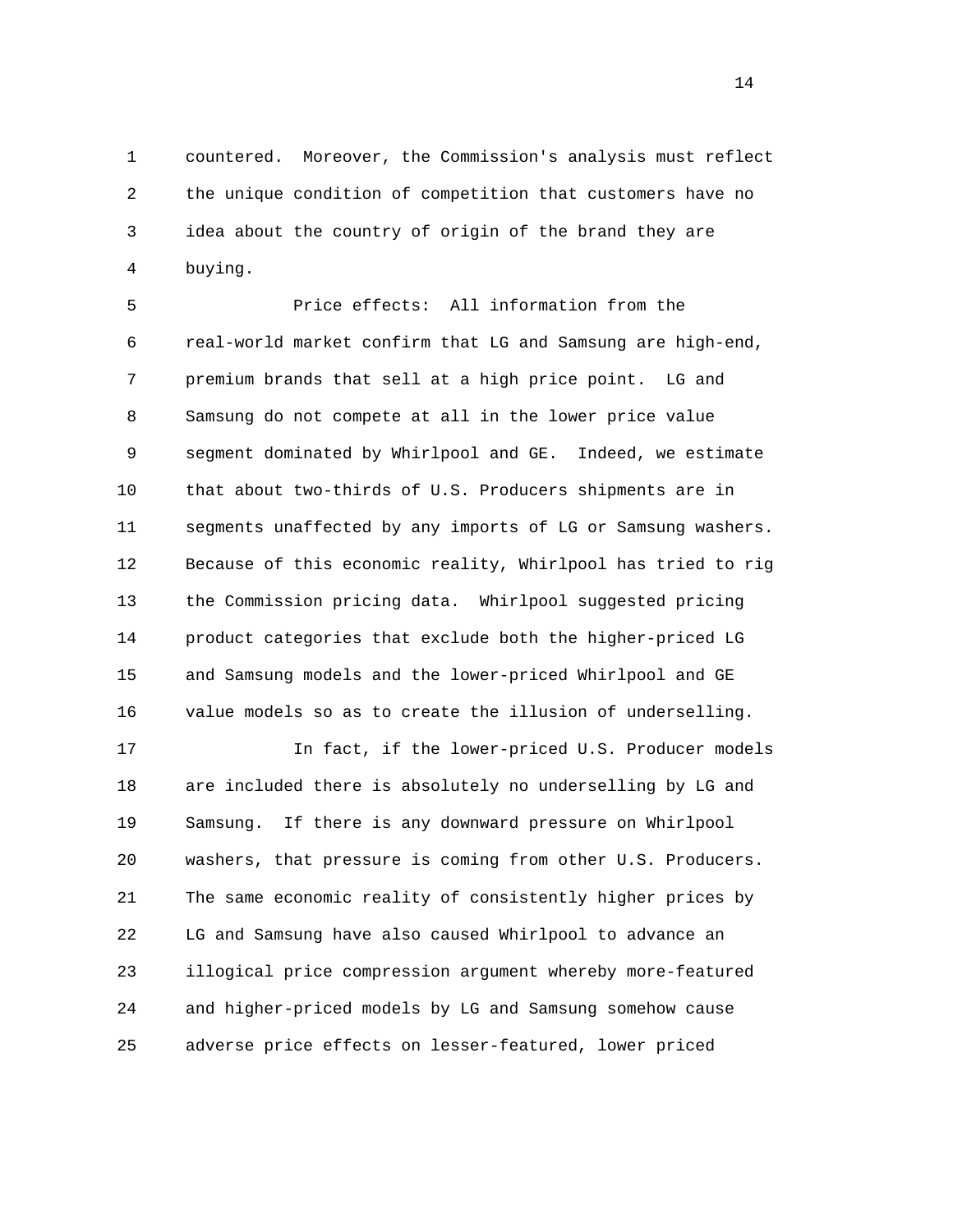1 Whirlpool models. This argument turns the Commission's 2 prudential underselling analysis completely upside down and 3 should be rejected.

 4 Impact: In the public version of the Petition, 5 Whirlpool claims it has suffered operating losses on its 6 washer sales. Such claim is completely at odds with two 7 facts. First, Whirlpool has reported significant growth in 8 the profitability of its North American Operations including 9 an operating margin of 11.6% for the 1st three-quarters of 10 2015. Washers account for a significant share of 11 Whirlpool's North American Operations and thus this 12 disparity makes no sense.

 13 Second, if Whirlpool's washer operations were 14 performing so poorly, one would have expected this to have 15 been a material fact explicitly reported in its financial 16 reporting given their significance to the North American 17 operations. Yet it has not and Whirlpool's stock price more 18 than tripled from 2012 to 2015. Bottom line, there is no 19 factual or legal basis for an affirm determination and 20 therefore the Commission should terminate this case now. 21 Thank you. 22 MR. CORKRAN: Thank you Mr. Porter.

 23 MR. BISHOP: Would the panel in support of the 24 imposition of the Anti-Dumping Duty Order please come 25 forward and be seated? Mr. Chairman, all witnesses on this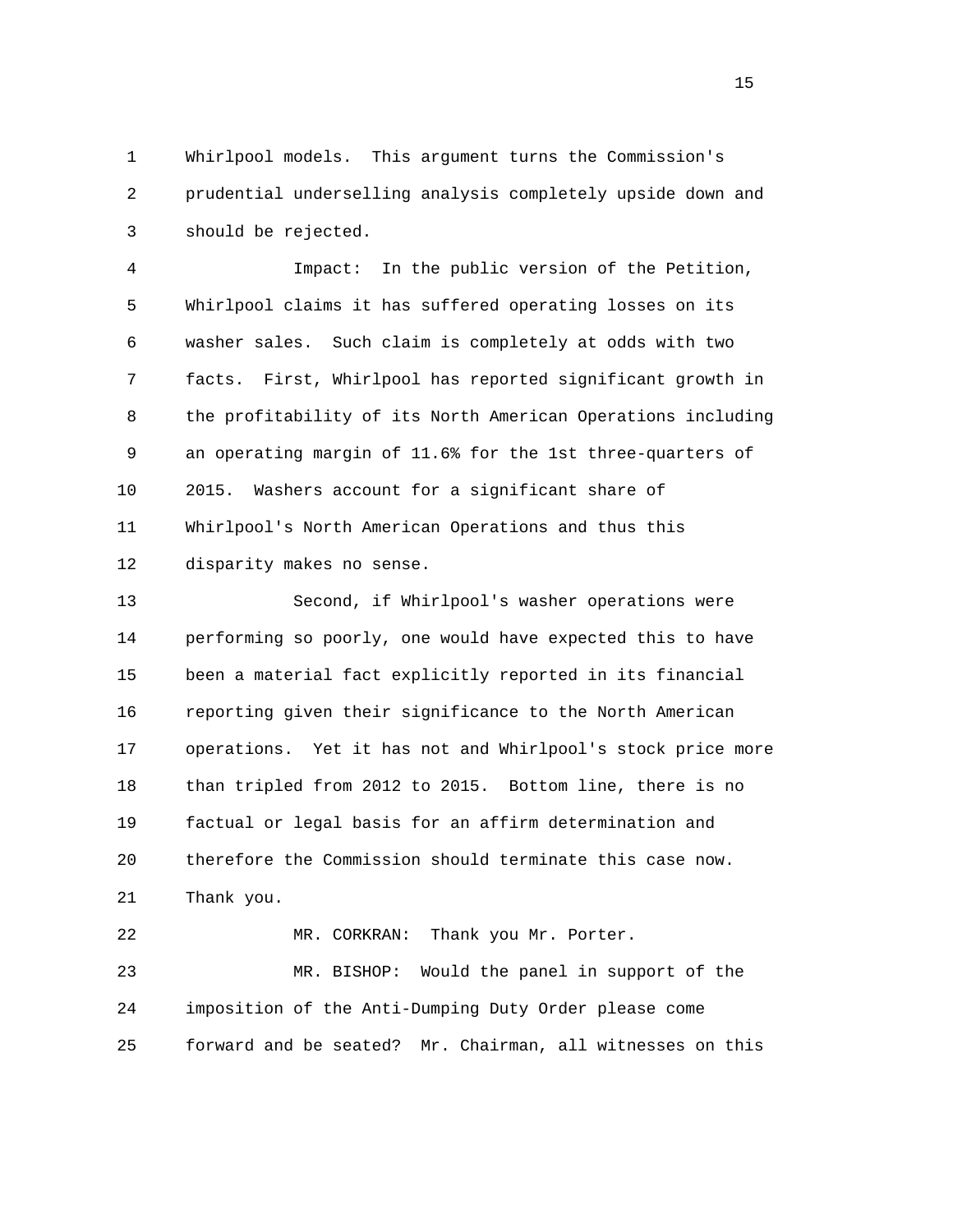1 panel have been sworn in.

 2 MR. CORKRAN: Thank you very much, Mr. Secretary. 3 MR. BISHOP: I would remind everyone that you 4 please state your name for the court reporter. Thank you. 5 MR. CORKRAN: Mr. Levy, you may begin when you 6 are ready. 7 STATEMENT OF JACK A. LEVY 8 MR. LEVY: Thank you, Mr. Corkran and again Jack 9 Levy for Petitioner. Good morning, let me begin by briefly 10 introducing our panel. Starting with the industry witnesses 11 from Whirlpool Corporation, we have Joe Liotine, President 12 of Whirlpool North America; we have Casey Tubman, General 13 Manager for Whirlpool's North American Laundry Business; we 14 have Aaron Spira, Group Counsel for the North American 15 Region. Appearing today on behalf of GE is John Magnus of 16 the law firm Tradewinds. Also, we have today other members 17 of Whirlpool's external legal team, including Myles Getlan, 18 Jennifer Hillman, Jim Cannon and Deanna Okun. 19 As you heard in my opening remarks, this is, in 20 essence, a case of circumvention. Samsung and LG are 21 effectively circumventing existing orders on washers from 22 Korea and Mexico by moving production to China where they 23 continue to dump into the United States and further injure 24 Whirlpool and other U.S. Washer Producers. Because of this 25 fact pattern, this case is inextricably linked to the prior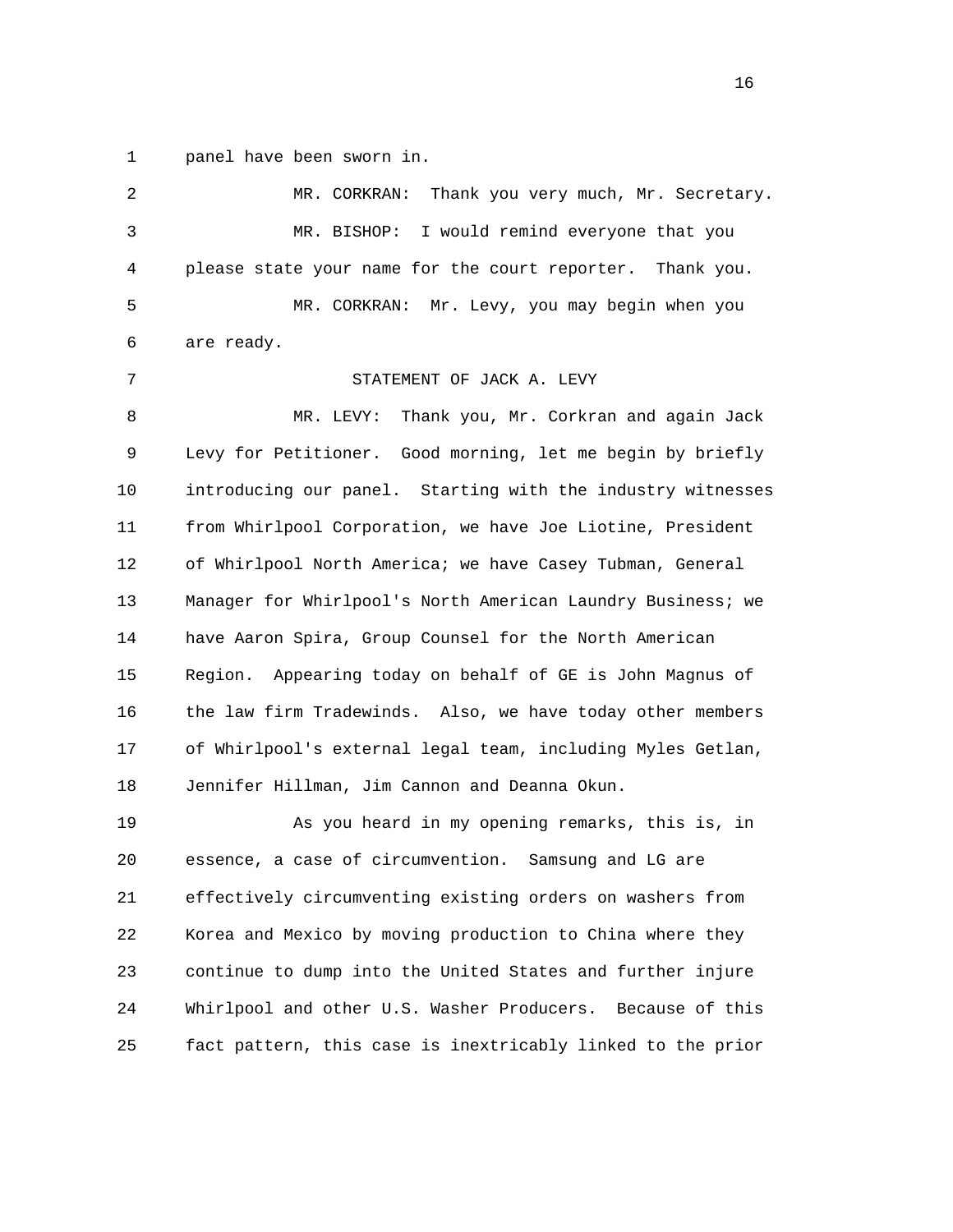1 case and it also shares an overlapping period of

 2 investigation. The last case had a period of investigation 3 that went through June of 2012. The period of investigation 4 at this time begins in January of 2012.

 5 So for these reasons, we would like to very 6 briefly review several of the key findings from the ITC's 7 past determination, a unanimous affirmative determination 8 that was also affirmed by the U.S. Courts and so let me 9 again very briefly draw your attention to Petitioner's 10 Exhibit B and if you look at that exhibit, it summarizes 11 three key findings from the Commission's prior 12 determination. First, competition in this industry occurs 13 at the wholesale level. This is not a case about retail 14 sales to consumers, this is a case of sales by manufacturers 15 to their buyers who are themselves retailers.

 16 As the Commission says "we have focused on 17 analysis of competition and pricing in the U.S. Washer 18 Market on sales by Domestic Producers and Importers to 19 Retailer/Distributers. Second point, Domestic and Imported 20 LRWs are comparable and substitutable. What the Commission 21 found then and it is equally true now, there is a moderately 22 high degree of substitutability between Subject Imports and 23 Domestically Produced LRWs and although non-price factors 24 are also important, the record indicates that Subject 25 Imports and Domestically Produced LRWs are comparable with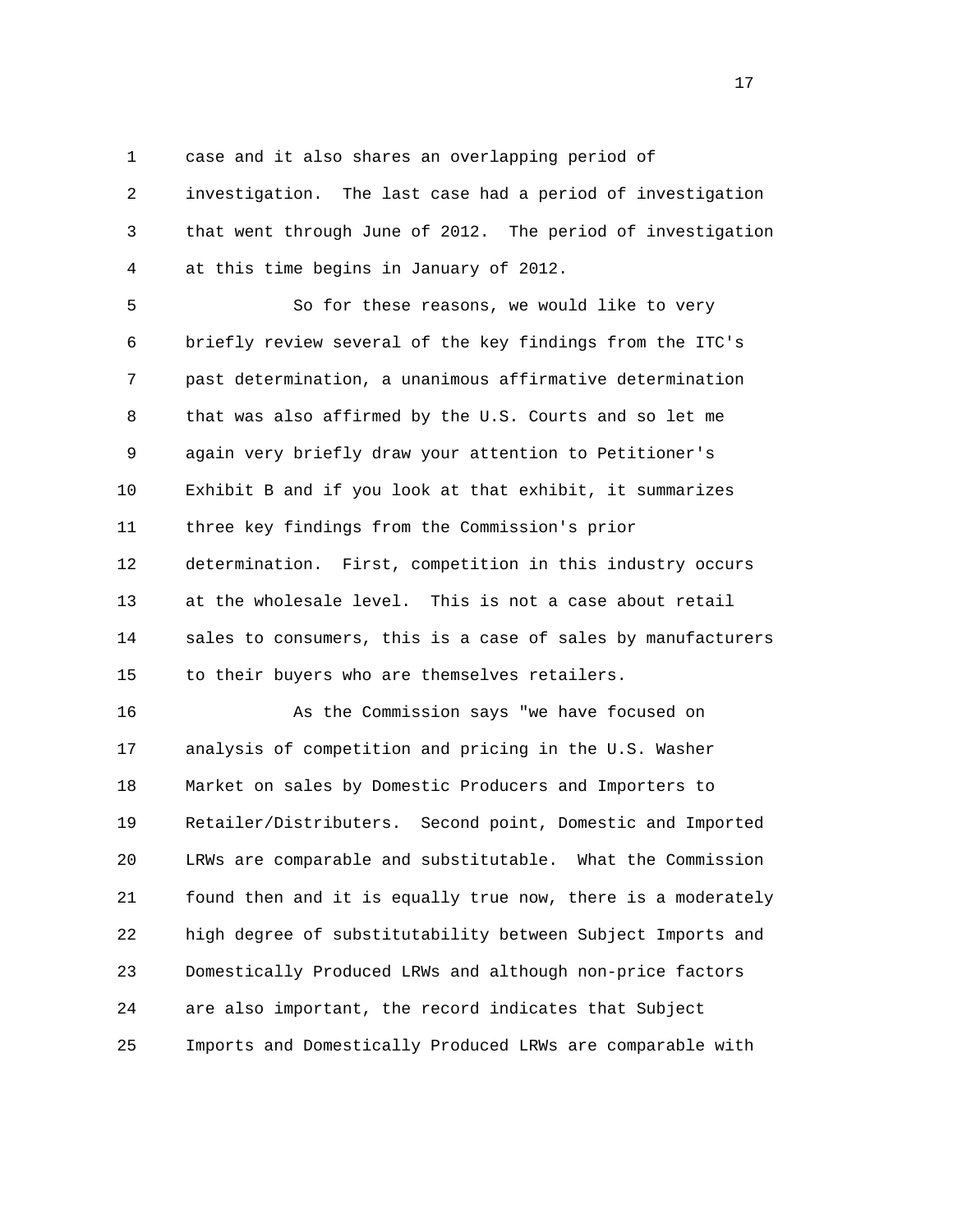1 respect to such factors.

| 2  | Based on those findings, the Commission went on                |
|----|----------------------------------------------------------------|
| 3  | to conclude that price is a key factor in retailer             |
| 4  | purchasing decisions, stating "price is an important factor    |
| 5  | in the LRW Market and responding purchasers ranked price       |
| 6  | more than any other factor as among the top three factors      |
| 7  | that influence their purchasing decisions. Now, if you turn    |
| 8  | to Exhibit C, what exactly did we learn from the purchasers    |
| 9  | in the prior case?                                             |
| 10 | Well, let us focus on four of the questions posed              |
| 11 | to purchasers. "Does your firm vary its purchases based on     |
| 12 | Ninety percent said yes. "Does your firm factor<br>price?"     |
| 13 | expected profits into its floor/space allocation decisions?"   |
| 14 | A clear majority said "yes". Third point is this issue of      |
| 15 | price compression and I think that we heard from respondents   |
| 16 | this morning that that was somehow an invalid theory.<br>Well, |
| 17 | the Commission found that price compression was a very real    |
| 18 | and important dynamic in the LRW Industry, a finding that      |
| 19 | they challenged on appeal and their appeal was rejected.       |
| 20 | Why was the Commission right?<br>Well, the                     |
| 21 | Commission asked purchasers "does the availability of a        |
| 22 | highly featured washer at a low price affect the sales of      |
| 23 | less highly-featured washers?" One hundred percent of          |
| 24 | purchasers said yes. And finally, "is the price you are        |
| 25 | willing to pay for offerings from one supplier influenced by   |

n 18 ann an 18 an t-Iomraid ann an 18 an t-Iomraid ann an 18 an t-Iomraid ann an 18 an t-Iomraid ann an 18 an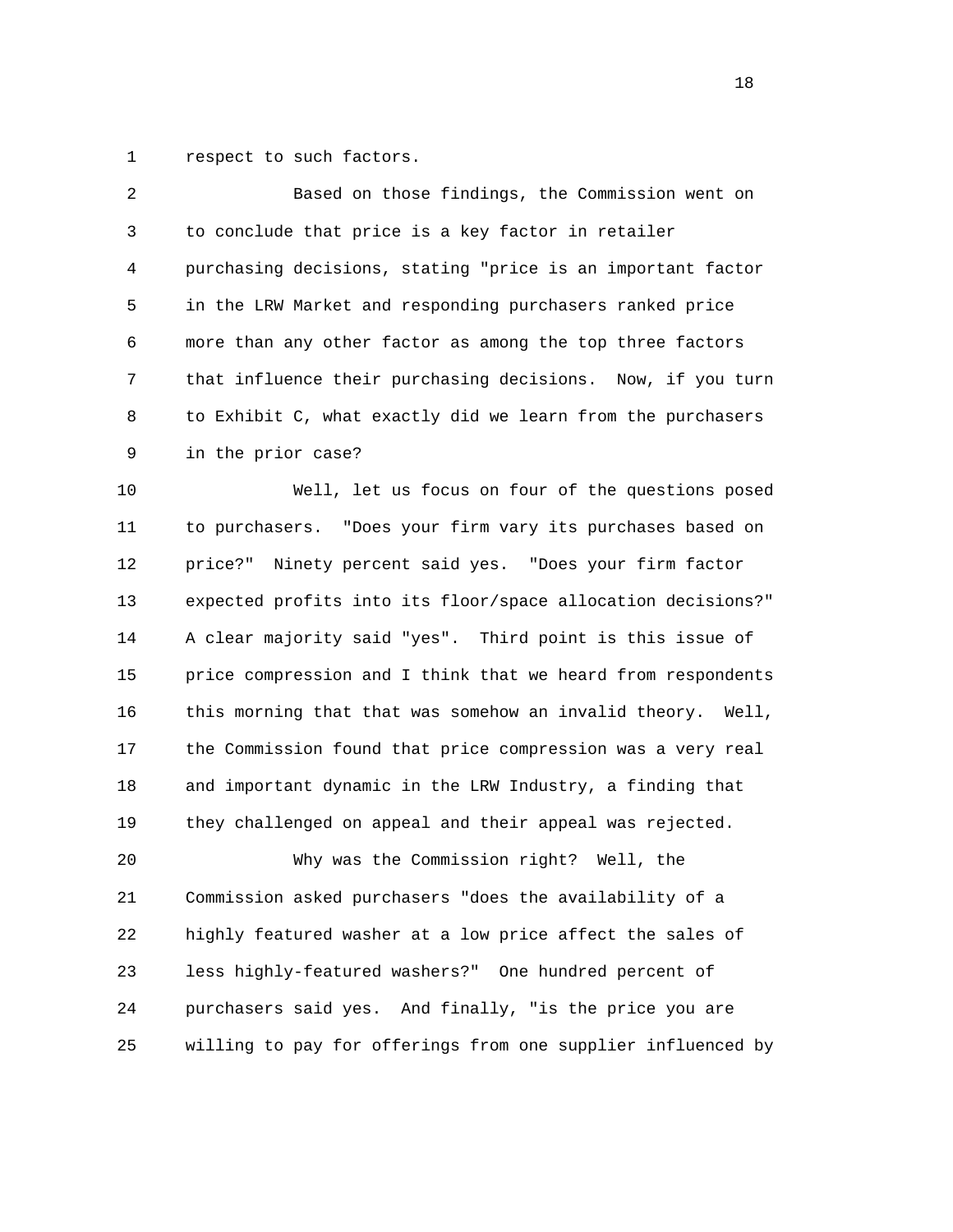1 the prices and features offered by competing suppliers?" 2 Seventy-nine percent said yes.

 3 So as you can see from these exhibits, price 4 matters and retailer purchasing decisions are driven by 5 wholesale price. Price net of all applicable discounts and 6 rebates, the net wholesale price. They're looking at the 7 net wholesale price for a given set of features. Now what 8 you are about to hear from our Industry Witnesses is that 9 the conditions of competition are almost entirely unchanged 10 since the prior case. The key change is that Samsung and LG 11 have picked up and moved to China, where they have been free 12 to continue dumping and further injure Domestic Producers.

 13 So with that very brief introduction I will turn 14 things over to Joe Liotine, President for Whirlpool North 15 America.

## 16 STATEMENT OF JOSEPH LIOTINE

 17 MR. LIOTINE: Good morning. Thank you. My name 18 is Joe Liotine, President of Whirlpool North America. I 19 appreciate being here today and having the opportunity. A 20 little bit about my background, I've been with the company 21 approximately eleven years. I first started with the sales 22 organization, sales to Sears, later to our key account 23 businesses and moved on to become country President of our 24 Canadian Operations. On my return to the U.S., I ran our 25 marketing departments both product and brand and I have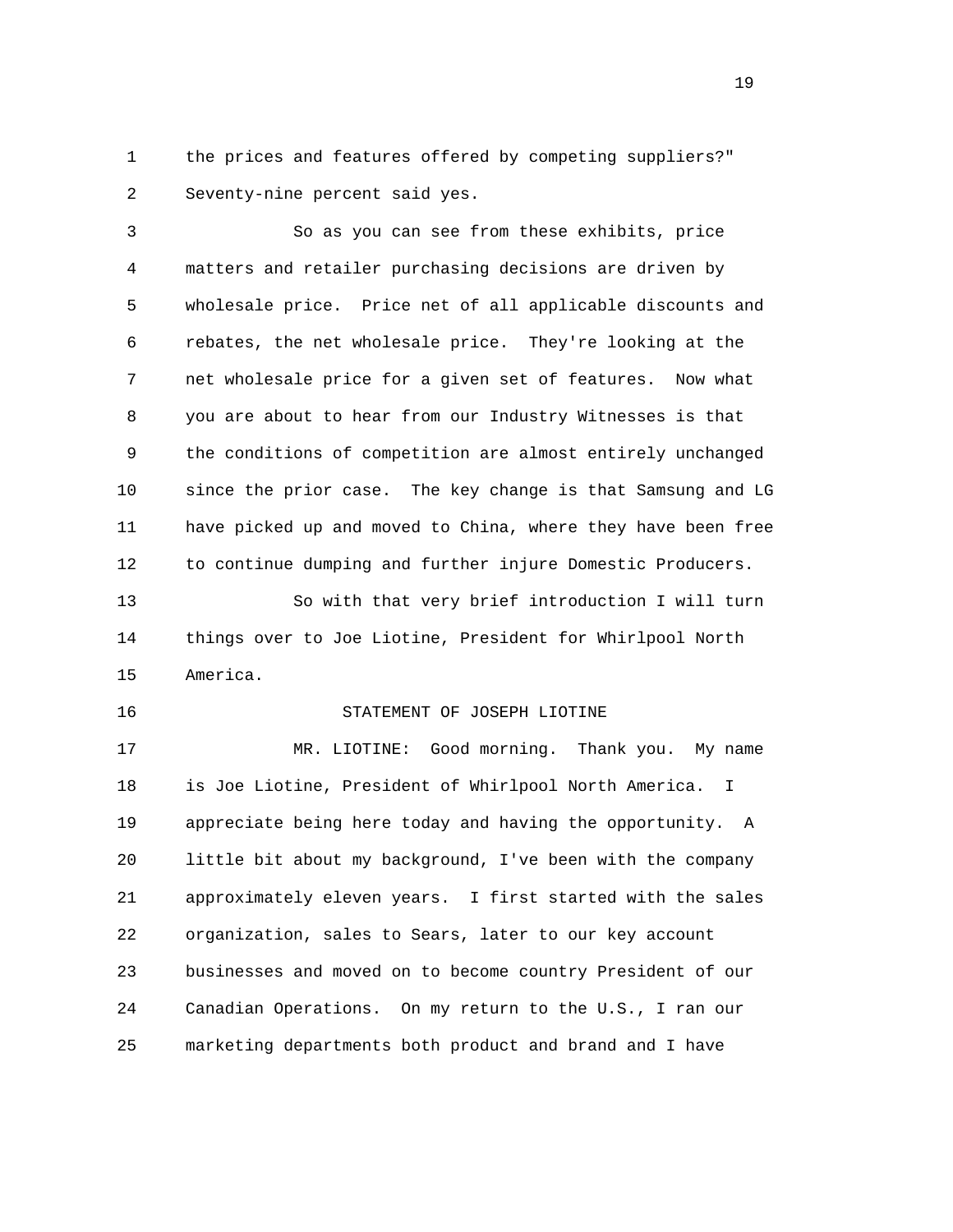1 recently taken on the now President/Leadership role.

 2 First, let me begin by thanking you all for all 3 the hard work and the understanding that went into the ITC 4 staff work in the prior washer case, especially taking the 5 time to develop a specific understanding of a very 6 complicated business. Whirlpool is gratified by the 7 Commission's determination in the last case, including its 8 unanimous finding that Samsung and LG dumped product and 9 injured the U.S. Industry.

 10 While we won that past case, we honestly expected 11 that there would be some period of relief. We were hoping 12 that Samsung and LG would stop dumping and follow the Trade 13 Rules and that Whirlpool would again be in the position to 14 compete on a level playing field. Unfortunately that did 15 not happen. I sincerely regret being here today and having 16 to come back and talk about this while Samsung and LG 17 continue to dump products and leave us no choice.

 18 As you will see from the data, by the time the 19 orders went into effect, they had moved to China. Once they 20 have moved to China, Samsung and LG continue to dump their 21 washers and drive prices even lower. Their aggressive 22 pricing has resulted in Whirlpool losing sales revenue and 23 market share. By the way, no rational business leader would 24 set up production in Mexico to serve the U.S. Market and 25 then later move it to China to serve the U.S. Market.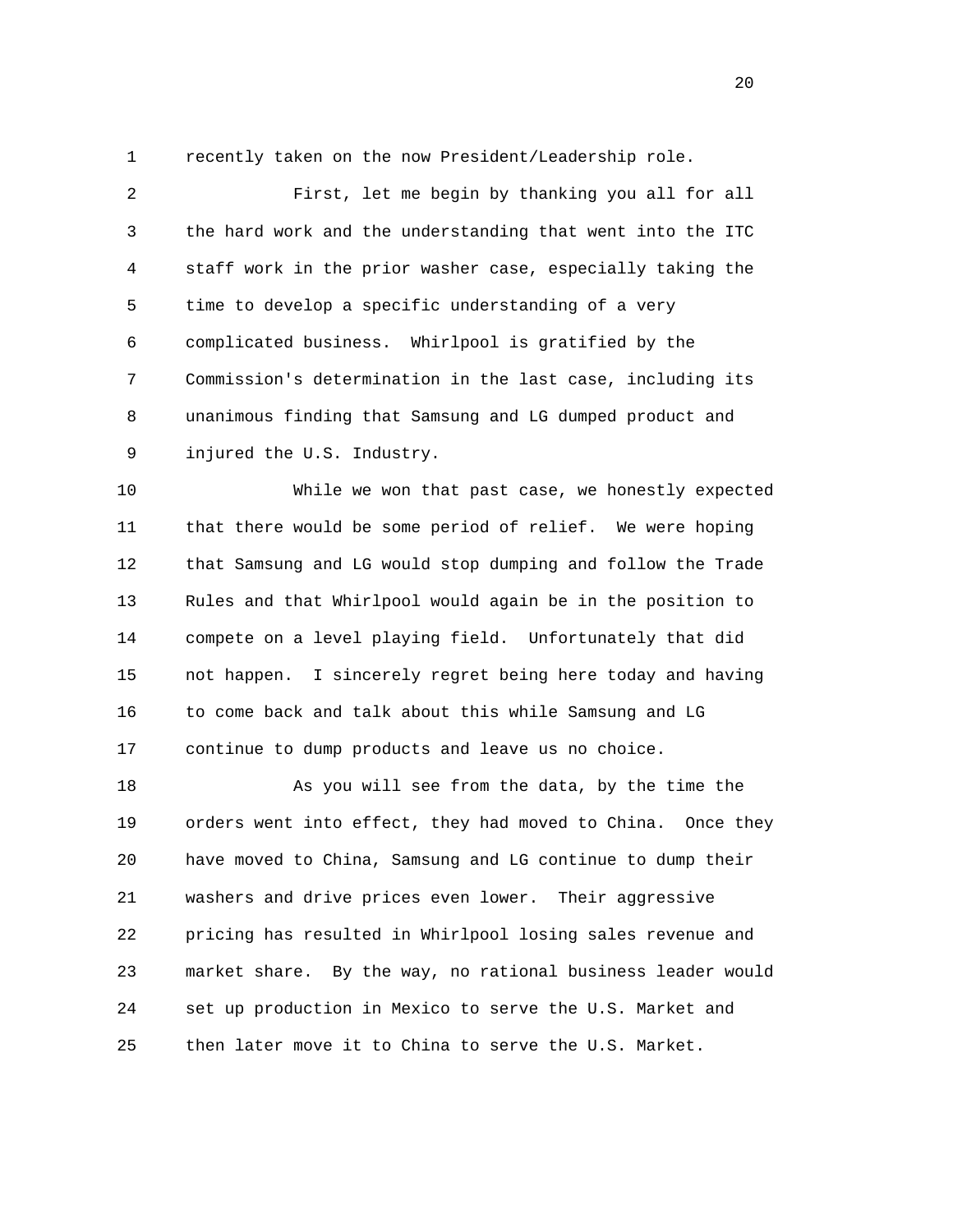1 The net result has been unsustainable losses for 2 our washer business and continuing threat to our ability to 3 invest in new, innovative products. When you look at the 4 proprietary data on the record, you will see that we are 5 even worse off today than we were at the time the Commission 6 examined the past case. Under these difficult 7 circumstances, Whirlpool has no real choice but to again 8 take action against LG and Samsung to comply with U.S. Trade 9 Rules.

 10 Let me take a little bit of a step back and 11 reintroduce our company. Whirlpool was founded in 1911 in 12 Ben Harbor, Michigan and today continues to be our global 13 headquarters. We have been a washer company from the very 14 beginning with the beginning of ringer washers and today 15 washers are still the heartbeat of the company. We are the 16 number one major appliance manufacturer in the world.

 17 I would like to draw your attention to exhibit D. 18 Here you can just see some of our products, our frontload 19 washer, top load washer, new innovative dish product that is 20 recently being launched, our countertop appliances and the 21 Kitchen Aid Brand that are really just fantastic and 22 well-received and then the overall picture of kind of a 23 suite of our kitchen appliances.

 24 Moving on, talking a little bit about our U.S. 25 Manufacturing. If you look at Exhibit E, you will see that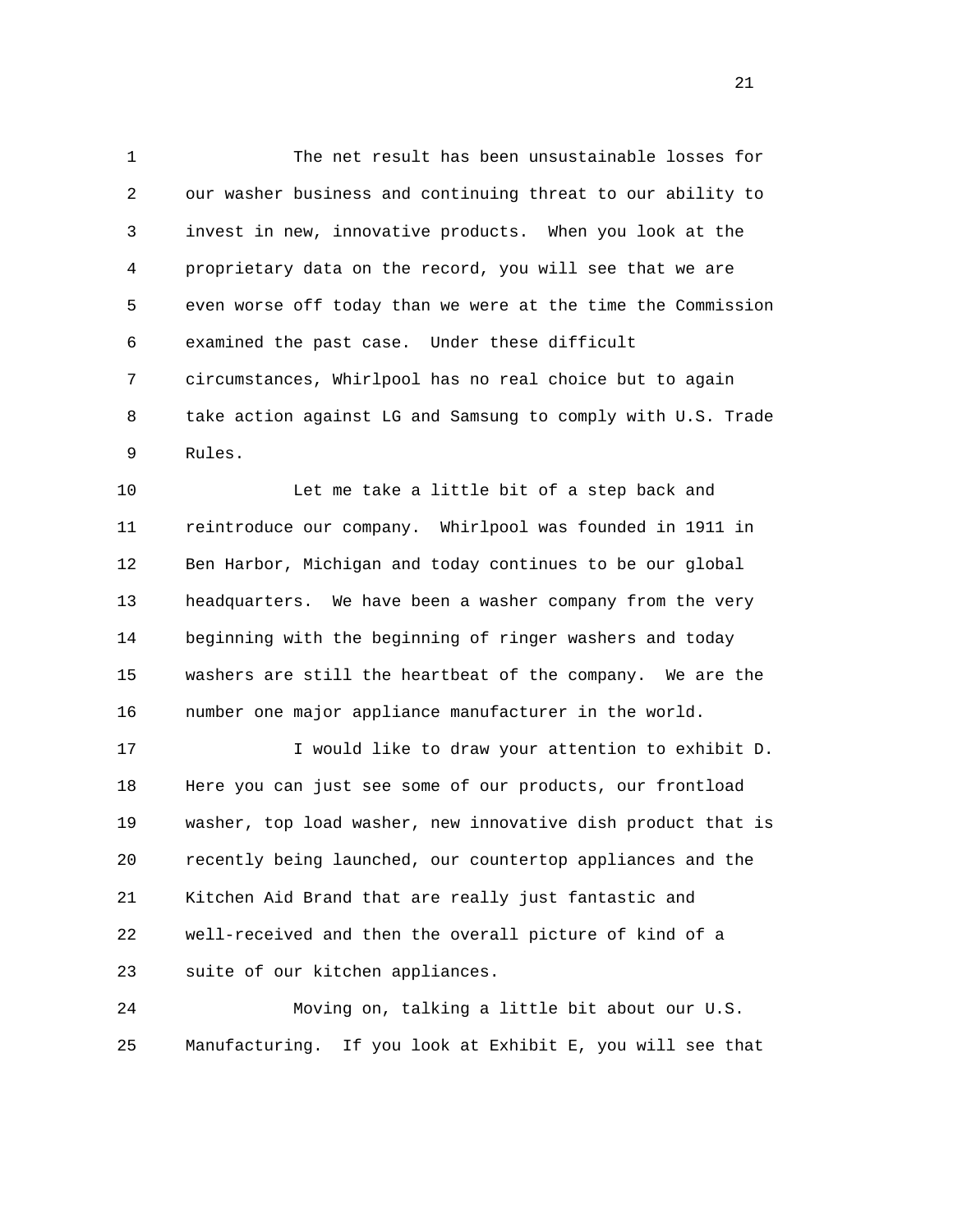1 Whirlpool has manufacturing and R&D and related logistics 2 facilities across the continental U.S. In total, we employ 3 22,000 employees including ten thousand alone in Ohio. As a 4 company we are very proud of our track record of quality, 5 customer service and innovation, a track record that allowed 6 us to maintain the status of number one appliance 7 manufacturer and have been so for a long time. We've been 8 in business for a hundred years.

 9 We do not accomplish success like this without 10 great products and great people. At 22,000 employees 11 including one thousand U.S. Military Veterans proudly 12 participate in organizations such as United Way, Boys and 13 Girls Clubs of America, Habitat for Humanity and the Susan 14 G. Koman Fund just to name a few. More specifically, 15 talking about our washer production at Clyde, I'd like you 16 to turn to Exhibit F, please.

 17 Here's an overview and some interesting facts of 18 this facility that produces our washers. It's the world's 19 largest washing facility. It has 2.4 million square feet, 20 three thousand employees and it makes a washer every four 21 seconds. It really is a place of scale and magnitude that 22 has to be seen to appreciate. I'd also like to note that 23 Whirlpool is a major consumer of raw material inputs such as 24 steel and resins.

25 If you go to Exhibit G, I would like to draw your

22 a set of the state of the state of the state of the state of the state of the state of the state of the state of the state of the state of the state of the state of the state of the state of the state of the state of th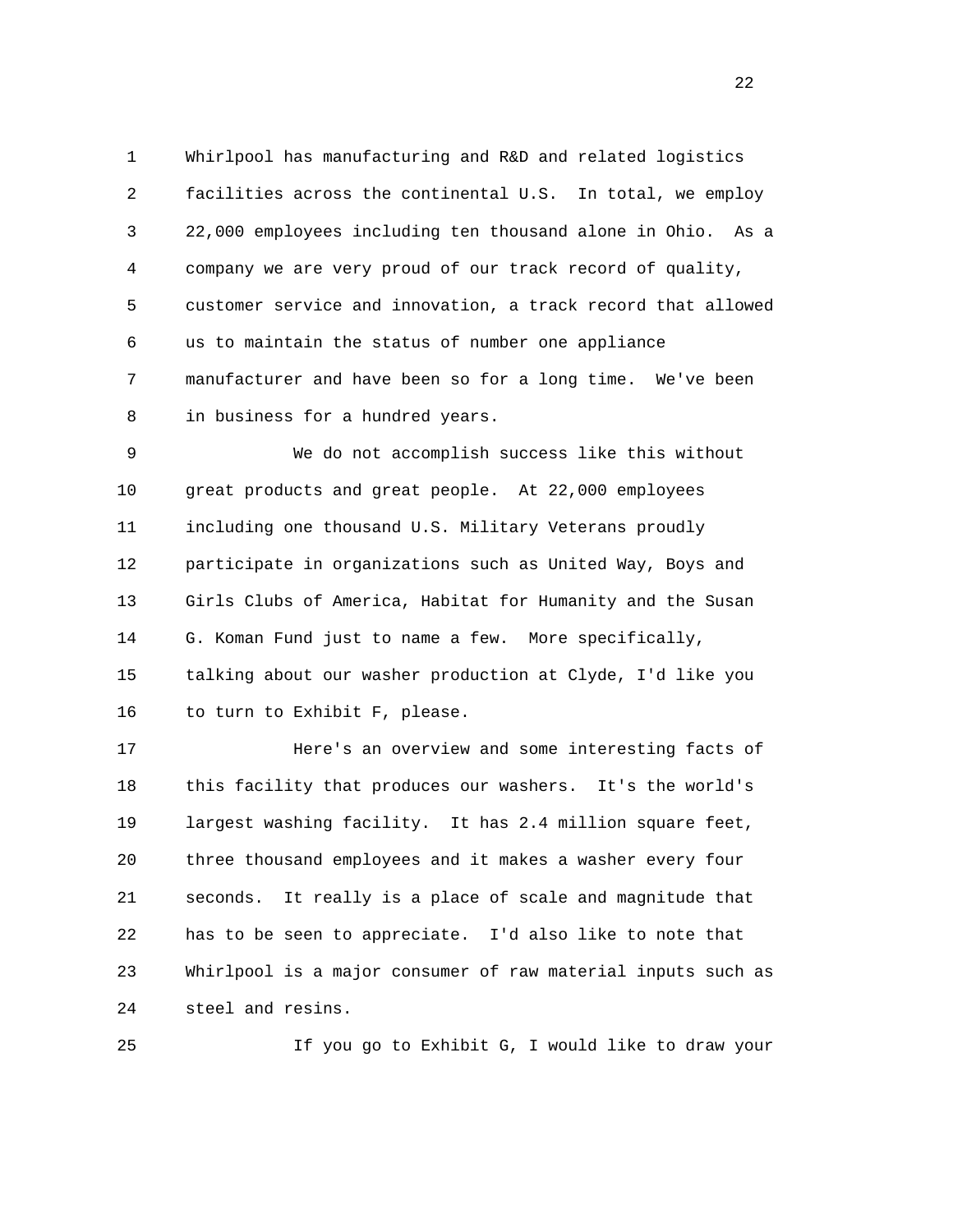1 attention to the entire value chain. What you can see is 2 that this washer-business supports approximately 800 U.S. 3 Suppliers and many hundreds in Ohio and you can see such as 4 Arcelor Mittal, Revere, many big, strong companies 5 contribute to this value chain. This operation and our 6 workers is why we are here today, to defend this business 7 and continue our proud tradition. One hundred percent of 8 Whirlpool LRWs, sold in the United States, is made at our 9 plant in Clyde, Ohio and we want to keep it that way.

 10 Since 2012, Whirlpool has invested hundreds of 11 millions of dollars in new and innovative front load and top 12 load washers with entirely new platforms as well as updating 13 of existing platforms. With respect to frontload, Whirlpool 14 has been producing and selling these washers for more than 15 50 years and was the first to introduce the modern frontload 16 washer in the United States. Whirlpool followed up on its 17 commitment to repatriate front load production to the United 18 States from Mexico.

 19 We shifted our remaining frontload production 20 from Mexico to Ohio in the 2012 and 2013 period. Later in 21 2012, we updated our original frontload platform. Then, in 22 2013 we added lower capacity frontload washers to our 23 lineup. More recently, we added larger capacities and 24 innovative features to the high-end of our frontload washer 25 lineup. With respect to top load, Whirlpool has always been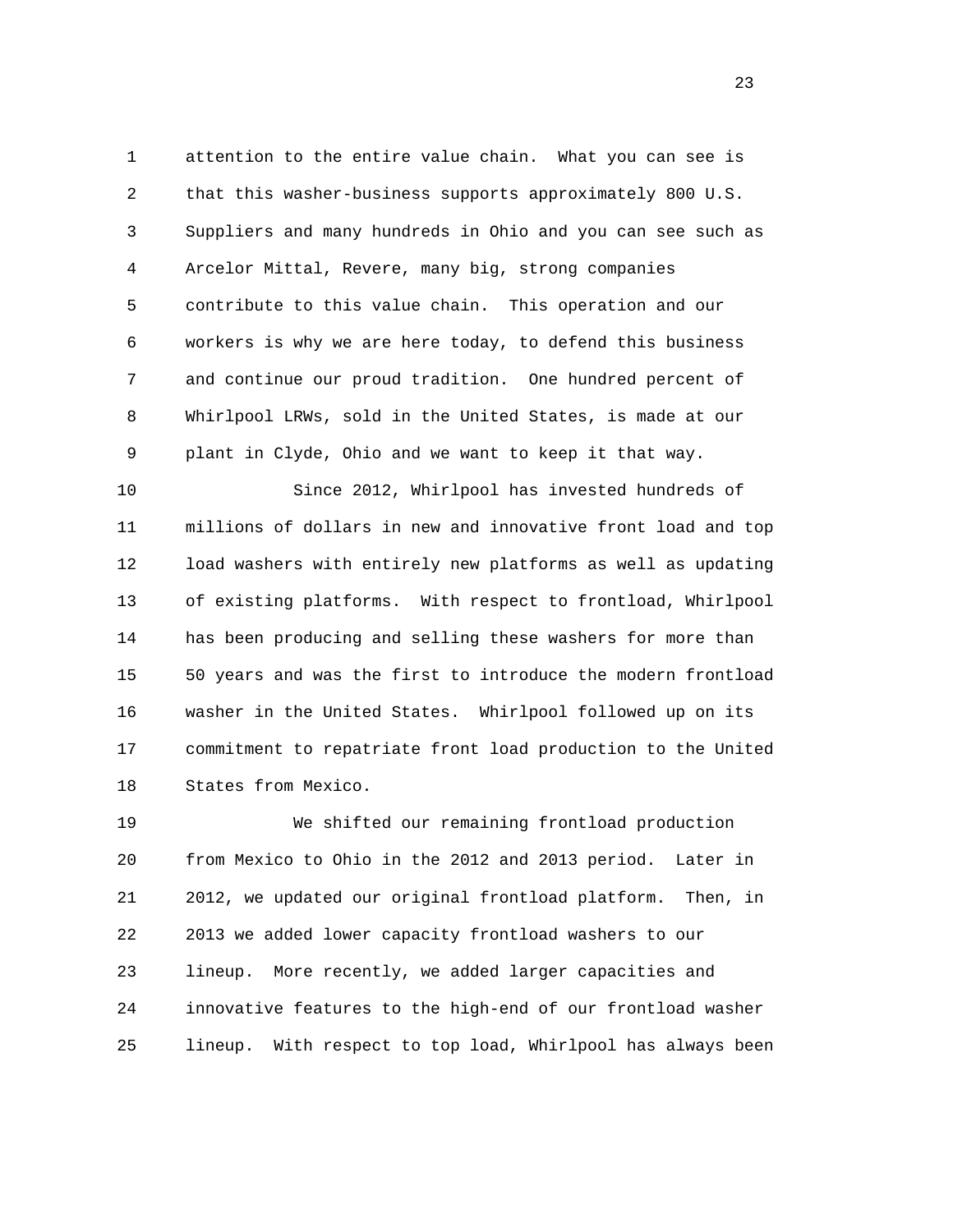1 the leader.

| 2  | In fact, we invented the first HE top loader.<br>We            |
|----|----------------------------------------------------------------|
| 3  | updated our high-end top load platform in 2013, then, in       |
| 4  | 2014 we began the rollout of a completely new and innovative   |
| 5  | top load platform and then most recently in late 2015 we       |
| 6  | began the rollout of our extra-wide top-load washer.<br>These  |
| 7  | newest washers have the largest capacity at 6.2 cubic feet     |
| 8  | and have already received really great feedback from our       |
| 9  | retailers and buyers.                                          |
| 10 | I would like to refer you to Exhibit H to talk a               |
| 11 | little bit about some of our product innovations and really    |
| 12 | the successes that we have had from our product standpoint.    |
| 13 | So draw your attention first to the upper right.<br>These are  |
| 14 | just a few examples but a couple highlights I want to          |
| 15 | The first one is our new top load washer under the<br>provide. |
| 16 | whirlpool mark and it's totally new, intuitive controls,       |
| 17 | capacitive touch, one touch is if you are using your Iphone,   |
| 18 | really sophisticated, helps the user do what they want to do   |
| 19 | in very simple, intuitive ways.                                |
| 20 | All of you know the expression permanent press,                |
| 21 | not many of us know what it actually means.<br>This changes    |
| 22 | the mental model on how to do your, wash your clothes so       |
| 23 | what it does is it asks you what you want to wash and how do   |

25 have kids, if you don't want to get real complicated it

24 you want to wash it. It takes care of the rest. So if you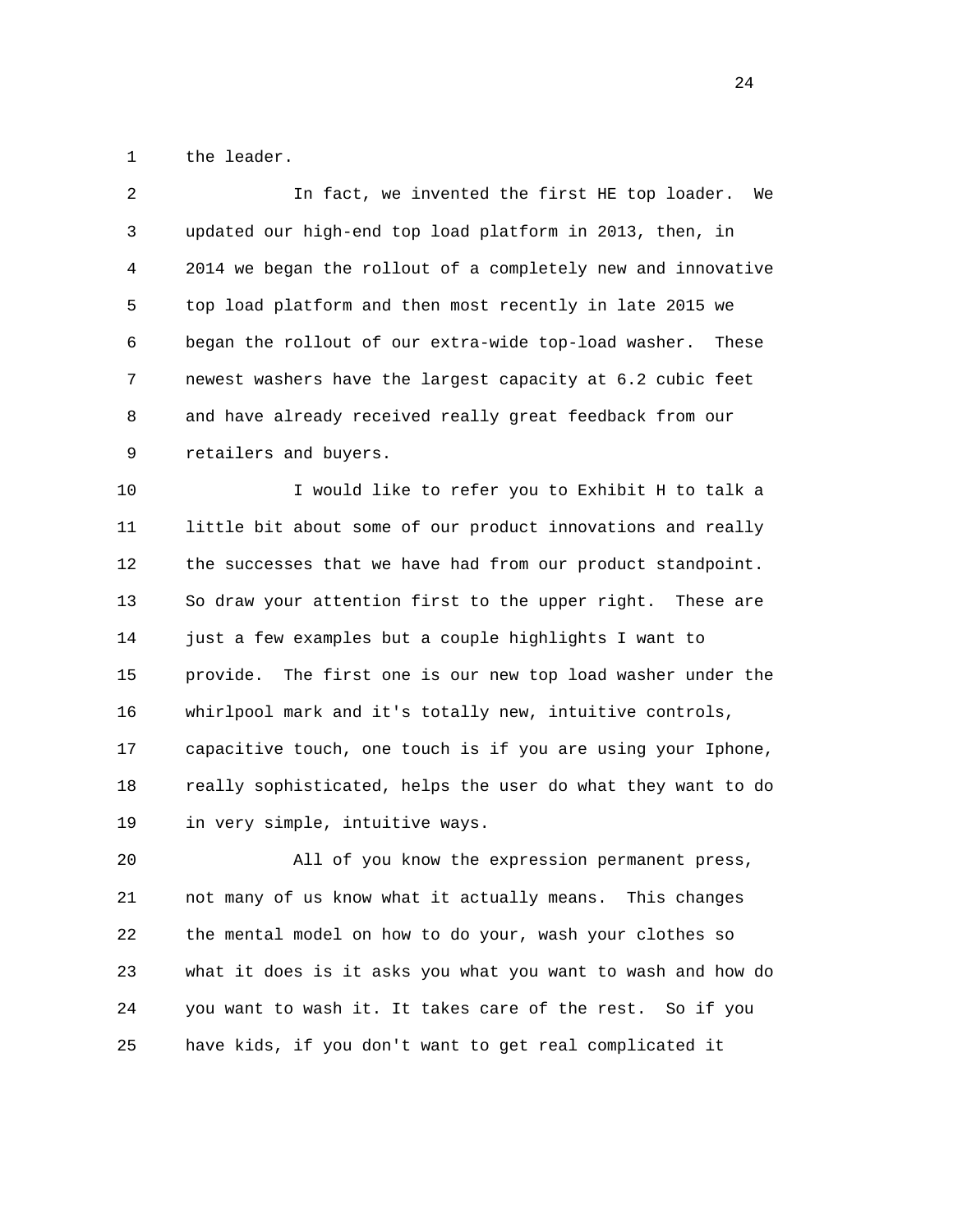1 really does a lot of the work for you. It's a great 2 consumer innovation that makes things easier so you will see 3 a theme on this page of really we do things technology-wise, 4 connected-appliances wise that make the consumer experiences 5 better and make the products really do more for you.

 6 If you bring your eye just below that, you will 7 see a Whirlpool app for our connected appliances in washers. 8 What it does is connects with NEST. It understands when 9 you're in the home, when you're not in the home, it helps 10 optimize cycles for energy, it helps delay things from 11 wrinkling. It really does take advantage of consumer use 12 case to help you have a better day. So we're pretty proud 13 of that. It's launched already. We are actually showcasing 14 it at the Consumer Electronic Show this week, a really 15 exciting innovation.

 16 I would like to introduce Casey Tubman who runs 17 our washer business for North America. He is also going to 18 share some details here on some of these products and 19 innovations.

## 20 STATEMENT OF CASEY TUBMAN

 21 MR. TUBMAN: Hi, good morning. Casey Tubman. 22 Joe knows I have a hard time sitting in my seat when we 23 start talking about the innovations in laundry and all the 24 great things that we bring for the consumer. So appreciate 25 him letting me -- letting me speak for a minute.

25 and 25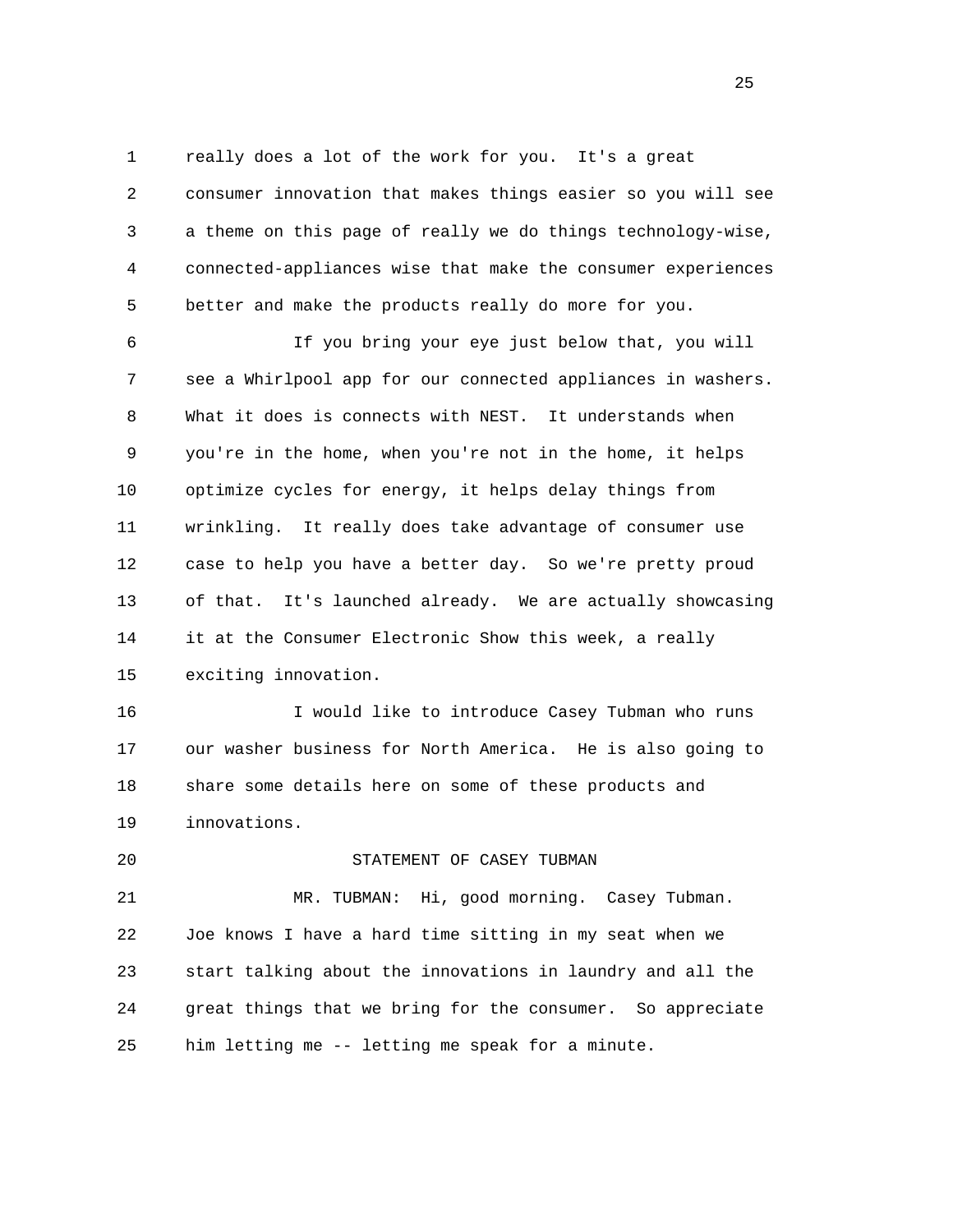1 He mentioned the latest launch that we had of the 2 6.2 cubic foot. So if you look at the Exhibit H in the 3 center at the top there, that's a picture of that product. 4 We've just started selling that product. Actually it's in 5 the marketplace now and, again, it's 10 percent bigger than 6 anything else that's out on the market.

 7 Think about your house, think about actually 8 taking your whole work week's worth of laundry and putting 9 it in that unit, three large hamper loads. You can put it 10 all in there. Now, you're probably saying to yourself, I 11 don't know that I want to wash all my stuff together, right? 12 But you can. And back to what Joe mentioned, there's the 13 intuitive controls, what you want to wash and how you want 14 to wash it. So if you decided to throw all your laundry in 15 from the week, you would pick mixed load because it's a 16 mixed load of things. And you would probably pick the 17 color-last cycle, again, something that we -- we innovated a 18 couple years ago. This allows the water temps and other 19 motions to help keep the colors from fading and also mixing. 20 And so, again, trying to work towards what the consumer asks 21 and to be able to use that technology in their home.

 22 The other thing that's been brought with us, an 23 industry first is what we call load and go. We developed 24 load and go on frontloaders, frontload washers a few years 25 ago. This is the first toploader to bring it to market.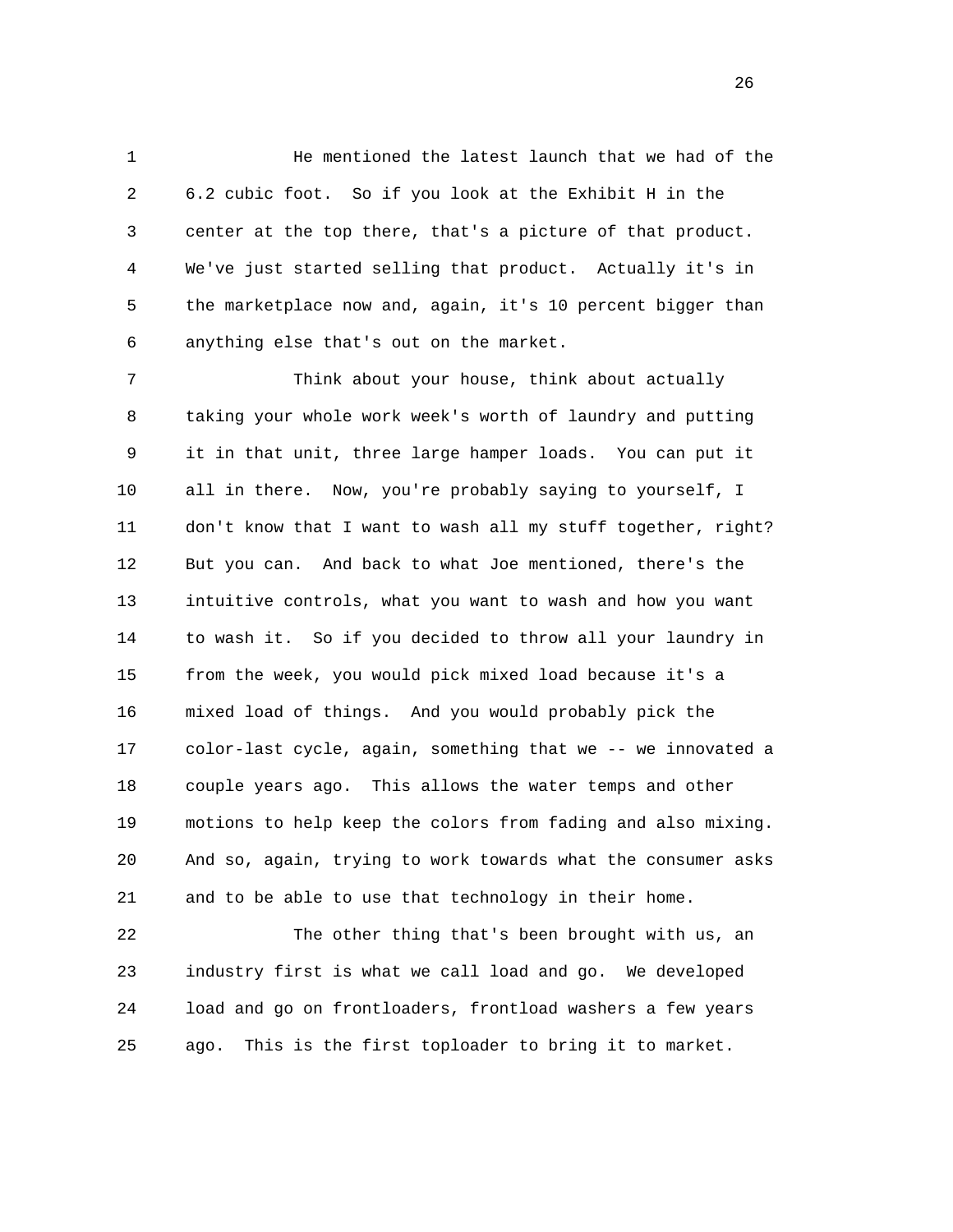1 What that is, is you basically put your detergent into the 2 unit and it lasts for about 30 days. Again, depending on 3 how many loads you do and so on. What that does is, that 4 allows you to not have to figure out how much do I need to 5 put in for each load, it determines it for you based on the 6 load size that you're washing.

7 And, again, at my house, I can tell you my wife 8 absolutely loves this. She's had it on her frontloader for 9 a few years. And we have three children and now they all do 10 laundry. She actually has a second set of laundry -- I had 11 to add one to our second floor where their bedrooms are so 12 that they can go up and do their own laundry. It doesn't 13 come down and pile up in the first floor for her anymore.

 14 So we talked about moving to a different 15 prototype unit from one of our tests and she was very clear 16 to me that said if it didn't have the load and go, she 17 wasn't going to let it in the house. So that's, again, 18 something for the industry.

 19 If I move on to the left side in the middle, it 20 talks about the load and go for the front loaders. And, 21 again, there's all kinds of benefits for this, but there's 22 also the savings of detergent. So if you're dosing the 23 right amount every time, you're not wasting any. You're not 24 coming up short, you're not getting the cleaning you want, 25 and you're not putting too much in and therefore running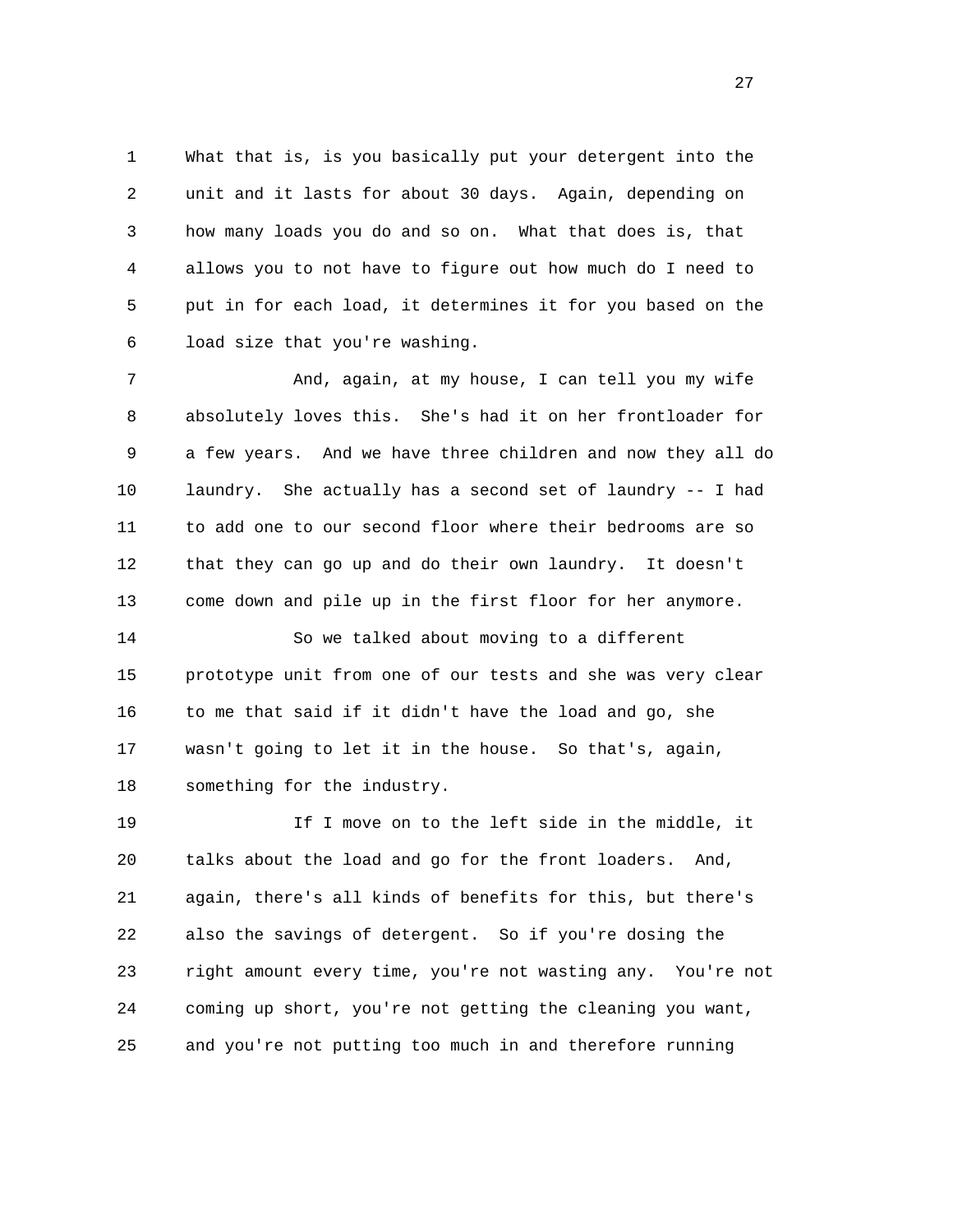1 through detergent more often.

| 2  | The other thing that's nice is right below that              |
|----|--------------------------------------------------------------|
| 3  | the dynamic venting technology. It's kind of a technical     |
| 4  | name for it.<br>What we -- what we refer to it sometimes is  |
| 5  | wash and dry. And what it is, is basically there's a small   |
| 6  | fan in the washer so that when it's done washing, if it's a  |
| 7  | small enough load, you can continue to tumble it in the      |
| 8  | frontload with that vent going and air dry the products.     |
| 9  | And, again, this is another one that my wife has made sure   |
| 10 | I'm very clear about not removing.                           |
| 11 | We have kids that show up -- my 15-year-old son              |
| 12 | just happens to be great at this -- he shows up at 11        |
| 13 | o'clock at night with his soccer uniform, day before a game, |
| 14 | it's been balled up under his bed for the last week and my   |
| 15 | wife will look at him like, really? You need this in the     |
| 16 | morning? And so instead of having to wait up, wash it, then  |
| 17 | move it to the dryer and get it out for him, she throws it   |
| 18 | in, she hits this, it washes, it overnight tumbles and       |
| 19 | dries, and in the morning he just grabs it and throws it in  |
| 20 | his backpack.                                                |
| 21 | So, again, consumer-focused innovations that                 |
| 22 | we've brought over the years and, again, industry firsts.    |
| 23 | One last one I think I'll bring attention to is              |
| 24 | the best cleaning mentioned in the bottom center there.      |
| 25 | Again, a washer is a workhorse, right, it's not a show       |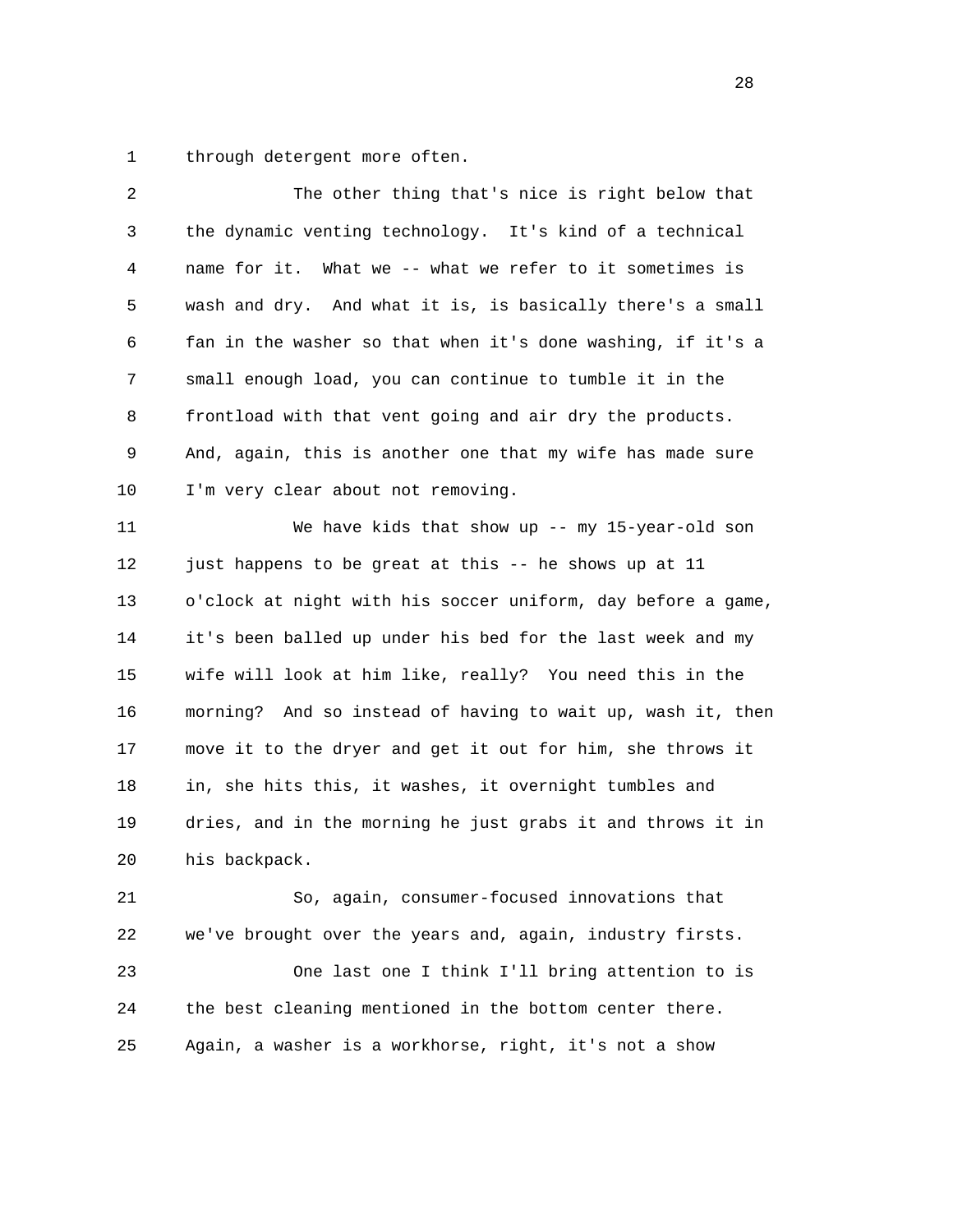1 horse. It's all about getting chores done, it's all about 2 getting those clothes washed as easily as possible and as 3 good as you can do it. All this innovation would be great, 4 but if you don't supply the best cleaning washer, you're not 5 going to have the satisfaction of those customers, you're 6 not going to have those repeat customers coming back, and 7 you're not going to stay number one in your industry for 100 8 years. So we pride ourselves on that. We maintain that 9 over time. We test all of our competitors as new product 10 launches come out from them. We test those products again, 11 we test with hot water, cold water, different load sizes, 12 and, again, we maintain that claim that we can be the 13 best-performing washers and the best-cleaning washer in the 14 marketplace.

 15 One last thing I guess I will mention real 16 quickly. The bottom right talks about active spray 17 technology. This is a technology that we brought in top 18 load. This was in the late '90s, and we've moved it into 19 frontloaders as well. This is basically -- I call it 20 pretreating for clothes. You use the concentrated detergent 21 and spray it back on the clothes at the beginning of the 22 cycle and basically it's pretreating for you instead of you 23 having to manually pretreat and rub clothes and do all that. 24 This does it for you. And then if you put the best cleaning 25 power wash cycle behind it, it makes it all complete inside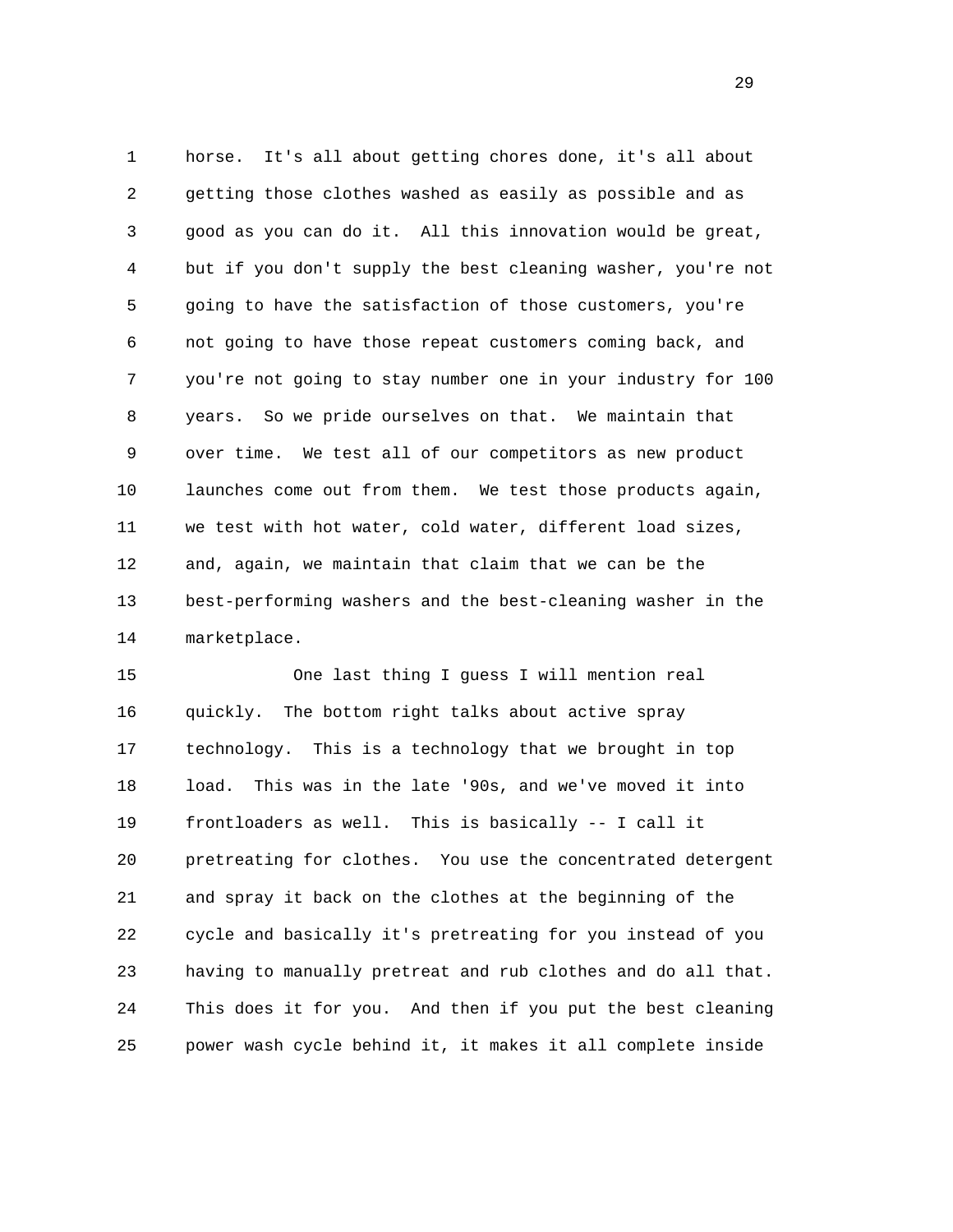1 the washer for you.

| 2  | I could keep going on, but I will -- I will                   |
|----|---------------------------------------------------------------|
| 3  | refrain and I will turn it back over to Joe.                  |
| 4  | STATEMENT BY JOSEPH LIOTINE                                   |
| 5  | Okay. Thank you. Thank you,<br>MR. LIOTINE:                   |
| 6  | Casey.                                                        |
| 7  | But despite all these great innovations and all               |
| 8  | these investments, cut-rate and dumped pricing product from   |
| 9  | Samsung and LG threaten our ability to continue to invest in  |
| 10 | new products. Already we've delayed our frontload, extra      |
| 11 | wide capacity product as we've struggled to make a business   |
| 12 | case that makes sense because of the pricing of dumped rates  |
| 13 | and the compression that's happening because of it. So a      |
| 14 | little bit about our economics of production. I want to       |
| 15 | share why that's the case and kind of where we stand.         |
| 16 | Washer manufacturing entails high fixed costs.                |
| 17 | Each new product platform requires big investments from       |
| 18 | capital and engineering up front. It's not unusual for        |
| 19 | these upfront investments to be tens of millions of dollars   |
| 20 | and in washers specifically to be as much as \$100 million in |
| 21 | capital and \$50 million in engineering for a platform to be  |
| 22 | reengineered.<br>This means we need to attain high capacity   |
| 23 | utilization in order to reduce unit costs. And that's just    |
| 24 | not happening given the price compression.                    |
|    |                                                               |

25 We have seen that Samsung and LG dumped prices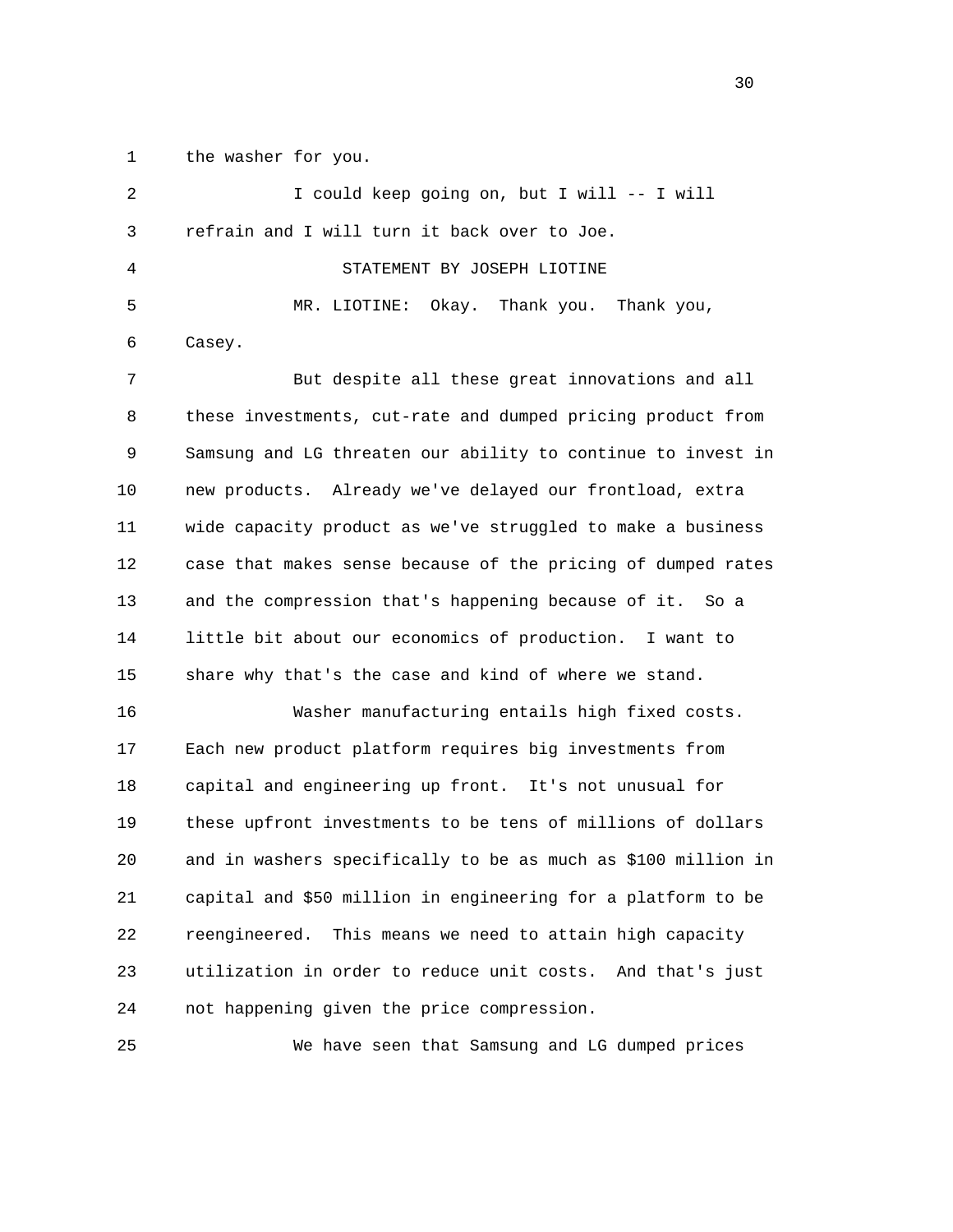1 have resulted in substantial lost sales which of course have 2 a big impact on revenues but also lead to unutilized 3 production capacity and thus higher unit costs. These lower 4 revenues and higher costs are reflected in our unsustainable 5 and unacceptable financial performance. 6 Now, I will turn it over to Casey who runs our 7 U.S. washer business. 8 STATEMENT BY CASEY TUBMAN 9 MR. TUBMAN: Good morning. I apologize, Casey 10 Tubman, for the gentleman, I think, taking the notes. I am 11 Whirlpool's General Manager for Laundry. So there's my 12 title for you. 13 It's hard to believe, but I actually have 20 14 years at Whirlpool this year. So I'm working on my 20th 15 year. I started out in washers and I've remained around the 16 washer business for most of that time. And I actually was a 17 washer engineer hired in originally. So that's why I get a 18 little excited when we talk about things. 19 From there I worked in the product development 20 side which is again getting consumer insights and 21 understanding what products we need to develop next. 22 I moved into the sales side so I could learn that 23 side of the business and deal with all our fun retail buyers 24 and then you may recall when I was here before, four years 25 ago, I guess it was, I was the head of our merchandising at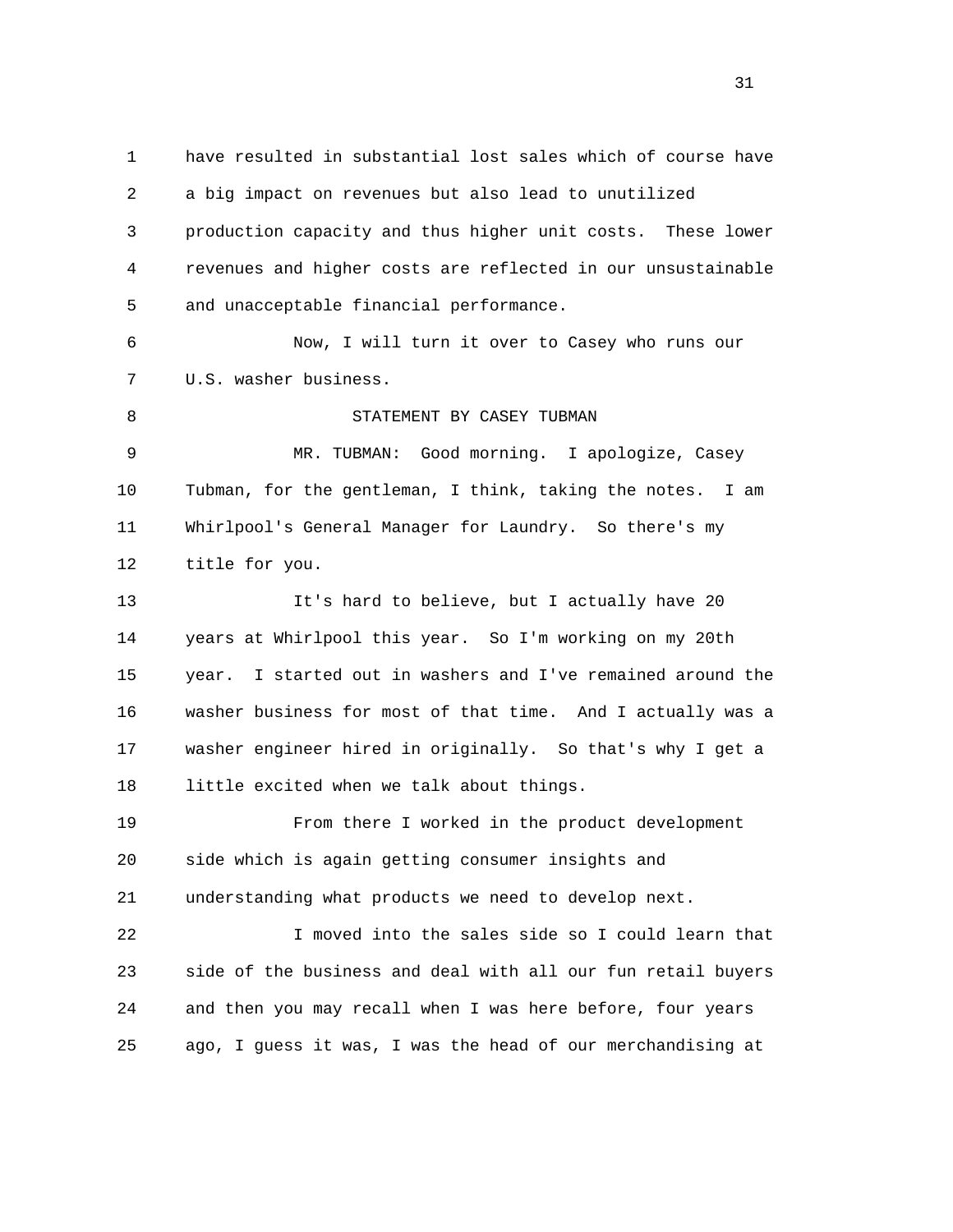1 the time for laundry and now I'm back to running the entire 2 business for the U.S.

 3 Again, I appreciate the time as Joe mentioned. 4 We don't like being here, but we do appreciate you taking 5 the time and seeing us today. I'm going to go through two 6 areas and I'll talk about the products that are covered 7 under the petition and then also the structure of the 8 industry.

 9 As many of you probably know, we talk about 10 large, residential washers, and we talk about how those work 11 many times. It really takes three things to make that work, 12 mechanical energy, chemical energy, and thermal energy. 13 And, again, that's a little bit of engineering technology. 14 So for layman speak, you need water of different 15 temperatures for different stains and chemistries. Sorry. 16 Then you need detergent for the chemical piece of it. And 17 then you need some kind of a mechanical action, whether that 18 be tumbling in a frontload or impelling, or agitating, 19 inside of a topload. And these three things in combination 20 are put into a cycle. You typically have a wash, a rinse, 21 and then a spinout of the product so that they can go into 22 the dryer.

 23 As we talk about large residential washers, 24 they're made up of similarly -- similar parts, I'll call it 25 across the -- across them. You have a metal wash basket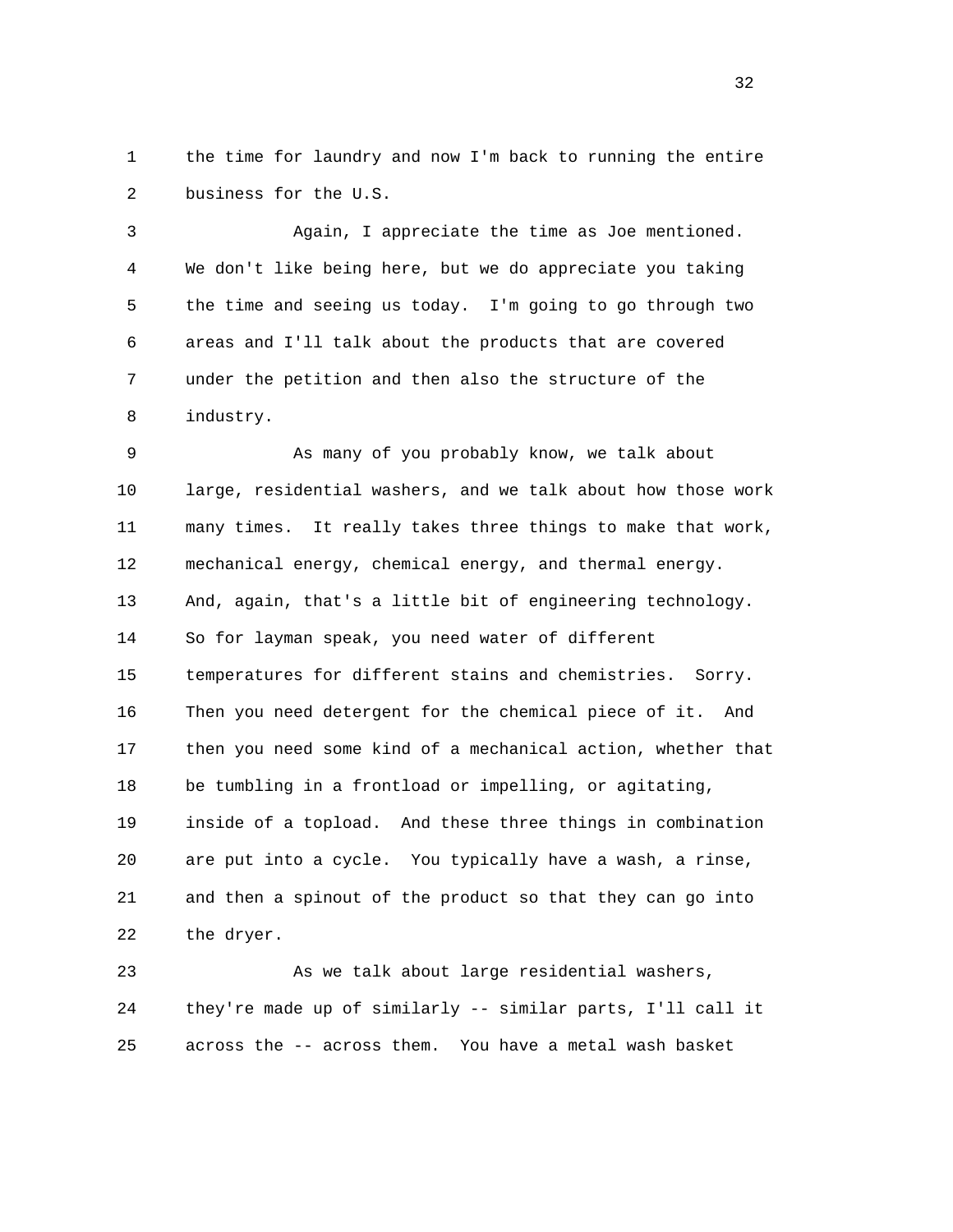1 where the clothes are put in, you have a plastic tub 2 typically around that that holds the water. You have a 3 motor for actually driving the wash action in the machine. 4 You have a pump for moving water around inside as well as 5 getting rid of it. You then have some kind of a user 6 interface at the top, a control where you can adjust your 7 cycles and temperatures and things of that nature and then 8 lastly you have a control unit inside of it which is the 9 brains of the unit.

 10 When I think of configurations of washers, you 11 think of a topload or a frontload. And they're pretty 12 distinguishable, right? A frontload washer has a door on 13 the front and has a horizontal axis as it spins. And it 14 makes up, usually, about the middle to high end of the 15 pricing segment, I'll say.

 16 On topload, again, it's loaded from the top. It 17 usually has a lid -- we call it a lid, some people call it a 18 door, but it's loaded from the top. And then inside you 19 might have an impellor or an agitator or now a days you 20 might have what we call an HE agitator or an HE -- an 21 agipeller which is a combination of the two, some way to 22 drive the clothes.

 23 And, again, topload washers typically span the 24 entire span of the price range in the market from the low to 25 the high.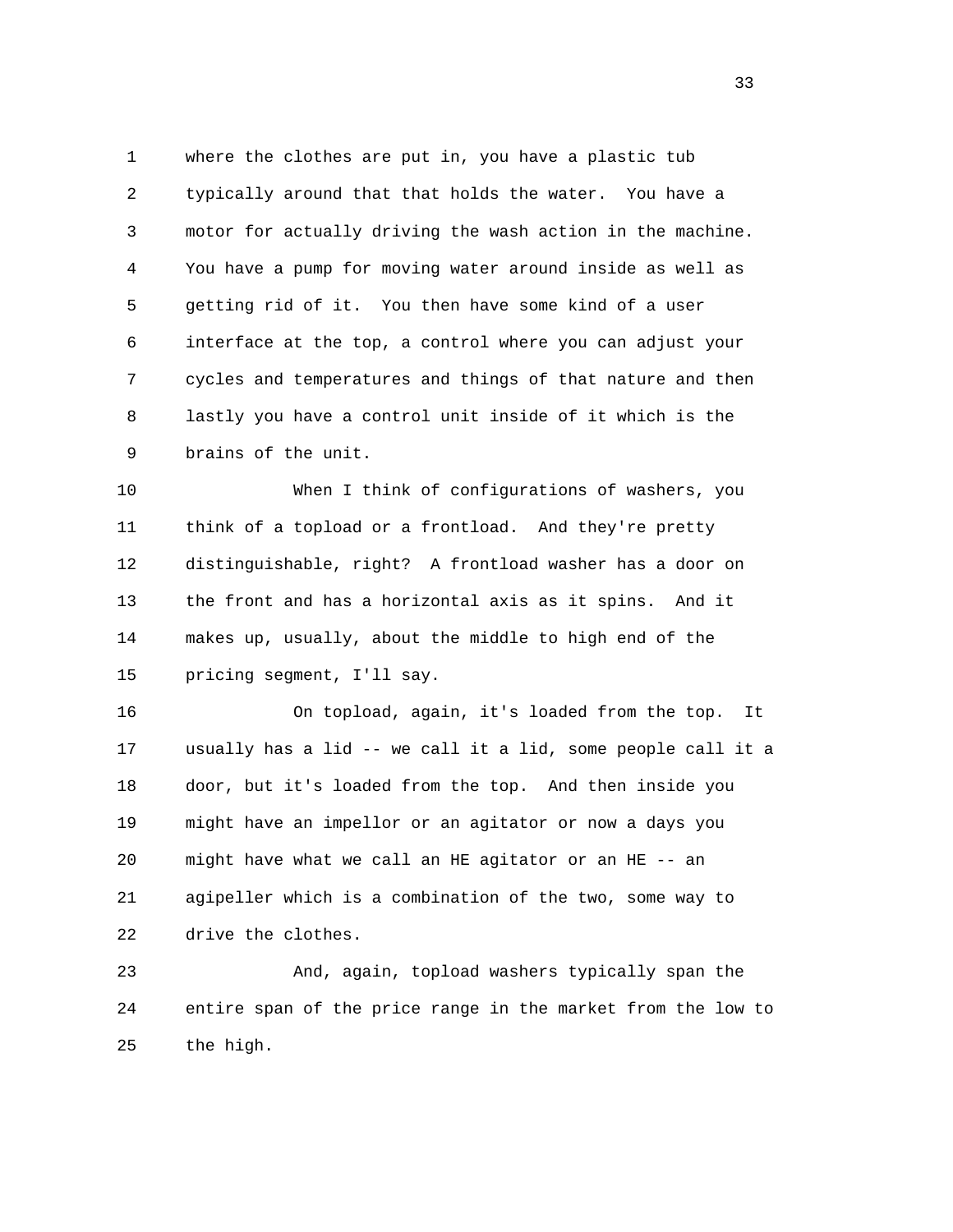1 One thing I will mention so I don't forget is, 2 there is this hybrid unit out there that if you really go 3 searching, you'll find it made in the U.S. It is a topload 4 washer with a top opening lid, but it has a horizontal axis 5 drum that spins inside of it and Stabler makes that here in 6 the U.S. Again, you'll have to do some searching if you're 7 looking for one.

 8 Let me talk about product scope. And, again, I 9 think for me it's what we call it, right, a large 10 residential washer. These are washers that are very similar 11 to the last case. And, again, it's topload and frontload, 12 something that each of you would probably have in your home. 13 It does not include things that are commercial. So if it 14 takes a coin to operate it, that's not going to be in the 15 scope. It's not going to be compact. So if you have one 16 sitting in your closet that's very small, it's not going to 17 cover that, and in stacked washers. And what this means is, 18 it's a single frame, single control in the middle, but it 19 has the washer/dryer together in one.

 20 Again, these are single-family home type washers, 21 I call them residential -- large residential washers. And, 22 again, we tried to focus that scope to not be overreaching. 23 So it is things that are made in the U.S. that have direct 24 competition of foreign imports.

25 I would ask you to refer to Exhibit I, if you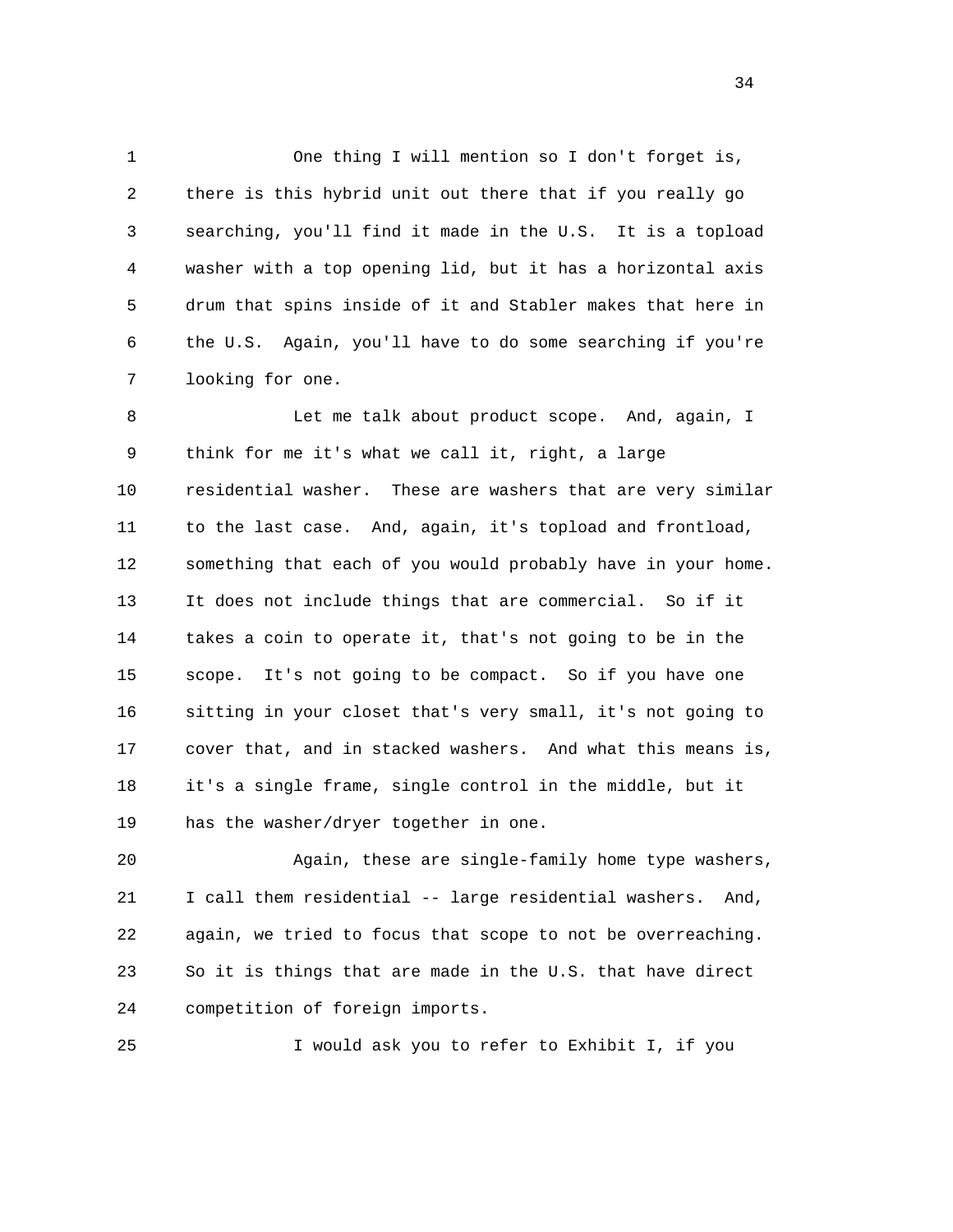1 would, please. And I'd just like to talk a little bit about 2 some other features that come up as we talk with buyers 3 about selling in products and what they look for in their 4 lineup. Again, we already covered the top load versus front 5 load. Obviously that's a key decisionmaker. Then we talk 6 about capacity and there's different ways to look at 7 capacity. But when we talk about capacity it's cubic feet 8 and it's how much clothing can you put inside the washer. 9 So that, again, as a workhorse you're looking for how many 10 loads do I have to do that week, and the less I have to do, 11 the better.

 12 You can look at heaters, you can look at steam. 13 These are things that they add costs for us as a producer, 14 but there's something that the buyer can think, okay, this 15 is maybe something I can take advantage of and ask more for 16 in the marketplace. If I think about color, I hate to say 17 it, there is color available, but the vast majority of our 18 products that sell are still white. You can go into 19 showrooms and you will see one that's color, but, again, 20 most of us for our homes, we're not putting it out in the 21 kitchen, so we're not as worried about it being a stainless 22 steel unit. We're in a basement or in a laundry room and 23 it's really about can it do what I need it to do when I need 24 it to do it?

25 You also have an impeller or another mechanism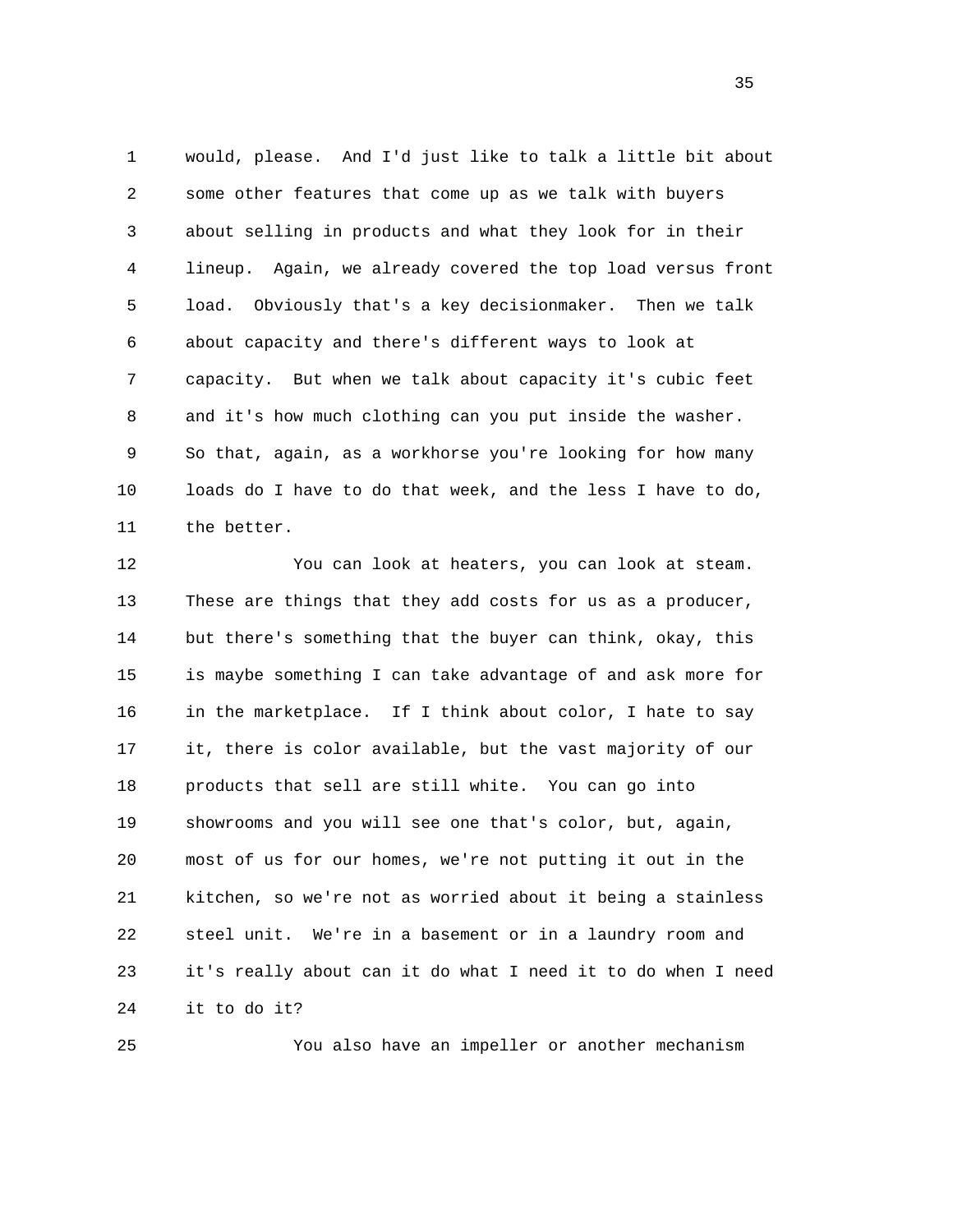1 used for cleaning action. You have direct drive as a 2 technology that is talked about, and you may have heard 3 this, but this is basically a superior technology for having 4 a motor hooked to the shaft of the drive system so that it's 5 directly connected. It allows for higher spin speeds and 6 therefore better energy efficiency. Because one of the 7 things they measure is how much remaining water is in the 8 clothes before they come out. And by doing that, the higher 9 you spin them, the less water that's there. So that 10 provides a superior technology. In fact, a lot of times 11 you'll see it badged right on the product that it's a direct 12 drive motor.

 13 And then topload, of course, well, let's say 14 frontload all have glass doors these days. Topload, you can 15 either get a glass lid, or you can get a solid metal lid. 16 Typically some plastic, but typically a solid.

 17 And then lastly Energy Star. Because of the 18 latest energy standards and the changes that have gone on 19 that have become real strict, we basically now look at 20 washers as whether they're Energy Star or not and that's 21 kind of a signal of a higher efficiency washer.

 22 Again, Jack mentioned earlier, the Commission 23 found last time that these products are substitutable and 24 comparable. It hurts me to say that sometimes, but I will 25 tell you, that's how it feels when we're sitting across from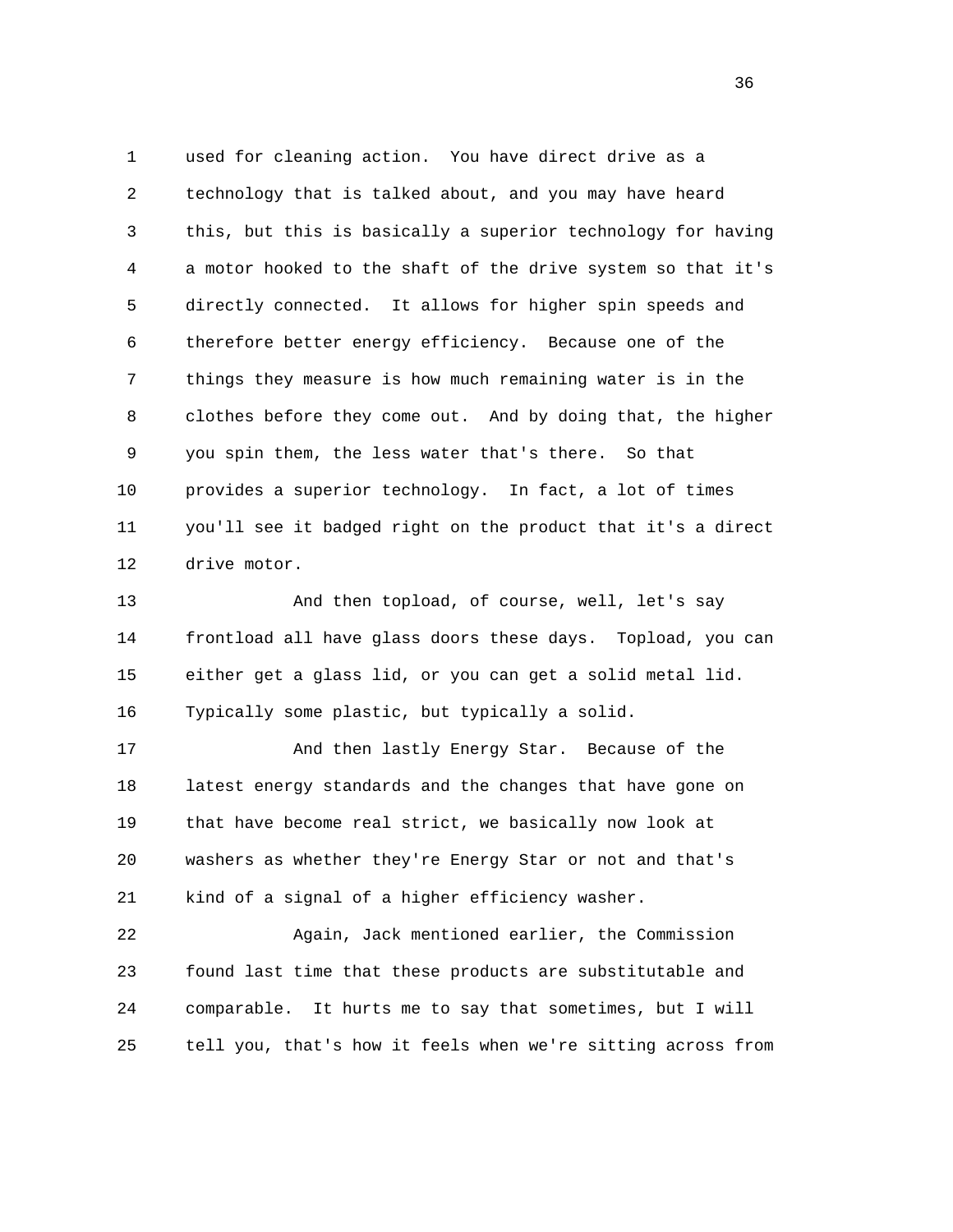1 our buyers as well. Most of the time they are saying, okay, 2 yep, product looks pretty good. What price are you going to 3 give me? How competitive are you going to be? Can you 4 lower your price? Can you compete with Samsung and LG and 5 give me a lower price?

 6 Just an instance. I have a meeting tomorrow with 7 one of our larger trade partners. We spent three weeks 8 preparing for this meeting, working on the pricing and so 9 on, getting ready. What price would we offer? I was 10 telling the guys, we spent about three hours on the actual 11 feature set, just to kind of give you -- how much time do we 12 need to spend on the features versus how much time we spend 13 on the price. It really comes down to, we're going to spend 14 that meeting talking about the price.

 15 Let me talk about who participates in our 16 industry. From a U.S. production standpoint Whirlpool 17 represents about three-quarters of the U.S. production. The 18 other producers are GE, Staber, as I mentioned and Alliance. 19 One thing you may recall and I think Jack mentioned this as 20 well, three manufacturers in the U.S. actually left during 21 the last period of investigation. Bosch, Electrolux, Fisher 22 Paykel. Bosch, during the last case, specifically called 23 out, it was the predatory pricing of GE -- or, I'm sorry, 24 of LG and Samsung that drove them to not produce in the U.S. 25 anymore.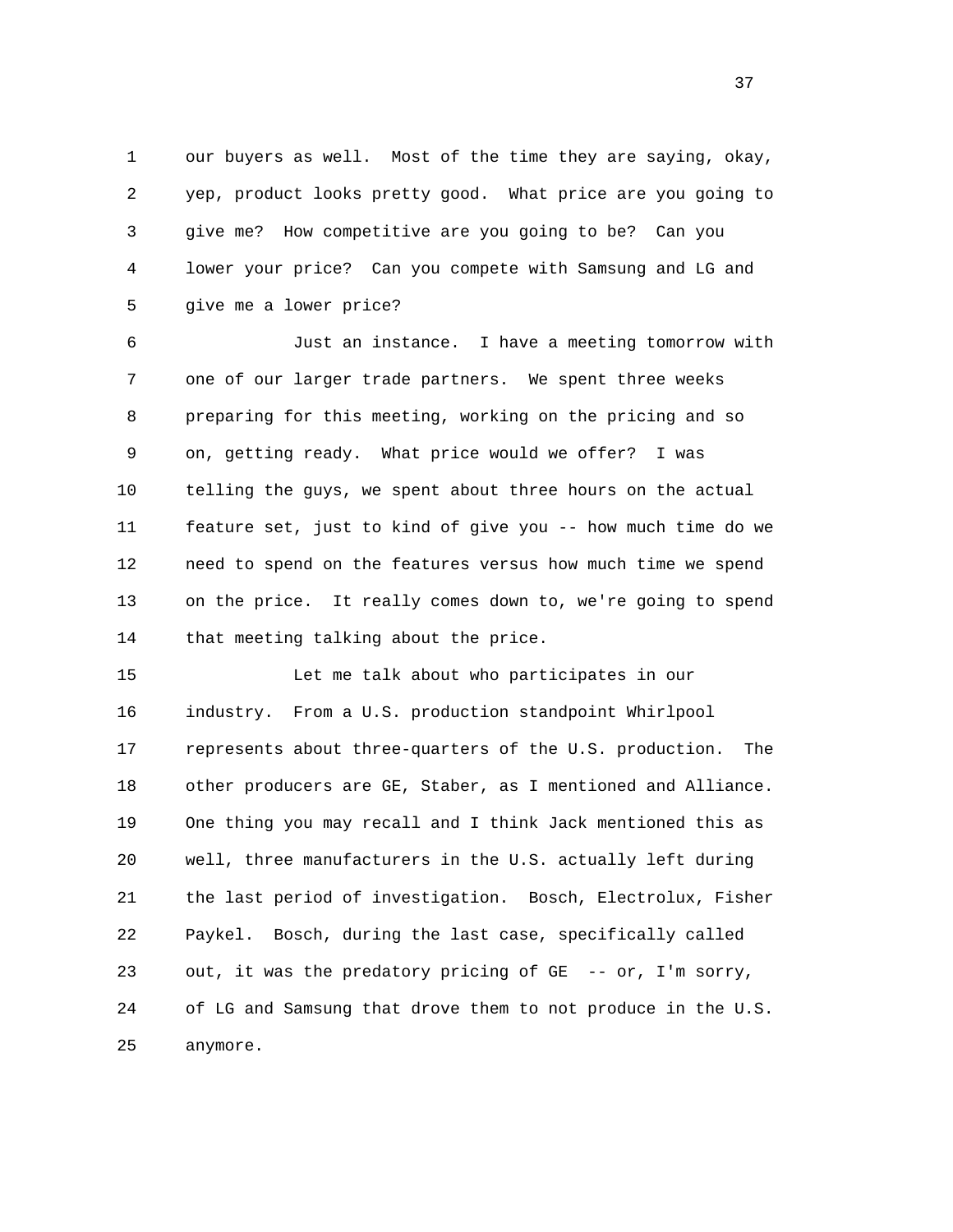1 1 If I look at this and I look at how many we 2 produce in the U.S. we basically -- the U.S. producers make 3 up about two-thirds of the sales in the U.S. So a third of 4 the washers sold are subject imports.

 5 If I look at those subject imports coming in that 6 are in scope from China, basically you have Samsung and LG 7 that are producing them. Samsung has about -- has exactly 8 100 percent, I guess, as 100 percent of their washers come 9 in now from China, where before they were coming out of 10 Mexico and Korea. And LG has most of their production 11 coming from China.

 12 This accounts for about a third of the U.S. 13 sales. So that's the majority of things that are sold. 14 There are some very small ones that are still out there, 15 less than 5 percent of the marketplace. This would be 16 non-subject imports. It would be Electrolux out of Mexico, 17 and it would be LG, the products that they left behind in 18 Korea. These are both covered under the previous case and 19 the antidumping orders from that.

 20 I think that covers the industry for us. I'll 21 turn it over -- back over to Joe.

 22 STATEMENT BY JOSEPH LIOTINE 23 MR. LIOTINE: Thank you, Casey. Joe Liotine, 24 Whirlpool. Casey described the products at issue as well as 25 the manufacturers. I'm going to talk about how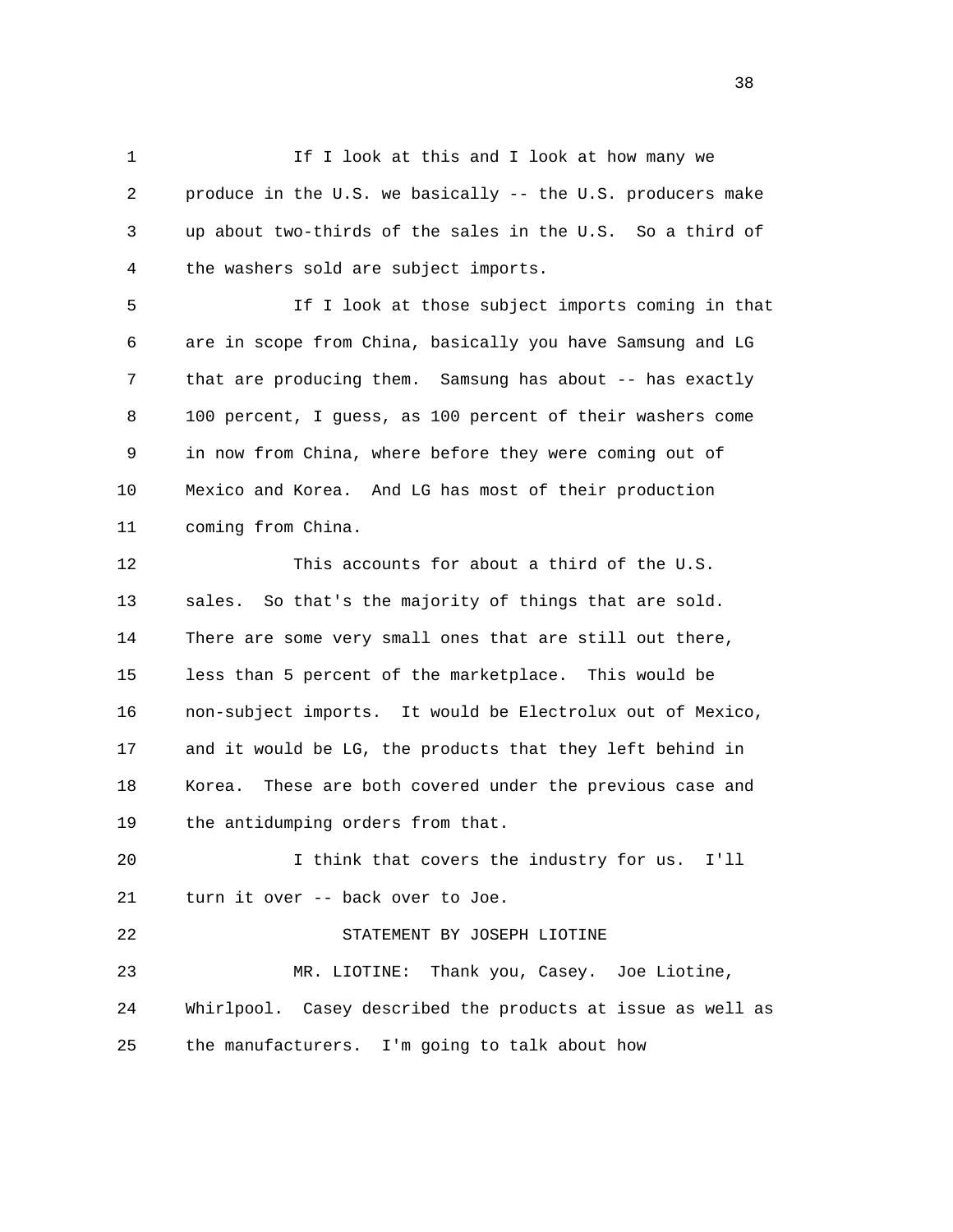1 manufacturers compete at retail to get their products 2 floored with buyers and retailers. Really, all 3 manufacturers sell to retailers. Virtually all the business 4 is sold through retailers. And really the retail business 5 is comprised of two big areas, large retailers such as 6 Sears, Lowes, Home Depot, Best Buy, and HHGregg and then 7 smaller or independent retailers that are disbursed across 8 the country and may be much smaller in scale and more 9 geographically kind of centered. Each of those smaller 10 retailers normally belong to a buy group. There's four or 11 five major buy groups. And what the buy group really is, is 12 a cooperative. So these smaller, independent kind of 13 retailers can kind of collect or merge their purchasing 14 power so that they can compete more effectively with 15 manufacturers and retailers.

 16 Each of these small retailers know their markets 17 can be very impactful for a local area. Bray and Scraff 18 probably in this area there are some big ones across the 19 regions. Manufacturers compete for sales to retailers and 20 price is the key factor. Casey highlighted it, Jack also 21 highlighted it earlier, that's the key distinguishing 22 factor. We have lots of great features and products, and 23 frankly, many do, but price is going to be where most of the 24 conversation occurs.

25 As noted, imports in U.S.-produced washers are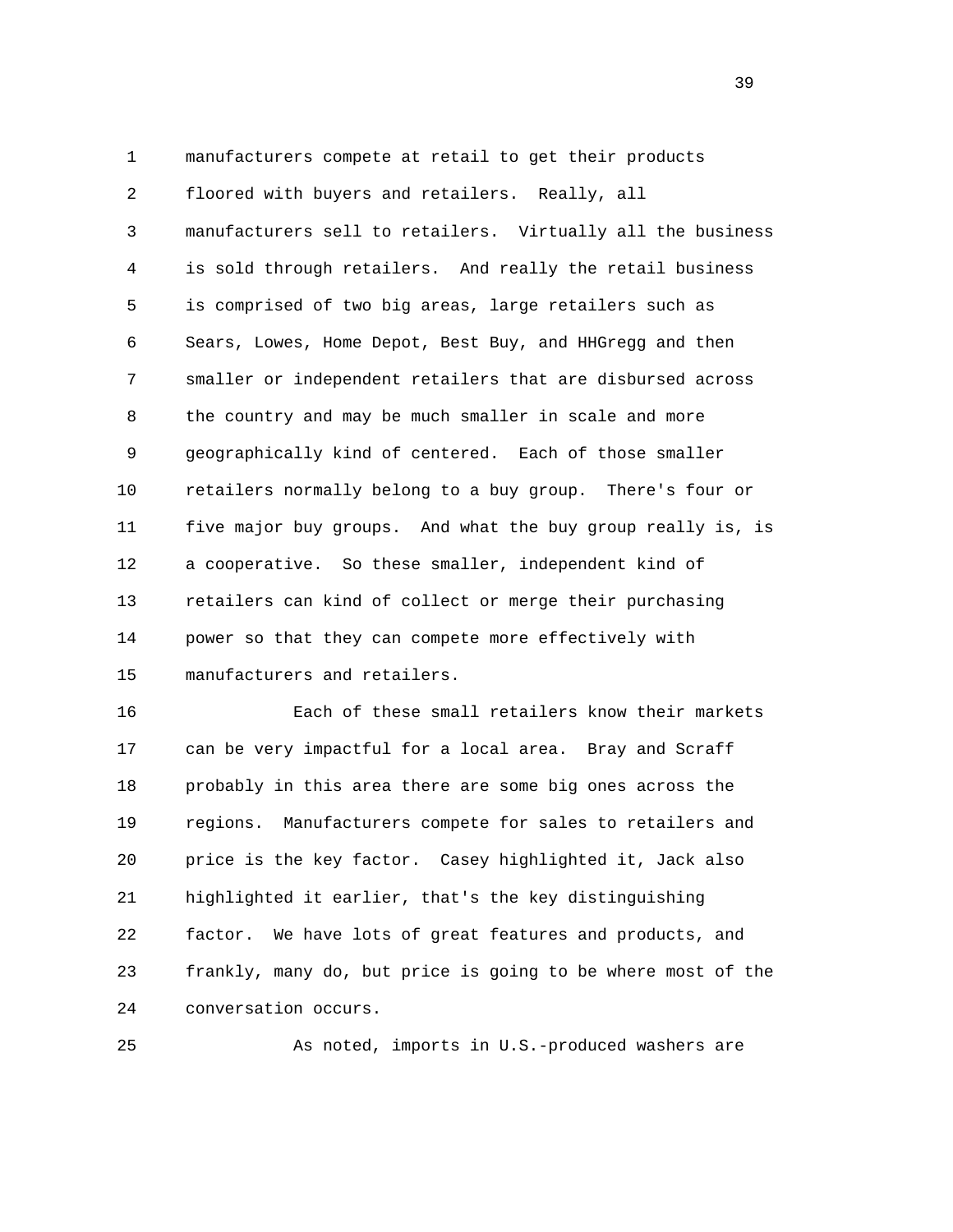1 similar in quality and features with price being the main 2 difference.

 3 From a retailer standpoint, how do they think 4 about the world, what's their priorities? A retailer's 5 number one priority is margin and profit. That's their 6 number one priority is to generate profit, and the way they 7 think about that is, it's a function of two things. First 8 of all it's margin and then it's terms. Terms for us would 9 be defined by number of units sold per week, per store, or 10 number of units sold per month per store, something like 11 that. And a retailer's margin is measured by the difference 12 between the retailer price, the net wholesale price minus 13 the retail price they sell to consumers.

 14 The new wholesale price is influenced by lots of 15 things. There's a gross price and a net price. In between 16 those two areas there are rebates, there's allowances, 17 there's discounts, some of those things are applied 18 specifically, some of those things are more general, but 19 they're all included in the net price, that's why it's so 20 important. And that's why the retailers look at it so 21 closely.

 22 From a product line-up standpoint, retailers have 23 a constrained floor. They don't have full space. They have 24 an X amount of allotment for the category or the department, 25 and they're looking to floor a wide range of products at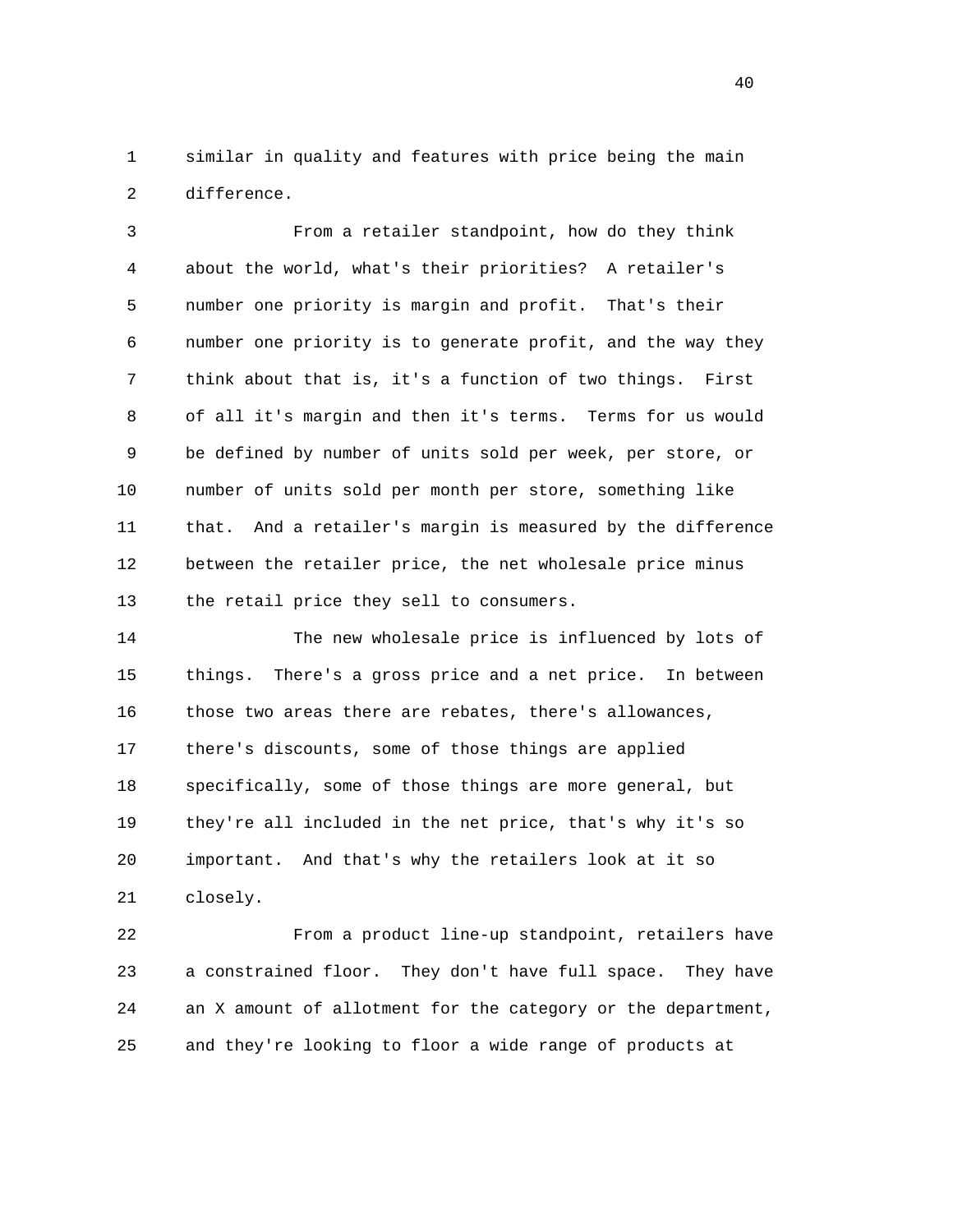1 different price points to serve as many consumers as they 2 possibly can, as optimally as they can.

 3 All producers offer multiple models with richer 4 features at price points along the product line up. The 5 simple way to think of it is good, better, best, that's not 6 exactly correct, but it's a nice simple way to understand 7 how they're constructing their planned sales. They award 8 floor spots to products that offer the best margins based on 9 the lowest wholesale price and the highest promotional 10 support they can receive. What you see on the floor is the 11 result of really intense negotiations and competition that 12 are very mile-specific and very point-in-time. And Casey 13 alluded to it, that we would literally spend three weeks 14 discussing the pricing and investment support for one model, 15 which is a lot of time and effort to make sure we understand 16 what we're doing if we can get a return, if it's going to be 17 competitive, all those kinds of things.

 18 Once a manufacturer wins a floor spot, that's not 19 the end of the competition. It doesn't just get there and 20 it's safe. What happens next is manufacturers continue to 21 negotiate during big, promotional periods. So think Black 22 Friday, or July 4th, those periods are really intense 23 promotional periods and they require additional negotiation 24 to either get better flooring, to get flyer or advertising 25 support, or placement, end caps on the end of an aisle where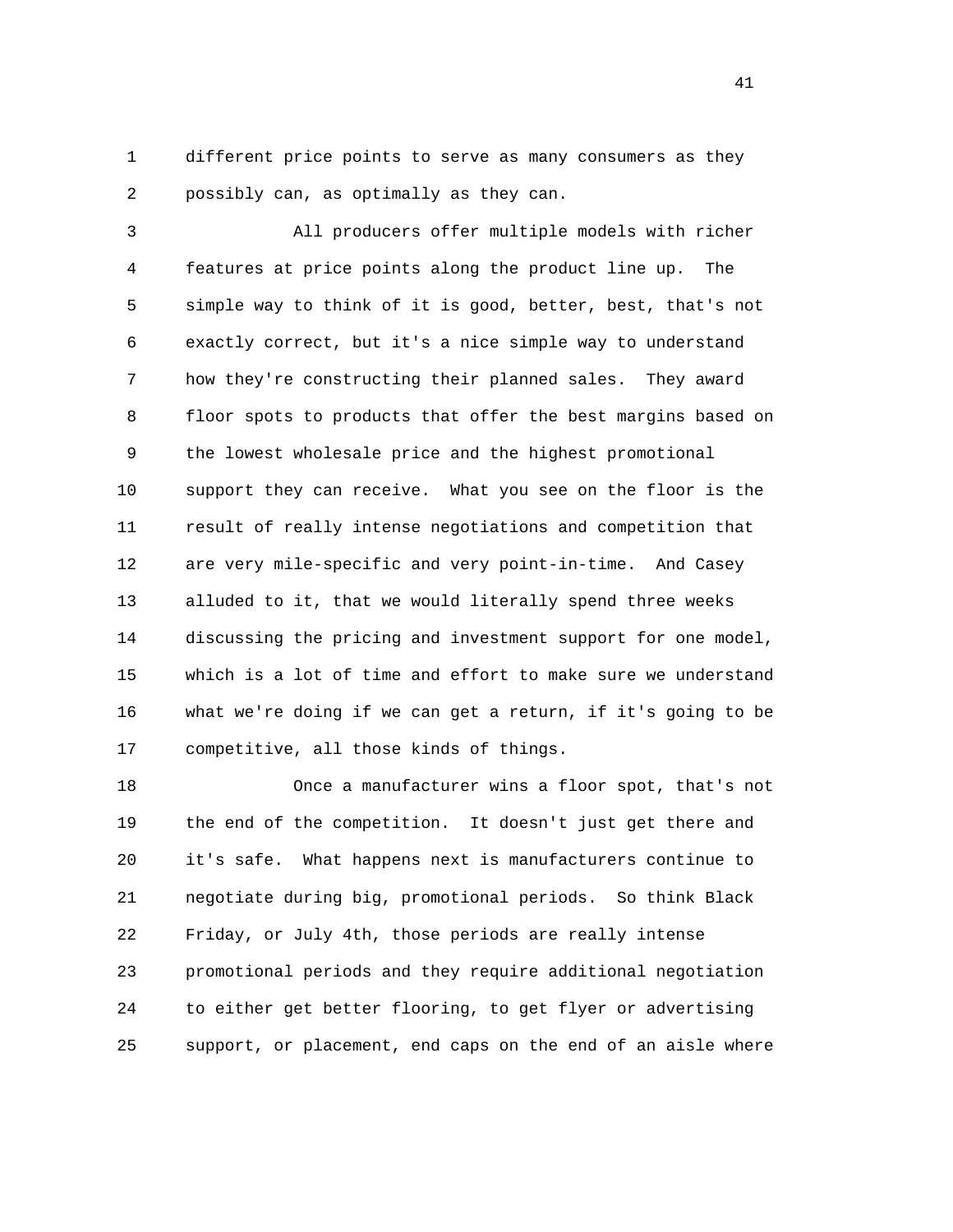1 it's more prominently displayed, or maybe even sales 2 associates get a commission or get an incentive to pay 3 attention more to a particular product or sell a product, 4 all of those things require investments and resources for 5 manufacturers. So we're spending quite a bit of time 6 negotiating that to make sure we're competitive.

 7 Another tool that's used frequently in retailers 8 is kind of what they call line review. So in the event that 9 a manufacturer has a new line up, he's going to introduce a 10 new product, he's going to take a price increase for some 11 reason. There's something new in the market. They use this 12 tool to basically rebid everything and they make 13 manufacturers come back in, even though it's already on the 14 floor, in some cases, and rebid because they have a better 15 alternative that's new news and they want to make sure that 16 either what they have on the floor can be competitive 17 because the manufacturer offers up more margin support, or 18 because they moved to this new option and it ends up being, 19 you know, a more margin, a more profit generation for them. 20 This can happen at any time. We literally spend days and 21 days, weeks and weeks of every month really, you know, 22 managing this and seeing what's successful and what's not 23 successful and what's our competition doing and working 24 toward being as competitive as possible.

25 That pressure has been ongoing and that pressure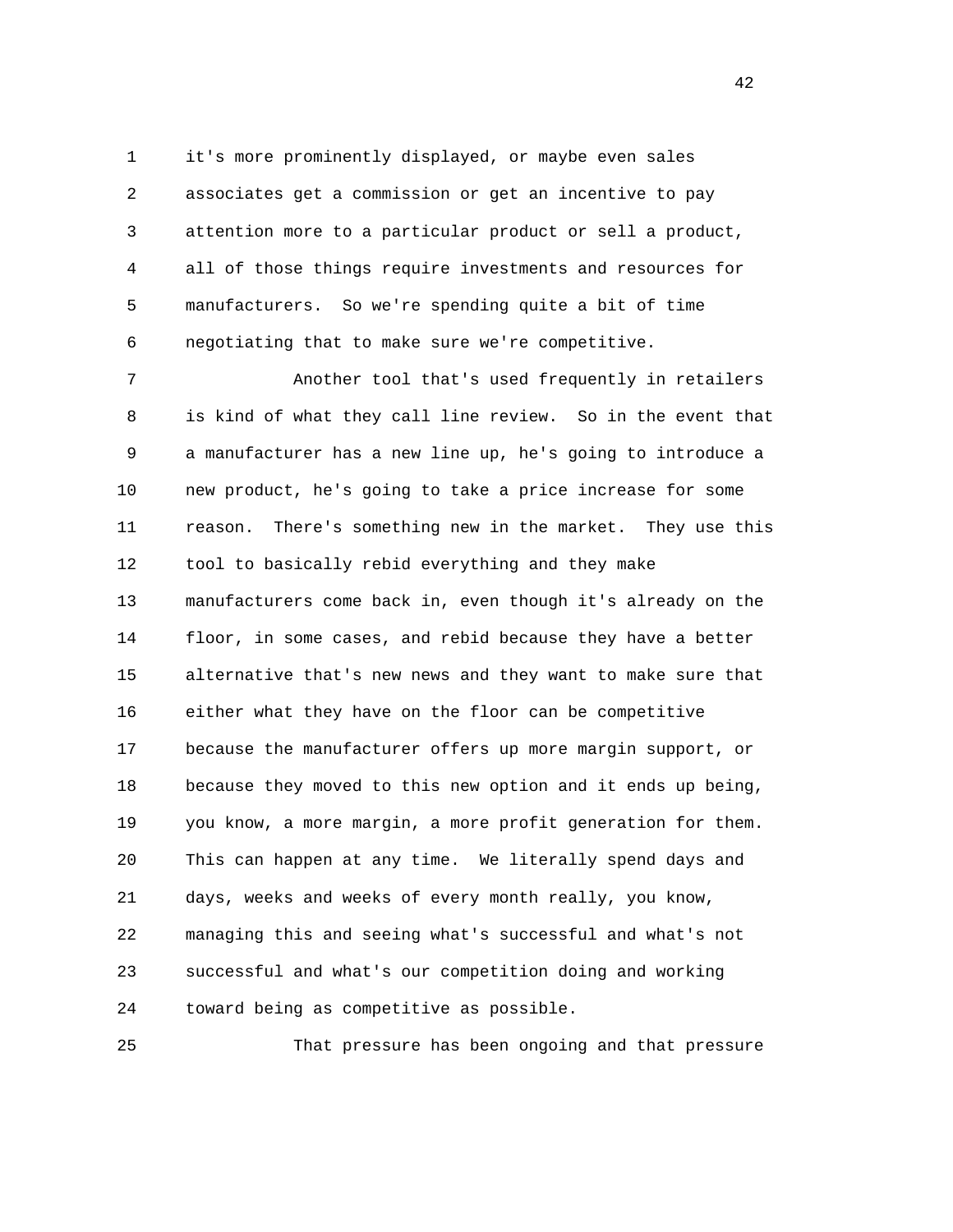1 really does stem for us in the washer business because of 2 what Samsung and LG are doing in terms of dumped prices and 3 lower and lower costs on product. That's the -- that's the 4 biggest impact in this equation. And this basically 5 presents the phenomenon that it's kind of lose/lose for 6 Whirlpool.

7 And what I mean by that is, either we reduce 8 prices to meet the Samsung and LG prices, and we lose 9 significant revenue, or we hold firm on those prices and 10 then we lose volume and unit sales. So either way, it's a 11 bad case for us and it generate business cases that just 12 don't work for us. And these dynamics are reflected in the 13 significant lost sales and lost revenues described in our 14 petition which span the full range of products and across 15 all retailers consistently.

 16 One more element that we talked about a little 17 bit earlier is this concept of price compression. Price 18 pressure happens at the top and it kind of works its way 19 down a product portfolio or a plan to sell, as we call it, 20 and it pushes down all the way through. What I mean by that 21 is, as soon as prices crash, at one price point in the 22 product line up it puts pressure, downward pressure, on all 23 the other ones below it. And they have to now compete with 24 a feature set that is much more compelling than it once was. 25 I have a visual illustration in Exhibit J, if I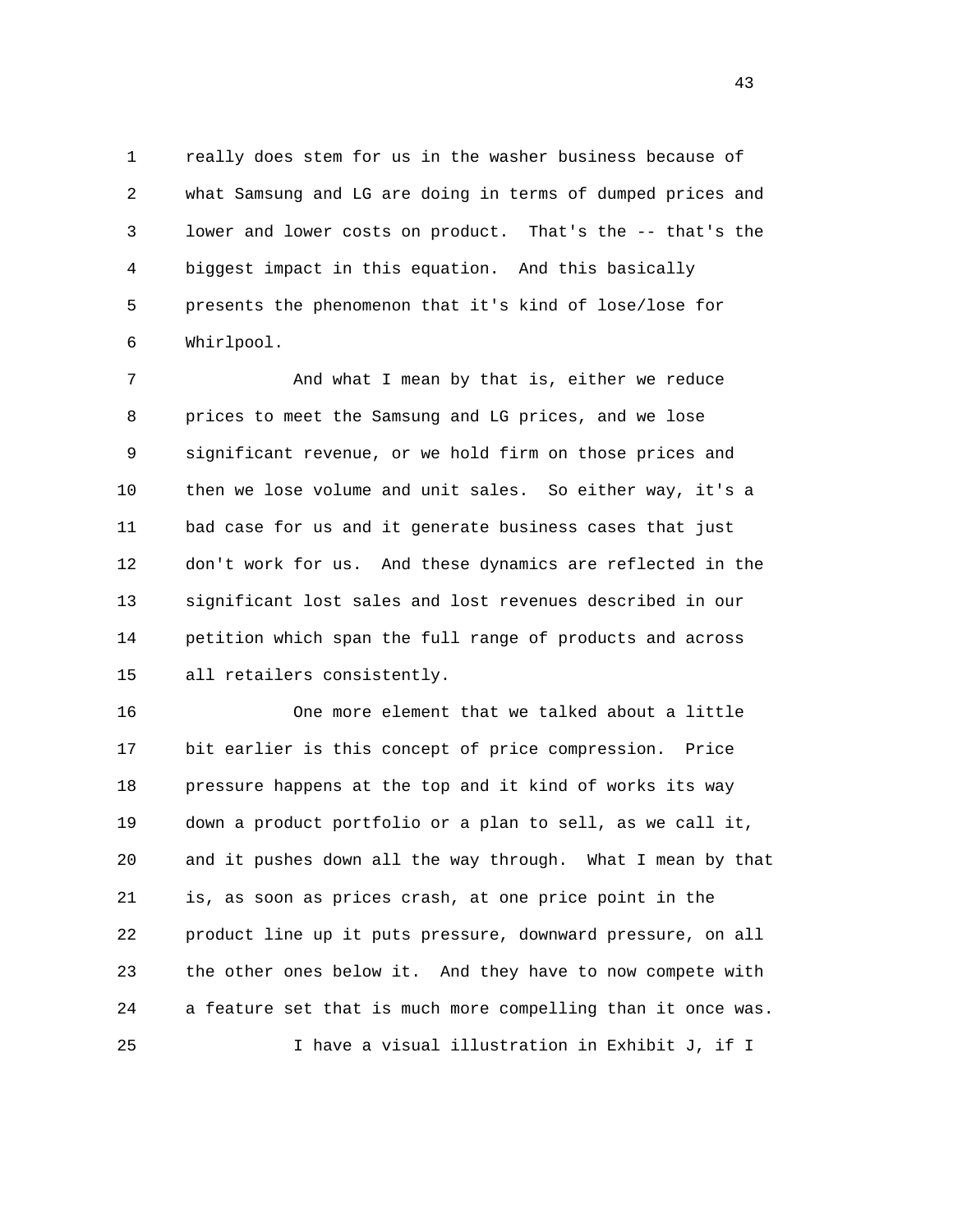1 could turn your attention to that. And if you look on that 2 exhibit, and look in the upper-right area, you see the 3 highlighted box in green, best features, and that has five 4 dollar signs. So, that means, you know, more expensive 5 versus the one just below it. And that has better features. 6 So in many cases, it could be one less feature, it could be 7 a less compelling feature.

 8 When the best feature product moves down, let's 9 say \$100 in this example, it now competes with a 10 better-featured product from a different manufacturer. 11 Well, that better-featured product is not going to be 12 successful competing at \$100 or at paradigm price given the 13 feature sets are different. And so we've talked about that 14 in previous cases. We've had retailers tell us this very, 15 very consistently that that product will not sell with less 16 features and at the same price. And so the result is -- the 17 option is to move price on the better feature and then 18 subsequently move price on the good feature and so on to the 19 basic feature. That moves the entire profitability of the 20 overall platform down dramatically until it has really 21 pronounced effects on the overall business.

 22 And so, you know, that's something that we feel 23 and go through every day. It's a big concept that's really 24 important to Whirlpool.

25 One example that kind of highlights the pressure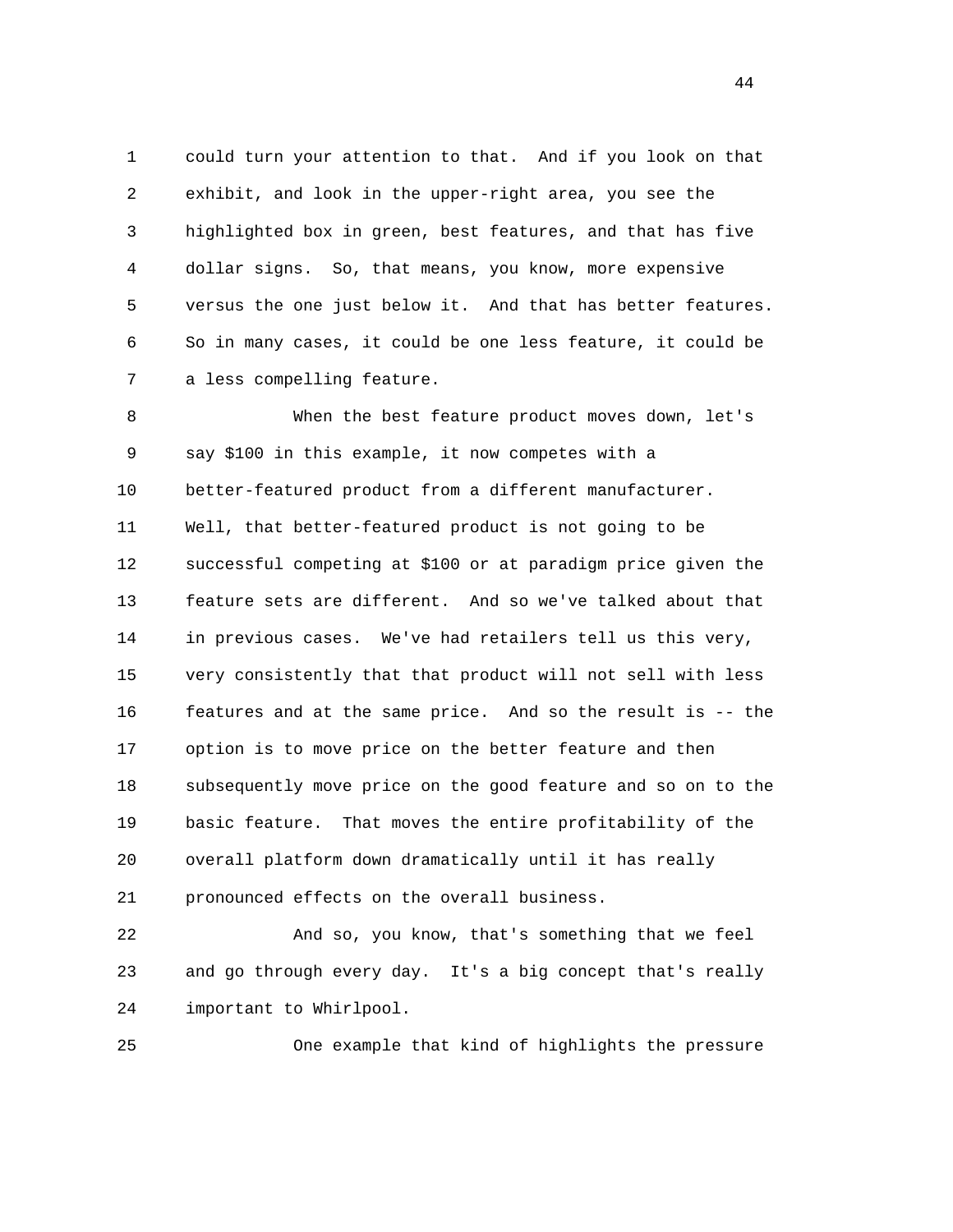1 that we're feeling from LG and Samsung from pricing, as well 2 as some of this compression dynamics I talked about would be 3 Kenmore and the Sears relationship. Sears is still a very 4 big player in the industry. They're still a number one or 5 number two retailer depending on the quarter or the period 6 that you're looking at. So they've shrunk, certainly, but 7 they're still extremely large. And they also have a Kenmore 8 dynamic where they own the brand, but they don't manufacture 9 it. They OEM all that and they basically RFP it to 10 manufacturers like us. So every three years that business 11 is up for RFP and it's a very sizeable business in any one 12 year, let alone for three years. So when you get it, or 13 don't get it, you feel the impact of that.

 14 And the other part that makes it very helpful in 15 terms of determining where we are from a competitive set is, 16 it's a very clear head-to-head. You know, everyone -- Sears 17 basically solicits bids for washer lineups. They give you 18 the specs, they give you the volume, they give all that 19 detail, you just basically quote the price. And so the same 20 competitive dynamics are at play here with price being the 21 key factor and how Sears awards Kenmore business, but with 22 substantially greater impact given their size and the 23 multi-year duration.

 24 The details are proprietary, but you can see from 25 our petition, Whirlpool has lost Kenmore business to subject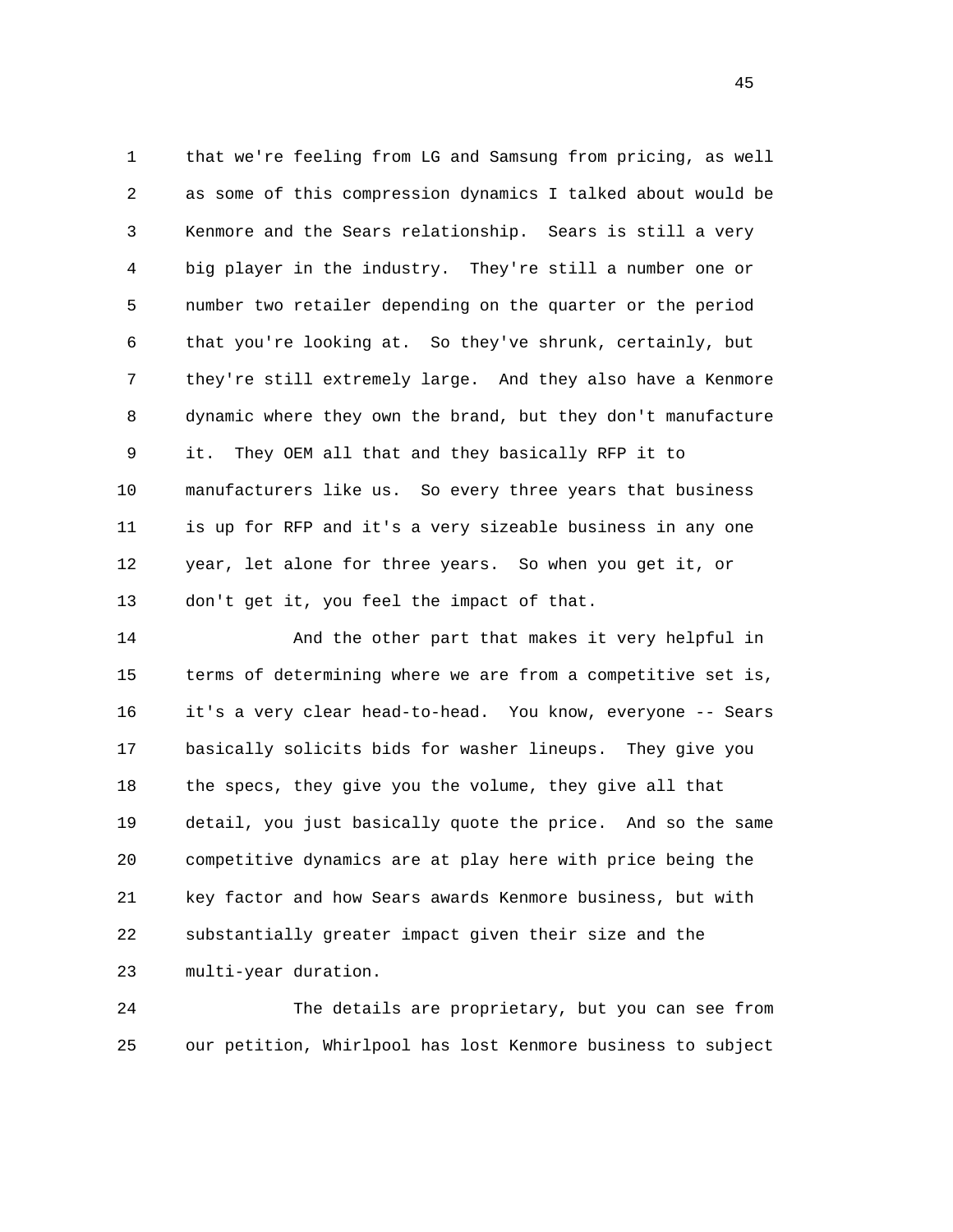1 imports on the basis of price which has resulted in huge 2 lost sales for us.

 3 Having provided an overview of these conditions 4 of competition and the market dynamics, I'd like to close by 5 emphasizing the impact of Samsung and LG's predatory pricing 6 on Whirlpool's washer business.

 7 I would ask you to please turn to Exhibit K. And 8 I'd like to make just a couple key points here.

 9 First, this chart shows that Whirlpool's washer 10 business is clearly injured.

 11 Second, this chart shows that Whirlpool began the 12 period of investigation in 2012 in an injured state as the 13 Commission determined in the last investigation.

 14 And third, Samsung and LG's continued dumping has 15 further injured our washer business as our operating losses 16 have increased significantly during the period. These 17 increased losses correspond to a significant increase in 18 Samsung and LG's washer imports from China at the exact same 19 time as we noted on the chart on the easel, Exhibit A.

 20 The lost sales and lost revenues detailed in our 21 petition are an everyday reflection of Whirlpool's 22 unsustainable financial performance and lost market share. 23 We do not believe this experience is in any way unique to 24 Whirlpool. It is symptomatic of what Samsung and LG are 25 doing to the entire domestic industry. Notwithstanding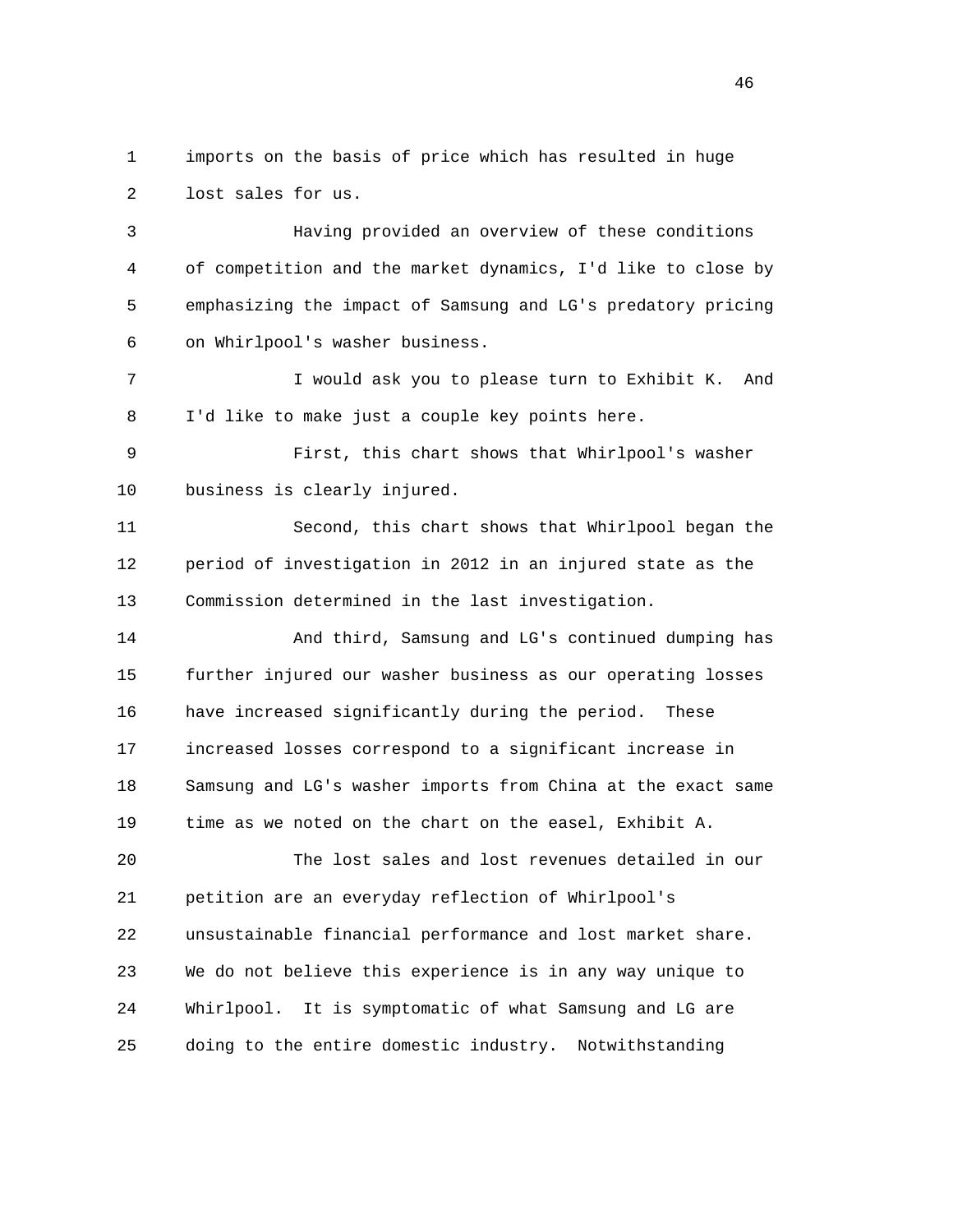1 these challenges, we have not given up. We continue to 2 invest in new and innovative high quality washers. But at 3 the time we made those investments, we could not imagine 4 that prices would continue their downward spiral and 5 undermine the economics of our investments. And today 6 Samsung and LG's discounting has forced us to delay 7 investments in frontload business. The delay in launching 8 our extra-wide, frontload model is directly attributable to 9 Samsung and LG's dumping. And the current price environment 10 is limiting our return on topload investments such that it 11 will be difficult to recoup our investment and justify 12 reinvestment in the future product launches. 13 In short, it is clear that Samsung and LG's 14 dumped imports are injuring Whirlpool and we hope that the 15 Commission will take steps to perfect the remedy imposed 16 less than three years ago. I appreciate your time and 17 consideration and look forward to answering your questions. 18 Thank you. 19 STATEMENT OF JOHN R. MAGNUS 20 MR. MAGNUS: Good morning. For the record, my 21 name is John Magnus and I am here on behalf of GE Appliances 22 and Lighting, which is an operating division of General 23 Electric Company. 24 My client--I'll call them GEA, GE Appliances--has 25 directed me to appear before you today to make four brief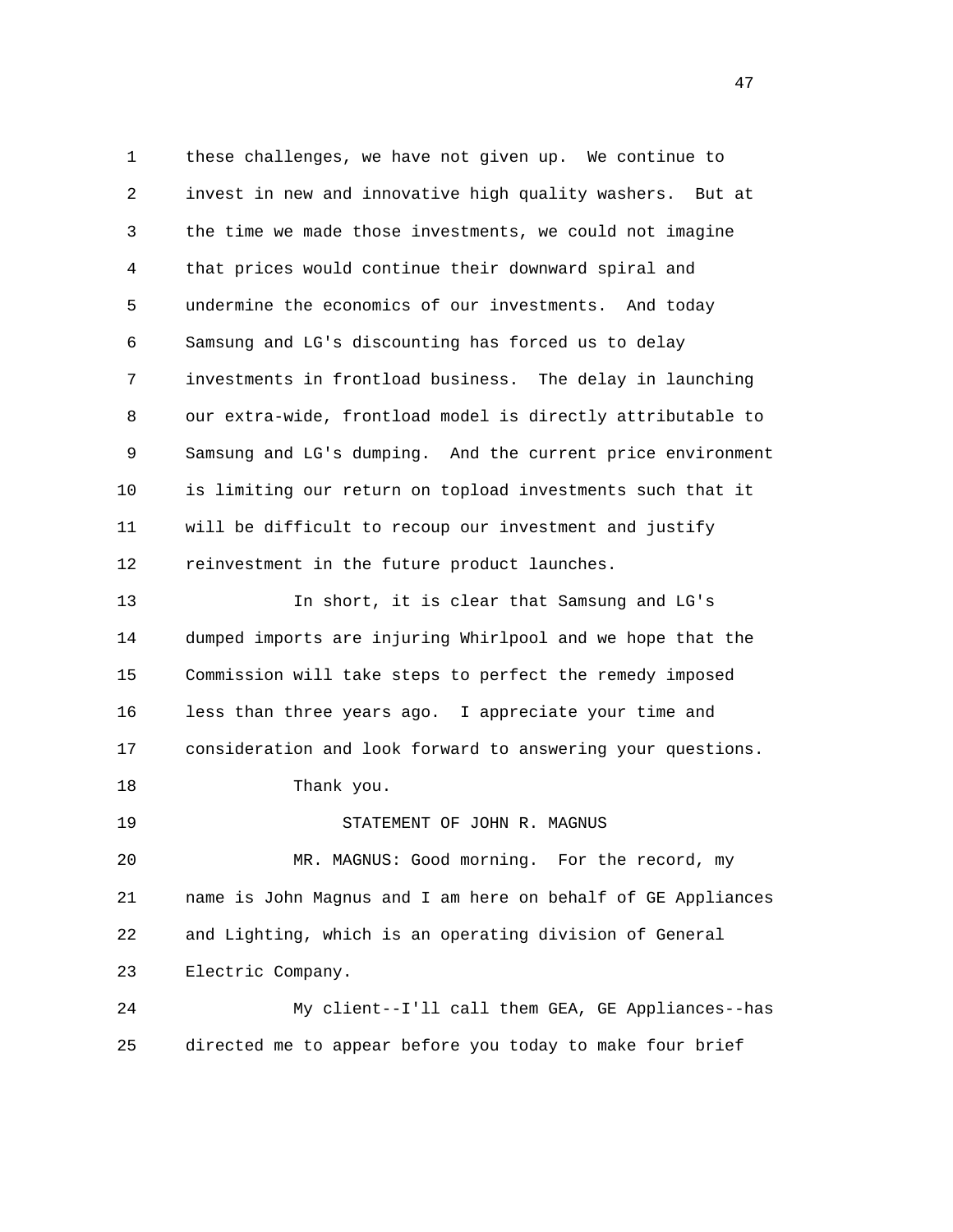1 points at this early stage of the proceeding, and then to 2 note down any GEA specific questions that you may have so 3 that we can address those in writing after the conference. 4 First, while GEA is not a petitioner, it supports 5 the case and expects that the evidentiary record compiled by 6 the agencies will clearly show dumping and consequent 7 injury. 8 Second, GEA is an important part of the domestic 9 industry. And as a domestic producer, it grasps the 10 connection between enforcement of Fair Trading Standards on 11 the one hand, and sustaining high quality U.S. manufacturing 12 jobs on the other. 13 Since 2010, the company has invested over \$1 14 billion in the business, over \$800 million of that at 15 Appliance Park in Louisville, Kentucky where it has added 16 more than 3,000 jobs and where the workforce now totals 17 6,000-plus employees. And direct employment of production 18 workers at Appliance Park is only part of the story. 19 My colleague, Sheridan McKinney, I think some of 20 you know him, is here this morning. He is a native 21 Kentuckian and spends most of his holidays in the Louisville 22 area. And during every such visit, he fields questions 23 about the health of GEA's operations from a wide array of 24 interested locals--waiters, doctors, real estate agents,

25 production workers in other factories, and so on.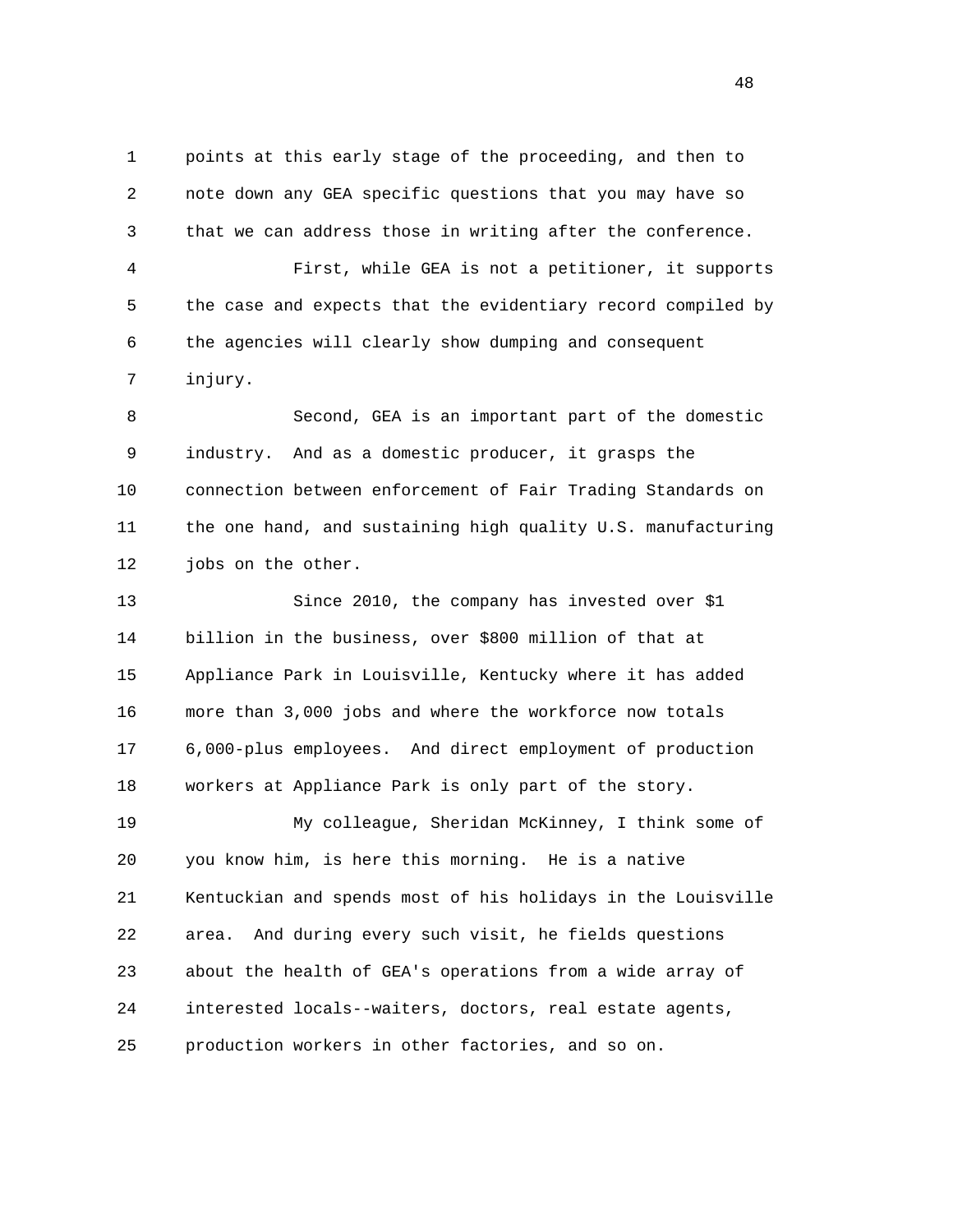1 Everybody wants the on-shoring that the domestic 2 production bet that GE has made in Louisville to succeed and 3 be a winning bet.

 4 Third point: The Commission has already found 5 import-related injury in this industry very recently. The 6 lineup of commercial actors has not changed since then 7 except that some U.S. producers were forced to exit the 8 market.

 9 Also largely unchanged, unfortunately, is the 10 presence of dumped large residential washers in the U.S. 11 market, and the negative effect upon domestic LRW 12 manufacturing. The only difference is the dumped machine's 13 country of origin.

 14 Fourth, although the country-of-origin is now 15 China, this is not a U.S versus China controversy. On the 16 contrary, it is a story of two specific firms continuing to 17 engage in behavior that's long recognized under multilateral 18 trade rules and under both U.S. and Chinese law as 19 unacceptable.

 20 GEA stands ready to cooperate fully with the 21 Commission and with the staff during this preliminary phase 22 and beyond. Like others in this room, GEA personnel in 23 Louisville worked right through the holidays organizing 24 information that will be relevant to the Commission's 25 preliminary determination.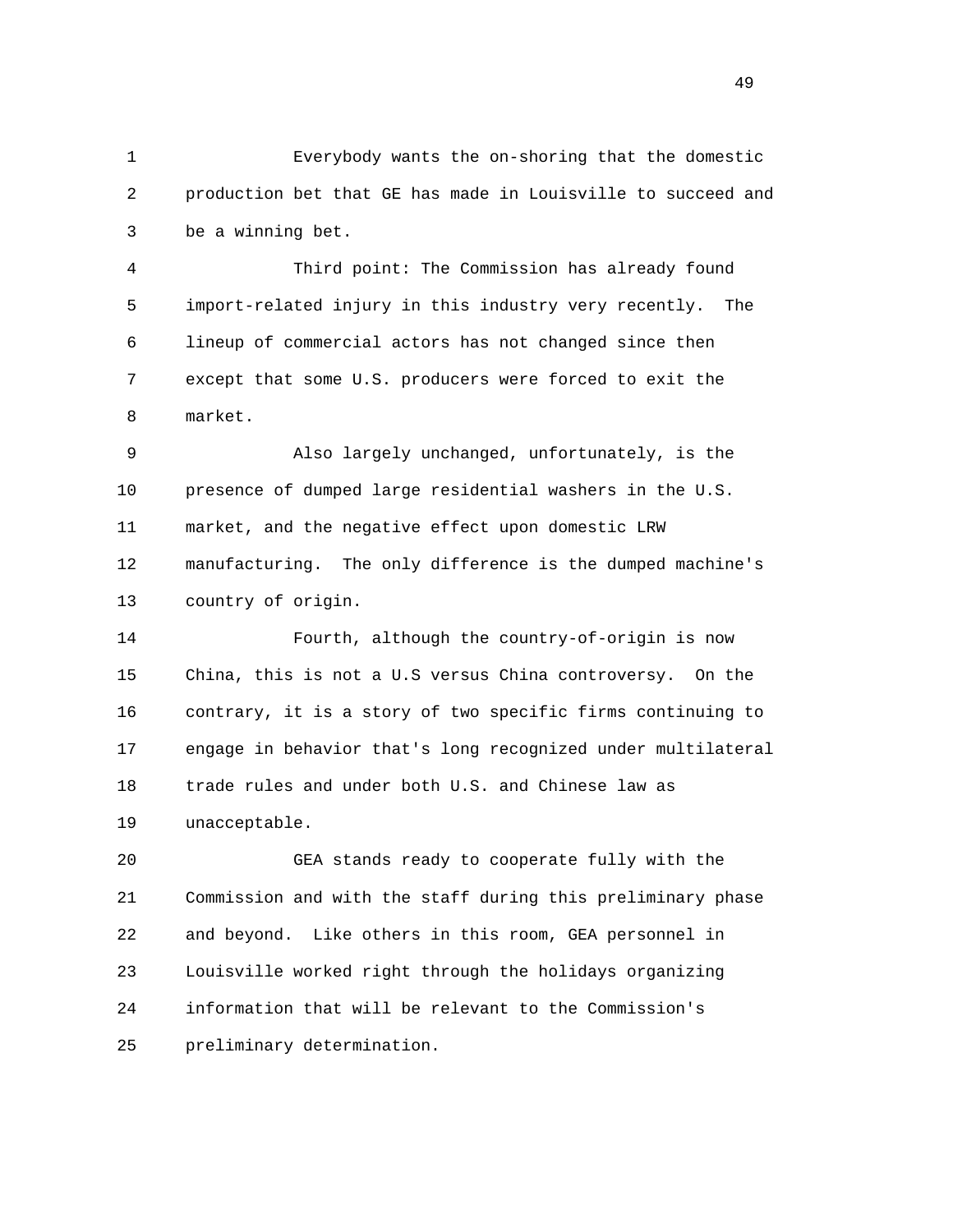1 We are very grateful for the opportunity to make 2 these introductory remarks. And as I said, I will take note 3 of any GE-specific questions which we can deal with in 4 writing after the conference. 5 Thank you. 6 STATEMENT OF MYLES S. GETLAN 7 MR. GETLAN: Good morning. Myles Getlan of 8 Cassidy Levy Kent on behalf of Whirlpool. Could we just get 9 a quick time check, please? 10 MS. BELLAMY: You have 15 minutes remaining. 11 MR. GETLAN: Perfect. Thank you. 12 You have heard from our panel's witnesses of how 13 Samsung and LG's end run around the Orders on Washers from 14 Korea and Mexico has destroyed value in the washers' 15 business. You have heard that every day Whirlpool is being 16 forced to choose between matching Samsung's and LG's dumped 17 and injurious prices, aggressively discounted prices, or 18 lose flooring, or lose sales revenue is truly a lose/lose 19 situation. 20 What you have not yet heard are the record data 21 that tie this testimony to the three key prongs of the 22 Commission's determination: volume effects, price effects, 23 and injury. 24 It is critical we maintain focus on the record 25 data in the context of the relevant legal standards because

 $50<sub>50</sub>$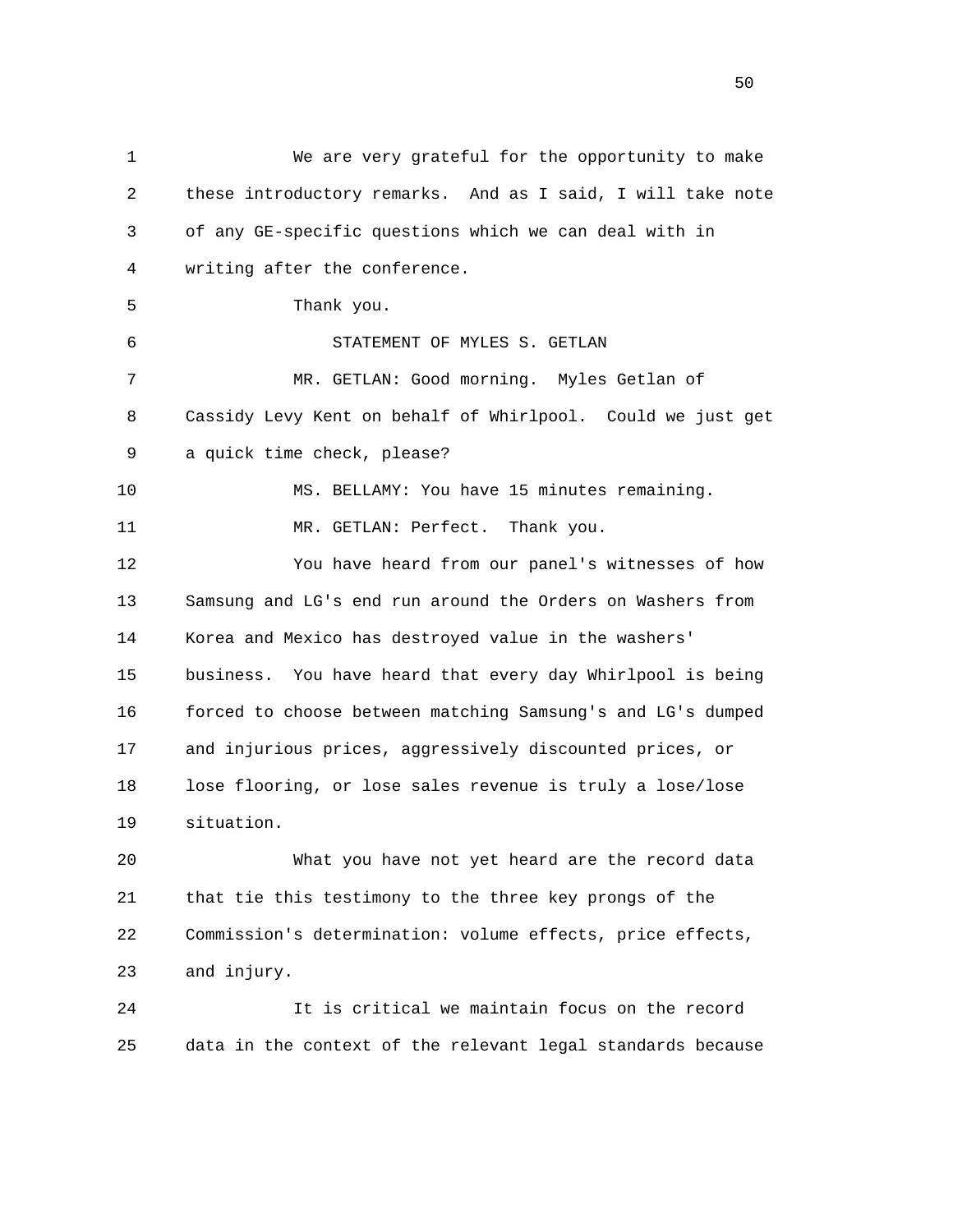1 we have seen a glimpse of Samsung's and LG's strategy here. 2 They are going to make a lot of noise about this feature or 3 that feature. They are going to present novel pricing 4 theories and ask for data to be sliced and diced in certain 5 ways.

 6 Why will they do this? It's simple. They are 7 looking to distract from the record evidence. And that is 8 because the record evidence as it is being developed in this 9 case so far is a total indictment of Samsung's and LG's 10 behavior in selling washers in the U.S. market, proving 11 undeniably that Samsung's and LG's dumped imports are 12 causing material injury to the U.S. washer production 13 industry.

 14 We will of course detail or discuss the 15 proprietary data in detail in our post-conference brief, but 16 even at a high level the need for trade relief for 17 Whirlpool, GE, and the rest of the U.S. industry is as 18 obvious as you will ever see. So let's focus on what is 19 relevant.

 20 I will begin with the volume effects. We began 21 this presentation by reference to Exhibit A. While we 22 expect the Commission to use subject import shipment data 23 from the questionnaire responses, you should find that those 24 data are generally consistent with the official import 25 statistics.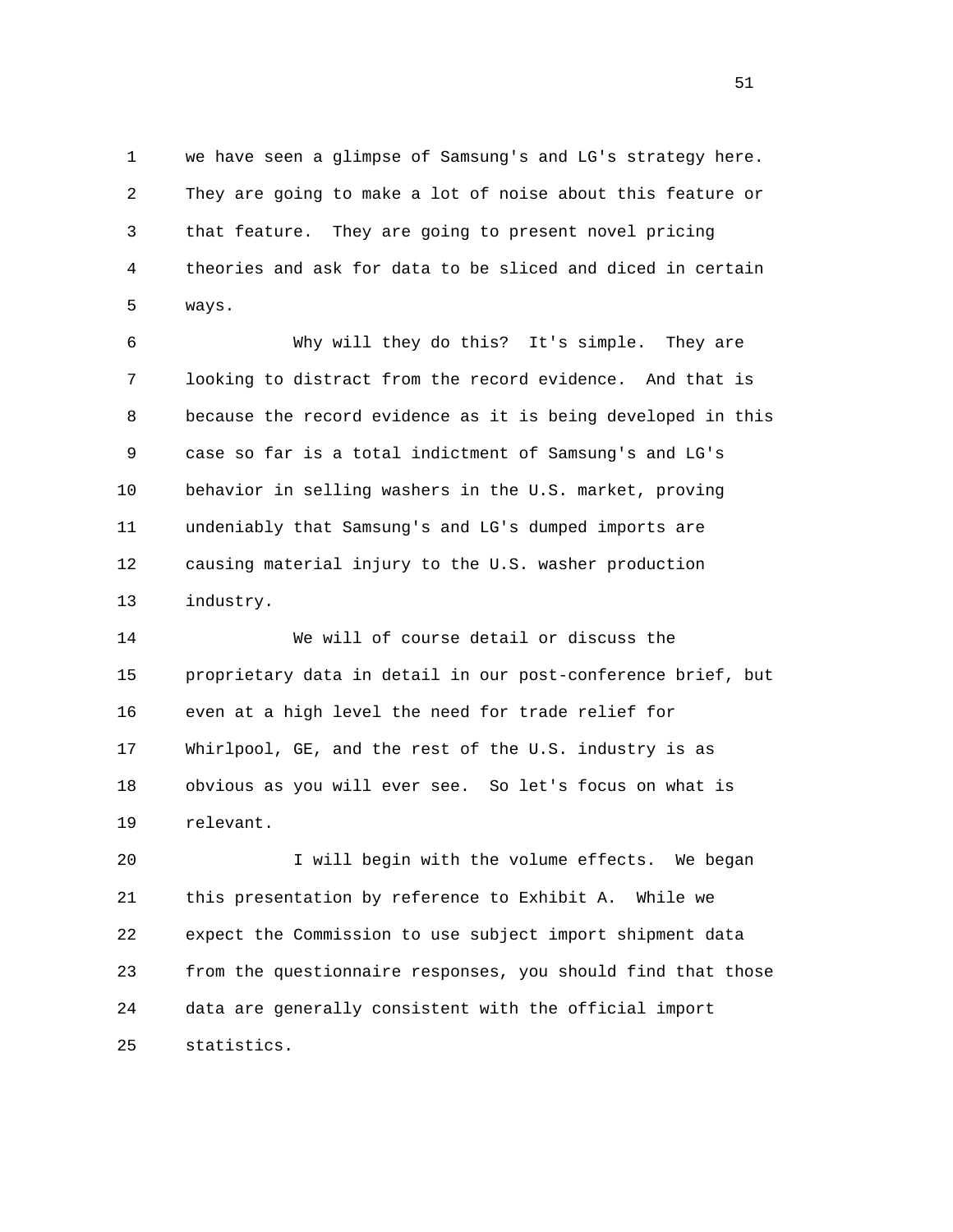1 There is no clearer picture of volume effects 2 than Exhibit A. Those statistics tell the story of Samsung 3 and LG beginning their transition to China in 2012, 4 literally at the same time their representatives were 5 proclaiming their innocence to the Commission in the last 6 case, and now supplying the U.S. almost entirely from their 7 production platforms in China.

8 And make no mistake. You heard this from Joe 9 Liotine earlier. The only purpose of this move to China was 10 for Samsung and LG to secure an export platform from which 11 they could dump in the United States with impunity. Take 12 Samsung. They had washer production in Mexico to serve the 13 United States, and they moved to China to serve the United 14 States.

 15 Only a strategy of continued dumping to capture 16 greater market share could justify such an irrational change 17 in geography.

 18 Unfortunately, Samsung's and LG's strategy 19 worked. What you see in Exhibit A is a 357 percent increase 20 in washer imports from China from 2012 to 2014, and a 21 further increase in 2015. A 357 percent increase in Subject 22 Imports.

 23 Total Subject Import volume in calendar year 2014 24 is over 2 million units, representing about 25 percent of 25 U.S. market share. These imports do not simply replace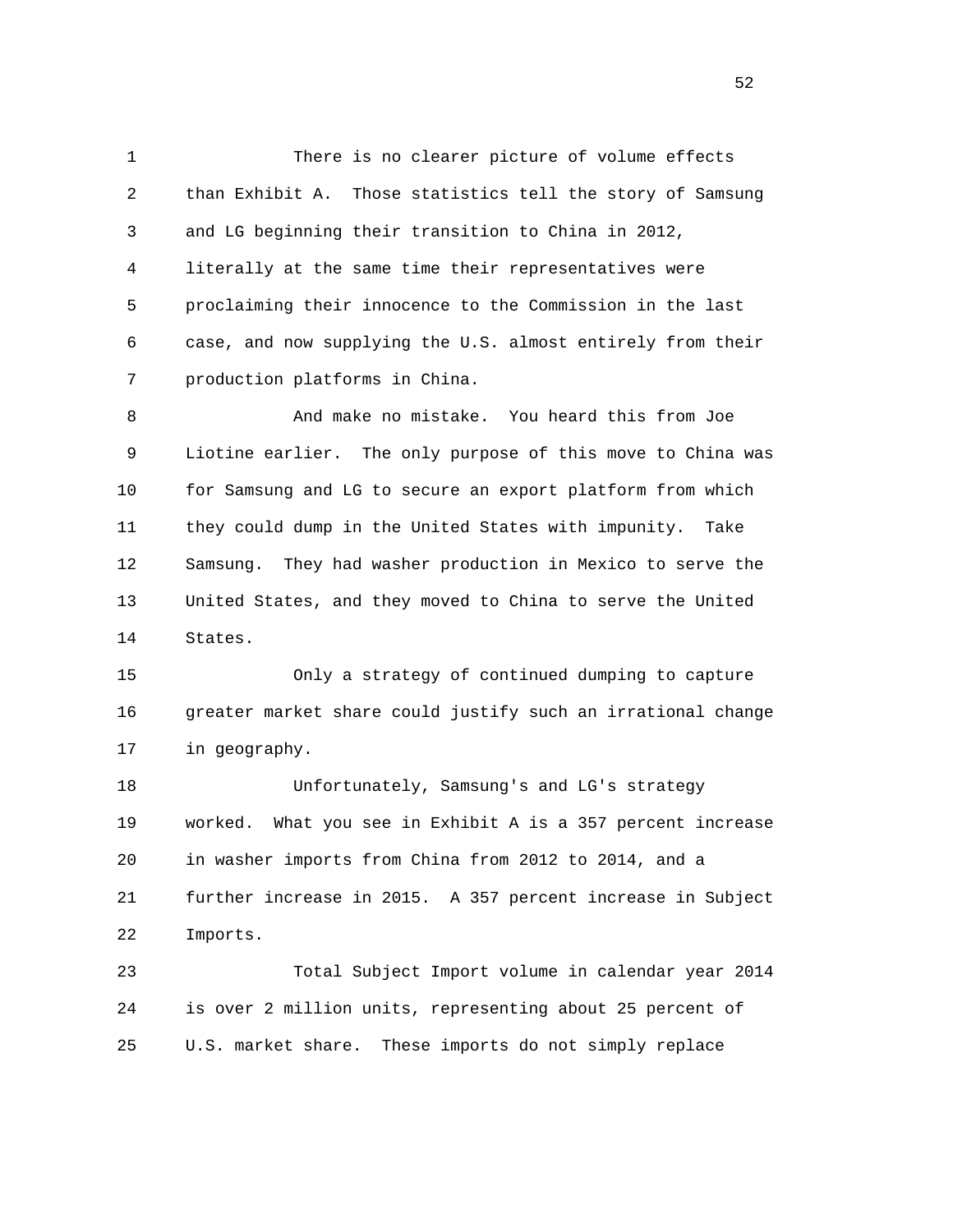1 imports from Korea and Mexico. Rather, Samsung and LG 2 continue to capture U.S. market share at the expense of the 3 U.S. industry. So are volumes significant as defined in the 4 statute? Clearly, yes.

 5 Regarding price effects. The Commission is 6 required to consider underselling, price depression, and 7 price suppression. And all three of these indicia of price 8 effects are apparent from the record.

 9 The Commission in the last case found that 10 underselling by Respondents--predominantly Samsung and LG-- 11 was pervasive, and we expect a clean record will show that 12 nothing has changed during this period of investigation.

 13 Why do I say "clean record"? Our analysis of the 14 questionnaire responses raises serious concerns about the 15 completeness and accuracy of Samsung's and LG's reported 16 quarterly pricing data. We have expressed these concerns to 17 you. Whether merely sloppy reporting or misconstruing the 18 reporting instructions, these errors must be corrected to 19 ensure the integrity of the pricing data used for this 20 preliminary phase.

 21 But even accepting the pricing data as submitted 22 by Samsung and LG, the evidence of underselling is 23 overwhelming. It spans all products in the entire period of 24 investigation.

25 Here it is worth recalling that Mr. Porter on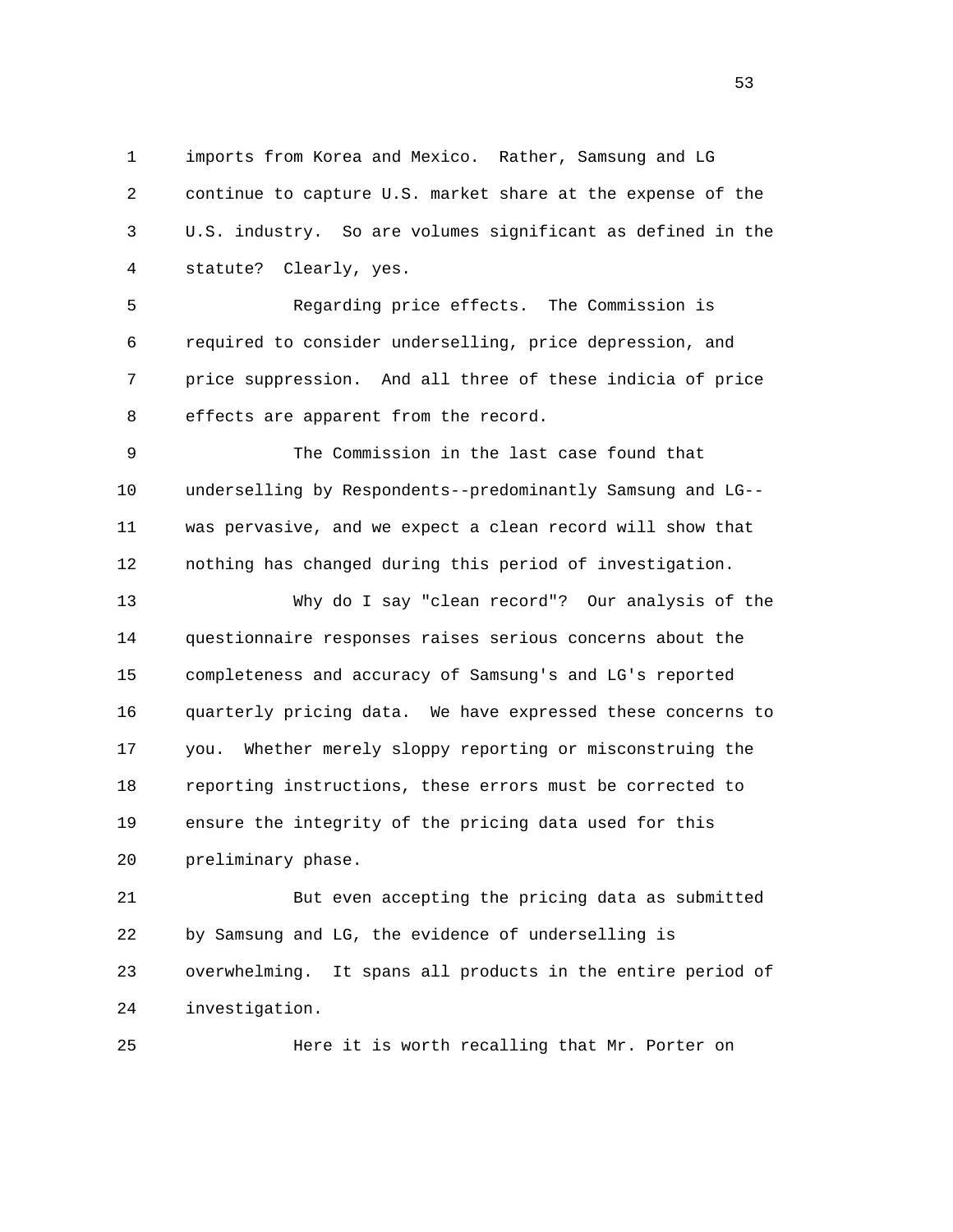1 behalf of Respondents made several opening comments about, I 2 think he said, "high end premium products" between Samsung 3 and LG on the one hand, and U.S. producers on the other. 4 Ask yourselves: If their products are so superior, then why 5 the need to so persistently undercut U.S. producers?

 6 The real innovation that distinguishes Samsung 7 and LG is that they sell their washers in the United States 8 at uneconomic and predatory levels. We heard from Joe and 9 Casey about the constant pressure to meet competition--that 10 is, meeting Samsung's and LG's low prices.

 11 Samsung's and LG's low prices reflected in the 12 underselling data are also reflected in the nearly 200 13 instances of lost sales and lost revenue detailed in 14 Whirlpool's petition. Whirlpool lost sales and revenues 15 across the full range of customer accounts and throughout 16 the entire period of investigation.

 17 Whirlpool has winning products. You heard many 18 of their outstanding washer innovations. Casey and Joe were 19 essentially giddy discussing these products. They are 20 outstanding products with great innovations. Yet Whirlpool 21 is losing in the marketplace, and the reason is Samsung's 22 and LG's dumped prices.

 23 Don't just take our word for it. This sad 24 reality is corroborated by purchasers in responding to the 25 Commission's Los Sales/Lost Revenues Survey. Purchasers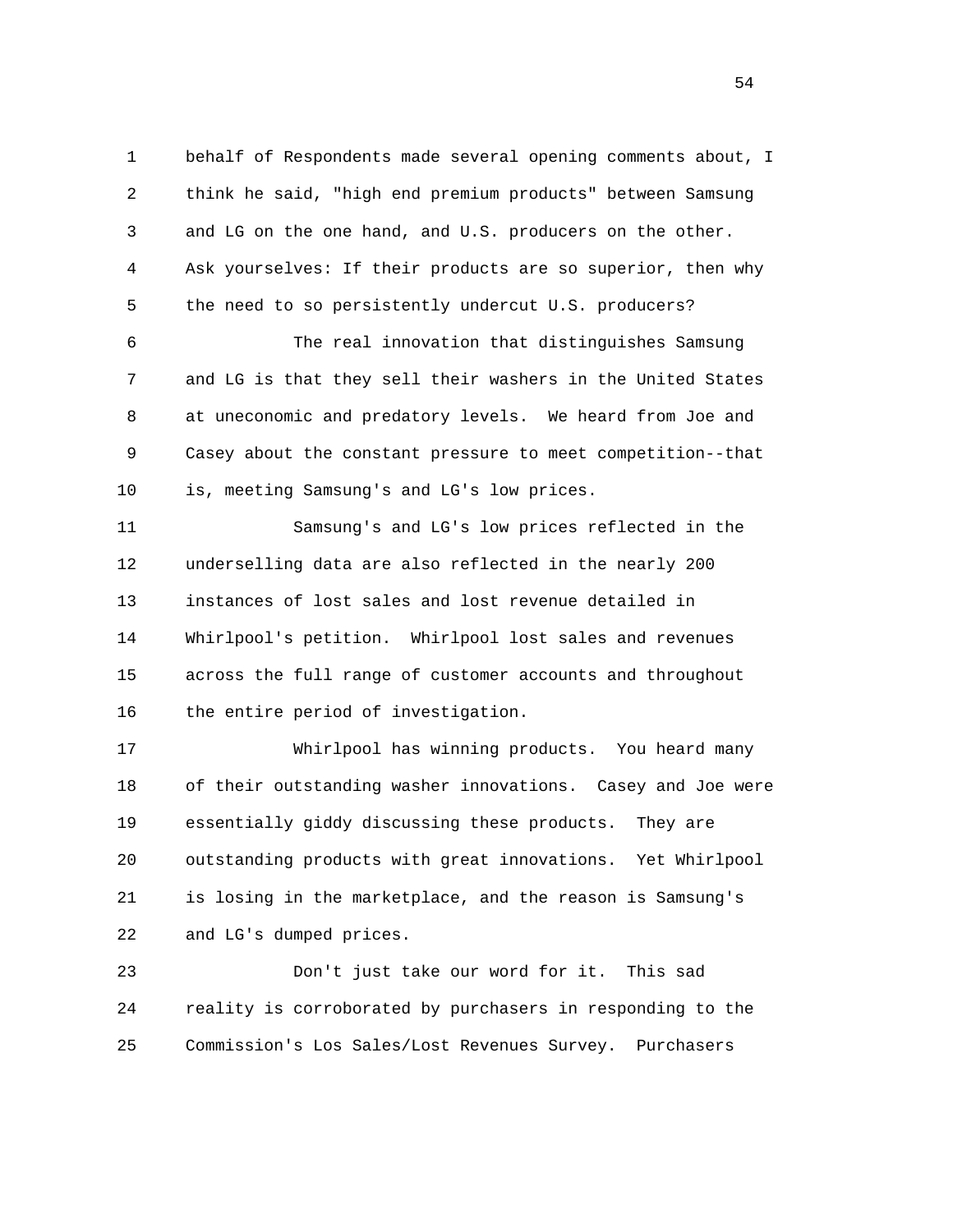1 confirm on a macro level that volumes are shifting away from 2 Whirlpool and GE to Samsung and LG on the basis of price 3 because of their low prices.

 4 Not surprisingly, Samsung's and LG's low-price 5 leadership is leading U.S. prices down, with Samsung's and 6 LG's quarterly prices declining from the beginning to the 7 end of the period, evidencing significant price depression.

 8 The record also shows that Subject Imports 9 created a cost price squeeze which speaks to price 10 suppression. We will detail this phenomenon in our 11 post-conference submission.

 12 So are there adverse price effects on this 13 record? The evidence is pervasive. These volume and price 14 effects establish that Samsung's and LG's washer imports are 15 the cause of injury to the U.S. washer industry. And in no 16 uncertain terms this injury is material, and it compounds 17 the injury that the Commission previously found to exist in 18 2012 which is the beginning of this Period of Investigation. 19 On this point it is worth referring again to 20 Exhibit K, which Joe discussed and represents Whirlpool's 21 operating losses, which we note are indicative of the

 22 financial performance of the U.S. washers' industry as a 23 whole.

 24 Whirlpool's washers' business lost money 25 throughout the period of investigation, and such loss has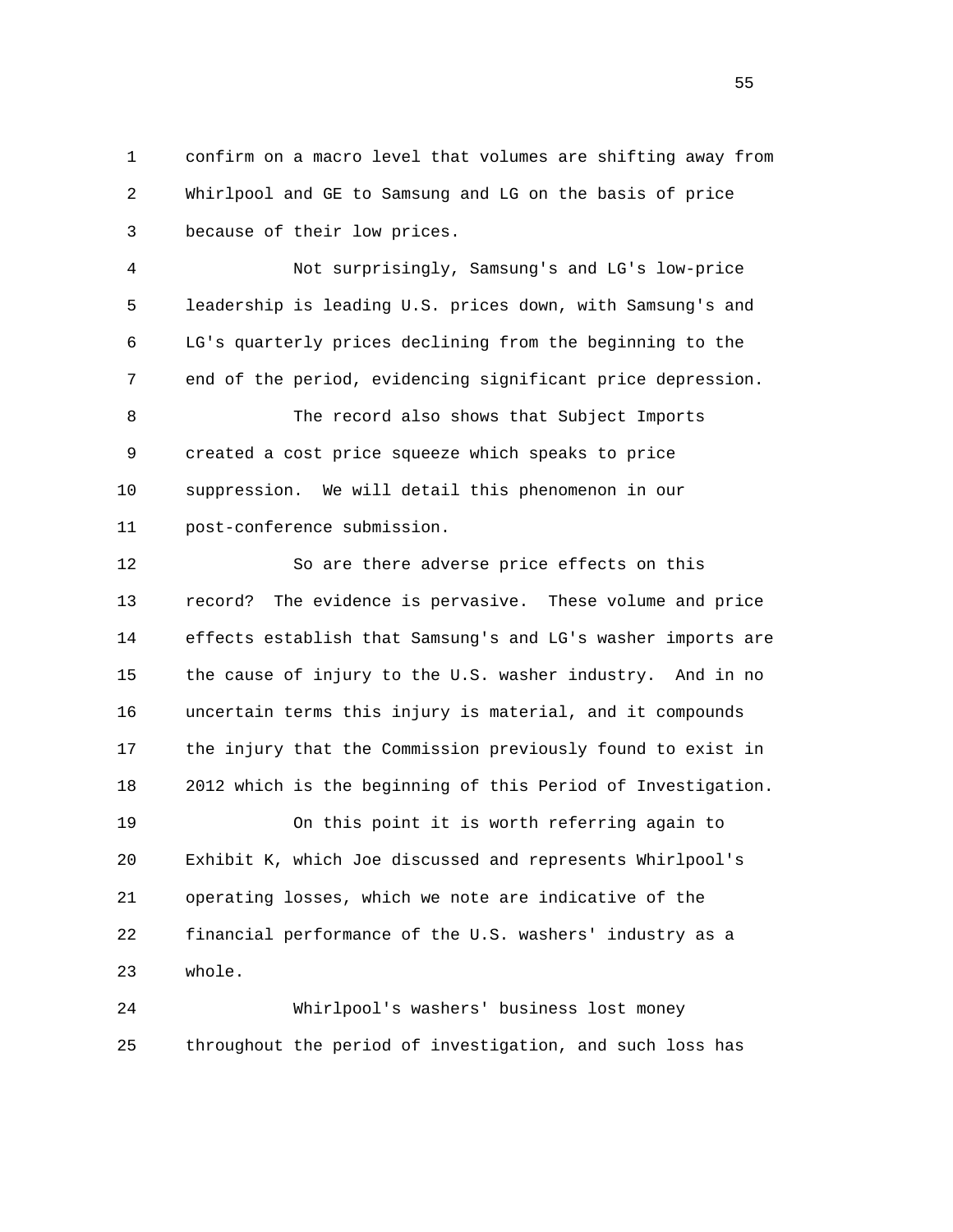1 increased each year, just as low-priced Subject Import 2 volumes increased each year.

 3 We also heard about Whirlpool's proud history. 4 They are truly an icon of American manufacturing and 5 innovation. It is tragic to think that Whirlpool, which has 6 been successful selling washers in the United States for 7 over a century is no longer profiting from those sales. 8 It is also stunning that Samsung's and LG's end 9 run around the Orders on Korea and Mexico has completely 10 undermined the economics of Whirlpool's and GE's 11 repatriation of LRW's production to the United States. 12 While there are other indicia of injury, most 13 relate to proprietary data and we will discuss those in our 14 post-conference brief. 15 To conclude, the Commission is required to 16 consider the record evidence of volume effects, price 17 effects, and impact in making its determination. All of the 18 evidence points to one conclusion: That Samsung's and LG's 19 dumped imports caused material injury to the U.S. washers' 20 industry.

 21 That concludes our affirmative remarks. We 22 appreciate your time and would be pleased to respond to your 23 questions. Thank you.

 24 MR. CORKRAN: Thank you very much, and thank you 25 to all the panel for appearing today. I would like to open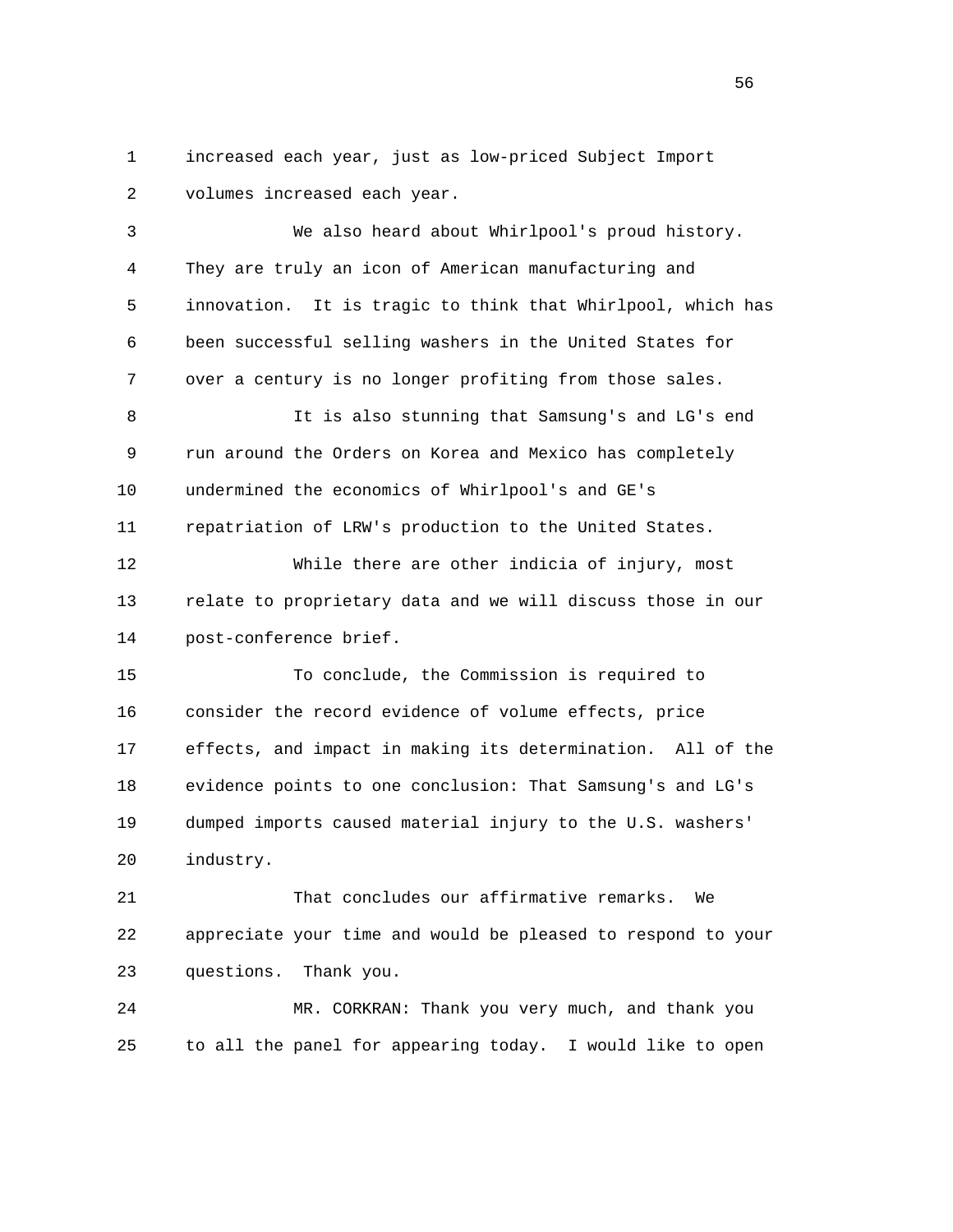1 questions first by turning to Mr. Cassise.

 2 MR. CASSISE: Good morning, everyone. I would 3 also like to extend my welcome. I find this to be an odd 4 case because this is the first product I've ever worked on 5 where I was actually a consumer during the Period of 6 Investigation. Don't ask me what I bought, but I'll tell 7 you if you ask me after the conference. 8 I would like to start with Mr. Liotine. You had 9 mentioned a new top-load platform that Whirlpool had come 10 out in 2014 with. I was wondering if you could elaborate a 11 little bit more on that, just, you know, what's the platform 12 called; you know, how much investment did Whirlpool sink 13 into that new platform; and how long did it take to bring to 14 market from initial investment until 2014 when it entered 15 the market? 16 MR. LIOTINE: Thank you. Joey Liotine. I will 17 start and maybe ask Casey also to contribute since he runs 18 that business today. Some of the information is proprietary 19 in terms of the specific investments, but I can give you 20 some color and commentary-- 21 MR. CASSISE: Okay. Absolutely.

 22 MR. LIOTINE: --about what we're talking about. 23 The top-load platform was really kind of the mass 24 price point, mass-plus for us. It had a really broad line. 25 It wasn't a high end only, and it was meant really to be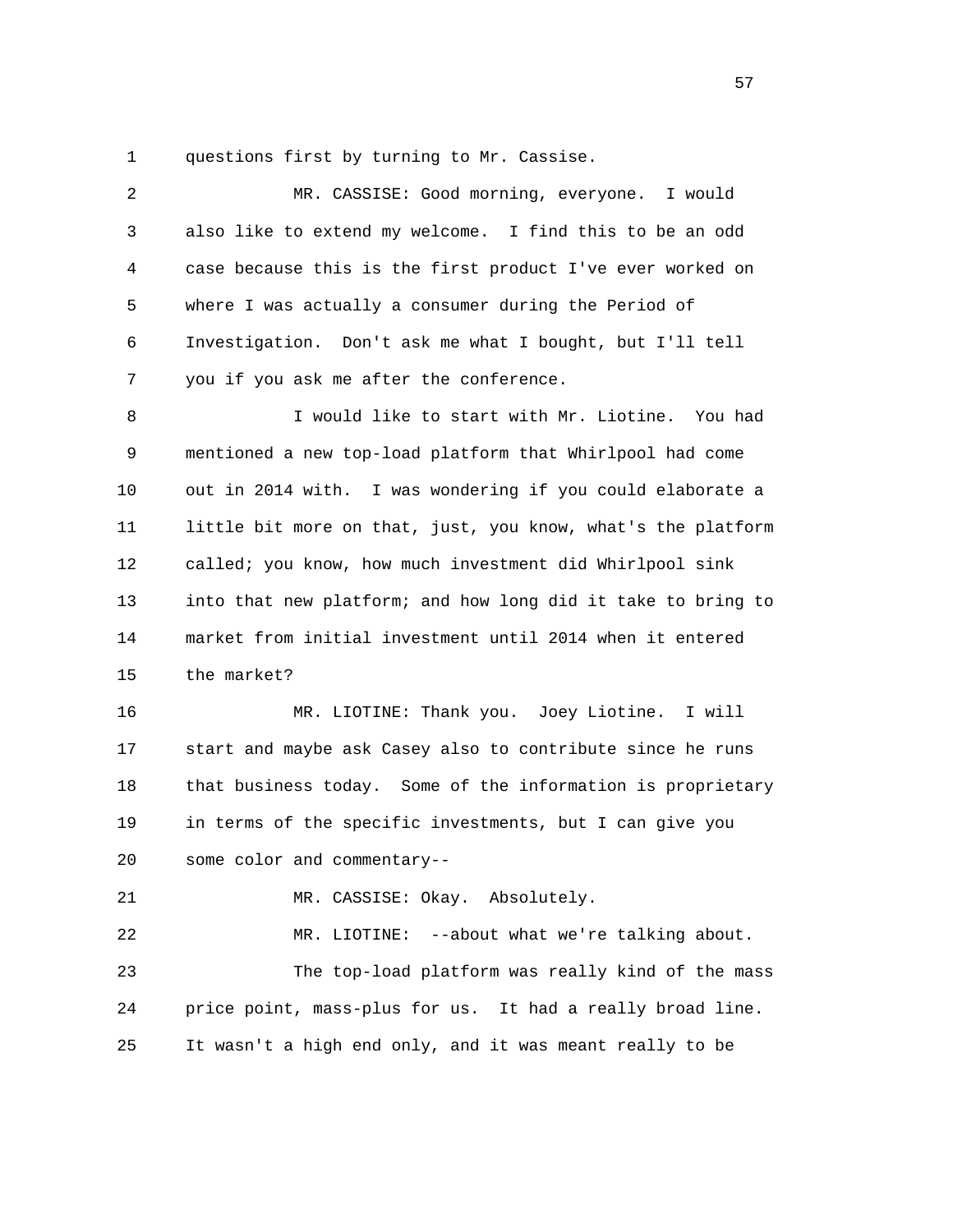1 over multiple brands at that time. And it was really from a 2 performance standpoint our opportunity to push the envelope 3 and get continued appreciation, performance, and quality.

 4 We also brought significant innovations on that 5 product. I referenced a bit of them, and so did Casey, in 6 the product diagram related to the intuitive touch controls- 7 -the what-to-wash, how-to-wash. That all came on that 8 platform, and so did some other notable Maytag performance 9 in terms of cleanability. Best Cleaning came on that 10 platform as well.

 11 So that was something that typically takes us 12 I'll say roughly 18 months to develop a platform of that 13 magnitude. It was pretty sizeable. So that would be 14 considered a bigger launch for us. We call it a "mega" in 15 terms of its impact. And it was meant to be a big portion 16 of the line, but it wasn't the entire top-load line. There 17 were lower-end products that weren't affected, and there 18 were some higher-end products at the time that weren't 19 affected that have since been replaced, but at the time I 20 don't think were affected.

 21 MR. CASSISE: Okay, and that platform, did that 22 platform replace an existing platform?

 23 MR. LIOTINE: It replaced some portion. I 24 actually think some were incremental, but I'll have Casey 25 verify.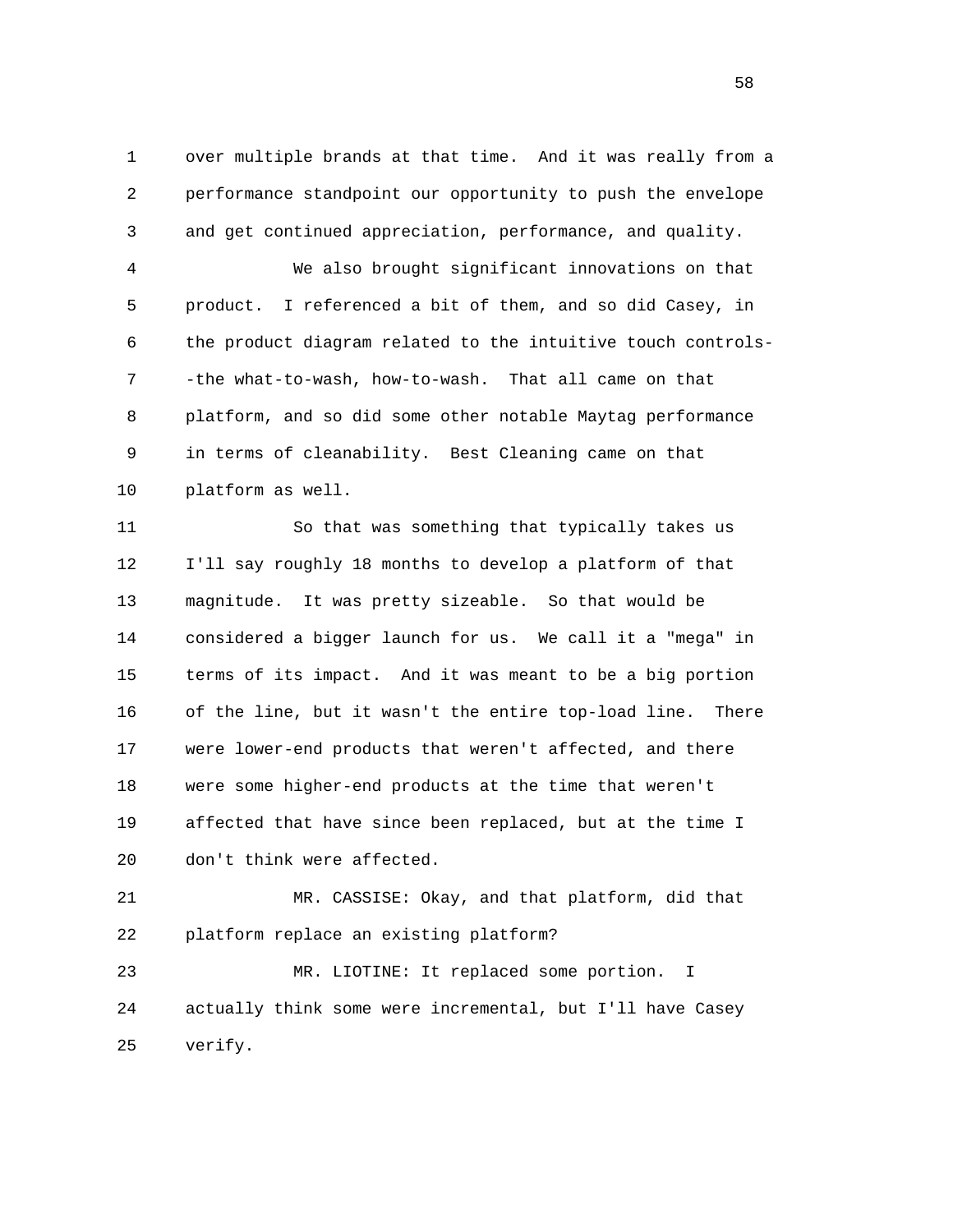1 MR. TUBMAN: Casey Tubman. I would say some were 2 incremental as far as it stretched beyond what the previous 3 platform was capable of. So in terms of capacity, spin 4 speeds, the new user interface and what we call the "how and 5 what to wash", that would be different than what the 6 previous platform would have had. 7 Where it covered from a, I'll call it, a segment 8 of the market, it would have covered things that were there, 9 again, Plus probably a little bit more on the higher end. 10 MR. CASSISE: And how many platforms are on the 11 market at any given time, on average? 12 MR. TUBMAN: For us--Casey Tubman, sorry. I'll 13 keep doing that because I think we're supposed to. For us, 14 I would say within top-load it could be two to four 15 platforms at a time. I don't think we get beyond that. In 16 front-load, it could probably be one to two. 17 MR. CASSISE: Okay. And this new platform is 18 within the scope of our investigation here? 19 MR. TUBMAN: It is. 20 MR. CASSISE: The large-capacity washer that you 21 show in Exhibit H, is that within the scope of our 22 investigation? 23 MR. TUBMAN: Casey Tubman. It is, as well. 24 MR. CASSISE: It is. Also referring back To 25 Exhibit H, you have all the features around the large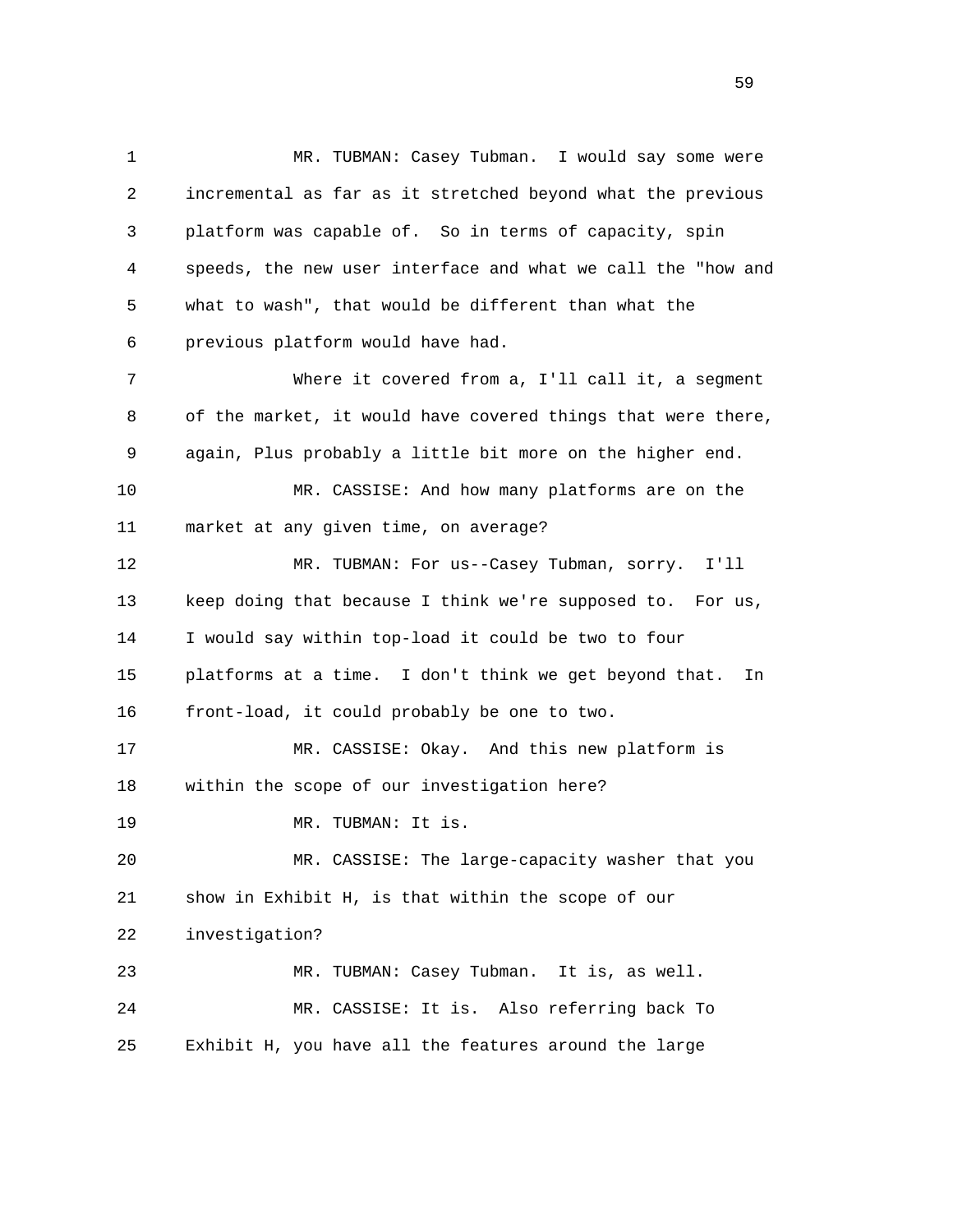1 capacity, but are these features available on all models 2 that Whirlpool offers? Or only the newer platforms? 3 MR. TUBMAN: It depends--Casey Tubman again--it 4 depends on what you're looking at on the page. Some things 5 are dedicated to different platforms. So what I'll call, 6 when you look at the range, you would have lower features at 7 the beginning, and then all the features at the high end. 8 Things like a knob control, that obviously would be 9 available. As we look at the dynamic venting technology, 10 that is available on front-load washers, not on top-load 11 washers. It's not been developed yet. 12 I'm trying to think of what else. Again, it 13 could be-- 14 MR. CASSISE: But these features aren't only 15 available on the large-capacity washer, or the new platform 16 that you mentioned? The features are offered on a wider 17 range of platforms than just the two that we were talking 18 about? 19 MR. TUBMAN: That's correct. 20 MR. CASSISE: Okay. 21 MR. LEVY: This is Jack Levy. Just to elaborate, 22 if you go to Exhibit J it kind of gives you this conceptual 23 framework of a product lineup where you've got basic 24 features--I'll let you find the page, Exhibit J. So, you 25 know, you work from Basic, to Good, to Better, to Best. You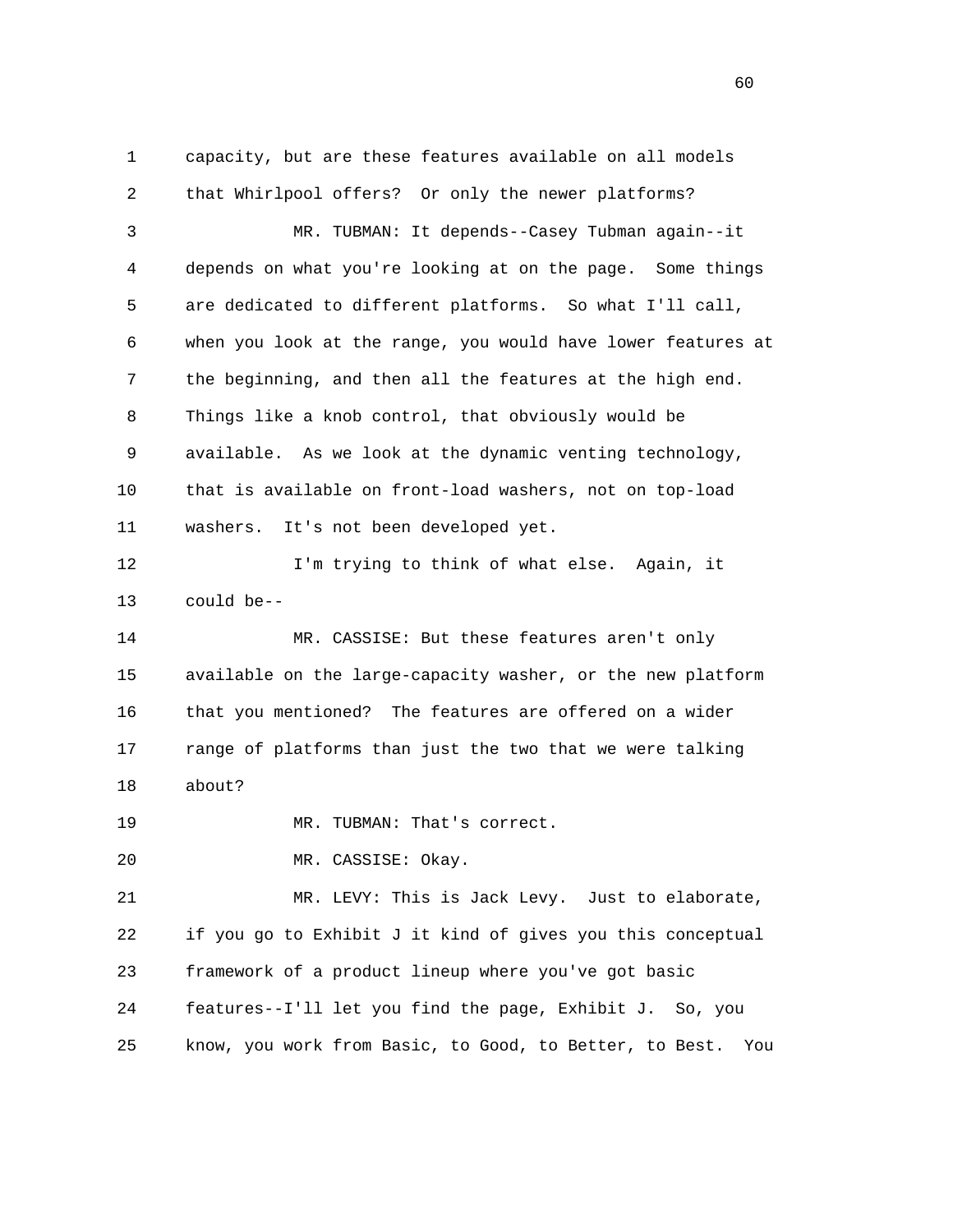1 know, the Advantage Model you see in the middle of that 2 page, that might be Bestest. But the various features that 3 are described by Mr. Tubman, you know, the core features 4 that are--and the permutations thereof that inform the 5 pricing products, these are price features that are offered, 6 as well as the other innovations in Exhibit H that are 7 introduced at various points along the continuum.

 8 So this is not a situation where, you know the 9 Basic features washer has premium features. As you move up 10 the continuum, you are adding increasingly more valuable 11 features and various permutations, and there are of course 12 dozens of skews in the market at any point in time. 13 Platforms are being transitioned out at the same time that 14 older platforms are being transitioned out and new ones are 15 being transitioned in on an almost continuous basis. 16 MR. CASSIE: Okay, understood. But if I got all 17 of these features, I would be in the Bestest category. 18 MR. LIOTINE: Joe Liotine. Yeah, in general, yes,

 19 some features aren't offered, to Casey's point, on dynamic 20 vented technology. That's really only on a front-load 21 platform. You wouldn't do that on a top-load because the 22 clothes sit at the bottom of the washer. They can't dry. 23 But in general, the more features you had, you move yourself 24 up into the price to the Bestest segment, to use that 25 expression.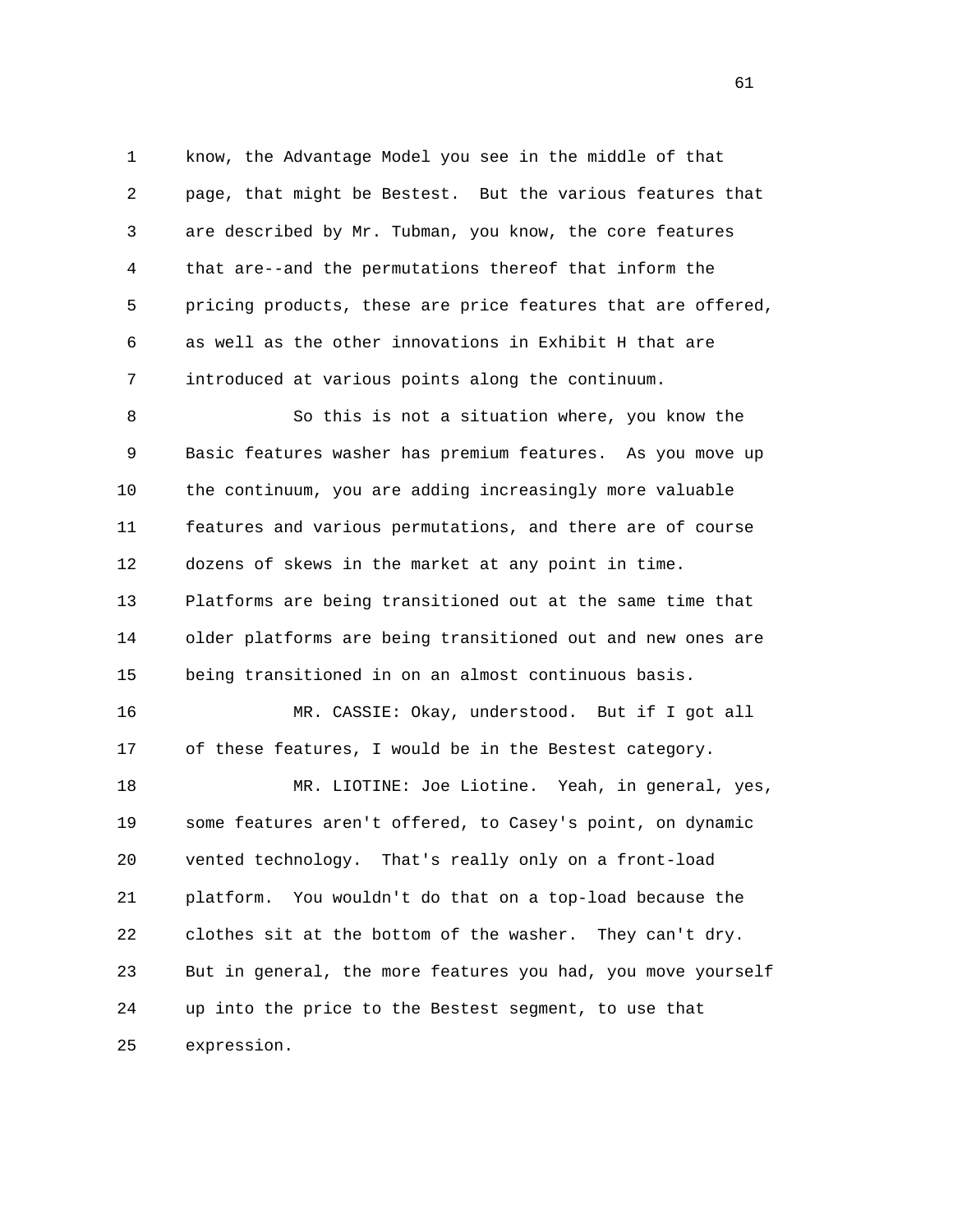1 MR. CASSISE: Okay, and I know you have the slide 2 labeled, "The sampling of Whirlpool innovations during the 3 POI," but I guess just to clarify, all of these were 4 released during our Period of Investigation? These features 5 didn't exist before our Period of Investigation? Is that 6 correct?

7 THE STR THE STRING TO SAME STRING TO MANY: Casey Tubman. Chris, I've got to be 8 honest, some of these I'm not sure of the exact dates for 9 things like the Load-and-Go for front-load would have been 10 potentially prior to the Period of Investigation. And 11 things like Best-Cleaning we've maintained for I don't know 12 how many years, but many years.

 13 I would say things like Remote Connectivity would 14 be within the POI. The What-To-Wash and How-To-Wash, 15 obviously the largest capacity top-load in the middle would 16 be. Active-Spray technology again could be somewhere 17 towards the beginning of it, or maybe slightly before, as 18 well as Dynamic Venting technology.

 19 The Color-Last Cycle was developed during the 20 POI. So there's kind of a mix here, I would say.

 21 MR. CASSISE: Okay. In the post-conference brief, 22 if you could just maybe list them chronologically with dates 23 that would be helpful.

 24 MR. LEVY: Jack Levy. Just to clarify, we're 25 happy to do that. Some are innovations in the sense that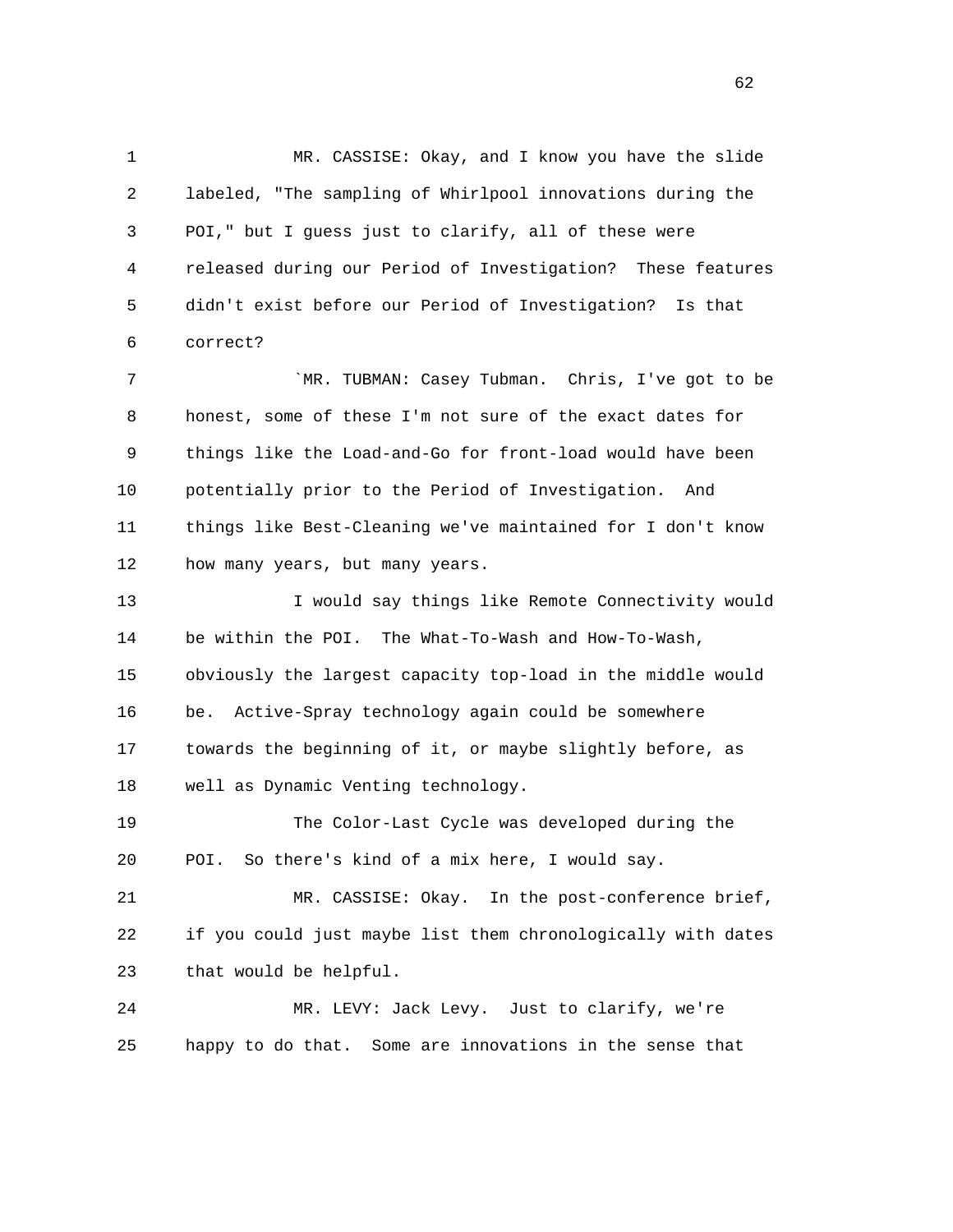1 they're new introductions during the POI. Others may have 2 predated the POI. The features continue in the POI, but 3 they were marketed first for Whirlpool when launched and 4 Whirlpool is still the only one offering them. So Whirlpool 5 still points to them as unique differentiating features and 6 points of intervention.

 7 MR. CASSISE: Well I suppose we could continue to 8 talk about features because that seems to be what we do in 9 appliance cases. Let me ask some general questions.

 10 One of my first general questions was: Are there 11 any new features available on washers now that weren't 12 available in the old Period of Investigation of our prior 13 investigation? I don't know if you could list those off the 14 top of your head, but I think that would be interesting 15 information.

 16 MR. LEVY: Yeah, I don't know if I can list them 17 off the top of my head, but there are certainly many new 18 ones from us as well as other manufacturers that have come 19 out since then. We could certainly get a comprehensive list 20 and have that--

 21 MR. CASSISE: Yeah, that would be helpful. And, 22 yeah, I'm not asking you to list the respondents' features, 23 but just your, Whirlpool's features.

 24 Are there any features only available on domestic 25 washers that aren't available on subject import washers?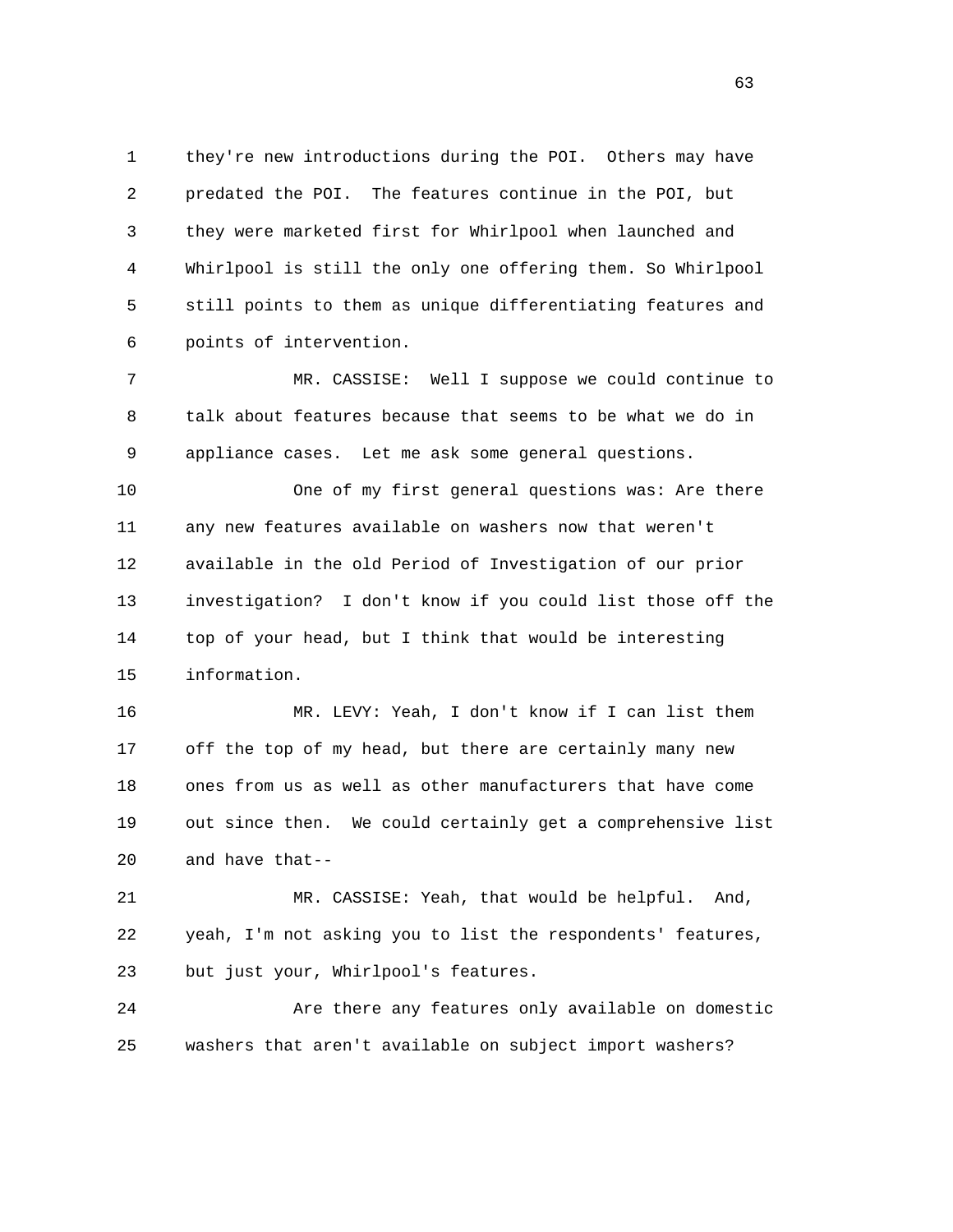1 MR. TUBMAN: Casey Tubman. What I would say is, 2 there's--and this is just a sample; I want to make sure we 3 come back to this. This is just a one page of what we 4 listed out. We can give you a long list of the things that 5 we've been industry-first on over time.

 6 What I want to bring us back to I guess probably 7 for me is, we have innovations. We have patents. We have, 8 you know, great things that our buyers love and our 9 consumers love. And I must say, so do LG. So do Samsung. 10 We all have great product, substitutable, comparable 11 product. What it ends up coming down to when we're having 12 conversations is: Can I get it on the floor so that you as a 13 consumer can buy it? And that happens at the buying level. 14 So with the buyer it is what price can you give me? 15 And, Chris, you mentioned that you actually 16 bought a product during the Period of Investigation. I 17 would be interested to understand--you don't have to tell me 18 what brand--but was it something you saw on the floor? Was 19 it on a sales floor when you bought it? 20 MR. CASSISE: I accompanied my wife, and she-- 21 (Laughter.) 22 MR. CASSISE: Yes, we were on the floor. 23 MR. TUBMAN: So I think it brings back my point 24 that if we don't win the buying discussion on price, our 25 product never gets to the floor and you as a consumer can't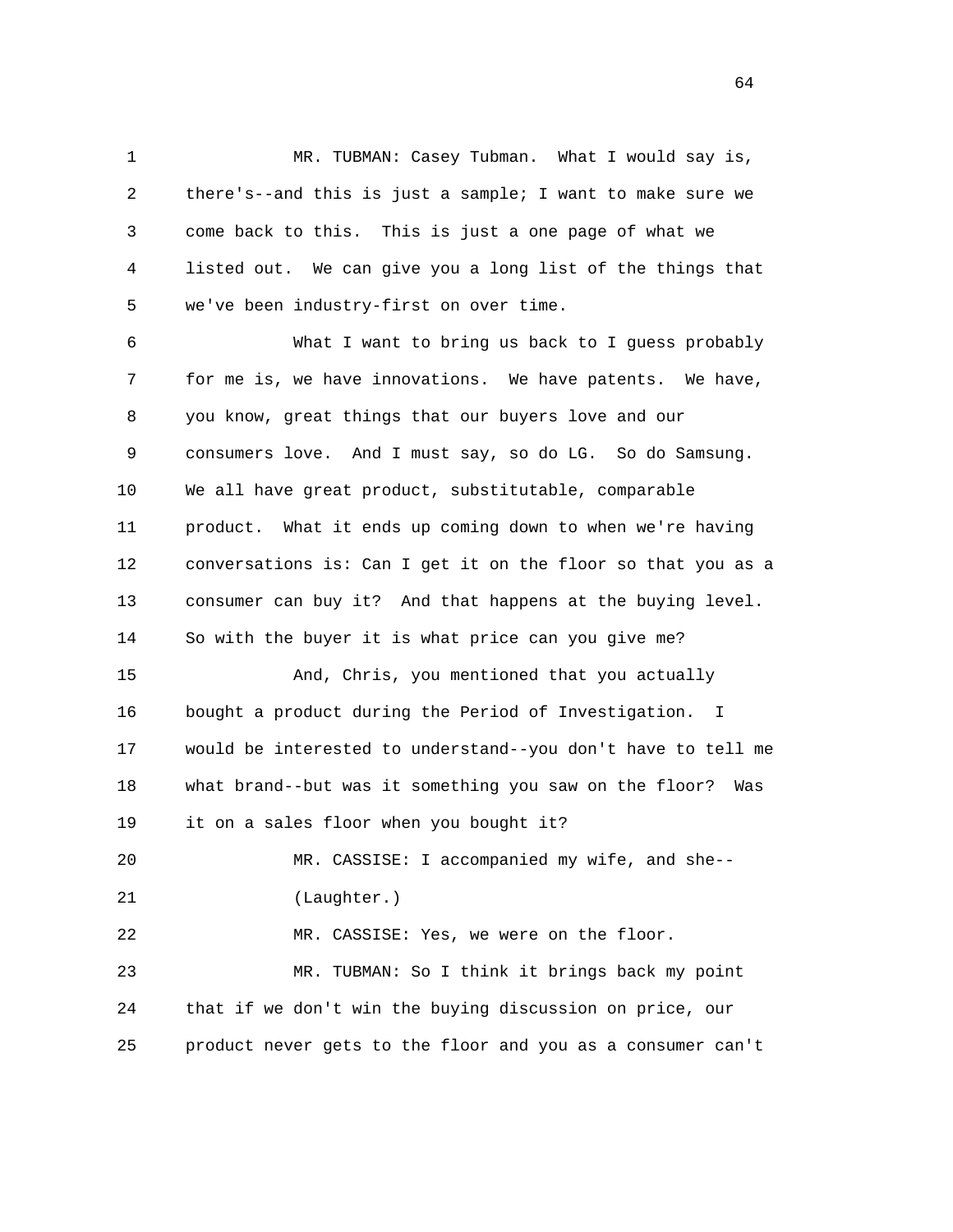1 buy it. So this great innovation that we may have, I hate 2 to say your wife would miss out on.

 3 MR. CASSISE: No, Mr. Tubman, I understand the 4 intense competition to come up with features. My question 5 is much more general: Is there anyone feature at the--during 6 the Period of Investigation that domestic producers had that 7 Subject Imports didn't?

 8 Now that doesn't mean that Subject Imports didn't 9 copy that feature in the next quarter, but was there 10 anything that during the POI Whirlpool innovated and came to 11 market first with?

 12 MR. TUBMAN: Casey Tubman. Again, I would turn 13 you back to Exhibit H and call to your attention the 14 What-To-Wash, How-To-Wash in the upper right-hand corner. 15 Again, that is an industry first that we brought during the 16 Period of Investigation that others have not brought from 17 Subject Imports.

 18 MR. LIOTINE: And this is Joe Liotine. I would 19 also say, Load-And-Go in the middle left is something that 20 is unique and very compelling, and no one else has. And so 21 those would be very specific ones.

 22 I would say our partnership with Nest is also a 23 very specific innovation that helps anticipate your needs as 24 a consumer that no one else has.

25 MR. CASSISE: I must admit, that is a feature that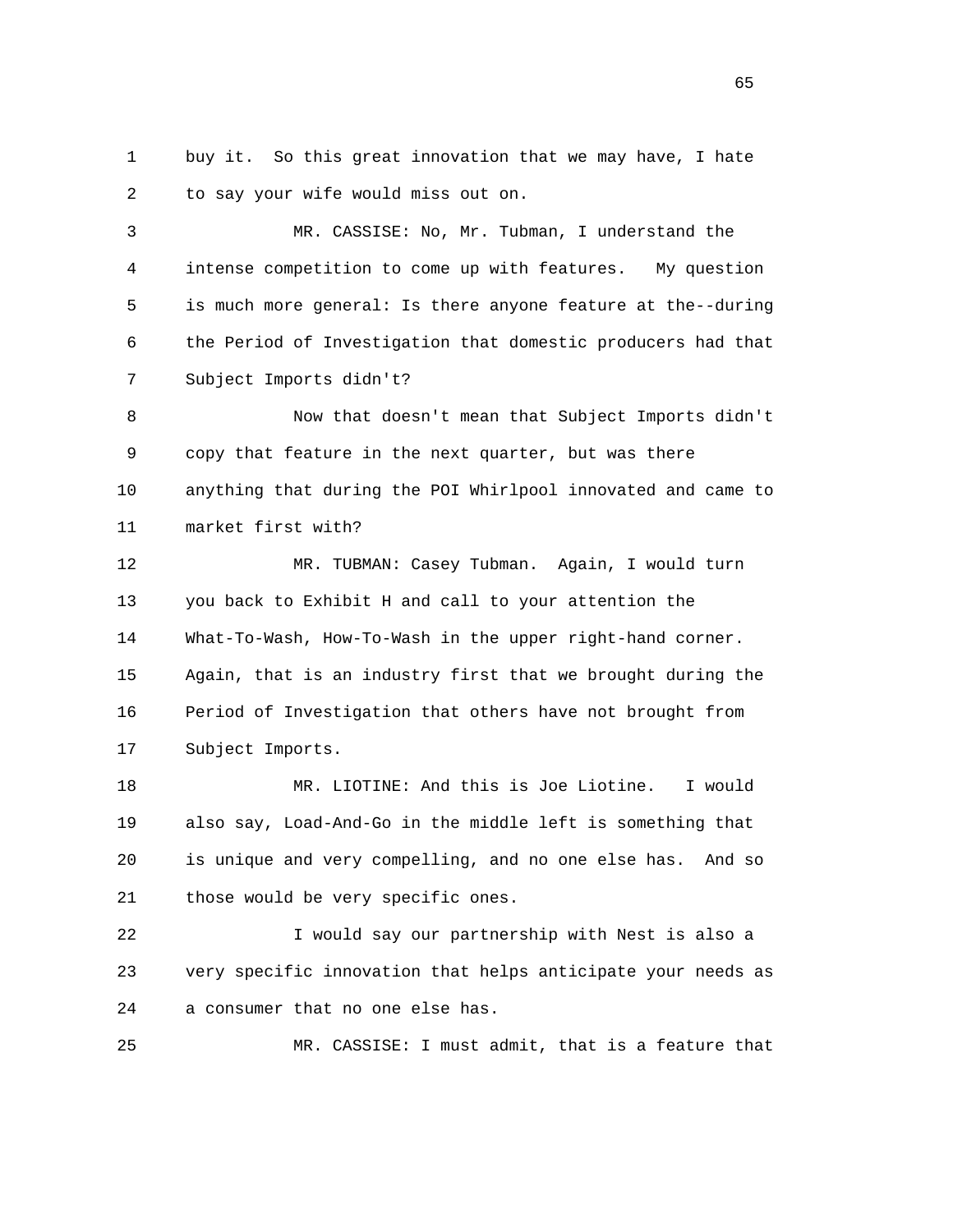1 once you see it you're like: Why didn't I think of that? 2 That's such an easy one. But it's--

 3 MR. LIOTINE: It's awesome. It knows when you 4 leave the house and puts you in efficiency mode. It knows 5 when it's night-time to do certain things. It does some 6 really great stuff.

 7 MR. CASSISE: And then just to ask the follow-up 8 question: Were there any industry firsts for Subject Imports 9 of innovative features during our Period of Investigation? 10 I'm going to ask them that question, but--

 11 MR. TUBMAN: I'll answer--Casey Tubman again--I 12 can't say for sure that there are or there are not. I'm 13 sure they will have their claims of which ones are. I will 14 have to do the background to know exactly that it was the 15 first. Again, we've been building washers for 100 years. 16 So you have to go back and look at things and say: Were 17 there prior art, I'll call it, available?

 18 In more recent years, I'm sure there have been 19 things that have been introduced--reintroduced, I'll call 20 it, but I can't say for sure that it was the first ever. So 21 I'll let them answer the question.

 22 MR. CASSISE: Right. And that brings up the color 23 issue that I know was discussed in the prior Investigation 24 somewhat. I think in the prior investigation you had 25 testified that color made up about--or white made up about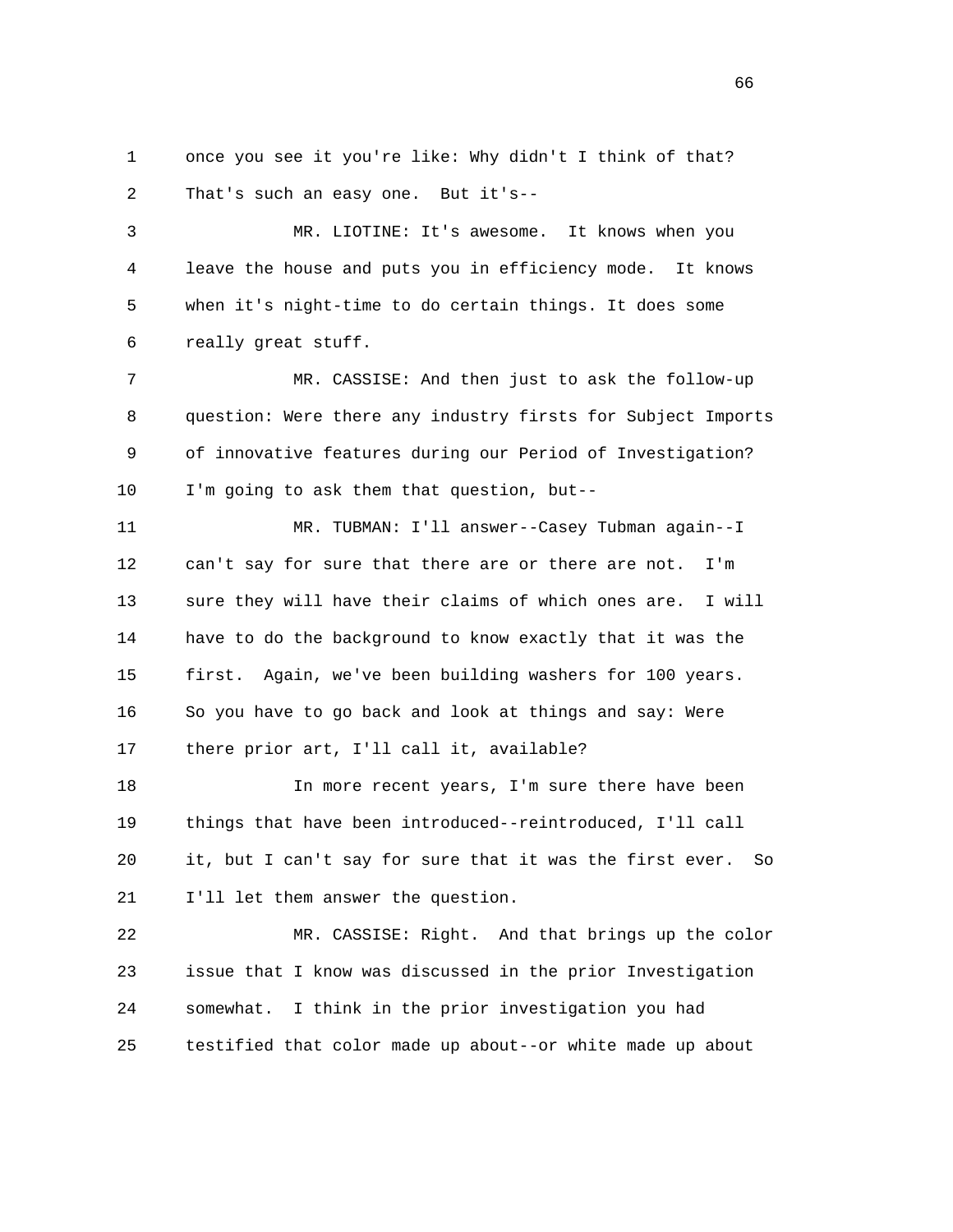1 80 percent of the market. And from your testimony earlier 2 today it sounds like that hasn't changed much, or would you 3 still stick with the 80 percent?

 4 MR. TUBMAN: That's correct. I would say it's 5 still the majority.

 6 MR. CASSISE: Color has not made an impact in the 7 market?

 8 MR. TUBMAN: No. Color has been available. In 9 fact, more colors were available in prior years. Now it's 10 down to a small set of colors. Again, if you were on the 11 floor you see a lot of white. Then you see quite a few 12 different silvers, and again, Jack always says to me, how 13 many different colors of silver can you have? But we come 14 up with many, let' me tell you. And then you'll typically 15 see, you might be a red is about the only other what I'll 16 call "real color" that's available anymore. It's really 17 just different shades of grey.

 18 MR. LIOTINE: And frankly--sorry, this is Joe 19 Liotine--from a retailer standpoint and a buyer's 20 standpoint, they really do resist the proliferation of 21 colors. It's very difficult for them to manage from an 22 inventory standpoint, and obsolescence and packaging. So 23 unless they really feel strongly, the buyer is tough to get 24 a color through, a new color, today. Ten years ago, I think 25 we had a little bit more space. We experimented in some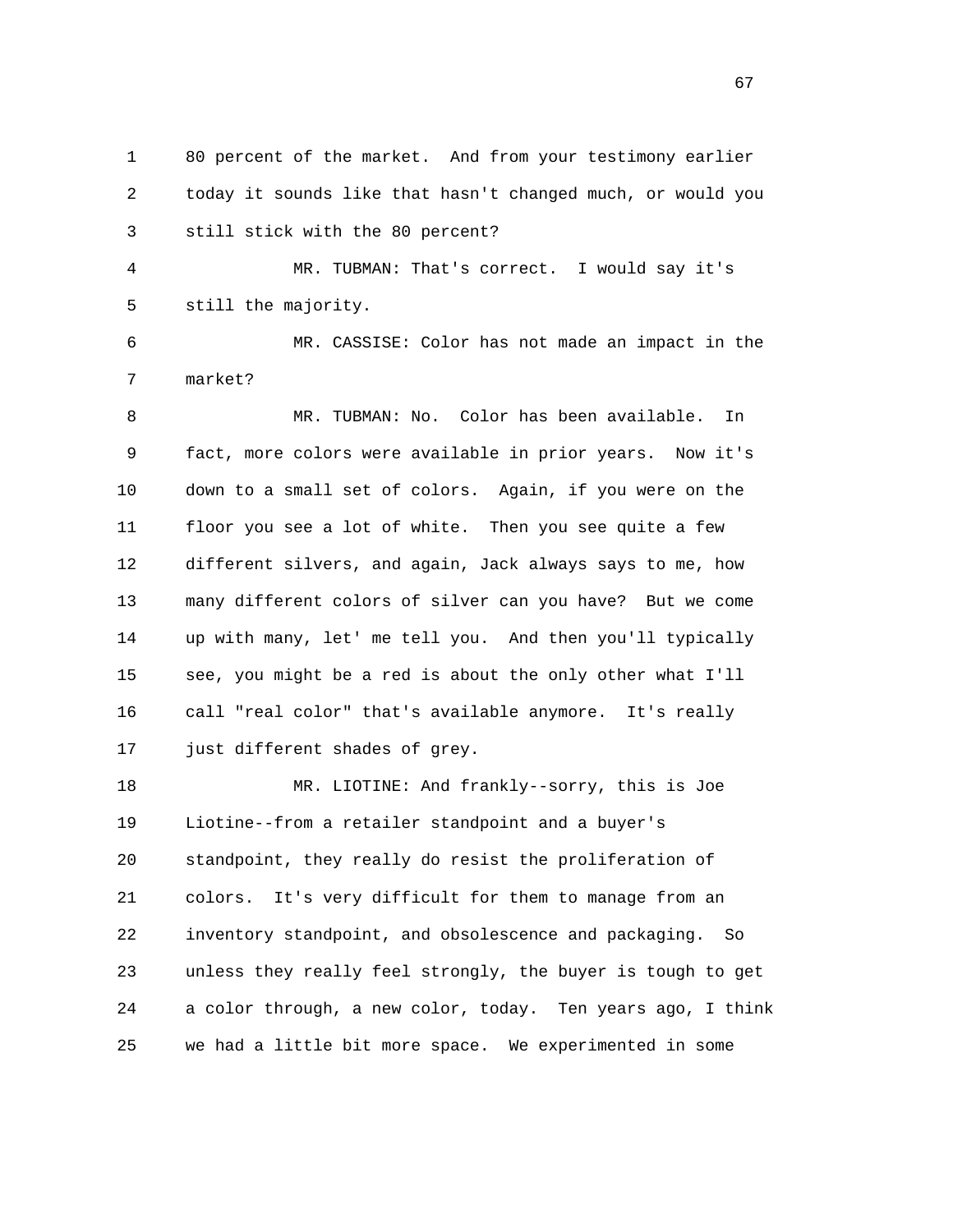1 places. And 30 years ago, there was quite a bit of avocado, 2 and rust horizon, and everything else. 3 MR. CASSISE: Yeah, I remember that. 4 MR. LIOTINE: I think it goes in small phases 5 because-- 6 `MR. CASSISE: Yeah, I remember the 1970s were a 7 good color year for Whirlpool. 8 MR. LIOTINE: Yeah. Exactly. Exactly. But it's 9 small windows because it is very difficult to manage. 10 MR. CASSISE: We had one of those avocado dryers. 11 Also in the prior investigation there was an allegation by 12 Whirlpool that color was, and I hate to use this term 13 because I know it's loaded from the refrigerator case-- 14 feature-dumped, that they were kind of giving away, giving 15 away color. Is that something that you still see in the 16 market? Or has color become so irrelevant that nobody cares 17 anymore? 18 MR. TUBMAN: Casey Tubman. I think I would answer 19 it as, yes, we still see it given away. Yes, it has become 20 irrelevant. 21 MR. CASSISE: Okay. Mr. Tubman, to go--you had 22 gone through some of the scope exclusions in your testimony. 23 However, I didn't hear you talk about the--well, what we 24 term the low-tech washers, the top-load and the front-load

25 low-tech washers, and the extra-wide washers. If you could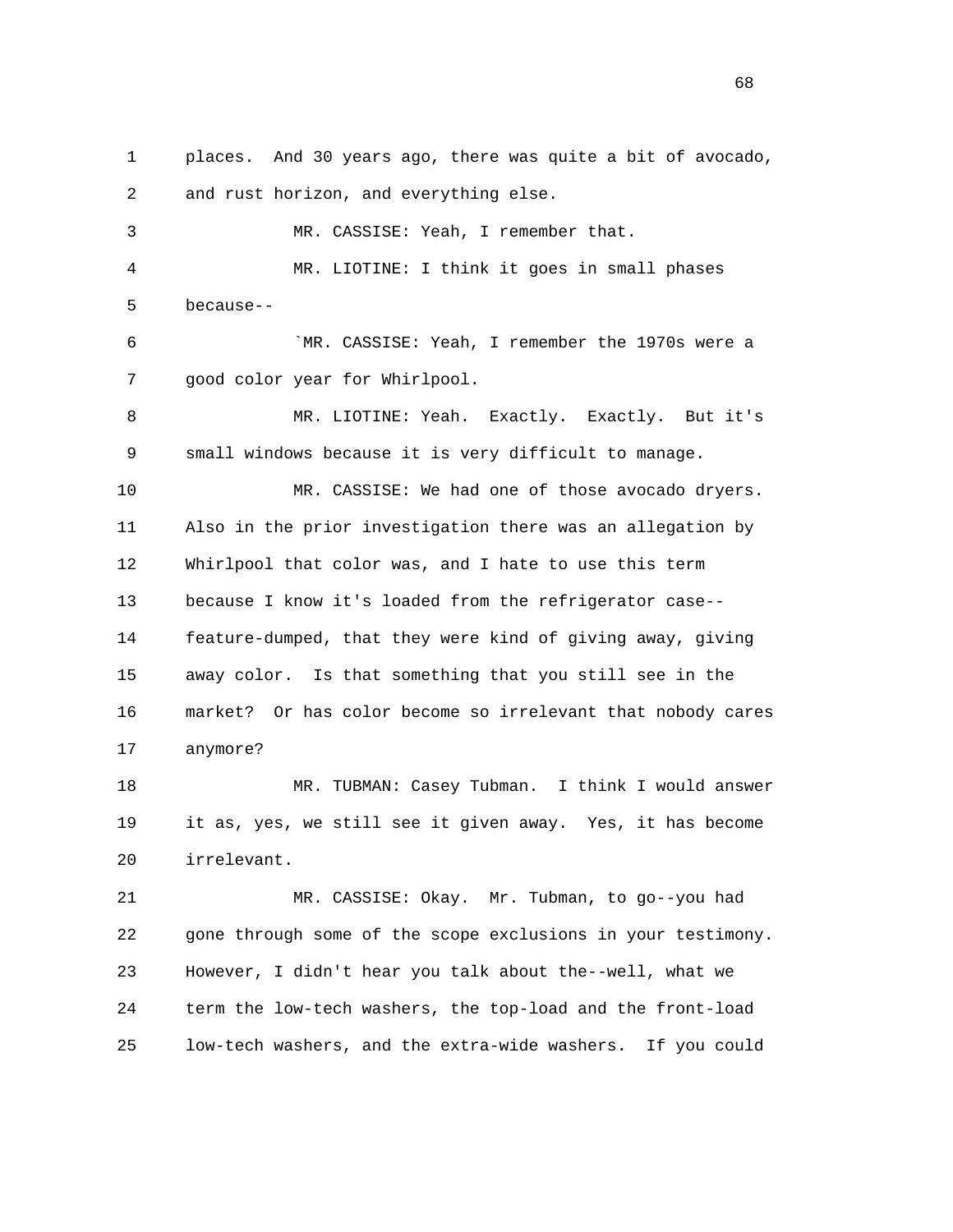1 just describe those, define those a little bit for us, and 2 then explain why you decided to exclude those.

 3 MR. LEVY: Casey, do you mind if I just take a 4 first stab at that? Some of this is a little technical, but 5 when we were listening to Mr. Porter this morning, what we 6 heard was his first point, was that the exclusion of 7 low-tech top-load washers---that is to say, washers with a 8 belt drive, a PFC motor, and a flat-wrap spring clutch--the 9 exclusion of low-tech washers, that this was something 10 produced in the United States, and the exclusion of this 11 product category from the scope was part of some nefarious 12 scheme to somehow shield it from the eyes of the Commission; 13 that Petitioners want a domestic like product that is 14 coterminous with a gerrymandered scope, and this is all part 15 of our scheme.

 16 And so if I can, I would like to just clear the 17 air on that because it's a false accusation.

 18 First of all, let's be perfectly clear. How many 19 low-tech top-load washers are produced in the United States 20 during the POI? Zero.

 21 What is the volume of low-tech to-load washers 22 imported from China over the years? It's been a constant 23 volume, and a low-volume in the marketplace both before this 24 POI and during. It's less than half a percent of apparent 25 domestic consumption.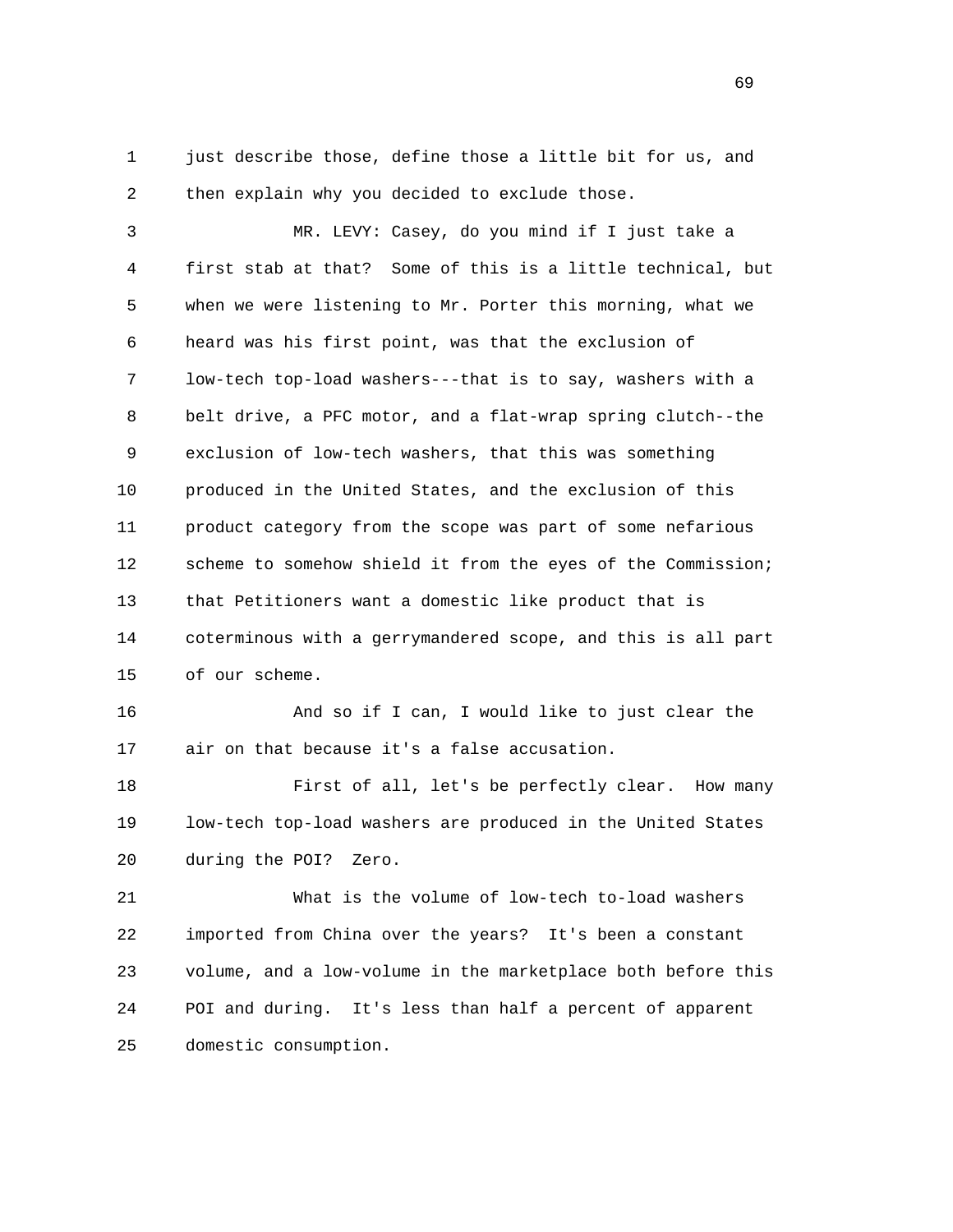1 Whirlpool excluded it from the scope because it 2 is a trivial volume and it is not produced in the United 3 States. One of the lessons I've learned in life as a 4 practitioner before the Commission is that wherever possible 5 you exclude from the scope things you don't make in the 6 United States because you then avoid red herring arguments 7 from respondents.

 9 And with regard to the domestic like-product, our 10 position is not that the domestic like-product is 11 coterminous with the scope. That is a false representation 12 of our position. In the past case the Commission found that 13 the domestic like-product was all residential washers except 14 for the commercial compact and stacked. And we think the 15 domestic like-product for this case should be exactly the 16 same, irrespective of the scope.

8 We have done exactly just that here.

 17 The answer with regard to low-tech front-load 18 washers is fundamentally the same. There is none produced 19 in the United States--at least not by Whirlpool or GE, to 20 our knowledge. And let me be clear. There are none 21 produced in the United States by Whirlpool and GE during 22 this Period of Investigation to the best of our market 23 knowledge. And here again, the volume of such imports from 24 China has been low and stable and nonthreatening throughout 25 the period, less than half a percent of apparent domestic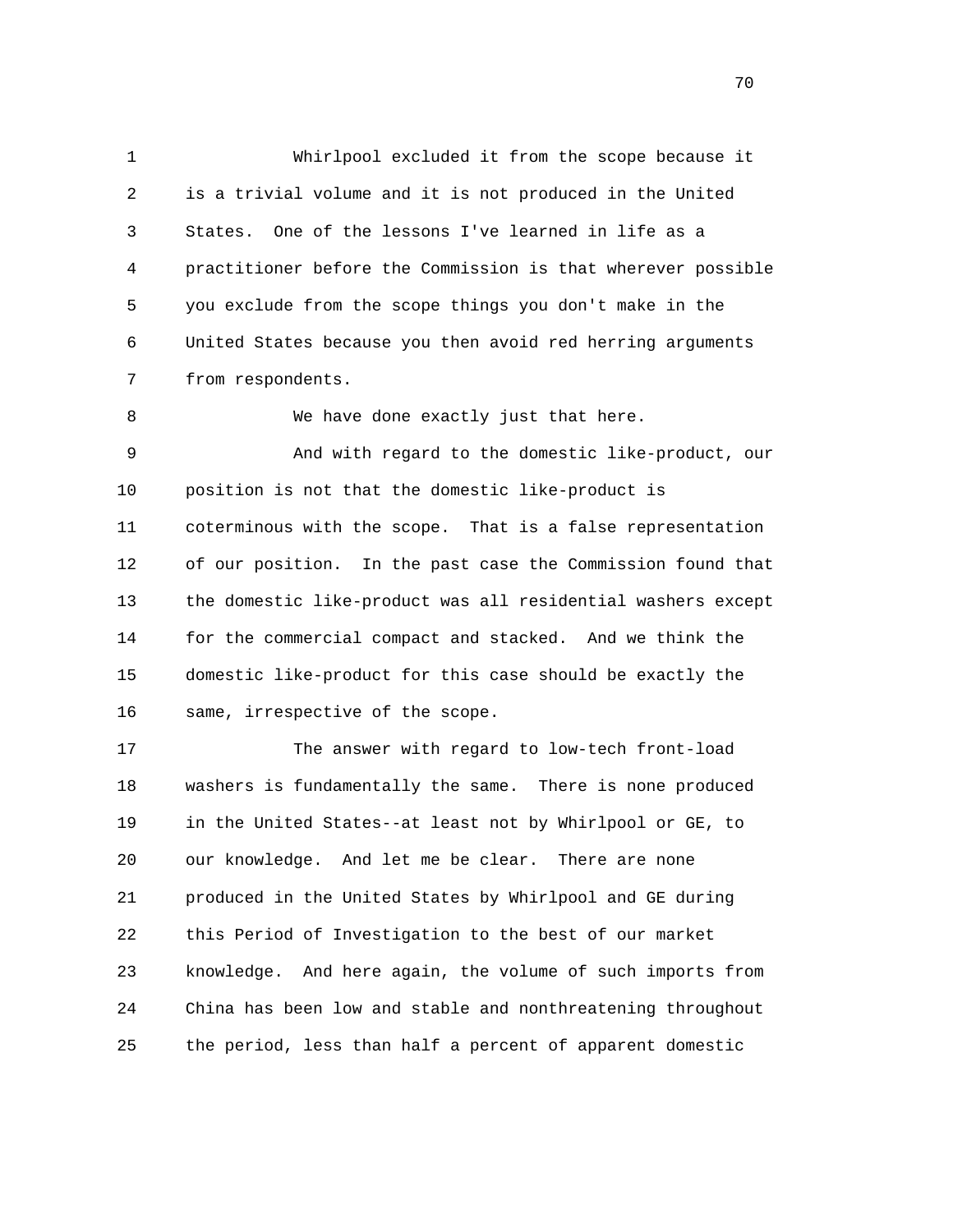1 consumption.

 2 These are red herrings. This has nothing to do 3 with the domestic like-product. This is simply a principal 4 petitioner excluding from the scope product that they view 5 as nonthreatening, and that they don't produce in the United 6 States.

 7 Finally, the third exclusion to which you alluded 8 was extra-wide front-load washers. These are front-load 9 washers greater than 28-1/2 inches wide.

 10 Now a similar theme here, but slightly different. 11 These are washers that we do see produced by Samsung in 12 China. They are coming into the United States. We think 13 the volume is low, maybe about 60,000 units a year. So 14 maybe half a percent of apparent domestic consumption.

 15 It is coming in at the very high end. And to be 16 sure, it is a contributor to price compression. But we 17 excluded it from the scope not because it is not a threat, 18 but because it is not yet produced in the United States.

 19 Mr. Liotine testified that Whirlpool plans to 20 produce a comparable platform has been deferred because of 21 the current pricing environment caused by Subject Imports. 22 And we did not want to confuse or complicate the record by 23 including within the scope a product that Whirlpool has not 24 yet launched for production in the United States. By 25 excluding it from the scope, we can focus your attention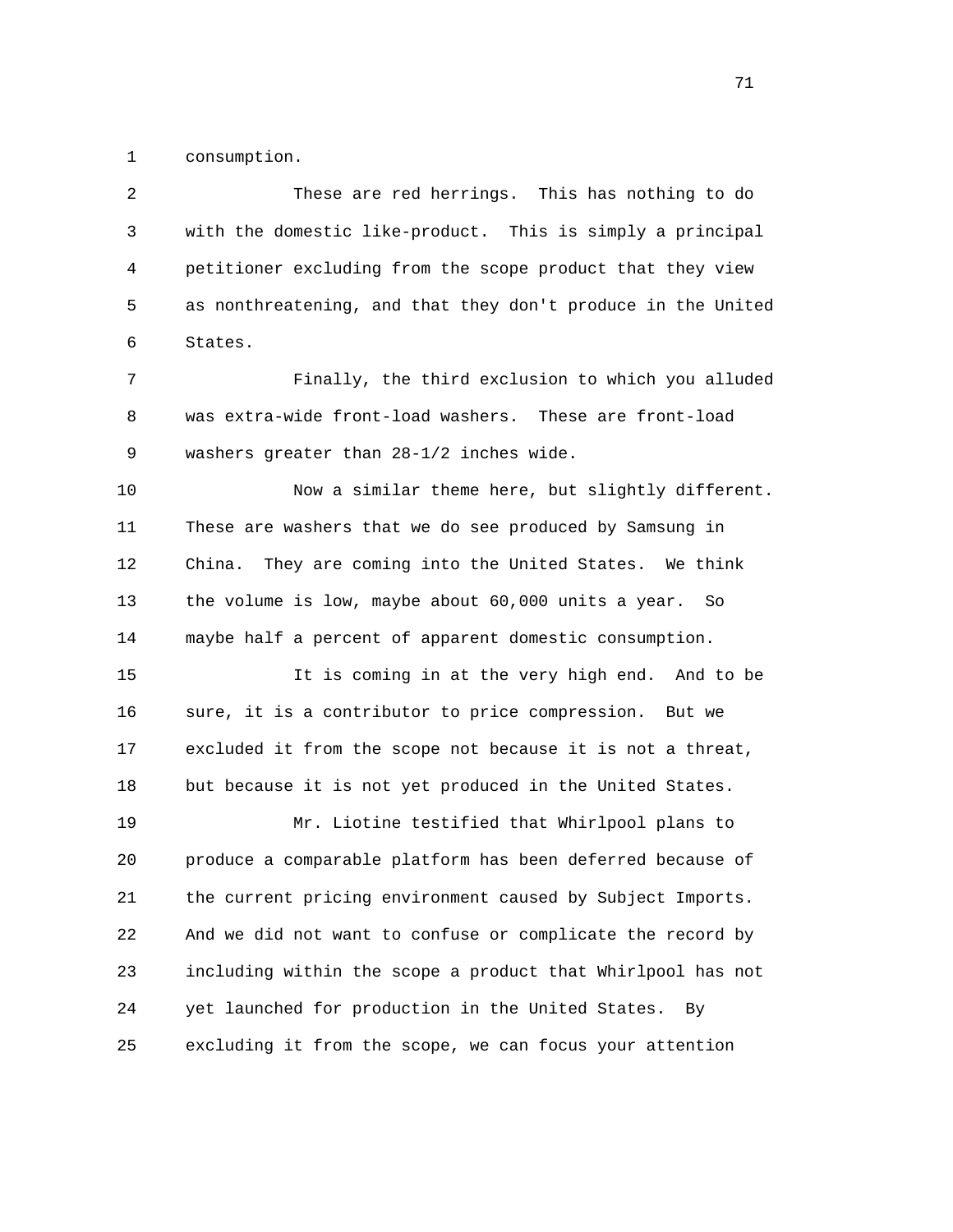1 cleanly on the area where there is head-to-head competition 2 between identically featured Subject Imports and identically 3 featured products produced in the United States.

 4 So all of these categories that are called out in 5 the exclusions are modest volumes, and volumes of products 6 that are not produced by Whirlpool or GE for that matter. 7 And that is the principle underlying the scope of 8 exclusions.

 9 Now, Casey, feel free to add some color from an 10 industry perspective, but I wanted to give the legal 11 framework for--

12 MR. CASSISE: No, and I appreciate that. Mr. 13 Tubman, the only thing I would ask of you is to give me just 14 some definition. What makes it a low-tech? Is it the belt 15 drive? If you could just describe what these washers are.

 16 MR. TUBMAN: Sure. Casey Tubman. I think the 17 easiest way to explain it, I think I mentioned about the 18 direct drive. So that is where the motor is hooked directly 19 to the shaft. It can power it. The power is all there.

 20 If we talk about this, when you hear clutch, 21 wrap-spring clutch, this is where you lose power and you 22 don't have the ability to spin up as fast, so you don't get 23 the energy efficiency. You don't achieve E-Star, and it's 24 just a lower-tech technology, I'll call it. The same with a 25 belt versus a direct drive. You can get slippage in the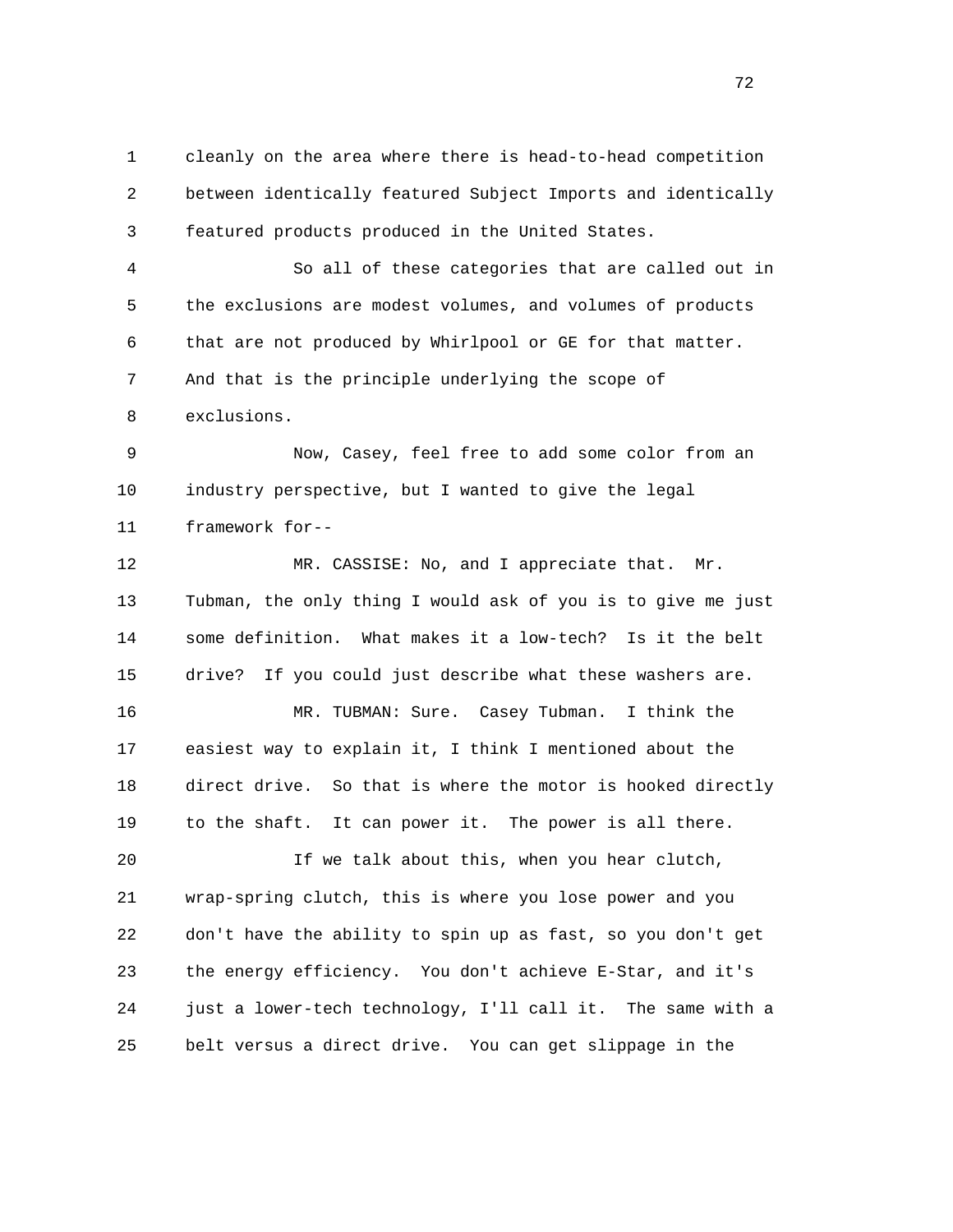1 belt. You can only get so much power through a belt. So on 2 and so forth. 3 So that's kind of the, I'll call it again, the 4 layman's term. What Jack mentioned, and the reason in my 5 mind that there's just--again, it's irrelevant, is: This is 6 so small a volume for us, it's not something we consider at 7 all. 8 MR. CASSISE: The belt technology is the 9 defining characteristic? 10 MR. TUBMAN: No, it's actually the clutch. 11 MR. CASSISE: The clutch? 12 MR. TUBMAN: Yes. 13 MR. CASSISE: Having a clutch would put it in 14 this category? 15 MR. TUBMAN: Yes, specifically the wrap spring 16 clutch, because that's the ones that we've seen. So again, 17 you're trying to grab onto something moving and keep it 18 moving and -- think of it like a car -- 19 MR. CASSISE: So is there, in the marketplace, a 20 belt-driven washer that would not fall under this 21 definition? 22 MR. TUBMAN: There are. 23 MR. LEVY: And just to be clear, you have to 24 differentiate a bit between front load and top load low 25 tech. So for front load low tech, you're talking about a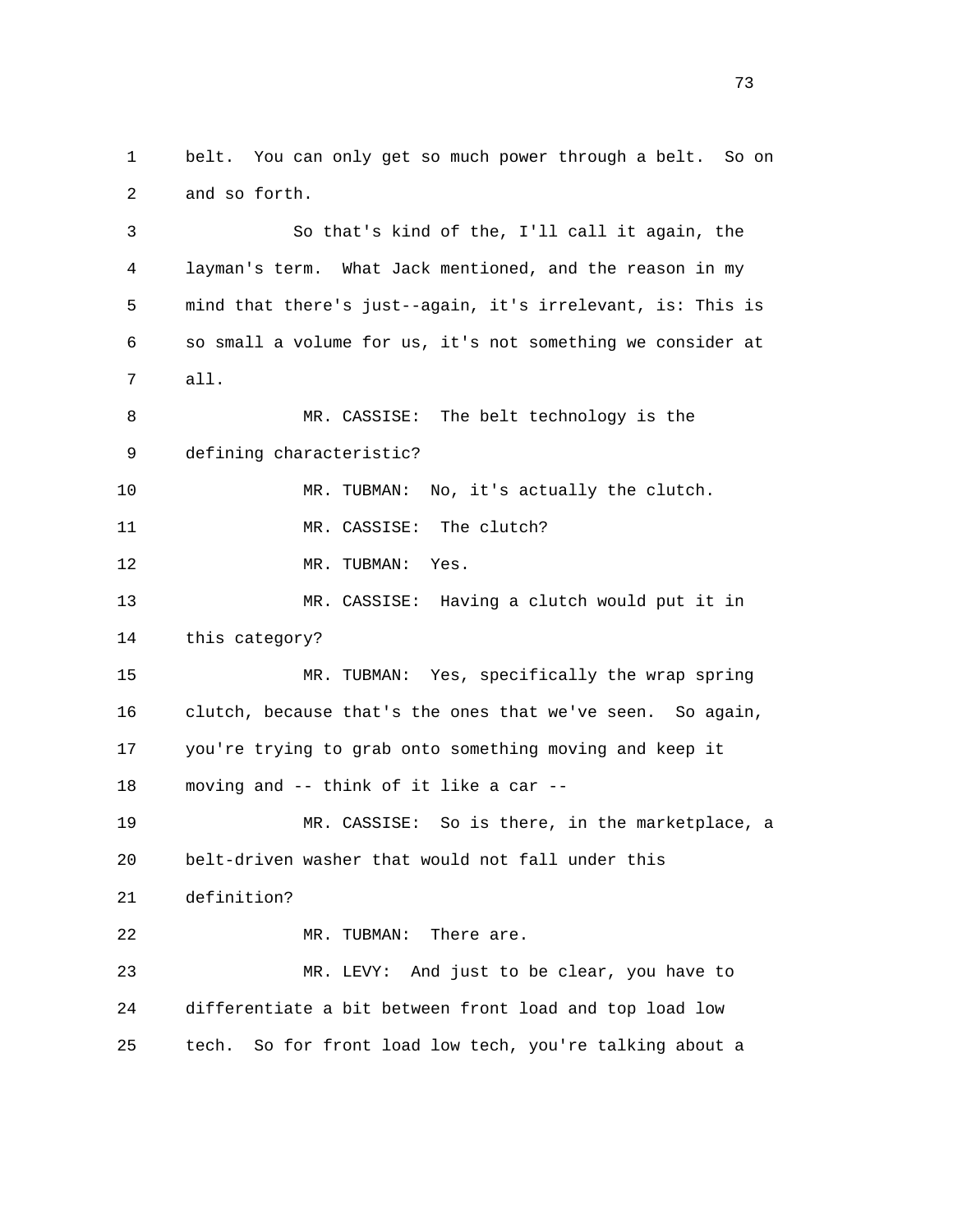1 product that is belt-drive and has a CIM motor. With top 2 load, there are three elements: belt-drive, PSC, or 3 permanent split capacitor motor, and the flat wrap spring 4 clutch, which, again, goes to the transmission system.

 5 MR. CASSISE: Okay, thank you. Again, in the 6 prior investigation, you stated that the repatriation of 7 washer production from Mexico to the United States was 8 complete and that you had not yet decided what to do with 9 what you had described then as warehouse space. Currently, 10 if anything, what does Whirlpool produce in Mexico? And are 11 these products imported into the United States?

 12 MR. LIOTINE: Joe Liotine. We currently do 13 produce some things in that facility, a little bit of 14 washers. None of it is imported into the U.S. Frankly, we 15 actually produce our swash unit. It's a dewrinkler and a 16 pressing unit for, like, jackets and sport coats and shirts 17 in that facility as in space was excess. So really it is 18 mostly vacant with a couple of small projects occupying that 19 space in Mexico.

 20 MR. CASSISE: Does that facility produce 21 anything that would fall into the scope of this 22 investigation? 23 MR. LIOTINE: No. No.

 24 MR. CASSISE: And do those products that are 25 produced there, do they come into the United States or are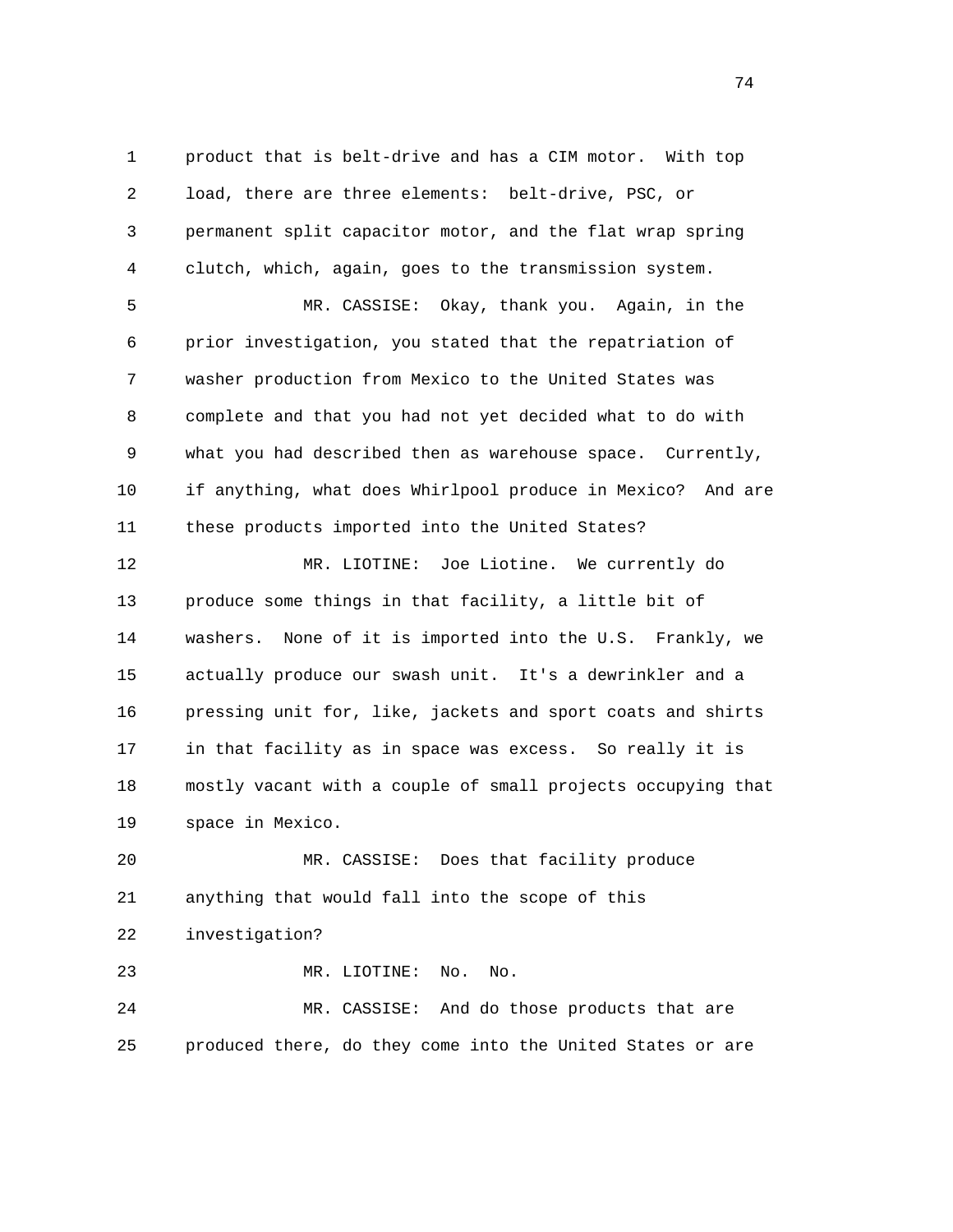1 they exported or sold in the Mexican home market, or other 2 export markets? 3 MR. LIOTINE: Mexico home market or other Latin 4 America International countries. 5 MR. CASSISE: Okay. Thank you. Similar 6 question to the German operations of Whirlpool -- what are 7 the -- 8 MR. LIOTINE: I believe I don't have all that at 9 hand, but that facility is completely closed in terms of 10 U.S. product. There is no more production there for the 11 U.S. market. I don't believe actually there is much 12 production of anything there. There might be a few 13 technology people still there from a research and 14 engineering standpoint, but not a production standpoint. 15 MR. CASSISE: Okay. Also in the prior 16 investigation, there was much discussion about rising raw 17 material costs, specifically steel and resin and, of course, 18 resin is derived from an oil, and the resulting cost price 19 squeeze. 20 In fact, testimony by Whirlpool indicated that 21 seventy-five percent of the costs of the final product were 22 these raw materials, such as steel, cooper, aluminum and 23 resin. 24 I don't need to tell anyone in this room, but

25 we've had a dramatic drop in commodity prices, especially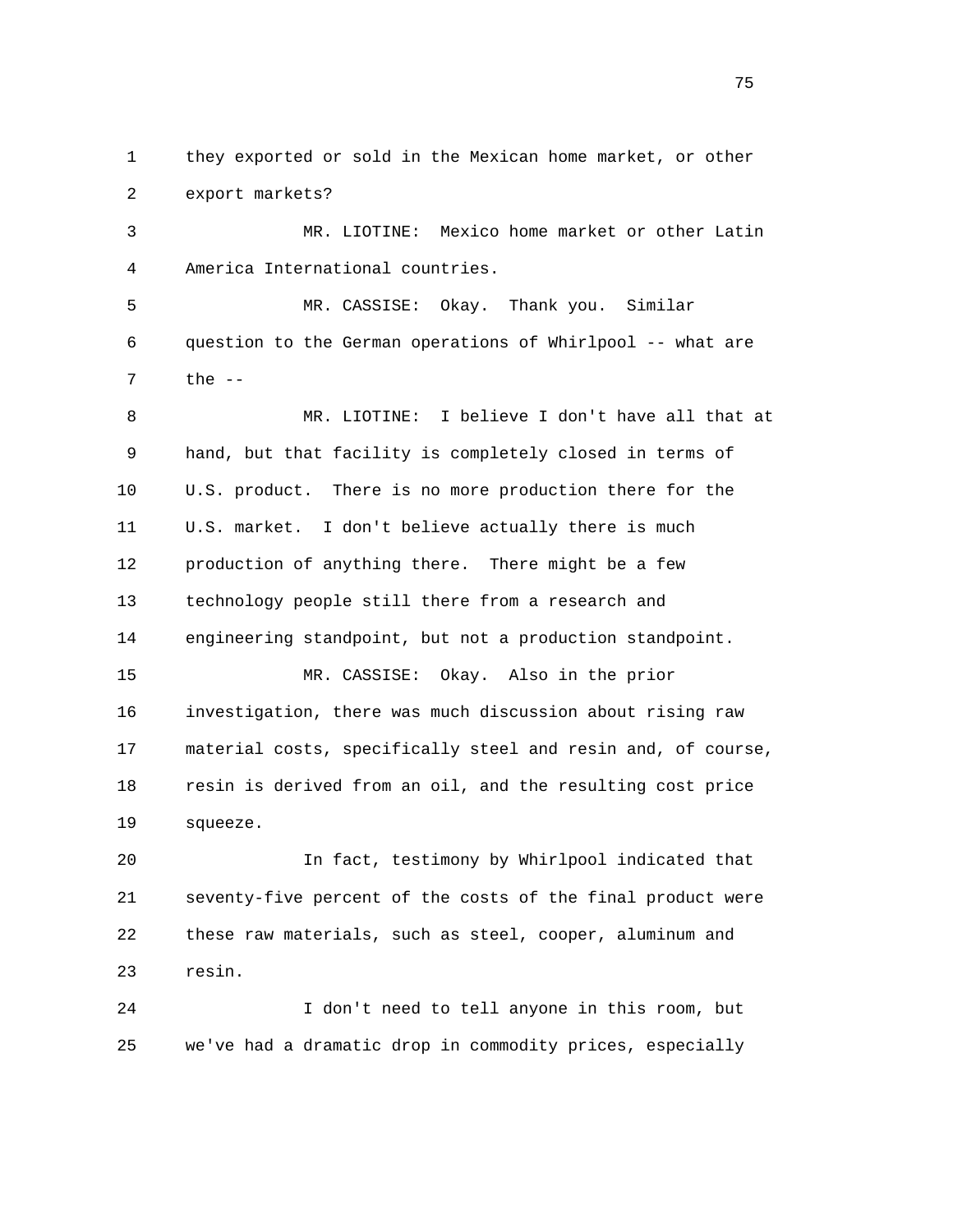1 steel and oil since the last investigation. How has this 2 dramatic drop in commodity prices affected your washer 3 operations?

 4 And Mr. Gatlan, I heard you use the word price 5 squeeze again, and I was pretty shocked when we see 6 commodity prices dropping fifty percent, so if you could 7 explain how the commodity prices have affected your 8 operations, that would be helpful.

 9 MR. LIOTINE: Joe Liotine. First we do buy 10 steel and resins and other things obviously through the raw 11 goods, but a lot of what we purchase actually is also 12 finished componentry, motors, electronics, things like that. 13 Those are the higher cost contributors of the overall costs 14 platform, so we do have a bit of a mix there, it's not as 15 simple as just raw materials.

 16 On top of that, we've gotten some favorability 17 from materials here more recently, specifically, and the 18 reason for that is, much of that is under contracts and 19 hedges, so as the spot market moves, we don't exactly get 20 those benefits that transfer right to us right away because 21 of certain contract durations and hedging positions.

 22 And then really the third component that I think 23 is maybe the biggest is the cost of our goods has actually 24 gone up because the level of sophistication is much higher 25 in terms of technology connected -- we talked a bit about,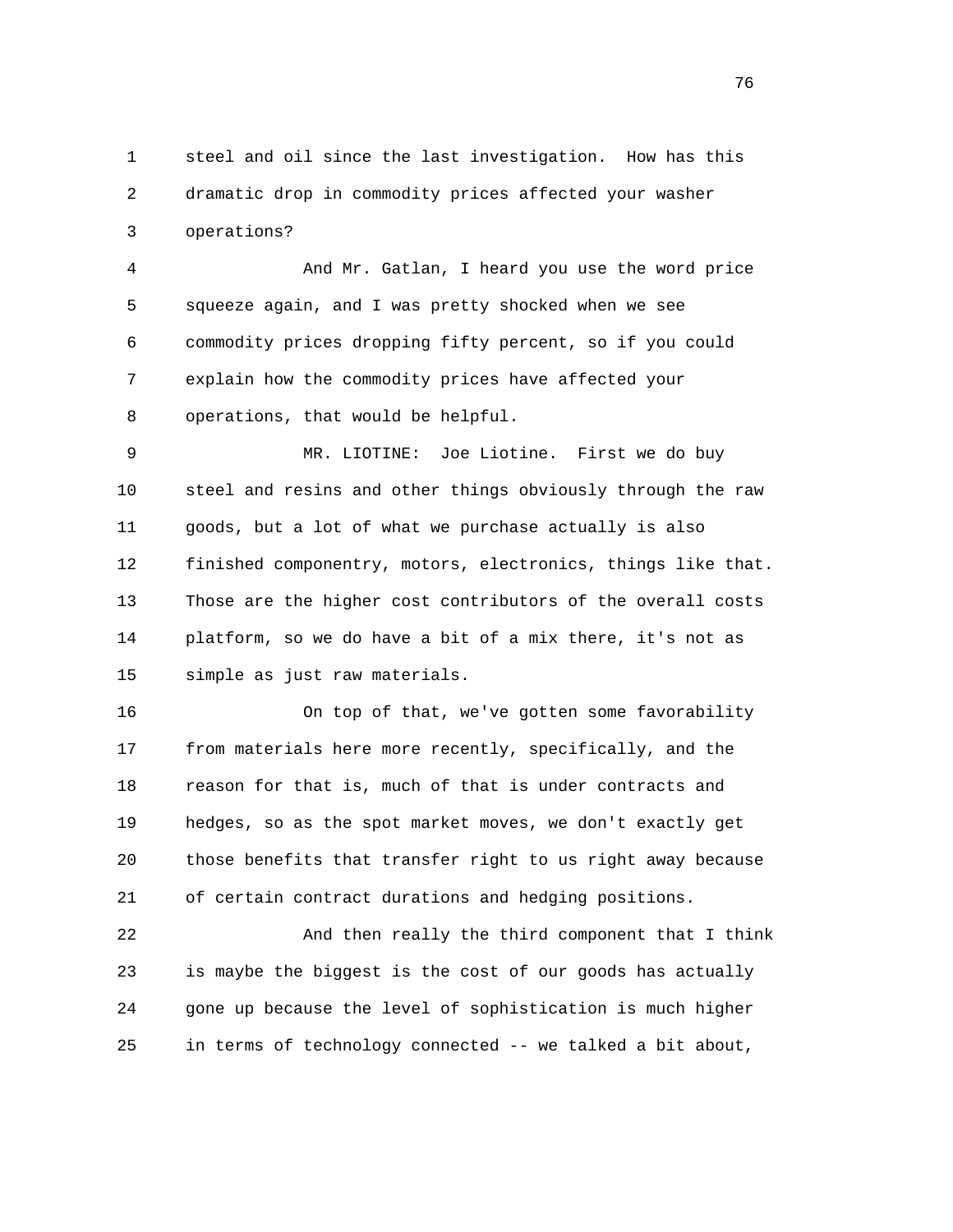1 even size of the machines are much bigger capacity-wise and 2 things of that nature, and frankly, the performance, the 3 spin-speed that Casey referenced in the engineering geometry 4 is more sophisticated. That's also driving up pricing.

 5 And all those things go together, but we have 6 seen some material price favorability, more recently, not so 7 much a year or two ago, but more recently.

 8 MR. CASSISE: What is the average duration of 9 some of these supply contracts that you have locked yourself 10 into for commodity material?

 11 MR. LIOTINE: It varies. Some have indices 12 metrics, such as, like, indexes where they're pegged against 13 and, but I would say twelve months is pretty typical for us 14 for raw material contract. A supplier contract could be 15 longer, meaning strategic partner in motors or something 16 like that, could be longer.

 17 MR. CASSISE: Well, let's just take cold-rolled 18 steel for example. I'm assuming that Whirlpool uses a lot 19 of cold-rolled steel. The prices of cold-rolled steel have 20 plummeted and I would assume that that would show up in your 21 cost of goods sold, unless you were locked into supply 22 contracts where you were paying prices from four years ago. 23 MR. LIOTINE: No, no, we certainly see some of

 24 that. And that would show through again more recently, than 25 two years ago, but again, that's a smaller component of the

na na matsay na matsay na matsay na matsay na matsay na matsay na matsay na matsay na matsay na matsay na mats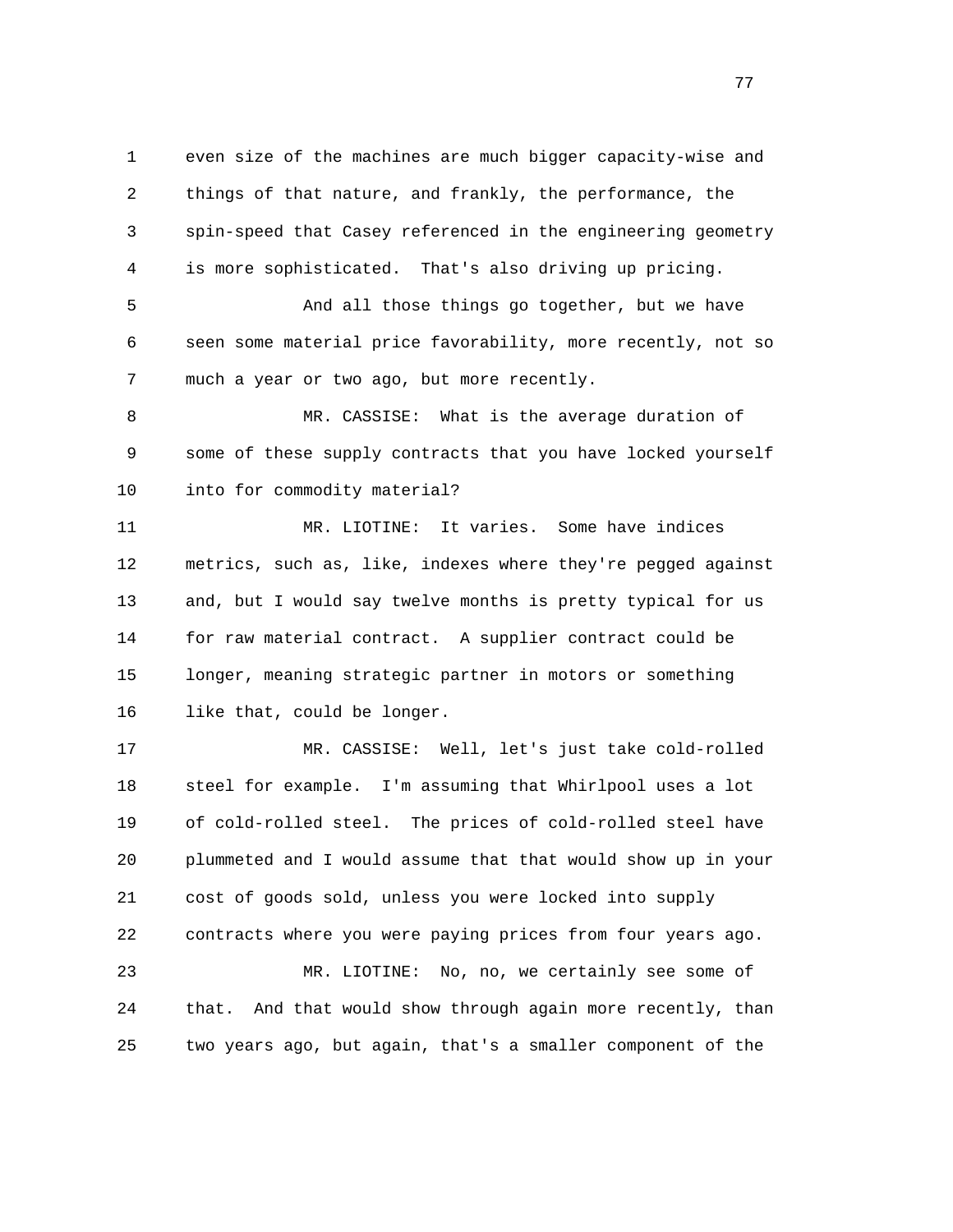1 total cost of a unit. The total cost of the unit is 2 comprised of the finished goods and the investment that we 3 put into it, but it would be something material certainly. 4 MR. CASSISE: So what share of your cost of 5 goods sold would consist of these raw commodities that I'm 6 talking about that we've seen such the dramatic drop in 7 price? 8 MR. LIOTINE: That's probably something that we 9 could share post conference -- 10 MR. CASSISE: Okay, that would be -- 11 MR. LIOTINE: -- little bit proprietary. 12 MR. CASSISE: Sure. 13 MR. LIOTINE: We could do that. 14 MR. GETLAN: Just to follow up. Myles Gatlan. 15 Obviously the -- as you mentioned -- the specific data 16 supporting the -- for the cost price squeeze, is proprietary 17 and we'll put that in our post conference. I think Joe did 18 a nice job explaining that while, of course, as you stated, 19 raw material costs have gone down, commodity costs have gone 20 down recently. 21 It's been moderated by these other unit costs 22 have not gone down at the same rate. And some of these 23 developments Joe mentioned, you know, relate to a more 24 stable cost of goods sold.

25 And obviously the cost price squeeze, as the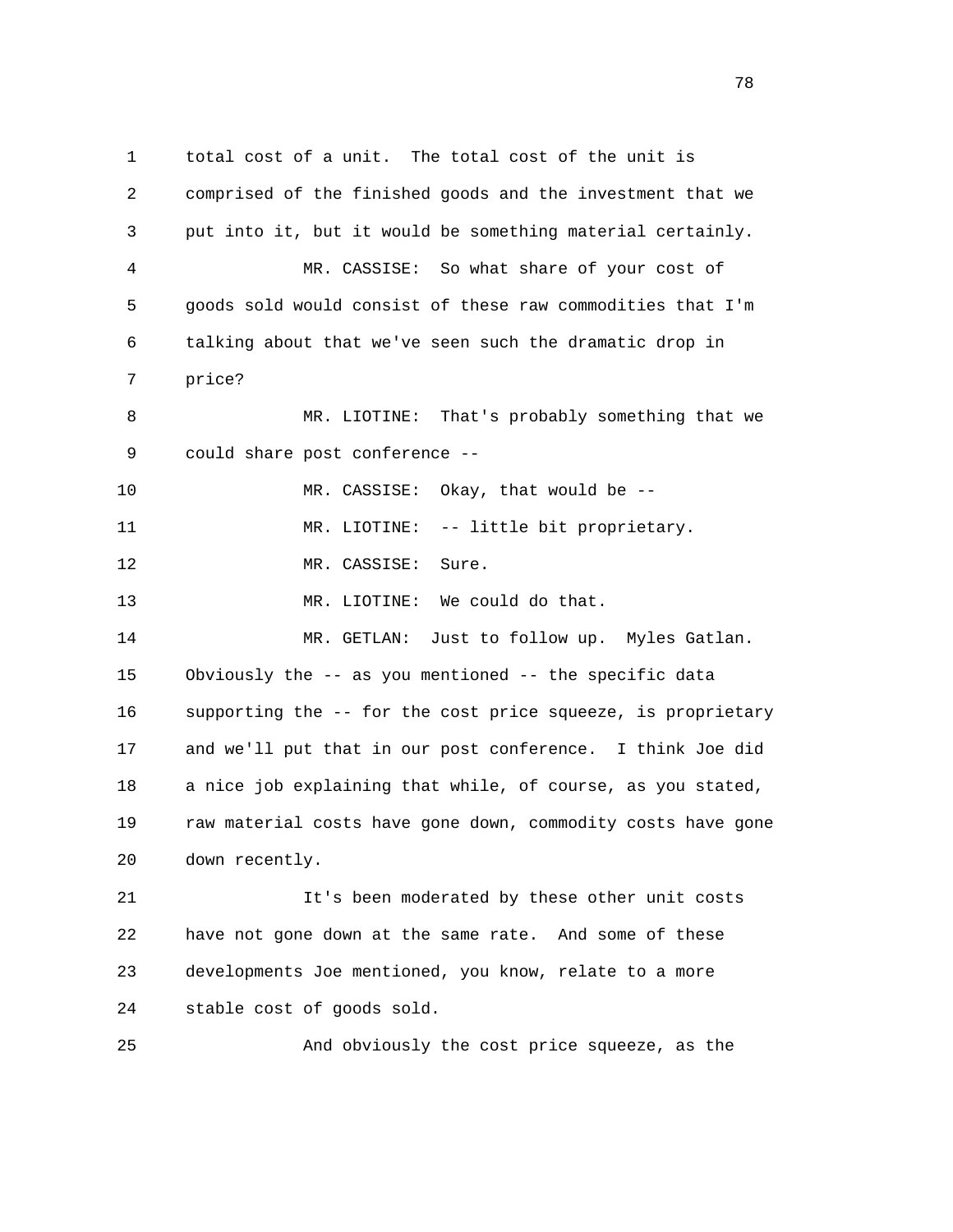1 Commission measures it, between cost of goods sold and net 2 revenues, that supports the comment made in my remarks. But 3 we'll detail that in our post conference.

 4 MR. CASSISE: Okay. Well, we look forward to 5 reading that. In the prior investigation, there was also a 6 discussion about past, present and future federal tax 7 credits, including the energy efficient appliance federal 8 tax credit, that were available to domestic appliance 9 manufacturers.

 10 During this period of investigation, has there 11 been any or is there currently federal tax credits available 12 for domestic appliance manufacturers, and if so, based on 13 what criteria?

 14 MR. LIOTINE: There had been some. I don't know 15 exact criteria, but Jack will maybe elaborate on the 16 criterion. But the fact of the matter is, for our washer 17 business, as depicted in the charts, we don't make a profit. 18 We don't make any money, so tax credits only help you if 19 you're actually generating a profit. So none of those 20 credits would have been applied to any of the washer 21 business.

 22 MR. CASSISE: Right. I understand that 23 argument. It seemed like there's always been this confusion 24 in this case about refundable versus nonrefundable tax 25 credits. I understand that you need to offset those with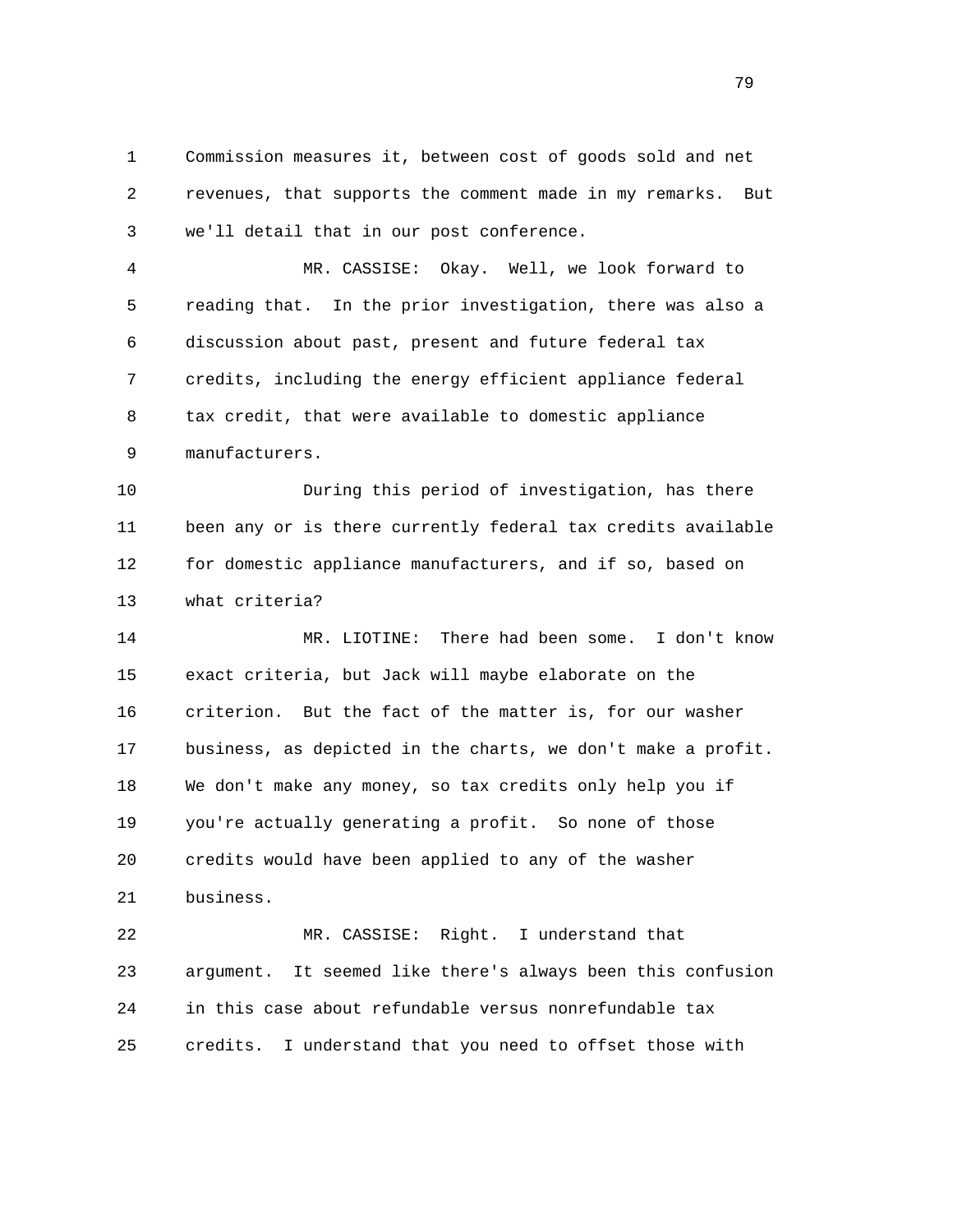1 income. They're nonrefundable tax credits. Anyway, in a 2 post conference, if you could detail any existing tax 3 credits, that would be helpful as well. 4 MR. LIOTINE: Okay. 5 MR. CASSISE: We just -- the energy efficient 6 appliance federal tax credit still exists or -- 7 MR. LEVY: So, Jack Levy for Petitioner. We'll 8 give full details in our post conference submission, but 9 suffice it to say, that in the earlier part of this period 10 of investigation, the ETC program continued in effect. 11 Whirlpool was able to earn some tax credits on the 12 production of energy efficient appliances as defined under 13 the program. That program has since lapsed and has been no 14 longer in effect for a period of time. 15 To be sure, Whirlpool has accumulated these tax 16 credits, but a business needs to have taxable income in 17 order to monetize that. A washer business that has 18 persistent operating profits can't make much use of those. 19 MR. CASSISE: Right, I understand that. 20 MR. LEVY: Thank you. 21 MR. CASSISE: Shifting gears to energy 22 standards. In the petition you restated there's three 23 entities that set these energy standards: The Department of 24 Energy, the EPA and the CEE, the Consortium for Energy 25 Efficiency. You also stated then in March of 2015 these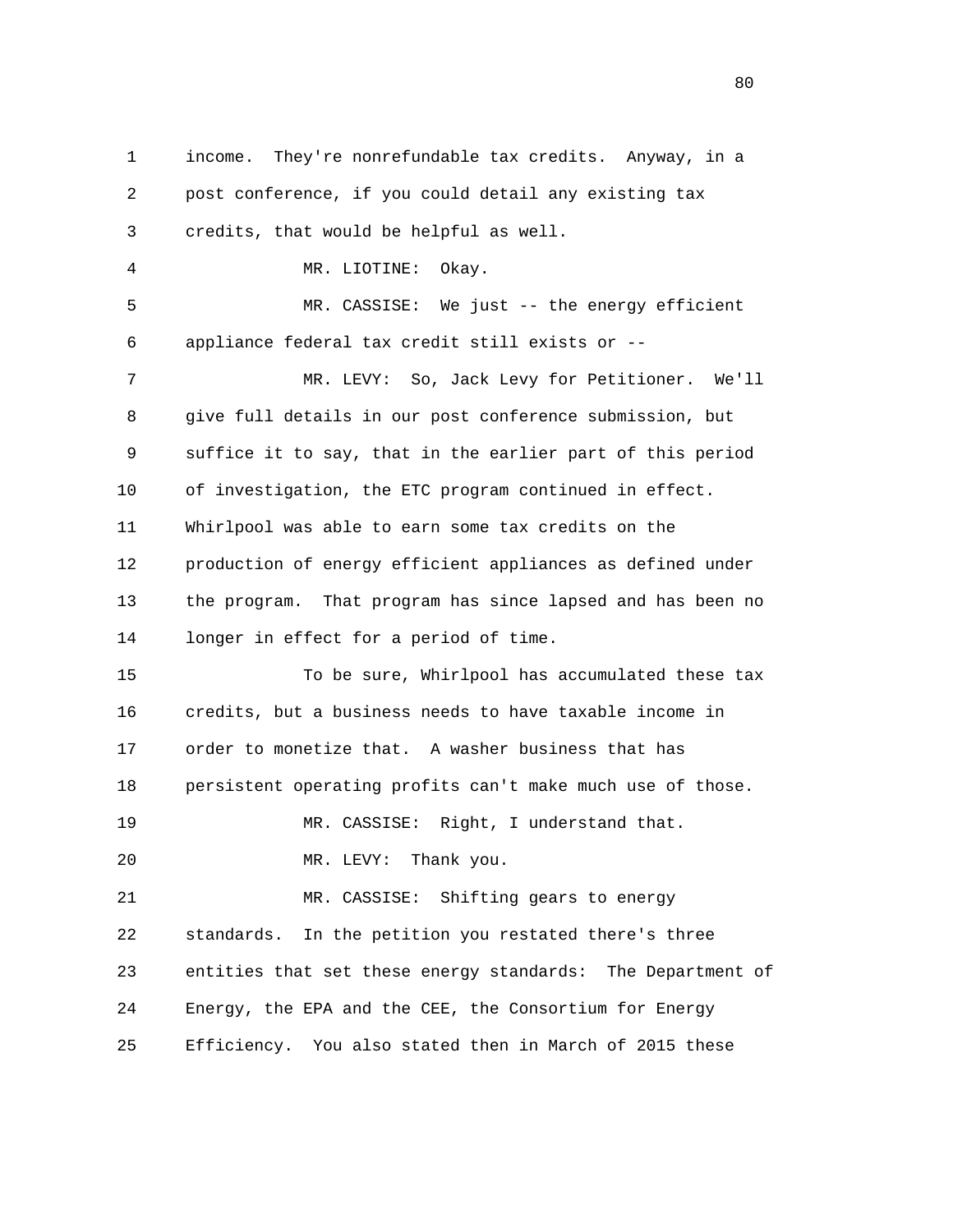1 latest standards were promulgated by the Department of 2 Energy. How drastic were these changes? Can you explain 3 what they were before March of 2015 and what they are now? 4 MR. TUBMAN: I think I'll try -- sorry, Casey 5 Tubman. I'll try to keep it as a simple version, but they 6 were -- you asked if they were drastic. They were drastic. 7 MR. CASSISE: Okay. 8 MR. TUBMAN: What we would've considered a high 9 efficiency washer in the past separated from a non-high 10 efficiency washer, now we would consider all washers high 11 efficiency. It drove washers to become low water. So if I 12 go back to the last period of investigation, we would have 13 said a front-load washer, because it used high efficiency 14 detergent, it would have been considered, and it was also 15 E-Star at the time, but it would be considered a high 16 efficiency washer.

 17 In top-load, there were two types. Top-load 18 high efficiency and non-high efficiency, which we sometimes 19 call conventional. And what was different about these is, 20 in a high efficiency top load, was you had low water usage, 21 you had HE detergent, which is used, again, for low suds -- 22 I mean low water usage, which means you have to have low 23 amounts of suds.

24 And then it would also have an impeller wash 25 typically. If you looked at conventional or non-high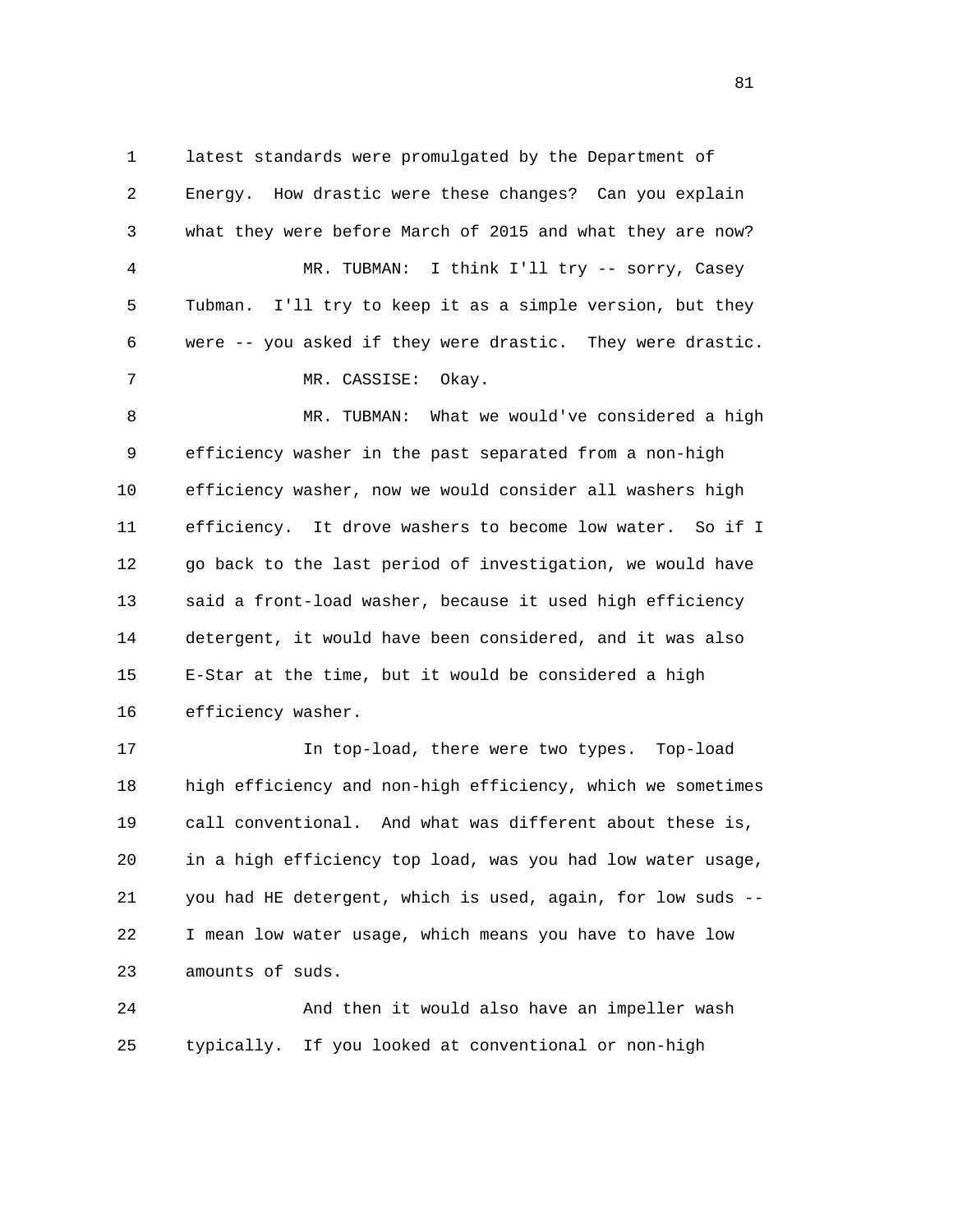1 efficiency at that time, it would have been a deep water 2 wash. It would have been normal detergent, and it typically 3 would have had an agitator for the wash motion.

 4 With the new energy standard, all washers had to 5 go to low water usage, so where you might have had thirteen 6 gallons to wash in the past, now you have seven gallons. So 7 it's almost fifty percent.

 8 And so now all washers have to use high 9 efficiency detergent, low sudsing detergent, have low water 10 levels and so what we now look at is, highly efficient or 11 more efficient is what Energy Star is, and what's not Energy 12 Star, so that's kind of our dividing point, I'll say, for us 13 to look at things.

 14 MR. CASSISE: But, do the new standards mean 15 that the -- what we, in the last investigation, considered a 16 conventional top load -- would not qualify for this Energy 17 Star rating anymore?

 18 MR. TUBMAN: That's correct. Well, I'm sorry, 19 let me correct that. We no longer have deep water wash, so 20 again, it just depends on how you want to look at it. But 21 what I would look at is, you can have impellers that are 22 Energy Star now and some that are not Energy Star.

 23 So there's no clear dividing line in terms of a 24 mechanism per se to look at a unit. It really is just -- 25 does it have an Energy Star rating or does it not have an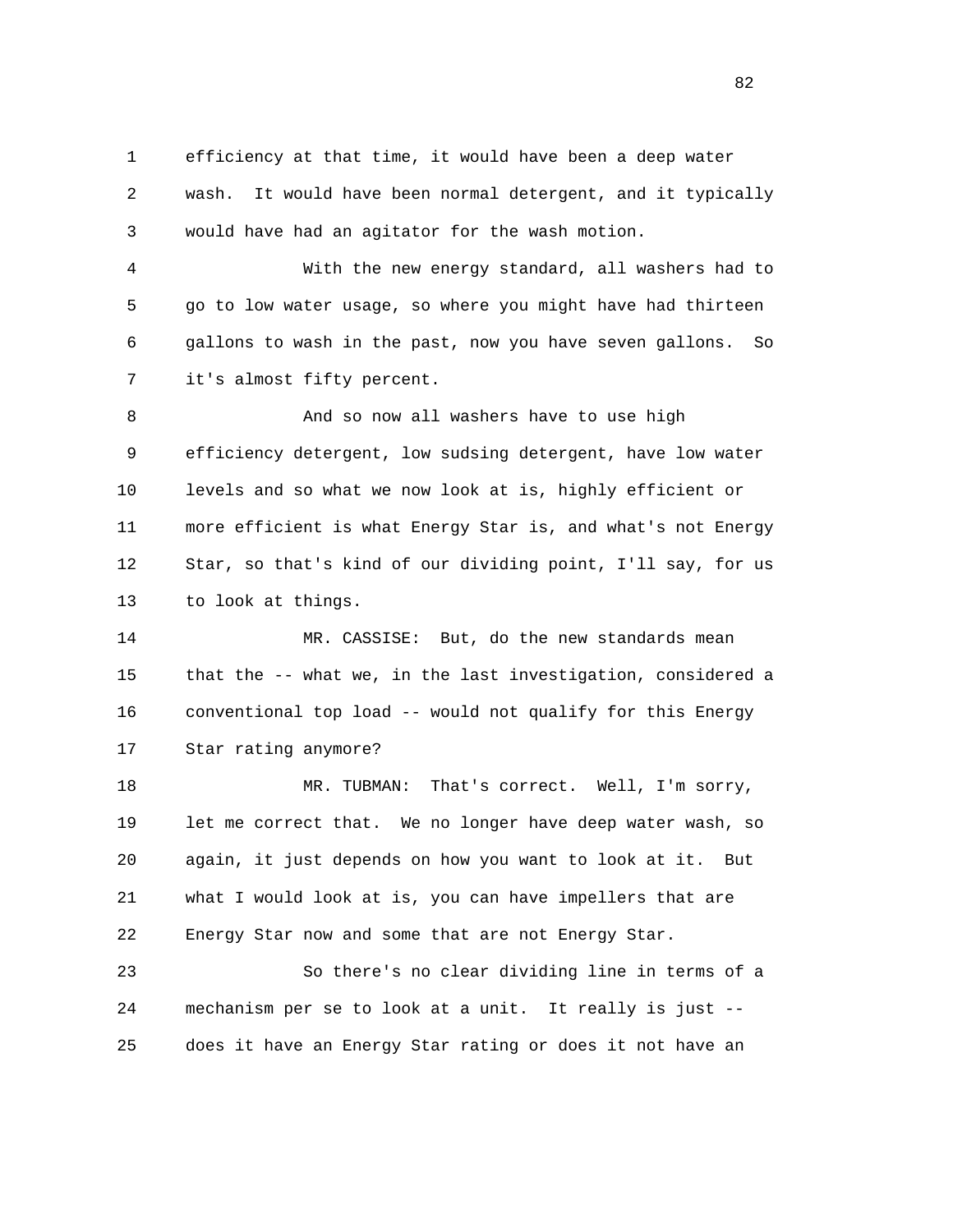1 Energy Star rating? There's no clear dividing line, I'll 2 say.

 3 MR. CASSISE: And just as another point of 4 clarification, so on the prior case with regard to top load, 5 the Commission looked at impeller and conventional units 6 sort of as shorthand, right?

7 At that time in that period, it was very 8 convenient shorthand, because all the impeller top loaders 9 were Energy Star and low water, and HE detergent. And 10 again, they were all Energy Star. And all of the 11 conventional units had agitators and were deep fill and used 12 standard detergent and, oh by the way, none of them were 13 Energy Star.

 14 So the impeller agitator dichotomy in those days 15 was shorthand for what was Energy Star and what was not. 16 Today under the new regulatory framework, you have impeller 17 units that are still Energy Star and plenty that are not. 18 You have things that look like agitators, but they're more 19 agipellers, if you want to call them that, or HE agitators 20 or some people think they look like Q-tips, because they 21 don't really have the veins going up the top.

 22 But in any event, you have things that look like 23 agitators, some of which that are not Energy Star, but some 24 of which that are. And so, you know, in effect, under the 25 modern regulatory regime, the only meaningful characteristic

<u>83</u>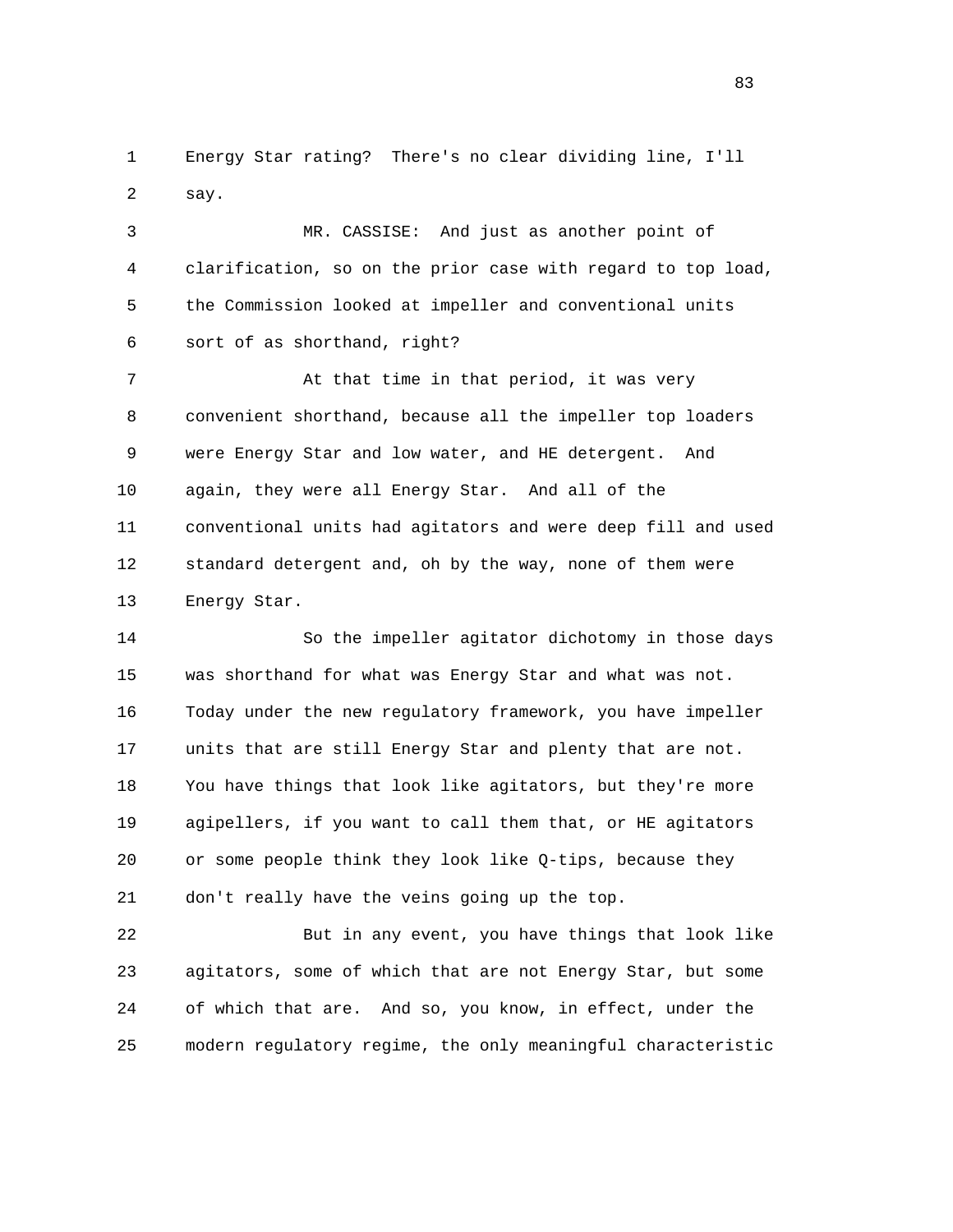1 that allows you to identify those washers that are the most 2 highly efficient is whether they are qualified as Energy 3 Star or not.

 4 MR. CASSISE: Right, and we struggled with 5 defining high efficiency during the questionnaire portion of 6 the investigation, and -- because you had stated in the 7 petition that, you know, Whirlpool defines high efficiency 8 as just designed to use the HE detergent, which raises the 9 question for me, you know, 1) what is HE detergent, except 10 for, you know, we never buy it. And 2) what is designed for 11 HE detergent really mean? Is it really just a water level? 12 But other than that, help me define those terms.

 13 MR. TUBMAN: Okay, Casey Tubman. I'll take a 14 swing at this and hopefully it'll make sense. HE detergent 15 was developed when high efficiency top loaders were brought 16 to the market as well as front load because of the low 17 amount of water. And I kind of mentioned what you don't 18 want to have -- with a large amount of water, you can put 19 regular detergent in and you don't have to, I'll call, 20 suppress the suds. So you don't have to keep the suds level 21 down, because there's so much water to dilute it. 22 MR. CASSISE: Right. 23 MR. TUBMAN: In low water washers, which is

 24 again, all washers now based on the energy standards, you 25 can't put normal detergent in -- well, you can put normal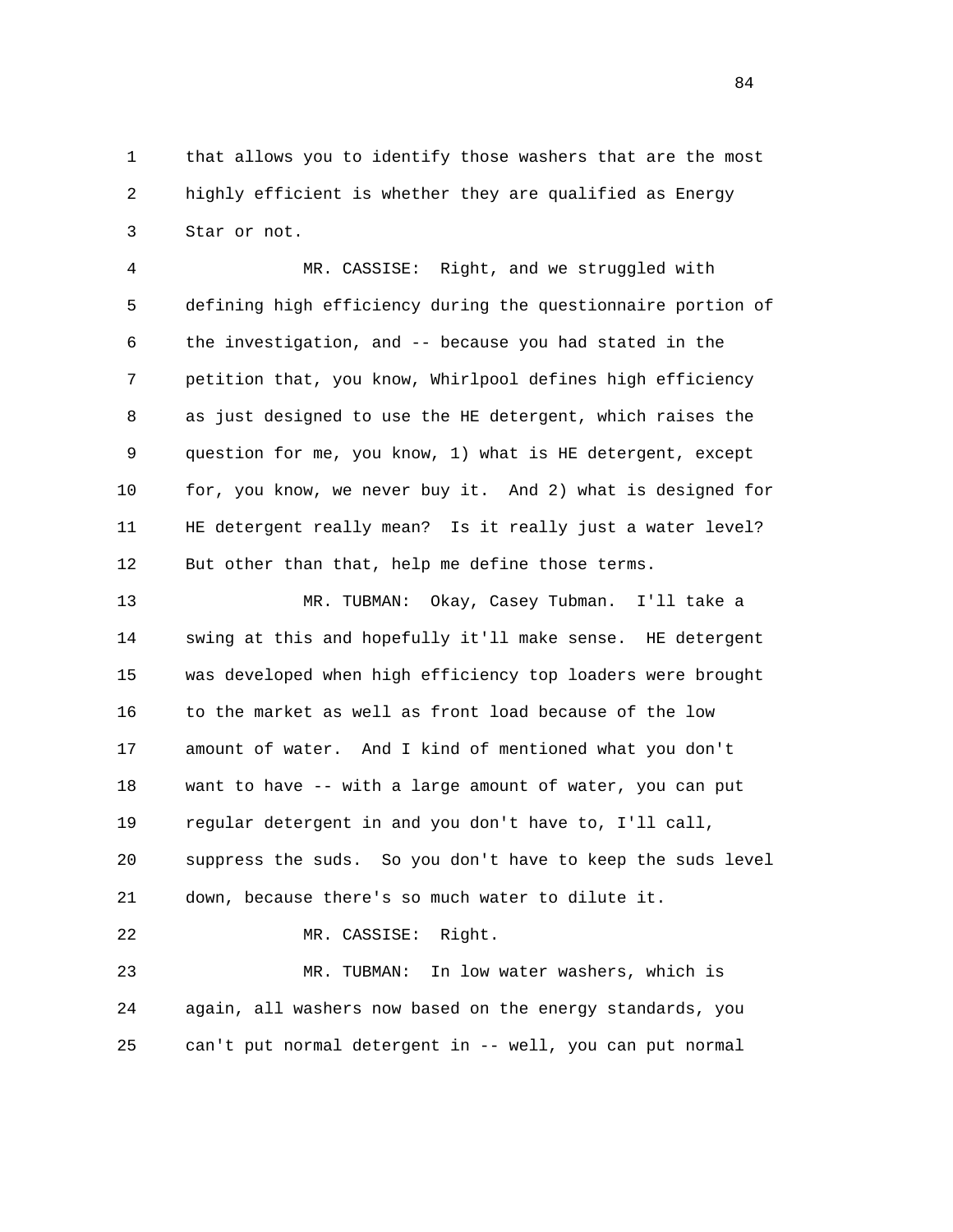1 detergent in. It's not recommended and it will do bad 2 things to your washer over time. And you won't get the 3 cleaning performance basically, because they're specially 4 formulated for less water to get better cleaning performance 5 as well. 6 So again, I would say the HE piece of it is low 7 suds and better cleaning, more concentrated cleaning, but 8 again, it's developed for washers that have low amounts of 9 water in them. 10 MR. CASSISE: Okay. Well, no, that's the first 11 part of the question, but then, you know, what is it to 12 design a washer to use HE detergent? Again, is it just the 13 water level? 14 MR. TUBMAN: Yes, I would say it is. Because 15 that is pretty much -- 16 MR. CASSISE: So we could derive a high 17 efficiency definition using water level? 18 MR. LEVY: And if you were to look at -- this is 19 a space that's heavily regulated by both DOE and EPA. DOE 20 sets the minimum energy and water -- or the maximum, if you 21 want to think about that maximum energy and water usage 22 that's permissible for a washer to be lawfully sold in the

 24 So washers that were legal in the last case are 25 now illegal for sale in 2015. And then using those same

23 United States.

<u>85</u>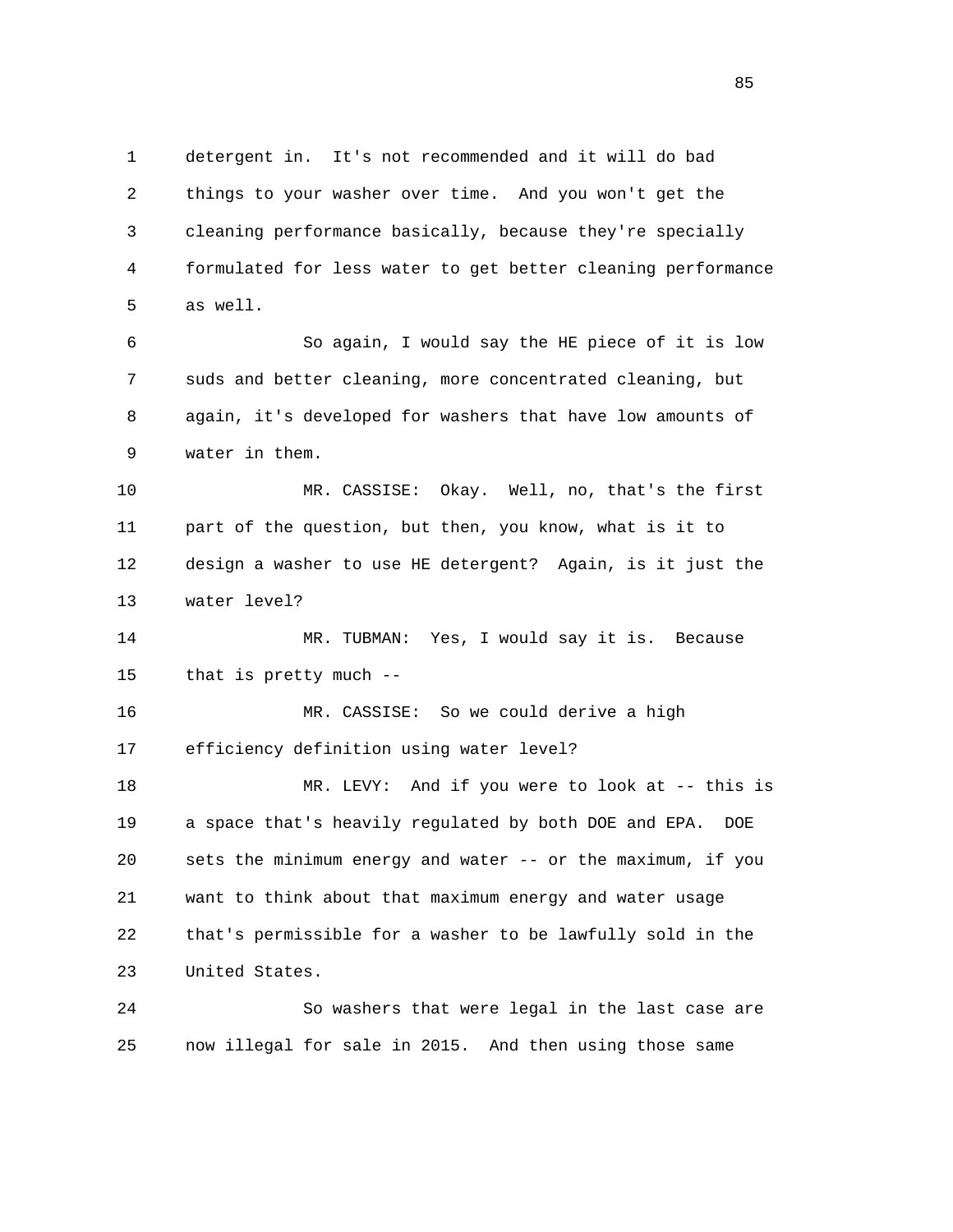1 metrics for both water and energy, EPA sets even more 2 stringent levels for water and energy usage to define what 3 is EnergyStar.

 4 So, you know, if you're asking sort of 5 rhetorically, what if we use water usage as sort of a 6 surrogate for understanding what's high efficiency, well 7 that's basically what EnergyStar does, except it's also 8 looking not just at the water, but at the energy component. 9 But that's exactly what EnergyStar is.

 10 It's looking at those things and every single 11 washer sold in the United States, you can go to a DOE 12 database, you can look up its integrated water factor and 13 its energy factor, the modified energy factor, which is a 14 complex engineering metric. You can see how the washer's 15 rated, line it up against the criteria for Energy Star and 16 determine whether it is Energy Star, and that's ultimately 17 what we're talking about.

 18 Now, separate from that, there's nothing in the 19 regulations that says HE -- it's not a legal concept. It's 20 a term of ours that is more prevalent in marketing and it is 21 not unusual for manufacturers to market a product as HE in a 22 way that instructs a consumer that a machine is designed for 23 use with HE detergent, and that perhaps can be a point of 24 confusion.

25 MR. CASSISE: So with the new standards, is it

<u>86 and 2001 and 2002 and 2003 and 2003 and 2003 and 2003 and 2003 and 2003 and 2003 and 2003 and 2003 and 200</u>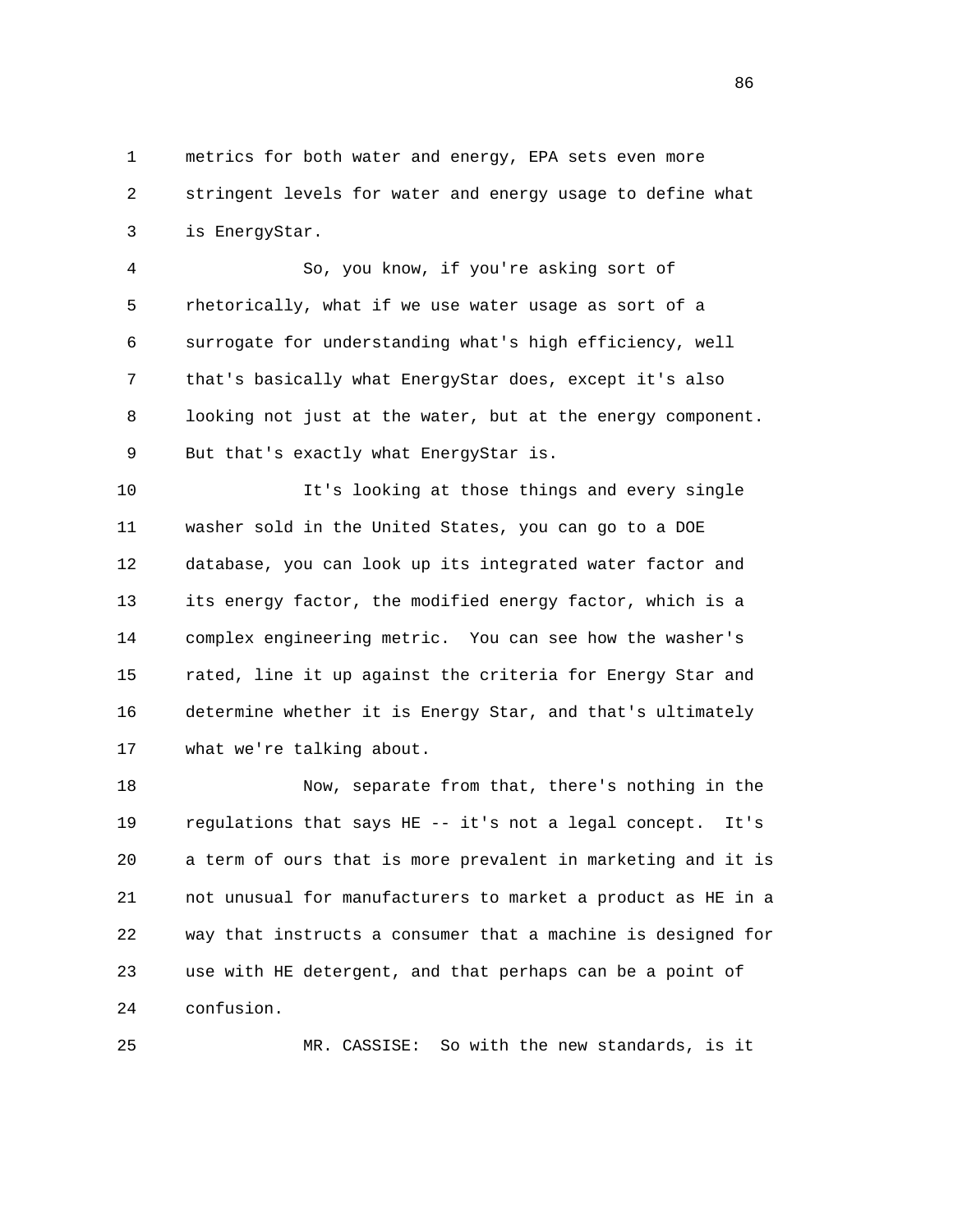1 safe to say that the marketing departments will now call all 2 of those machines high efficiency? Or is the marketing 3 department still trying to figure out what to do? 4 MR. TUBMAN: No, I think you're thinking about 5 it right. So, high efficiency, they all use high efficiency 6 detergent now. Because of the standards, I would say all 7 washers sold in the U.S. are high efficiency. Because of 8 that fact. So our marketing department is no longer -- 9 MR. CASSISE: And so do these standards mean 10 that they just won't get the Energy Star? Or I can't, you 11 can't go and buy a conventional -- well, with a 12 fourteen-gallon drum, you'll no longer be able to purchase 13 that in the U.S. market? After March 2015? 14 MR. TUBMAN: Operating it as specified for the 15 energy testing, that is correct. So there are some -- I 16 guess I should be careful. There is a nuance there, right? 17 So, as you test for energy standards, there are certain 18 cycles, certain options that are tested. 19 Outside of that, you could modify an option, 20 modify a cycle, so it's tested on the normal cycle. We have 21 cycles that are actually called deep water wash. So you can 22 get a deep water wash if you want it. You have to select 23 it. It's not part of the energy cycle. 24 MR. CASSISE: Oh, okay. 25 MR. TUBMAN: So they get a little bit of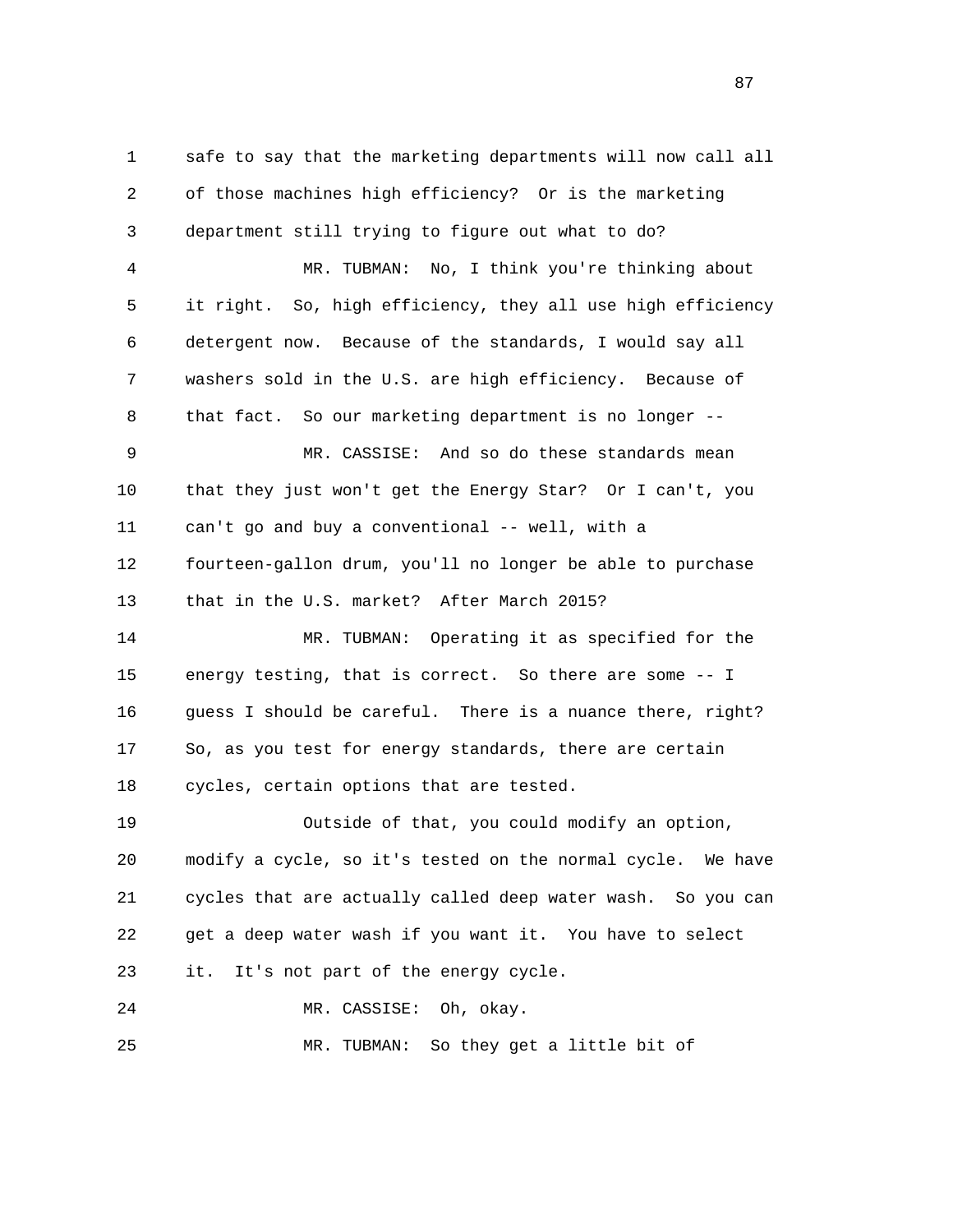1 confusion there probably, but yes, it's not as easy as going 2 out and just assuming, okay, just because that has what 3 looks to be like an agitator it's deep water. 4 MR. CASSISE: So what was the -- when were the 5 standards changed before the 2015 change? What was the 6 prior change? What year was that? 7 MR. LEVY: There have been a number of changes 8 that have been minor in recent years. And there was a major 9 one -- I want to say it took effect, either in the 2011 or 10 2012 timeframe, but we can obviously give you a chronology. 11 MR. CASSISE: Okay. A chronology, you know, of 12 any changes during the POI would be helpful. 13 MR. LEVY: Yes. 14 MR. CASSISE: I'd like to talk about the foreign 15 trade zone in Clyde, Ohio. I don't know how much of this 16 you want to discuss publicly, some of it is public, just by 17 the fact that it's a foreign trade zone and you have to file 18 reports with customs. 19 The information I have is that, you know, in 20 November of 2012, the FTZ board authorized production 21 activities in Clyde, Ohio, for Whirlpool. And then there's 22 several other federal register notices that add to the list 23 of components that are allowed to enter the zone and 24 approved of different production activities. 25 And then, of course, they define production

en and the state of the state of the state of the state of the state of the state of the state of the state of the state of the state of the state of the state of the state of the state of the state of the state of the sta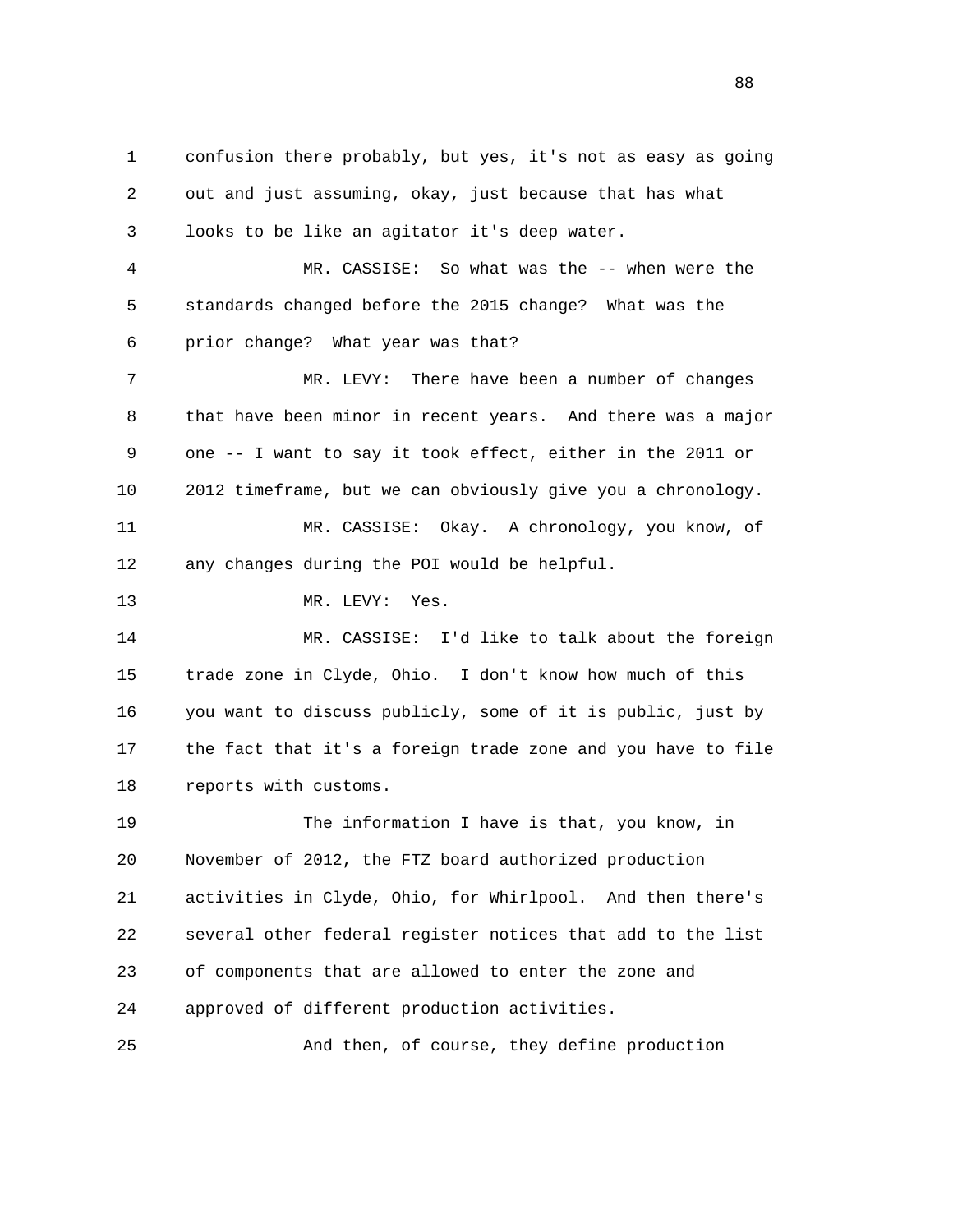1 activities, I believe, as defined by the regulations as a 2 substantial transformation of a foreign article, which 3 results in a change in the tariff classification.

 4 So, let's start from the beginning. What 5 components are admitted into the FTZ? And from what 6 countries?

 7 MR. LEVY: Thank you for the question. We also 8 noted this morning, this was Mr. Porter's second argument 9 and also, a very red herring. So, let's set the record 10 straight. If you look at the petition, you'll see that 11 washing machines use literally hundreds of components. 12 Whirlpool is a highly vertically integrated producer of 13 washing machines in Clyde, Ohio, but to be sure, there're 14 gonna be some components that are imported inputs in the 15 production of washers.

 16 Whirlpool made an assessment some years ago, 17 that consistent with the customs laws, it could create an 18 FTZ subzone at the plant in Clyde, Ohio. And through this 19 mechanism, it could achieve what's called duty inversion, 20 that is to say that rather than paying customs duty on the 21 importation of inputs used in the production of LRWs, they 22 could instead pay the duty rate applicable to the finished 23 washer coming out of the FTZ, and thereby saves some customs 24 duties.

25 Again, this is what the customs law is designed

89 and the state of the state of the state of the state of the state of the state of the state of the state of the state of the state of the state of the state of the state of the state of the state of the state of the sta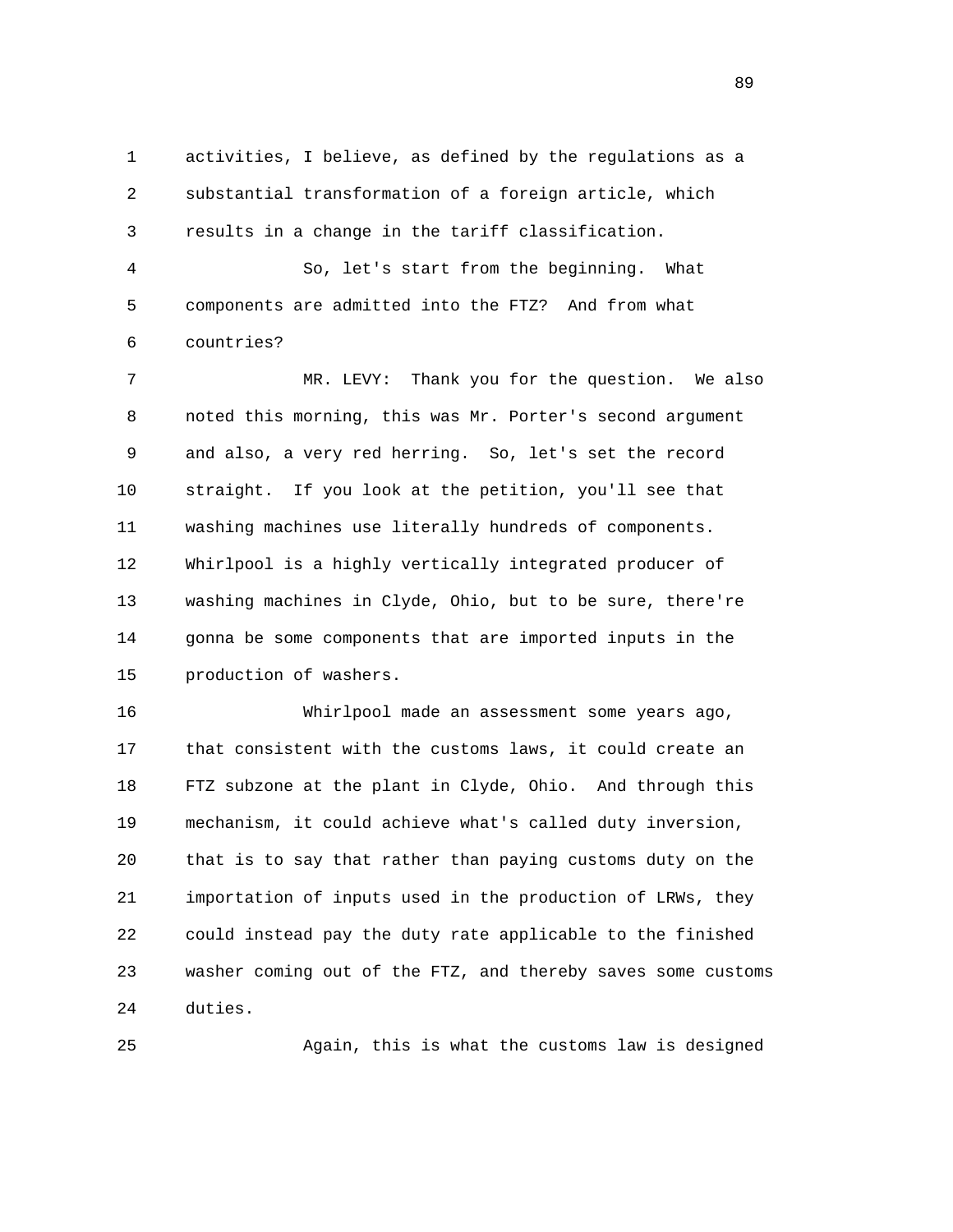1 to do. Whirlpool availed itself of that. So what you have, 2 is you have a mechanism where you have product being 3 admitted into the FTZ and then coming out of the FTZ, you 4 have finished washers. 5 But a few clarifications are in order. How many 6 in scope LRWs, how many subject imports did Whirlpool bring 7 into the United States? Finished LRWs? During the POI? 8 The answer is zero. 9 How many in scope components or subassemblies 10 did Whirlpool bring into the United States from China during 11 the POI? The answer again is zero. 12 How many parts did Whirlpool bring into the FTZ 13 that are Chinese origin? And the answer is a good many. 14 Things like ball bearings, or integrated circuits. 15 And when you admit these products, these 16 components, into the FTZ, they're accounted for, they're 17 used in the production of finished LRWs, and then when the 18 LRW leaves the facility in Clyde, Ohio, you have to file a 19 7501, a customs entry summary, listing it as a Type 6 entry, 20 and you have an entry line that relates to the Chinese 21 origin components in the finished LRW. 22 You have to account for the customs value of 23 those components, the quantity associated on that line 24 consistent with Whirlpool's FTZ compliance manual, as 25 audited by U.S. Customs, says that the quantity shall be the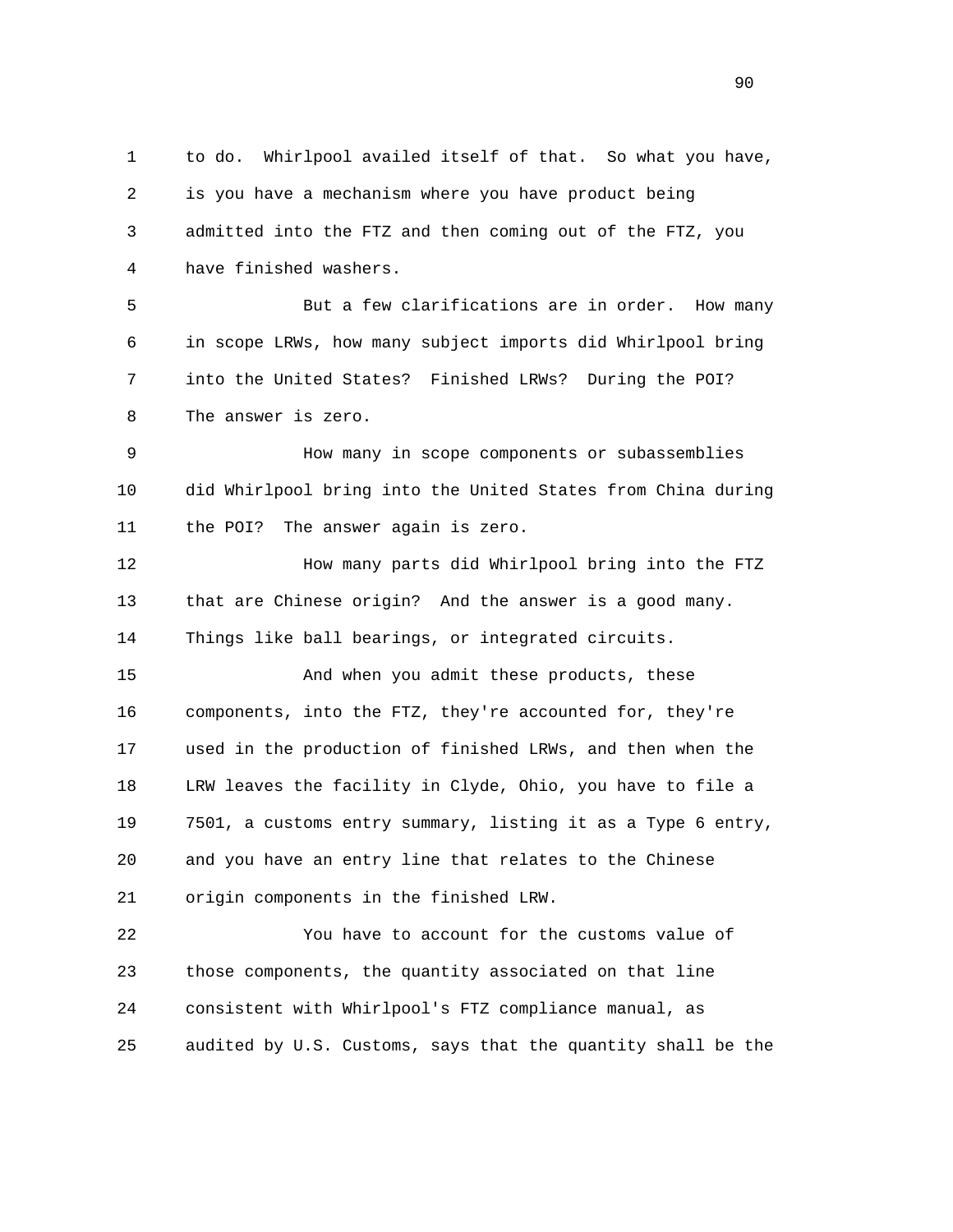1 number of components, not the number of washers, the number 2 of components, something that we made perfectly clear in our 3 2nd Amendment to the Petition earlier this week.

 4 And so what you see therefore are Type 6 entries 5 into the -- is it the Cleveland Port -- of what appears to 6 be LRWs for consumption, but it's an artifice of the 7 customs' rules. What these are, are LRWs manufactured in 8 the Clyde plant from certain Chinese components where the 9 reported quantity is the quantity of components from China 10 for which duty inversion is sought.

 11 MR. CASSISE: Okay. Let's back up and even -- 12 now I know most FTZs are a legal entity that is granted to 13 say a manufacturing facility, and I'm assuming that that's 14 what Whirlpool has for its Clyde, Ohio manufacturing 15 facility. But just for the record, we're not talking about 16 a Foreign Trade Zone, where things are coming into a 17 specific geographical location and then leaving that 18 geographical location to go to another geographical location 19 to be finished elsewhere?

 20 MR. LEVY: Correct. So you imagine there's a 21 virtual fence around the Clyde, Ohio plant, where everything 22 going in and coming out is accounted for, consistent with 23 rigorous accounting criteria delineated by U.S. CBP, and it 24 is not a zone technically; it is a subzone.

25 MR. CASSISE: A subzone.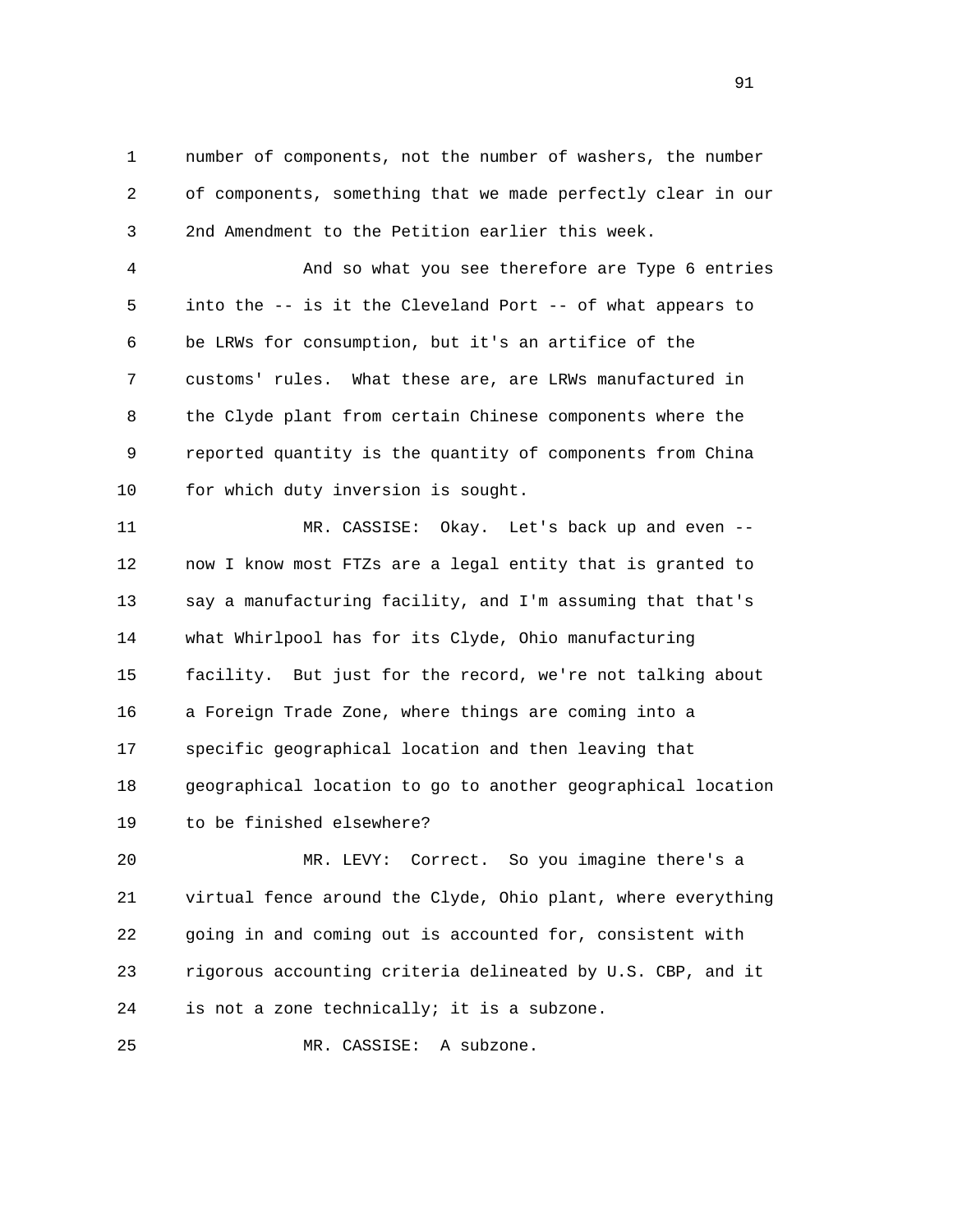1 MR. GETLAN: And can I just add to that. Myles 2 Getlan. Just to be clear, it's not a virtual fence; there's 3 actual fencing as required by Customs. But also, you know, 4 Clyde existed before the FTZ was in place, right? So it was 5 really just converting their existing plant into an FTZ, to 6 take advantage of the duty inversion that Jack described. 7 In Whirlpool's application for the FTZ, one of 8 the stated reasons for it was to compete with global 9 competitors. 10 MR. CASSISE: Right. 11 MR. GETLAN: This is a benefit that they availed 12 themselves of. 13 MR. CASSISE: No. I understand the advantages 14 of Foreign Trade Zones, and I don't want to give the 15 impression that that's a bad thing to do a Foreign Trade 16 Zone. That's not where my question is going. I just want 17 to detail what's going on for the record, that is it. 18 So what you're saying is that I know Clyde, Ohio 19 manufacturing facility has been there long before it was a 20 Foreign Trade Zone, but it's not even as if half of it's the 21 Foreign Trade Zone and half of it is not. 22 It is the entire manufacturing facility, and 23 there's not -- there's not an admission of things into a 24 Foreign Trade Zone and then the product is not exiting the 25 Foreign Trade Zone in some unfinished, semi-finished manner.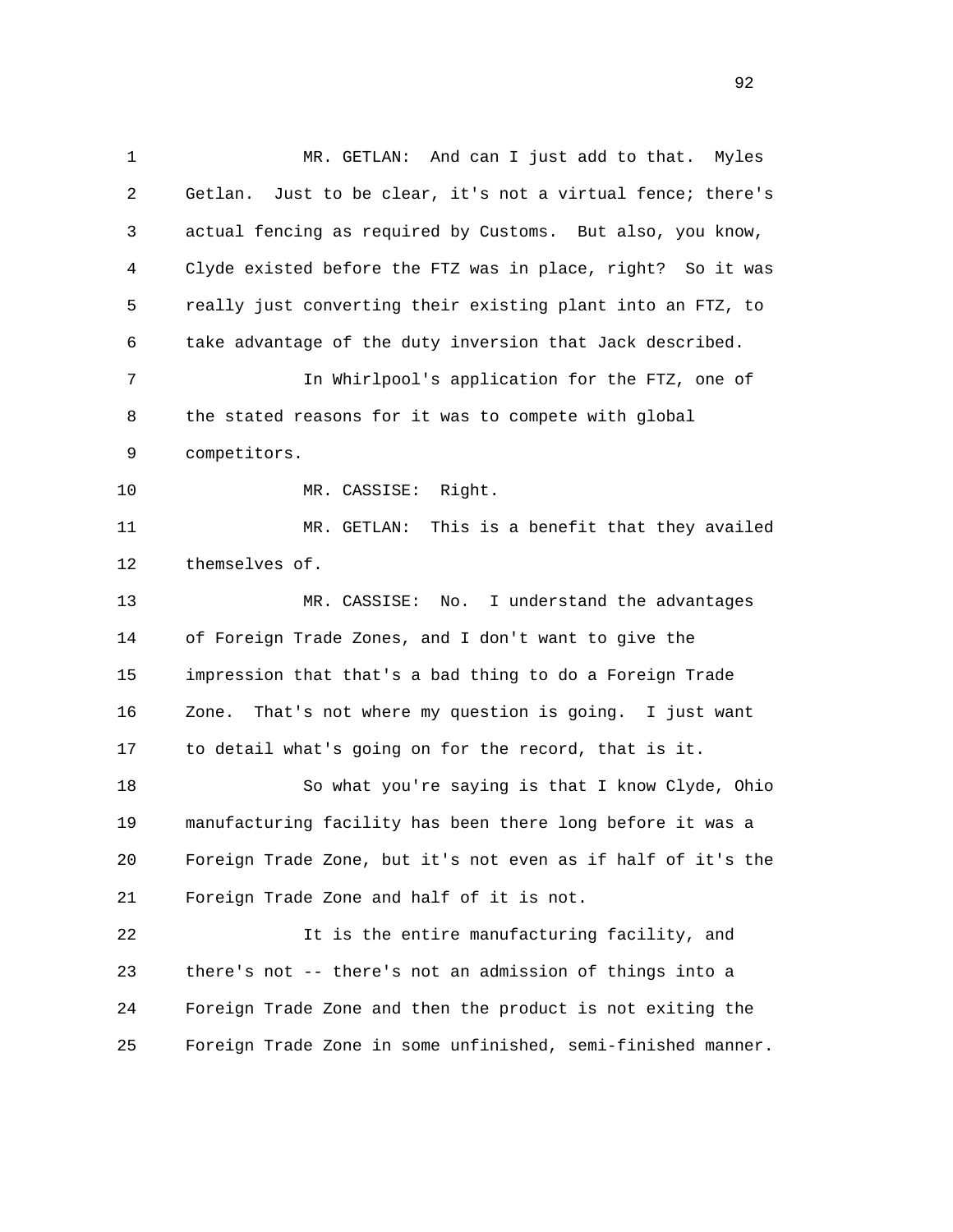1 It is exiting the facility and the FTZ as a finished 2 product.

 3 MR. LEVY: That's exactly right. So that the 4 facility operates exactly the same way as it did before. 5 The only difference now is that there is essentially a fence 6 around the entire facility, and rigorous accounting of 7 what's coming in and going out, consistent with Customs 8 rules.

 9 But the manufacturing operations are exactly the 10 same as they were in the last case, and the amount of raw 11 materials being sourced from China is fundamentally the same 12 as in the last case as well. Nothing's changed.

 13 MR. CASSISE: Well Mr. Levy, if you could 14 elaborate on why Customs -- the Customs rules on why you 15 have to consider that the country of origin of China. Is it 16 because the value of the components, the value of the 17 Chinese components are more than the value of the U.S. 18 components?

 19 MR. LEVY: I'll let Mr. Getlan speak to that, as 20 he participated in the FTZ audit.

 21 MR. GETLAN: Well, I won't get into the why. 22 The regs require that. That's getting into the minds of 23 Customs. But the rules are that the highest value 24 component, imported component will be what designates or 25 what confers origin of the -- really for the entry line of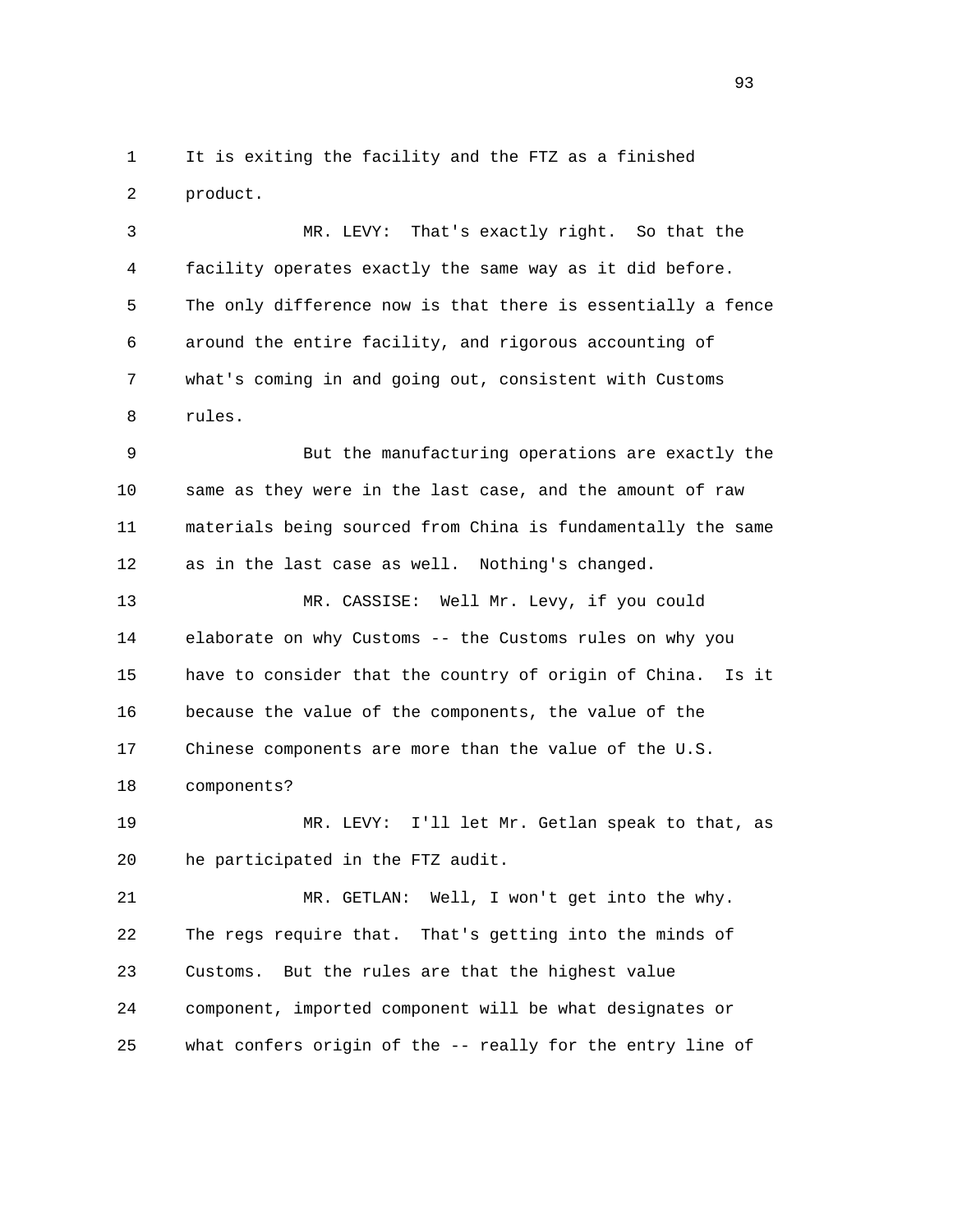1 the washers would be withdrawn from the FTZ.

| 2  | So you have finished washers being withdrawn                 |
|----|--------------------------------------------------------------|
| 3  | from the FTZ. That triggers the entry, and the origin of     |
| 4  | those finished washers will be based on the highest value of |
| 5  | foreign origin components incorporated into those washers.   |
| 6  | Now the highest value component,<br>MR. CASSISE:             |
| 7  | meaning you've got to choose one?                            |
| 8  | Of origin, foreign origin.<br>MR. GETLAN:                    |
| 9  | MR. CASSISE: Of foreign origin. So if I have                 |
| 10 |                                                              |
| 11 | So these washers will have, you<br>MR. GETLAN:               |
| 12 | know, there could be several Chinese origin components       |
| 13 | incorporated into a washer. That same washer could include   |
| 14 | a Mexican origin component and certainly U.S. components.    |
| 15 | If the component with the greatest value,                    |
| 16 | foreign component with the greatest value is Chinese origin, |
| 17 | the washer will be identified on the entry line as Chinese   |
| 18 | origin washers. You'll have washers that are classified or   |
| 19 | designated, you know, Mexican origin if the washer has, you  |
| 20 | know, the greatest value component is of Mexican origin.     |
| 21 | So it's based on the value of the foreign                    |
| 22 | components incorporated in the machine.                      |
| 23 | MR. CASSISE: And the FTZ rules mandate that you              |
| 24 | choose a foreign country of origin? You cannot have -- you   |
| 25 | cannot turn it into a U.S. good?                             |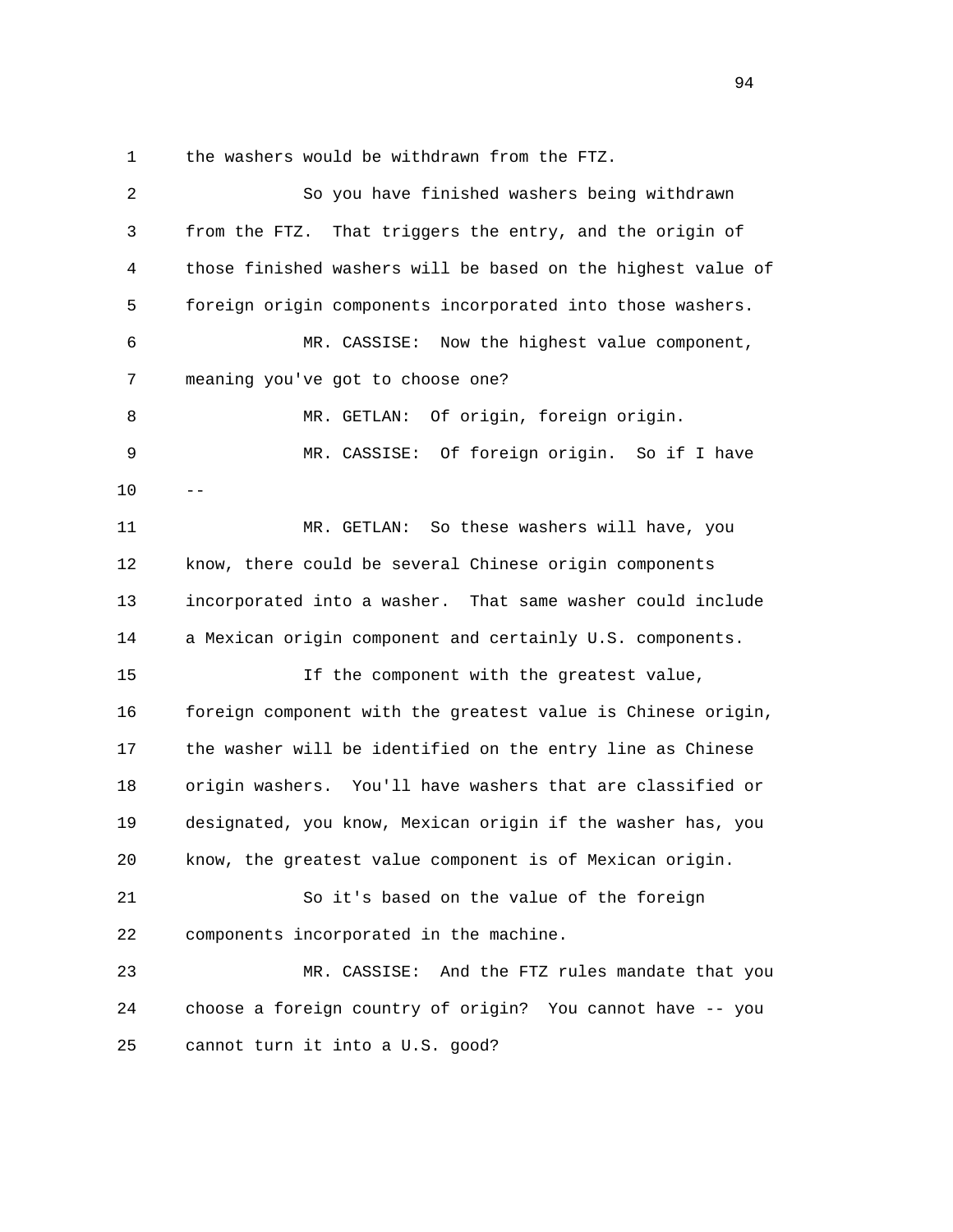1 MR. GETLAN: If it incorporates foreign 2 components, it's at that withdrawal of the finished washer 3 that triggers the entry. It has to have a country of origin 4 designated on that line. So if it's a finished washer that 5 consists of multiple, parts of multiple origin, what are you 6 going to -- you have to have a country of origin for that 7 line. What is it going to be? Customs rules says it's 8 based on the value, the highest value component. 9 MR. CASSISE: All right. Let me see if I 10 understand this. So completely hypothetical. I have a 11 washer component that is -- the final product is worth \$100. 12 \$98 of that product is U.S.-sourced material that I bring 13 into my FTZ. Let's say \$97 of that. Two dollars of that is 14 Chinese goods and one dollar of that is Mexican origin. 15 What's the country of origin of my product as it 16 leaves the FTZ? 17 MR. GETLAN: Chinese origin. 18 MR. CASSISE: It's Chinese origin because the 19 two is larger than the one, and it's a foreign -- regardless 20 of the 97 percent of U.S.? 21 MR. GETLAN: That's right, that's right. 22 MR. CASSISE: Okay. I have no more questions. 23 Thank you all. 24 MR. CORKRAN: Thank you very much, Mr. Cassise. 25 We'll now turn to Mr. Schriltz.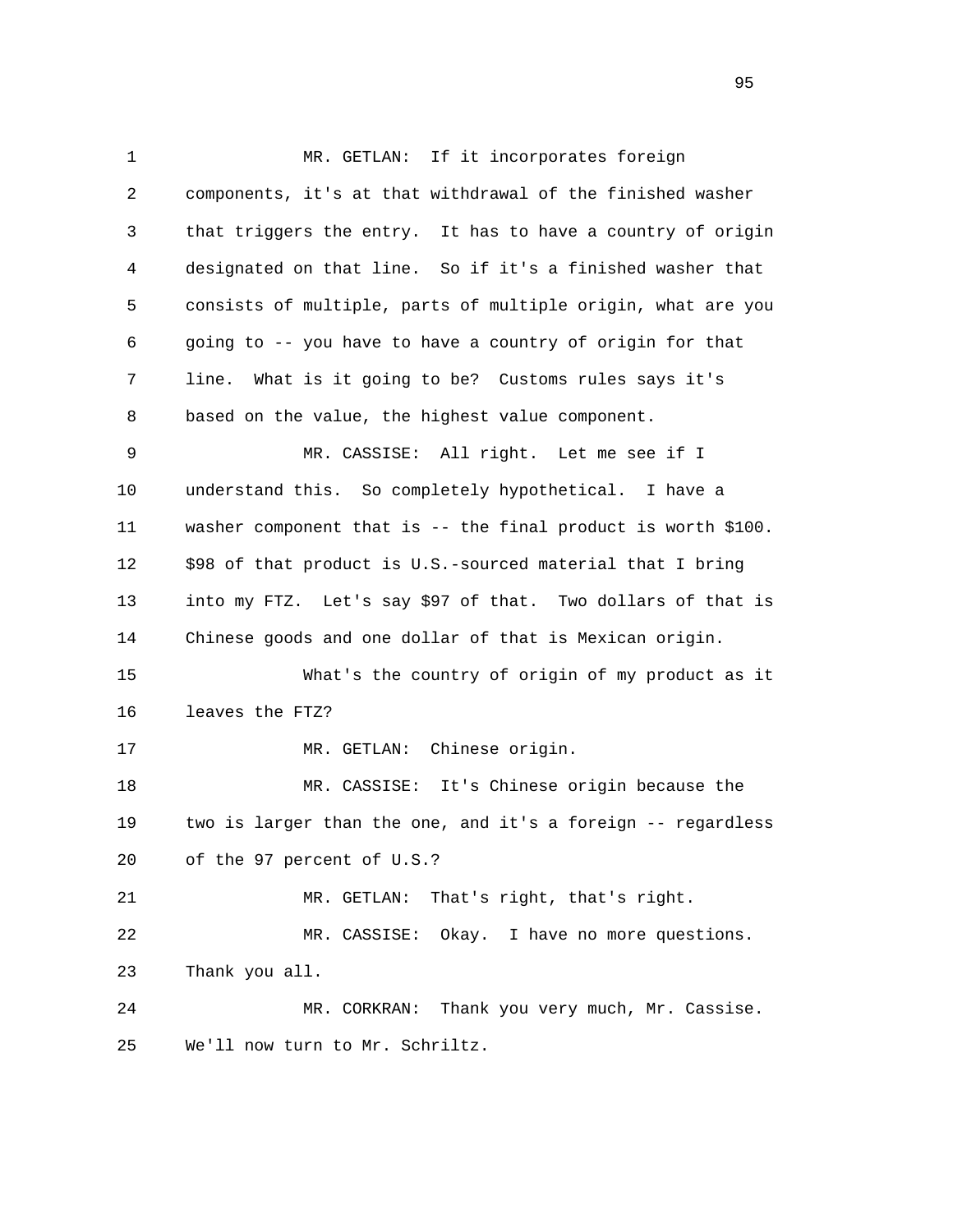1 MR. VON SCHRILTZ: Good morning. My name's Karl 2 von Schriltz. I'm an attorney-advisor in the Office of the 3 General Counsel. That's von Schriltz, not Schriltz.

 4 MR. VON SCHRILTZ: My light's on again. Is it 5 working? Yes, okay. Just to quickly follow up on Chris' 6 last question, so I understand for Customs' purposes, those 7 washers leaving the FTZ are Chinese in origin when the 8 imported component of the greatest value is from China.

 9 But what are they marked? I know every product 10 is marked with its country of origin. I just bought a 11 Whirlpool dryer a couple of years ago when my son put a pack 12 of crayons in our old dryer, and it was marked I think 13 something like "Product of USA." So do the washers 14 withdrawn from the FTZ have a country of origin marked on 15 them, and what is that country of origin?

 16 MR. GETLAN: So there's -- anything that is U.S. 17 origin by virtue of Customs rules, meaning as Chris 18 mentioned, the foreign component substantially transformed 19 into a finished washer in the United States would be U.S. 20 origin under Customs rules. That doesn't require to be 21 marked anything of country of origin.

 22 There are different rules, FTC rules relating to 23 "Made in America." I don't know if that's what you're 24 referring to. That is a different standard, and virtually 25 all content must be U.S. origin to be designated "Made in

<u>96</u>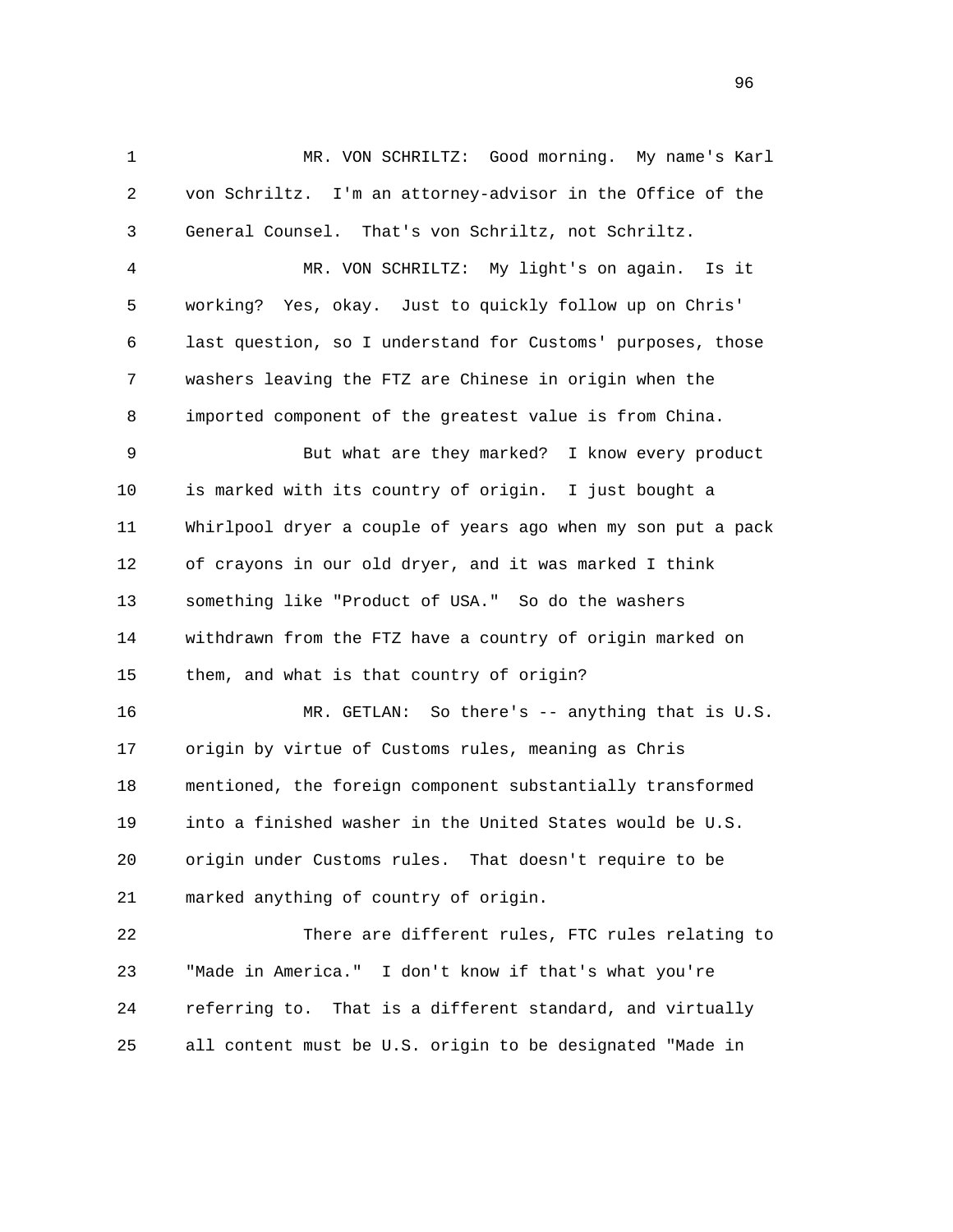1 U.S.A." The washers in -- go ahead.

| 2  | Sorry, Casey Tubman.<br>I think the<br>MR. TUBMAN:          |
|----|-------------------------------------------------------------|
| 3  | short answer is we don't call out an origin on the, what we |
| 4  | call the serial tag or the model tag. We do not call one    |
| 5  | out there.                                                  |
| 6  | MR. LEVY: Although I think you often have                   |
| 7  | stickers in your marketing material that will say assembled |
| 8  | in U.S.A., and the example that you provided Mr. von        |
| 9  | Schriltz would be an example of a washer that may bear such |
| 10 | a sticker, consistent with FTC marketing rules.             |
| 11 | MR. VON SCHRILTZ:<br>It was a dryer actually, so            |
| 12 | it was -- that's not subject merchandise. Okay. Well I      |
| 13 | have a few other questions. So I know you sought to sort of |
| 14 | clarify your position on the domestic-like product          |
| 15 | definition, and apparently I saw in the petition that you   |
| 16 | appeared to argue that you wanted the domestic like product |
| 17 | to be co-extensive with the scope.                          |
| 18 | But now I understand your argument to be that               |
| 19 | the domestic like product definition should include         |
| 20 | basically all large residential washers produced in the     |
| 21 | United States, even if they're not technically within the   |
| 22 | scope, and of course you say that there are no domestically |
| 23 | produced washers that satisfy that belt-driven exclusion    |
| 24 | that the Respondents latched onto in their opening          |
| 25 | statement.                                                  |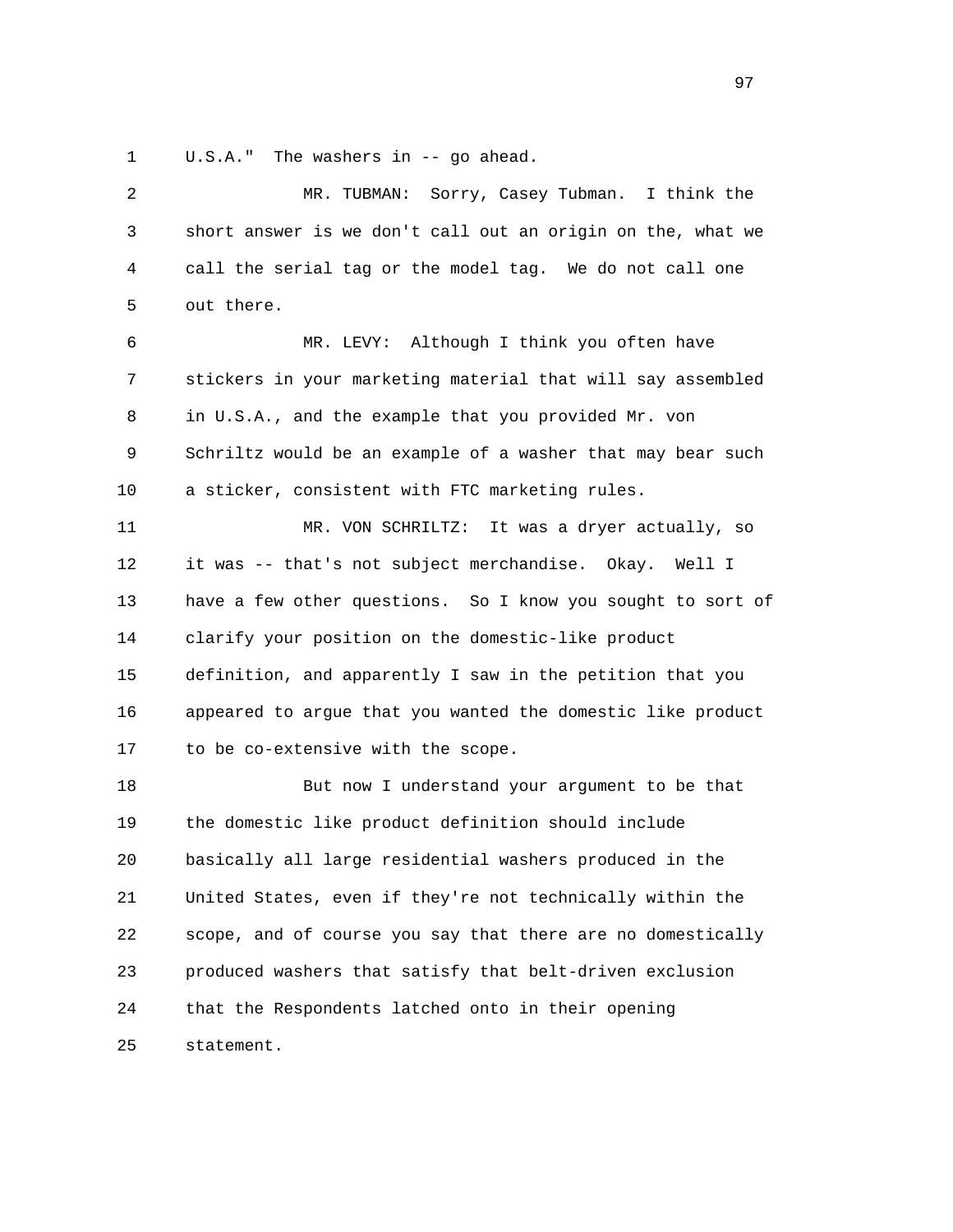1 Were there belt-driven washers? Now I 2 understand that the excluded belt-driven washers have a 3 particular clutch, in the case of top-load washers, and 4 other particular components in the case of both top-load and 5 frontload washers. It's not just that they're belt-driven. 6 Were there belt-driven washers, washers that 7 didn't use direct drive but that used a belt drive? Were 8 there such washers produced in the United States during the 9 POI? 10 MR. LEVY: So thank you for the question. 11 Obviously, just by way of introduction, in a world in which 12 the scope and what's produced in the United States is 13 co-extensive, saying that the domestic like product should 14 be what it was in the past case or that it should be 15 co-terminous with the scope is one in the same thing. 16 So the question really is are there things 17 produced in the United States that are being excluded from 18 the scope. So let's just break it down. So with regard to 19 what is described in the ITC questionnaire as low tech 20 top-load washers, again that's defined in the scope 21 exclusion language as having a belt drive, a PSC motor and a 22 flat-wrapped spring clutch. 23 During the POI, there's zero U.S. production of

 24 such products. Are there other belt-driven products in the 25 market that are top-load and not direct drive? The answer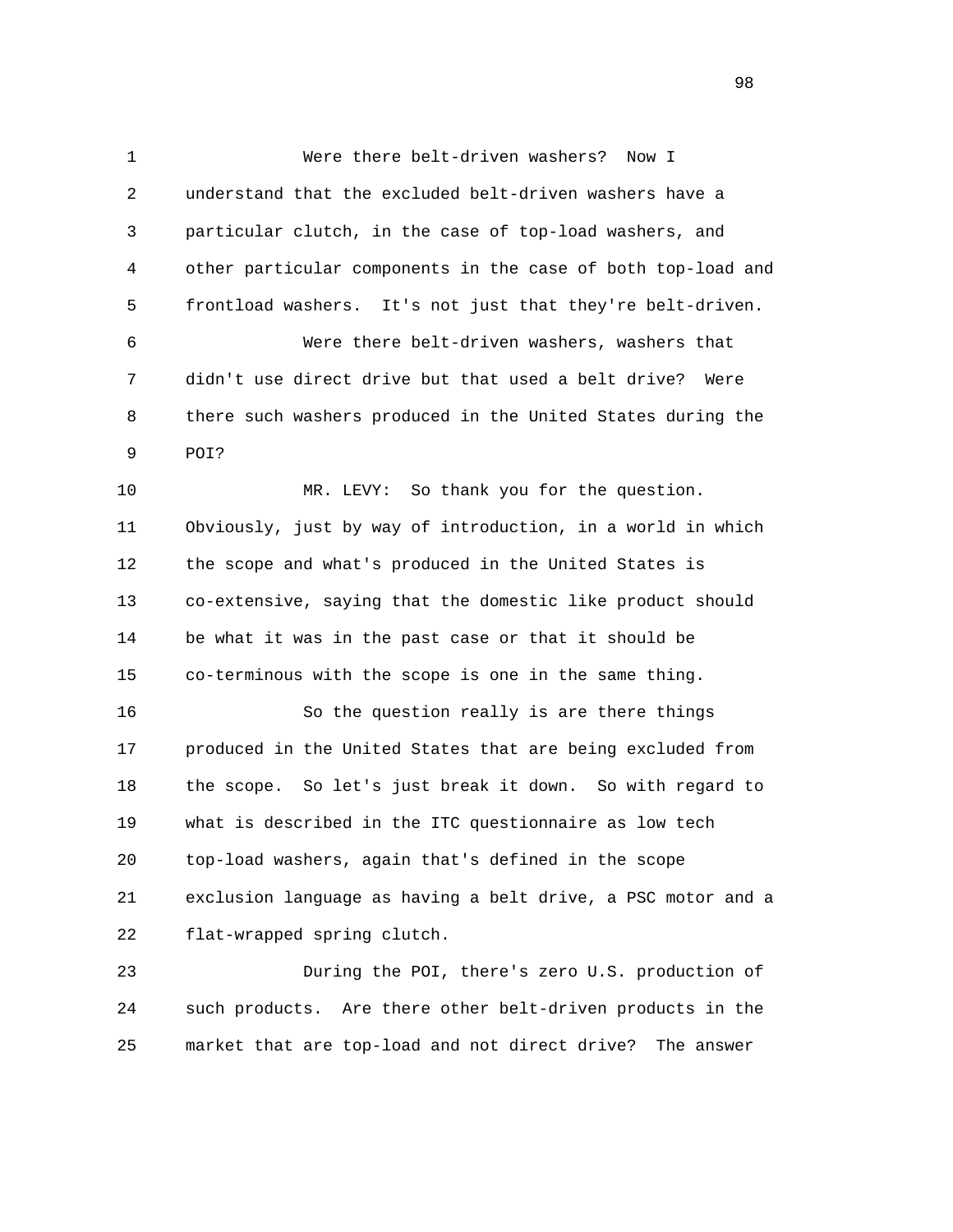1 is yes. Samsung has one that's a very disruptive presence 2 in the marketplace and U.S. producers have them as well. 3 That's exactly why the pricing products discriminate between 4 direct drive and non-direct drive as a characteristic.

 5 In the past case parenthetically, 100 percent of 6 subject imports were direct drives. So you really didn't 7 need this descriptor. But here, it's now an important and 8 relevant characteristic. So you do have belt drive 9 top-load, but what we've carved out are a certain type of 10 belt drive top-load that in the questionnaire is 11 characterized as low tech.

 12 To be clear, the volume of such product from 13 China is trivial, less than half a percent of ADC, none 14 product in the United States throughout the POI. With 15 regard to what is described in the ITC questionnaire as low 16 tech frontload, this of course is defined as having a belt 17 drive and a CIM motor.

 18 Our understanding is that during the POI, 19 neither Whirlpool nor GE produced any such washers in the 20 United States. I think I alluded to this earlier in my 21 testimony and I heard some ruffling of paper behind me from 22 respondents. I'm sure they take umbrage from that factual 23 assertion. I think their confusion stems from the fact that 24 there may be some GE-labeled product that was in the United 25 States during portions of the POI that may have been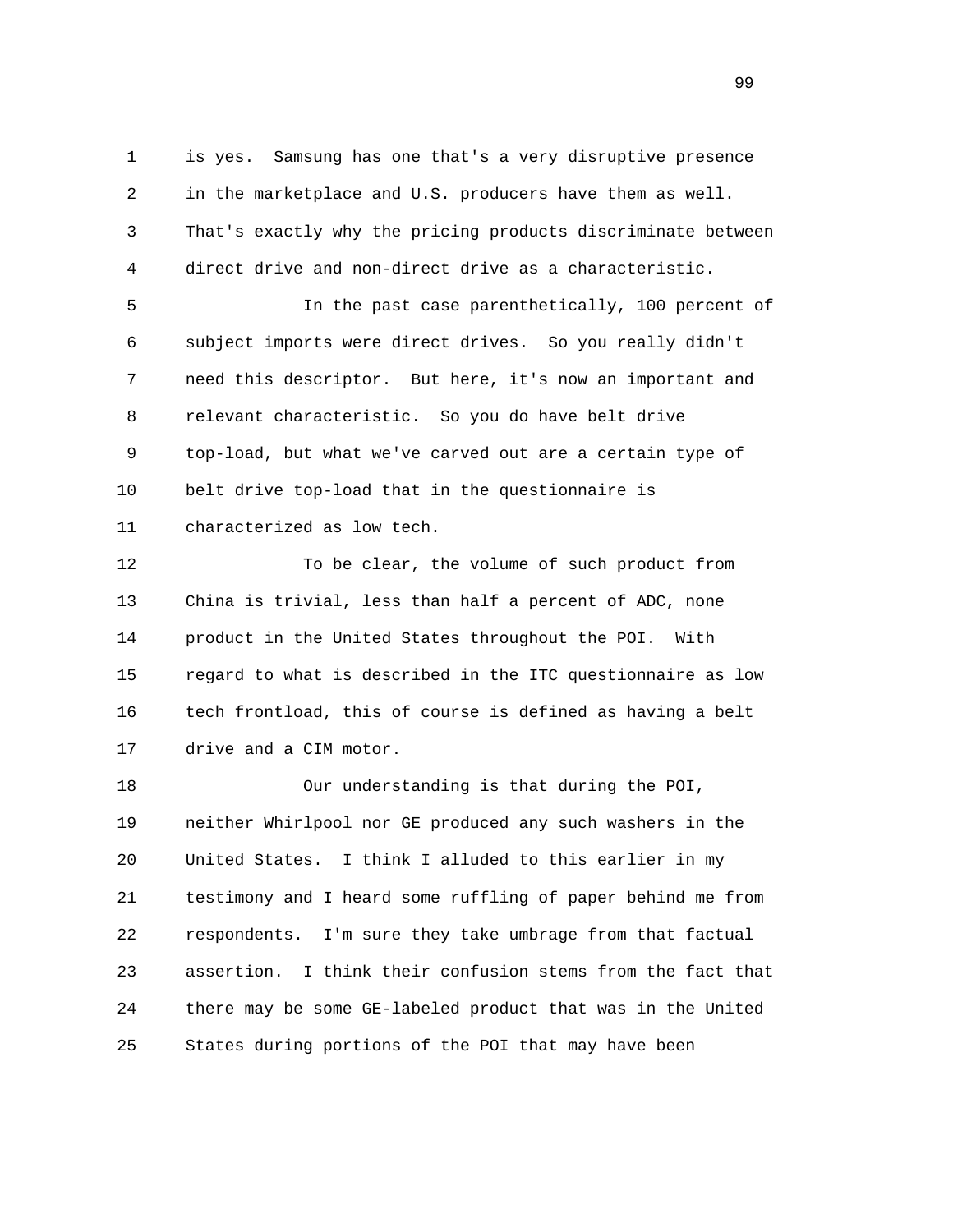1 imported and met this scope exclusion definition.

| 2  | But again, the volume is small. We estimate it              |
|----|-------------------------------------------------------------|
| 3  | at less than half a percent of ADC.                         |
| 4  | MR. VON SCHRILTZ: So you say there were some                |
| 5  | belt-driven washers produced domestically during the POI,   |
| 6  | just not satisfying the belt-driven exclusion?              |
| 7  | That's correct.<br>MR. LEVY:                                |
| 8  | MR. VON SCHRILTZ: And those you would include               |
| 9  | in the domestic like product definition?                    |
| 10 | That is correct.<br>MR. LEVY:                               |
| 11 | MR. VON SCHRILTZ: Thank you. Chris asked a lot              |
| 12 | of questions about the evolution of the high efficiency     |
| 13 | standards and the Energy Star standards during the POI, and |
| 14 | covered a lot of ground. But I was curious as to why when   |
| 15 | all washers had to use -- well, when all washers had to use |
| 16 | low water technology, and I understand that some of your    |
| 17 | washers also have the option of using full water, but that  |
| 18 | the settings that the machine comes with, it encourages     |
| 19 | consumers to use the low water setting, encourages them to  |
| 20 | use the HE detergent.                                       |
| 21 | So you had to redesign all of the agitator                  |
| 22 | machines, what were formerly known as conventional top-load |
| 23 | machines, to use this agipeller. Why didn't you just        |
| 24 | redesign them to use impellers?                             |
| 25 | Casey Tubman. Mainly because the<br>MR. TUBMAN:             |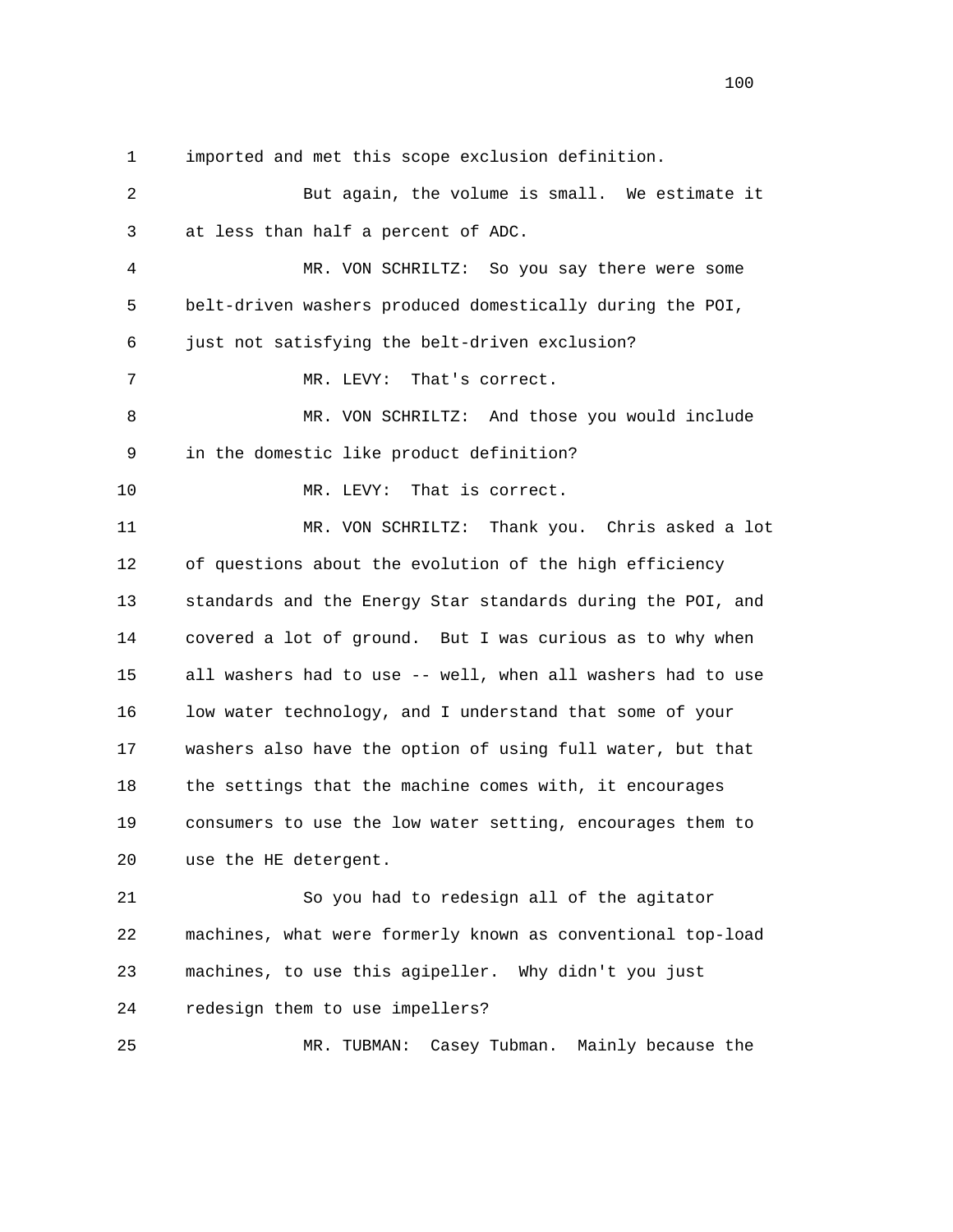1 consumers asked for an agitator. They looked for them 2 sometimes. We also use it to differentiate products across 3 the spectrum if possible. It's really not a -- it's not a 4 technical issue I would say, and to your point we could have 5 just stuck impellers and everything. 6 MR. VON SCHRILTZ: So it became more of an 7 aesthetic feature, rather than engineering functional one? 8 MR. TUBMAN: Yes. 9 MR. VON SCHRILTZ: And when were your 10 conventional top-loads replaced with the new HE agitator 11 top-loads? 12 MR. TUBMAN: Casey Tubman. If you're going to 13 ask me the exact dates, I probably have to follow up and 14 give them to you. But it would have been during the Period 15 of Investigation. 16 MR. LEVY: And again, we'll give you the exact 17 dates. But Casey, my recollection is that the transition to 18 the new designs occurred roughly at the start of calendar 19 year 2015, in anticipation of the regulatory change; is that 20 correct? 21 MR. TUBMAN: There were actually some in 2014. 22 So that's why I say different models change as the year went 23 on. So I believe the dates, and again I'll confirm this, 24 we'll call it July of '14 through the first quarter of '15.

25 Typically, you get ready for an energy transition ahead of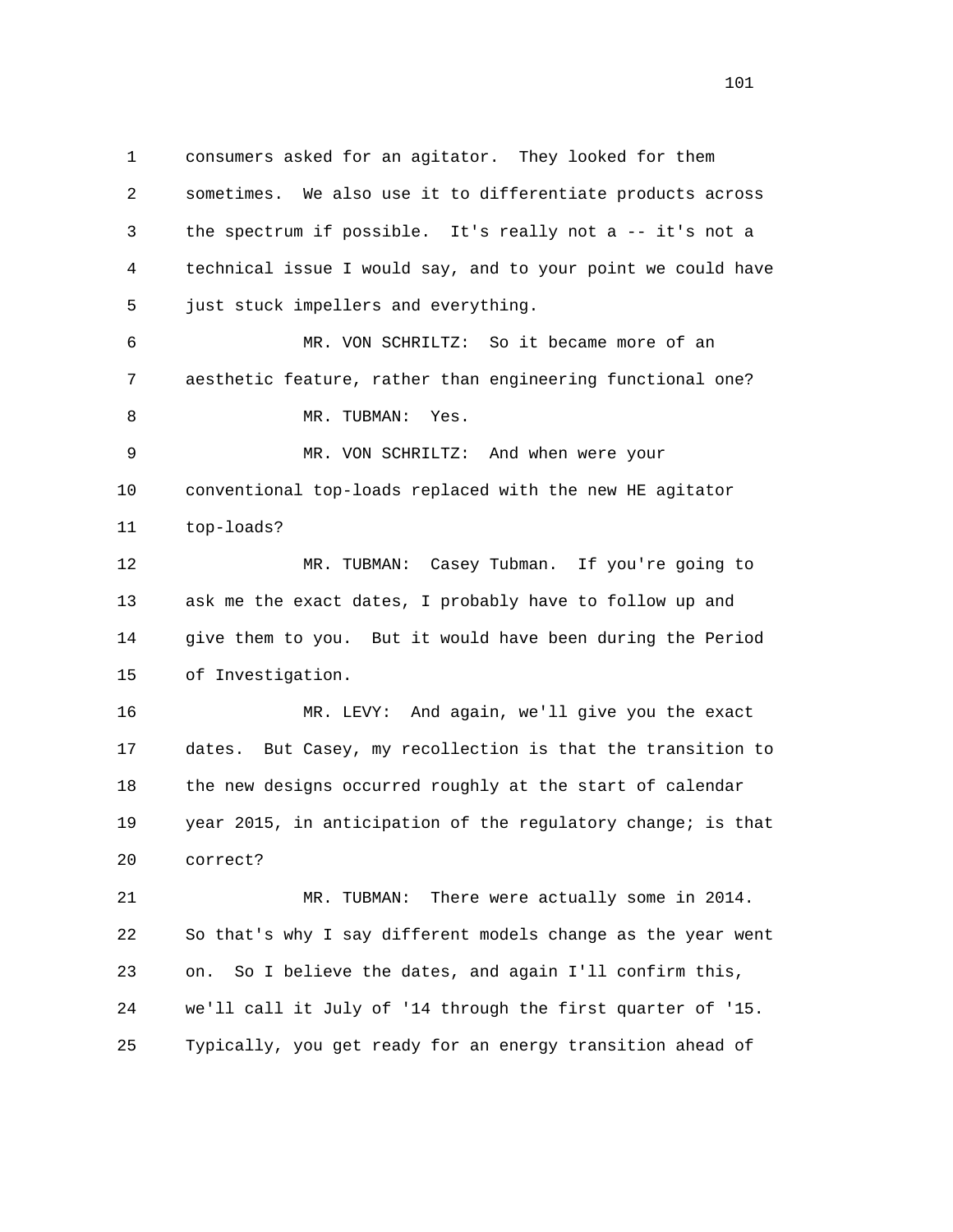1 time, because you basically have to meet that date. So you 2 don't want to wait until the last day, and because of the 3 number of products that we have and retailers don't like to 4 flip all the floors at once, we do it over a staggered 5 period, as would other manufacturers.

 6 MR. VON SCHRILTZ: And before the conventional 7 top-loads were replaced, were the conventional top-load 8 washers that Whirlpool is offering similar to the ones that 9 were sold during the Period of Investigation of the last 10 case?

 11 MR. TUBMAN: Again, it might be one that I have 12 to follow up on exact details. But I would say from a 13 general standpoint, yes.

 14 MR. VON SCHRILTZ: Thank you. I know in the 15 last -- in the last investigations, I think both sides made 16 a big deal out of consumer surveys and consumer rankings. I 17 think Consumer Reports had ranked Whirlpool machines very 18 highly, as well as LG's and Samsung's machines. Have those 19 rankings changed during the POI of this investigation? I 20 mean how did domestically produced large residential washers 21 stack up against subject imports and consumer surveys and 22 rankings during the current POI?

 23 MR. TUBMAN: Casey Tubman. I would say -- I'm 24 going to kind of get around to the question. I'll answer 25 it, but I'm going to start with something else. If you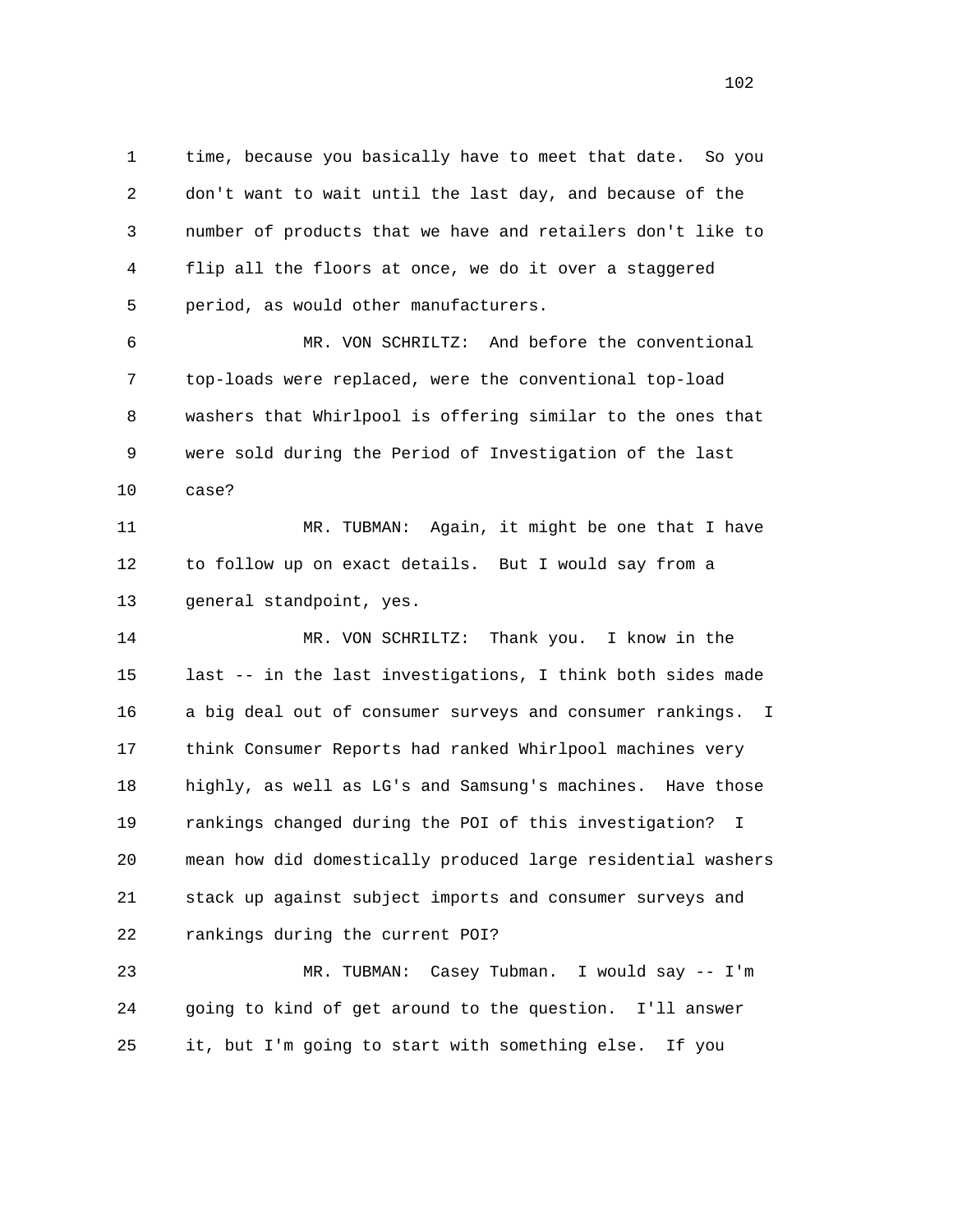1 think about one of the things in this case as we talk about 2 it as when we're going in to hitch to a buyer and talk about 3 what we can get on the floor and what we're going to compete 4 against, things of that nature, Consumer Reports ratings,

5 J.D. Power ratings, they're all in the future.

 6 So we're not really having any discussion around 7 that. So again, it comes back to price negotiations at that 8 time. To answer your question, domestically built products 9 have done very well. We're very proud of our ratings over 10 the years. Not to say that again, LG and Samsung probably 11 aren't proud of theirs on and off. It's one of those where 12 it's kind of a one-up game. You get it, then you lose it, 13 you get it back, you try again.

 14 And so if you look at our frontload, the 15 in-scope around the 27 inch, we have five of the top ten. 16 We have the number one, I think it's the number one through 17 four for the front-loaders, and then if you look at the top 18 load again, we have several in the top ten as well currently 19 in the past we've had top ratings, in the future we expect 20 to get those top ratings back.

 21 So I would say from a Consumer Reports 22 standpoint, again, we're proud of where we've been, we're 23 proud of where we're going, and again I'm guessing they'll 24 say the same thing. J.D. Powers is a little bit different 25 game I'll call it. If you're aware, that Consumer Reports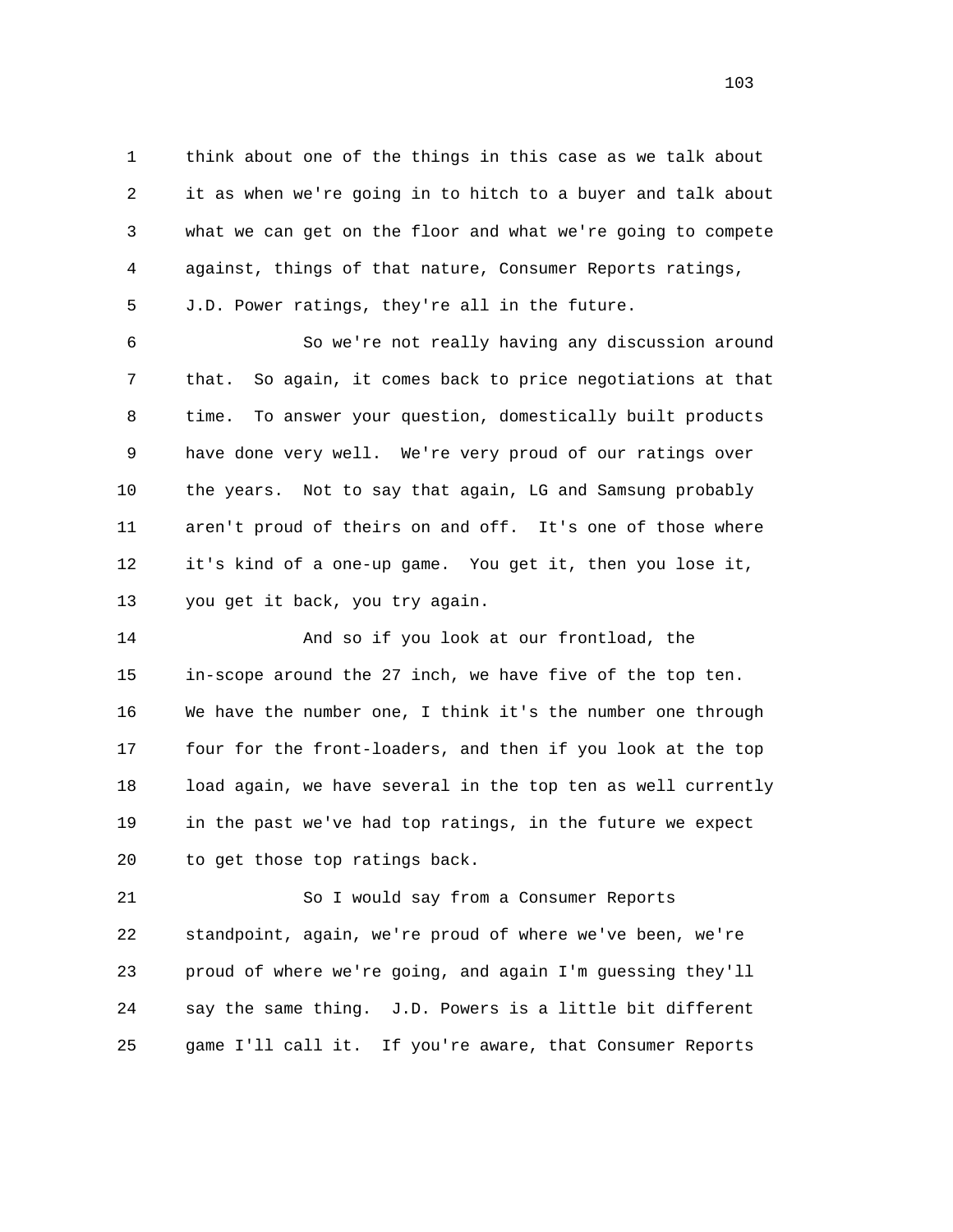1 is independent lab tested and it's more about the product 2 performance.

 3 J.D. Powers about consumer satisfaction, not 4 about test performance. So it's more of survey data, which 5 has a little bit of nuance to it. But more importantly, it 6 includes price. So if you've got a really good deal, you're 7 going to be more satisfied. So you have to look at J.D. 8 Powers just a little bit different.

 9 I hate to say, we don't typically give away our 10 products, so we don't do so well in those probably as 11 others.

 12 MR. VON SCHRILTZ: Thank you. During the period 13 examined in the last investigations, there were no 14 significant subject imports of top-loading washers with the 15 capacity of under 3.7 cubic feet. Did that remain the case 16 during the current Period of Investigation?

 17 MR. LEVY: Can I take a stab at that Casey? So 18 what we are seeing is that there are now LG branded top load 19 washers less than 3.7 cubic feet in the marketplace. They 20 are for the moment, to the best of our knowledge, Korean 21 origin. But the perception is that LG and Samsung continue 22 to move down the product lineup, offering less and less.

 23 You know, they come in from the top and they 24 work their way down, offering, you know, less and less 25 featured models. In that regard, Whirlpool perceives in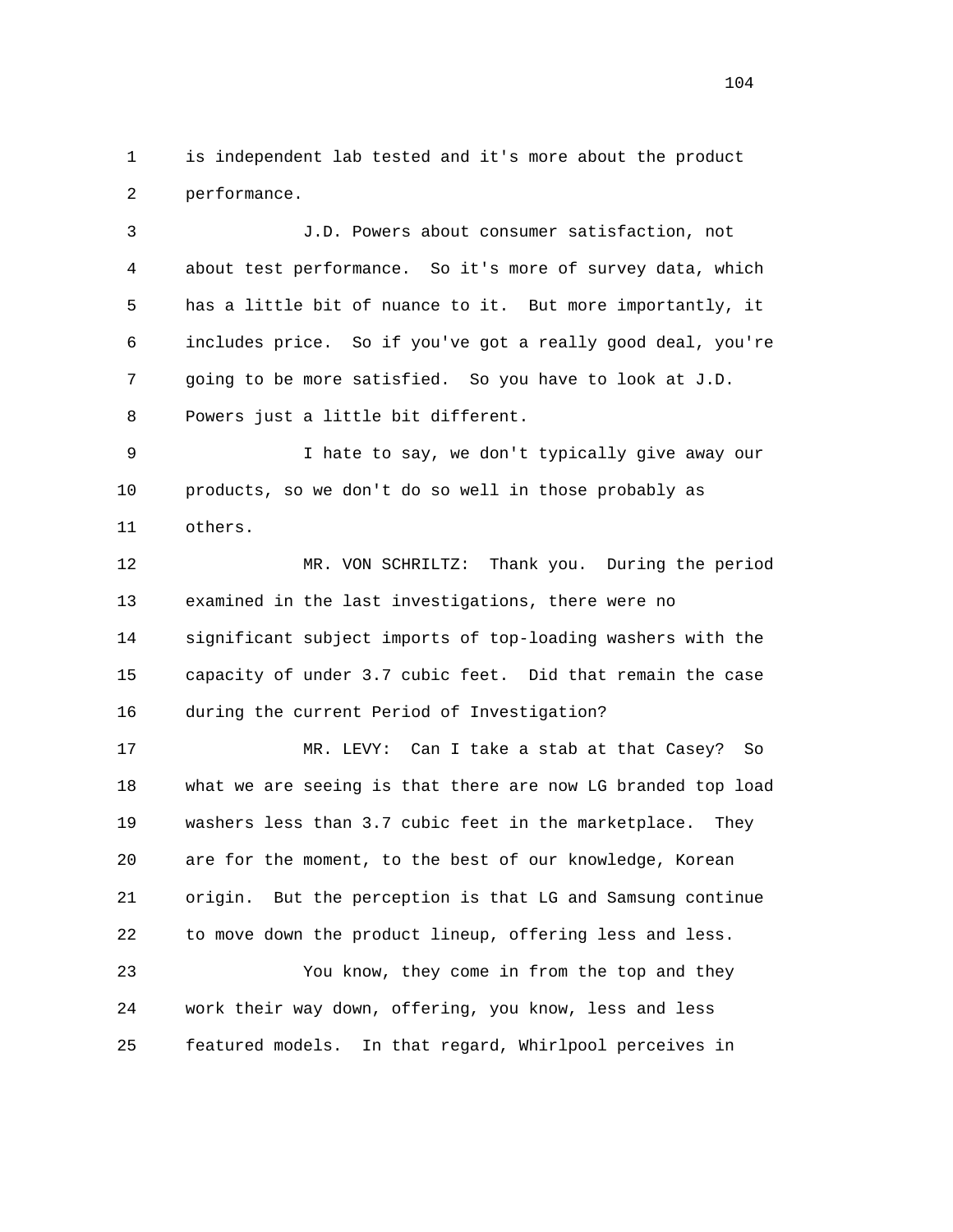1 this case not only is their price compression that is 2 impacting U.S. produced top loaders less than 3.7, but that 3 the launch and the offerings of such models is eminent. Is 4 that a fair --

 5 MR. TUBMAN: I would say the only thing I would 6 add is, as I listened to the opening statements, there was a 7 mention of, you know, playing at the higher end and I think 8 about Black Friday, Black November, Black Q4 that we just 9 got through. The Samsung product, it's a 4.0 cubic feet 10 product and it was at 399. So there's not too many washers 11 sold lower than that. That's kind of the opening price 12 point.

 13 So it's hard for me to hear that and think they 14 really play at the high end. I'm competing with them at 15 \$399. And again, that's a 4.0, so it's not down to the 3.7. 16 But I think Jack makes the point it's just a matter of time 17 as that moves here, and I believe they have those capacities 18 available in other countries that could be brought here. 19 MR. LEVY: And Mr. von Schriltz, just that 20 happens to be one of the belt-drive top loaders that are 21 subject imports, just parenthetically. 22 MR. VON SCHRILTZ: Thank you. Now what share of 23 Whirlpool sales of large residential washers are made to

24 homebuilders and contractors?

25 MR. LIOTINE: Joe Liotine. I can give a general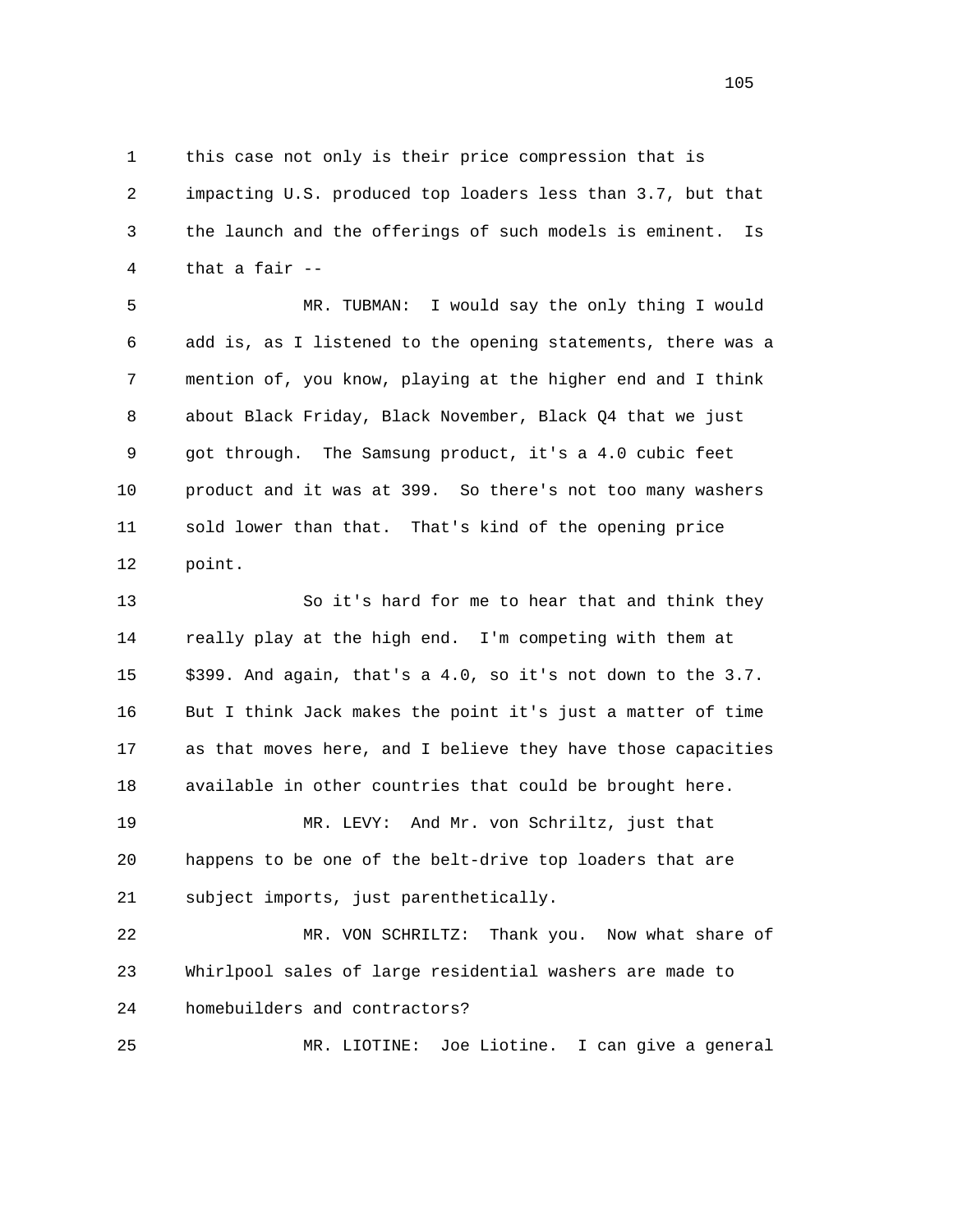1 estimate. If we need more detail, we can submit it in the 2 post brief to be more specific. But in general, that's 3 going to be probably 10 or 15 percent of our total sales. 4 That's to all contracts. It could be direct, indirect. 5 MR. VON SCHRILTZ: And do you compete for those 6 sales with subject imports? 7 MR. LIOTINE: Sorry. So part of that is I 8 described direct and indirect. So direct contract would be 9 through distributors and through our own employees' sales 10 organization. The indirect could be contract business that 11 sold through a Home Depot or a Lowe's as an example, where a 12 contractor might come in and buy product there. It could be 13 Sears I guess as well. 14 Many of the retailers offer a contract arm. So 15 that's the indirect side. So we would be competing with, 16 you know, everyone in all channels. 17 MR. VON SCHRILTZ: So you also compete for 18 direct sales to contractors and homebuilders? You negotiate 19 directly with the homebuilders? 20 MR. LIOTINE: In some cases. The large big 21 national builders would be where we would focus that. It's 22 pretty small in terms of number of them, but size-wise 23 they'd be material. 24 MR. VON SCHRILTZ: Thank you. Now with respect 25 to the pricing products that you recommended in your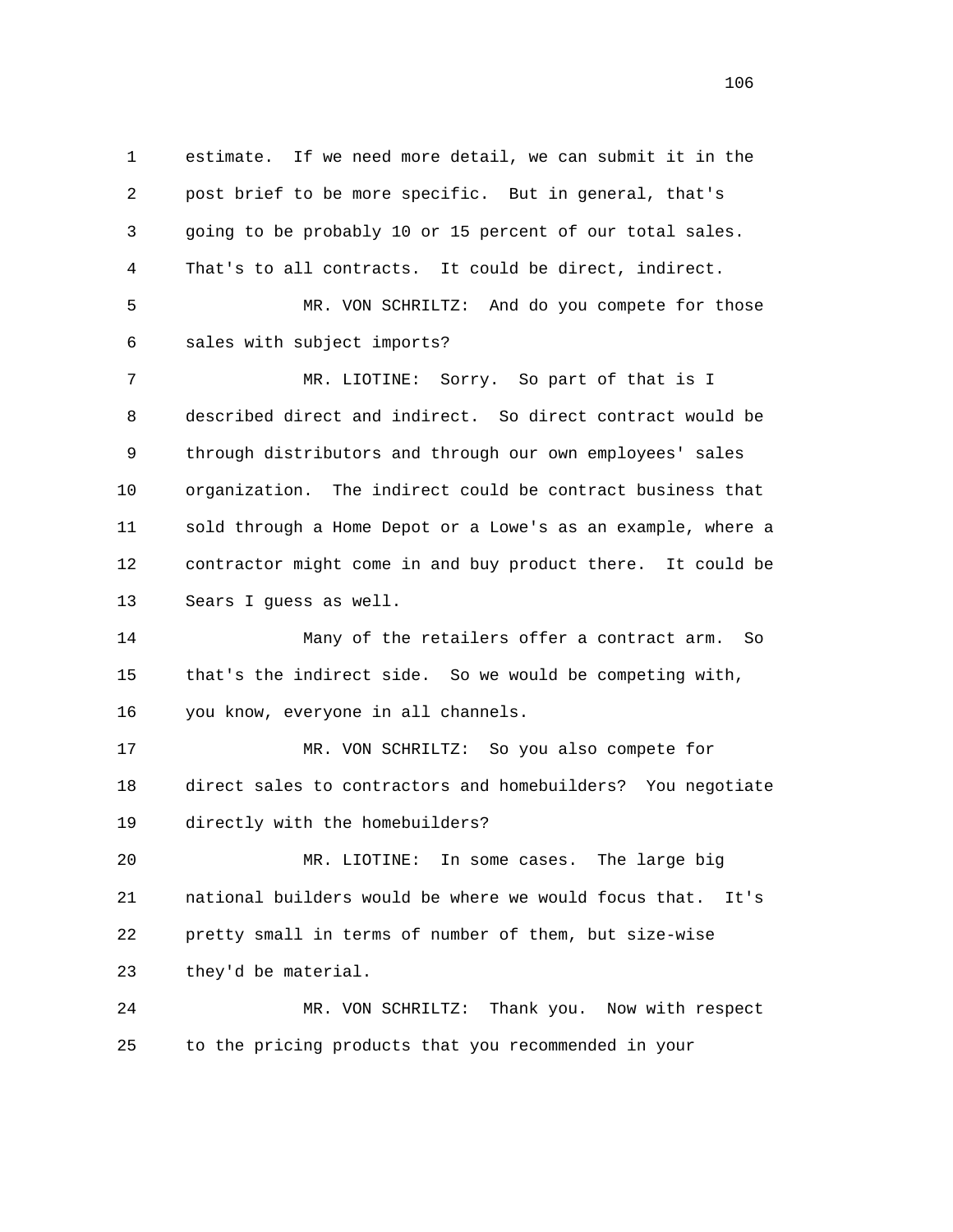1 petition, I'm wondering did you design the capacity ranges 2 for each product, so that the domestically produced washers 3 are concentrated at the upper end of the ranges, while 4 subject imports are concentrated at the lower end of the 5 ranges?

 6 MR. LEVY: Jack Levy for Petitioner. Let me 7 answer that. If you look at products 1 through -- well, 8 just back up to the last case. In the last case entering 9 the final phase, all parties were afforded an opportunity to 10 provide comments on the questionnaire. Without exception, 11 both domestic producers and Respondents advocated for 12 capacity breaks in increments of half a cubic foot.

 13 The Commission settled on pricing products in 14 the last case that used capacity breaks in increments of 15 half a cubic foot, and the dividing lines were places like 16 4.2 and then kind of count up and down in increments of half 17 a cubic foot.

 18 That is what the Commission selected for all of 19 its pricing products in the last case. What Whirlpool did 20 in proposing products 1 through 6 for purposes of this 21 preliminary phase investigation was to repeat those 22 increments of half a cubic foot and to repeat those same 23 dividing lines.

 24 There was no agenda here in trying to 25 gerrymander the pricing products, as Mr. Porter suggests.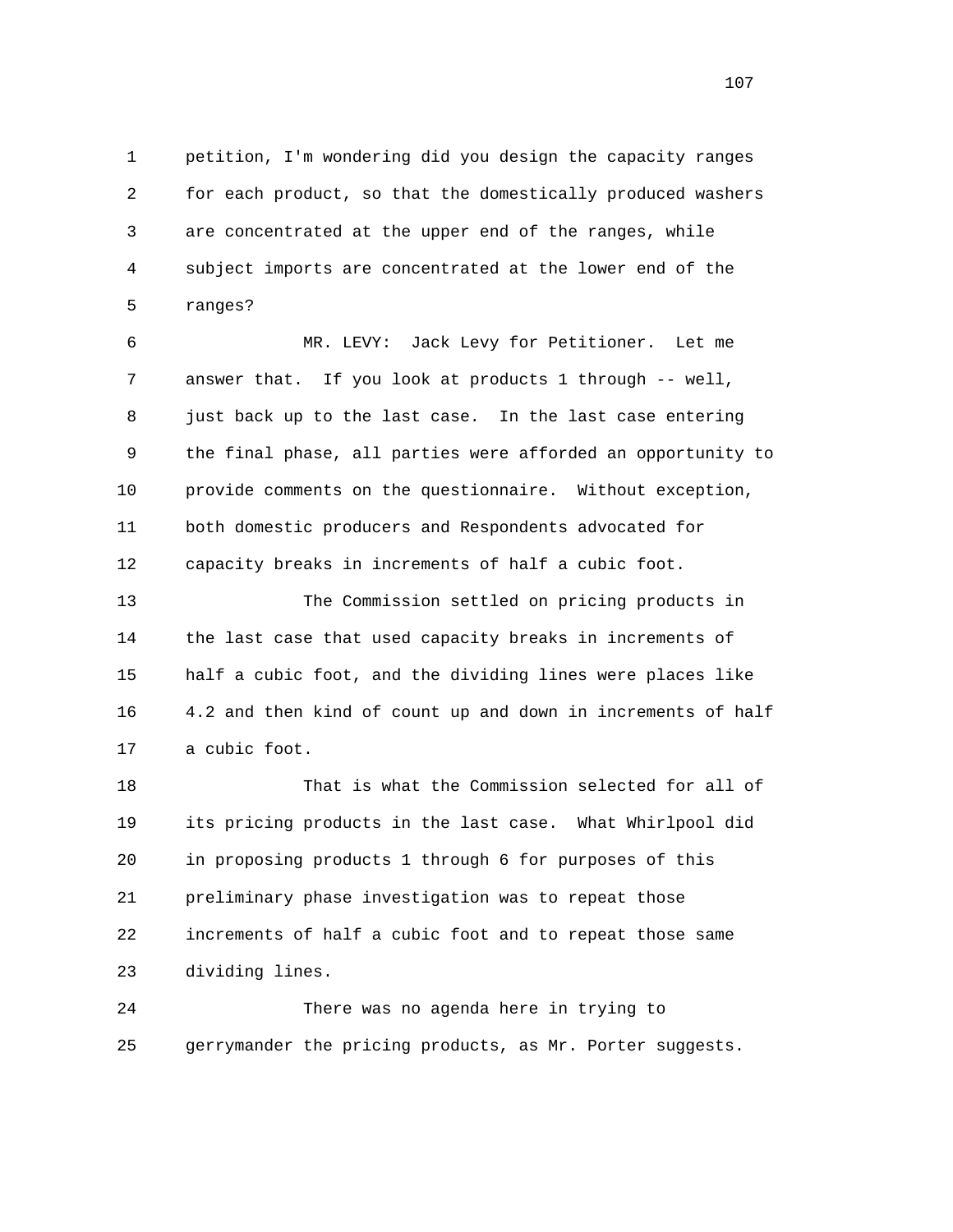1 To the contrary, we blindly accepted the breaks that the 2 Commission used in the prior case four years ago. So the 3 data are what they are, and the question now for the 4 Commission is are Samsung and LG faithfully reporting their 5 skews in the right pricing buckets, consistent with these 6 criteria which find precedent in the past case.

 7 MR. VON SCHRILTZ: Thank you. Can you elaborate 8 on your allegation that the LG and Samsung have misreported 9 pricing product data?

 10 MR. LEVY: We will elaborate fully in our post 11 conference submission. The challenge that we have is that 12 the details of what Samsung and LG have done is contained in 13 their questionnaire. It's their proprietary information. 14 Therefore, you know, we're not at liberty to describe too 15 much.

 16 But at a high level, I think some of it involves 17 misconstruction of the reporting instructions. For example, 18 if you have a skew that is advertised at a particular 19 capacity, should it be reported in a bucket consistent with 20 the capacity at which it is advertised?

 21 We respectfully submit that the answer to that 22 question is yes, that that is the purpose and intent of the 23 instructions and the questionnaire, which is consistent with 24 the findings of the Commission. You know, this issue was 25 debated in the last case, which is there you had shifting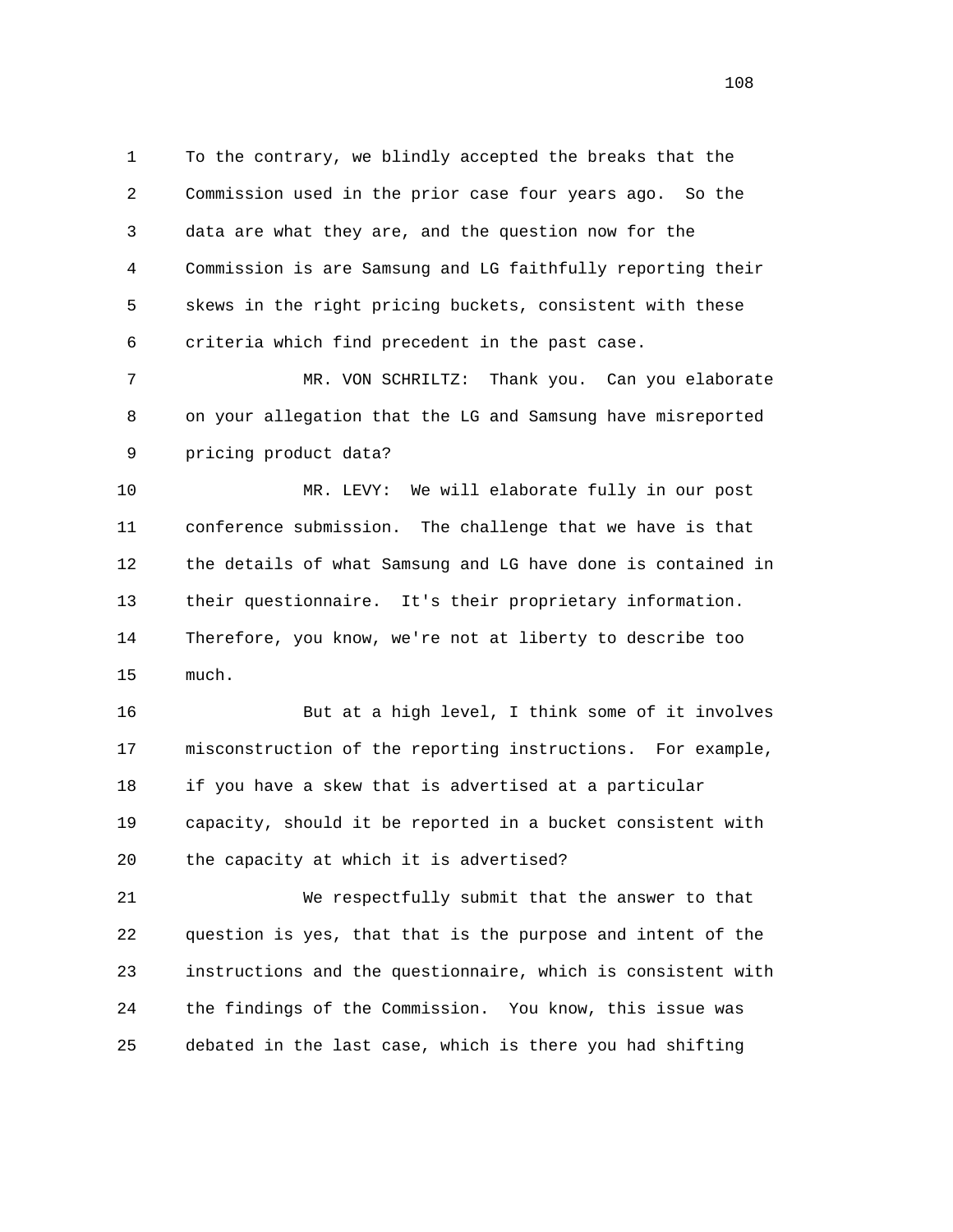1 metrics for how you reported capacity during the period. 2 So the question was, you know, how do you report 3 the capacity for a skew at any point in time. There was 4 back and forth with Respondents, and we said to the 5 Commission you should report a skew consistent with the 6 capacity, how it was advertised at the time of sale, because 7 that is how purchasing decisions are made. 8 There was a lot of back and forth, and the 9 Commission agreed with us, and it's clear from the 10 Commission's determination that they adopted that rationale. 11 We think the purpose and intent of the Commission's 12 instructions in this questionnaire is exactly the same, 13 which is that if you in your own marketing literature and in 14 the websites of your buyers, you know, the likes of Sears or 15 Home Depots or Lowe's, you know, this product is being 16 advertised for sale at a given capacity, it should be 17 reported in the bucket for that capacity. 18 So that is one important issue. I can't say 19 with any more specificity. The others, frankly we think 20 it's just sloppy reporting, misunderstanding whether a 21 particular skew has a steam cycle or doesn't have a steam

 22 cycle. Or oops, I forgot this skew. It seems to be in the 23 marketplace. Why isn't it in this pricing bucket?

 24 So there are more than a dozen such instances 25 that we've called out, and we think that it is essential to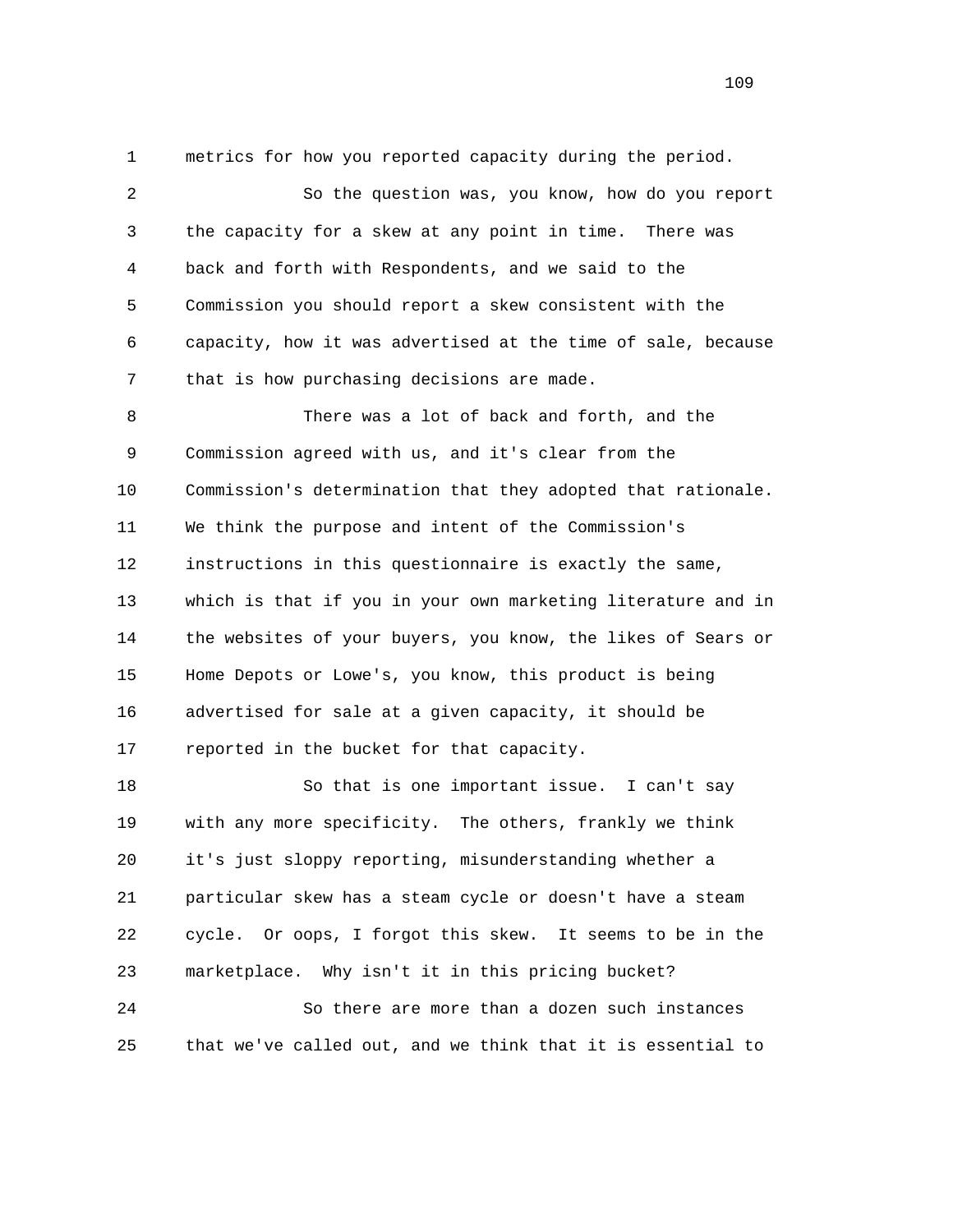1 correct these deficiencies before the Commission has to make 2 a determination in this preliminary phase. 3 MR. VON SCHRILTZ: Are sales to OEM customers 4 like Sears at a different level of trade than say other 5 sales to first arms-length customers? 6 MR. LIOTINE: Joe Liotine. Can you explain what 7 you mean by trade? Sorry. 8 MR. VON SCHRILTZ: Level of trade, yes. But 9 level of trade, I mean would you undergo the same sorts of 10 sales activities and bear the same sorts of costs when you 11 sell to an OEM customer, as when you sell to a first 12 arms-length customer like Lowe's or Home Depot, where 13 they're going to be selling your product under your own 14 brand? 15 Would the cost and activities associated with 16 selling to OEM customers be the same or different than the 17 costs and sales activities of selling washers to other first 18 arms-length customers? 19 MR. LEVY: So Joe, if I could just interrupt. 20 There's really only one OEM customer in the market that's of 21 any size and importance. Sears has the Kenmore label, and 22 there's OEM production for the Kenmore label. Whirlpool is 23 an important supplier for that label. The details of its 24 Kenmore contracts, which are called SSSI agreements, are 25 highly sensitive and propriety.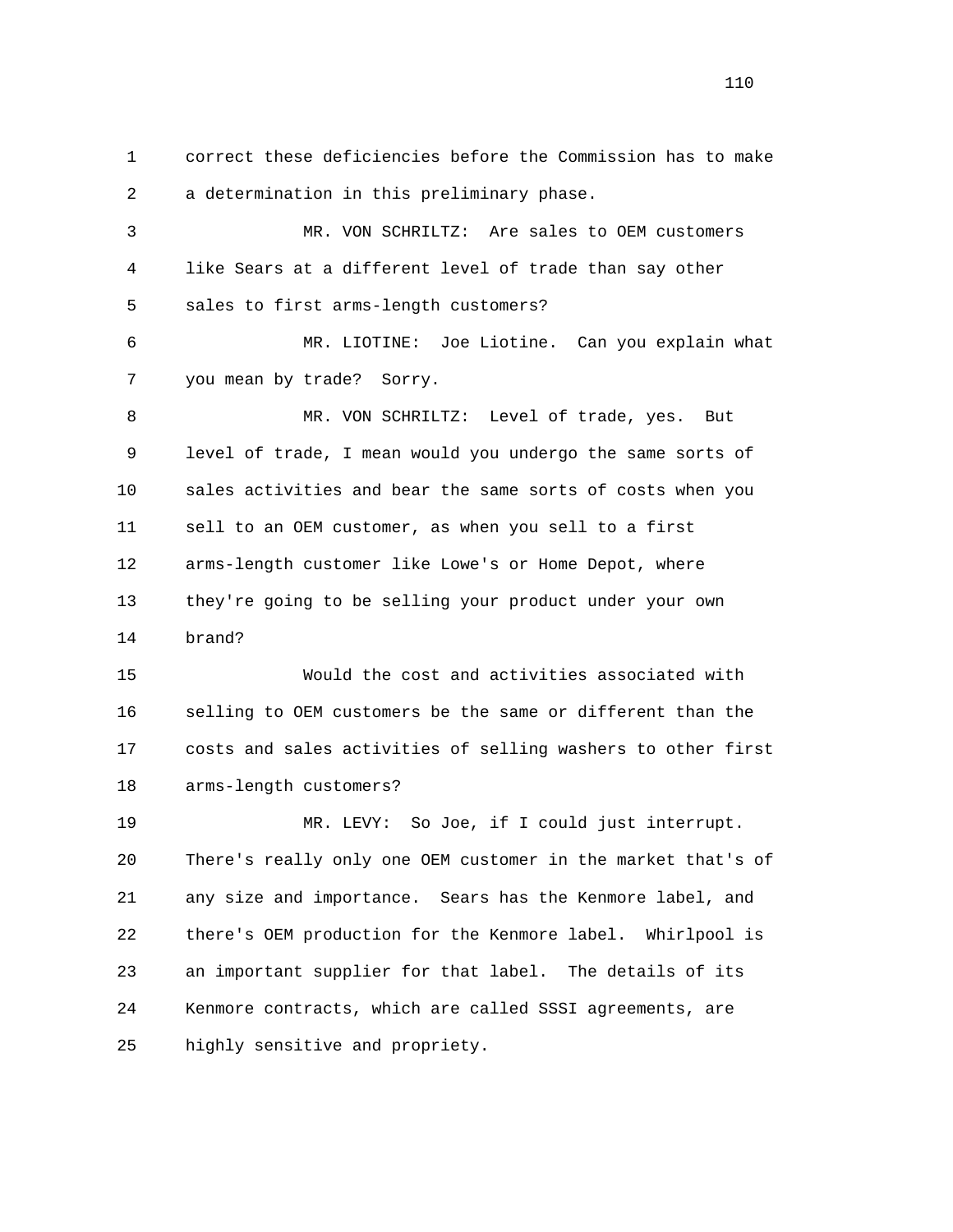1 But we'll be more than happy to provide a 2 detailed accounting of that information, so that you can 3 discern level of trade information.

 4 MR. VON SCHRILTZ: That would be very helpful, 5 thank you. Now you've mentioned that imports of non-subject 6 large residential washers from China, that they're excluded 7 by dint of having a belt drive along with those other 8 components, and the product exclusions are very small. You 9 said less than half a percent of the U.S. market.

 10 What about other non-subject imports, imports 11 from Korea that are non-subject, imports from Mexico, 12 imports from other non-subject countries? How big a factor 13 are they in the U.S. market for Whirlpool?

 14 MR. LEVY: So let me take a stab at it. I mean 15 I think what might be helpful is to look at -- first looking 16 at Petitioner's Exhibit A. If you look at the gray bar, you 17 know, you can see that once you go beyond the world of 18 China, Korea and Mexico, there's not much in the world that 19 is a washer that's coming into the United States. It is a 20 trivial volume.

 21 But with regard to non-subject vis-a-vis Mexico, 22 the major source of subject imports, excuse me non-subject 23 imports but nonetheless washers, LWRs if you will that you 24 see, are imports from Electrolux. Of course they're under 25 an order now, and there are still some volumes of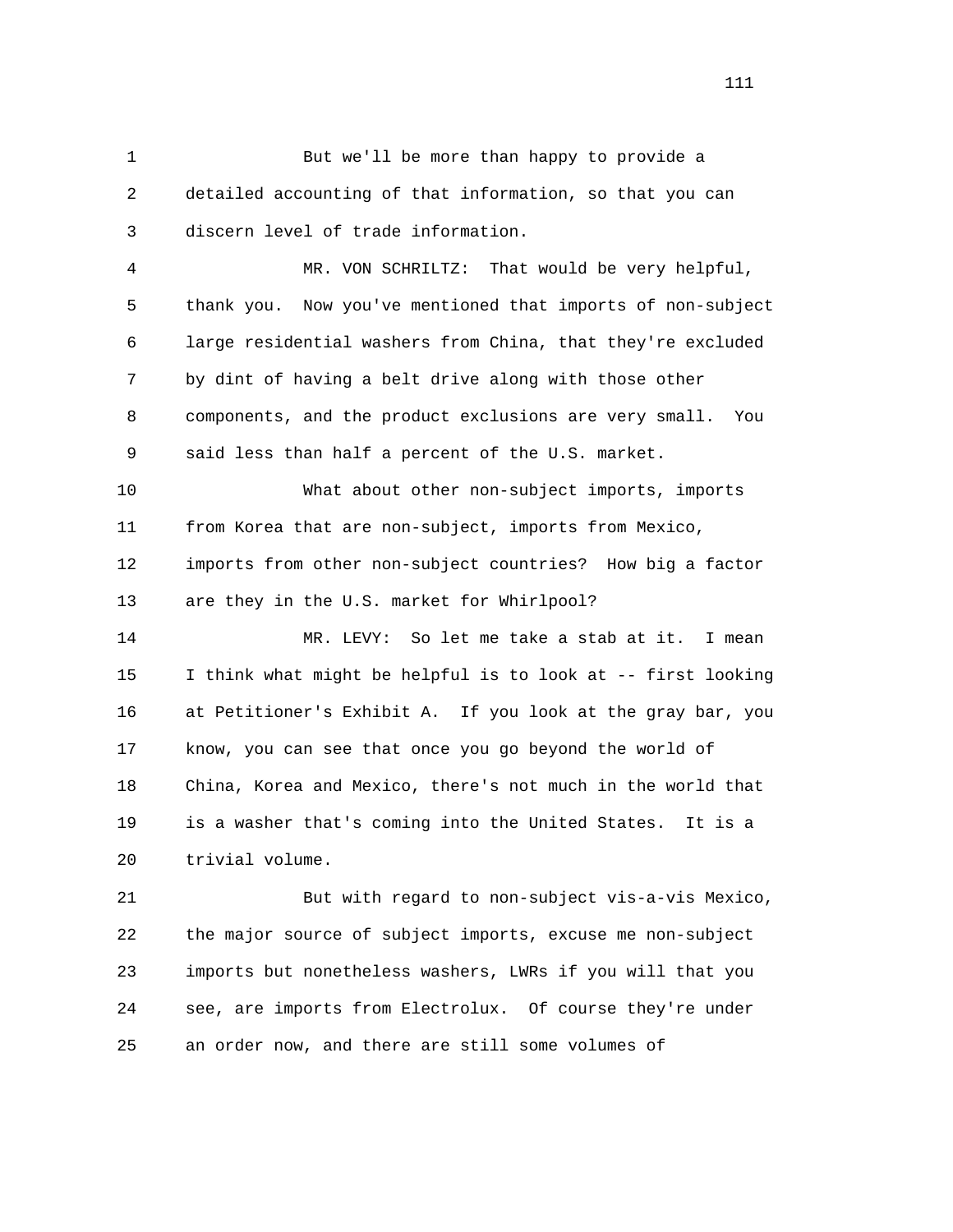1 non-subject washers from LG in Korea, and they together 2 comprise nearly all of what's left in the green bar in the 3 present tense.

 4 So they are a presence in the market. They're 5 probably collectively maybe half a percent of ADC, and again 6 that's based on Whirlpool's sort of pre-petition 7 intelligence. You may have different numbers slightly, 8 based on what you collect in your questionnaires.

 9 MR. VON SCHRILTZ: And have those non-subject 10 imports put any competitive pressure on Whirlpool?

 11 MR. TUBMAN: I'm trying to make sure I keep 12 track of subject versus non-subject, whether they're under 13 the old order and the new orders, and I apologize. Casey 14 Tubman. I think I would answer the question yes. We do 15 compete with them for space, and so I think they would.

 16 MR. VON SCHRILTZ: What about domestic 17 competition? I think this is something that was mentioned 18 by Respondents in their opening statement. To what extent 19 has domestic competition caused prices to decline over the 20 Period of Investigation?

 21 MR. TUBMAN: Casey Tubman again. Here's the way 22 I would look at it, is we've competed in the domestic market 23 for 104 years now, to be exact, and we've competed with GE 24 and others that have had domestic production, the Bosches of 25 the world, the Fisher Paykels, the Electroluxes who have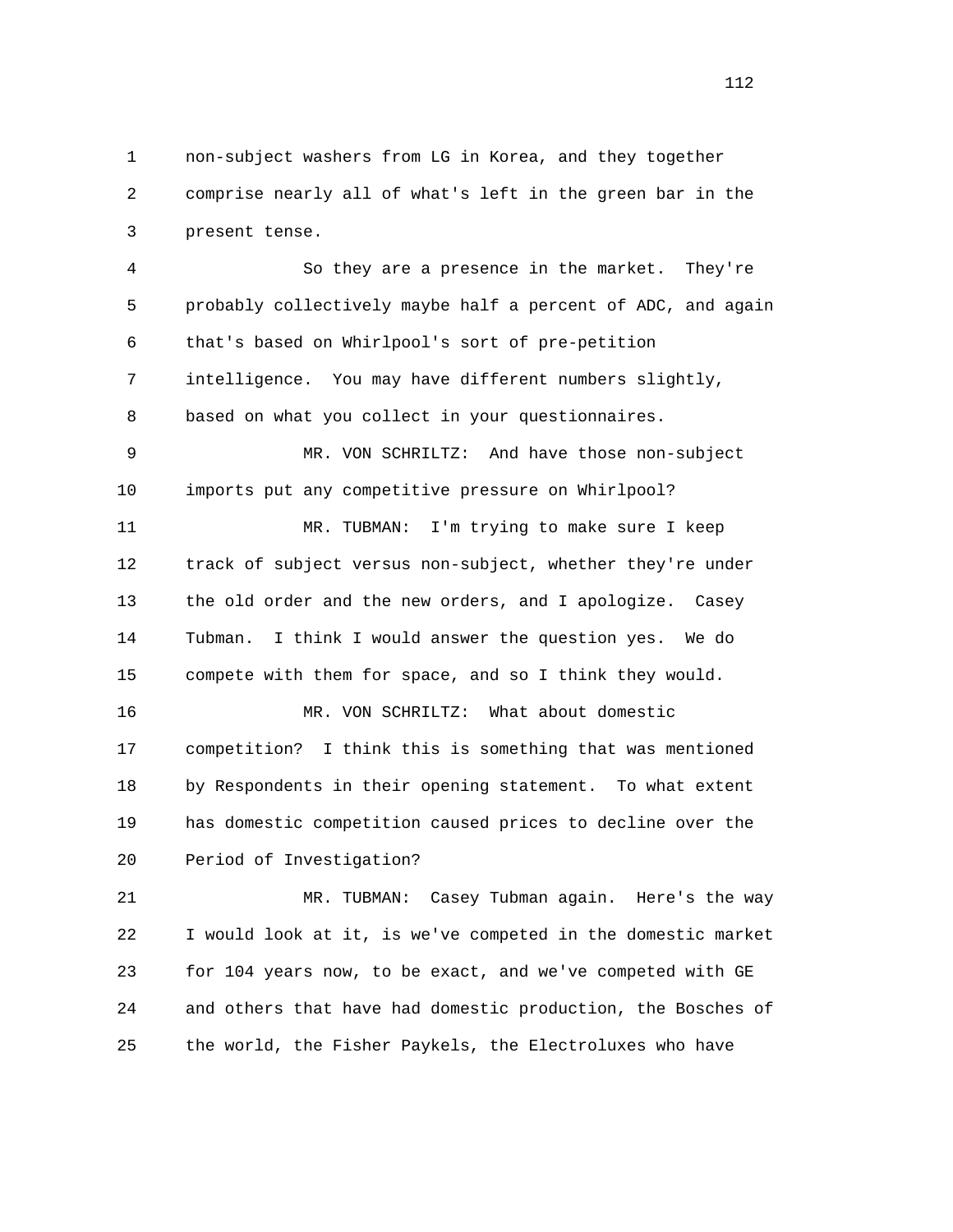1 produced in the U.S.

| 2  | We've been able to compete with them and make                |
|----|--------------------------------------------------------------|
| 3  | money in the past. If you look at the last case and this     |
| 4  | case, and the entrance into the market of domestic products, |
| 5  | I'm sorry of foreign products, that's where we continue to   |
| 6  | be asked to meet their prices and lower our prices and drive |
| 7  | the marketplace down.                                        |
| 8  | MR. VON SCHRILTZ: Now what about GE's major                  |
| 9  | investment in domestic, large residential washer production, |
| 10 | and they have this agitator-based machine that actually      |
| 11 | qualifies for Energy Star. I believe it's a rather large     |
| 12 | capacity machine as well. Has that had a competitive impact  |
| 13 | on your top-load business?                                   |
| 14 | MR. TUBMAN: Casey Tubman. I would say again,                 |
| 15 | we're happy to compete with them day in and day out. They    |
| 16 | are a competitor of ours. Has it had an impact? Not to the   |
| 17 | extent that Samsung and LG have had an impact, I would say.  |
| 18 | Thank you, and how do you<br>MR. VON SCHRILTZ:               |
| 19 | respond to the Respondents' argument in their opening        |
| 20 | statement that it seems familiar from the last case, that    |
| 21 | two-thirds of domestic industry sales are insulated from     |
| 22 | subject import competition, presumably because LG and        |
| 23 | Samsung maintain that they aim their washers at the high end |
| 24 | of the market, whereas the domestic industry offers more     |
| 25 | machines at the low and mid-ends of the market?              |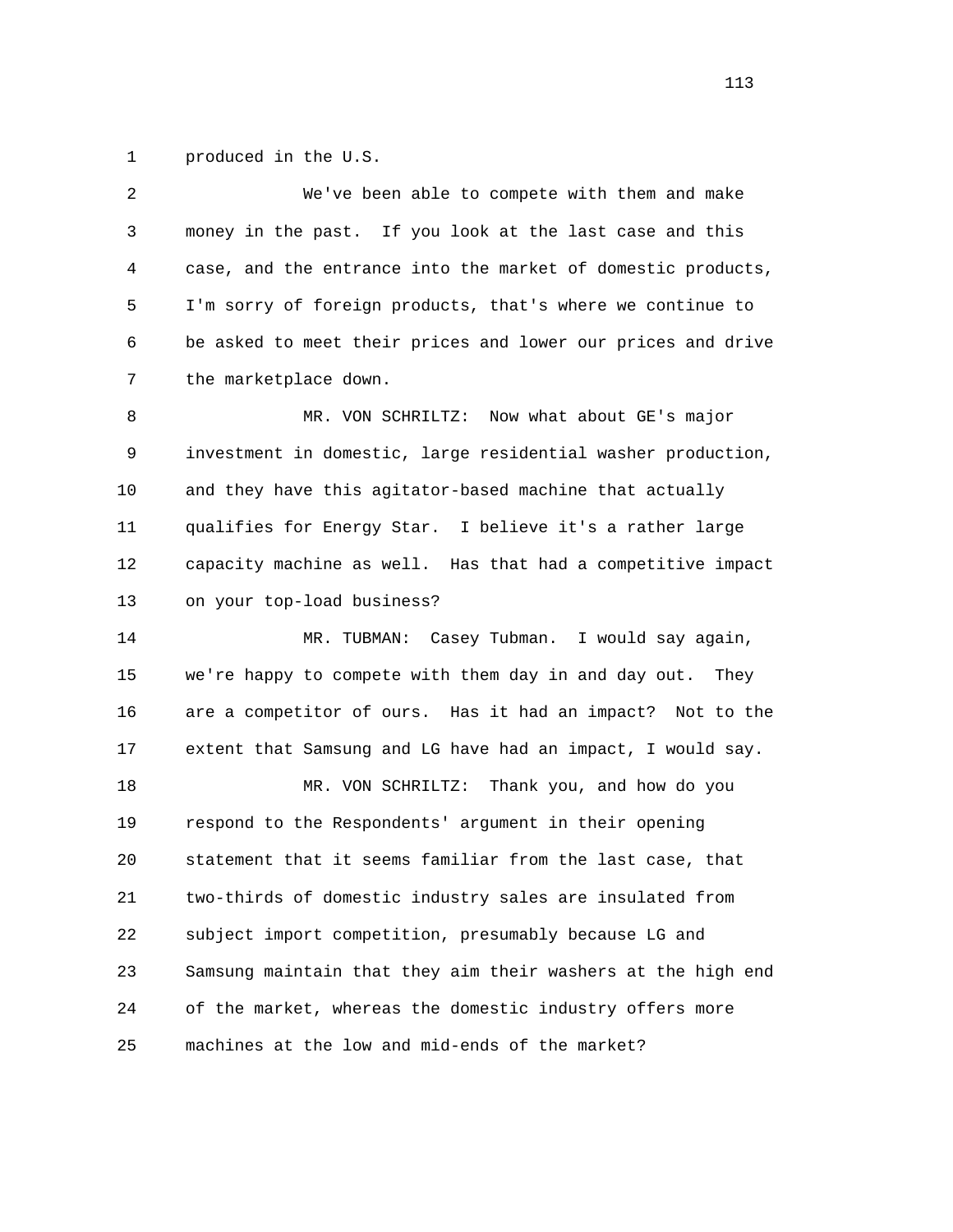1 MR. LEVY: Casey, can I take a stab at that, 2 because this is one that's near and dear to my heart from 3 the last case. In the last case, we excluded from the scope 4 topload less than 3.7 cubic feet, because there were no 5 subject imports at the time and none on the horizon, but yet 6 a good amount of them produced in the United States. 7 So what we did was we narrowed the scope to 8 focus on where there were imports. Then the issue came up, 9 well what should the domestic like product be? Should it be 10 co-terminous with the scope and therefore ignore U.S. 11 production of top-loaders less than 3.7 cubic feet, or 12 should it be all domestic washers? 13 We were agnostic. We said Commission, do what 14 you want. You can find it co-terminous with the scope or 15 you could find it to be all domestic washers. What the 16 Commission ultimately determined was that it was all 17 washers. Why? Because it determined that frontload 18 competes to top-load across a range of features, that 19 there's price compression and that when prices come down at 20 the high end, it has a domino effect and it compresses 21 prices all the way down to the low end, that everything when 22 you have injury with regard to one feature permutation, it 23 has a cascading effect across the marketplace.

 24 In that proceeding, what we remember hearing 25 from Respondents was, you know, a very clever one-two punch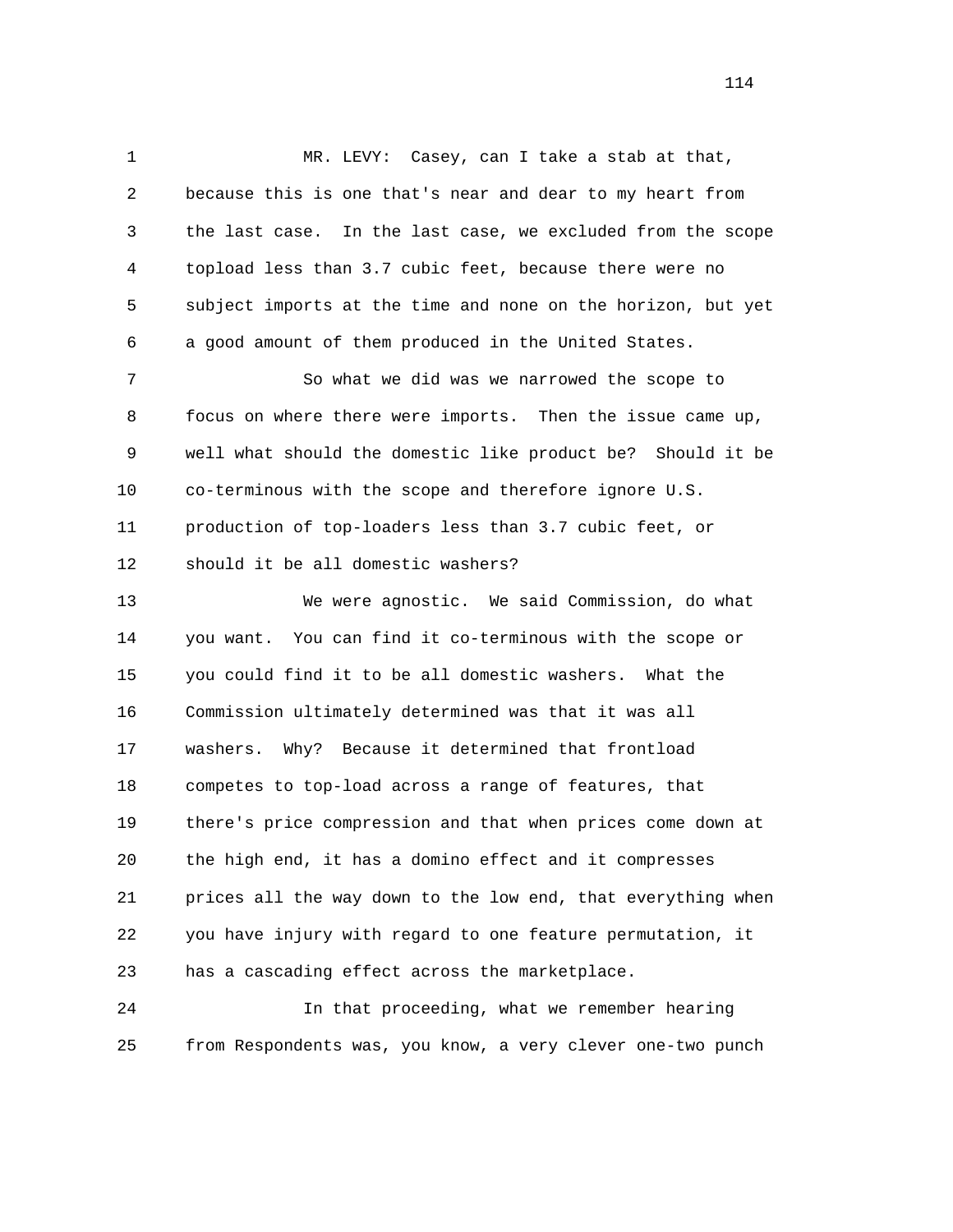1 in their arguments. They said step one, the domestic like 2 product should be all washers, meaning include all the 3 smaller top-loaders produced in the United States, and then 4 having found this large domestic like product, go ahead and 5 find attenuated competition, because the subject imports are 6 here.

 7 What we said respectfully is you can't have it 8 both ways, and thankfully the Commission got it right. It 9 recognized that there's price compression in the 10 marketplace. What happens at the high end affects the low 11 end, and there's no question that where there are subject 12 imports in this Period of Investigation affects not only the 13 products that you're seeing from the U.S. producers in the 14 pricing products, but also less featured washers in the U.S. 15 industry's product lineup.

 16 Casey, feel free to elaborate from a commercial 17 perspective. But I think that's our position in terms of 18 the legal history.

 19 MR. TUBMAN: Yeah, Casey Tubman. I would only 20 add, as I mentioned earlier, we are competing with what they 21 would call that two-thirds of our business. I mean it's 22 competing directly with them today.

 23 MR. LEVY: If I could just elaborate, you know. 24 A picture is worth a thousand words. If you go back to 25 Exhibit J, and you say for example, assume under the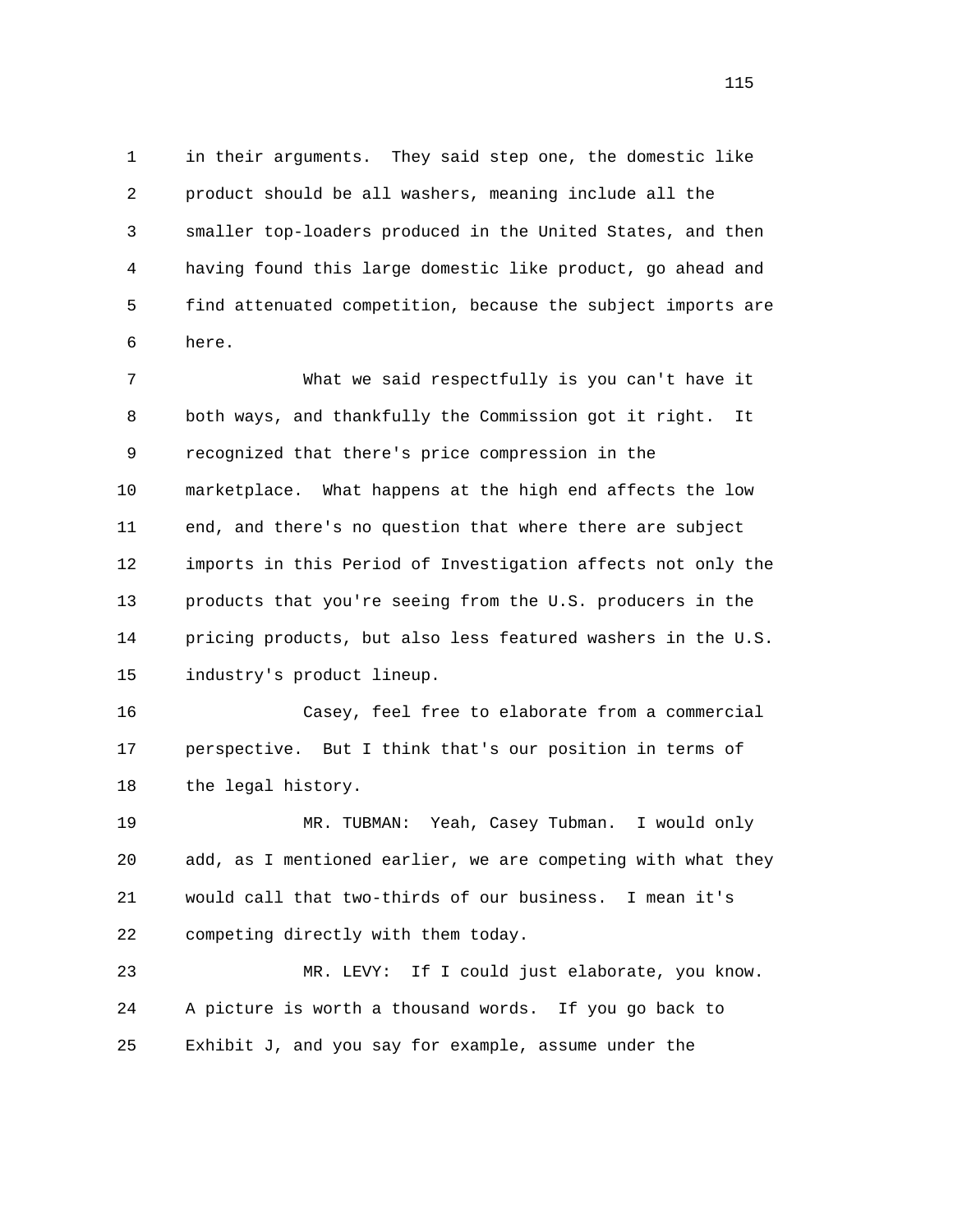1 hypothetical that there are subject imports that encompass 2 good, better and best features, and the U.S. industry 3 encompasses basic good, better and best, it's perfectly 4 clear under the model that if there's price compression 5 that's forcing prices lower for best, better and good, there 6 must be a consequential injurious impact on the pricing for 7 the basic washer.

 8 That is exactly what the Commission found in the 9 prior case. Respondents didn't like it. They appealed to 10 the U.S. courts. They lost a second time. Nothing has 11 changed about the conditions of competition. They are 12 recycling an argument that they tried and failed not once 13 but twice.

 14 MR. VON SCHRILTZ: Mr. Tubman, I think I heard 15 you say that retailers will have a line review, is that what 16 it's called, whenever a competitor introduces a new model or 17 if there are significant changes in competitor prices? 18 MR. TUBMAN: Casey Tubman. I think it was Joe 19 that actually maybe mentioned it. But they're not -- it's 20 not due -- typically line reviews are more of an annual 21 process. They're not because somebody came out with 22 something whizbang. There are I'll call it times in between 23 annual line reviews where a new floor spot may come up for 24 discussion, and someone may ask to take someone else's off 25 the floor, which is typically how we expend our days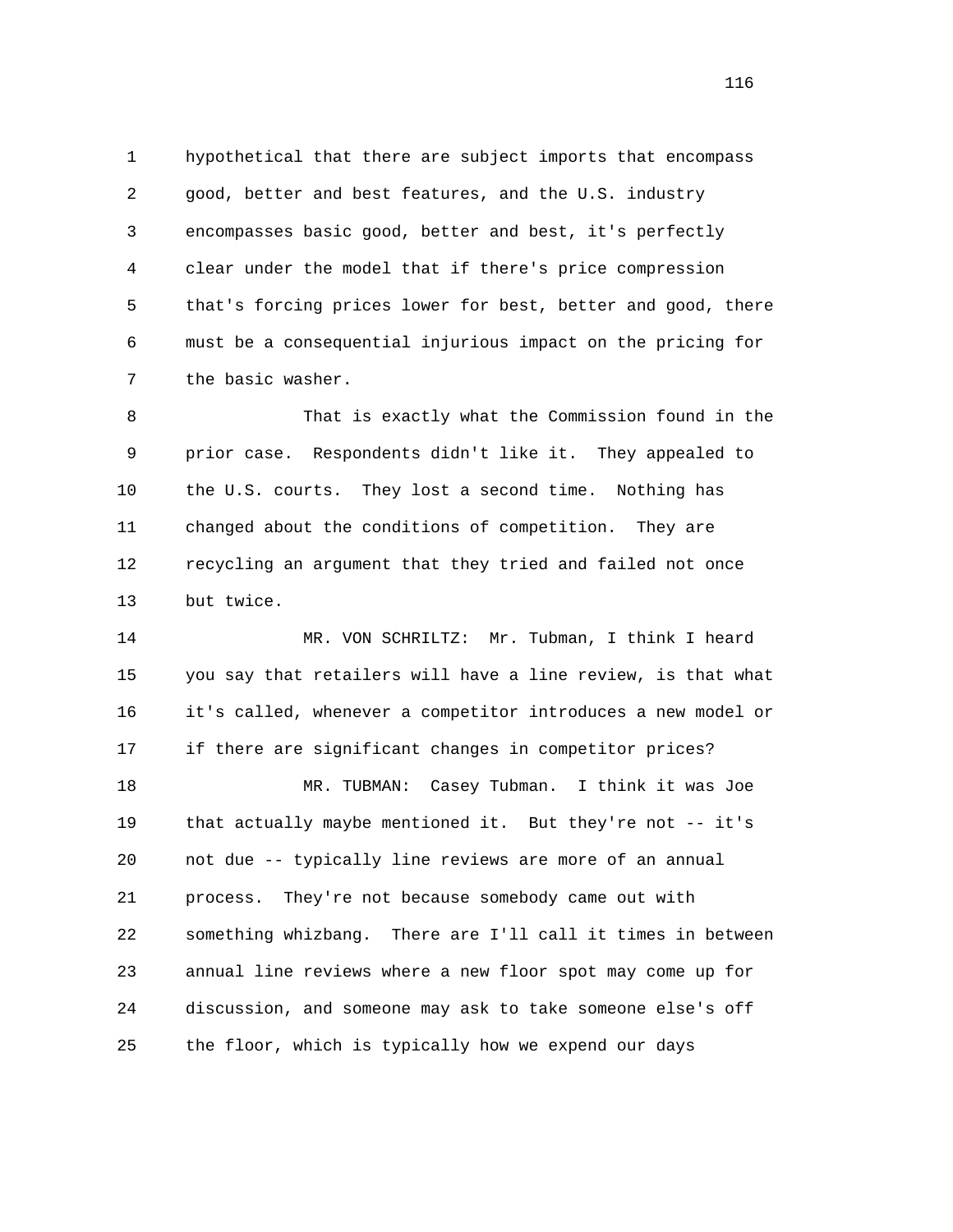1 fighting.

 2 But it's not specific to when someone brings 3 something out, the retailer has to respond to it. It's a 4 little bit different than that. 5 MR. VON SCHRILTZ: And during the line review 6 process, you discuss prices for the full range of washers 7 and which ones are not going to get floored and those sorts 8 of -- end caps and promotions and all that, all those issues 9 with the retailer? 10 MR. TUBMAN: Yes, Casey Tubman. That is 11 correct. We typically will have a discussion about each 12 product individually within the line, and then there's also 13 conversation about I'll call it extra -- there's up front 14 margin conversation and then there's discounts, discussion 15 and promotional money on top of that. Again it's typically 16 trying to get your product to the floor, because again what 17 you floor is what you can sell. 18 MR. VON SCHRILTZ: How are the -- this kind of 19 goes toward price compression. Now competitors' prices are 20 sometimes discussed during these line -- these meetings, 21 these line reviews? 22 MR. TUBMAN: Sorry, I just wanted to consult and 23 make sure I didn't answer something I shouldn't. I think 24 some if we can describe in writing afterwards. But yes, 25 there are comments made, how do I want to say it, inferences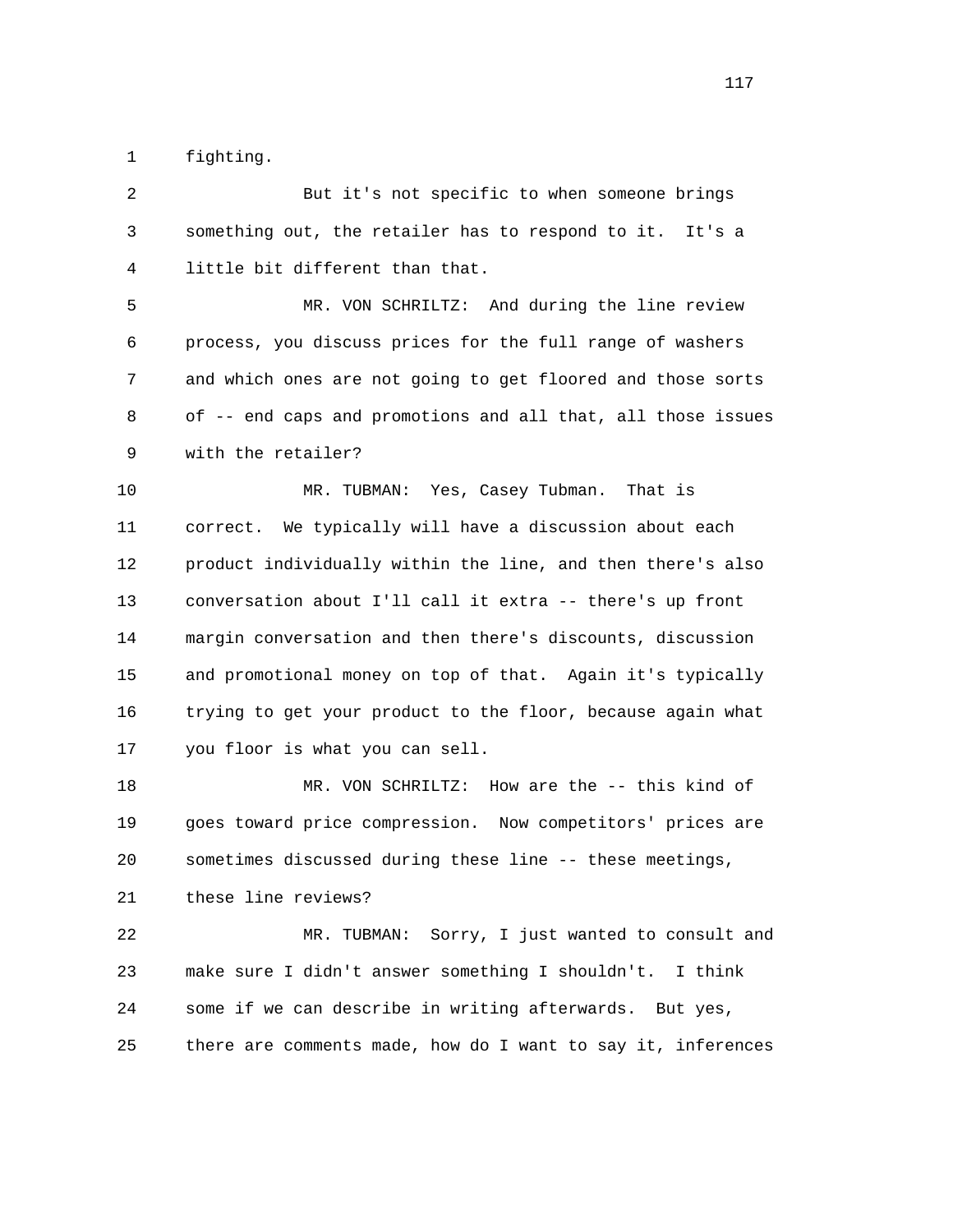1 made and asks made to lower price because of a competitor. 2 And again, we talk about usually one model at a 3 time in the line, even though we bring an entire plan to 4 sell. You go floor spot by floor spot and have that 5 conversation. It's not can you bring me a different 6 feature; it's can you lower my price. 7 MR. LEVY: Mr. von Schriltz, it's worth 8 reminding the staff that there are more than 200 very 9 specific instances of lost sales and lost revenue 10 allegations in the petition, many of which are corroborated 11 by email correspondence from retailers. 12 MR. VON SCHRILTZ: Now you've got these -- the 13 basic good, better, best. When you have to -- when you have 14 to lower a price on a better or best model, I know the 15 answer to this question already, but I'd just like to hear 16 it from you. I mean how does that affect the -- I mean do 17 the retailers expect you to drop your prices on the models 18 below, or is it good enough that you're just dropping the 19 price on one of your best models or one of your better 20 models?

 21 MR. TUBMAN: Casey Tubman again. I think you 22 know the answer as you said. It's pretty hard to sell a 23 basic washer at the same price as a good washer. So if you 24 lower the price of your good washer, and again I like using 25 Exhibit J. But if you take that good washer and shift it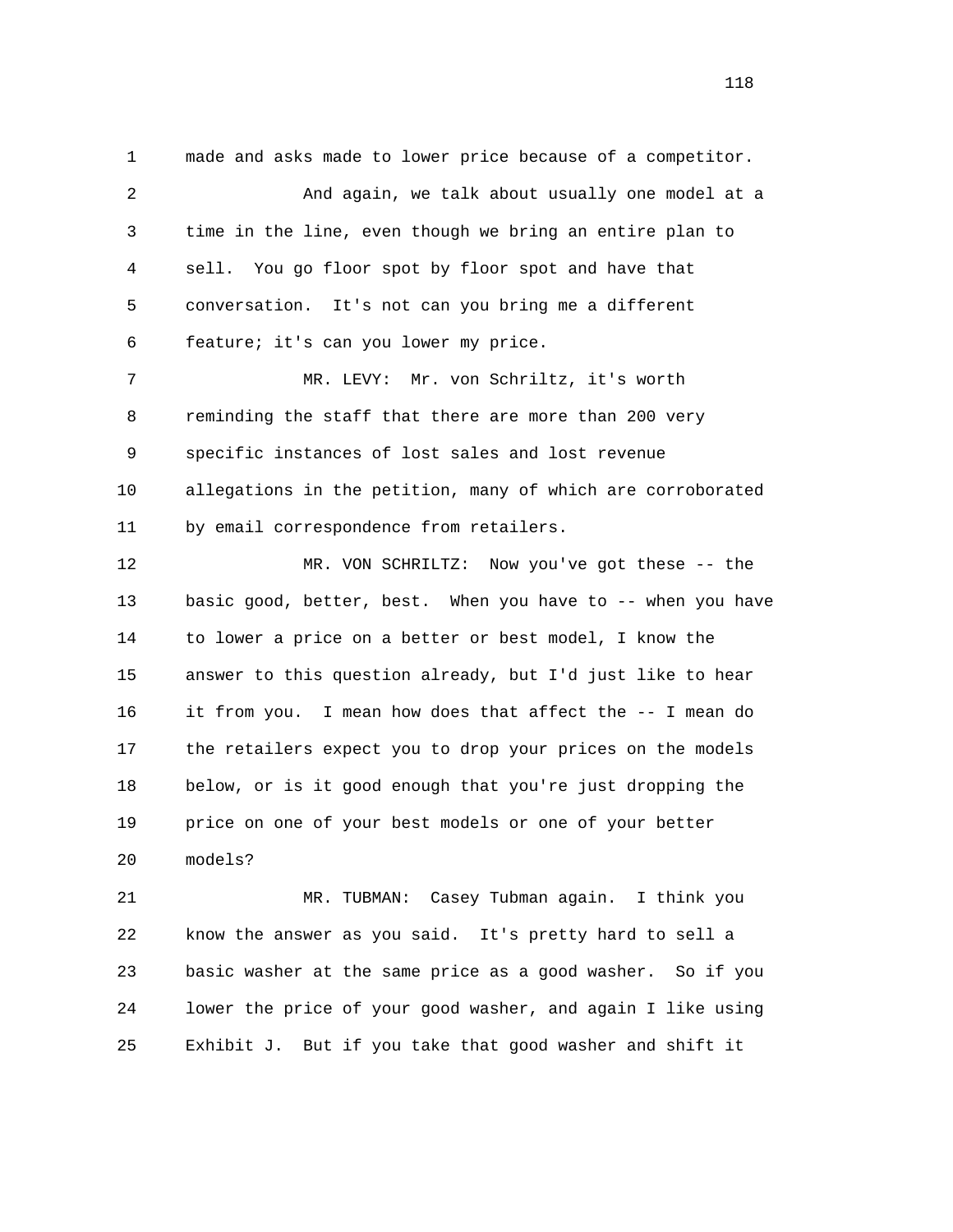1 down, the expectation is that the basic below it is going to 2 move down with it, and a lot of times the one above it might 3 move down. I mean it literally is all four. You can see the 4 movement here in the picture. It showcases it very well. 5 So when best features come in and are lowered in price, it's 6 a chain effect.

 7 MR. VON SCHRILTZ: And how does that work? If 8 you discuss it one model at a time, you start with the best 9 models and then work your way down?

 10 MR. TUBMAN: Honestly, it could be that way. It 11 could be the other way. It could be an in between. Those 12 conversations can go on for hours, sometimes days. And so 13 you end up bouncing around and typically I think of one 14 retailer who does some negotiation, where we actually get 15 put into separate rooms, little rooms by each other and they 16 move in between the rooms and come back and forth and it's 17 just hey, I've got another deal. What do you want to do? 18 So it can be at the top, it can be at the bottom. It moves 19 around.

 20 MR. VON SCHRILTZ: And what happens if you offer 21 a lower net price on a best model? Is it -- does that sort 22 of circulate through the negotiations for the lower models, 23 or does it sometimes just stay? Do you sometimes make a 24 concession on a best model without having to revisit the 25 prices on the models under it?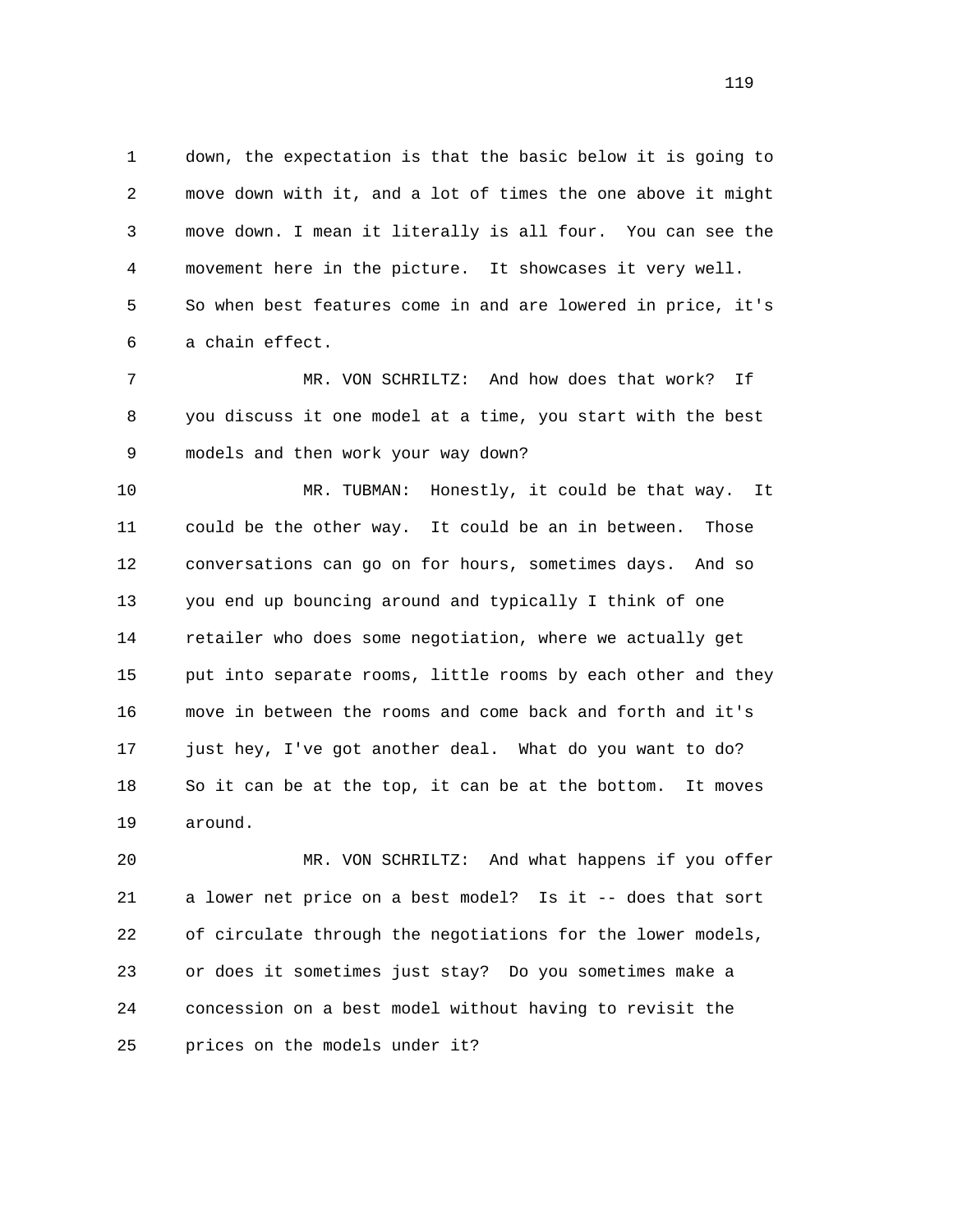1 MR. TUBMAN: I think I'll speak in generalities 2 around that. It's hard to.

 3 MR. VON SCHRILTZ: Thank you. Thank you for 4 clarifying that. I have a question for GE. Now obviously 5 it's been in the news, that GE has been trying to sell its 6 appliance business. They tried to sell it to Electrolux but 7 that deal was cancelled due to antitrust concerns. It's 8 still apparently trying to sell its business according -- 9 well, based on stuff that I've read on the Internet, it's 10 still trying to sell the business.

 11 I'm wondering how big a factor were subject 12 imports in GE's decision to sell its appliance business 13 after investing so much money in moving production to the 14 United States? I'm just curious.

 15 MR. MAGNUS: So it probably won't surprise you 16 to hear that I'm going to have to tackle that in a written 17 answer post conference. But I would also say that to a 18 large degree, that question has an answer that's inside the 19 questionnaire response we already filed. But we'll go after 20 it in more detail in a post conference writing.

 21 MR. VON SCHRILTZ: Thank you. I have no more 22 questions at this time. Thank you for all your answers.

 23 MR. CORKRAN: Thank you, Mr. von Schriltz. Next 24 we'll turn to Ms. Cohen.

25 MS. COHEN: Good morning. I'm Cindy Cohen from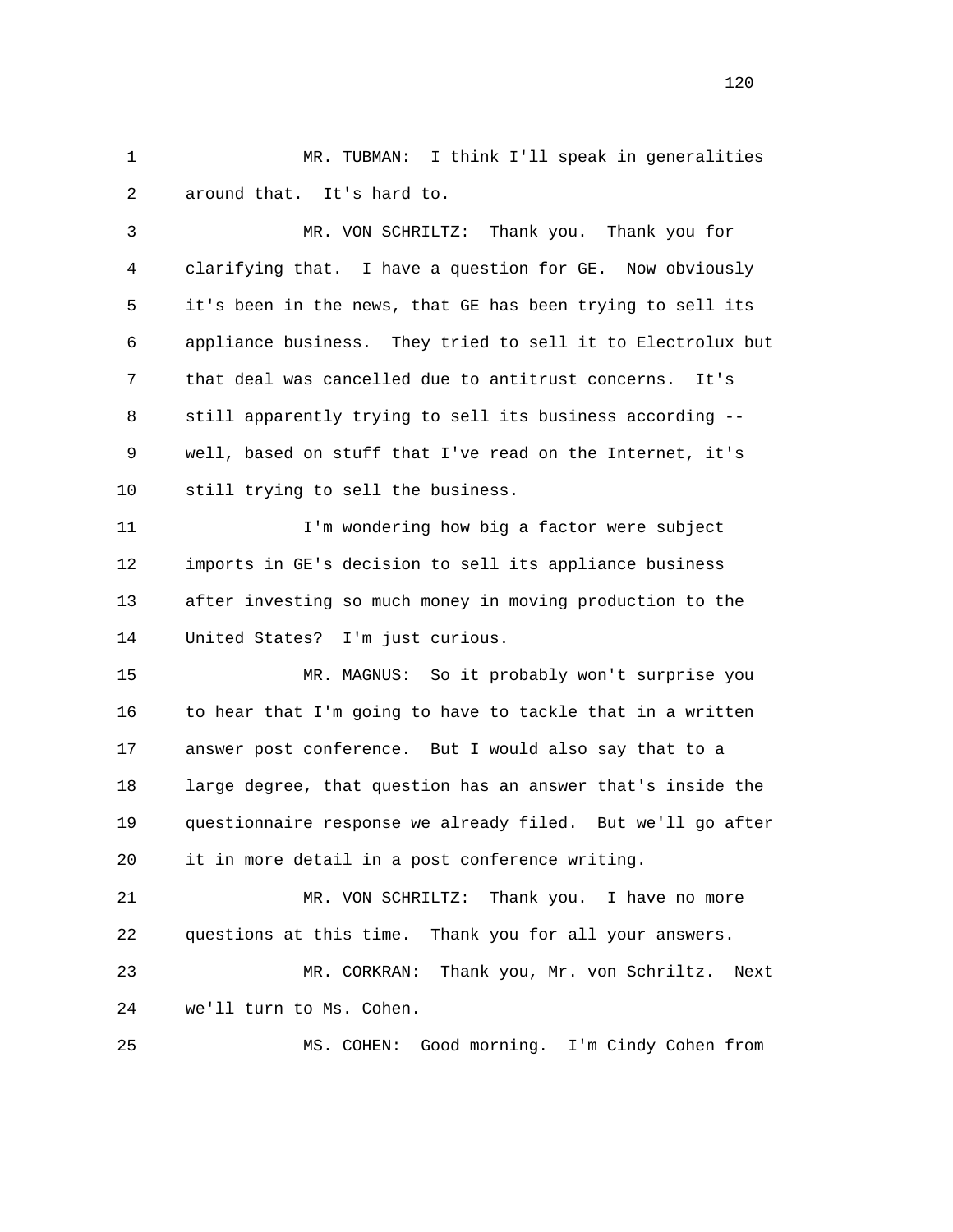1 our Office of Economics. I also have Michele from our 2 Office of Economics. Although Karl has covered many of my 3 questions already, as has Chris, I'll throw out a few. 4 Let's see. Let's start with demand. I see you have the 5 Exhibit L on the demand trends.

 6 It appears from there that demand is very 7 healthy at this time, at least from the blue line. I 8 understand from the previous case that most of the demand is 9 for replacement versus -- can you describe what is happening 10 with demand and is that replacement demand or something else 11 going on there?

 12 MR. LIOTINE: Sure. Joe Liotine. During the 13 demand, I think the last case was at a point in time when 14 the overall housing market was depressed. So a lot of those 15 conclusions and comments I think related to that context, 16 which really was predominantly replacement.

 17 But in the periods where housing is stronger, as 18 it is now, housing starts, remodels, first home moves, all 19 those things, it does drive quite a bit of demand, which you 20 see in our chart here. So historically demand moves mostly 21 replacement, but then gets I'll say accelerated by housing 22 starts.

 23 We're in one of those periods now, where the 24 acceleration in demand is really driven by housing starts. 25 No new demand is being created from a replacement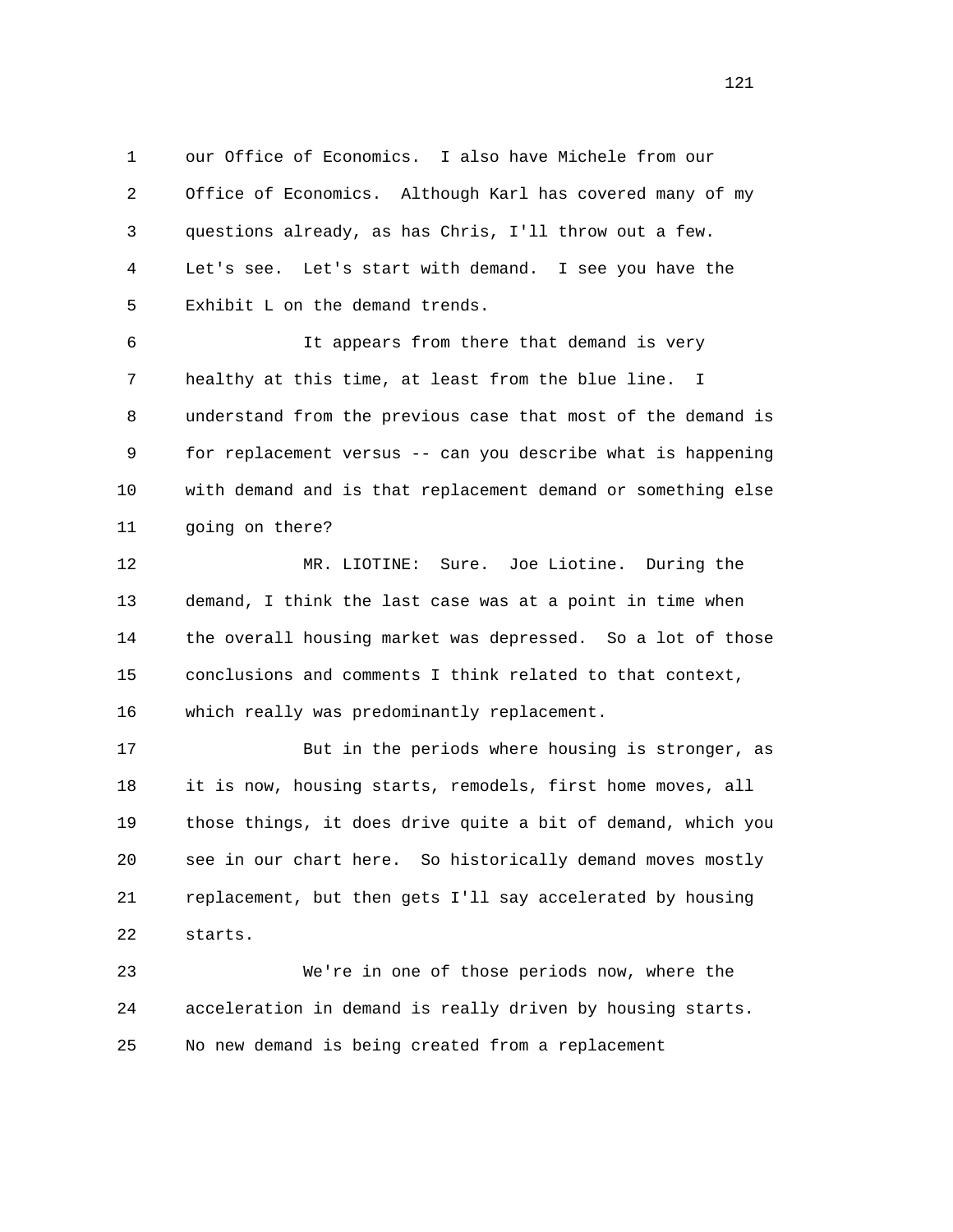1 standpoint, and really the added growth is from the 2 remodels, home sales and housing starts.

 3 MS. COHEN: So how much of demand at this point 4 would be housing starts versus -- or new demand versus 5 replacement demand?

 6 MR. LIOTINE: It's a difficult question. We 7 don't have perfect information here. Historically, we'd say 8 it fluctuates probably in periods of low housing growth, 9 like it was previously, replacement could be up to 70 10 percent. In periods where there's more growth, maybe it's 11 as low as 55 percent, and those are kind of guesses but just 12 general feel.

 13 So I would guess we're in a period where there's 14 less replacement as a percent. Same overall level, because 15 it's an absolute.

 16 MS. COHEN: Sure, and do the availability of new 17 features, does that drive demand as well?

 18 MR. LIOTINE: I mean replacement demand is 19 replacement demand. If you have one washer, you don't buy a 20 second one. You don't replace your washer as you do with 21 fashion. They're in basements and laundry rooms, as we 22 talked about. It really is this concept of a workhorse in 23 the laundry room, not a showpiece.

 24 So you don't see a lot of change in overall 25 demand because of features. That doesn't really occur. You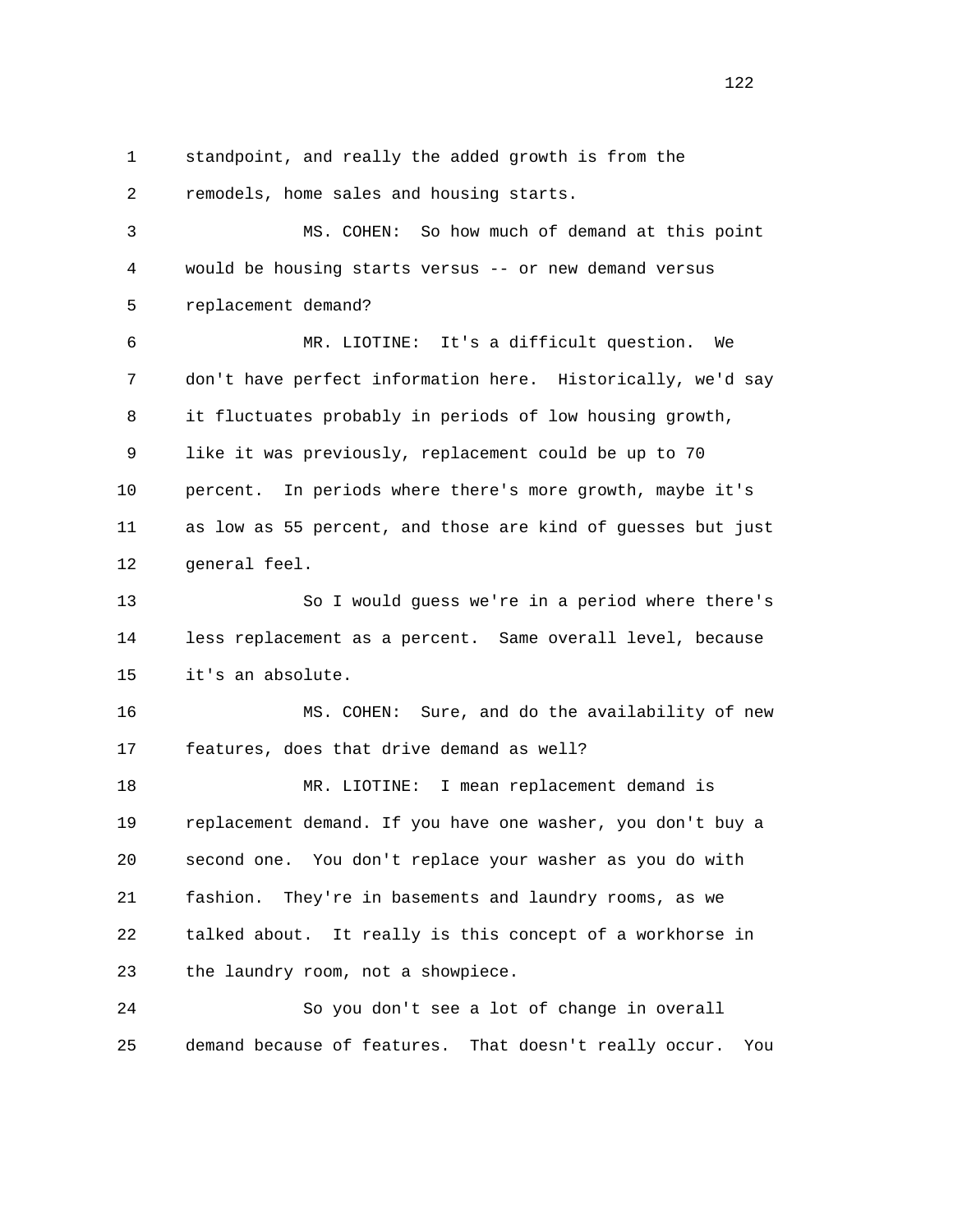1 do see it because of housing. That certainly happens. 2 MS. COHEN: Is the -- I see all the 3 advertisements for washers and they look more like the 4 showpiece type of thing, with these beautiful laundry rooms. 5 I live in a condo, so I actually have an out of scope washer 6 with the pink thing down in the laundry room, down in a 7 basement. But is that an increasing trend, to have the 8 nicer setups for washing, for where the washing machines are 9 located? 10 MR. LIOTINE: I mean there are certain things 11 that certain consumers might look for. But in general, I 12 would say what you see is, you know, one of my previous 13 jobs, which is called marketing. I mean it's our job to 14 make the stuff look beautiful and make you want to be 15 attracted toward it. It doesn't necessarily change things 16 as much as it is window dress where we are. 17 There are certain consumer trends in housing 18 that could change, either small configurations or a laundry 19 on the second floor, things like that have occurred in the 20 last ten years. But in general, I don't think there's 21 anything, any data there that would suggest anything's 22 changed. 23 MS. COHEN: What about demand for the top-load

24 versus frontload versus I think it's conventional washers?

25 MR. LIOTINE: I'll start, and maybe Casey will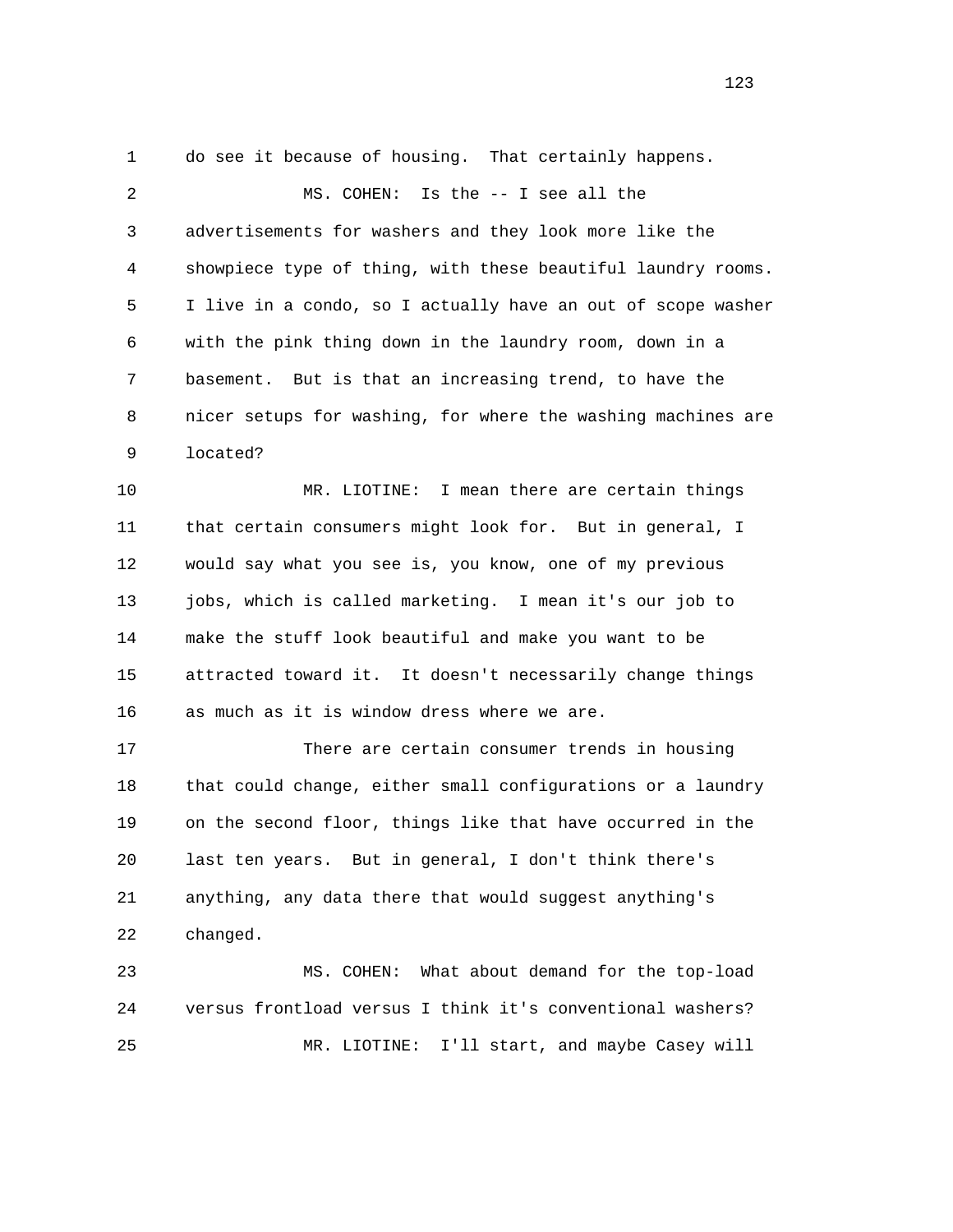1 get the rest of it. You know, that has ebbed and flowed 2 over the last ten years. When frontload first came back to 3 the U.S. in a big way, there was quite a bit of front-loader 4 purchases. Then after having that for a little while, there 5 was quite a bit of substitutability back to top-load.

 6 Now I think the percents on average are probably 7 70-30, 70 percent top-load, 30 percent frontload and that's 8 been true for about the last couple of years. Going back 9 five or six years, it might have been as much as 60-40, 60 10 percent top-load, 40 percent frontload. That would have 11 been maybe eight years ago or so.

 12 So it moves a bit. Consumers do look across the 13 platforms based on their needs. Are they looking for 14 capacity, are they looking for a brand, are they looking for 15 whatever it might be. So there is quite a bit of 16 cross-shopping across the platforms.

 17 MR. TUBMAN: Casey Tubman. The only thing I 18 would add is again, you come in probably with a budget and 19 you're looking for what can I get for that amount of money. 20 Whether it's top-load, frontload, what's the most features, 21 what's the biggest capacity, depending on what matters to 22 you. Again, if you have six children, you're going to be 23 looking for capacity.

 24 It just -- it depends. But yeah, it's more of a 25 total package, and to Joe's point, we've seen people who own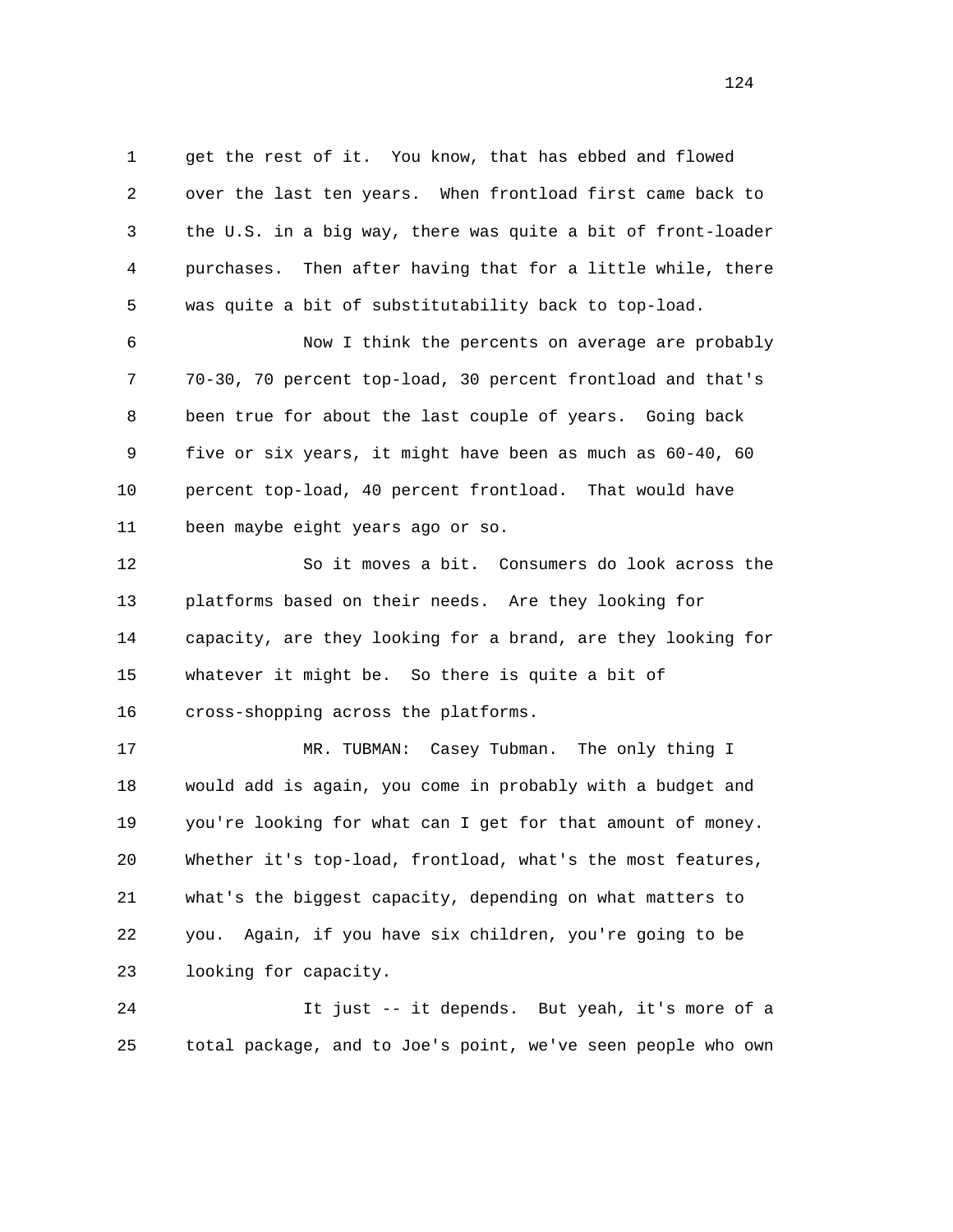1 front-loaders come back and buy a topload next. We've seen 2 people that own top-load buy a front-loader. So there 3 really is this mobility between the platforms.

 4 MS. COHEN: And for the -- is there a difference 5 in demand for say Whirlpool product versus a Samsung product 6 by age group? Do you see younger people liking a certain 7 brand or older people?

 8 MR. LIOTINE: Joe Liotine. I mean we think our 9 products are very compelling to all age groups, and we think 10 the data would say that. So we have a brand portfolio for a 11 reason. We have multiple brands and there we think they 12 cover really the entire demographics of who's buying. So we 13 don't see a big difference.

 14 Certainly different brands represent different 15 experiences. So there are some differences there in terms 16 of style. But for us, we offer both Whirlpool, Maytag and 17 Amana, and we think that is more than sufficient to meet all 18 the needs of the consumers.

 19 MR. TUBMAN: Casey Tubman. I think I'll add a 20 little bit just to give a little flavor to it. Again, I go 21 back to if they can see it on the floor, then they can buy 22 it. So whatever brand it is. But when we're talking to a 23 buyer and we're actually trying to get that floor spot, I 24 could give it brand ABZ. If I give it the right price, 25 they're going to be happy to put it on the floor.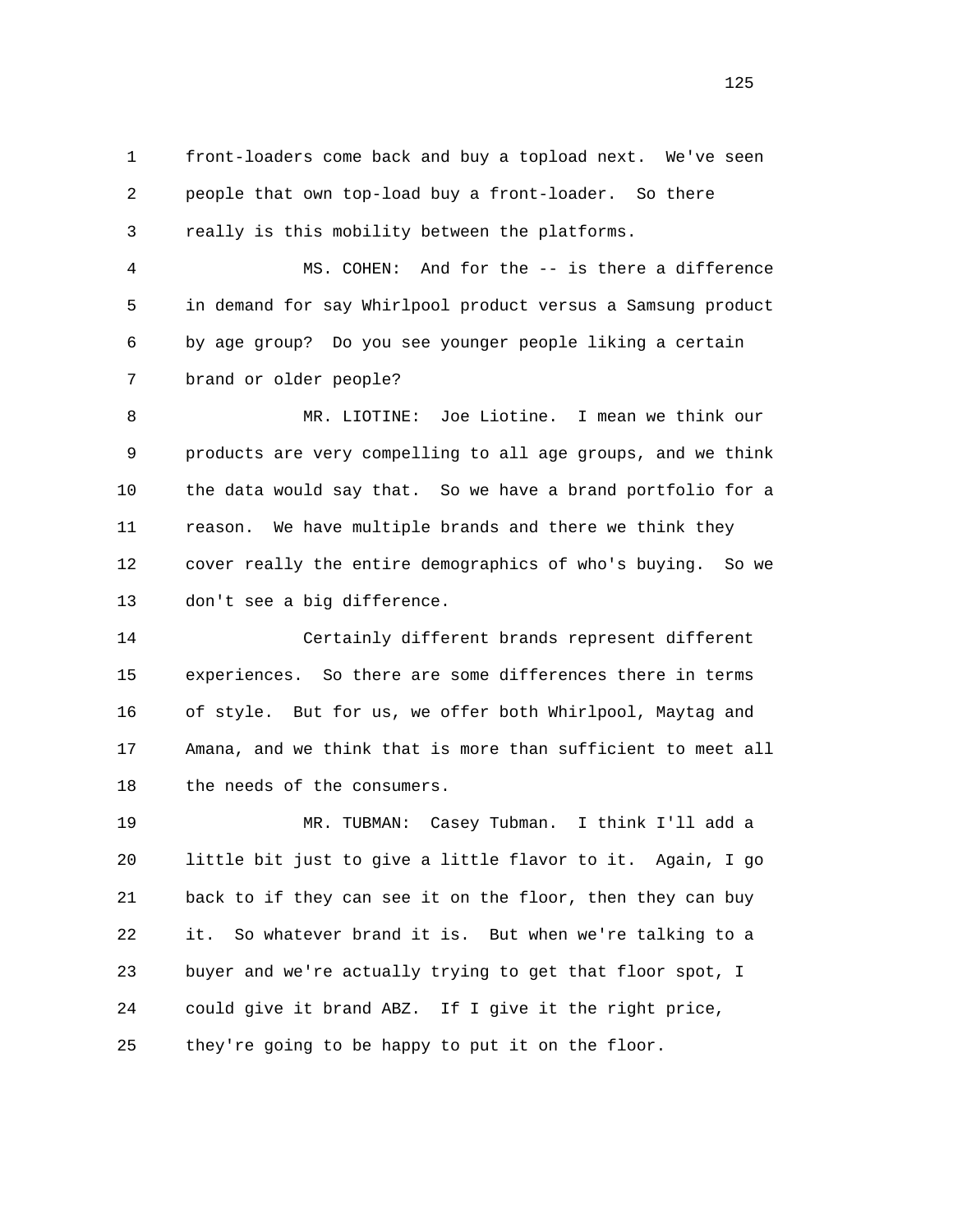1 I go back to we have a retailer and our 2 competitors know this person as well. He's got a sign above 3 his desk. It says "There's no bad product, just a bad 4 price." He lives it every time we walk in the door. So 5 brands, again the marketing group, as Joe led and you can 6 hear him kind of talk more about it, we like to make 7 ourselves feel good and say okay, that brand means 8 something. 9 Which it does. We have consumers that go for 10 that. But when it comes to a buyer, the buyer doesn't ask 11 that so much. 12 MS. COHEN: What is the marketing strategy behind 13 having the Maytag, Amana, the different brands for 14 Whirlpool? 15 MR. LIONTINE: What is the strategy? 16 MS. COHEN: Yes, what is the marketing strategy, 17 there, how does that work? 18 MR. LIOTINE: Joe Liotine. So, each brand plays 19 it a little bit different so Amana really is a brand that 20 doesn't follow the full product. It only has the value 21 segment of our business or as Whirlpool and Maytag really do 22 cover all the other segments and Whirlpool we've had as a 23 company is our flagship name for a long time. Maytag 24 actually is a brand that we acquired approximately none 25 years ago so that has a lot of history prior to us.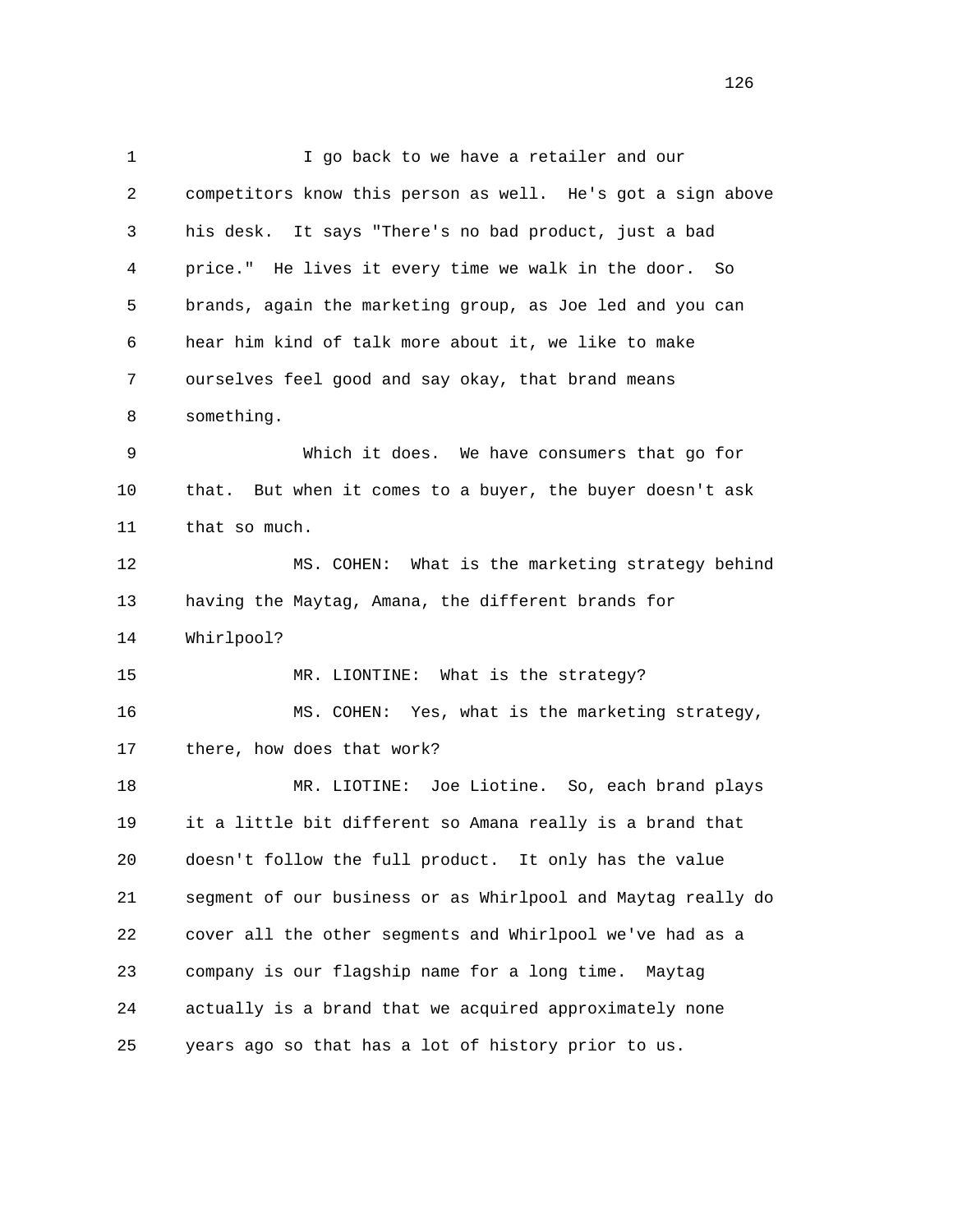1 MS. COHEN: So are there customers that want 2 Maytags? Is that the reason for keeping the Maytag brand. 3 MR. LIOTINE: Just our way of giving different 4 choices to the buyers to a little bit to Casey's point so 5 between Whirlpool, Amana and Maytag, we can offer lots of 6 different things in lots of different combinations and it 7 positions the buyer in a way where they can pick and choose. 8 We have all the offerings that they would need and to 9 Casey's point, it's about executing the price that they 10 want. 11 MR. LEVY: Joe, just to clarify, when you're 12 saying buyer you're talking about your retailer customer, 13 correct 14 MR. LIOTINE: Retailer customer, correct. 15 MS. COHEN: Just to follow up on Karl's question 16 about the Kenmore being at a different level of trade. Is 17 our pricing data going to be skewed by having the Sears 18 pricing in there? 19 MR. LEVY: So the question came up in the prior 20 proceeding, should Kenmore models, in other words Kenmore 21 brand and models sold to Sears be included in pricing 22 products along with other branded sales to retailers? The 23 issue came up and the ITC in the prior proceeding decided to 24 include them all. That's how they were analyzed and we 25 think for purposes of this preliminary phase they should be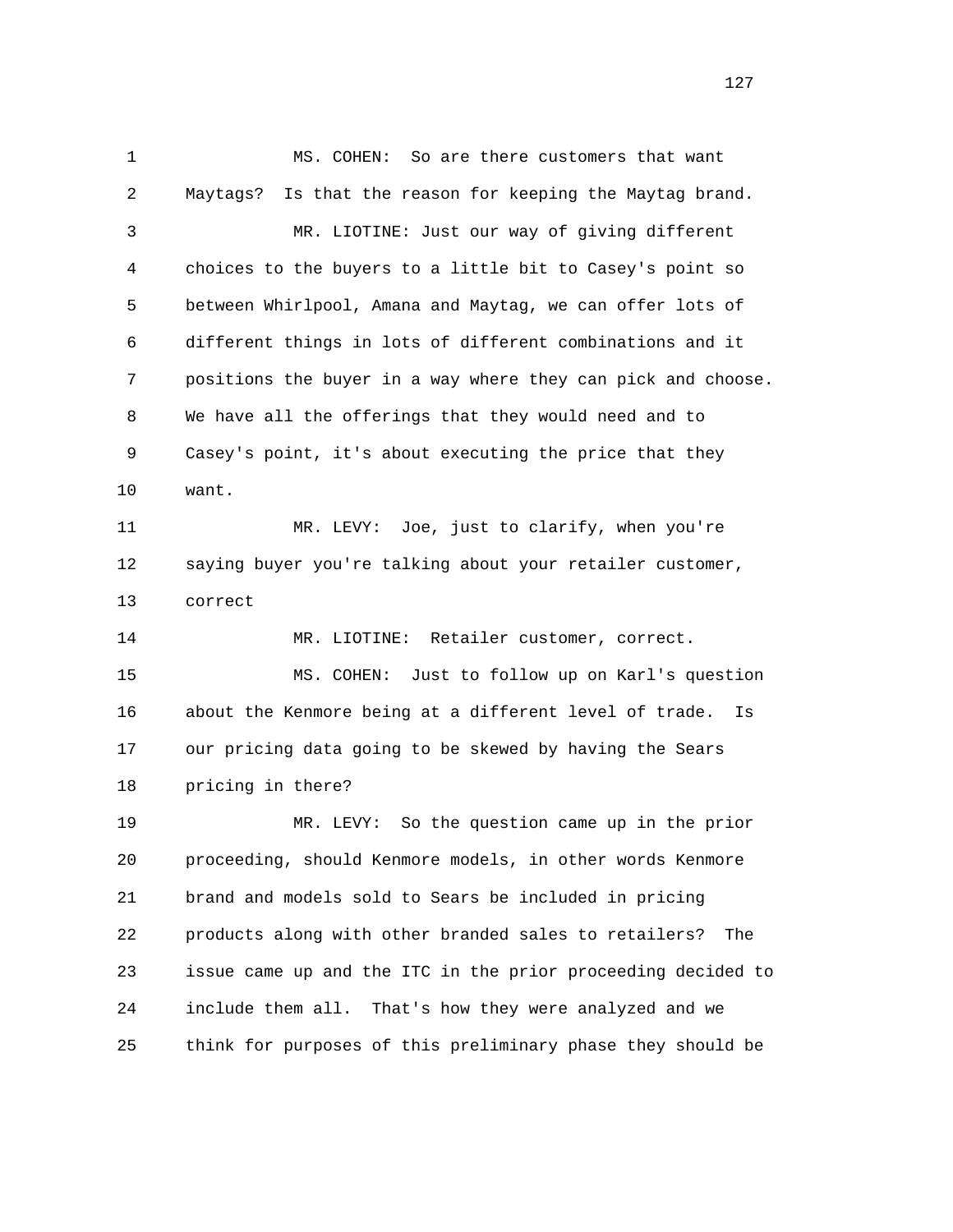1 analyzed the same way again and we can detail in our 2 proprietary submission the qualities and characteristics of 3 sales to Kenmore because Whirlpool has supplied Kenmore just 4 as LG and others have supplied Kenmore on and off over the 5 years.

 6 MS. COHEN: It would be helpful also for the 7 post-conference submission to see how the prices compare 8 specifically for Kenmore, for say one of our pricing 9 products for the Kenmore sales versus the other sales. 10 Would that be possible?

 11 MR. LEVY: For all parties to basically break out 12 their Kenmore SKUs in the pricing products, is that what 13 you're saying because I just want to understand your 14 instructions?

 15 MS. COHEN: Sure. I was thinking on maybe one or 16 two pricing products to not make it too burdensome on 17 everybody.

 18 MR. LEVY: The interesting thing to note here. 19 MS. COHEN: Just to get an idea of what the 20 variation was.

 21 MR. LEVY: The interesting thing to note here is 22 that for any given product you're going to have one supplier 23 of Kenmore. So when you break out the Kenmore, you are 24 reducing the overlap because by definition it's either a 25 Subject Import supplying the Kenmore product or a Domestic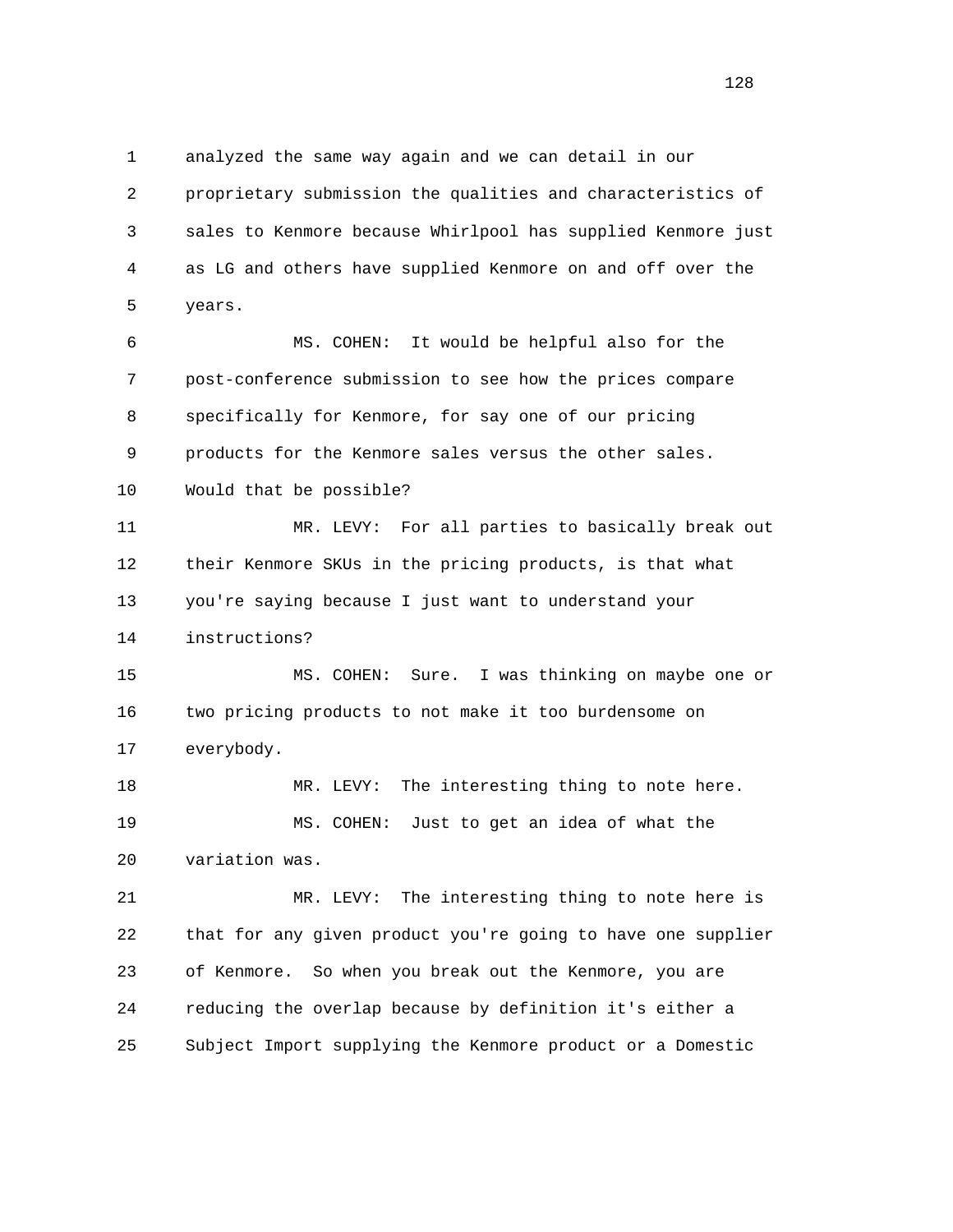1 depending upon what pricing product you're in. so you're 2 not going to be able to make any head to head comparisons if 3 you break out Kenmore. There are a range of factors what's 4 informing the price of a particular SKU. If you want to 5 break it out maybe after this staff you can send an email to 6 the parties, you know, and pinpoint which products and which 7 SKUs you want broken out. We'd be happy to accommodate.

 8 MS. COHEN: Okay, thank you. We'll do that. Did 9 you have another comment?

 10 MR. LEVY: Casey was just making the observation 11 that with regard to top load in the present tense Whirlpool 12 is the principal supplier of Kenmore product by contrast 13 with regard to front load; LG is the principal although not 14 necessarily the exclusive supplier of Kenmore branded 15 product. I believe that Electrolux is also a supplier at 16 the lower end so he was simply making that observation that 17 you are not going to find this overlap if you break it out 18 and in the prior proceeding the Commission did not break it 19 out so we'd ask you to consider what you want and then 20 instruct us accordingly.

21 MS. COHEN: Okay, we will do that.

 22 MR. TUBMAN: I just worry there's no comparison 23 there.

 24 MS. COHEN: Right. I don't think we covered this 25 yet, the online sales. I know that was discussed in the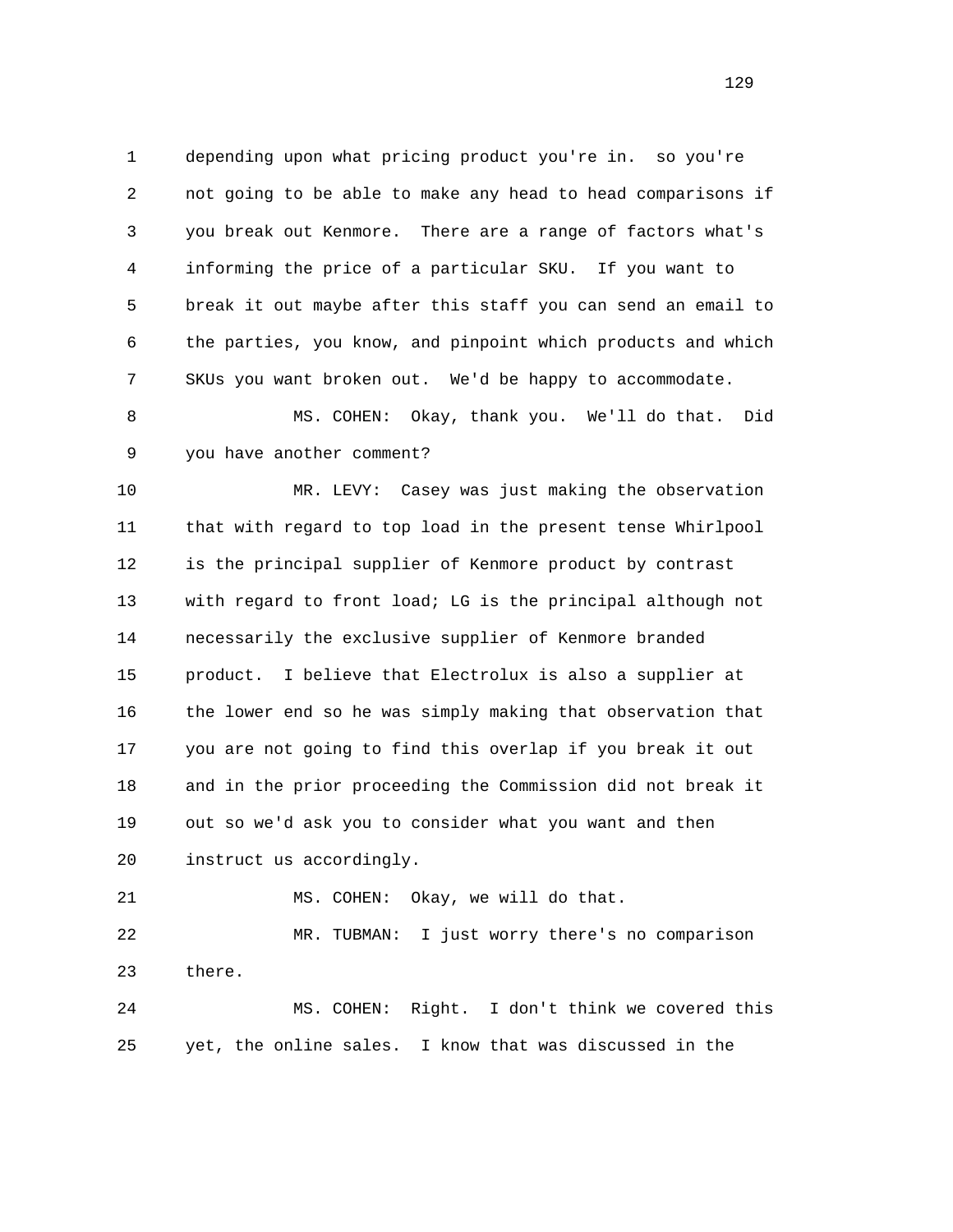1 previous case. Has there been any change in that.

 2 MR. TUBMAN: I think during this period... sorry, 3 it's Casey Tubman. During this Period of Investigation 4 there continues to be a few more internet sales but I would 5 say it's still a minority. We like to classify it as sub 6 ten percent and of those even a vast majority of those are 7 what we would consider brick and click. I don't know if you 8 have heard that term before but say you went in and shopped 9 and then you weren't sure you wanted to buy it there.

 10 You went and looked at another place and found 11 out it wasn't priced any lower there but you really liked 12 the salesperson at the other place. Instead of going back 13 to the store, you went home and bought it on the internet. 14 It's called a brick and click. So we still see quite a bit 15 of that versus pure internet people researching it and then 16 buying it without ever seeing it. I think of it a lot like 17 a car.

 18 MS. COHEN: Sure. Have there been any changes 19 since the previous case in the types of discounts that are 20 offered either by Domestic producers or Subject Importers? 21 MR. LIOTINE: I don't know if there's any 22 technical changes but there's a lot of different tools to do 23 that but all those tools still exists. 24 MS. COHEN: I believe that is all I have.

25 MR. CORKRAN: Thank you Ms. Cohen. Ms. Breaux?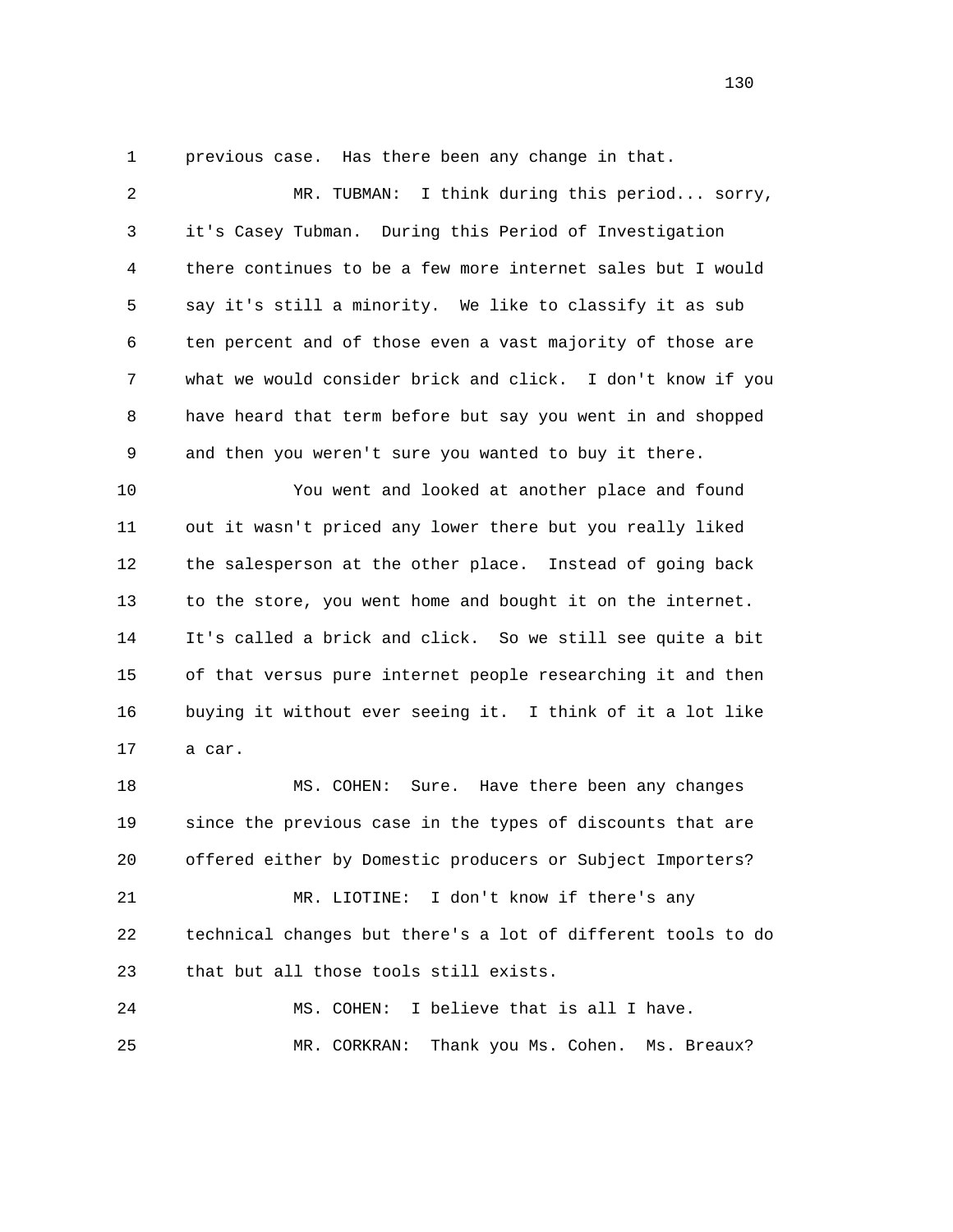1 MS. BREAUX: Michelle Breaux, Office of 2 Economics. I will keep my question short as I have spoken 3 to some of you about the issues that I have and that are 4 pretty confidential. The question, I don't know if it has 5 been covered yet, is about lifecycles for individual models 6 and how that has each individual model's lifecycle, how does 7 that affect the prices at any given point.

 8 MR. TUBMAN: Okay, Casey Tubman. I think, I will 9 give a different thesis to it because it's a little bit 10 complicated but the short answer is each SKU has a lifecycle 11 but then a platform has a lifecycle. So if you think about 12 just the individual SKU, our retail buyers they don't like 13 to flip their floors. It's a mess for them, let's say, it's 14 not easy and it costs them money and it costs them sales 15 because sometimes people won't want to buy something that 16 has been discontinued so on and so forth.

 17 So they ask us to come in about every eighteen 18 months to two years. That's for all manufacturers. That's 19 about how often you should be flipping out a product. It 20 used to be longer and as times have gone on it's gotten 21 shorter and shorter but they still hold to that, I call it 22 an 18-month or more rule. So that's for an individual SKU. 23 For a platform, a platform can go, I mean platforms in the 24 past I've seen them go thirty years. I have seen some go 25 ten years, I have seen some go five years. So it just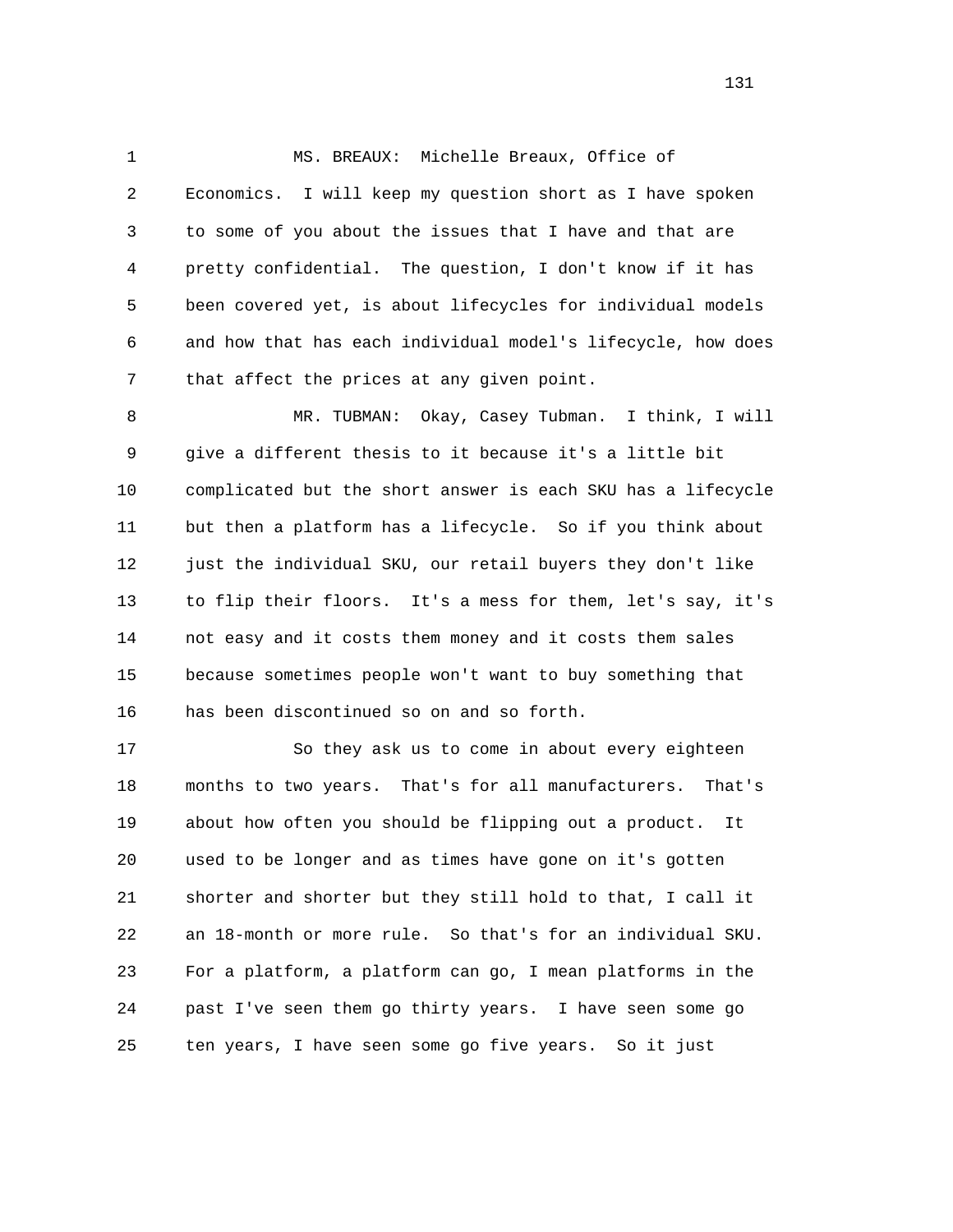1 depends on the platform and what new products are coming.

 2 As far as the financial piece around it, we plan 3 for those. We have our product plans so you know when 4 something is going to trade out. You don't build large 5 inventories. You work with your retail partners to 6 understand what their inventory is and make sure they're 7 selling through that. When it actually comes down to 8 discontinuing the floor model and selling it off, that's 9 usually what you're worried about. The rest is just a week 10 or two's worth of inventory that you are trying to discount. 11 In comparison to your total business, it's very small.

 12 MR. LEVY: Jack Levy. In relation to your 13 question about how it affects your pricing products, with 14 any given pricing product, you're going to have SKUs that 15 are being transitioned in and transitioned out continuously 16 throughout the Period of Investigation. New models coming 17 in, old models coming out. What the Commission observed in 18 the past case and this is still true of the conditions of 19 competition, there is nothing natural about the idea of 20 discounting a product and lowering the price progressively 21 over time in an environment where the cost structure is 22 fundamentally stable.

 23 What is the exception is the small closeout 24 volumes to which Casey Referred and that's a very short 25 phenomenon. So you may have low volume of closeouts for a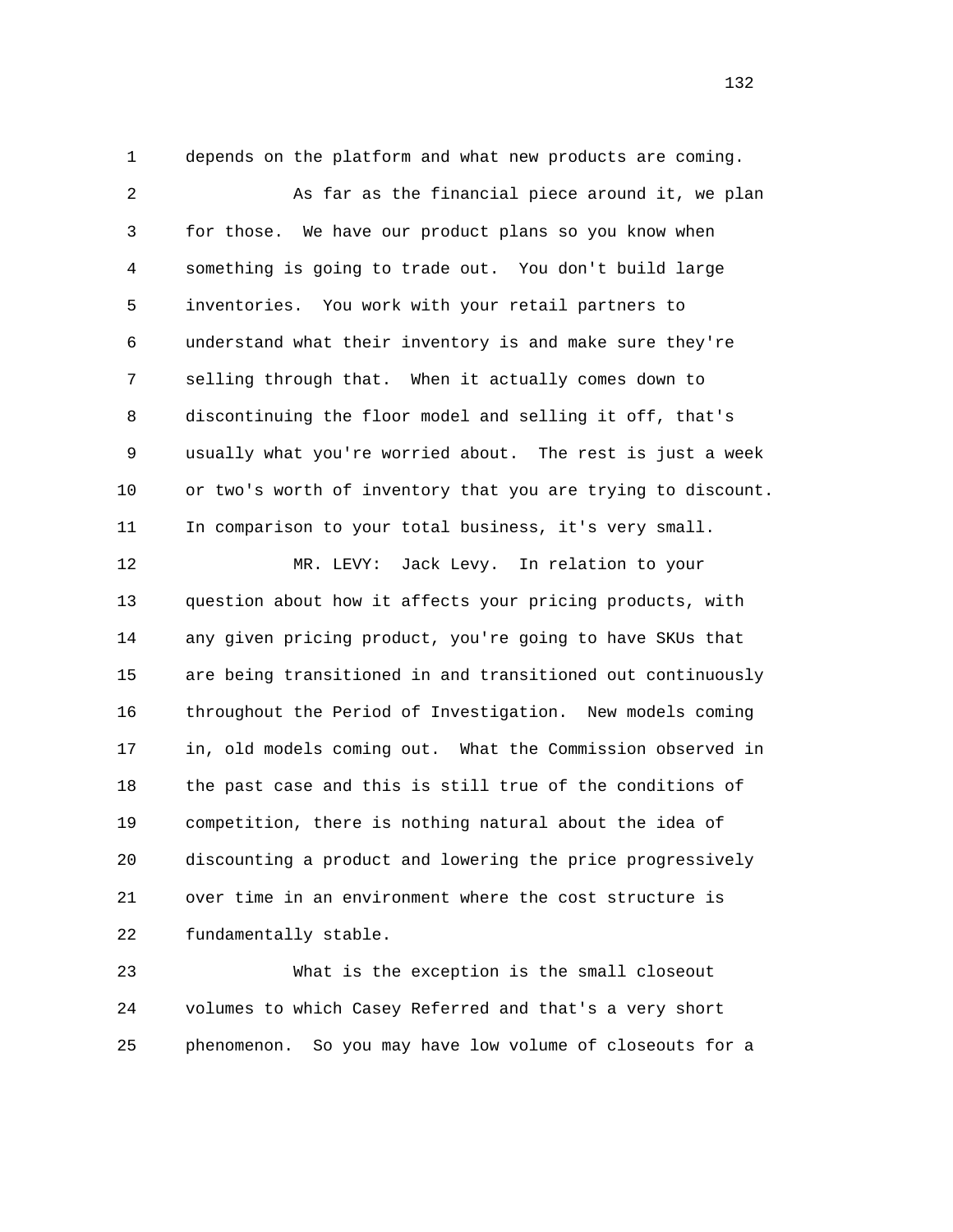1 couple weeks for the residual inventory. At the same time 2 that newer models are being floored and that is sort of 3 continuously cycling through the industry at any point in 4 time.

 5 MS. BREAUX: Thank you very much. That's all I 6 have and I want to let you know that you'll be hearing from 7 me as far as pricing products and definition goes later 8 today.

 9 MR. CORKRAN: Thank you Ms. Breaux. Mr. Fravel? 10 MR. FRAVEL: Yes, I have a question of both GE 11 and Whirlpool. You can answer it in writing afterward also. 12 You've eluded to different segments of the market, value, 13 core and high end or premium, you've talked of low end or 14 whatever, if you could just tell us what those represent in 15 terms of how you're defining them when you say high end is 16 that a value term? It's just to understand the market a 17 little bit more or people have said in my readings core 18 product or value product or low end product? 19 MR. LIOTINE: Joe Liotine. Yeah, I think a lot

 20 of those descriptors are pretty general and people use them 21 in different ways. Some are kind of averages for how we 22 speak. We can post-conference submit how we look at it and 23 terms we use. They are not all consistent for all 24 manufacturers or all retailers but are generally meant to 25 establish how broad is your product lineup and what price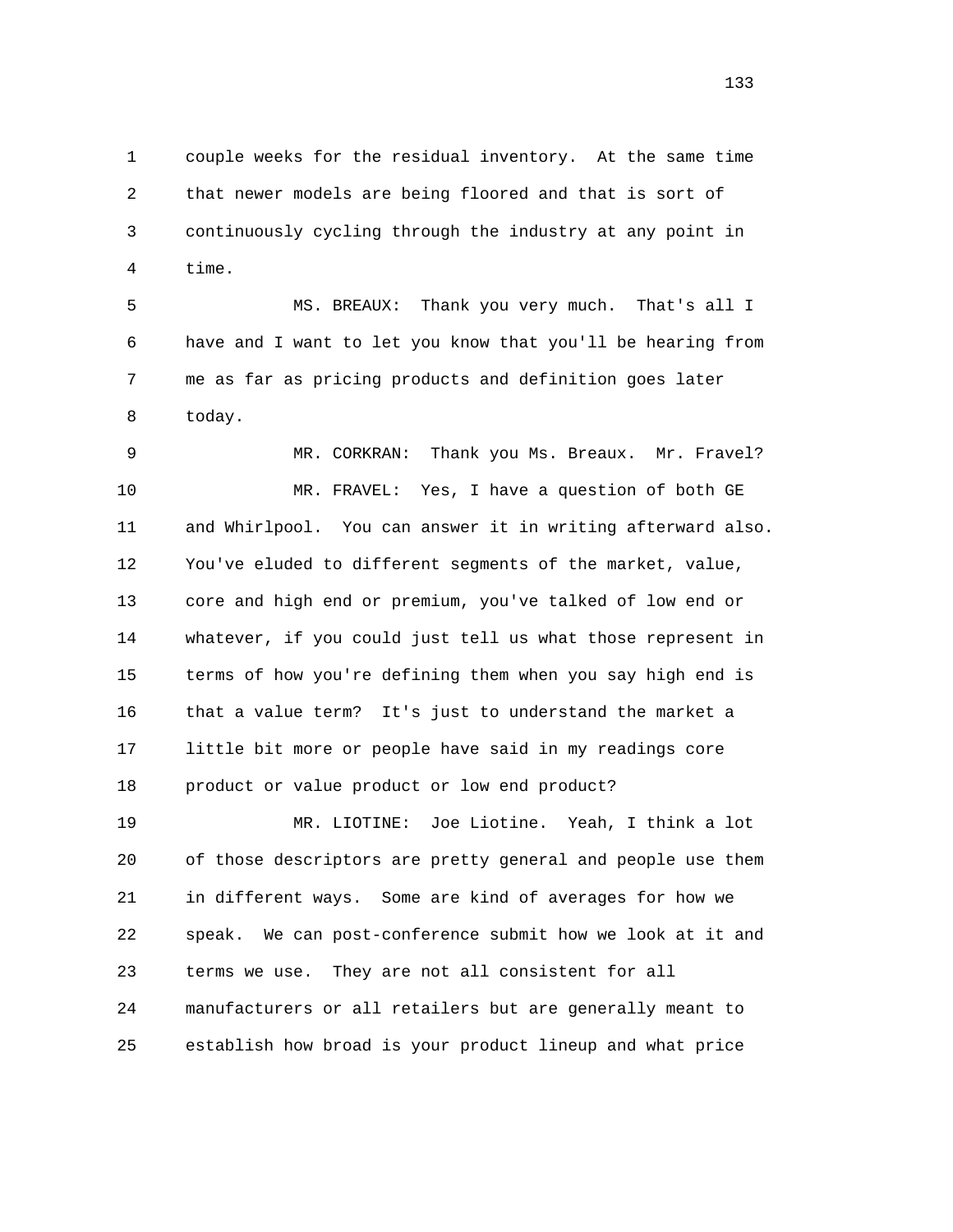1 points are you targeting? That's what they are generally 2 meant for but there is not a specific industry set of 3 definitions for those.

 4 MR. FRAVEL: Would you be so kind as to break 5 that up in frontloading and top loading since you say its 6 price points too for what you think your company would do? 7 MR. TUBMAN: I think, as Joe said, just between 8 him and I we might call things two different things. It's 9 really a generality. We can try to put something together 10 but I don't think we will be able to put a specific, I 11 wouldn't tell you 799 is something versus 699.

 12 MR. FRAVEL: Right, it's ranges or whatever. 13 MR. TUBMAN: It would be a broad range I think. 14 MR. FRAVEL: It would be a help.

 15 MR. TUBMAN: Even that would be overlapping I 16 would say.

 17 MR. FRAVEL: Okay, if you could also address 18 whether that would change by brand so for your Whirlpool 19 high end it would be different than your Maytag or your 20 Roper or your Estate or your Admiral, Amana, Crosby. Just 21 trying to place also the brands by sort of technology and 22 value.

 23 MR. LEVY: Yes, we'll take a stab at that at our 24 post-conference. I don't think we have anything in the can 25 but we will try to create something that is responsive.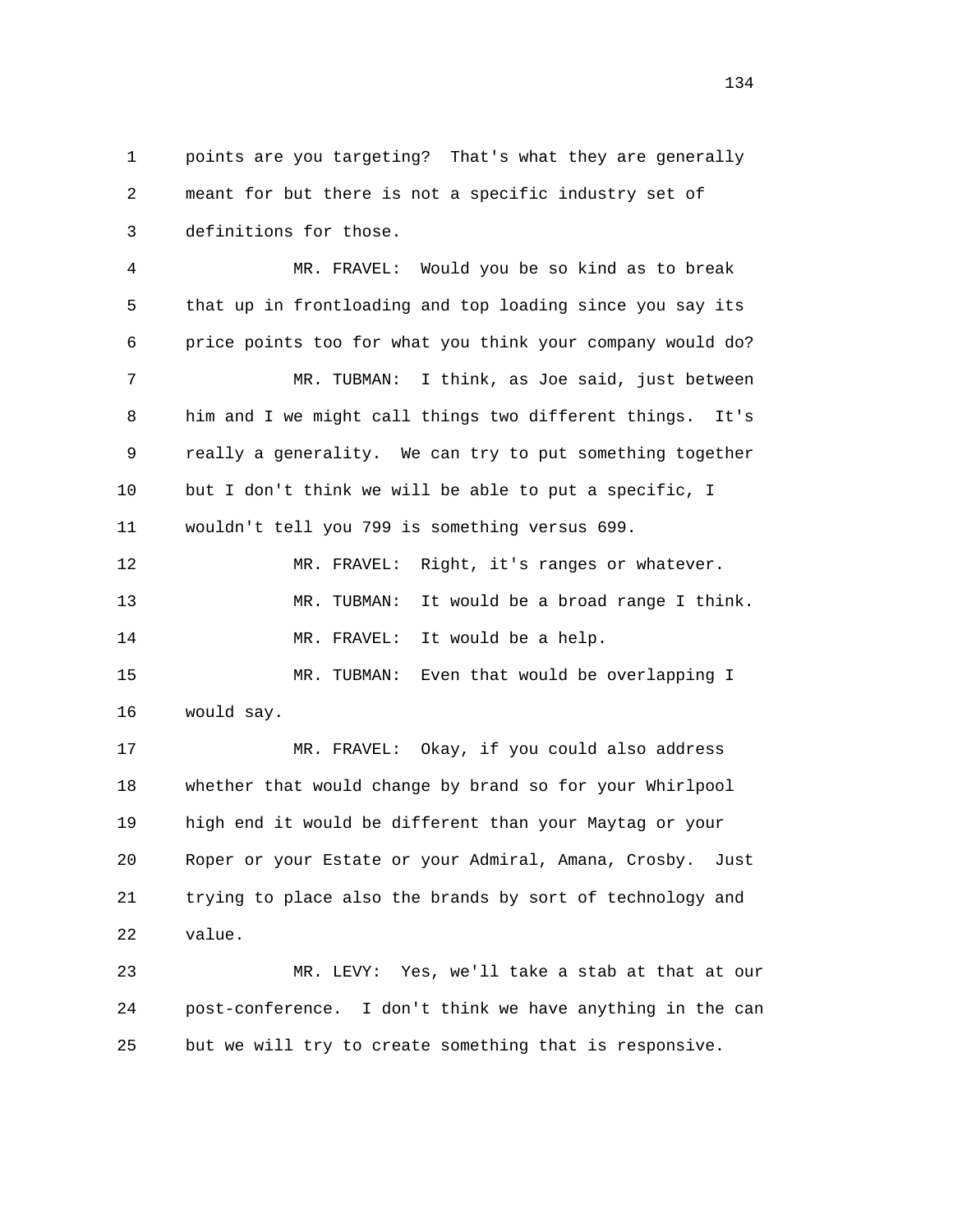1 MR. FRAVEL: Okay. For understanding the one OEM 2 that you produce for I guess I don't understand it. So if 3 you could explain Kenmore, Sears goes out for the Kenmore 4 brand and then in their stores will they sell both the 5 Kenmore brand and your brands head to head even though you 6 might make the Kenmore.

 7 MR. LIOTINE: Joe Liotine. Sears owns the 8 Kenmore brand so they pick and choose what they want to do 9 and who they want to source from and then they sell all 10 brands in most cases, in most of their stores. Maybe not 11 all products and all models but they assort, this is back in 12 the buyer discussion. The buyer chooses which of Kenmore 13 products. This is back in the buyer discussion. The buyer 14 chooses which of Kenmore products they want and the buyer 15 also chooses, the retail buyer, which of other branded 16 products they want.

 17 So they may in some cases have a Whirlpool top 18 load machine and actually a Kenmore produced by Whirlpool 19 top load machine on the same floor. Same as front load. 20 They may have an LG front load machine branded and then they 21 may get the Kenmore produced from LG on the same floor. 22 That's kind of the buyer's choice as he or she designates 23 how they want to go to market.

 24 MR. FRAVEL: Okay. For GE if they put in a 25 post-hearing brief what their experience with Sears and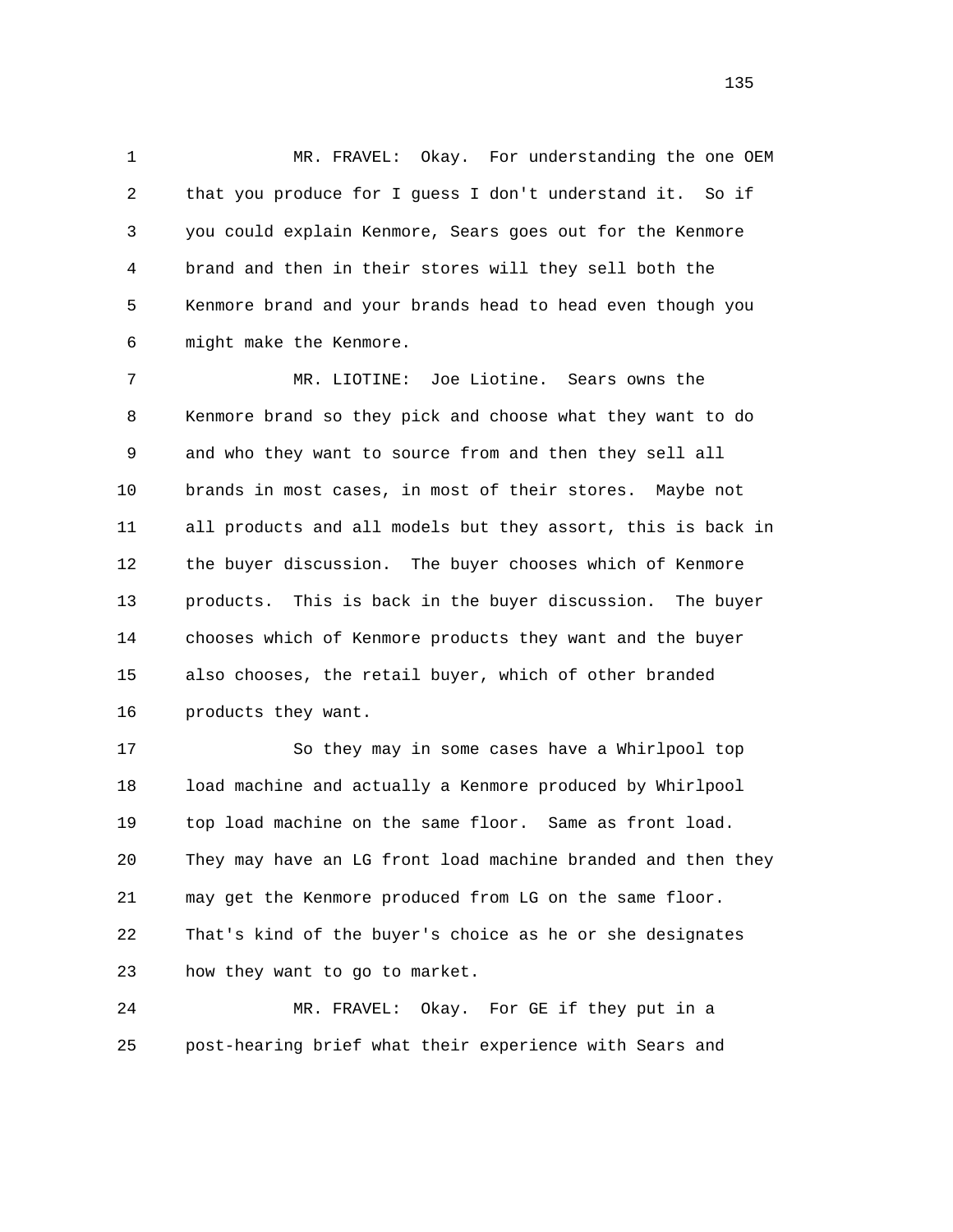1 Kenmore has been, that would be very interesting.

2 MR. MAGNUS: Be glad to do that. 3 MR. FRAVEL: Okay. Also in your post-hearing 4 brief just so I understand, can you differentiate or define 5 what the terms model and platform and SKU mean just so that 6 we are all speaking the same language. In terms of the 7 platform it would be interesting to see how that differs 8 from a model or how models, the design of models interact 9 with a platform and then. 10 MR. LEVY: We can do that. 11 MR. FRAVEL: And going back to the Kenmore/Sears 12 issue, does Sears actually design a washer or does it 13 actually just you give it CAD drawings and manipulates those 14 or do you interact with their research department to come up 15 with it or is it mainly you go in and disclose what 16 features. 17 MR. LEVY: We can address this more in our 18 post-conference but I will also refer you to the petition. 19 So what happens is Sears sends out an RFP and in it they 20 delineate the Kenmore models that they are trying to source 21 and they in great, gory detail describe the specifications 22 they are looking for. Off of that bid sheet competing 23 bidders propose a price so there is an illustration of that 24 in the petition and we will provide more detail which is 25 proprietary in our post-conference submission.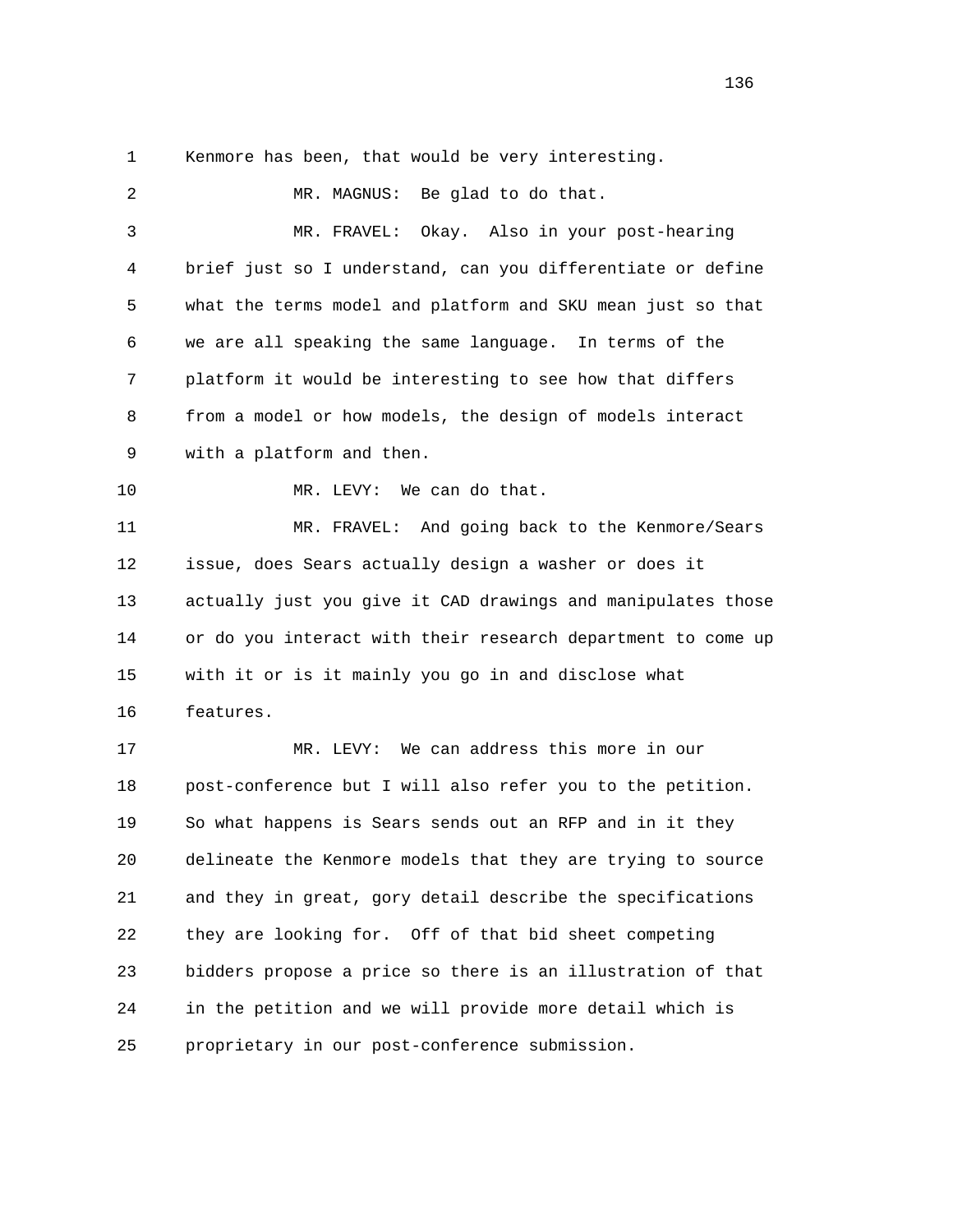1 MR. FRAVEL: Okay. For Mr. Magnus and GE, there 2 are a number of press releases on GE's website regarding the 3 home builders and GE winning, this was before the previous 4 case, around 2010 or 2011, there is press releases of GE 5 winning exclusive contracts with some of the homebuilders, 6 like the 2nd and 3rd largest homebuilders. So if GE could 7 put in a post-hearing submission information about the value 8 of those contracts and any information that would shed light 9 on how important they are. 10 MR. MAGNUS: The questionnaire response breaks 11 out what goes through the contract channel as a share of the 12 total. 13 MR. FRAVEL: Okay. 14 MR. MAGNUS: So what may we give you in a 15 post-conference submission beyond that? 16 MR. FRAVEL: I will think about that. I have no 17 further questions. 18 MR. CORKRAN: Thank you, Mr. Fravel. Mr. 19 Boyland? 20 MR. BOYLAND: Good afternoon. I have already 21 sent the company's follow up questions. I appreciate your 22 time in responding to those. I do have a few questions 23 here. One question, just in terms of Mr. Porter's opening 24 statement he indicated that there is a disconnect between 25 the public financial results of Whirlpool and what's being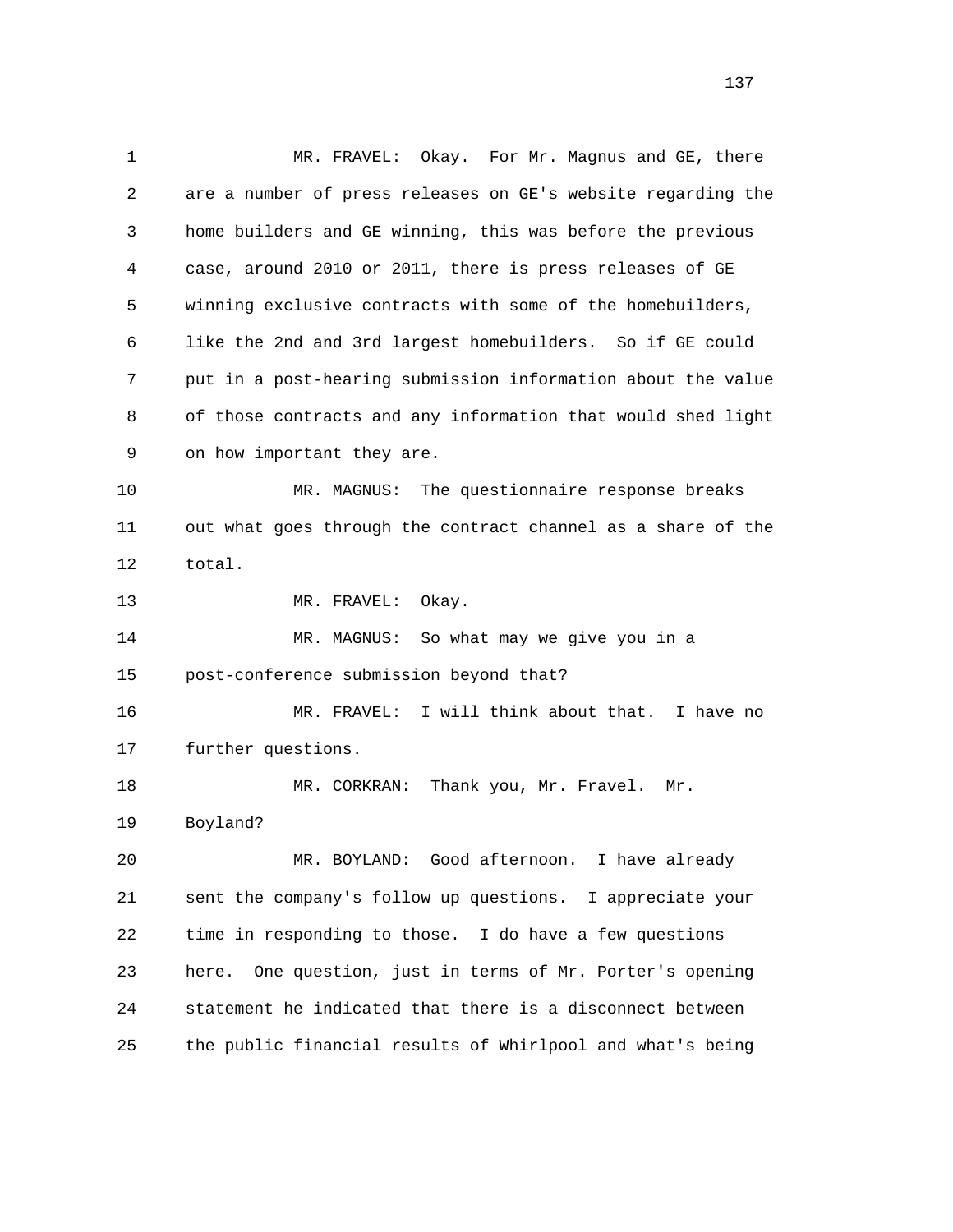1 reported in the questionnaire. I was wondering if you could 2 respond to that here in the post-hearing, post-conference? 3 MR. LEVY: Sure. So I was a little befuddled by 4 that as well. I think Mr. Porter is trying to somehow 5 discern from Whirlpool's public SEC disclosures information 6 about its U.S. LRW financial performance. To be clear, 7 Whirlpool never reports financial information for that 8 business segment in any of its SEC disclosures and so the 9 comparison he is making is at best a false comparison. 10 Whirlpool has very diligently reported its 11 trade-related information and its financial performance for 12 its U.S. LRW operations using the same methodology applied 13 at the prior investigation which at the time was audited by 14 Mr. G, assuming we proceed to a final phase, Whirlpool looks 15 to welcoming you and having you audit the information 16 provided in this questionnaire response. We can assure you

 17 we have done that with the greatest commitment to diligence 18 and integrity.

 19 MR. BOYLAND: Thank you. And I hesitate to ask 20 questions about tax credits but since Chris did bring this 21 up, I was wondering to what extent the generation of tax 22 credits are considered in terms of evaluating the financial 23 results at the level that you look at them within the 24 company, for LWR or a larger group?

25 MR. TUBMAN: Sorry, Casey Tubman. I am kind of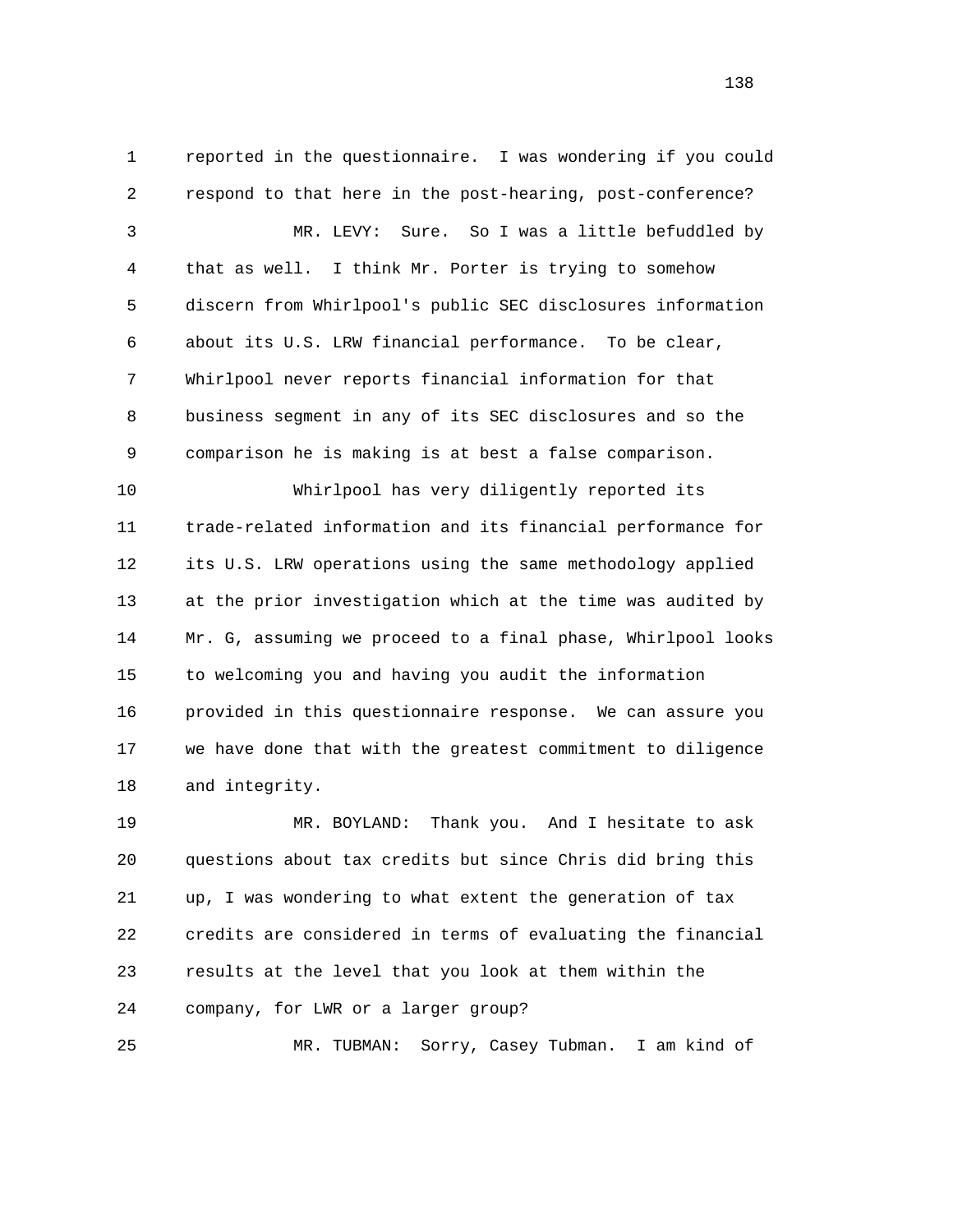1 smirking here a little bit because my boss is sitting here 2 and he would remind me that that is in no way my doing in 3 helping the company by earning those so they are not 4 considered as part of our ongoing business and I would say 5 at this point again, he knows I can't consider them because 6 we are not making a profit so I can't do anything even if I 7 do earn them.

 8 MR. BOYLAND: Okay, and actually that led into 9 the next question which is again, in terms of generating the 10 tax credit I'm assuming that it wouldn't be necessarily the 11 case that you would have to generate income specific to what 12 the credit was generated on. In other words, it's a broader 13 credit. You wouldn't necessarily be isolated to LWR. Is 14 that correct?

 15 MR. LEVY: That is correct and we will elaborate 16 more on the ETC issue in our post-conference submission.

 17 MR. BOYLAND: Okay, thank you. I appreciate 18 that. This actually was a point that Mr. Tubman Brought up, 19 the Staber product? Could you just give me a brief example 20 of what the advantage is of having that hybrid?

 21 MR. TUBMAN: Casey Tubman. I'm not sure I can 22 tell you an advantage or disadvantage of it. I think it's a 23 choice by Staber to produce those. Honestly it's a 24 horizontal axis so it spins and tumbles like a front loader 25 but you load it from the top like a top loader. There's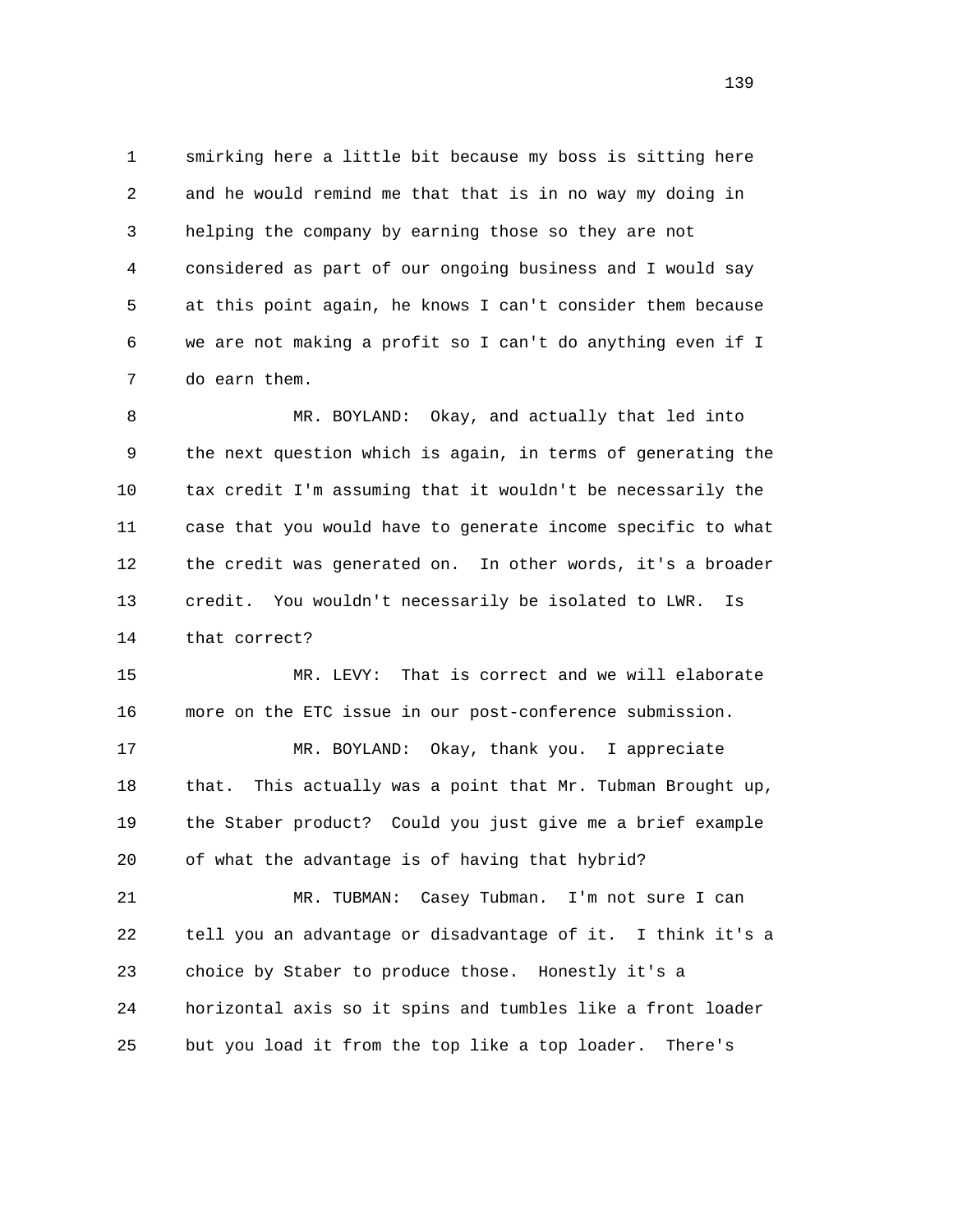1 been others in the past, again that was one of the ones that 2 actually left the U.S. business at one time or U.S. 3 production and I would just say it's a preference of how 4 they prefer.

 5 MR. LEVY: So there's no obvious advantage to 6 that particular design. Jack Levy again, in addition to 7 representing Petitioner Whirlpool I have the great privilege 8 of also representing Staber Industries, a much smaller 9 company, sort of a modest family-owned business but 10 nonetheless important to the tapestry of their local 11 community in Groveport, Ohio.

 12 If you go to their website they have a wonderful 13 link to their video and it's an excerpt from the TV show, I 14 think it's called "How it works". So it profiles not just 15 the production of the washer but sort of shows it in motion. 16 So it's a bit of a duck-billed platypus in terms of the 17 hybrid design. It's neither front load or top load in a 18 sense, but it's a great curiosity and you will find it 19 amusing.

 20 MR. BOYLAND: I will check that out. This may 21 have already been answered but I wanted to ask, in terms of 22 the Mexican Repatriation, was that GE and Whirlpool both or 23 just one of the companies. Can you just please help me 24 understand it?

25 MR. LEVY: I think Mr. Magnus may not be at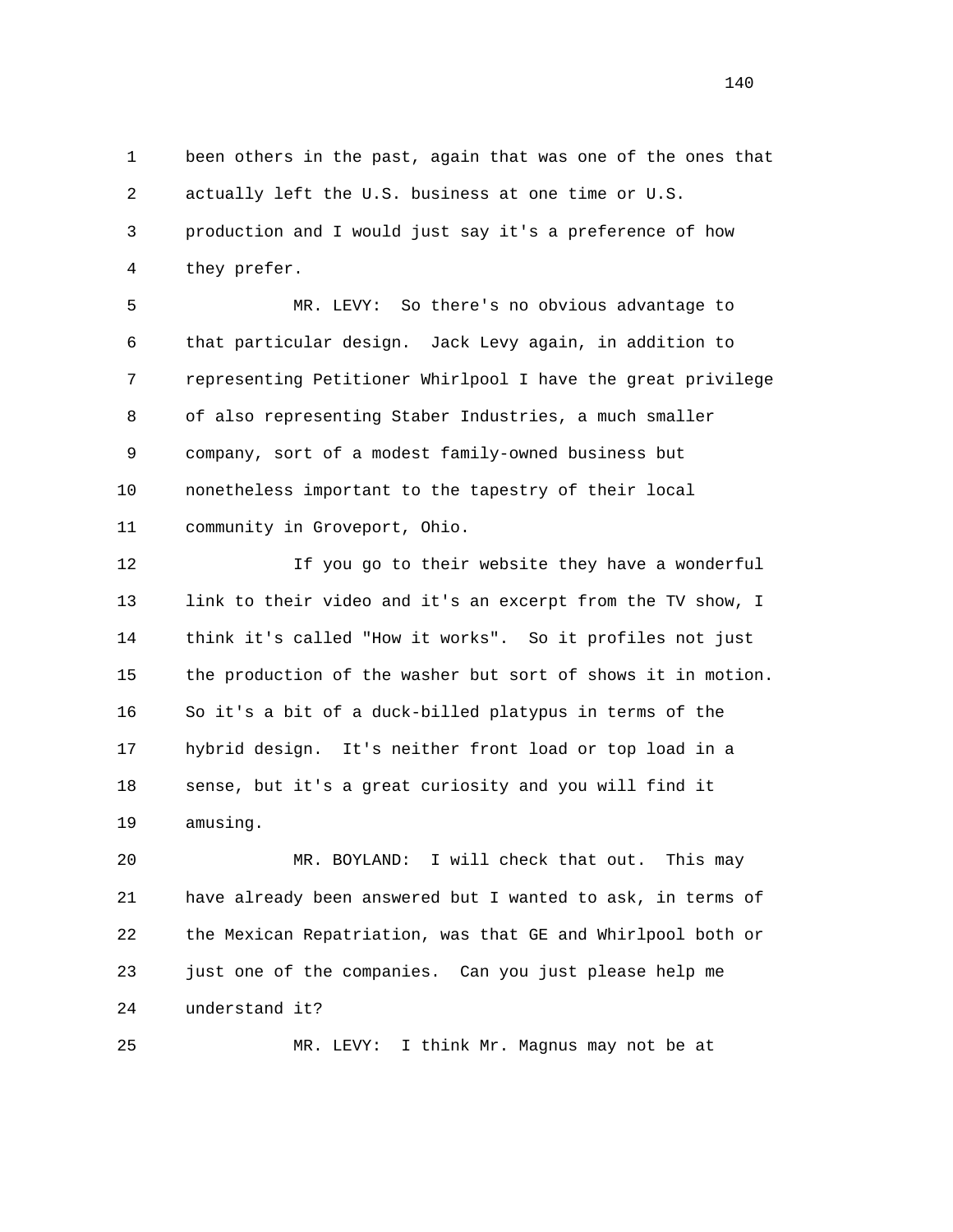1 liberty to speak to this now but can obviously comment at 2 post-conference. To be clear, when we talk about on-shoring 3 or repatriation, in the case of Whirlpool this relates to 4 certain frontload washers that were produced in Acapulco, 5 Mexico and moved to Clyde, Ohio. With regard to GE, our 6 understanding on behalf of Whirlpool was that GE had been 7 sourcing such washers for its front load lineup from China 8 and started manufacturing such mid featured and 9 high-featured front load washers in Louisville.

 10 I think around the start of this investigation 11 they made a substantial investment and commitment to U.S. 12 Manufacturing and so different countries, different products 13 or similar products actually but obviously in different 14 countries.

 15 MR. BOYLAND: Okay, thank you. I guess the 16 follow up question to that would be since we do have an 17 overlapping period from this case and the last case, in the 18 post-conference or now just clarify to what extent that has 19 basically ended? I think for the Mexican Repatriation it 20 would probably be a fairly clean, it began at a certain time 21 and it ended. During the period we're looking at, was it 22 still ongoing? The transfer or had it already been...

 23 MR. LEVY: So in the case of Whirlpool, by the 24 middle of 2012 it had discontinued the importation of 25 washers from Mexico and by the end of 2013 had completed the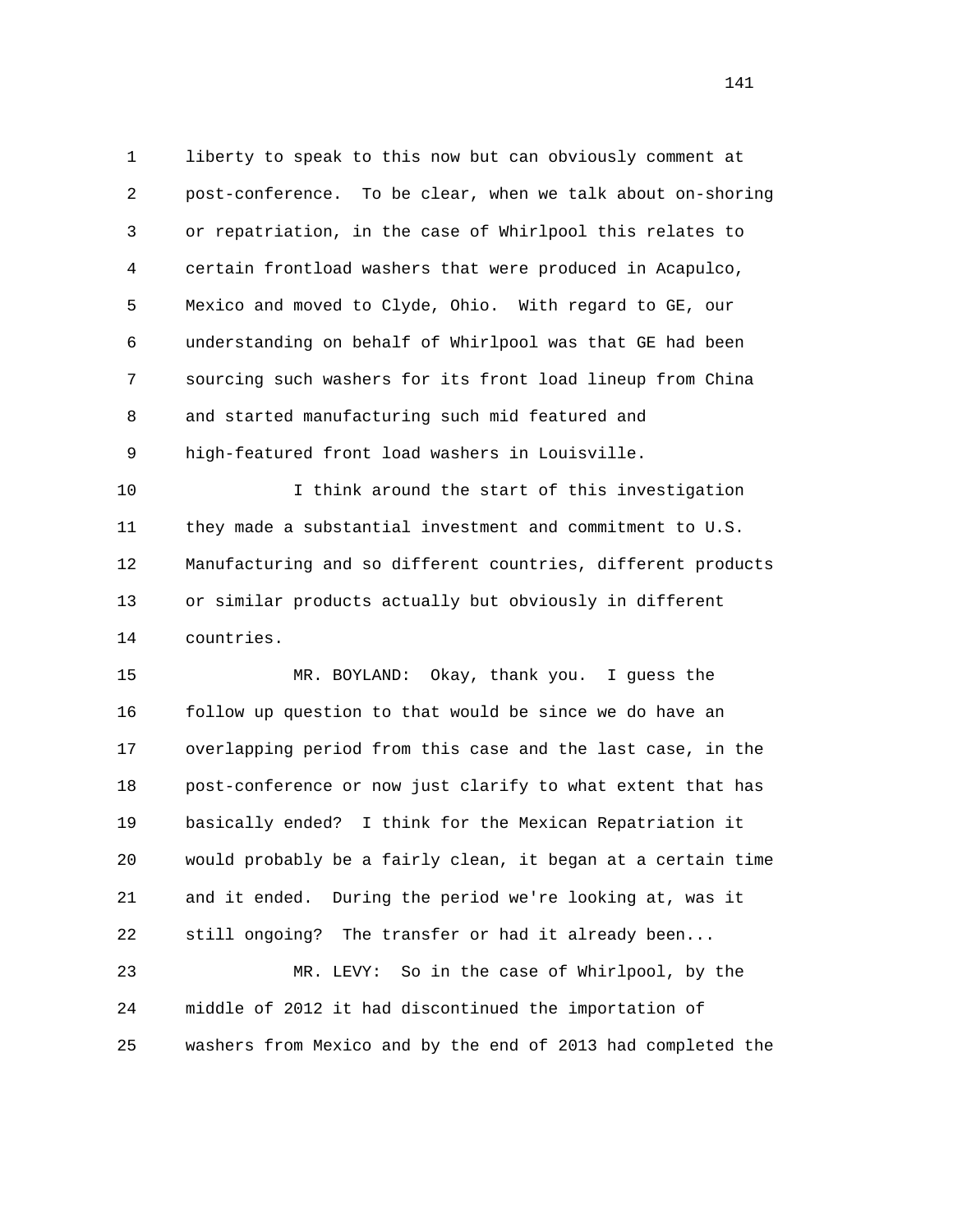1 expansion of its front load lineup. I guess for GE the 2 question would be similar in terms of that product that was 3 being produced in China that is now being produced in the 4 U.S. Had that essentially been ramped up and completed 5 prior?

 6 MR. MAGNUS: We will address this in a 7 post-conference speech. So that I am clear, after, the 8 current situation is I think quite clear. GE makes these 9 machines in Louisville. It sounds like what you are really 10 interested in is what used to be happening before they 11 transitioned.

 12 MR. BOYLAND: Again, in part it's to what extent 13 we are seeing a transition during the period itself. In 14 other words, I understand you're doing it now but in 2012 15 for example was there an intermediate period where you are 16 transferring and then this activity began.

 17 MR. MAGNUS: So just to try to be helpful today, 18 I think maybe what you could say is that prior cases have 19 caught GE's transition midstream.

20 MR. BOYLAND: Okay.

21 MR. MAGNUS: This one doesn't.

 22 MR. BOYLAND: This one doesn't, okay. Fair 23 enough.

 24 MR. MAGNUS: We will give you details in the 25 post-conference submission.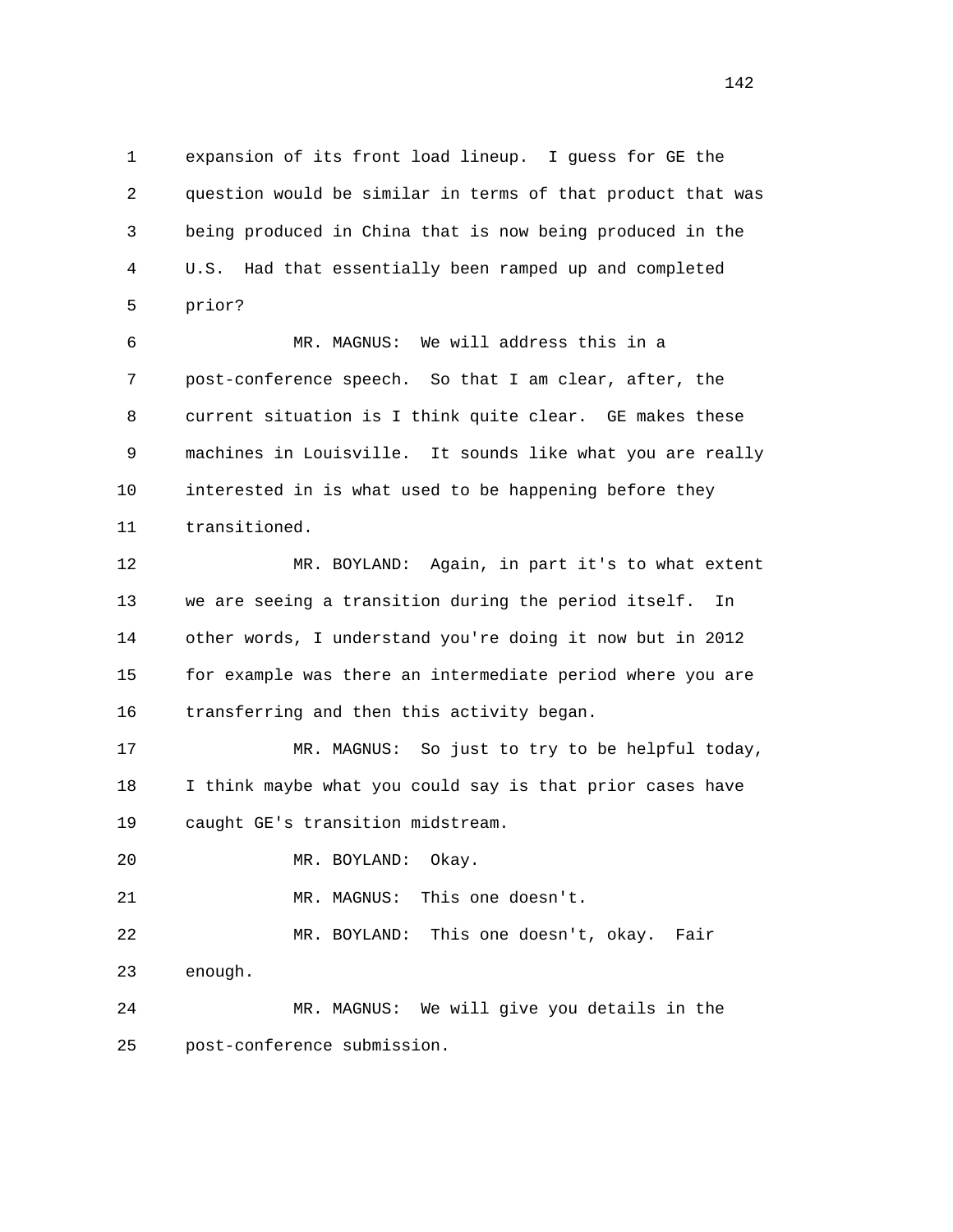1 MR. BOYLAND: Thank you, I appreciate that.

 2 That's the problem with being the last question, I think all 3 the good questions have been asked. I appreciate your time. 4 Thank you.

 5 MR. CORKRAN: Thank you, Mr. Boyland. Thank you 6 to the assembled staff for the questions and thank you very 7 much for your very informative responses. I echo Mr. 8 Boyland's lament. I have two questions that are really just 9 extensions of questions that have already been asked. The 10 first question relates to your Exhibit J and there's been a 11 great deal of discussion about price compression. There 12 have been questions raised already and the respondents open 13 on this issue.

 14 My question is, given that washers are 15 characterized as workhorses and that many of the events that 16 occur over the data collection period including lost sales 17 and lost revenue or impact are described as occurring over 18 the full range of products, do you see bottom-driven changes 19 in pricing? Sort of the opposite of what you have described 20 as price compressions, basically reductions in low end or 21 basic feature models that then carry on into the higher 22 feature products, akin to somebody saying "give me your best 23 price and I'm not really interested in these greater 24 features".

25 MR. LIOTINE: I'm sorry. I didn't understand the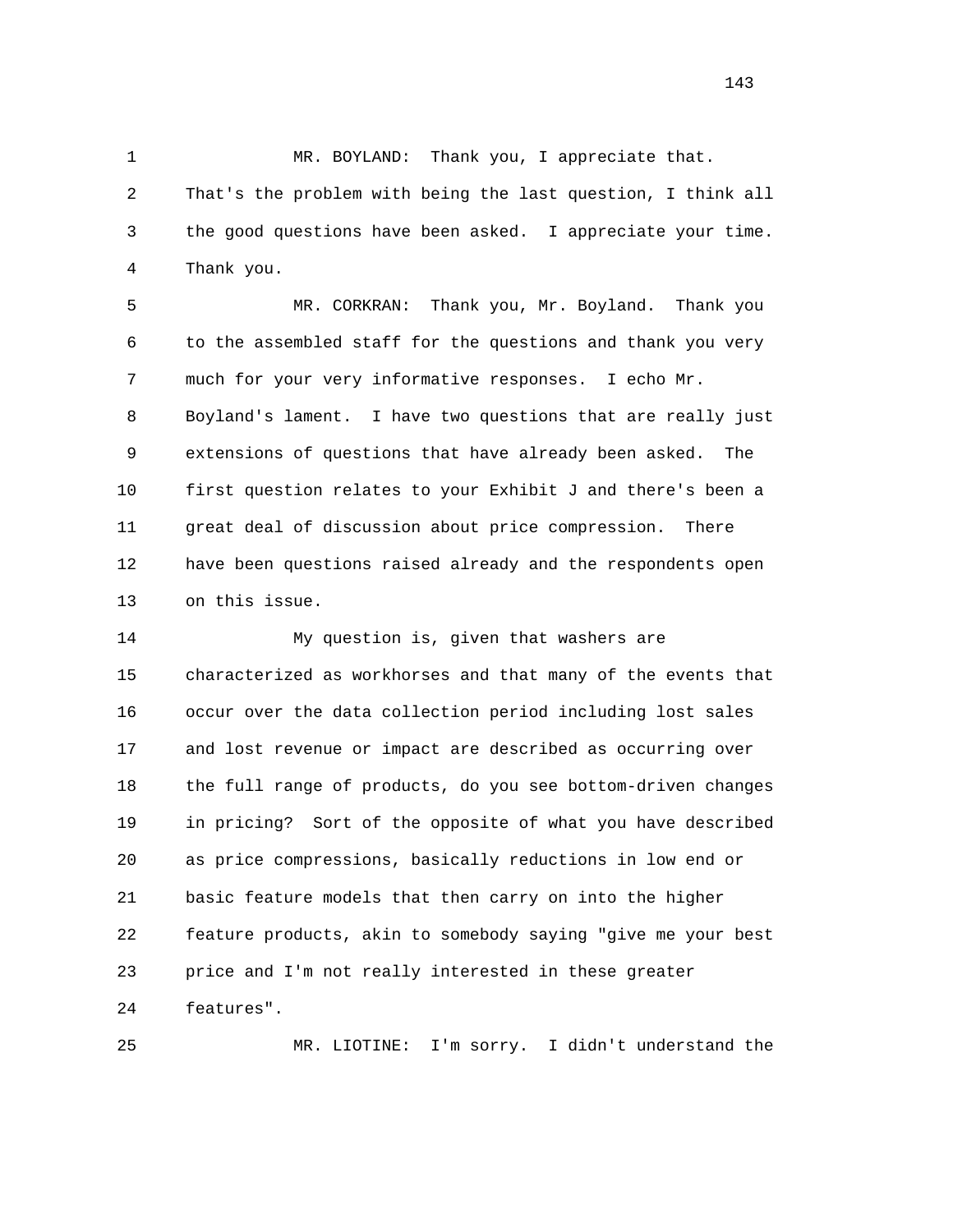1 question exactly so you're asking in the bottom segment what 2 happens?

 3 MR. CORKRAN: That if you see price reduction 4 across your whole range of products do you sometimes see 5 instances where that is not being driven from the top end of 6 the spectrum where you've described reductions in best 7 feature products that spill over into the lower levels but 8 rather price competition generated from the very lowest end? 9 Your price reductions for basic features that then pull down 10 your higher models.

 11 MR. TUBMAN: Casey Tubman. I think I understand 12 what you're asking. I would say again ninety percent of the 13 time, most of the time, it's a case where products above are 14 pushing down. Again, it's typically I hate to say it, it's 15 the buyers coming to us and saying "an LG or a Samsung 16 product is being offered at X price. It's your floor spot 17 today. Would you like to maintain it? If so, what price 18 can you give me on it?" So on and so forth. It's typically 19 not, and again think about it. we are in the business to 20 make money so you're not going in with your lowest price of 21 your lowest product and saying "let me discount this lowest 22 product even further." It doesn't make financial sense.

 23 MR. CORKRAN: Thank you. And the other request 24 is when you are responding to Mr. Cassise's request for 25 information on raw materials and I'm looking particularly at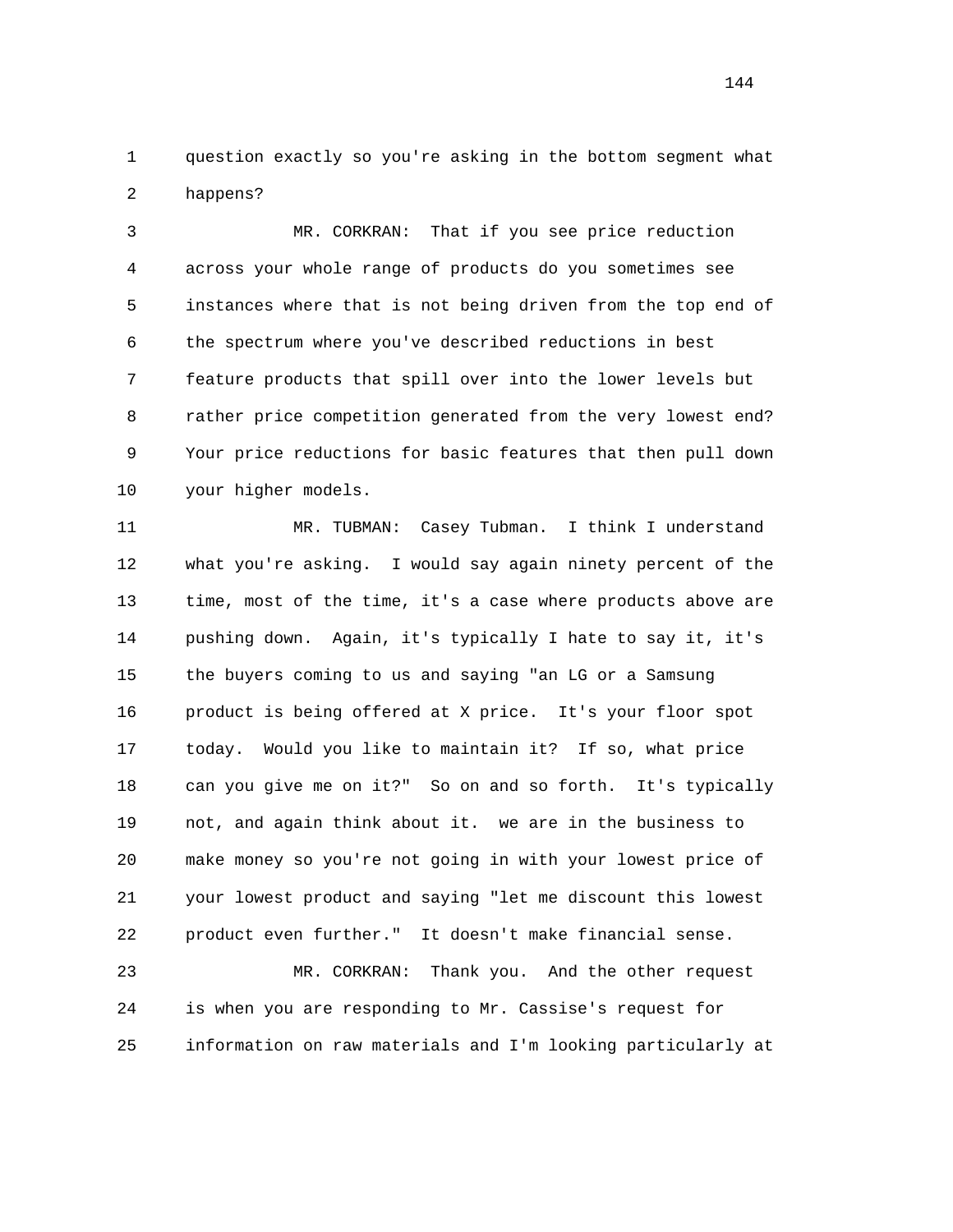1 steel, but just in general and you were talking about the 2 contract prices that you pay for those raw materials, in 3 describing those could you please just specify not just the 4 duration but how frequently those might be adjusted, say 5 monthly or quarterly? And on what basis they're adjusted if 6 there is an index to a published source of information such 7 as CRU or American Metal Markets what the basis for those 8 adjustments are? 9 MR. LIOTINE: We can talk to that. 10 With that, let me turn to my colleagues to see if 11 there are any final questions on the panel. 12 (Silence) 13 MR. CORKRAN: Then it's my privilege to thank you 14 very much for your participation here. It's been very 15 helpful to us and we will take a ten-minute recess before 16 seating the respondent panel. 17 MR. BISHOP: Will the room please come to order? 18 MR. CORKRAN: Thank you, Mr. Secretary. And 19 before we begin, are there any preliminary matters for 20 consideration? 21 MR. BISHOP: Mr. Chairman, the panel in 22 Opposition to the Imposition of the Antidumping Duty Order 23 have been seated. All witnesses on this panel have been 24 sworn in. 25 MR. CORKRAN: Thank you, Mr. Secretary. Thank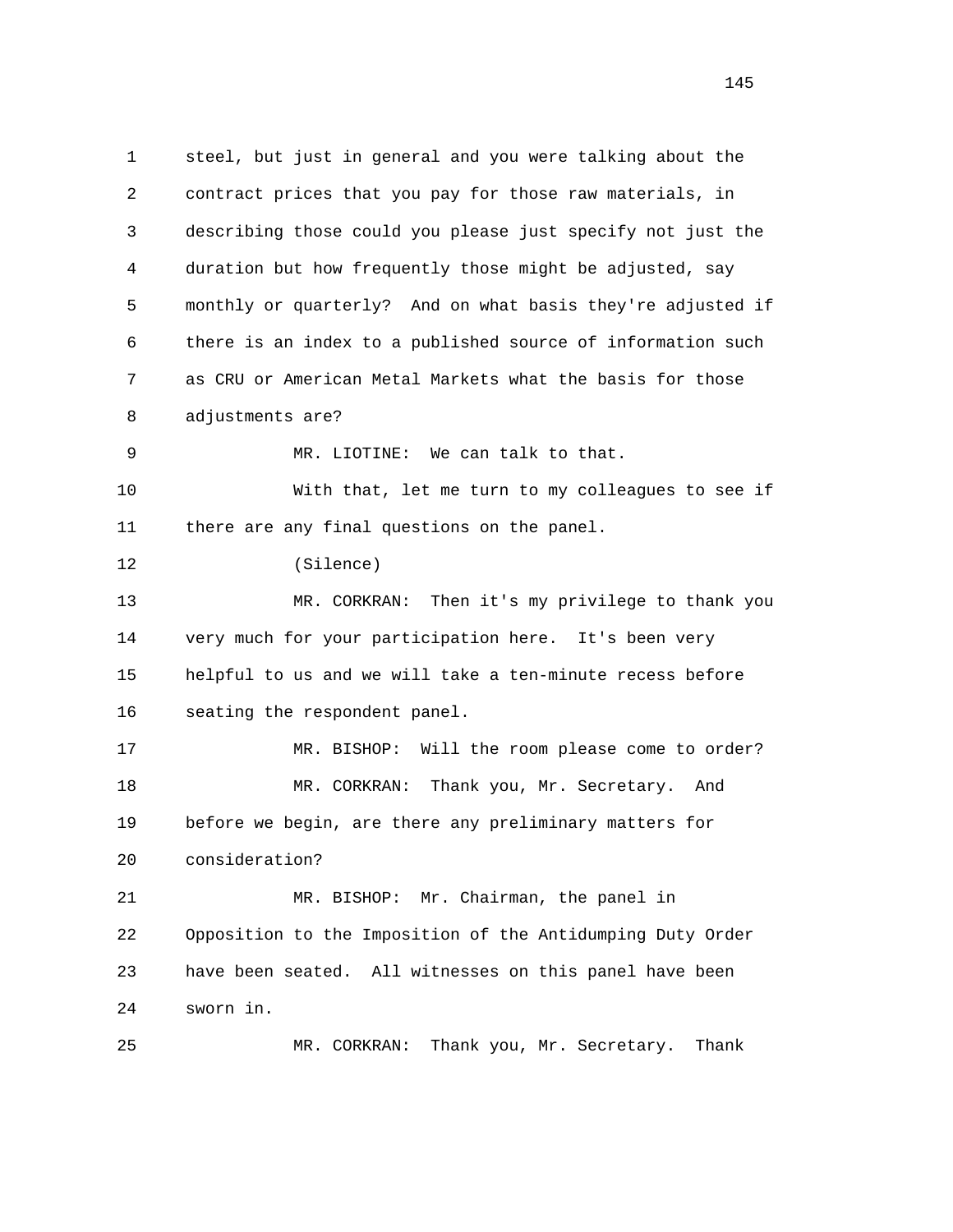1 you to the panel. And Mr. McCullough, you may begin when 2 you are ready.

3 STATEMENT OF MATTHEW P. McCULLOUGH

 4 MR. McCULLOUGH: Thank you. Good morning. 5 Or, good afternoon, I guess it is now, isn't it? 6 It was a long morning.

 7 My name is Matt McCullough. I'm a partner with 8 the law firm of Curtis, Mallet-Prevost representing 9 respondents in this proceeding.

 10 And I want to take this time to briefly discuss 11 the domestic-like product in this investigation. Admittedly 12 I'm going to go a little off script from what I had prepared 13 and I'm -- you may even have a set of slides, I'm not even 14 going to use them now. I'm not really sure what happened 15 this morning, but I -- I think I heard Mr. Levy concede that 16 the domestic-like product here, the like product is the same 17 as the last investigation and that in fact these three 18 product exclusions, the what had been deemed low-tech 19 washers and this extra-large frontload model are in fact 20 part of the domestic-like product.

 21 Did he amend his petition? I don't know. But we 22 have a process here and if that is the case, I think 23 Whirlpool needs to make a submission to do so. He certainly 24 didn't clarify the petition because clearly the petition 25 argues for a domestic-like product that is co-extensive with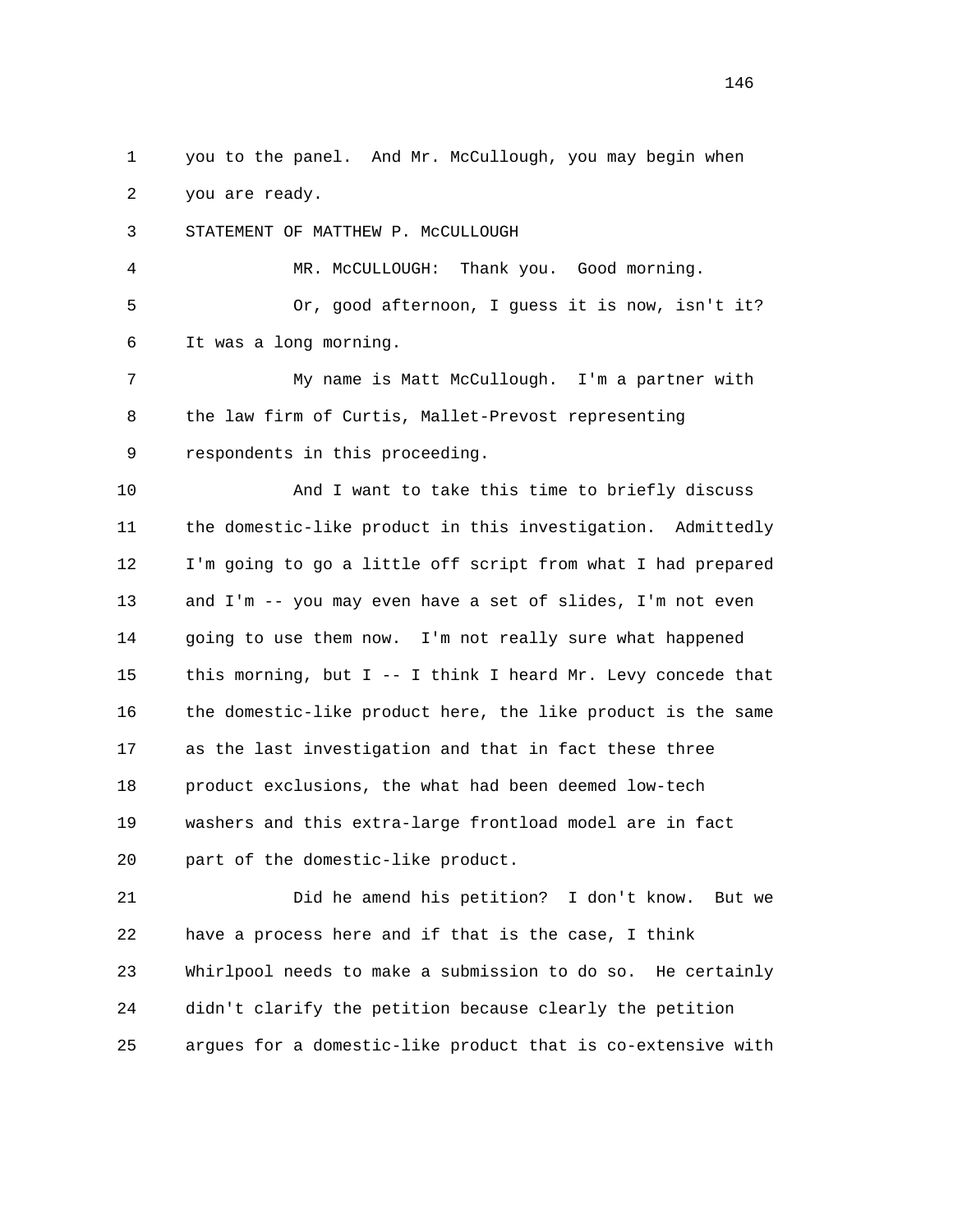1 the scope that they have defined. So I'm going to forego 2 the slides, but I think it's important to cover a little bit 3 of ground because in the process of their presentation, I 4 think Mr. Levy made some statements about how scope is 5 derived, how domestic-like product is derived, that I think 6 are in error as a matter of law. So I wanted to cover some 7 point briefly with you and I'll end it at that and of course 8 I'll answer any questions you may raise.

 9 The first basic point obviously is that the 10 Commission is not required to limit the domestic-like 11 product to products coextensive with the scope. And scope, 12 of course, is not defined by what is actually produced in 13 the United States. We've seen numerous cases where actual 14 production doesn't exist.

 15 The issue for the Commission on like product is 16 whether there is a continuum of large, residential washers 17 that is broader than the scope with no reasonable dividing 18 line that could confine the domestic-like product to 19 merchandise coextensive with the scope.

 20 The second point I want to make is with respect 21 to the scope exclusions, whether or not they are like 22 product now or not, I think the Commission answered my first 23 point in the last investigation. It concluded that there is 24 no reasonable dividing line.

25 Third, obviously, Whirlpool's own petition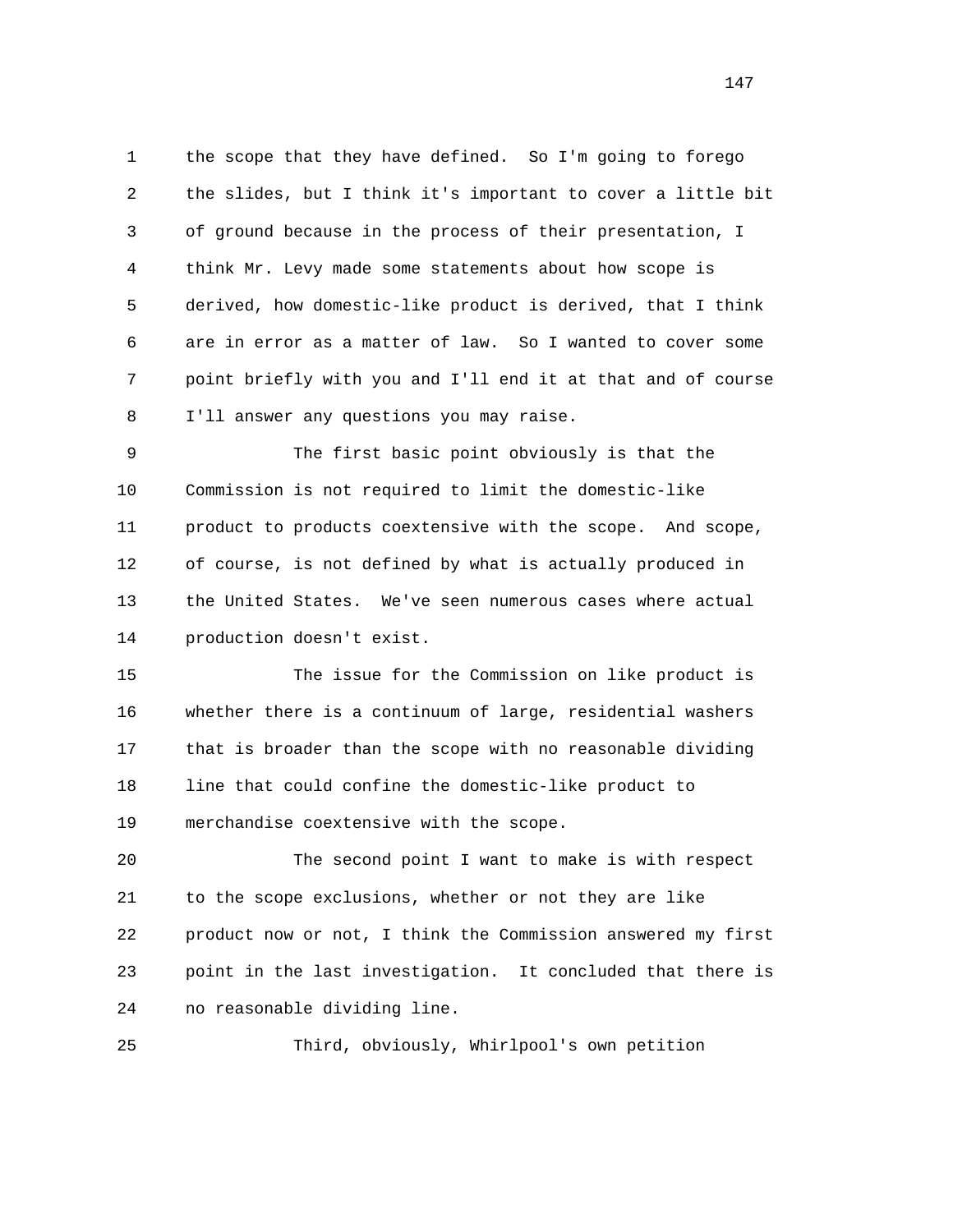1 undermines any idea that the scope exclusion should also be 2 excluded from domestic-like product. Whirlpool cannot 3 distinguish its proposed exclusion from any of the six 4 factors it has addressed at pages 36 to 38 of its petition. 5 Those are the like-product factors. If you read Whirlpool's 6 analysis, you are compelled to conclude that these proposed 7 exclusions whether or not they're still proposed, I don't 8 know, are part of the domestic-like product continuum.

 9 Finally, one last point to make, and this gets a 10 little bit about what Mr. Levy was talking about today. 11 Claimed lack of domestic production which is the sole basis 12 for Whirlpool's decision to limit its scope definition 13 before the Department of Commerce is not a sufficient basis 14 for excluding product variations from a domestic-like 15 product comprised of a continuum of products.

 16 The Commission has looked at this before and has 17 often included within a domestic-like product continuum 18 product variations that all parties agreed were not produced 19 in the United States.

 20 Having said that, I think I will conclude. We 21 don't need to go through the slides. I think the slides are 22 pretty obvious what I was going to show there. But happy to 23 answer questions. The bottom line is that these product 24 exclusions, the three of them in particular should be part 25 of the domestic-like product. Thank you.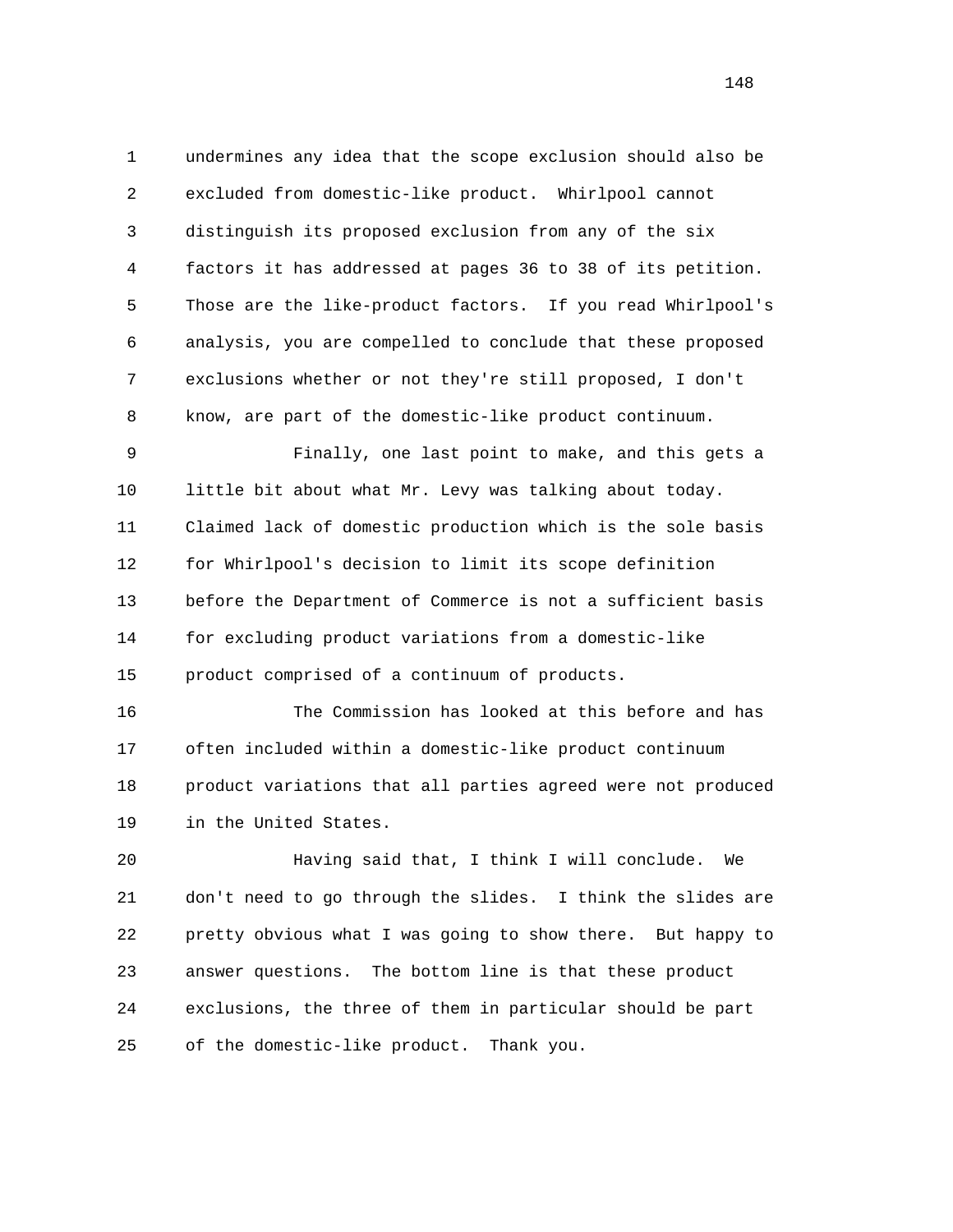| $\mathbf 1$ | STATEMENT OF MICHAEL T. SHOR                                 |
|-------------|--------------------------------------------------------------|
| 2           | This is Mike Shor on behalf of<br>MR. SHOR:                  |
| 3           | I would just like to reiterate on behalf of<br>Samsung.      |
| 4           | Samsung that for purposes of the preliminary investigation   |
| 5           | we agree that the like products should be a single like      |
| 6           | product composed of all residential washers. We do,          |
| 7           | however, wish to reserve our right for the final             |
| 8           | investigation to argue potentially that the components that  |
| 9           | they have defined to be within the scope are a separate like |
| 10          | product because they don't compete with washers, and in fact |
| 11          | they're not used to produce washers. They are used solely    |
| 12          | for repair purposes.                                         |
| 13          | And, second, also to potentially argue that                  |
| 14          | dryers should be included in the scope because this          |
| 15          | investigation is -- the scope is slightly different and      |
| 16          | includes a combination machine and we will be discussing the |
| 17          | profitability of dryers and how they're tied to washers and  |
| 18          | all that.                                                    |
| 19          | Thank you.                                                   |
| 20          | STATEMENT OF DEAN BRINDLE                                    |
| 21          | MR. BRINDLE: Good afternoon. My name is Dean                 |
| 22          | Brindle and I am the director of Laundry and Dishwasher      |
| 23          | Product Marketing for Samsung Electronics America.<br>I have |
| 24          | worked at Samsung for over four years and prior to that I    |
| 25          | worked at Electrolux for seven years.                        |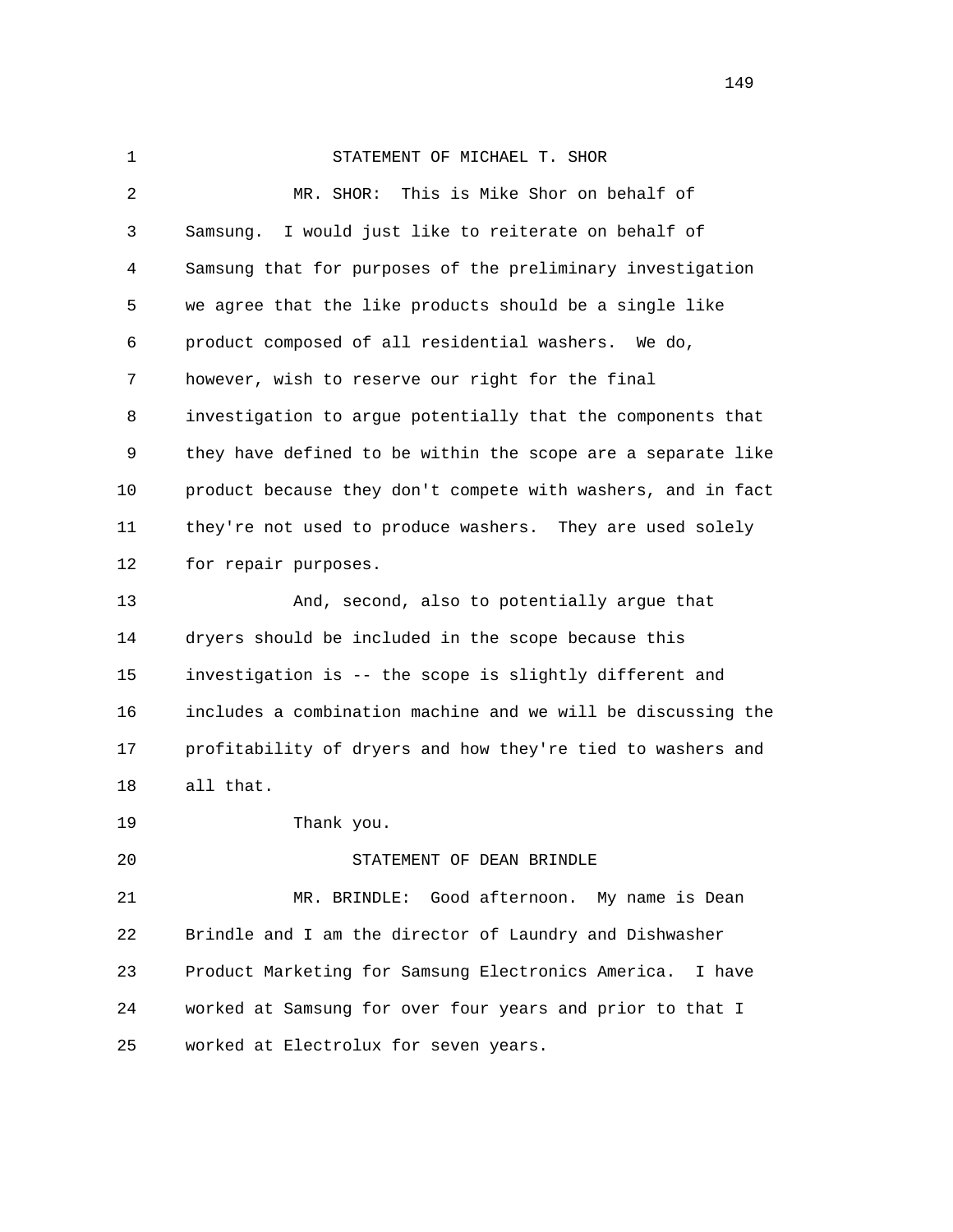1 Overall I spent the last 11 years in the 2 appliance industry with nine years dedicated to laundry 3 which includes washers, dryers, and accessories. 4 Prior to home appliances I spent nine years in 5 the textile industry, so I'm pretty well versed in the 6 laundry business. 7 As the director of Laundry Product Marketing, I 8 oversee the marketing of Samsung's laundry products in the 9 United States. This entails strategic planning, product 10 plans, direct consumer retail marketing, including retail 11 displays, retail or map pricing, product training, promotion 12 plans, supply chain planning, forecasting, and as well as 13 input to product concepts globally. 14 My testimony today will focus on three issues 15 that relate to important conditions of competition in the 16 U.S. industry. 17 First, random product differentiation and the 18 factors that drive purchasing decisions. 19 Second, market segmentations and third, the 20 manner in which washers are marketed and priced together 21 with dryers. 22 Large residential washers are not the typical 23 commodity product the Commission normally investigates. 24 They are highly differentiated, branded, consumer products 25 that compete primarily based on consumer perceptions of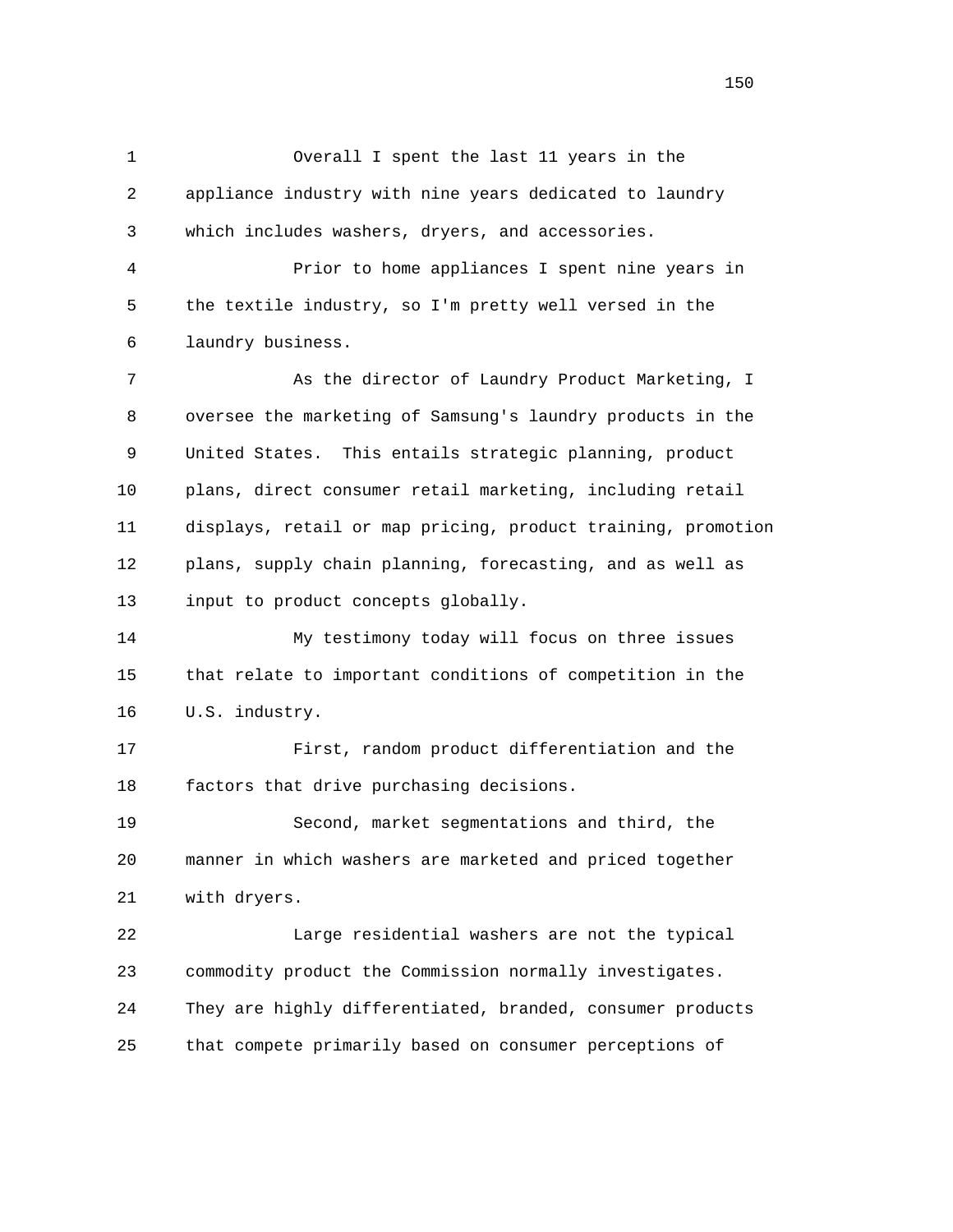1 quality, brand recognition, brand preference, capacity, and 2 other features.

 3 Demand at the purchaser level is driven by 4 consumer preference. Retailers stock what consumers want to 5 buy and if consumer demand fails to materialize or wanes, 6 that model will lose its precious retailer floor space. 7 As the director of Laundry Product Marketing, I 8 cannot emphasize enough the importance of brand perception. 9 Consumers associate the Samsung brand with leadership and 10 innovation, quality, technology, and service. In 2015 11 Forbes ranked Samsung the seventh most valuable brand in the 12 world. Whirlpool's brand by contrast did not make it into 13 the Forbes list which ranks the top 100 brands in the world. 14 This brand perception helps us tremendously. The 15 halo effect is obvious because our consumers see our 16 products advertised over 100 times per year. Even before a 17 consumer walks into a store to shop for a washer or dryer, 18 they are familiar with Samsung. Indeed, they may be 19 carrying one of our phones or already own one of our TVs. 20 They already know that Samsung makes great innovative 21 products and this is especially true of our millennial 22 consumers. This growth in the strength of our brand has

 24 period of investigation, our brand perception increased by 25 110 percent and consumers citing Samsung as the most

23 truly paid off. Based on our internal research during the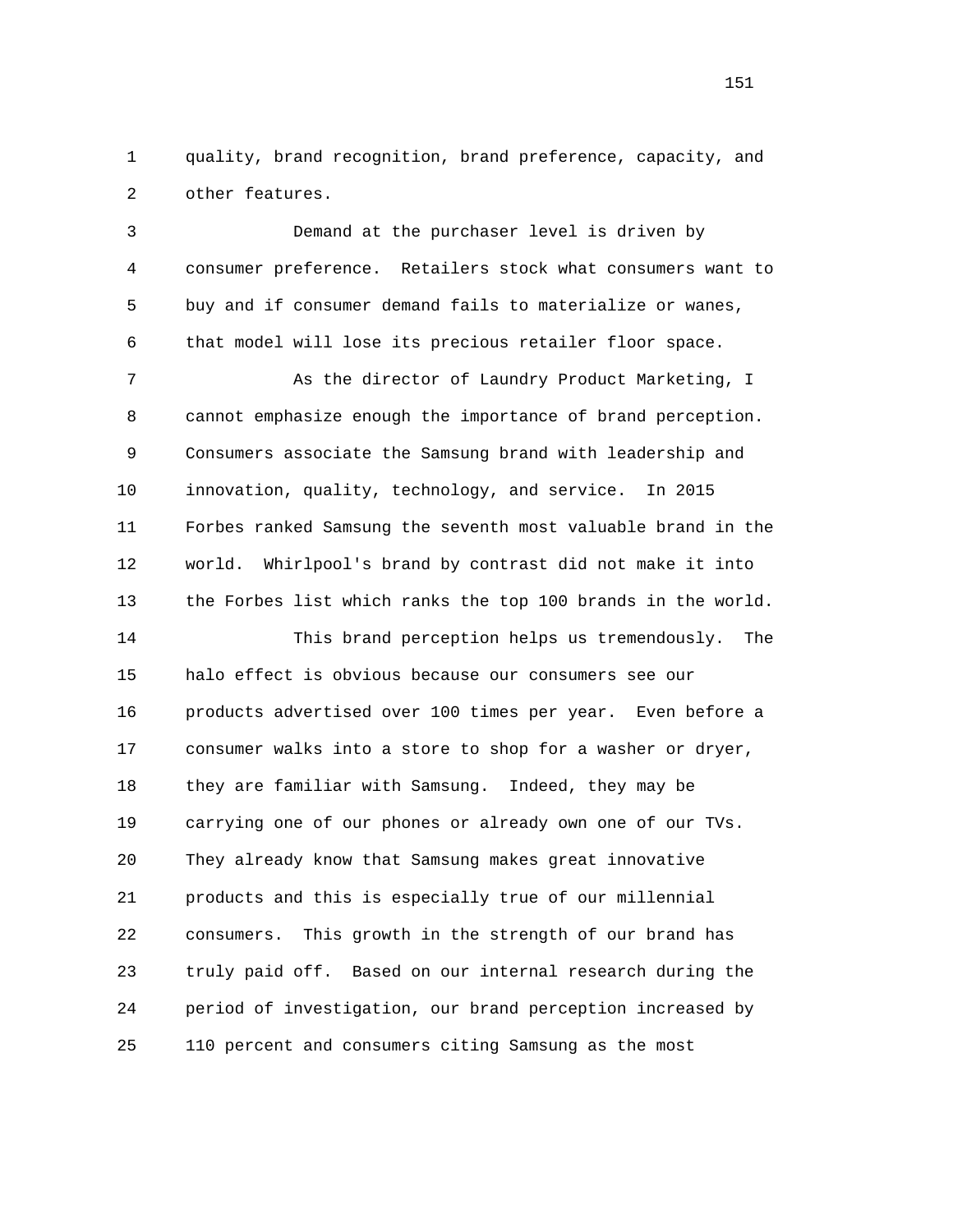1 preferred brand increased by 300 percent.

 2 In contrast Whirlpool declined by 7 percent in 3 brand perception and 4 percent in brand preference during 4 the same period.

 5 Meanwhile, Maytag declined by over 19 percent in 6 brand perception and 12 percent in brand preference.

 7 Whirlpool has not maintained brand perception and 8 preference falling behind Samsung. By its own admission, 9 Whirlpool sells washers under seven different brand names 10 and eight if you count the Kenmore brand.

 11 In December 2012, Home Depot introduced Samsung 12 products, not based on price, but based on the brand being 13 requested by its consumers. Home Depot recognized that 14 consumers were requesting Samsung's innovative products. As 15 Home Depot did not display or sell Samsung, they were losing 16 sales to other retailers. Samsung continues to grow sales 17 at Home Depot based on the innovative products, not solely 18 based on price as Whirlpool argues.

 19 As washers continue to move from the basement 20 into the main living spaces of homes, innovative designs and 21 style continue to grow in importance for consumers. Samsung 22 has a history of innovation and product design and features. 23 Traditionally this industry has been slower to innovate and 24 since Samsung entered the market it has increased the pace 25 and scope of the innovation.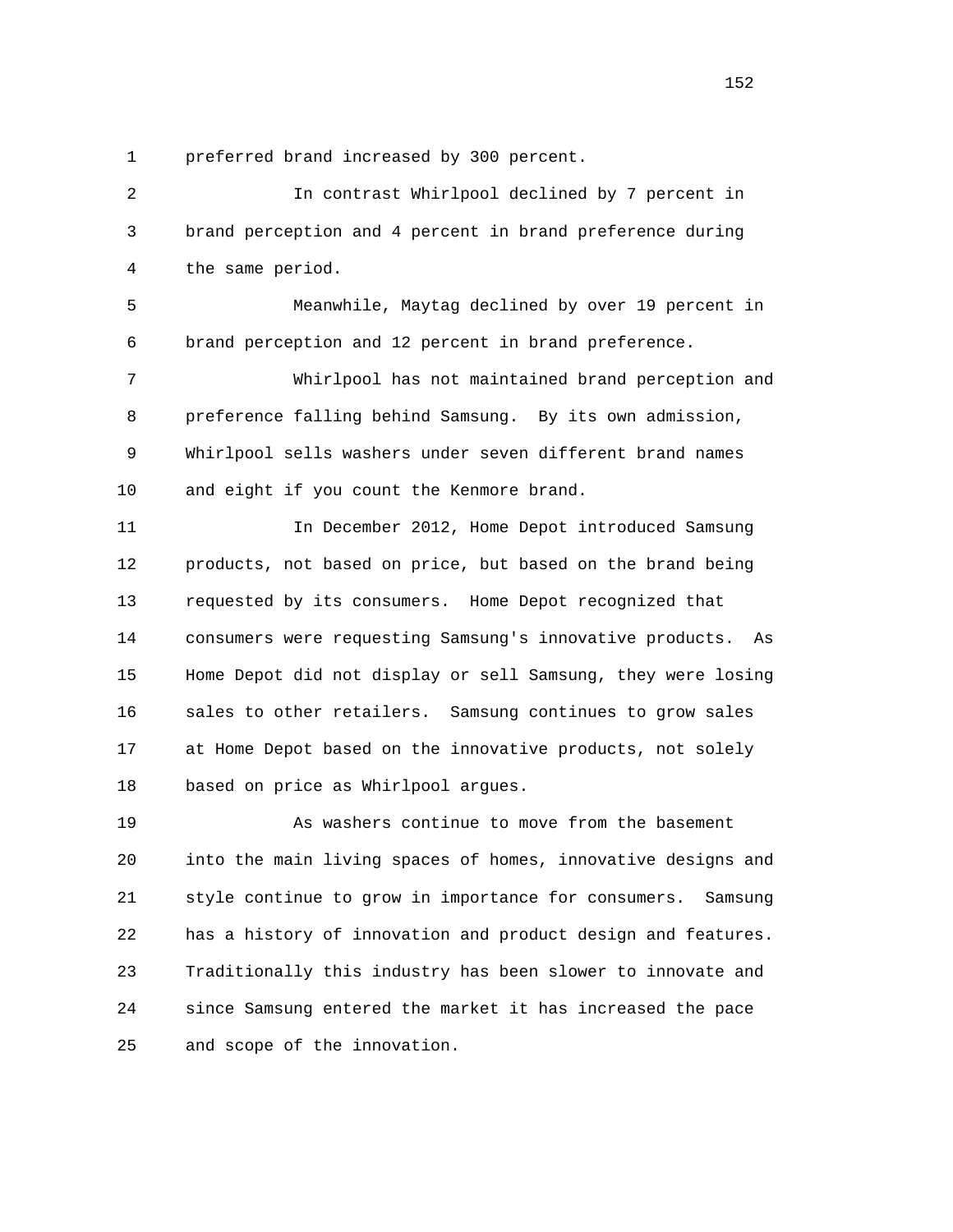1 Indeed, Samsung has introduced new, highly 2 innovative washer products every year. 3 If you take a look at the storyboard on the 4 right, you will see the items that I'm going to reference in 5 the next section. 6 In 2012, we introduced a newly, designed 7 frontload washer with an LCD display and the industry's 8 first Wi-Fi connectivity. 9 In 2013, we introduced the new, large-capacity 10 topload washer with our aqua jet technology which deep 11 cleans clothes while being gentle on fabrics. 12 In 2014, we introduced the world's largest 13 capacity topload and frontload washers at 5.6 cubic feet. 14 Now, this morning you'll note that Whirlpool 15 talked about their 6.2 that we think is probably going to be 16 in the market in May. So it's taken over two years to 17 respond to our 5.6 launched in 2014. 18 Included with those 5.6 cubic foot platforms was 19 our new super-speed technology for both frontload and 20 topload washers. Super-speed technology permits consumer to 21 wash a full load of laundry in as little as 36 minutes. 22 This reduces wash times by up to 40 percent without 23 sacrificing cleaning performance. 24 And in 2015 we introduced our new active wash 25 feature. You will see a little bit about active washing on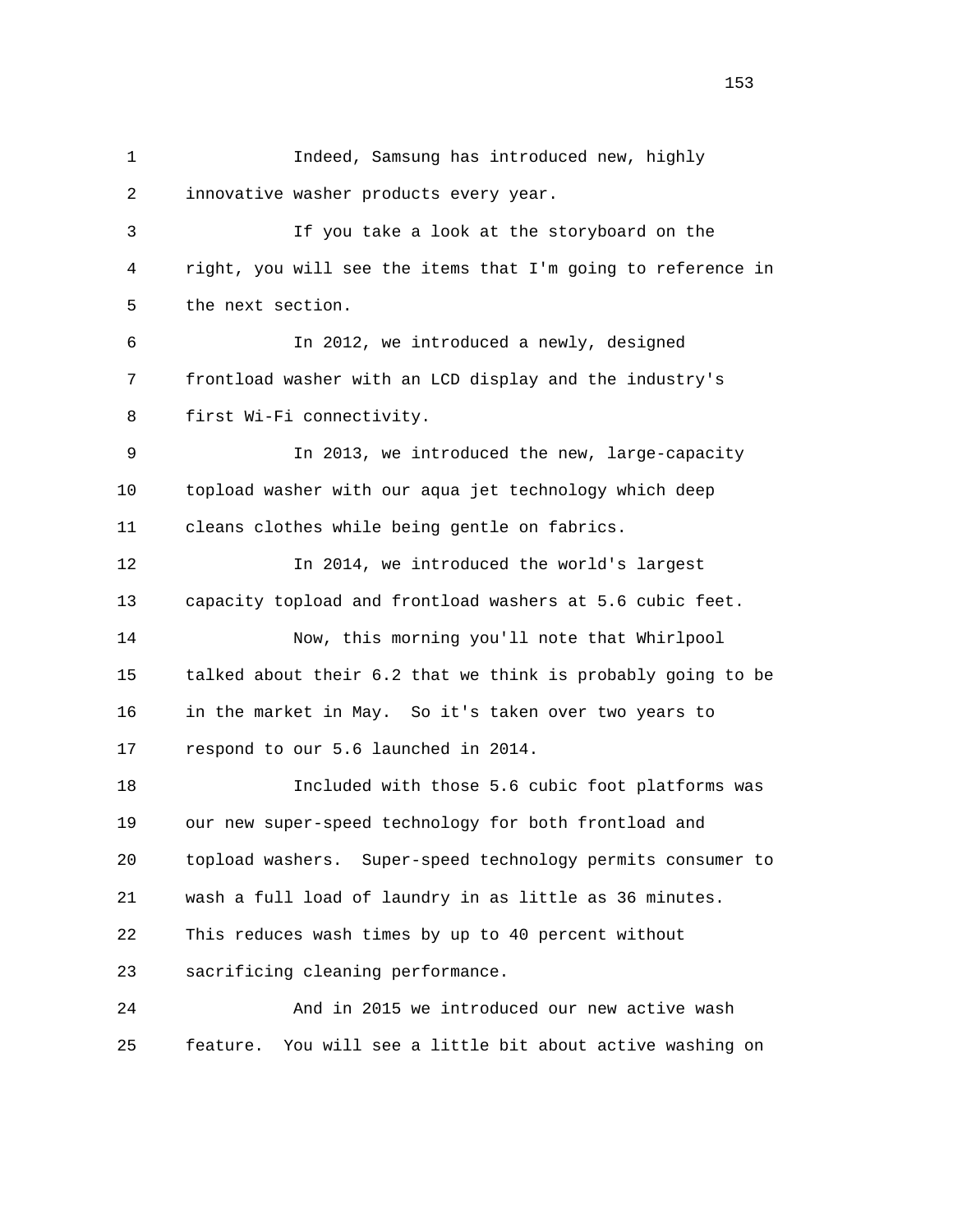1 the second storyboard behind you. Washers with active wash 2 incorporate a built-in sink permitting consumers to pretreat 3 clothes prior to washing.

 4 And in 2016 we will be introducing a new 5 frontload washer platform with an add-wash feature. This 6 allows consumers to add clothes well into the wash cycle and 7 we'll also bring in a new topload washer with a sleek and 8 improved active wash design. You will see those two 9 products on the far right for 2016.

 10 Both of these new frontload and topload designs 11 will also introduce an industry-leading, black, stainless 12 steel color.

 13 Now, this morning we heard a little bit about 14 color. Unlike some of our competition we've had good 15 success in the U.S. market selling premium colors including 16 blue, red, platinum, and now our future black stainless 17 steel. These innovations make a difference.

 18 Take our active-wash feature for example. It's a 19 relatively simple concept. Incorporating a sink into the 20 washer. We have found that as consumers move their washers 21 from the basement into the other areas of their home, 70 22 percent did not have a dedicated sink next to their washer. 23 That sink could be used for pretreating stains, hand-washing 24 items, or even rinsing swimsuits. And in many cases, when 25 they did have a sink, it's very inconvenient to transfer the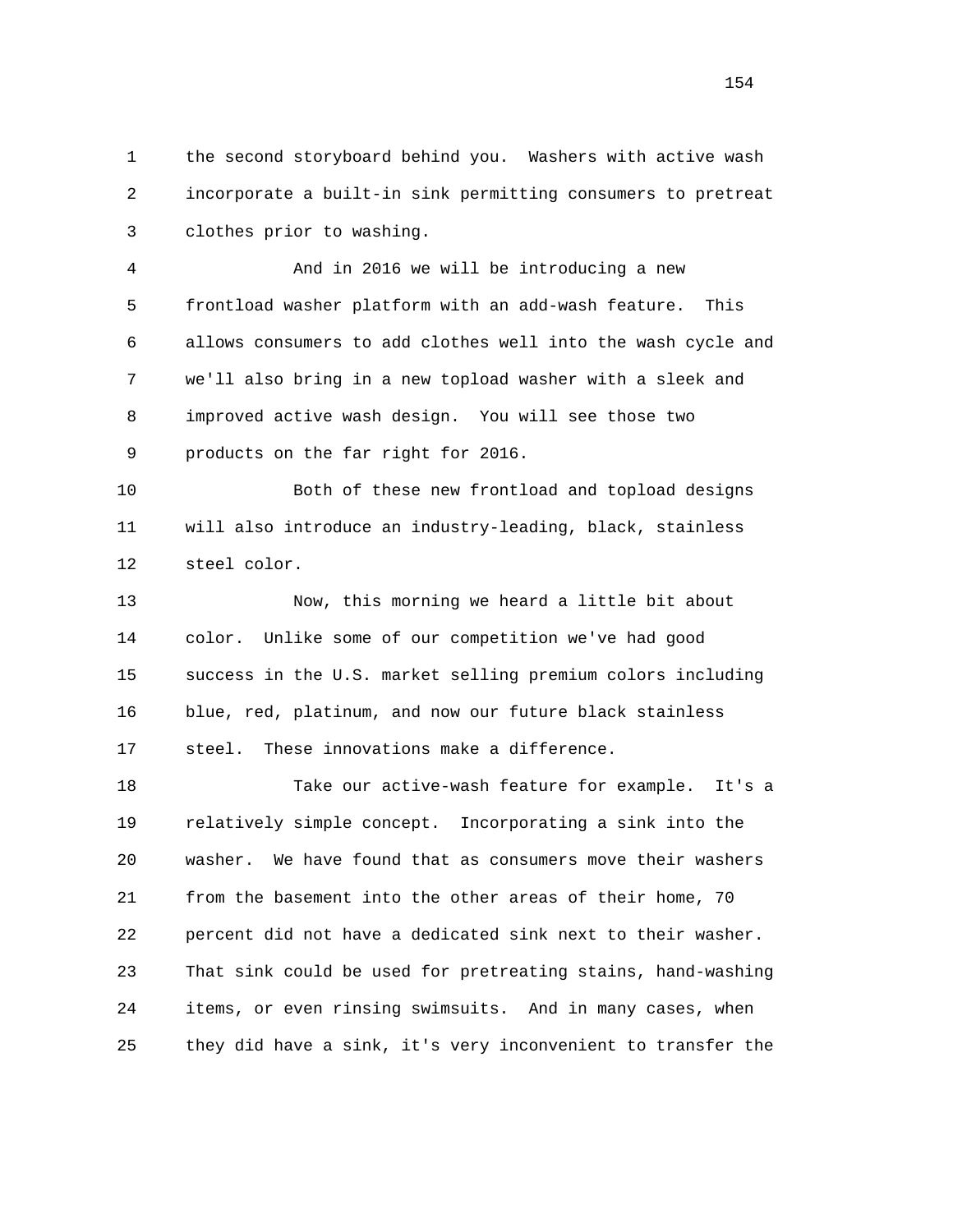1 wet items from the sink to and from the washer. Or that 2 sink may be what we affectionately called a slop sink. And 3 I think we've all seen one in the basement that you 4 definitely can't pretreat clothes in. 5 Samsung eliminated the inconvenience by 6 incorporating a sink into the washer with a built in water 7 jet. Samsung patented this feature and no one else sells 8 anything similar to it in the market. 9 Since we introduced this feature in early 2015, 10 among three models we have sold more than 200,000 active 11 wash units in the United States. 12 During the same period of time, since 2012, the 13 U.S.-based industry has lagged. Whirlpool has focused 14 almost exclusively on capacity increases. 15 Now, I would ask you to look at the bottom of the 16 storyboard on the right, please. Increasing the capacity of 17 its topload washers from 5.0 to 5.3 while Samsung went from 18 4.7 to 5.6 and its frontload washers from 4.3 to 4.5 where 19 Samsung was also 5.6. But has done little else to 20 distinguish its products. 21 Whirlpool has also neglected the Maytag brand 22 which it acquired in 2005 for \$2.7 billion and let that 23 brand languish. Meanwhile the innovations being made by

25 attracted to these new innovations and are purchasing new

24 Samsung have helped to create new demand. Consumers are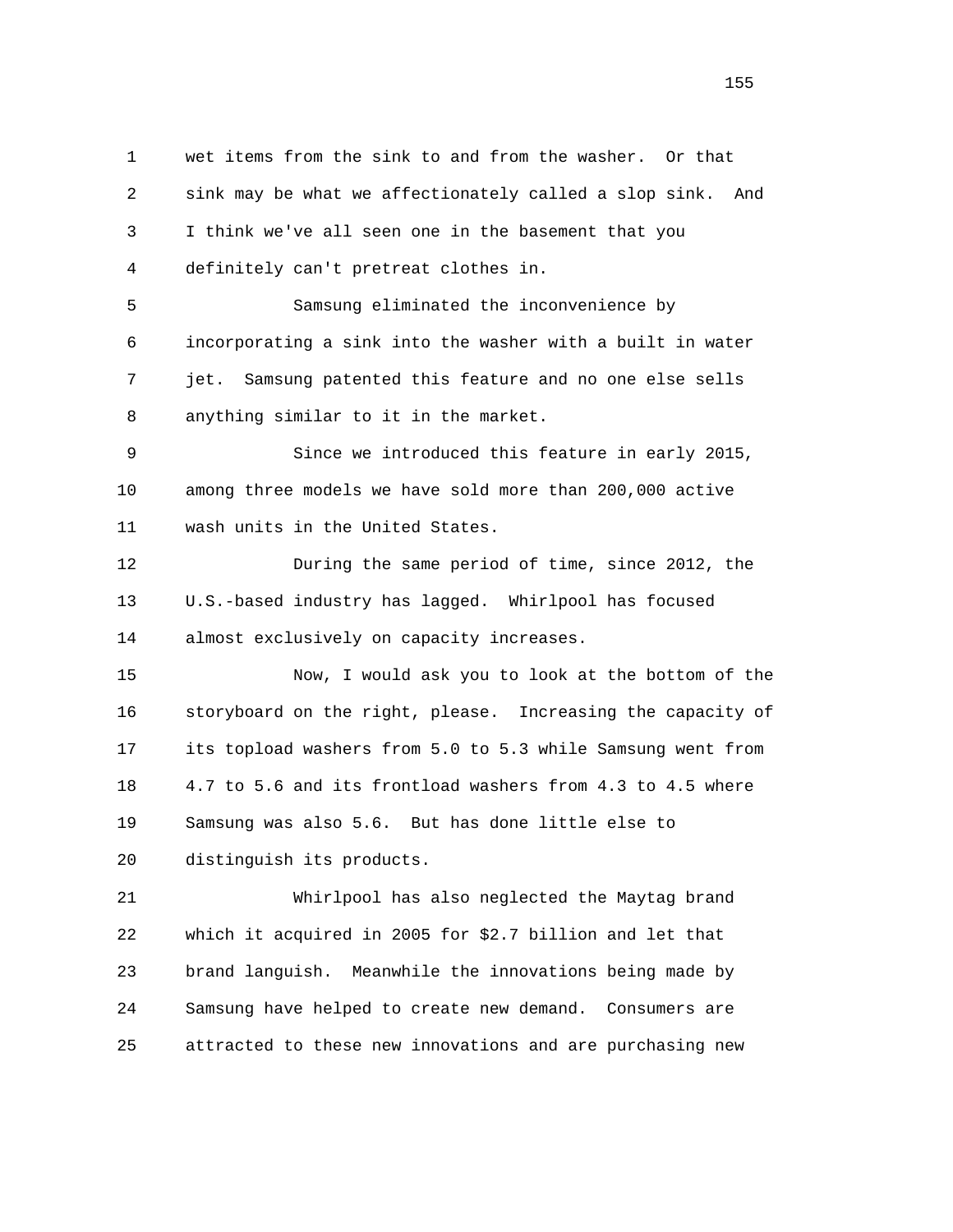1 models before their existing washers fail. This is a 2 departure from their past practice of waiting until their 3 washers fail to replace. Our research shows that 50 percent 4 of consumers who purchase a Samsung washer purchase before 5 their existing washer failed.

 6 With increased discretionary demand, we estimate 7 that demand has grown by 25 percent from 2012 to 2015 and we 8 estimate that demand will grow by an additional 6 percent in 9 2016.

 10 Despite Whirlpool's singular focus on price, 11 consumers purchase washers based on a variety of factors. 12 This is not to say that price is not a factor. But in the 13 market segments in which we compete it is not the deciding 14 factor. In other words, while price may define the range of 15 washers a consumer considers, it does not determine the 16 ultimate selection.

 17 Now, there is a budget conscious segment of the 18 market that just wants the cheapest washer. But that is not 19 our customer, and we do not offer the cheapest washer, which 20 is typically a conventional topload with an agitator, a 21 product that Samsung does not produce.

 22 Our focus is on high-end products and consumers 23 that purchase such products. While price is a factor even 24 for these consumers, our research suggests that their final 25 purchase decision is driven by non-price factors including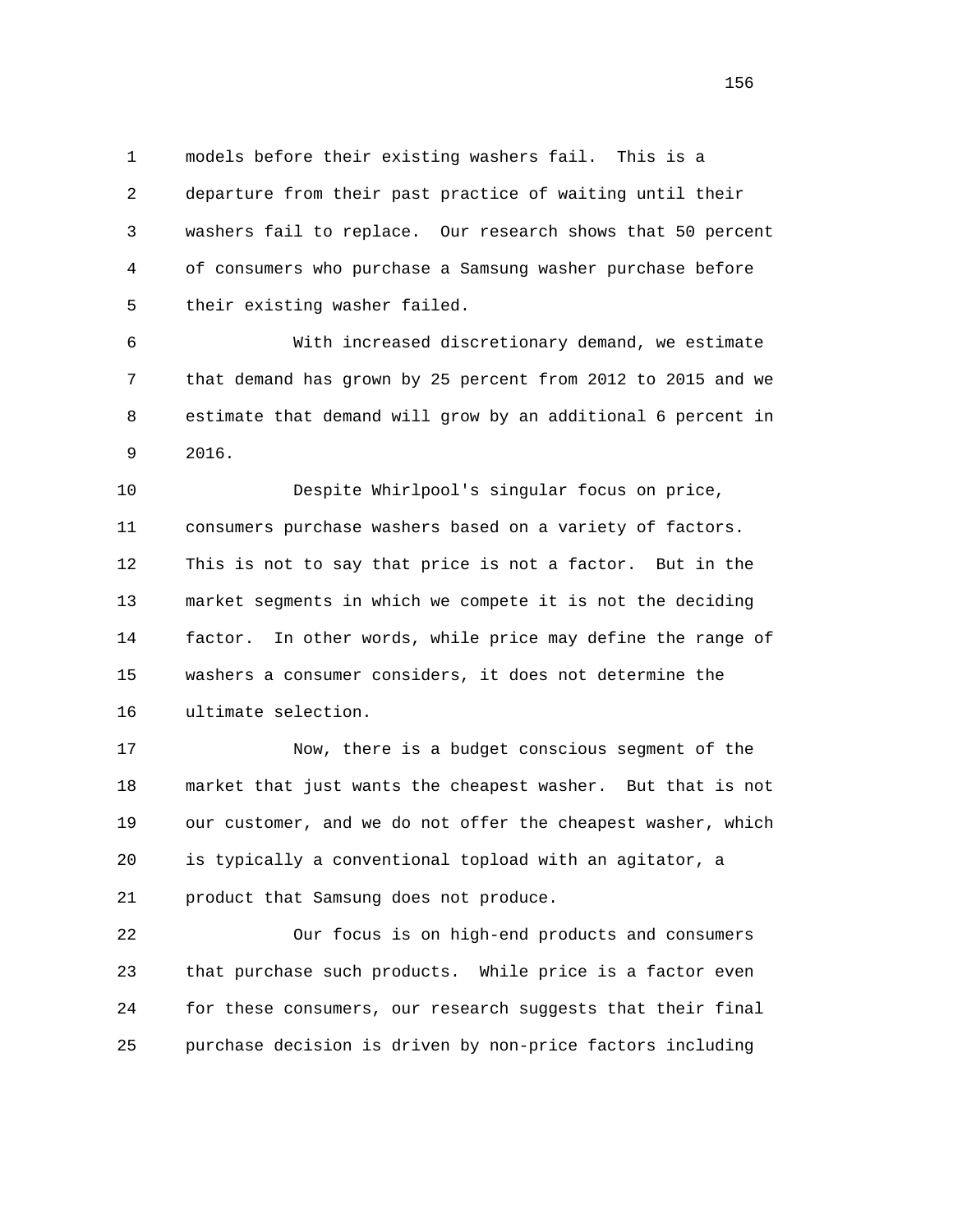1 brand perception, perceptions of quality and reliability, 2 styling and design, features, fit, feel, and finish.

 3 In fact, our research shows that consumers that 4 plan to spend less than 599 for a washer ultimately spend 5 less than they originally budgeted. While consumers that 6 plan to spend more than 599 spend more than they budgeted. 7 In other words, we find that consumers above \$600 trade up 8 and spend more than budgeted. That's where Samsung is 9 successful.

 10 With this in mind, we did not design, 11 manufacture, and position our products to be the cheapest. 12 Rather we want them to be the best. And we believe we've 13 been successful at that. We view J.D. Power as the leading 14 source of consumer satisfaction data. The J.D. Power 15 consumer surveys rank products by brand and type.

 16 J.D. Power has ranked Samsung's frontload washers 17 as number one in overall customer satisfaction for six 18 consecutive years. In addition to ranking Samsung number 19 one with respect to the following attributes, performance, 20 reliability, ease of use, styling, and appearance. In 21 contrast Whirlpool ranks number six overall and Maytag ranks 22 number four in frontload washers.

 23 J.D. Power also ranked Whirlpool's washers below 24 average in performance, reliability, and features. This is 25 what their consumers say about their products in those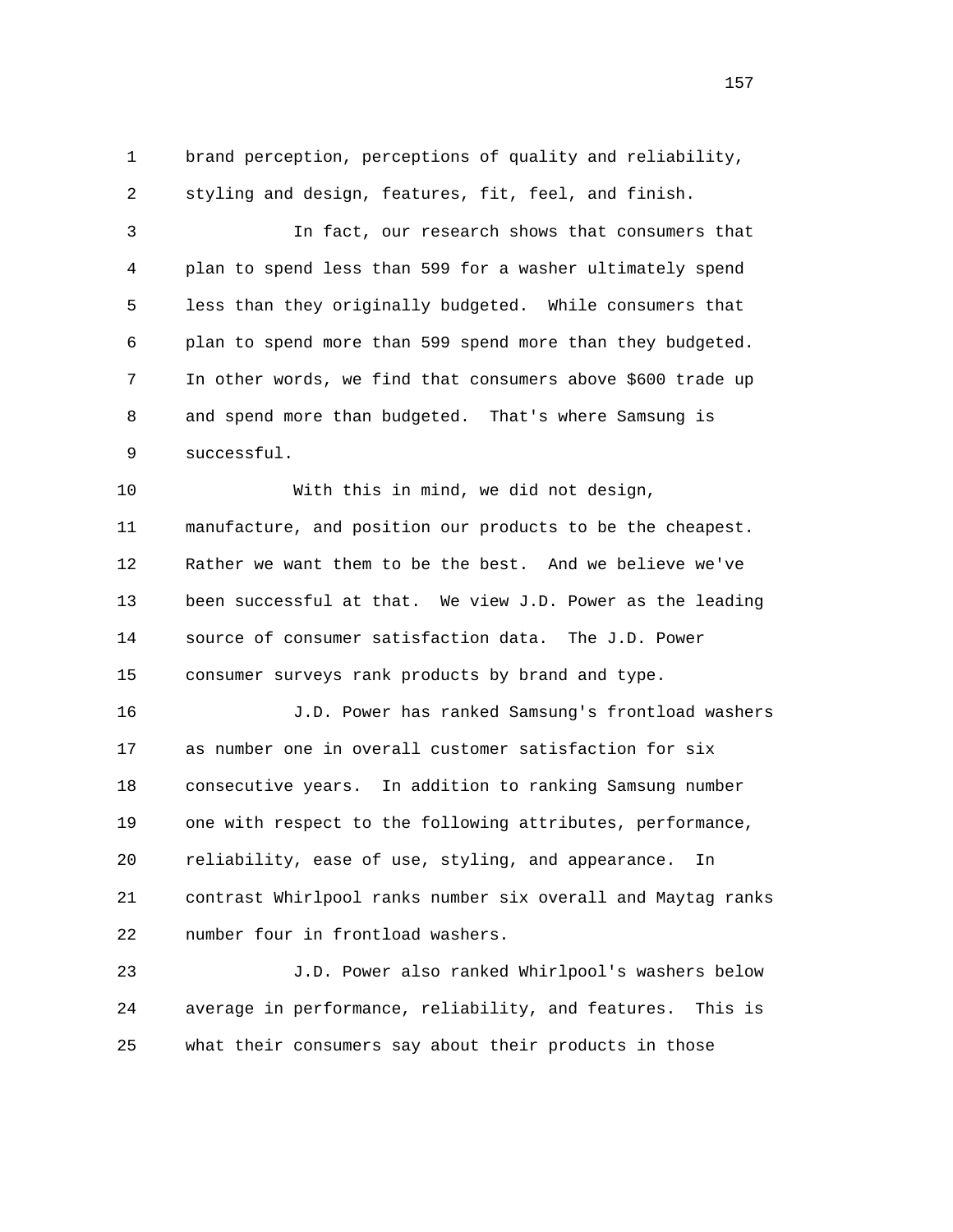1 surveys.

| $\overline{2}$ | With respect to topload washers, J.D. Power has             |
|----------------|-------------------------------------------------------------|
| 3              | again ranked Samsung number one overall. In addition to     |
| 4              | ranking Samsung number one with respect to the following    |
| 5              | attributes, performance, reliability, styling, and          |
| 6              | appearance. In contrast Whirlpool and Maytag ranked fourth  |
| 7              | or fifth in each of these topload attributes. Once again,   |
| 8              | falling behind Samsung.                                     |
| 9              | This morning we heard a little bit about Consumer           |
| 10             | I'm proud to say that in 2015 Samsung had the<br>Reports.   |
| 11             | number one rated frontload washer, the number one rated     |
| 12             | topload washer, and the number one rated electric and gas   |
| 13             | dryer in Consumer Reports. It's a clean sweep of the        |
|                |                                                             |
| 14             | competition for us in those rankings.                       |
| 15             | Next I'm going to move to a product                         |
| 16             | demonstration.                                              |
| 17             | So I brought in a few washers to demonstrate this           |
| 18             | point. First I brought in Samsung's 5.2 cubic foot topload  |
| 19             | washer with the active wash feature that I mentioned        |
| 20             | earlier. You will notice the built-in sink and the water    |
| 21             | jet here in the top. I would encourage the Commission staff |
| 22             | to take a look at this washer, open it up, examine the      |
| 23             | design, take a look at the control panel, look at the fit,  |
| 24             | feel and finish. Look at the stainless steel impellor at    |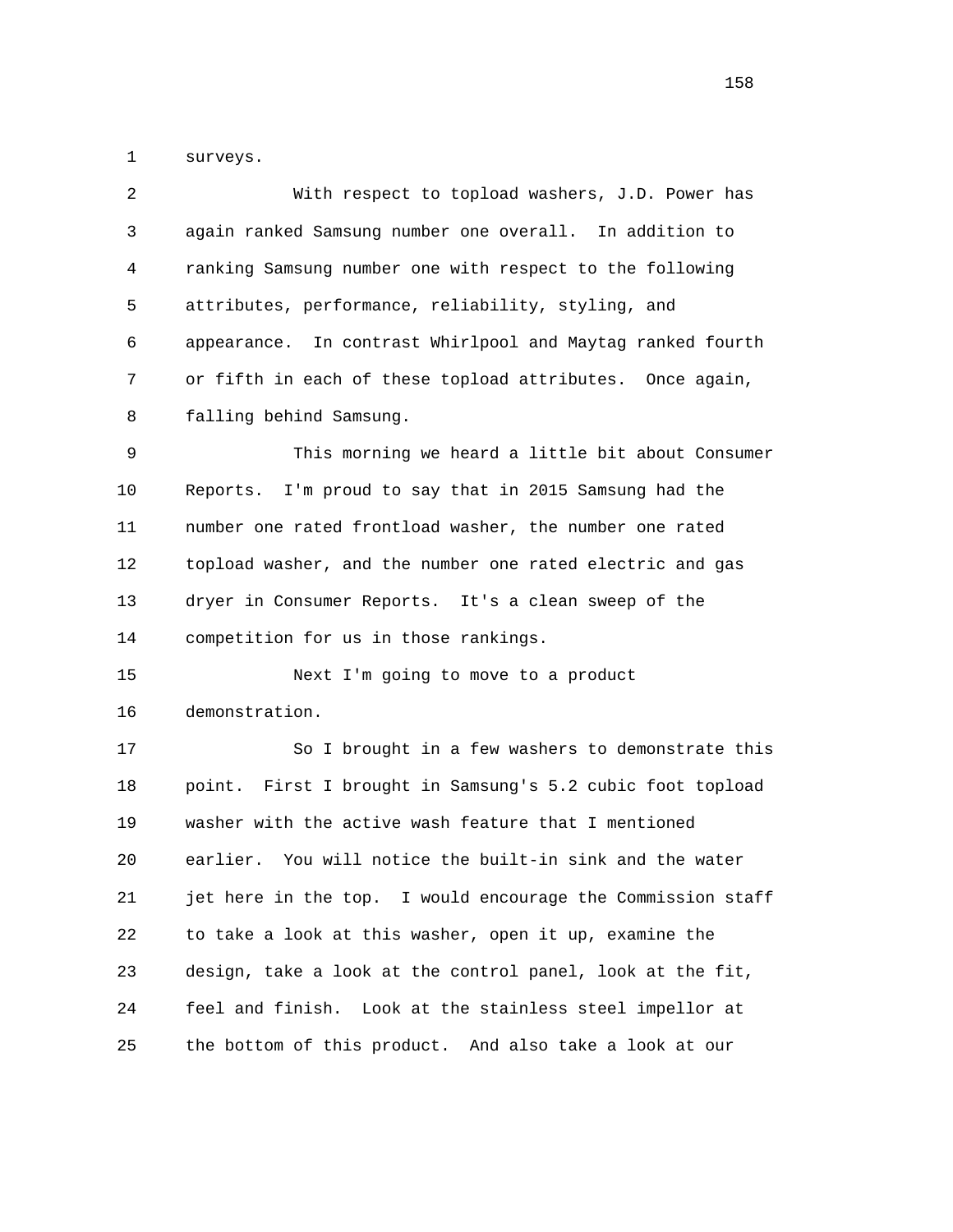1 soft-close lid. And don't forget that active wash is 2 exclusive to Samsung.

 3 I've also brought in two other washers. A 5.3 4 cubic foot top load, right? From Whirlpool. And a 5.3 5 cubic foot top load from Maytag. Both of these washers are 6 larger than the Samsung washer, but sell of less at retail. 7 This has been Whirlpool's strategy, without winning design 8 and innovation, Whirlpool has resorted to selling 9 higher-capacities at a lower price point. Please note, 10 Whirlpool excluded these two, larger-capacity washers from 11 the price and product categories that you will receive while 12 including the slightly smaller Samsung 5.2 capacity model. 13 Therefore, even though these larger capacity washers are 14 underselling the smaller capacity Samsung, the Commission 15 will not be getting any pricing data for these larger 16 washers.

 17 I'd encourage the staff to take a look at these 18 Whirlpool/Maytag washers and compare them to Samsung. 19 They're clearly inferior products. We've done the research. 20 We've taken a look at this, right? In fact, this latest 21 intuitive touch interface by Whirlpool was ranked last by 22 consumers in a comparison of seven different washer designs 23 in 2015. The how to and what to wash story was lost on the 24 consumers. They don't understand the lack of a knob, they 25 don't understand the navigation of the control panel. And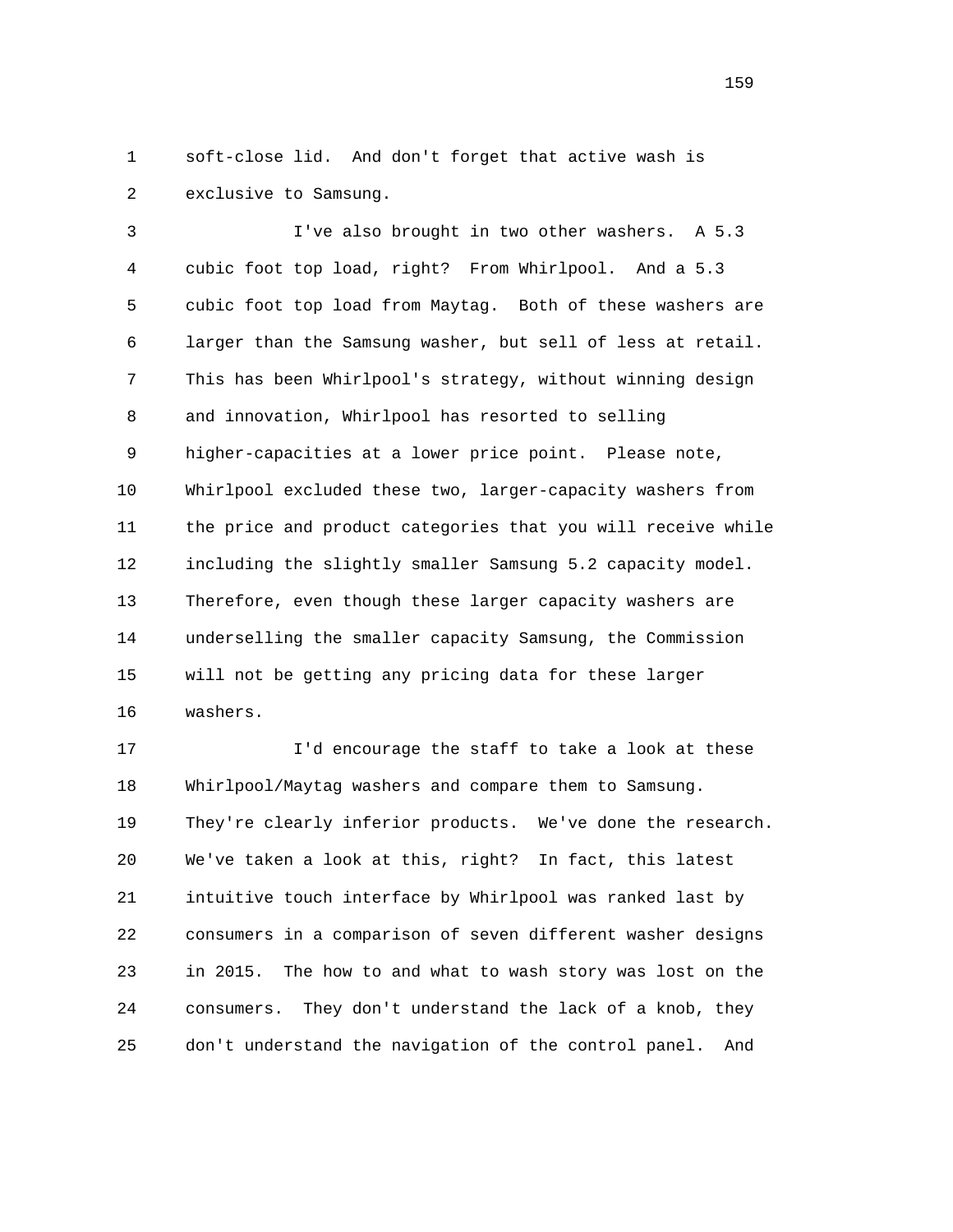1 they were concerned about the interaction of this product. 2 When we look at the fit, feel, and finish you'll also see 3 inside the blue accents versus the stainless steel. Those 4 items, despite the 5.3 capacity show that this product is 5 inferior to Samsung.

 6 When I look at the Maytag, I would also encourage 7 you to take a look at the controls on this product. This 8 might be a familiar control configuration, right, for those 9 that have been in the market historically, it's also still 10 not desired by consumers as we look at that test overall.

 11 In addition, a plastic wash plate in the bottom 12 as opposed to a full stainless steel interior. Now, what's 13 also interesting about these two washers is that despite 14 their 5.3 cubit foot capacity, which by the way is the 15 largest available in the market today by Whirlpool, these 16 two washers sold below the price of Samsung don't include 17 the features you heard about this morning, including load 18 and go, dynamic reventing, or remote connectivity as 19 Whirlpool has solely focused on capacity.

 20 So when a consumer views products at a retail 21 store, they often try to evaluate capacity and quality first 22 and foremost which explains part of the focus. Today's 23 consumer perceive quality much differently than a simple 24 repair rate. Customers buy with their eyes. And they look 25 for an overall perception of quality including design,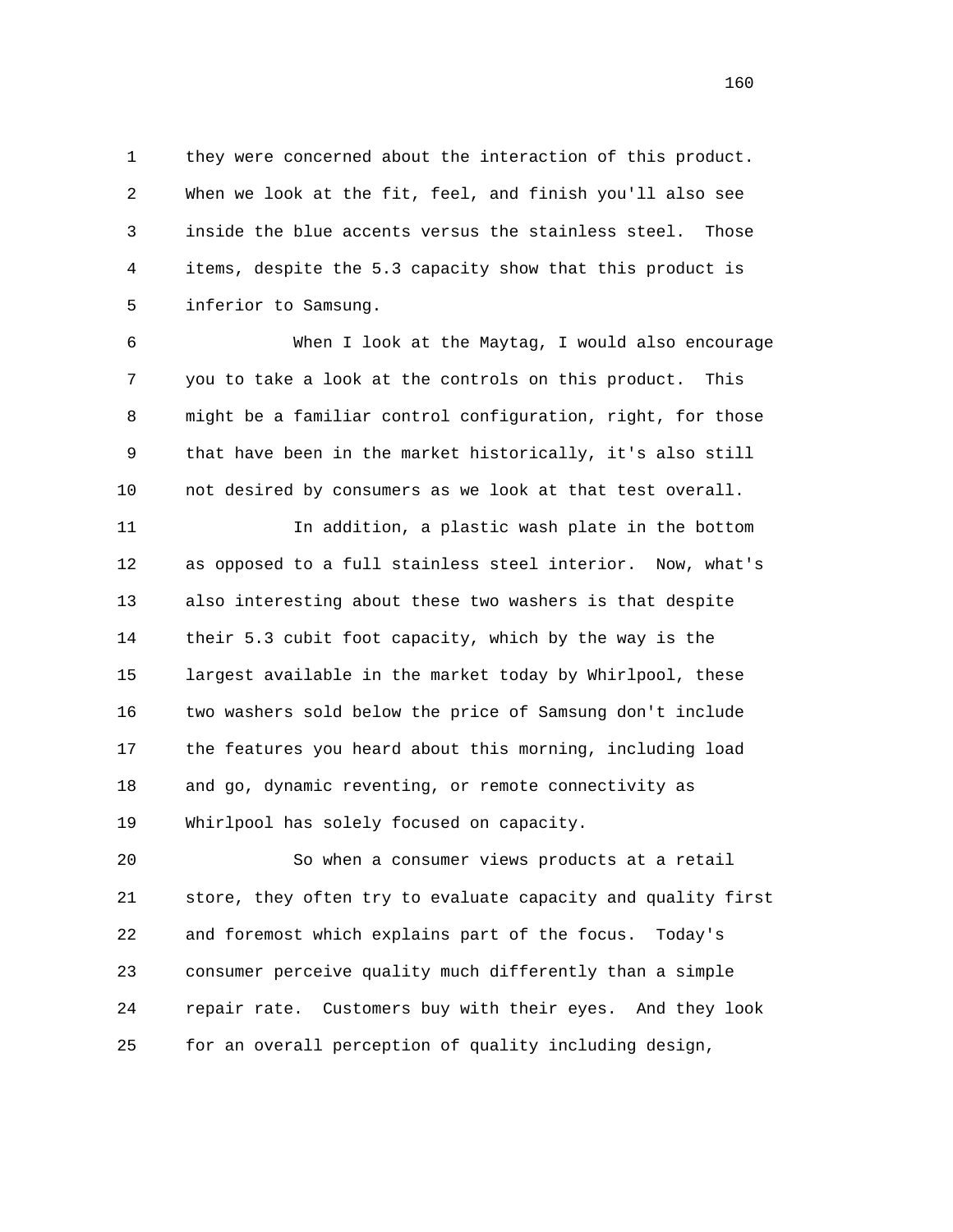1 style, features, fit, feel, and finish. We get positive 2 feedback from our customers and our retail partners that 3 style and design are the main reason they pick our Samsung 4 products. Because of our superior products, we can sell our 5 washers at a premium. While Whirlpool accuses us of leading 6 the charge on providing bigger discounts and extending 7 promotional periods, this is simply not true.

 8 All producers offer discounts during the various 9 holidays throughout the year and Samsung is no different 10 than Whirlpool in that regard. While Whirlpool offers 11 heavier discounts based on capacity, Samsung's discounts are 12 focused on the life cycle of our products. For example, 13 let's talk about the pricing of these units. During Black 14 Friday 2015 the Maytag 5.3 you see here not including the 15 pricing product was available to consumers at a net retail 16 price of 599. While the included Samsung 5.2 cubic foot 17 capacity in white was at 699. Even with discounts our 18 Samsung active wash model never sold below 699 in white at 19 retail despite the competition at a 5.3 larger capacity at 20 599.

 21 As our lifecycle progresses, right, we offer 22 little to no discounts in our newly released models and 23 moderate discounts after the models have been on the market 24 for a number of months. And then those discounts are larger 25 towards the end of the life cycle of the product.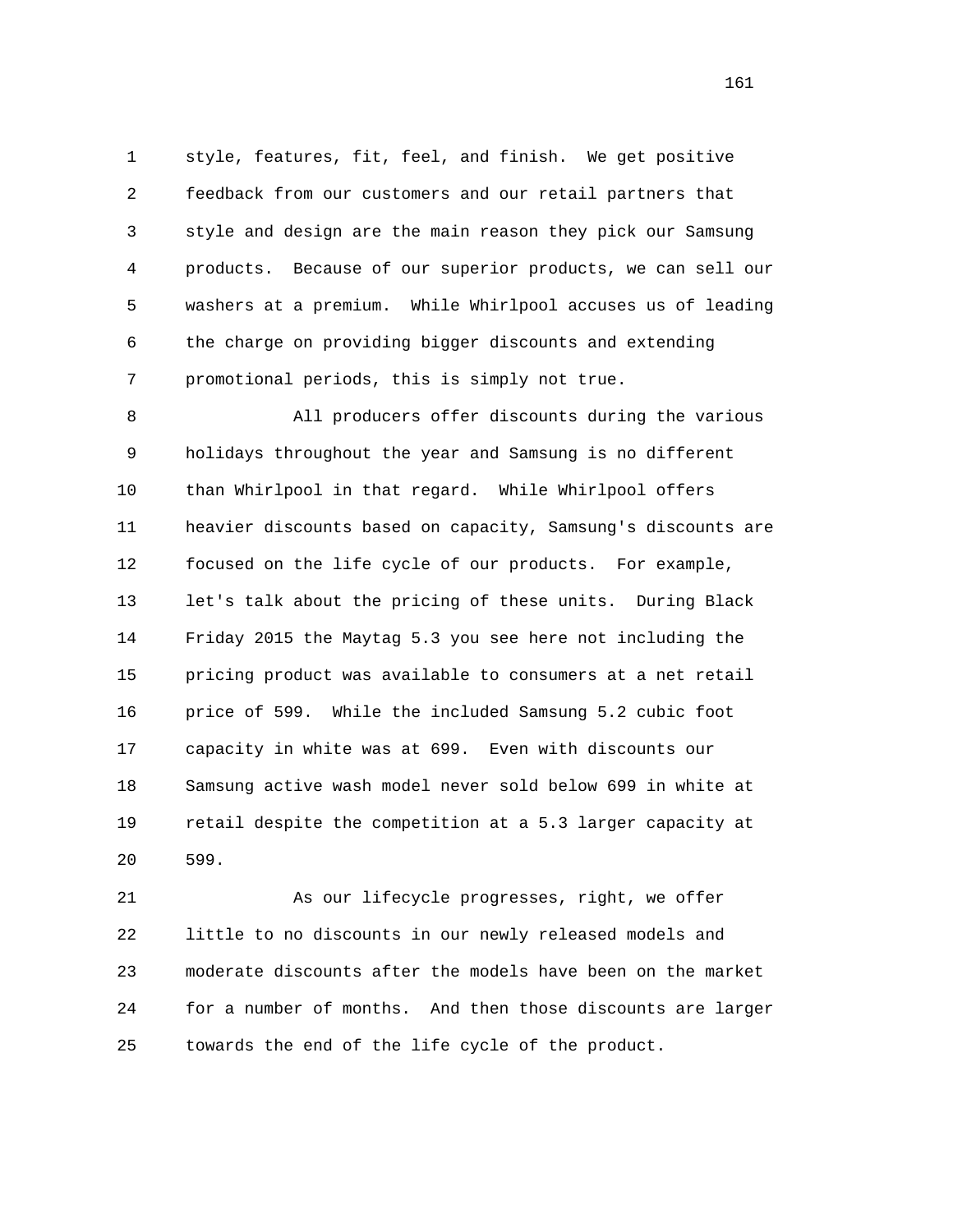1 **[PAUSE]**  2 MR. BRINDLE: Now I will turn to my second topic. 3 Price competition in the U.S. is even less of a factor 4 because subject imports from China do not compete in all 5 segments of the market. As I already mentioned, there's a 6 budget conscious segment of the market that just wants the 7 cheapest washer which is the conventional topload with an 8 agitator. We do not compete in that segment of the market. 9 Rather, we are overwhelmingly concentrated in the high-end 10 segment of the market. 11 Whirlpool, on the other hand, is heavily 12 dependent on the low-end of the market which we estimate at 13 approximately 40 percent of total units. 14 We also did not sell significant volumes to 15 builders in the U.S. which is an important segment of the 16 market for the U.S. producers. We estimate that builder 17 represents over 8 percent of the U.S. laundry business and 18 Whirlpool and GE dominate the builder market based on their 19 domestic logistics network. 20 And on to my final topic of price bundling. I 21 wanted to spend a little more time discussing a key 22 condition of competition that was not addressed in the prior 23 investigation. Specifically the pairing of washers and 24 dryers and their joint pricing in the U.S. market. Washers 25 are designed, marketed, and priced to be sold in pairs with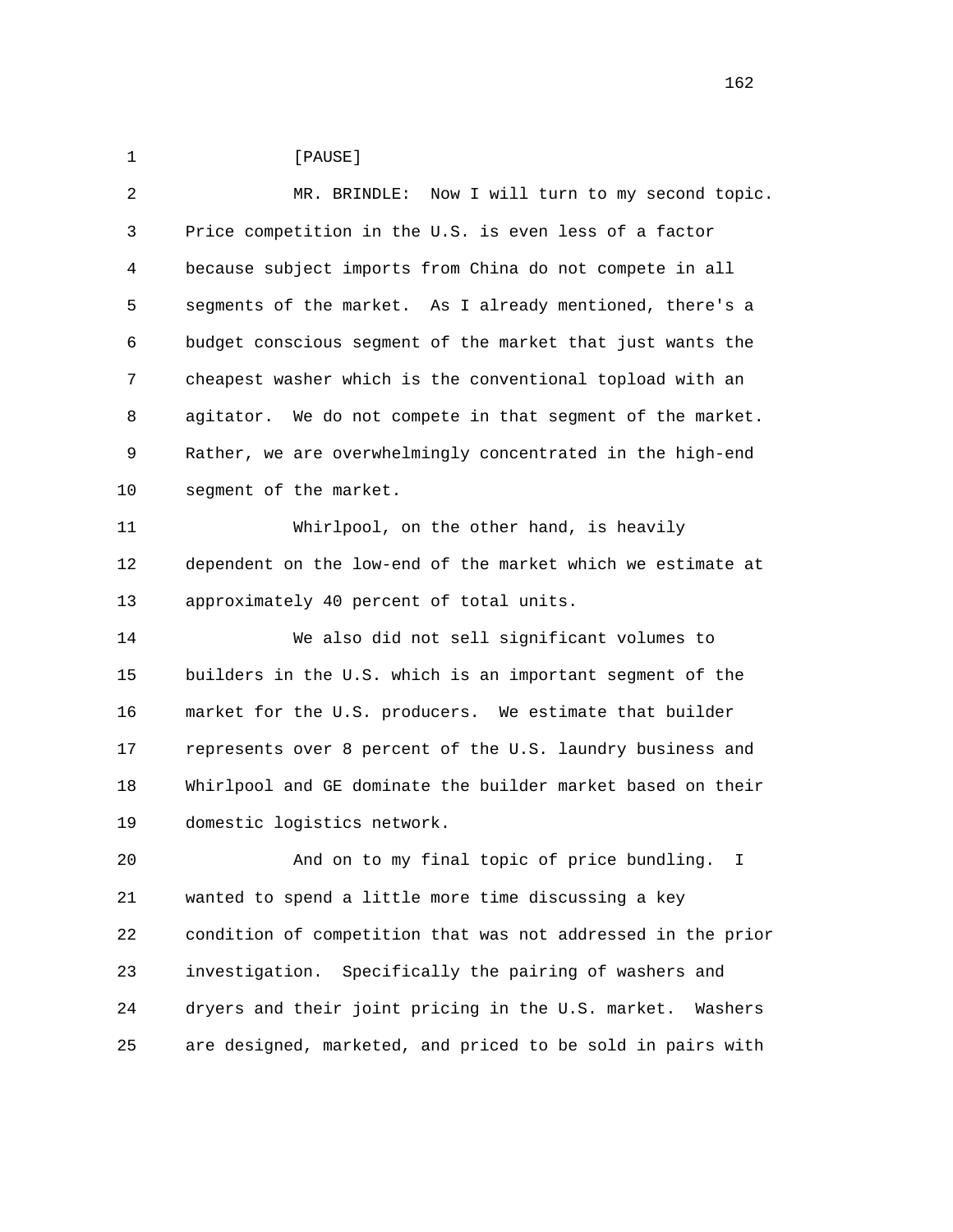1 dryers. Indeed, retailers display, advertise, and promote 2 washers and dryers as pairs together and for frontload 3 washers, they also market washer and dryer pairs together 4 with their corresponding, highly profitable pedestals. 5 Historically the industry priced washers higher than dryers 6 because washers cost more to produce than the paired dryers. 7 More recently Whirlpool led the U.S. industry to match 8 washer and dryer pricing at mat. This is an important 9 condition of competition because dryer profits effectively 10 subsidize washer profits or lack thereof.

 11 We have tried to differentiate our washer and 12 dryer pricing, but our retail customers have refused to go 13 back to that old pricing method. They love being able to 14 advertise a washer and dryer pair together and offer the 15 same price for the washer and the dryer. They believe that 16 this simplifies the sale for the consumer and they think 17 they'll lose the sale if the consumer has to do the math.

 18 Whirlpool continues to promote paired sales 19 heavily particularly for the Maytag line. In 2015 Whirlpool 20 ran an extensive mail-in rebate program with savings up to 21 \$300 on washer/dryer pairs for consumers who bought a Maytag 22 washer and dryer together.

 23 Overall a majority of washers are sold together 24 with dryers in the U.S. This has a notable impact on washer 25 prices which is particularly evident when comparing U.S.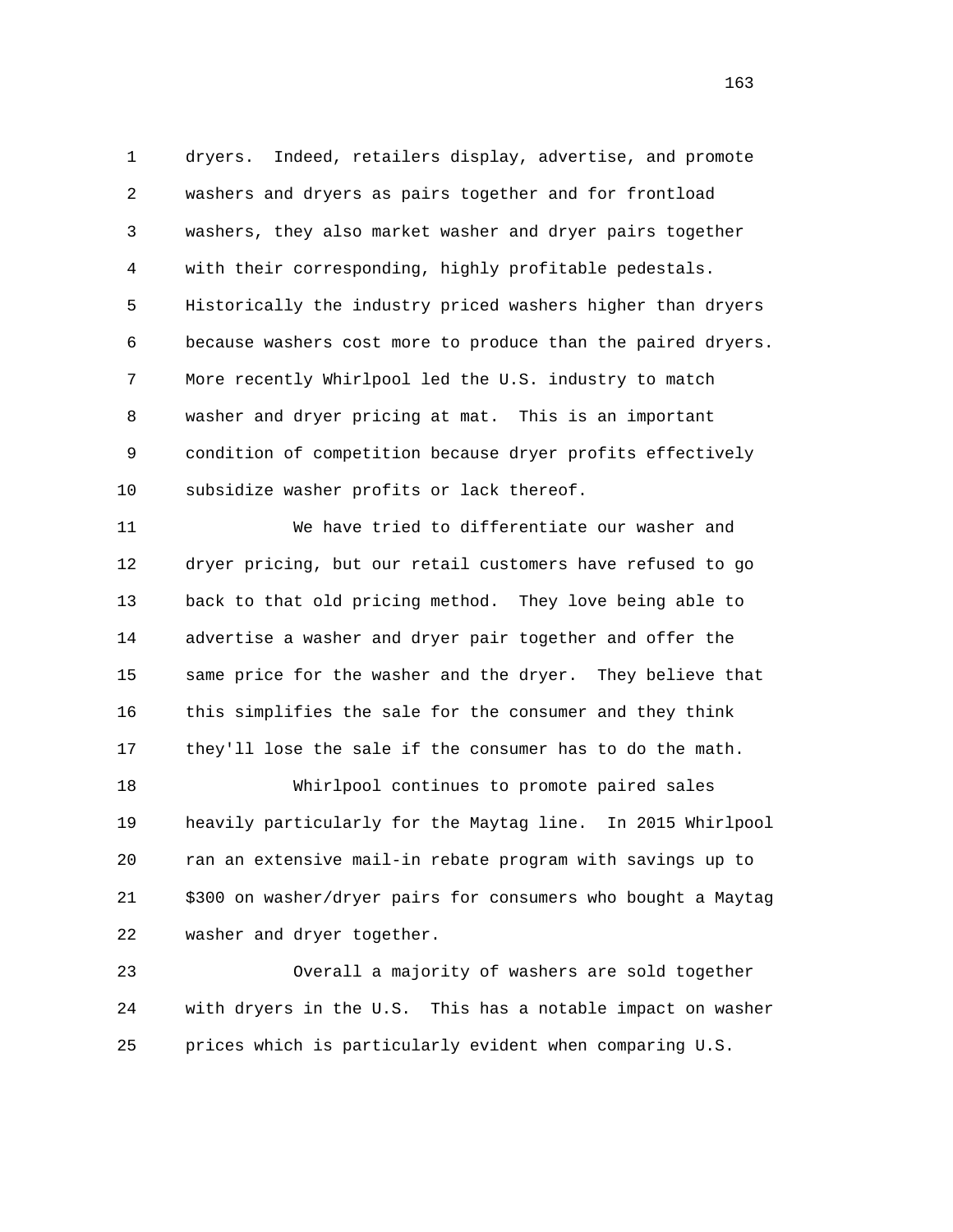1 washer prices to those in other countries such as Mexico. 2 In Mexico dryers are typically not sold together with 3 washers. And in other markets washer prices are generally 4 \$100 or more higher than dryers. As manufacturers know, the 5 consumer interest in dryers is much lower whereas the U.S. 6 market exhibits over 75 percent dryer attachment. 7 The cause of this paired pricing in the U.S. 8 domestic washer profitability cannot reasonably be evaluated 9 without considering dryer profitability. Based on my 11 10 years at Samsung and Electrolux, I cannot imagine the 11 laundry business being evaluated solely based on washer 12 profitability or ignoring tens to hundreds of millions of 13 dollars in tax credits. 14 Thank you very much for your time. 15 STATEMENT OF JOHN HERRING 16 MR. HERRING: Good afternoon, my name is John 17 Herring. I'm the Vice-President of Sales for our Home 18 Improvement Channel within the Home Appliance Division at LG 19 Electronics. I've been with LG nine and a half years and 20 actually began my career at Maytag, where I spent over 21 twelve years. Collectively, I have over twenty-one years in 22 the appliance business, so I'm pretty familiar with the

23 washing machine industry.

 24 I'd also like to introduce my colleagues, John 25 Toohey, the Director of Strategy, and Andrew Kim, who's our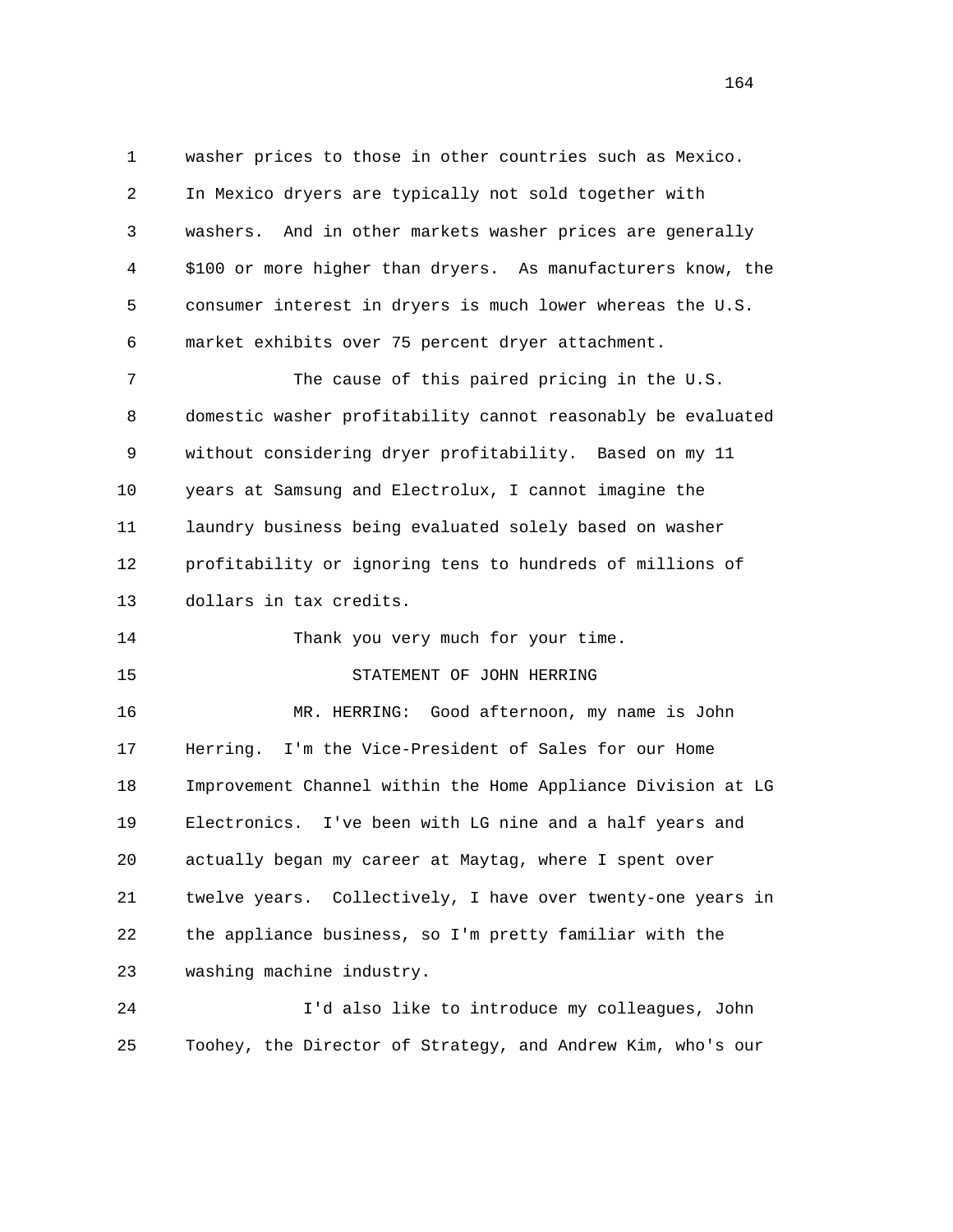1 Product Marketing Manager for the Washing Machine Division. 2 Our team is here to discuss important market facts relative 3 to the U.S. washer market so the ITC has necessary 4 information for this petition. 5 Some of you may recall, I was here in 2012 for a 6 similar case. So you may be familiar with some of the 7 information previously presented. 8 Let's start with Market Fact #1. Washers are 9 not a commodity product. The consumer's choice among 10 brands, designs, features and innovations has never been 11 greater. In fact, there are a variety of washer 12 configurations, offer from up to ten brands, ranging in 13 price from \$300 to over \$1,500. 14 If all washers were created equal, there 15 wouldn't be so many options across the broad spectrum of 16 price points available to U.S. consumers today. According 17 to Trackline, the industry average price for a washer in 18 2015 is just \$568. Yet over 74% of LG's washer sales during 19 the same period are over \$600. Clearly, LG is a leader in 20 driving higher average prices in the U.S. marketplace. 21 Let's look more in depth at how LG is able 22 to accomplish higher average selling prices in such a 23 competitive environment. Market Fact #2. Product 24 innovation is critical to driving consumer demand and higher

25 retail prices. LG has a rich history and is known for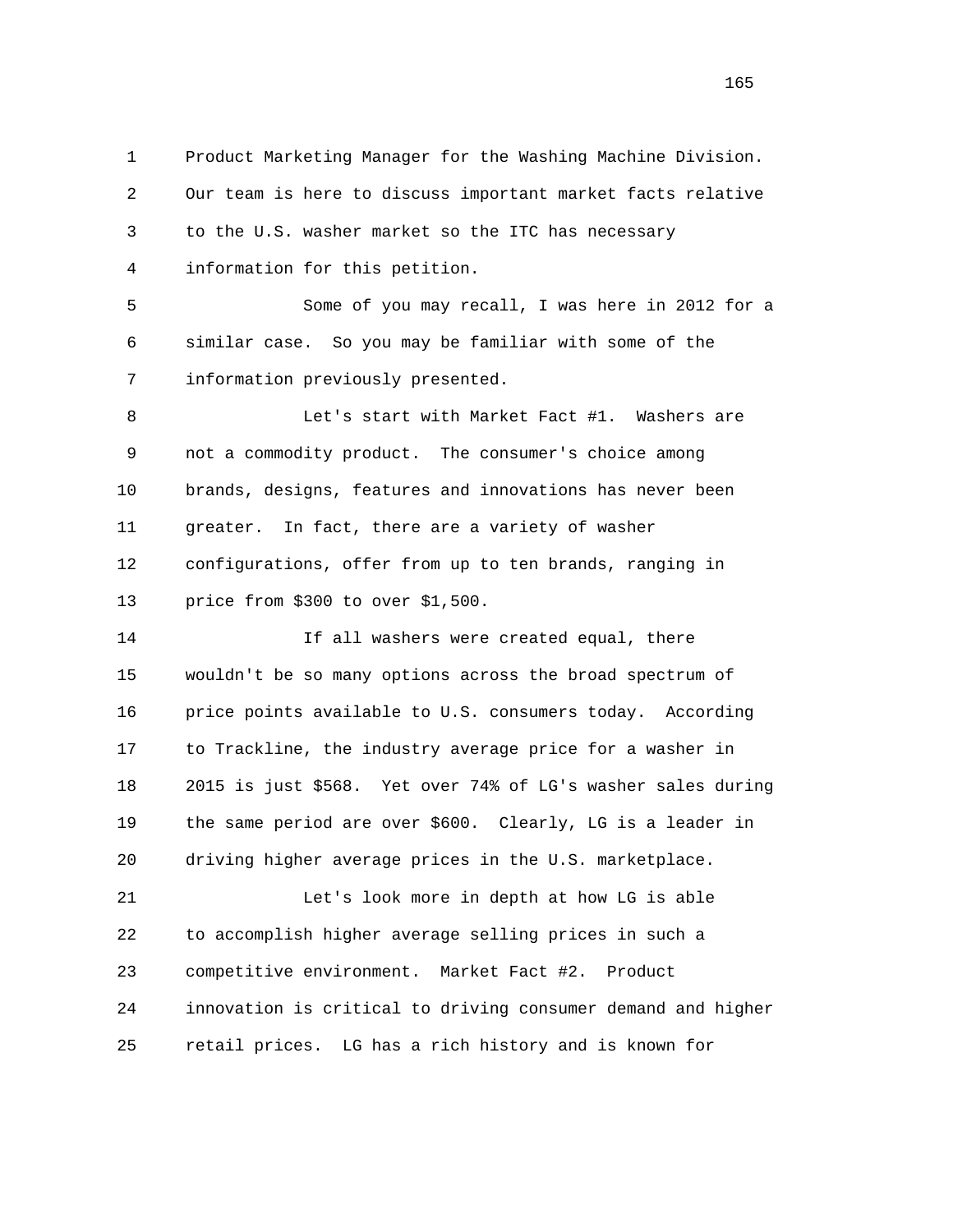1 bringing innovation to U.S. consumers.

| 2  | I'd like to call your attention to a slide                    |
|----|---------------------------------------------------------------|
| 3  | entitled Washer Innovation Product and Design. This first     |
| 4  | slide outlines the numerous innovations LG has brought to     |
| 5  | the U.S. washer market since 2003. In 2006, LG                |
| 6  | revolutionized the U.S. washer market by bringing innovative  |
| 7  | steam technology to the market with a bold new design in the  |
| 8  | wild cherry red color.                                        |
| 9  | This demonstrated to the industry that both                   |
| 10 | design and color were important to U.S. consumers and they    |
| 11 | were willing to pay a premium as we launched this product at  |
| 12 | \$1,399 and it was a huge success, creating backorders at the |
| 13 | factory well into 2007.                                       |
| 14 | The slide also shows the innovations that                     |
| 15 | Whirlpool seemingly acknowledged were important to U.S.       |
| 16 | consumers as well, by emulating these and adding them at a    |
| 17 | later date.                                                   |
| 18 | I'd like to move on and briefly cover some of                 |
| 19 | the individual LG innovations on the following slides.<br>The |
| 20 | first one is LG's front control top load design that LG       |
| 21 | brought to market in 2012. By relocating the control panel    |
| 22 | from the back of the washer to the front, LG provided         |
| 23 | consumers with a more intuitive design, making the controls   |
| 24 | easier to see and operate. This immediately sold very well    |
| 25 | and became an overnight sales success.                        |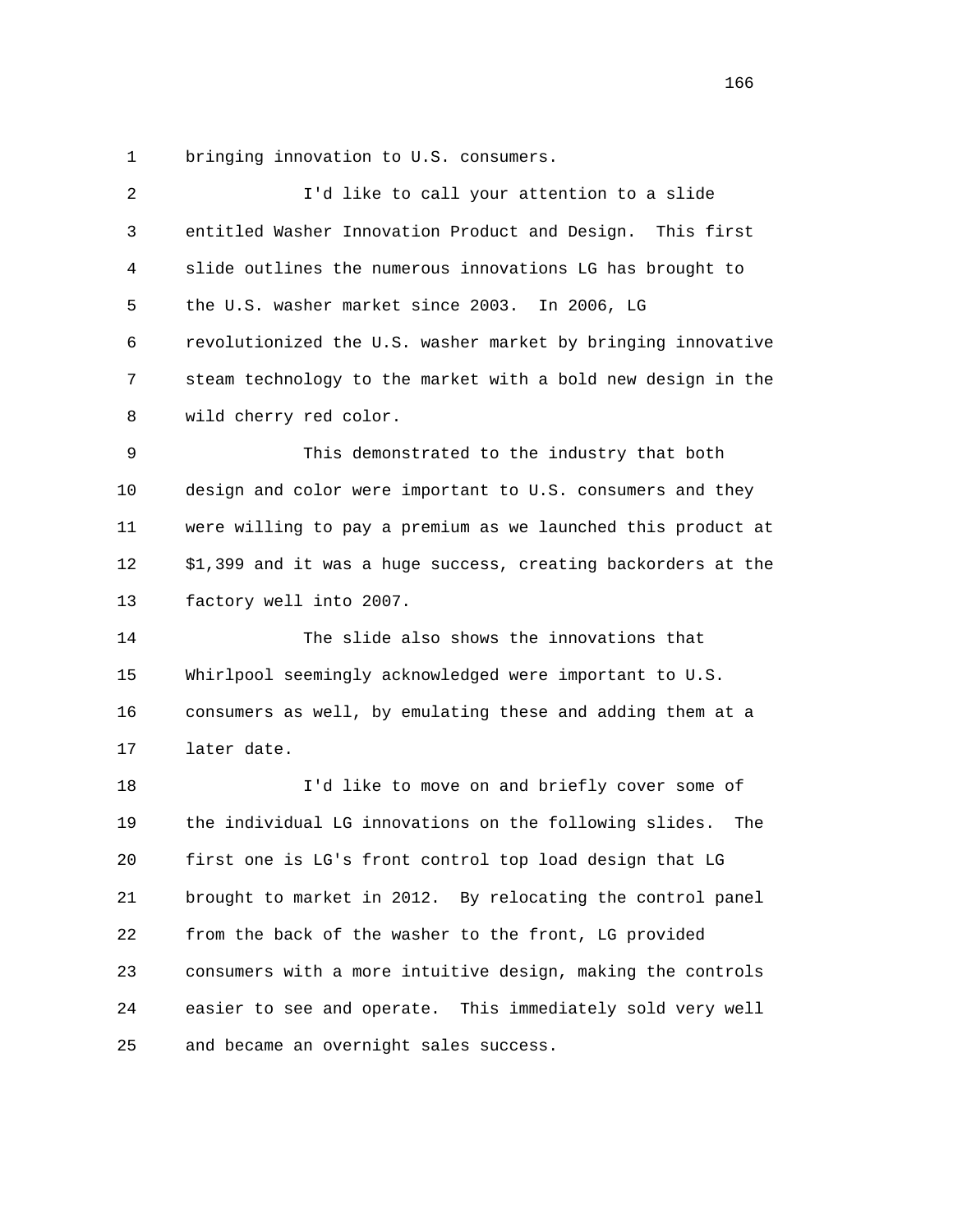1 The next slide showcases LG's turbo wash, which 2 was also launched in 2012 on front load washers and fast 3 forwarded the laundry chore for U.S. consumers. 4 Dramatically reducing the time for consumers to wash a load 5 of clothes required from 60 minutes to 40 minutes without 6 sacrificing performance. 7 The next slide showcases one of the most 8 innovative concepts the washing machine industry has ever 9 seen with LG's new twin-wash system. For the first time 10 ever, consumers now have the ability to wash two loads at 11 the exact same time by coupling our sidekick pedestal washer 12 with any of our LG front load washers. 13 This truly unique offering is providing 14 consumers with the opportunity to simultaneously wash a big 15 item, such as a comforter in the front load washer above, 16 along with a small or delicate items in the sidekick 17 pedestal washer below. 18 This was one of the biggest hits at the consumer 19 electronics show last year and is now broadly available at 20 retailers all across the United States. This brief 21 collection of washer innovations truly set LG apart as a 22 leader in bringing real value to U.S. consumers and making 23 Life's Good a reality. 24 This consistent pattern of innovation over time

25 really has resonated with U.S. consumers. Let's look at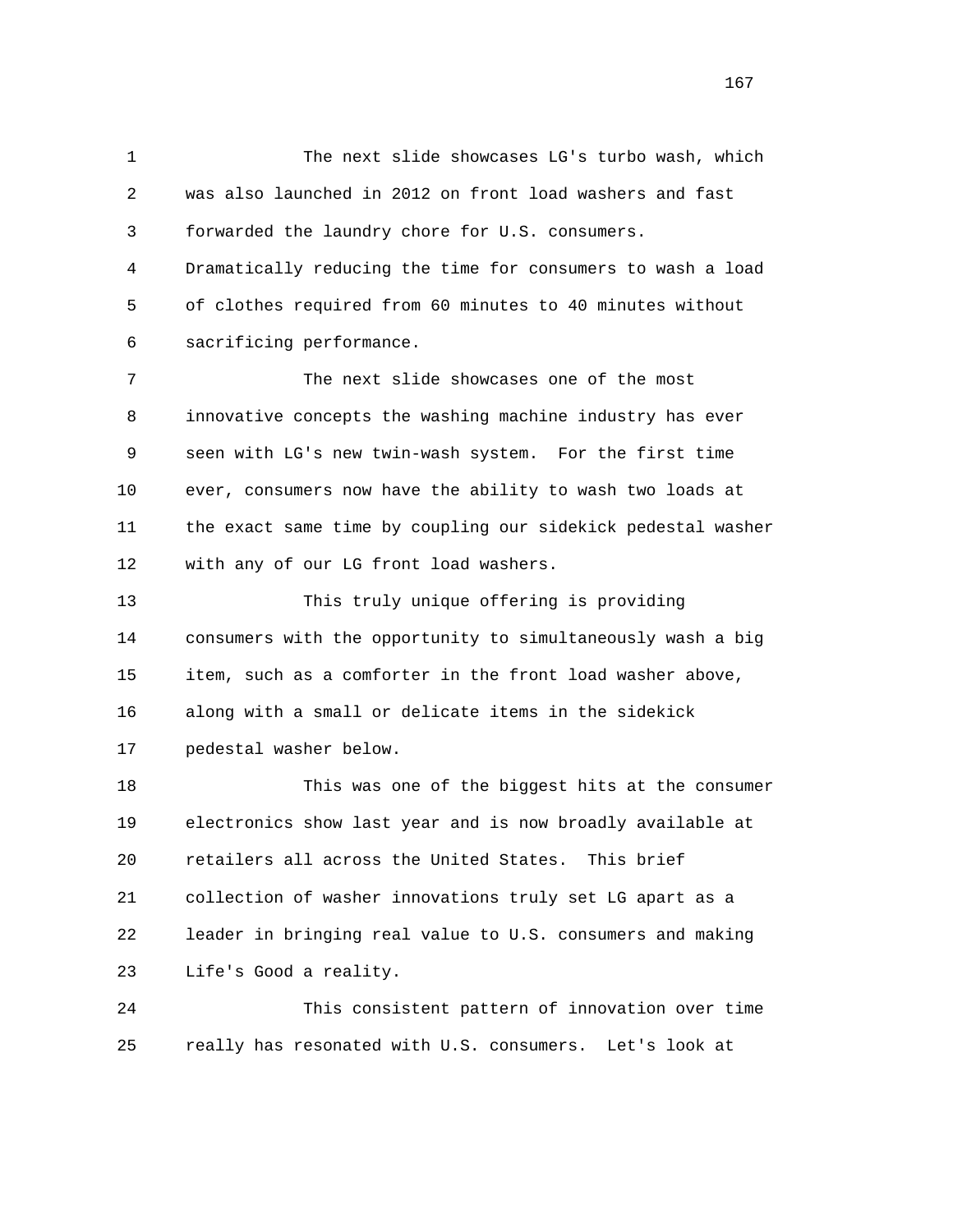1 this with Market Fact #3. Brand awareness plays a major 2 role in a consumer's purchase decision for washers. 3 Let's turn to the slide titled Unaided Brand 4 Awareness. This slide highlights the unaided awareness of 5 three major domestic washer brands available to U.S. 6 consumers. For clarity, unaided simply means the consumer 7 had to recall the brand without any prompting during the 8 survey. 9 As you can see, from 2013 to 2015, the 10 Whirlpool, Maytag and GE brands all incurred steep declines 11 of eight to nine points in unaided brand awareness, 12 indicating that Whirlpool, Maytag and GE are all losing 13 mindshare among U.S. consumers. 14 The next slide shows Top of Mind Brand 15 Awareness, which indicates the first brand the consumer 16 listed when asked. The rapid growth of the LG brand by

 17 nearly eight points in the past two years confirms LG's 18 product investments are increasing awareness among U.S. 19 consumers. There are many factors contributing to the 20 growth of LG as an overall brand, including our company's 21 significant presence and success in the mobile phone and 22 home electronics market.

 23 But I'd also like to call your attention to the 24 next slide, Brand Image, from our MESH shopper tracking 25 study, which shows the consumers' perception of the LG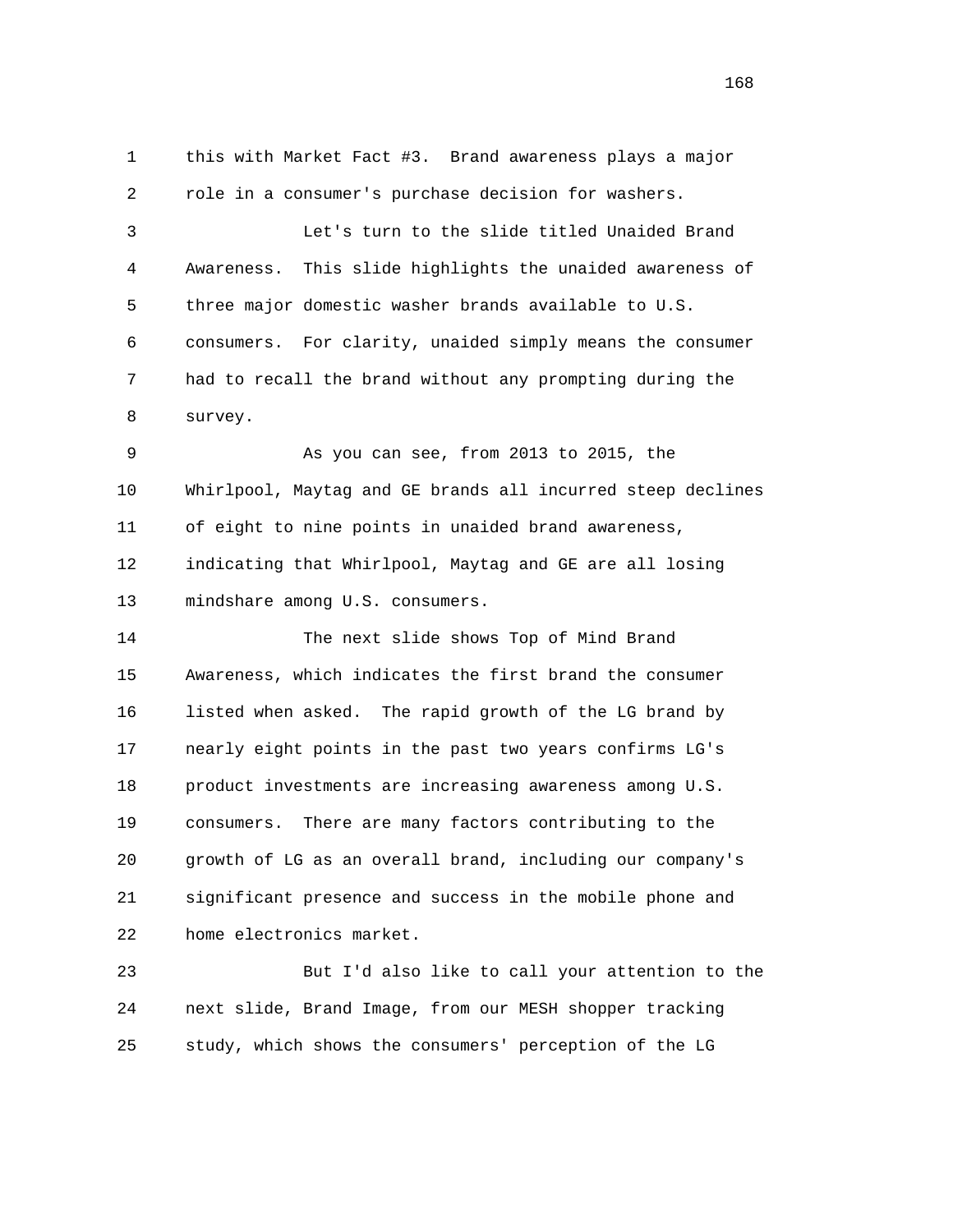1 brand, versus the Whirlpool brand, across a variety of 2 characteristics. This clearly shows that, compared to 3 Whirlpool, consumers see LG as more modern, more innovative, 4 and more premium, among other things.

 5 Clearly LG's continuous innovation is having a 6 favorable impact with regard to consumer's perception of the 7 LG brand. And now I'd like to turn it over to my colleague, 8 John Toohey.

9 STATEMENT OF JOHN TOOHEY

 10 MR. TOOHEY: Thank you, John, and good afternoon. 11 As John mentioned, my name is John Toohey, and I am the 12 Director of Strategy for LG Electronics USA, a role I have 13 occupied since joining the company in 2010. Over the past 14 five plus years, I have worked very closely with the home 15 appliance division, helping to plot growth plans, analyzing 16 market trends and data, and helping to execute on some of 17 our key growth initiatives.

 18 I'd like to take a few minutes now to build on 19 John's points with some additional key market facts. Market 20 Fact #4 is that the washer market in the U.S. is a very 21 distinct lower value segment.

 22 If I can refer you to the next slide entitled 23 U.S. Washer Market Segmentation, this represents the market 24 broken down using Trackline data and you can see that the 25 washer market can be divided into three segments based on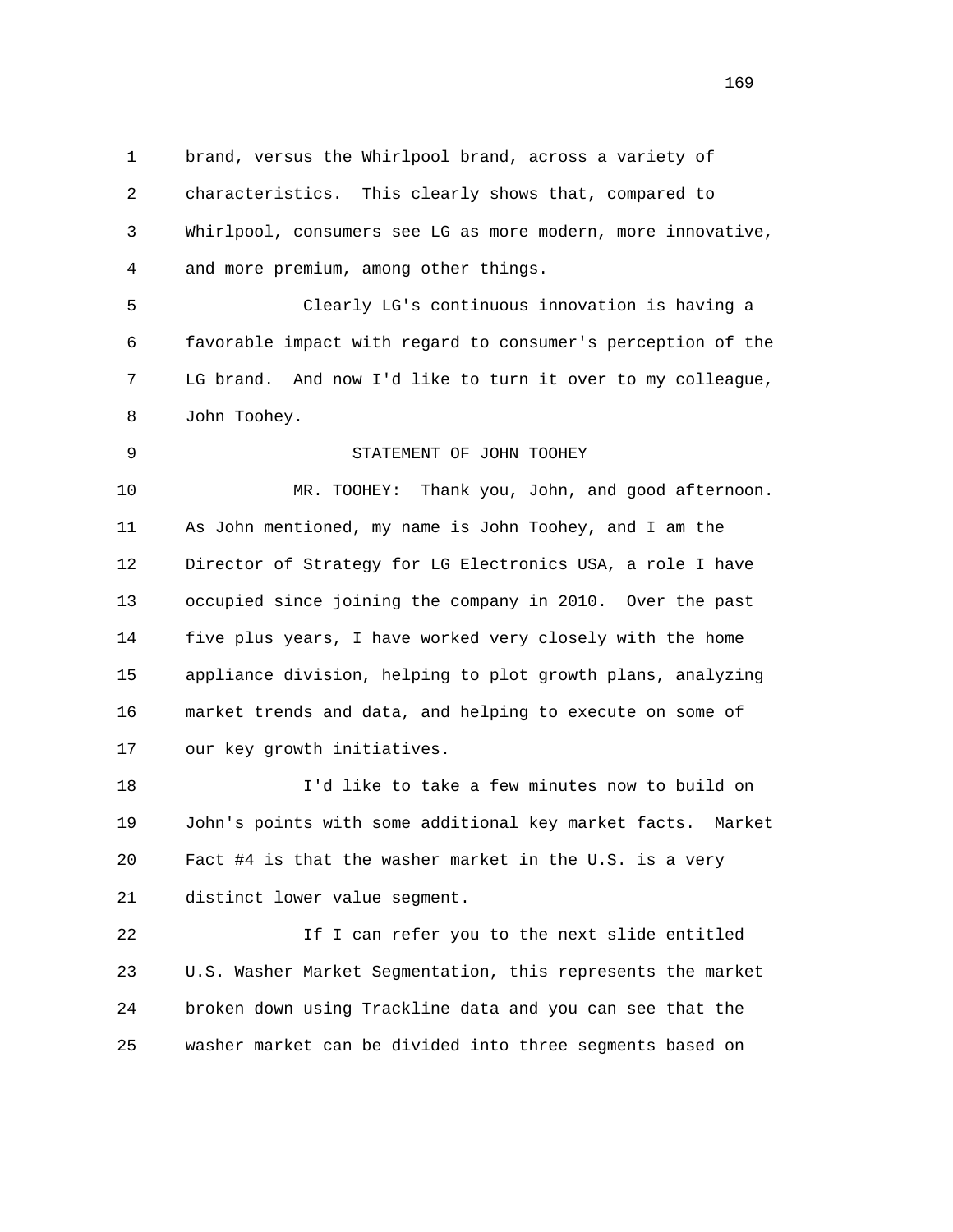1 the physical configurations of the washers, namely top load 2 washers with agitators, top load washers without agitators, 3 and front load washers. And I would note that virtually all 4 industry data allows the market to be divided in this way. 5 The largest segment of the market at 39.5% by 6 units is top load washers with agitators. This segment 7 represents the entry level or so-called value segment 8 because these products have the lowest price points in the

9 market.

10 10 If I can direct your attention to the graphic of 11 the washer. Beneath it, it says ASP453. That's the average 12 selling price of models in this segment. Also, this segment 13 is dominated by Whirlpool with about 48% share and followed 14 by GE with 22% share, as shown in the chart.

 15 The next largest segment representing 31.8% of 16 the market is top load washers without agitators, otherwise 17 known as high efficiency or HE top loaders. Because they 18 use significantly less water and energy than the agitator 19 type top loaders. With an ASP of \$598, this segment has 20 significantly higher price points than the agitator style 21 segment.

 22 In terms of brands, Whirlpool again dominates 23 this segment with a 42.2% share. LG competes in this 24 segment and holds the #2 position at 16.7%. And as John 25 Herring mentioned, we focused some of our recent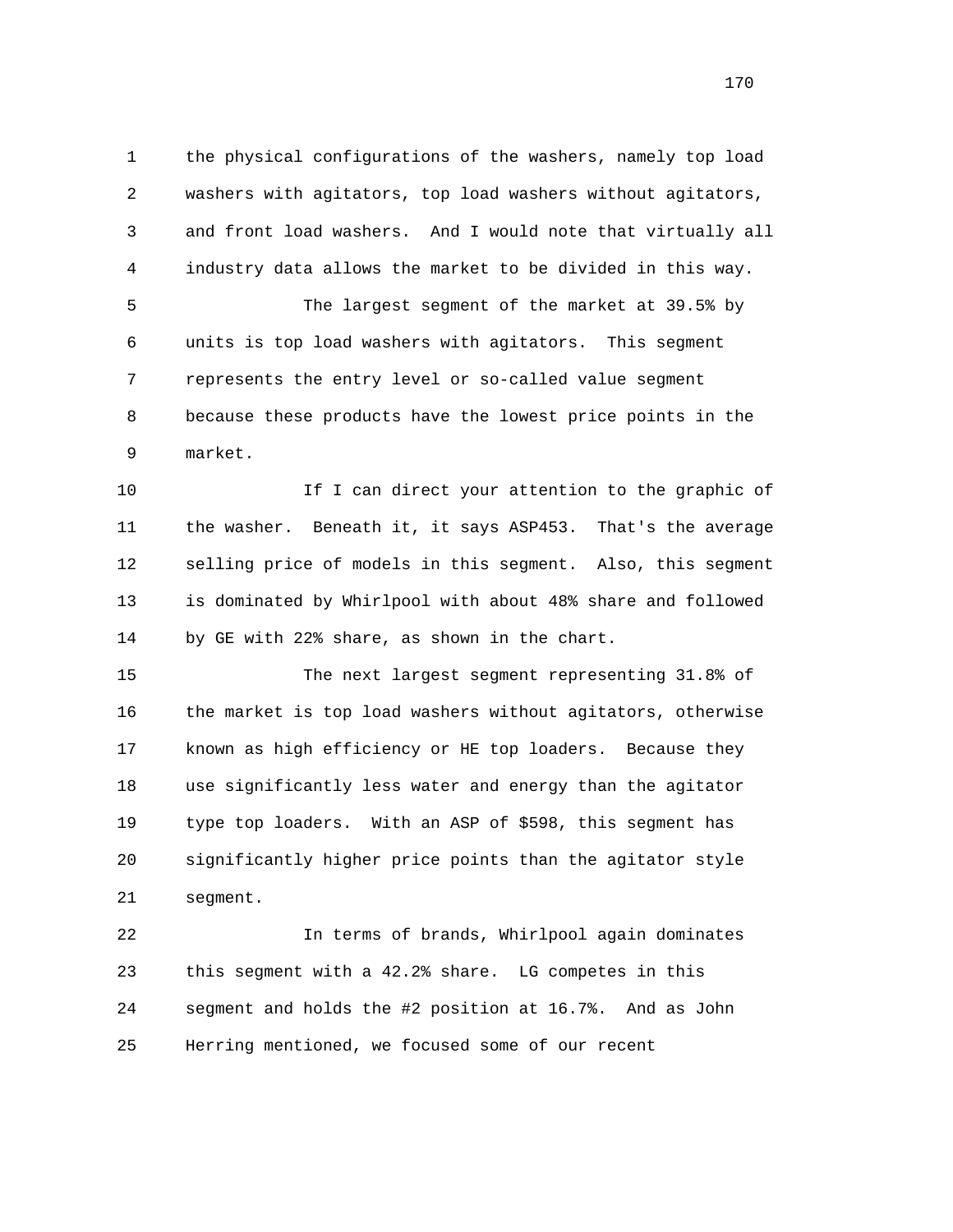1 innovations, such as the front control panel design, in this 2 segment.

 3 The third segment representing 28.7% of the 4 market, is front load washers. This segment represents the 5 most premium type of washers available, and has the highest 6 average selling price at \$739. Here again, Whirlpool has 7 the #1 share position at 28.6%, followed by LG at 22.6%. 8 Although it is true that over the past few 9 years, the line between the two higher priced segments, 10 i.e., front load and high efficiency top load washers, has 11 become more blurry, it is equally true that the line between 12 the lower value segment, the top load with agitator segment, 13 and the other segments of the market is not blurry. 14 Consumers in the value segment are often budget 15 constrained and cannot afford to step up to washers in the 16 other two higher-priced segments. Based on what retailers 17 have consistently told us, it is very difficult, if not 18 impossible, to persuade a consumer who intends to purchase a 19 value priced top loader, \$450, to spend \$600 for a high 20 efficiency top loader, or let alone, \$730 for a front load 21 washer. This is just a hard market reality. 22 That this segment remains distinct can be seen

 23 clearly in the next slide, which shows a breakdown of the 24 market over the past three years by these three segments. 25 You can see in 2013 the front load segment represented 28.7%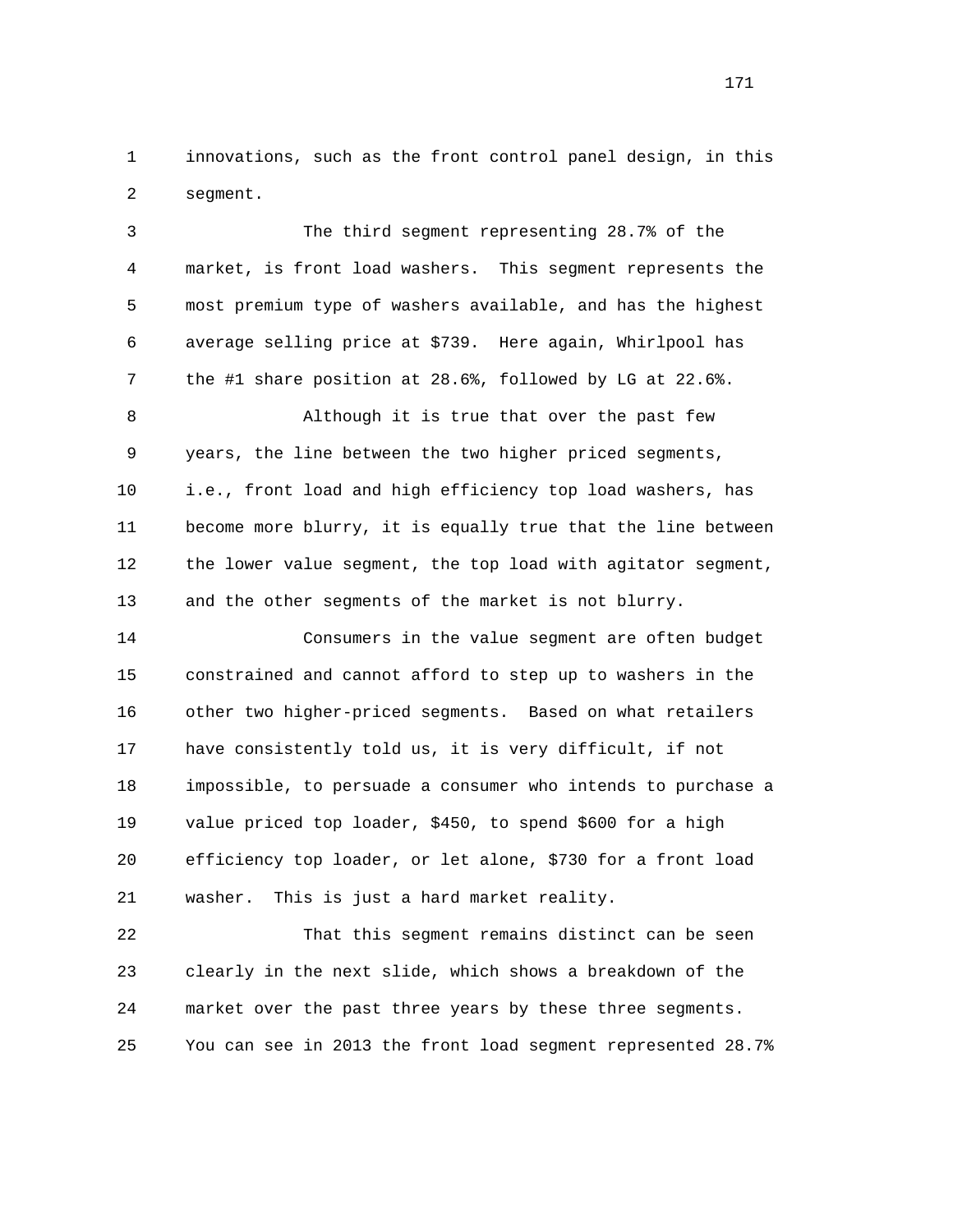1 of the market, and that decreased to 26.1% by 2015. At the 2 same time, the high efficiency top loader segment grew from 3 32.2% to 34.5%.

 4 So there has been some movement between those 5 two segments. However, notwithstanding that movement, the 6 low priced segment, the agitator top loader, has remained 7 virtually unchanged for the past three years.

 8 Now this is important for your analysis because 9 as you can see from the chart, the top load with agitator 10 segment accounts for nearly 40% of all washers sold, and LG 11 does not participate at all in this segment. LG has never 12 offered a top load washer with an agitator in the U.S. 13 market.

 14 Market Fact #5 is that the retail channel of the 15 U.S. washer market is highly concentrated. If I can refer 16 to the next slide, as you can see, four national retail 17 chains, namely Sears, Lowe's, Home Depot and Best Buy, 18 account for fully 65% of all U.S. washers sold. 66% by this 19 chart. As a consequence of this high concentration, LG 20 believed it was necessary to gain placement in all four of 21 these national channels in order to achieve full retail 22 distribution coverage.

 23 However, as of 2012, among these four national 24 chains, LG was sold only in Sears, Home Depot and Best Buy, 25 but not in Lowe's. We finally were able to gain entry into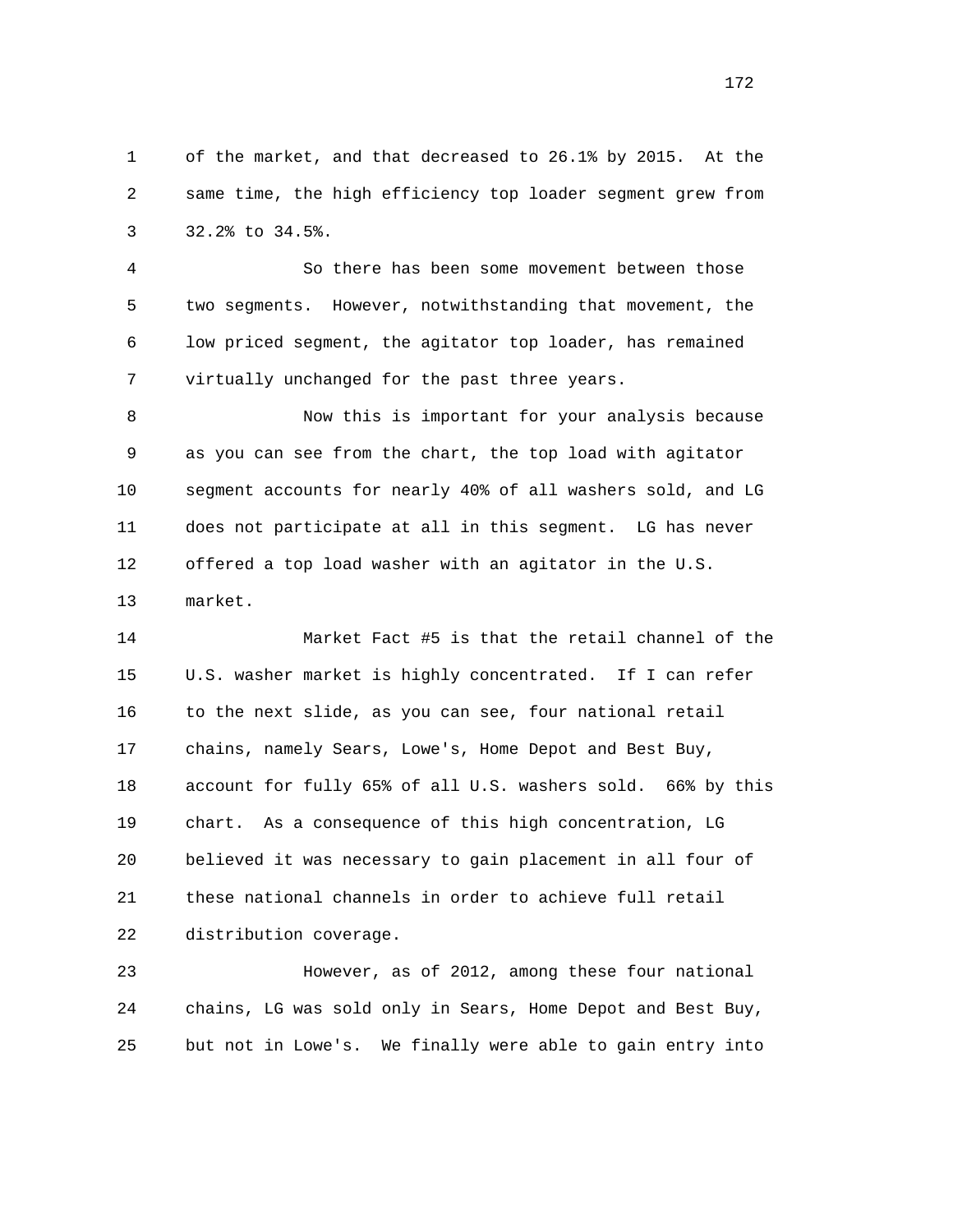1 Lowe's in early 2013, and there is no question that the 2 single biggest reason for LG's increase in the U.S. washer 3 sales from 2012 to 2015 was Lowe's decision to add LG in 4 2013.

 5 And it is particularly important to note that 6 this decision was not due to price, rather nonprice factors 7 were the driving considerations for Lowe's, in particular 8 Lowe's recognized that LG was an innovation leader and that 9 there was significant unmet demand among Lowe's shoppers for 10 LG products, including washers.

 11 In fact, according to Trackline data, in the 12 years before LG was sold at Lowe's, over 30% of consumers 13 that purchased LG appliances shopped at Lowe's before making 14 their purchases. And we know they walked out empty-handed.

 15 In addition, during our negotiations with 16 Lowe's, the laundry merchant there explicitly noted his 17 strong desire to display LG's famous cherry red washer. 18 Moreover, Lowe's was very much aware that LG washers have 19 higher average selling prices than other brands.

 20 To demonstrate that price was not the driving 21 factor, I would ask you to look at the next slide entitled 22 Retail Price Trend, Lowe's Washers, which shows average 23 selling prices, or average displayed prices at Lowe's since 24 2013, for the categories in which we compete, i.e., front 25 load washers and top load washers without agitators. This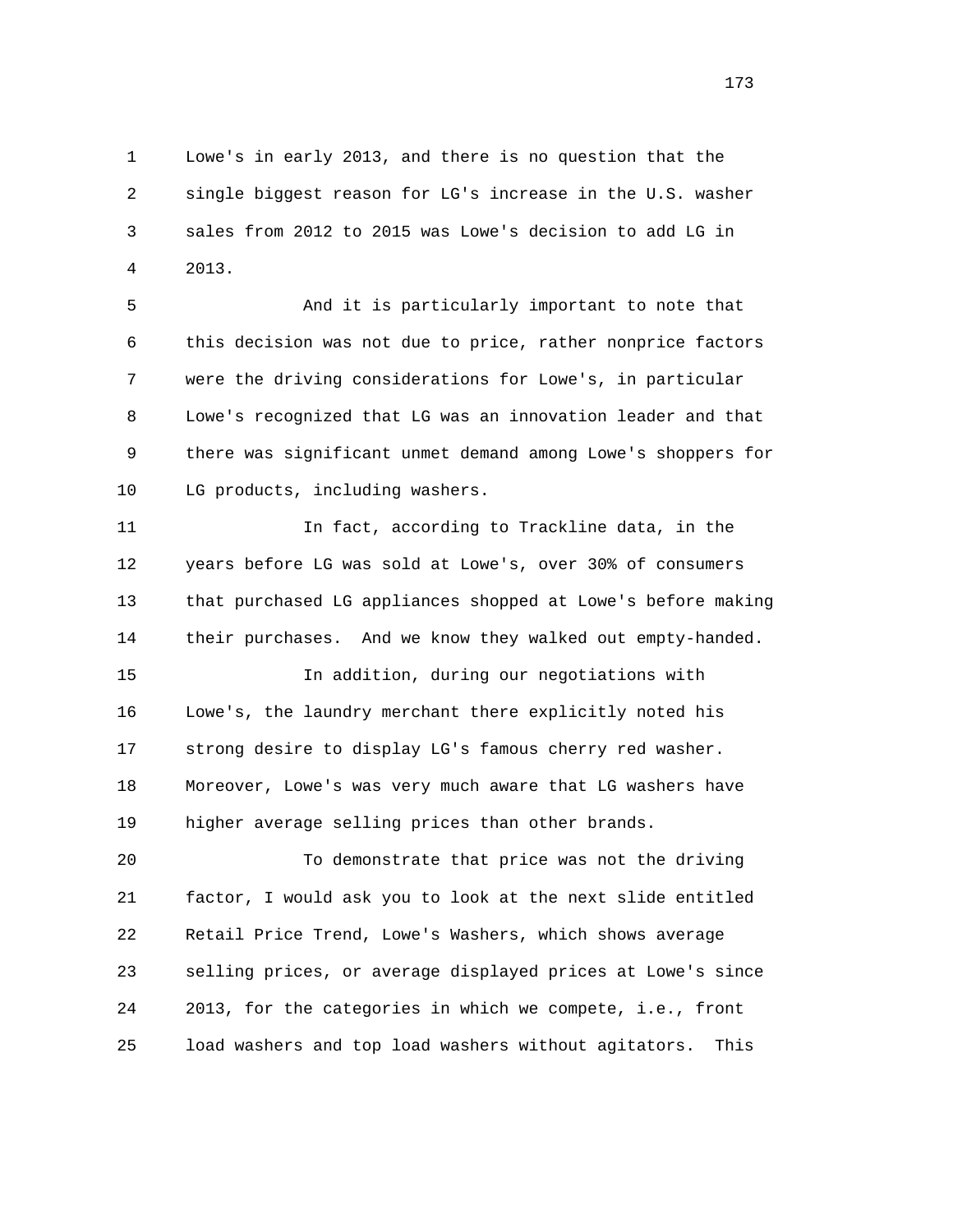1 is based on research provided by Gap Intelligence.

| 2  | As you can clearly see, since LG's launch at                 |
|----|--------------------------------------------------------------|
| 3  | Lowe's in March of 2013, LG washers have been priced         |
| 4  | consistently and significantly higher than Whirlpool models. |
| 5  | In our view, this demonstrates that Lowe's decision to add   |
| 6  | LG was not because LG offered lower prices. This concludes   |
| 7  | my prepared remarks for today. Thank you for your time.      |
| 8  | STATEMENT OF DANIEL KLETT                                    |
| 9  | Good afternoon. My name is Daniel<br>MR. KLETT:              |
| 10 | I'm an economist with Capital Trade testifying on<br>Klett.  |
| 11 | behalf of LG and Samsung. I will address six points.         |
| 12 | First, certain conditions of competition, volume             |
| 13 | effects, distortions caused by the pricing product           |
| 14 | specifications recommended by Whirlpool, mysterious flaws in |
| 15 | Whirlpool's price compression theory, the U.S. industry's    |
| 16 | condition and positive demand factors for washers.           |
| 17 | First, regarding conditions of competition.                  |
| 18 | Whirlpool ignores a basic fact that there are large segments |
| 19 | of U.S. production that don't compete at all with subject    |
| 20 | As you've heard, LG and Samsung only sell high<br>imports.   |
| 21 | efficiency top load or front load models.                    |
| 22 | Slide 1 is an estimate showing that 50% of                   |
| 23 | Whirlpool and GE washers are top load with agitators, the    |
| 24 | low end of the market, where LG and Samsung do not compete.  |
| 25 | From the industry representatives in market research,        |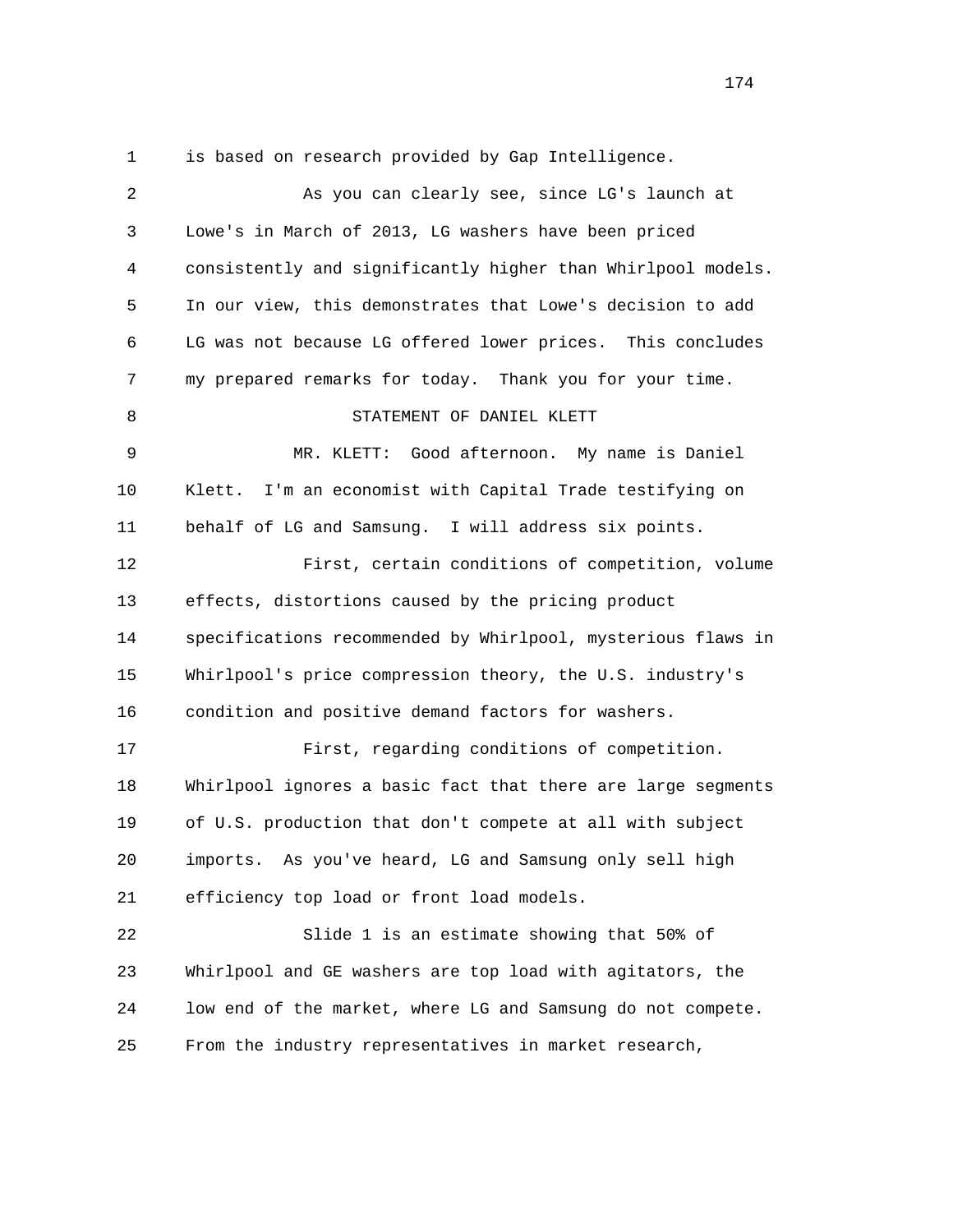1 consumers of these washers are budget-minded or income 2 constrained and rarely would consider purchasing even the 3 lowest price point washers from LG and/or Samsung.

 4 Next, Slide 2 shows the significant gap between 5 the average price for Whirlpool and GE top load washers with 6 agitators, compared to the average price for LG and Samsung 7 high efficiency top load and front load models. In 2014 the 8 price gap was at least \$150 per washer, and these 9 differences exist in other years as well.

 10 As shown in Slide 3, another factor limiting 11 competition is that a large volume of U.S. origin washers 12 are exported, and do not compete with subject imports. 13 Moreover, I also understand that 8% of the U.S. washer 14 market is sold to the contractor market for new homes and 15 this is a higher percentage for GE and Whirlpool alone.

 16 Neither LG nor Samsung sell to this channeled 17 distribution because they do not have the required regional 18 distribution infrastructure. Whirlpool says in the petition 19 that this channel accounts for much smaller percentage, but 20 we believe that this share is much higher for Whirlpool and 21 GE individually.

 22 Based on these three factors, I estimate that 23 approximately 65% of total U.S. shipment volume does not 24 compete with subject imports. As described in Mr. Brindle, 25 Mr. Herring and Mr. Toohey, washers are not a commodity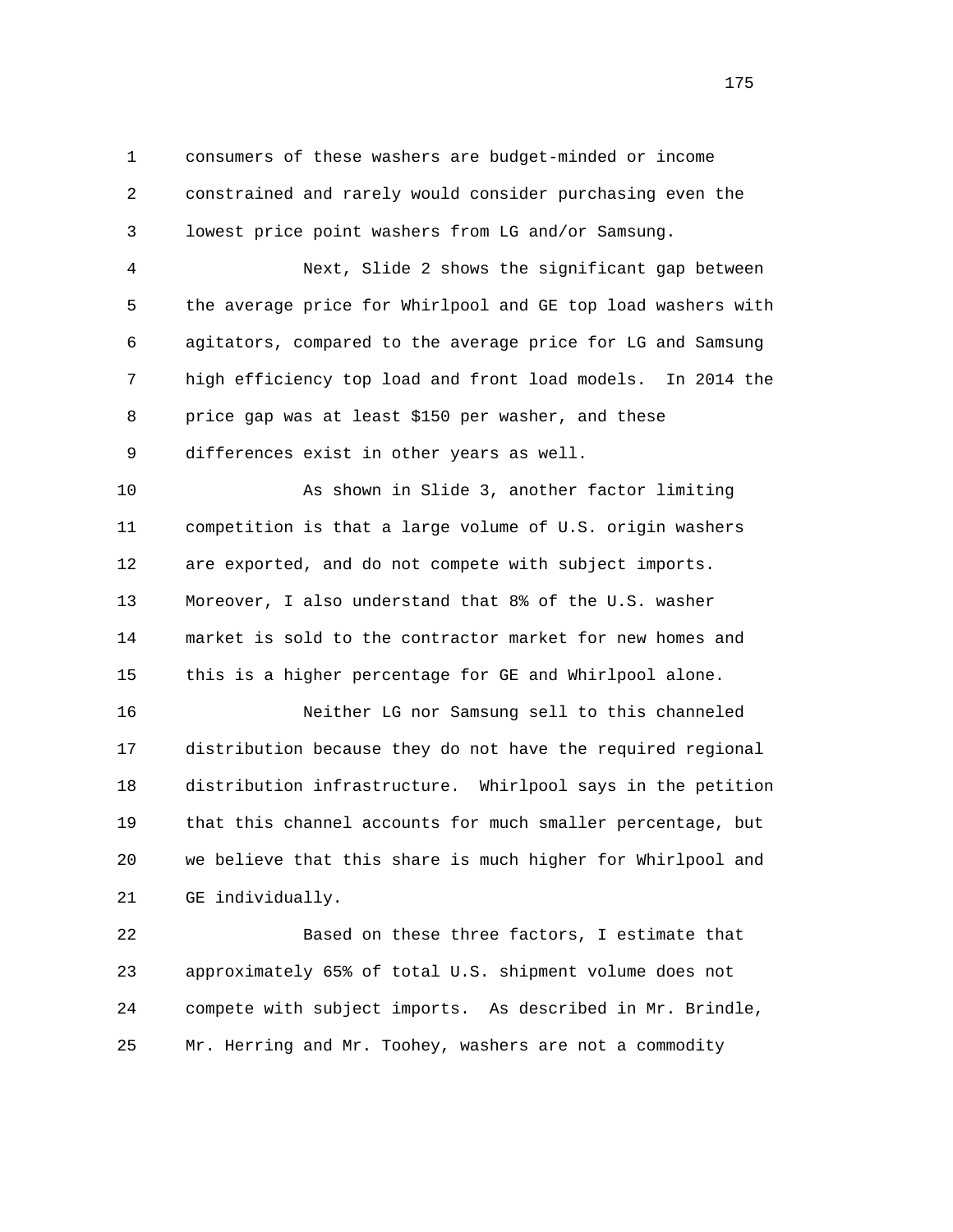1 product, that average prices for Samsung and LG models are 2 higher than for Whirlpool and GE, in and of itself, tells 3 you that the nonprice attributes they identified, must be 4 factors explaining their success in the market.

 5 I'm not saying that price is unimportant to 6 consumers. I am saying that when choosing Samsung or LG 7 washers over Whirlpool or GE washers, the driver is not 8 Samsung or LG being lower priced, but their superiority with 9 respect to factors such as feature innovation, brand 10 perception, reliability and the other factors just described 11 earlier.

 12 I've not yet fully analyzed your questionnaire 13 data for volume effects; however, when compiling the data, 14 it is important that you include all washers, even those 15 with characteristics outside the scope. For example, 16 Whirlpool's requested scope excludes a number of GE front 17 load models with capacities ranging from 3.6 to 4.3 cubic 18 feet, and these models compete against other front load 19 models of comparable capacities and similar features.

 20 Slide 4 is the spec sheet for one of the 21 excluded models, which is the 4.3 cubic foot front load 22 washer, which perfectly fits your pricing product for 23 definition except that it has a belt-drive. If your data do 24 show market share increases for the U.S. industry, this does 25 not reflect adverse volume effects attributable to subject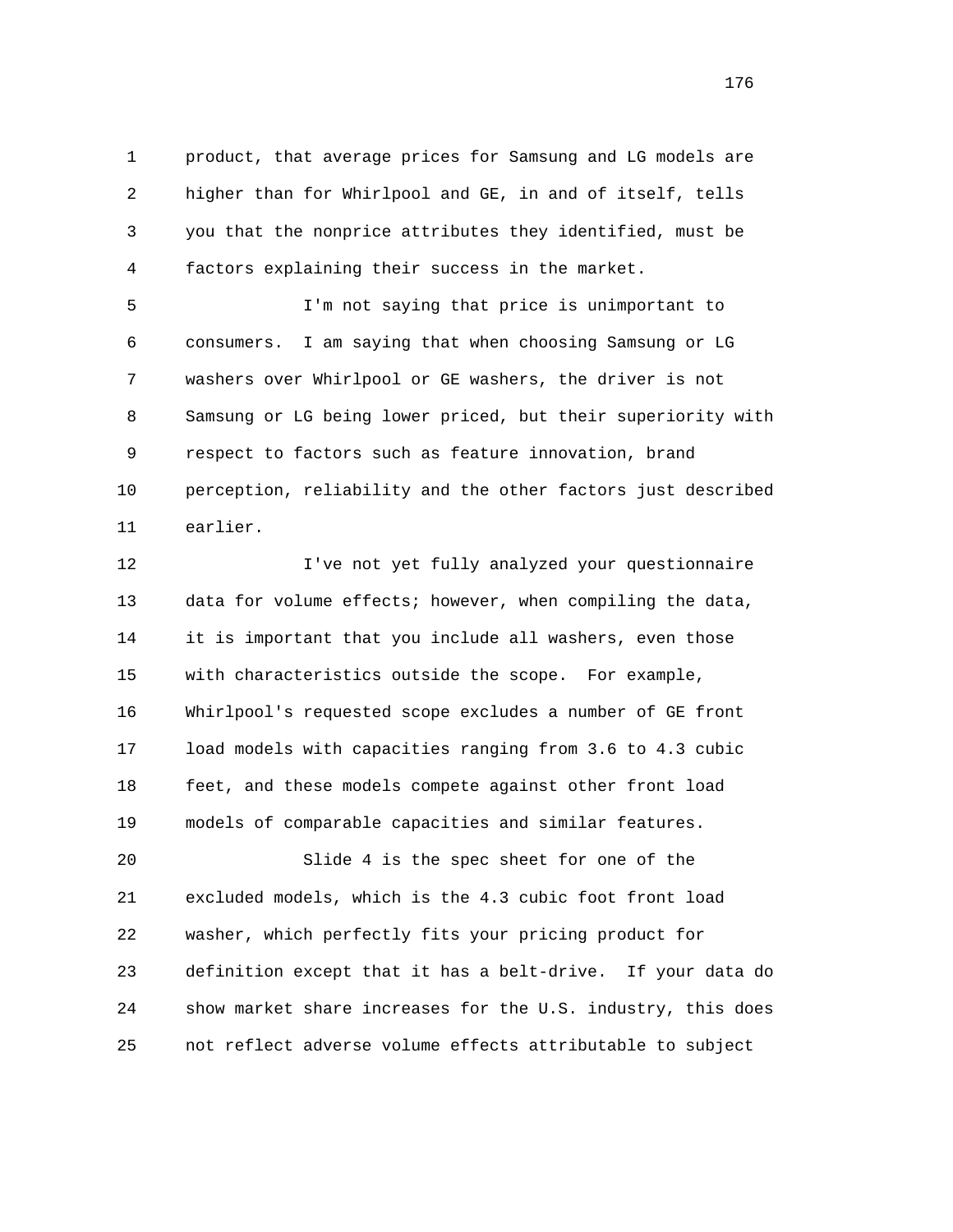1 import competition. Most important, the success in the U.S. 2 market by LG and Samsung is not due to underselling. 3 Second, Whirlpool is a large supplier of Kenmore 4 brand washers to Sears, particularly for top load models, 5 other than the higher priced Kenmore Elite models. 6 Slide 5 shows the Kenmore share of the top load 7 market has been declining. Declining Whirlpool shipments 8 due to a decrease in popularity of the Kenmore brand among 9 consumers cannot be attributed to competition from subject 10 imports. 11 Third, LG was selected by Lowe's as a new 12 supplier in 2013 and Samsung was selected as a new supplier 13 by the Home Depot in late 2012. These two retailers, which 14 together account for about 35% of total U.S. washer 15 purchases added LG and Samsung, not because their washers 16 were lower priced, but because their customers were 17 requesting top rated LG and Samsung washers. 18 Market share gains by LG and Samsung during the 19 POI will reflect their introduction to these retailers. 20 Also, while subject imports are washers from China, the 21 commercial reality is that retailers and consumers do not 22 distinguish between LG and Samsung washers, whether they're 23 being sourced from China or Korea. 24 Whirlpool's estimate of market share trends in

25 Table 8 of its petition, shows that while China's share of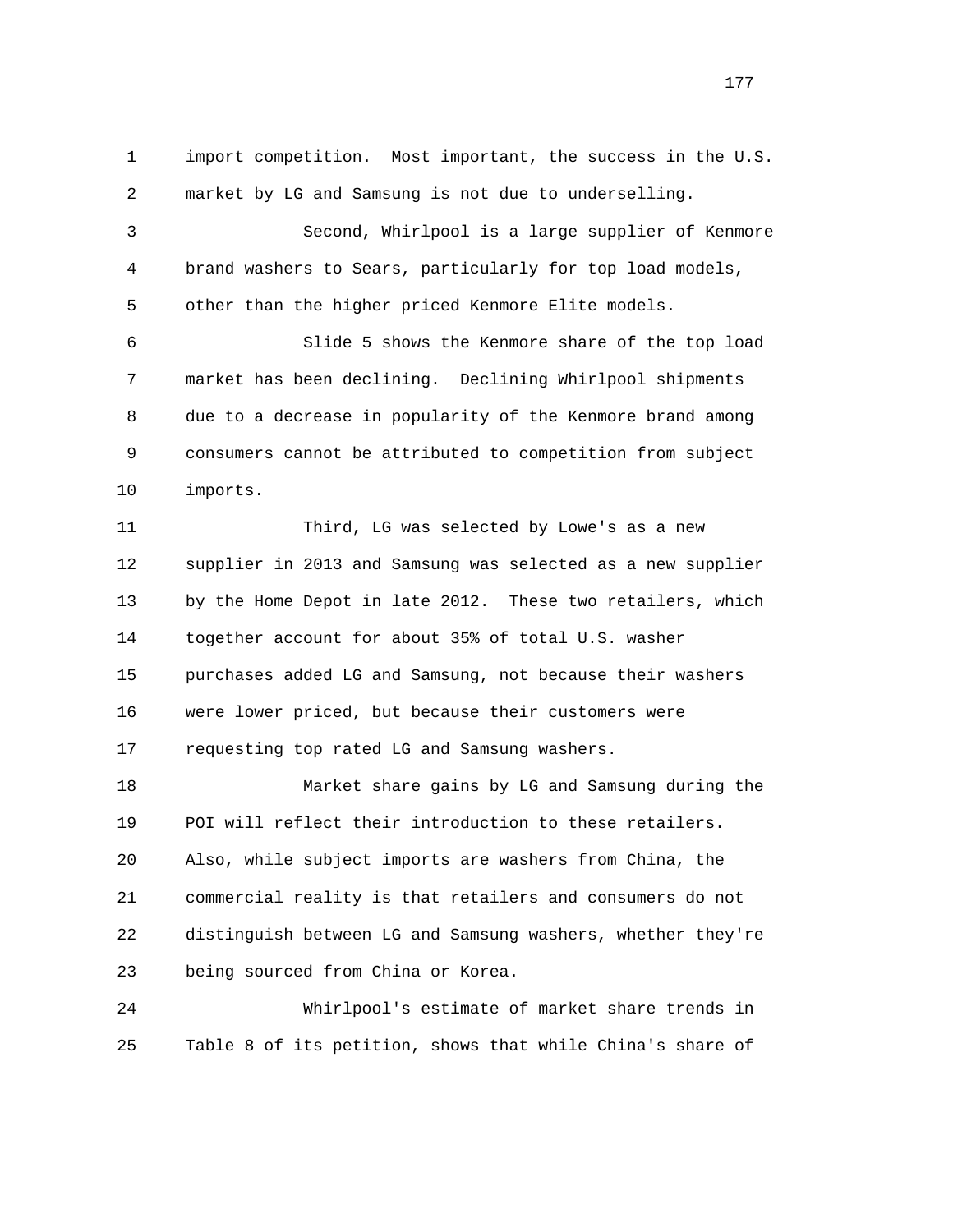1 the market increased by eighteen percentage points between 2 2012 and 2014, the U.S. industry lost just 2.3 percentage 3 points of share, reflecting the decline in imports from 4 Korea.

 5 Fourth, even if the U.S. industry lost some 6 share over this period, this incurred simply because 7 Whirlpool and GE did not grow their business as fast as LG 8 and Samsung.

 9 As shown in Slide 6, Whirlpool and GE enjoyed 10 substantial increases in shipment volume. Turning to the 11 pricing products, there are numerous reasons why the pricing 12 product definitions recommended by Whirlpool will cause 13 distortions for your price comparisons. I will highlight 14 just a few.

 15 First, products one to six include direct drive 16 as a factor, which was not included as a factor in the prior 17 investigation and is not a factor considered by consumers.

 18 Slide 7 shows that certain GE front load washers 19 would be included in pricing product specifications one for 20 one model, three for another model, and six for a different 21 model. But, and they would have been included but for the 22 belt-drive parameter. Pricing data should be reported by GE 23 for these models because they compete in the market. 24 Next, Slide 8-1 shows certain Whirlpool models

25 that do not meet the pricing product specifications because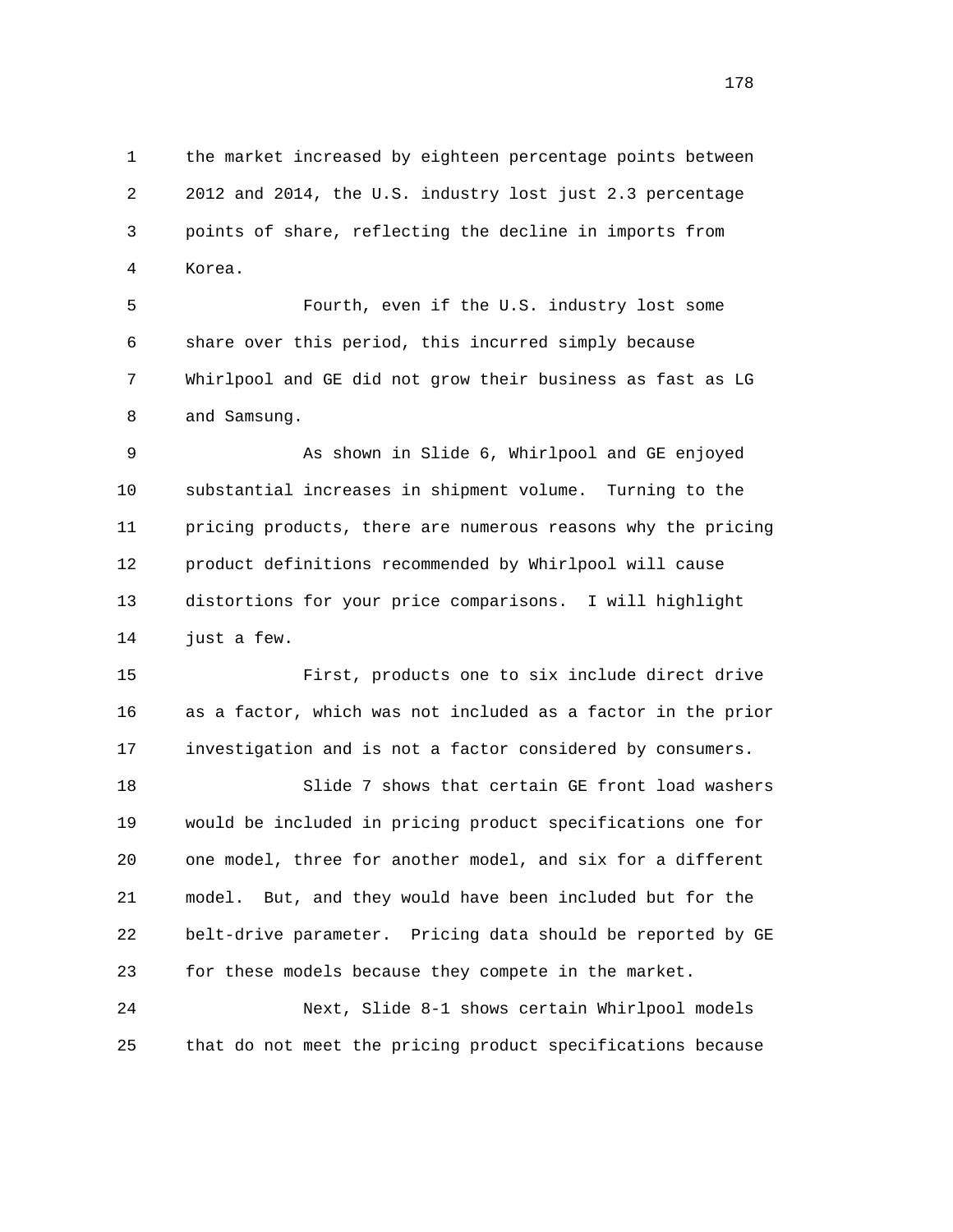1 of exclusion of some models, such as Whirlpool's 5.3 cubic 2 foot model, the inclusion or exclusion of water heater, 3 steam features or color.

 4 Slide 8.2 is for pricing product seven, and 5 shows that certain of Whirlpool's Black Friday models are 6 not included in this pricing product category to just slight 7 variations from the specification parameters.

 8 Slide 9 highlights one of the Amana models, 9 which I think is what was discussed earlier by Whirlpool as 10 a agipeller model. In addition, because Sears has its own 11 repair and warranty program for Kenmore models, prices to 12 Sears of OAM Kenmore models are typically lower than prices 13 to other retailers. Comparing OAM prices to non-OAM prices 14 also will therefore introduce distortions to the price 15 comparisons.

 16 Whirlpool continues to rely on the theory of 17 price compression. There can be no adverse price effects 18 associated with subject imports as to the U.S. industry's 19 shipments of top load washers with agitators. As shown in 20 Slide 10, the price gap between U.S. producers' shipments of 21 these models and Samsung in high efficiency top load and 22 front load washers is so large, that these constitute 23 different market segments. There is no economic mechanism 24 for the higher prices charged by LG or Samsung to push down 25 the prices of top load agitator models produced by the U.S.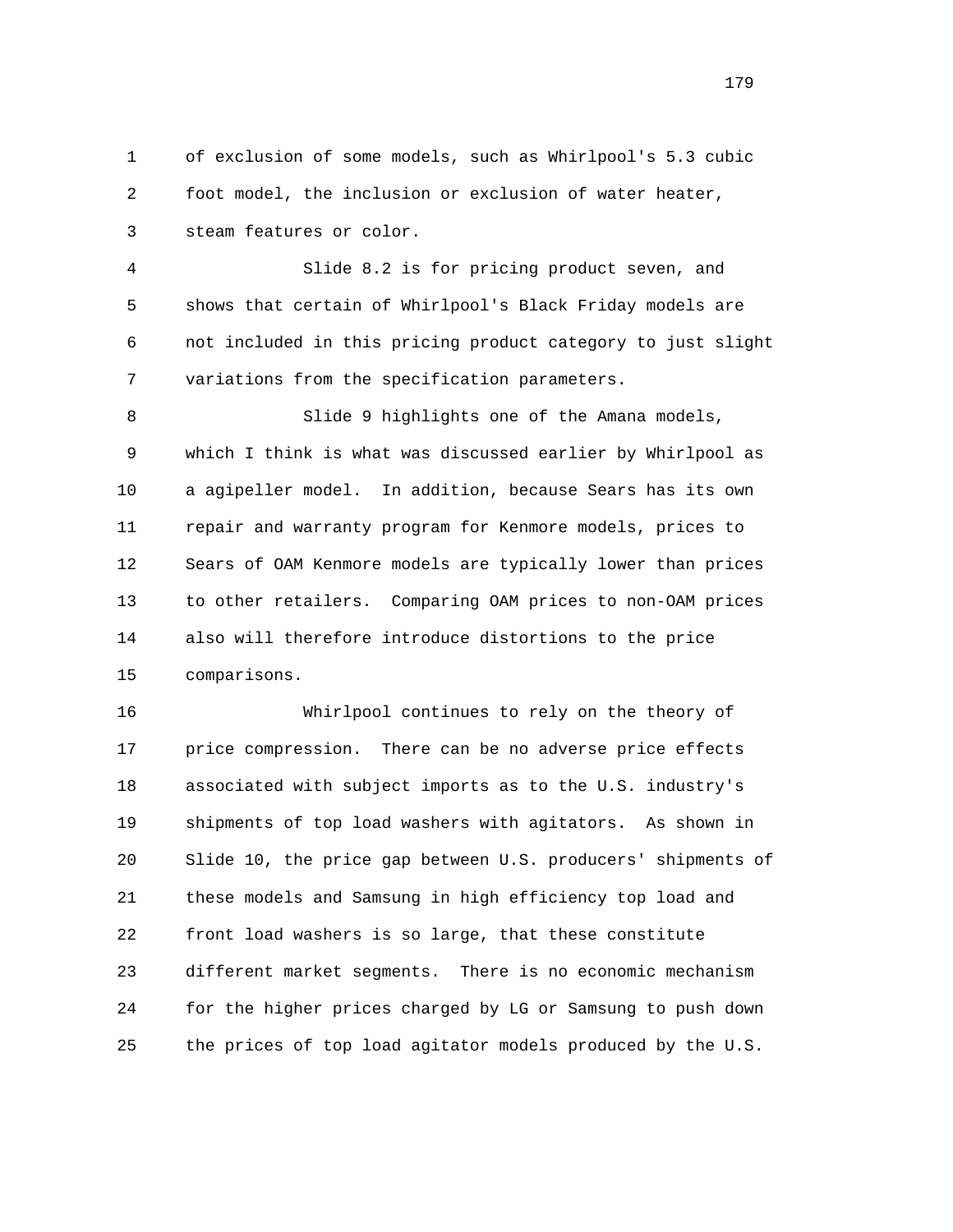1 industry.

| 2  | For the high efficiency top load and front load                |
|----|----------------------------------------------------------------|
| 3  | categories, it is our believe that when the pricing data are   |
| 4  | compared on an "apples to apples" basis, and with better       |
| 5  | coverage of Whirlpool and GE models, there will be no          |
| 6  | underselling.                                                  |
| 7  | Here the price premium for Samsung and LG models               |
| 8  | will not be as large; however, if the purchaser chooses to     |
| 9  | buy a higher price Samsung or LG washer over a lower priced    |
| 10 | Whirlpool or GE model, it is axiomatic that it chose to do     |
| 11 | so for superior nonprice attributes associated with the        |
| 12 | higher priced products, not due to underselling.               |
| 13 | Whirlpool's price compression argument                         |
| 14 | essentially reduces to LG and Samsung should have priced       |
| 15 | their models higher to be noncompetitive. Regarding            |
| 16 | industry condition, Whirlpool's claim of adverse effects is    |
| 17 | at odds with its public statements.                            |
| 18 | Slide 11-1 lists a few positive statements made                |
| 19 | by Whirlpool management about demand and Whirlpool's           |
| 20 | prospects going forward.                                       |
| 21 | Slide 11-2 highlights other positive factors for               |
| 22 | Whirlpool's washer operations in Clyde, Ohio.<br>There's a lot |
| 23 | information on these slides and I'm going through them         |
| 24 | quickly, but you'll be able to study them more later, I        |
| 25 | believe.                                                       |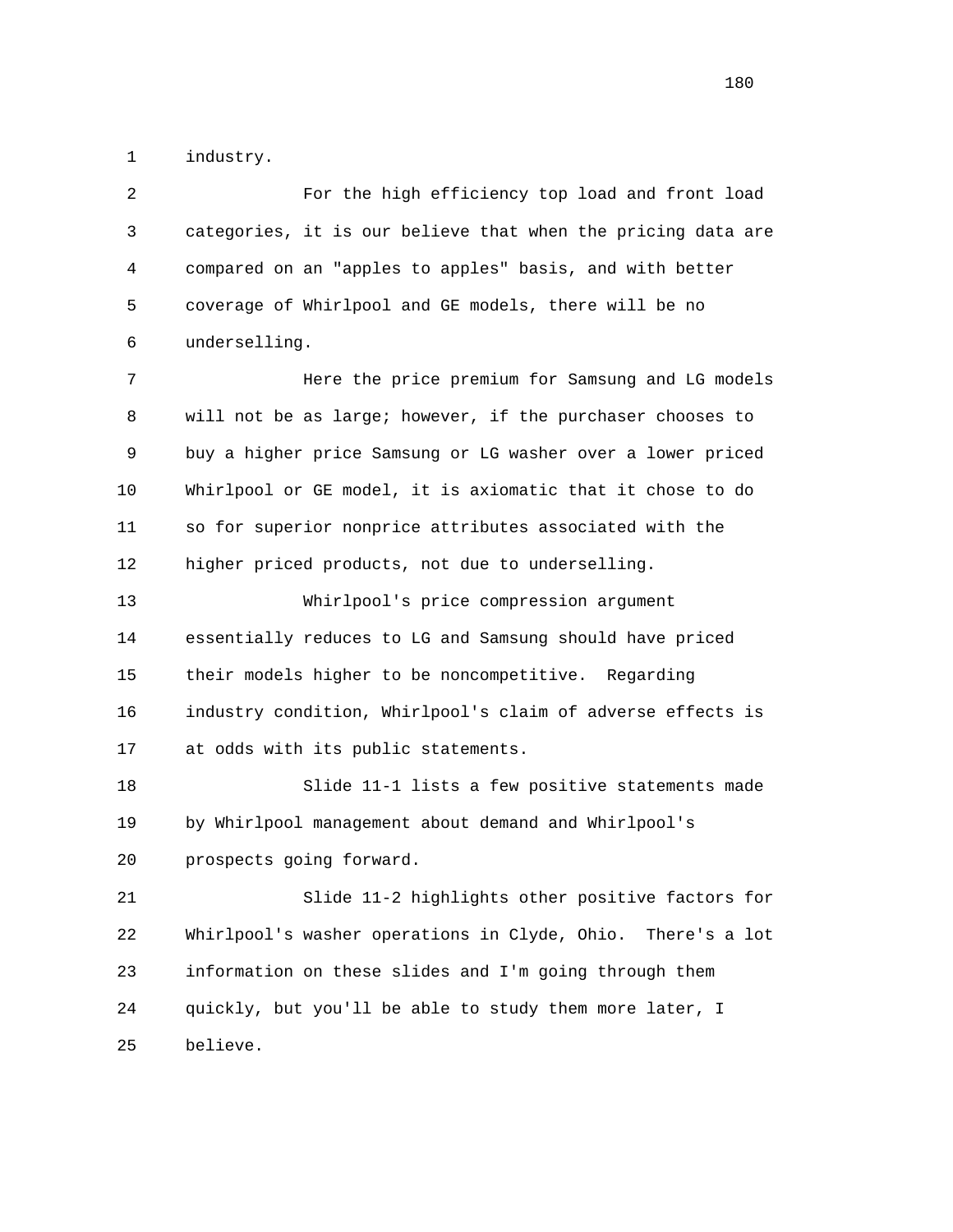1 Similarly, GE similarly has not behaved in a way 2 that would indicate its washer operations are injured. 3 Slide 12-1 shows significant investments made in 4 its Louisville, Kentucky, top load washer facilities in 5 2012. 6 Slide 12-2 shows that GE is continuing to invest 7 in its U.S. washer facilities with increasing employment. 8 In contrast to these Roser Reports, Whirlpool is 9 claiming that it has incurred losses on its washer 10 operations. Please note the following. First about 65% of 11 the U.S. industry's shipments don't compete with subject 12 imports, and any profit declines associated with these 13 shipments can't be attributed to subject import competition. 14 Second, while the scope of this investigation is 15 just washers, the market reality is that Whirlpool and GE 16 look at their laundry operations overall and their pricing 17 of dryers and pedestals effectively subsidize their washer 18 operations as described by Mr. Brindle. 19 Slide 13-1 is an example of this paired pricing 20 by Whirlpool and GE during Black Friday 2014, and Slide 13-2 21 is a similar example for Black Friday 2015 for Maytag and 22 Amana washers. 23 Third, Whirlpool reported significant energy tax 24 credits in 2015, a portion of which would be related to its 25 washer sales. Now that Whirlpool is profitable, it can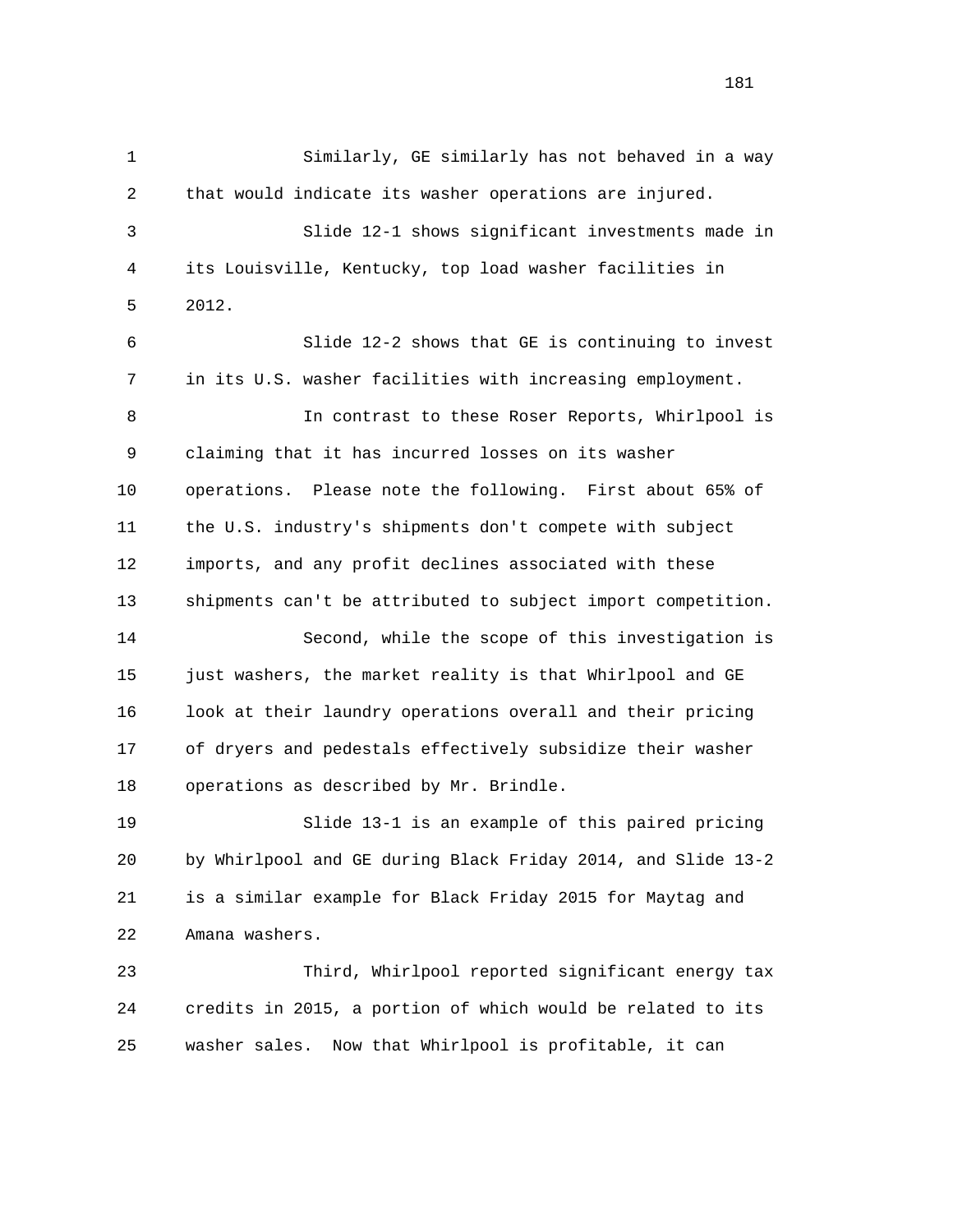1 utilize these credits which would have a real and

2 significant effect on its cash flow.

 3 For these reasons, the Commission should require 4 that Whirlpool and GE report financial information for their 5 dryers, pedestals and for their entire North American 6 laundry segment.

 7 The reported operating losses also are 8 inconsistent with the fact that Whirlpool has reported 9 significant growth in the profitability of its North 10 American operations, with an operating margin of 11.6% for 11 the first three quarters of 2015, as shown in Slide 14.

 12 Washers account for a significant share of its 13 North American sales. If its washer operations were 14 performing so poorly, one would've expected this to have 15 been a material fact identified in its financial reporting. 16 Given the significance to their North American washer 17 operations. Yet it was not. Whirlpool stock price more 18 than tripled from 2012 to 2015, as shown in Slide 15. 19 The final point I want to address is demand.

 20 U.S. demand for appliances, including washers, is largely 21 driven by the strength of the U.S. housing sector.

 22 Slide 16 shows the significant improvement in 23 U.S. housing as far as the completions since the first 24 quarter of 2012, with particular strength in the most recent 25 two quarters of 2015.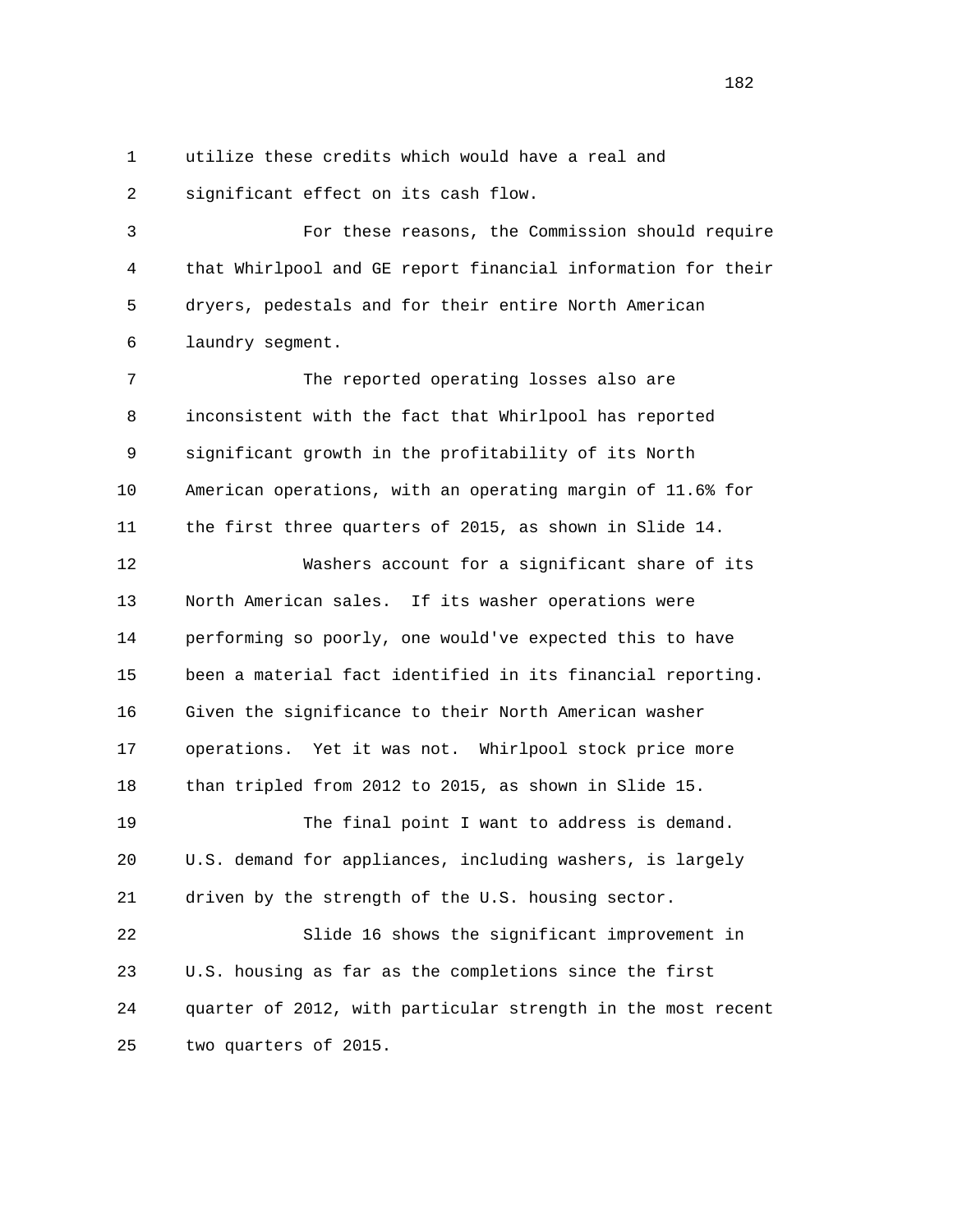1 A Whirlpool presentation is replicated in Slide 2 17 and shows appliance demand plummeting from 2006 to 2012 3 as consumers deferred expenditures for big-ticket items 4 during the Great Recession. 5 Washers have a useful life of about seven to ten 6 years, and this purchase deferral created pent-up 7 replacement demand, the effects of which Whirlpool projects 8 to continue through 2018. Although this graphic is for what 9 is known as T-7 appliances, the principle would also apply 10 to washers alone, which is one of the appliances in that 11 category. 12 In sum, taken together, the data do not show a 13 domestic industry injured by reason of Chinese washers 14 produced by Samsung or LG. Thank you. 15 STATEMENT OF JAMES DURLING 16 MR. DURLING: Good afternoon. My name is James 17 Durling, appearing today on behalf of Respondents to further 18 address pricing issues. 19 Mr. Klett has just explained some of the problems 20 with the pricing products recommended by Whirlpool. I will 21 now explore these problems further using retail price data 22 to underscore the distortions in the picture that Whirlpool 23 is trying to paint. 24 We recognize that wholesale prices will be lower 25 than retail prices, but retailers have told us that they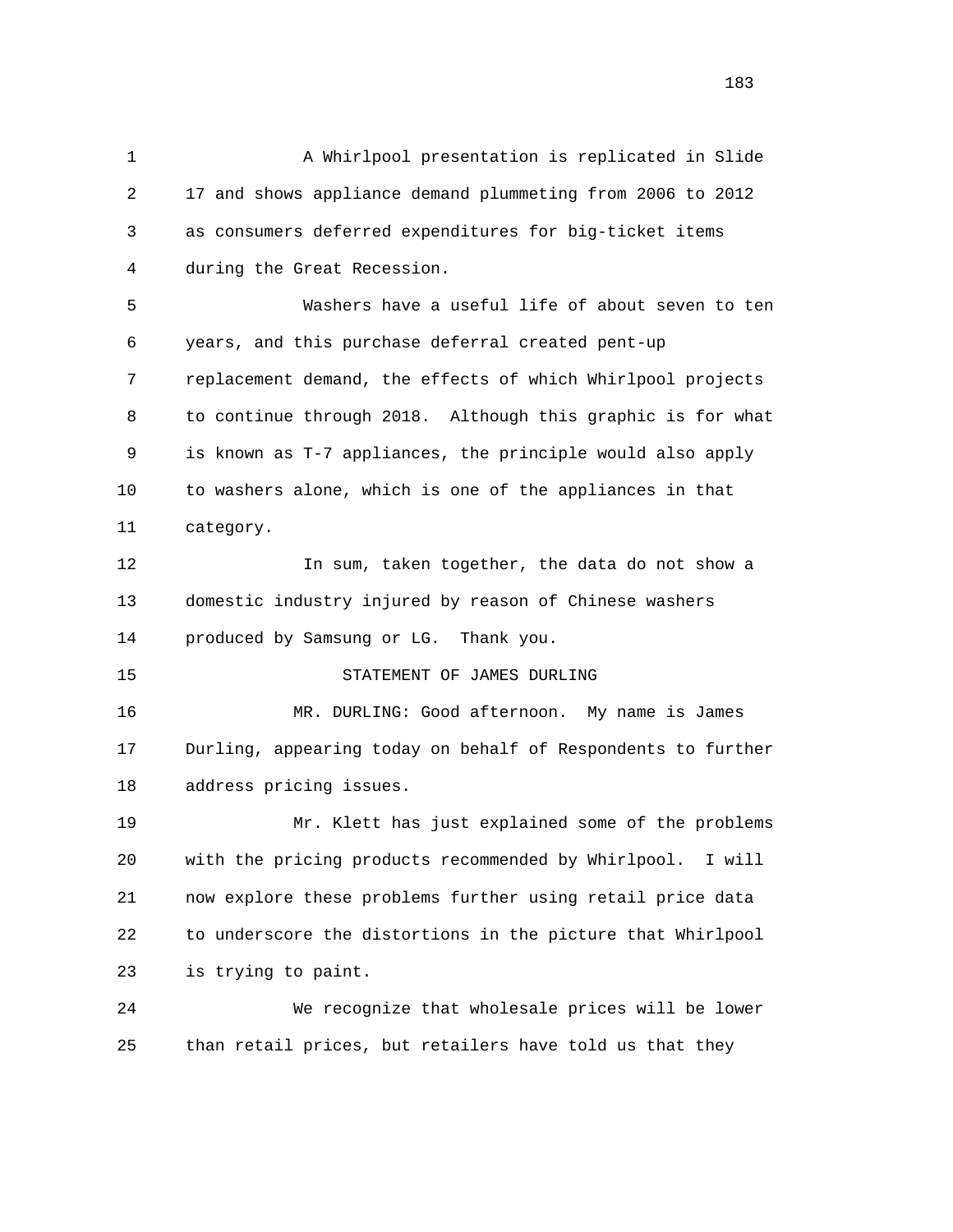1 generally maintain stable margins for each brand. When a 2 manufacturer offers a discount on some model, the retailer 3 generally passes that price incentive through to the retail 4 price so as to encourage more sales of that specific model. 5 After all, that is the point of the incentive.

 6 And this economic dynamic is even more true today 7 with better access to pricing data allowing consumers easily 8 to compare all retail pricing options. It does not do the 9 retailer any good to have a lower cost on a washer that does 10 not move off the store floor.

 11 Thus, retail prices are a reasonable and reliable 12 proxy for relative wholesale prices and trends over time. 13 This is the pricing data that manufacturers use in the 14 ordinary course of business. Of course we will supplement 15 this discussion of retail price trends with the data on 16 wholesale pricing in the post-conference brief.

 17 We collected survey data on retail prices from 18 Gap Intelligence. This data consists of weekly store 19 surveys that collect pricing data on a net price price less 20 any discounts by model.

 21 We aggregated weekly data into a monthly average 22 price. We also aggregated under the combined brand all the 23 brands sold by that manufacturer. We focus on the four 24 largest selling brands--LG, Samsung, Whirlpool, and GE. So, 25 first slide. We start with the broadest possible view of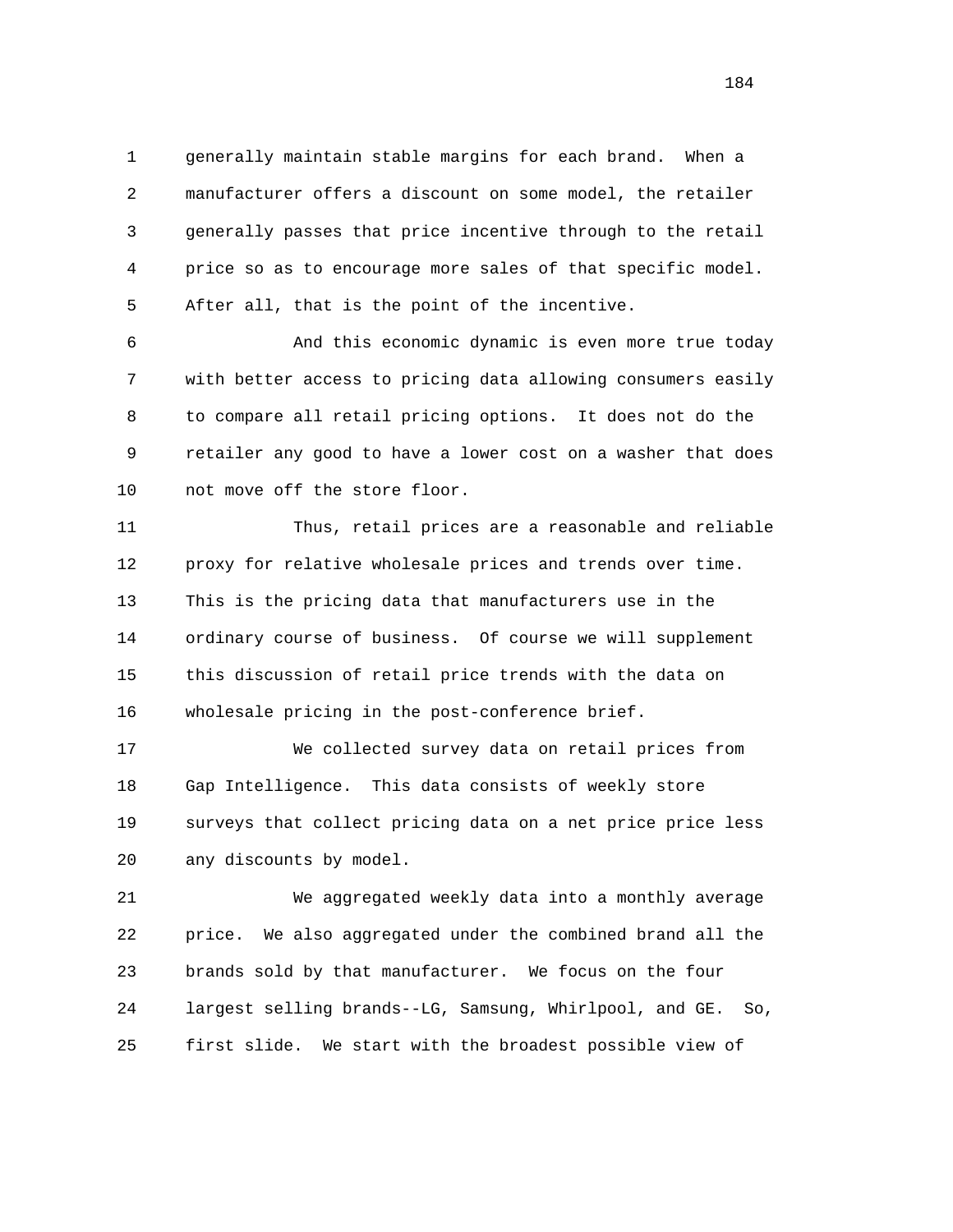1 the market, the overall average retail prices by brand on 2 all models.

 3 This slide makes three key points. First, LG and 4 Samsung are consistently higher priced than Whirlpool and 5 GE. This higher overall average selling price reflects both 6 product mix with LG and Samsung selling more fully featured 7 premium washers, and pricing, with LG and Samsung selling at 8 higher prices. Thus, LG and Samsung are identified as the 9 higher priced brands which explains the brand perceptions 10 that you heard discussed earlier.

 11 Second, all the prices have been generally stable 12 over time. The introduction of newer models at higher 13 prices offsets the exit of older models at lower prices. 14 For any particular model, it is difficult to construct a 15 three-year trend since individual models almost always would 16 have been started or discontinued during that period. But 17 in the aggregate, the price trends have been stable.

 18 Third, this graph reflects all washers, not the 19 gerry mandered scope and the cherry-picked pricing products 20 that Whirlpool has presented to the Commission.

 21 Essentially, Whirlpool has tried to create the illusion of 22 price competition by excluding its own lower priced washers 23 and ignoring the higher priced washers sold by LG and 24 Samsung.

25 Now we can turn to the Whirlpool distortions of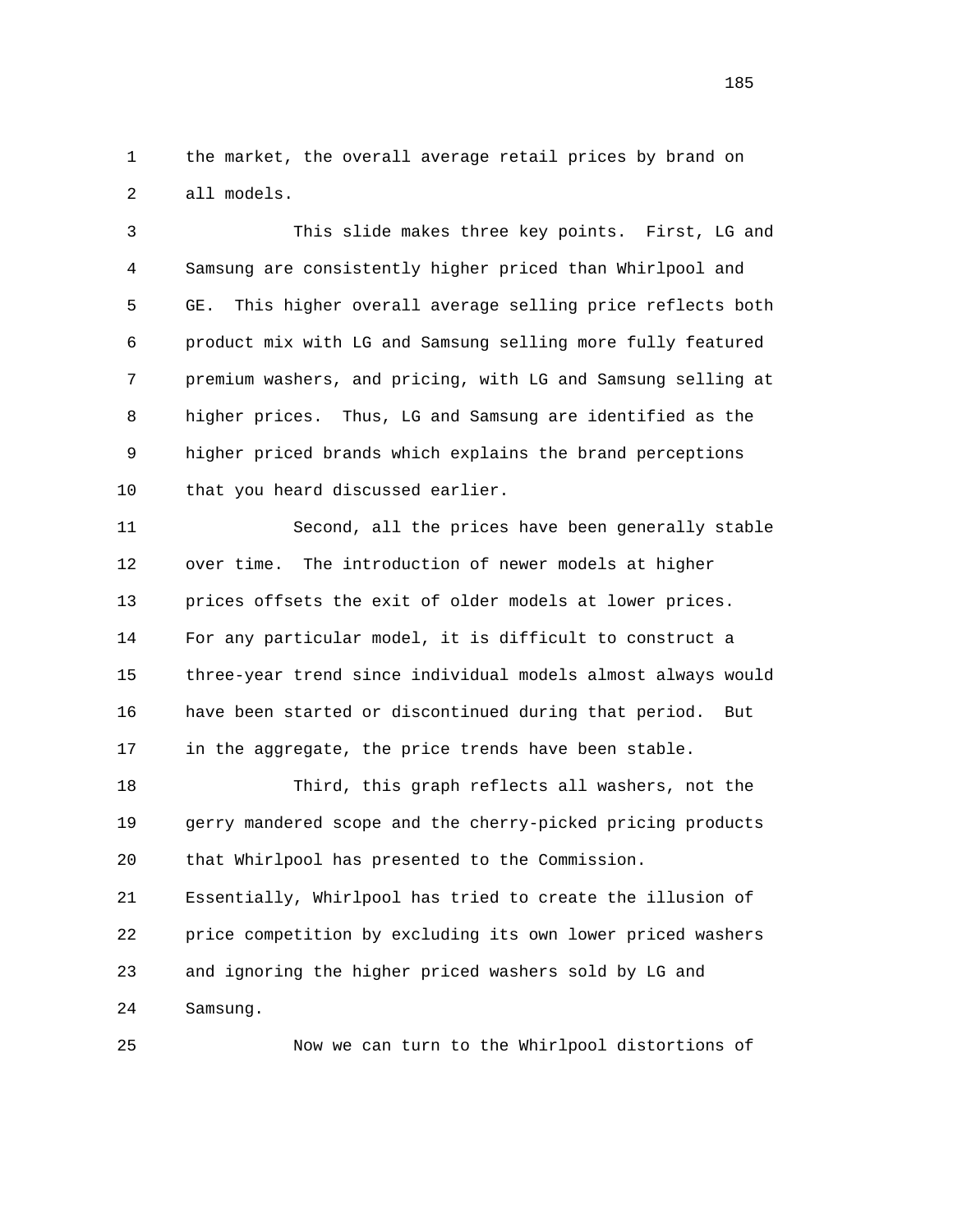1 this basic market reality. Next side, please.

| $\overline{2}$ | The most important distortion is the exclusion of             |
|----------------|---------------------------------------------------------------|
| 3              | the much larger volume segment for the U.S. brands, top-load  |
| 4              | washers with an agitator. These models constitute the value   |
| 5              | segment of the market, often have a belt drive, and were not  |
| 6              | included in any of the pricing products recommended by        |
| 7              | Whirlpool.                                                    |
| 8              | These products are a large part of the U.S.                   |
| 9              | industry sales and part of the economic reality the           |
| 10             | Commission must consider. This slide makes two key points.    |
| 11             | First, although the average price of U.S. brands              |
| 12             | may be about \$700 per unit, the far larger segment, roughly  |
| 13             | half of U.S. producer shipments, is at a much lower \$450     |
| 14             | price point.                                                  |
| 15             | Second, LG and Samsung do not compete in this                 |
| 16             | segment at all. As this slide shows, they are not present     |
| 17             | in this segment. The lower prices in this segment reflect     |
| 18             | the needs of customers seeking a low-priced value washer,     |
| 19             | and these prices are not affected at all by the pricing of    |
| 20             | LG and Samsung brands in the higher price point, high         |
| 21             | efficiency top-load and front-load segments of the market.    |
| 22             | These other segments have washers priced at about             |
| 23             | \$1,000 or \$1,300 per unit. Customers seeking to spend \$400 |
| 24             | on a washer will not consider a high-end washer selling for   |
| 25             | three times that price.<br>Next slide, please.                |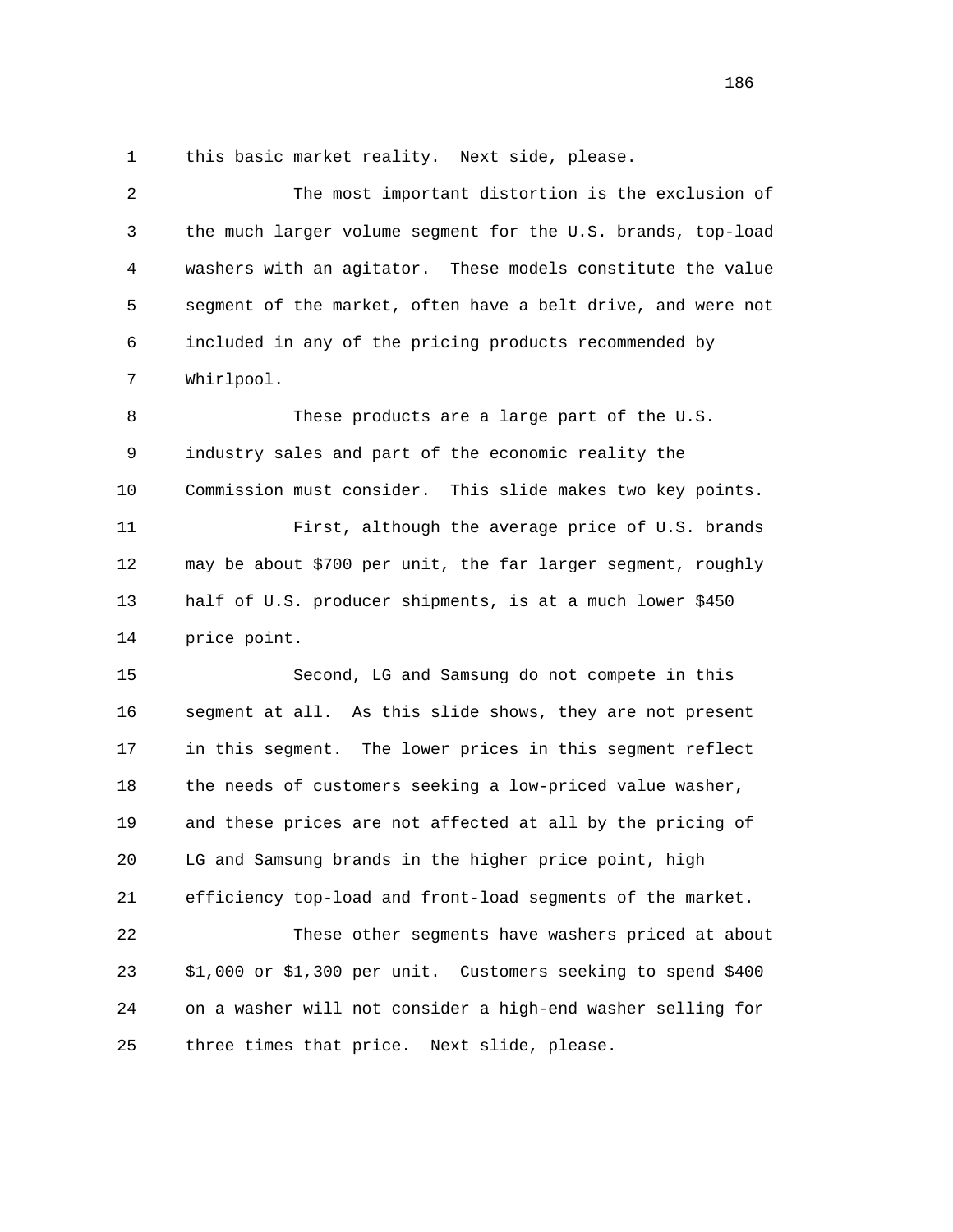1 Now let's look at the top-load segment more 2 broadly. This segment represents about 80 percent of 3 Whirlpool and GE sales volume based on Trackline data. LG 4 and Samsung do not compete in the value segment, but they do 5 offer higher end top-load models.

 6 This slide shows the average retail pricing of 7 all top-load models by brand. Note the large gap in the 8 average retail price between LG and Samsung and the 9 Whirlpool and GE brands. That is because most of the 10 segment consists of the lower priced value models offered by 11 the U.S. brands, especially Whirlpool.

 12 The Whirlpool and GE brands have the value 13 segment entirely to themselves, a portion of the market in 14 which LG and Samsung do not compete. This different focus 15 on different parts of the top-load segment explains why LG 16 and Samsung have a single brand that they each promote has 17 higher priced premium brands.

 18 Whirlpool, in contrast, has seven brands. 19 Although Whirlpool has a flagship brand that it promotes at 20 a higher price point, Whirlpool also has several other 21 brands that are at much lower price points, including Amana, 22 Roper, and Admiral.

 23 This slide shows dramatically the net effect of 24 those lower priced value brands when considering the 25 top-load segment as a whole. Note also the generally stable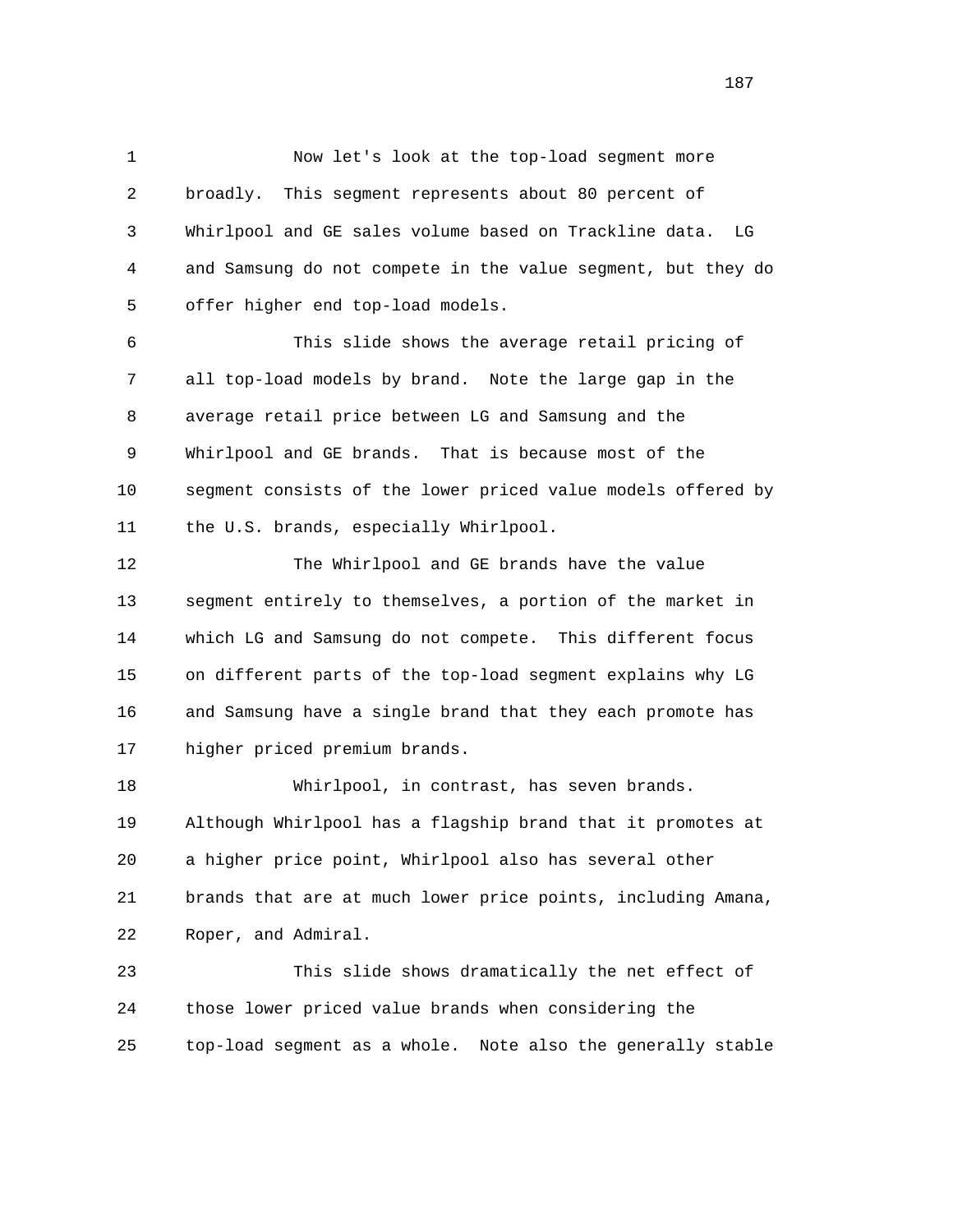1 prices in both the higher priced segment held by LG and 2 Samsung and the lower priced segment held by Whirlpool and 3 GE.

 4 The Commission pricing products captures some of 5 these dynamics, but have been distorted by the peculiar 6 categories recommended by Whirlpool. Mr. Klett has already 7 discussed the problem of excluding belt drive models from 8 the pricing products which seriously distorts the pricing 9 comparisons by excluding the lower priced value models from 10 the comparison. Next slide.

 11 But here we show another particularly egregious 12 example for pricing product number two, a large-volume 13 top-load model. This slide shows the trends in retail 14 prices for the pricing product two segment, top-load 15 impeller with capacity between 4.2 and 4.6 cubic feet. Note 16 this slide creates the illusion of higher Whirlpool prices 17 and underselling earlier in the period, but the second 18 slide--next slide, please--takes the Whirlpool 4.6 size 19 washer out of the average and the picture changes 20 dramatically. Note that neither LG nor Samsung offered a 21 top-load washer with 4.6 capacity.

 22 This narrower category more appropriately 23 reflects the competitive dynamics. This refined segment 24 with a narrower capacity range shows that in 2013 Whirlpool 25 had a 4.6 size washer, but nothing in the smaller 4.2 to 4.5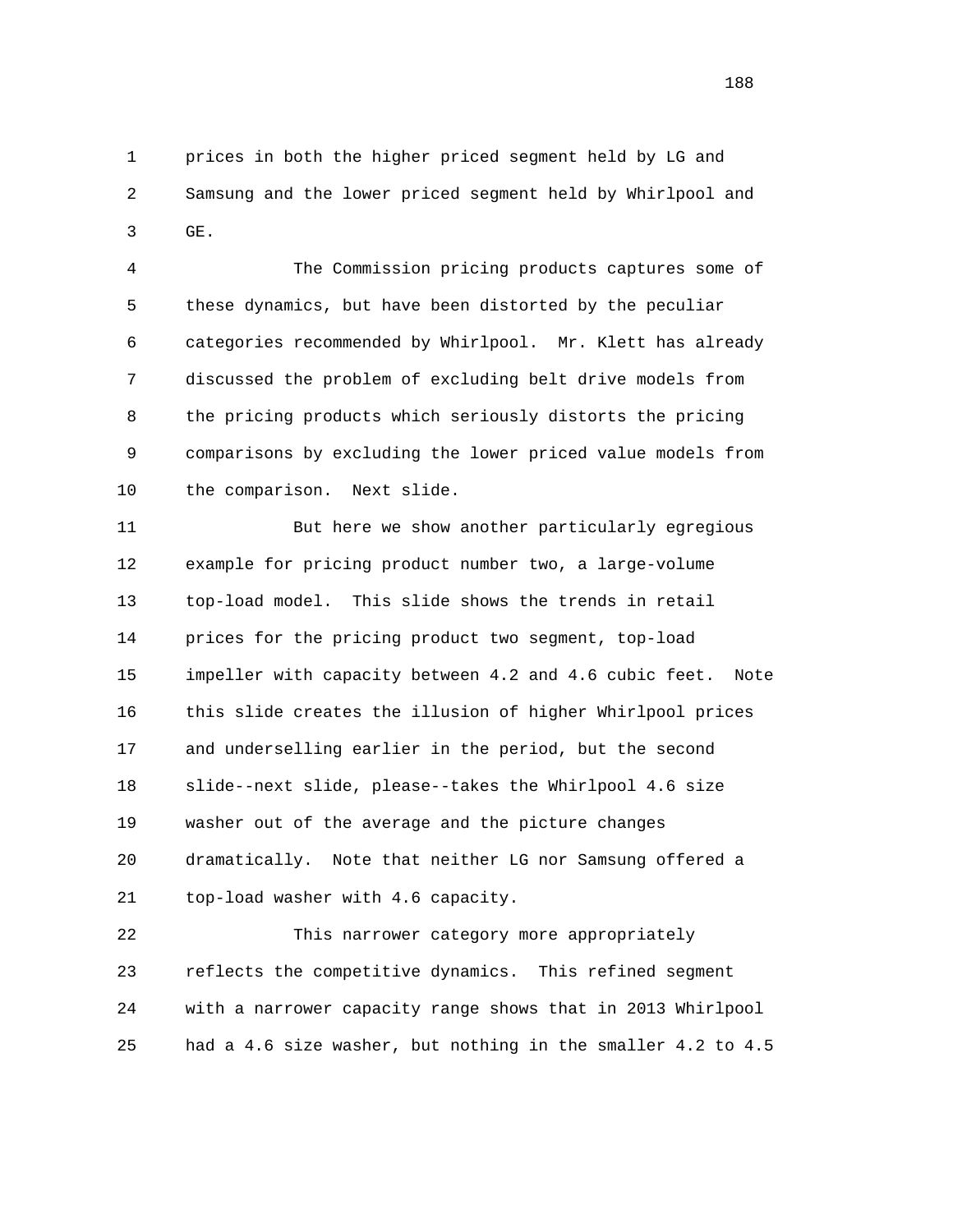1 range.

| 2  | Whirlpool then introduced these smaller capacity             |
|----|--------------------------------------------------------------|
| 3  | models only in late 2013 at the same price point as the      |
| 4  | Korean brands. It was then Whirlpool that in late 2014       |
| 5  | dropped the price and led overall prices down in 2015.       |
| 6  | The point of these two slides is to highlight                |
| 7  | just one example of the selective and self-serving way in    |
| 8  | which Whirlpool constructed the pricing products. But even   |
| 9  | after stacking the deck, the Whirlpool pricing products show |
| 10 | only a mixed pattern of underselling and overselling.        |
| 11 | We believe more careful consideration of the                 |
| 12 | data, combining the entire market and correcting misleading  |
| 13 | comparisons, will show that LG and Samsung have not been     |
| 14 | underselling and have not had any adverse price effects on   |
| 15 | the domestic industry.                                       |
| 16 | Thank you.                                                   |
| 17 | MR. CORKRAN: Thank you very much for the                     |
| 18 | It was very informative.<br>presentation.                    |
| 19 | We will start first with Mr. Chris Cassise, our              |
| 20 | investigator and supervisor investigator.                    |
| 21 | MR. CASSISE: Just a quick curiosity question                 |
| 22 | about the middle washer. That's the one with the sink,       |
| 23 | How do you hook that up?<br>right?                           |
| 24 | MR. BRINDLE: The sink is built into the same                 |
| 25 | water line as the unit. So it's actually plumbed off the     |
|    |                                                              |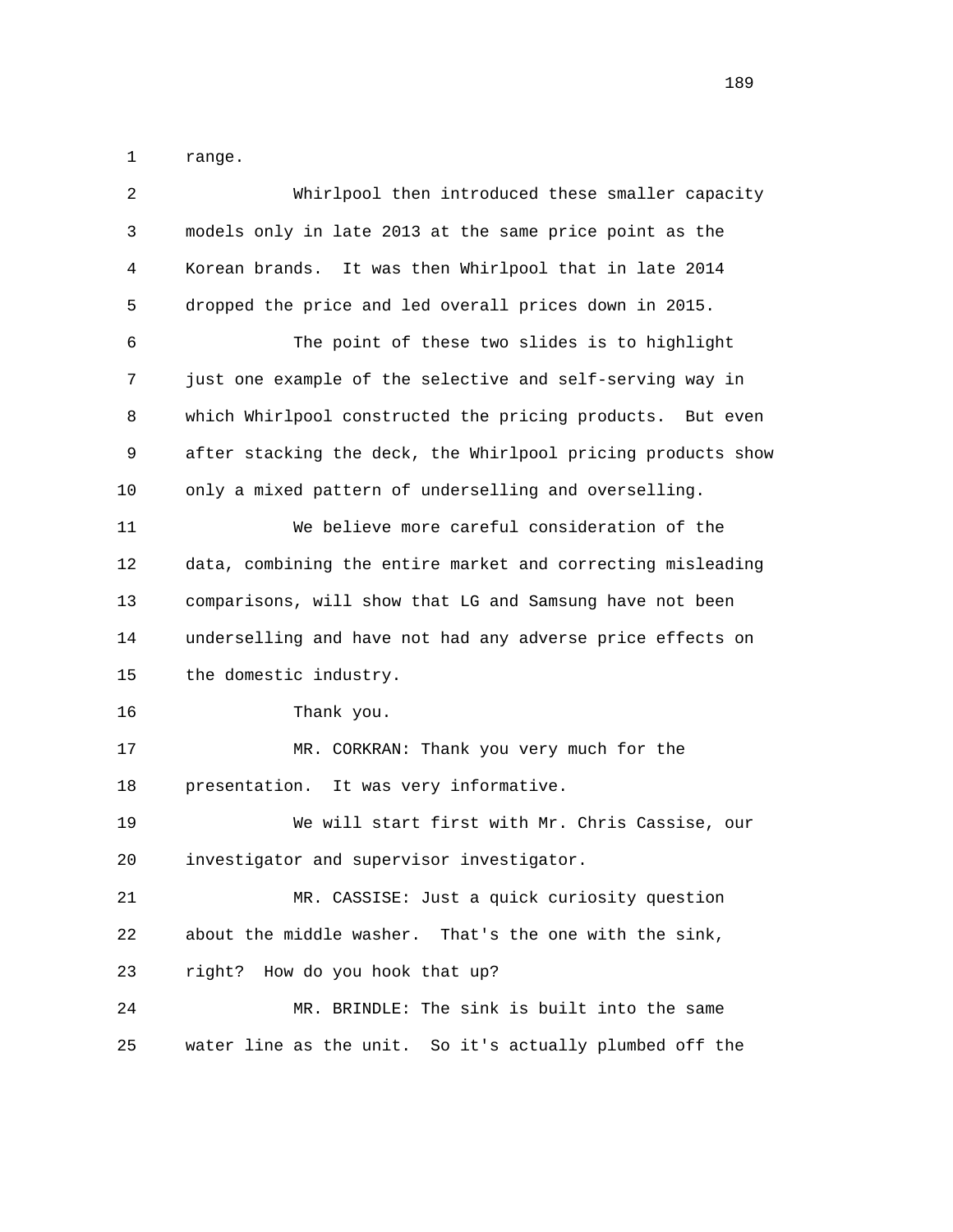1 same supply lines you use for the existing washer. 2 MR. CASSISE: Okay. 3 MR. SHOR: Do you want to return the washer you 4 just bought? 5 (Laughter.) 6 MR. CASSISE: Have you figured out what I bought, 7 yet? (Laughter.) 8 MR. CASSISE: Well welcome everyone. That was 9 very informative. I do have some questions, of course, and 10 we'll just go kind of chronologically as you gave it to me. 11 Mr. McCullough, first we will briefly talk about 12 your like-product issue. I just want to make sure I 13 understand where you're coming from. 14 Not to speak for Petitioners, but my 15 interpretation of what they said earlier, I don't think they 16 were amending the scope--at least that was my 17 interpretation. They were creating exclusions for things, 18 for products that were not produced in the United States, 19 which is routinely done. Quite frankly, it is easier to do 20 it now than it is to do it in scope rulings at the Commerce 21 Department. So that is not something that is nefarious at 22 all. 23 Now where you--I want to know where you think the 24 clear dividing line is. Now obviously you don't think that

25 these low-tech products are a clear dividing line, but I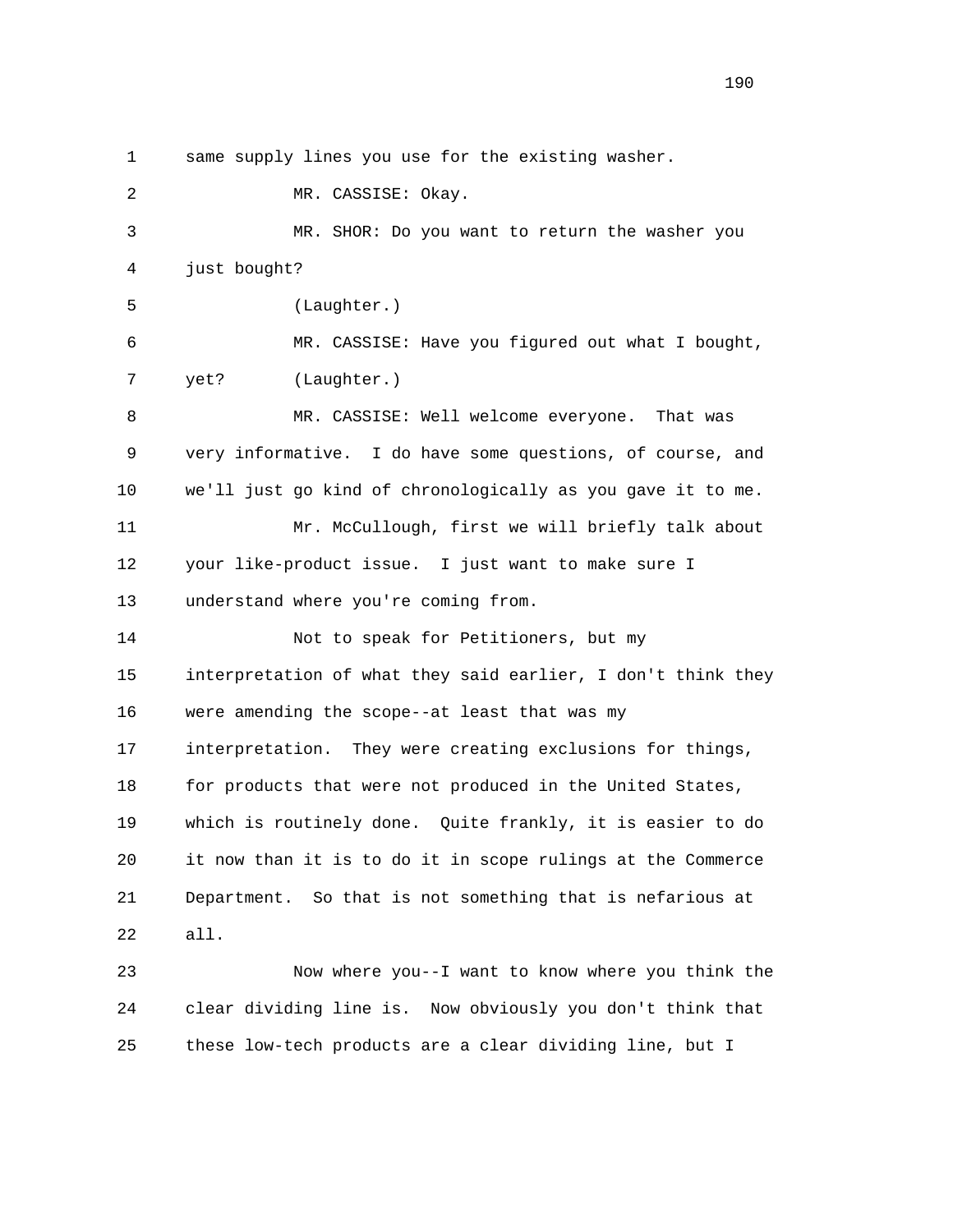1 would like to hear where you think the clear dividing line 2 is.

 3 MR. McCULLOUGH: Well --Matt McCullough--first 4 with respect to scope, I agree. And that is really a 5 distraction. Look, Whirlpool can seek to define the scope 6 at the Department of Commerce however it wants, and my point 7 was that I believe Mr. Levy made a statement about domestic 8 like-product in which he appeared to concede, or agreed 9 that, okay, yes, it's the same scope--or same domestic 10 like-product as before, which is all large residential 11 washers, which of course I think would pull in what you have 12 termed as these two low-tech top-load and low-tech 13 front-load, and this extra large cabinet front-load. So let 14 me clear that up first. 15 You know, whatever they want to do with scope is 16 fine, but we're here to talk about the domestic 17 like-product-- 18 MR. CASSISE: But you disagree with the statement 19 that the Commission customarily starts with the definition 20 of the scope? 21 MR. McCULLOUGH: It can look at the scope, yes, 22 but -- 23 MR. CASSISE: Is that the starting point for the 24 definition of the domestic like-product? 25 MR. McCULLOUGH: The starting point for the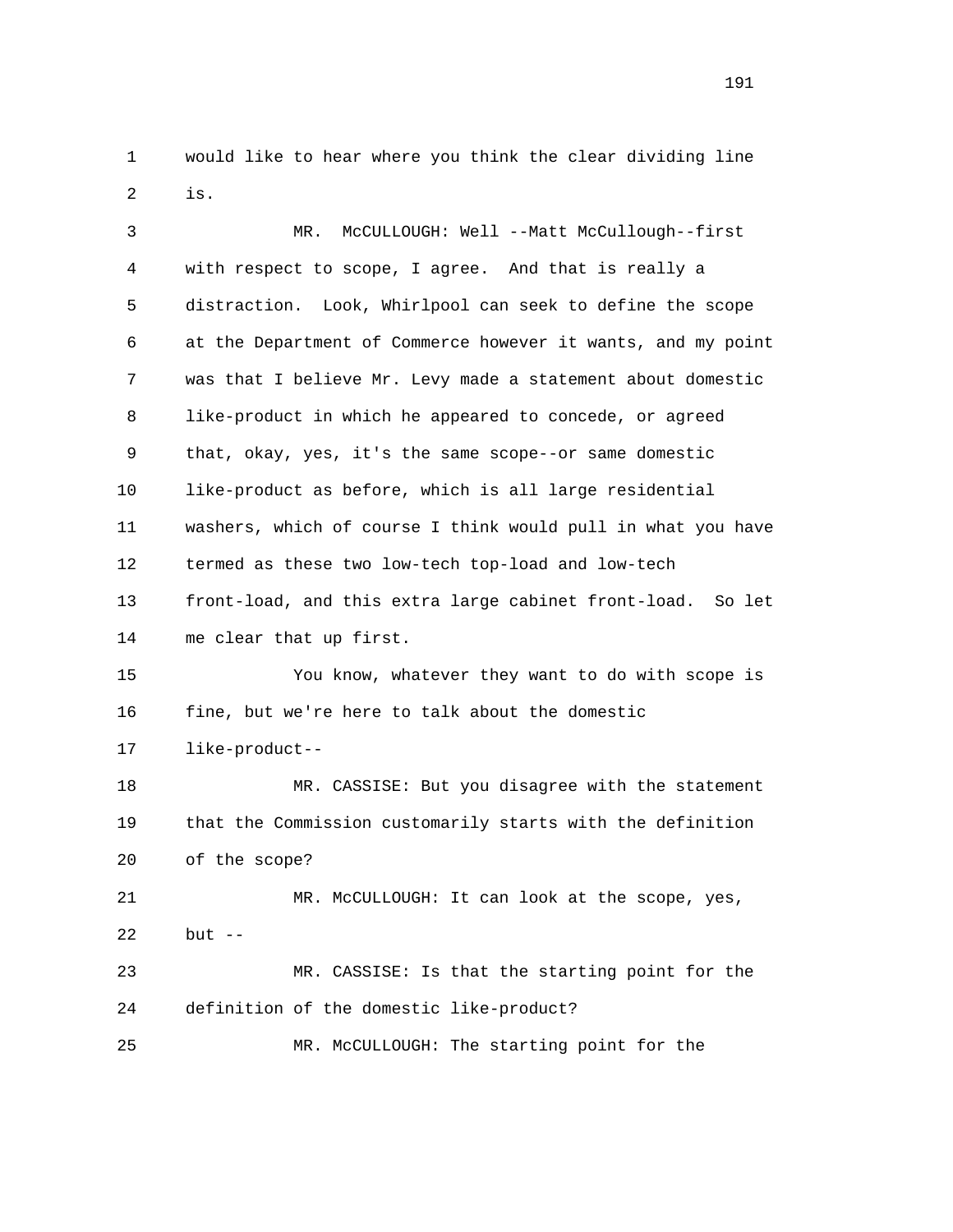1 definition of domestic like-product I think has to begin 2 with what Petitioner has proposed to you-- 3 MR. CASSISE: Which is the scope? 4 MR. McCULLOUGH: Which is the scope, but you move 5 beyond that to look at what the domestic like-product should 6 be. 7 Now what are we talking about here? Are we 8 talking about a single article? No. We're talking about a 9 continuum of products with overlapping competition. And 10 what the Commission has to look at is where does that 11 continuum end? 12 MR. CASSISE: Okay. 13 MR. McCULLOUGH: And I think my point is that if 14 you walk through Whirlpool's own analysis of the 15 like-product factors, there's no reasonable way to conclude 16 that these three particular product variations can be 17 excluded from the domestic like-product. 18 MR. SHOR: Mr. Cassise, if I could just jump in, I 19 think we're not suggesting that Whirlpool did anything 20 nefarious or is trying to change the scope. It's just the 21 Petition itself was worded in a way that was somewhat 22 confusing. 23 On page 36 it says, "The Commission"--and I'm 24 quoting--"The Commission should define a single domestic 25 like-product that includes LRWs defined by the Scope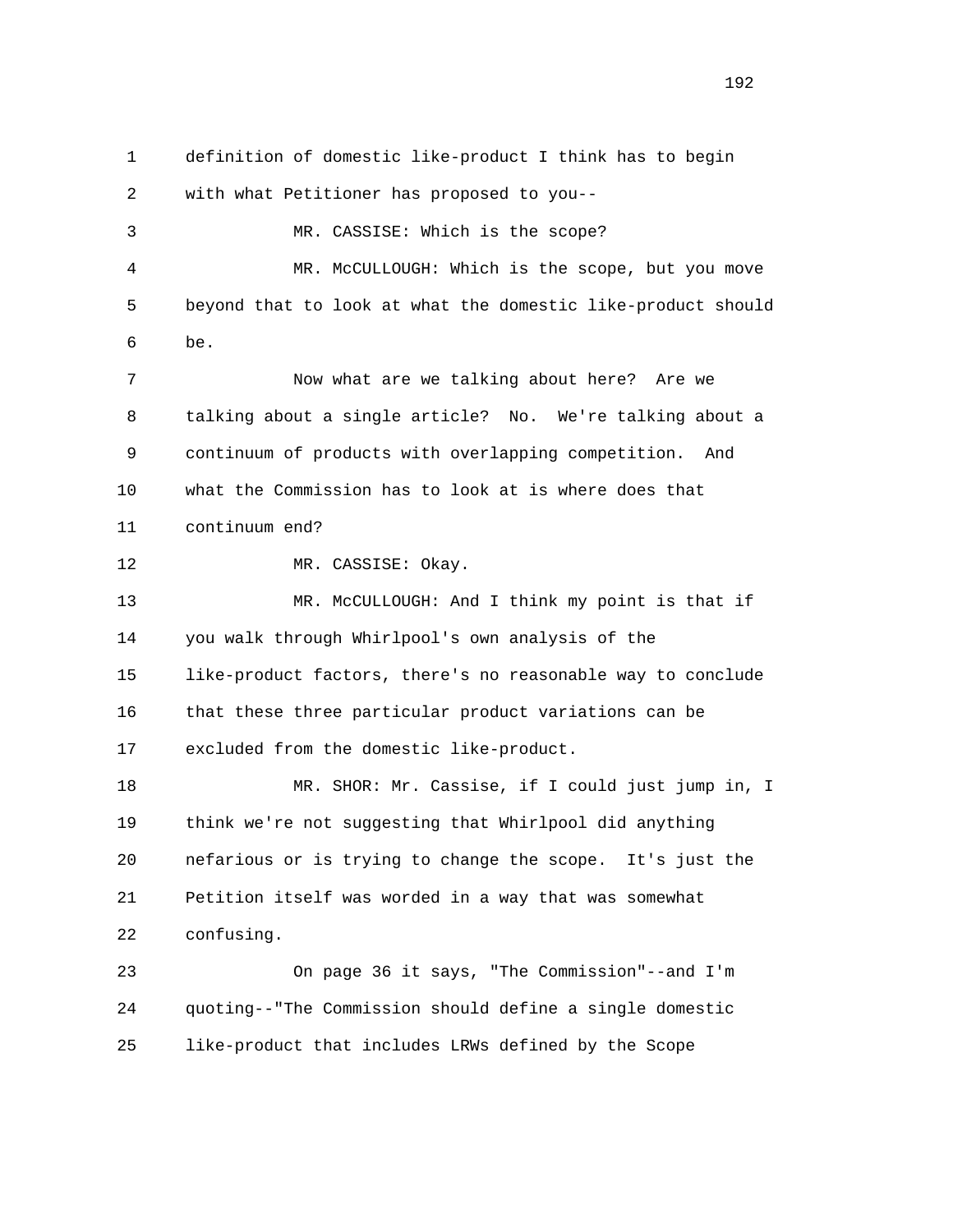1 definition set forth in Section 3.a." We interpreted that 2 to mean it should be coextensive with the Scope. Mr. Levy 3 today seemed to clarify that that's not what he meant, even 4 though that's what he said, and that what he was really 5 saying was that it should be all LRWs. 6 If it should be all LRWs, we are all in 7 agreement. 8 MR. CASSISE: My inter--again, my interpretation 9 it should be all the washers that were defined in the 10 like-product in the prior investigation, with the exclusion 11 of these three new exclusions. That's how I read the 12 Petition. I don't know what-- 13 MR. PORTER: That's why we're here. That's why we 14 led off with-- 15 MR. CASSISE: Well, I'm sure he will clarify that. 16 I don't want to spend too much time on that because I want 17 to know what your argument is and why you're making it. 18 Because, okay, if we start with the scope and you think that 19 these exclusions are not a clear dividing line, and you want 20 to expand to them-- 21 MR. KLETT: Mr. Cassise, this is Dan Klett. I 22 just want to make one other point. And that has to do with 23 the characterization of these excluded products as low-tech. 24 I mean, if you look at my slide four, this is one of the 25 excluded GE front-load washers. It's a belt-driven, and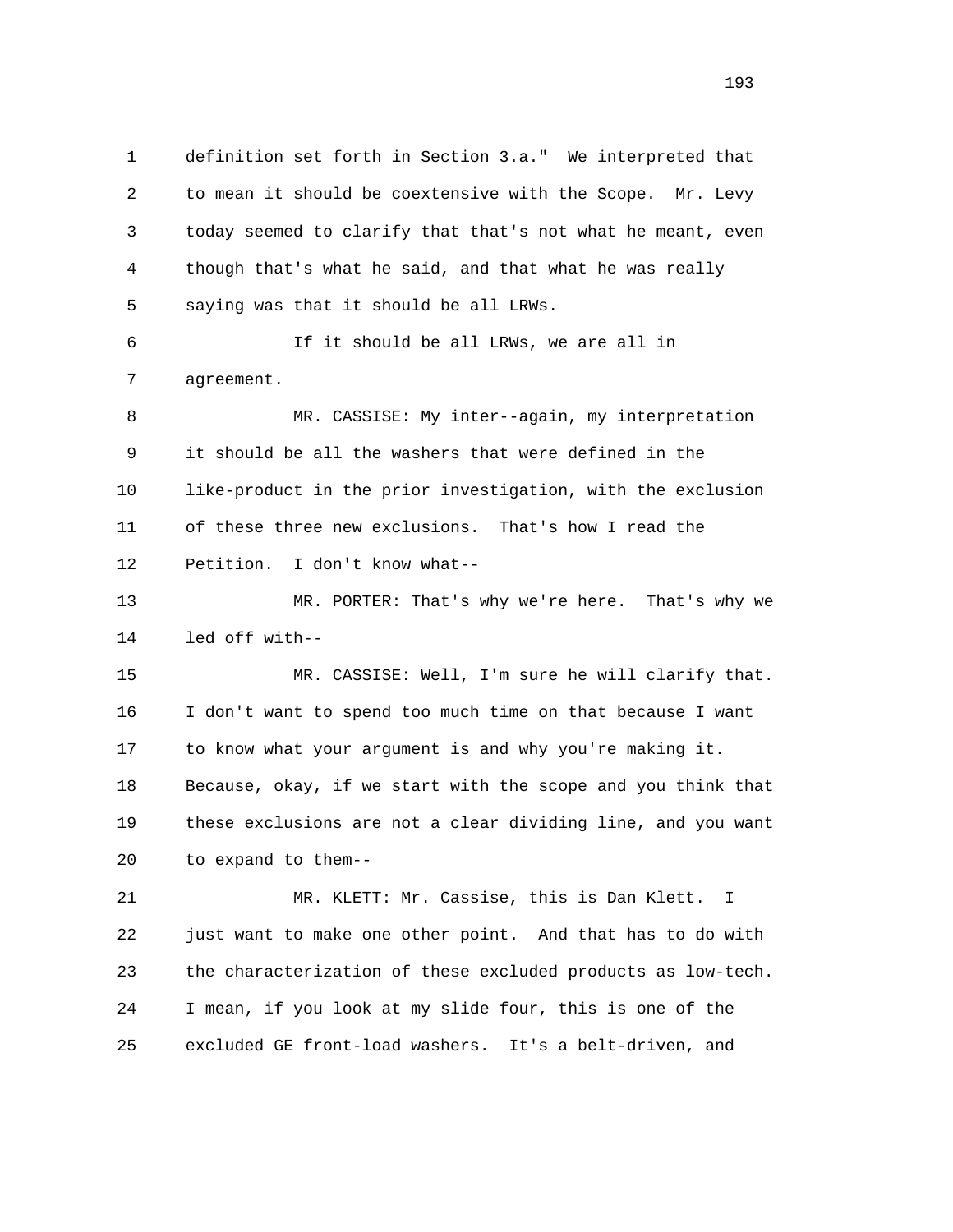1 apparently from what I heard this morning it's not being 2 produced so it's being imported into the United States.

 3 Because of the exclusion from the scope, we don't 4 know if we're going to get any information in your record on 5 these GE front-load washers that compete in the United 6 States.

 7 Now Mr. Levy this morning said that only accounts 8 for a small percent of the total market, but the front-loads 9 is a small percent of the total market to start. And we 10 know from looking at the Gap data that four or five of these 11 front-load belt-driven, belt-drive front models from GE are 12 being sold in the market.

 13 MR. CASSISE: Okay. Thank you, Mr. Klett. All I 14 want to do is, assume that you want to expand the 15 like-product to include these exclusions. Now let's also 16 assume that all we have on the record is what the 17 Petitioners have said right now, which is this is a 18 minuscule portion. Why are we wasting our time? 19 There would be an immaterial--it would be an 20 immaterial addition to the U.S. market, if we are to believe 21 the Petitioners. But I'm not seeing any, at least at this 22 point right now I'm not seeing any contrary data. 23 MR. KLETT: Mr. Cassise, let us answer--

 24 MR. CORKRAN: I'm sorry, can I ask you and all 25 witnesses to please identify yourself before you speak?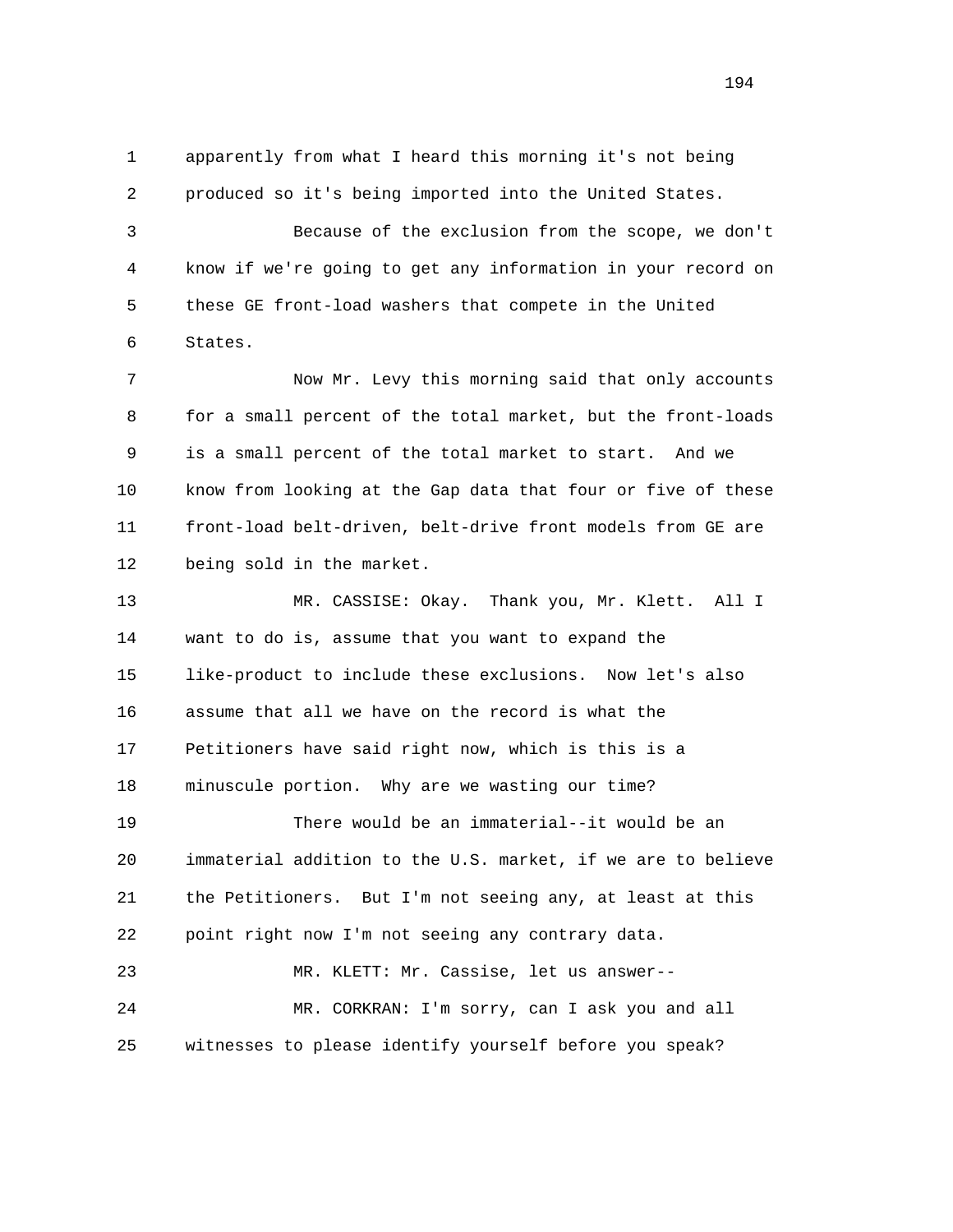1 Thank you.

 2 MR. CASSISE: Mr. Porter, please-- 3 MR. PORTER: I apologize. 4 MR. CASSISE: --please answer the question. 5 MR. PORTER: I apologize. This is Dan Porter, for 6 the record. 7 Mr. Cassise, let me answer, and let me be very, 8 very clear, okay? First, number one, immateriality is not a 9 like-product criterion. It's not. Okay? There are 10 established like-product criterion that the Commission goes 11 through, okay? And when you have a consumer product, they 12 see is there a clear dividing line? 13 The other thing is whether or not it is produced 14 in the United States is also not a like-product criterion. 15 We have a law. We have a statute. We have past Commission 16 practice. And we have bona fide--I don't know what Matt 17 found--one, two, three, four past Commission determinations 18 in which they explicitly said we recognize this product is 19 not produced in the United States but we're still including 20 it in our like-product definition. 21 Now why did they do that? They did that because

 22 that's the starting point for the Commission's economic 23 analysis. And if you have imports coming in that meet the 24 like-product definition, you need to take that into account 25 because they very well may be having competitive effect on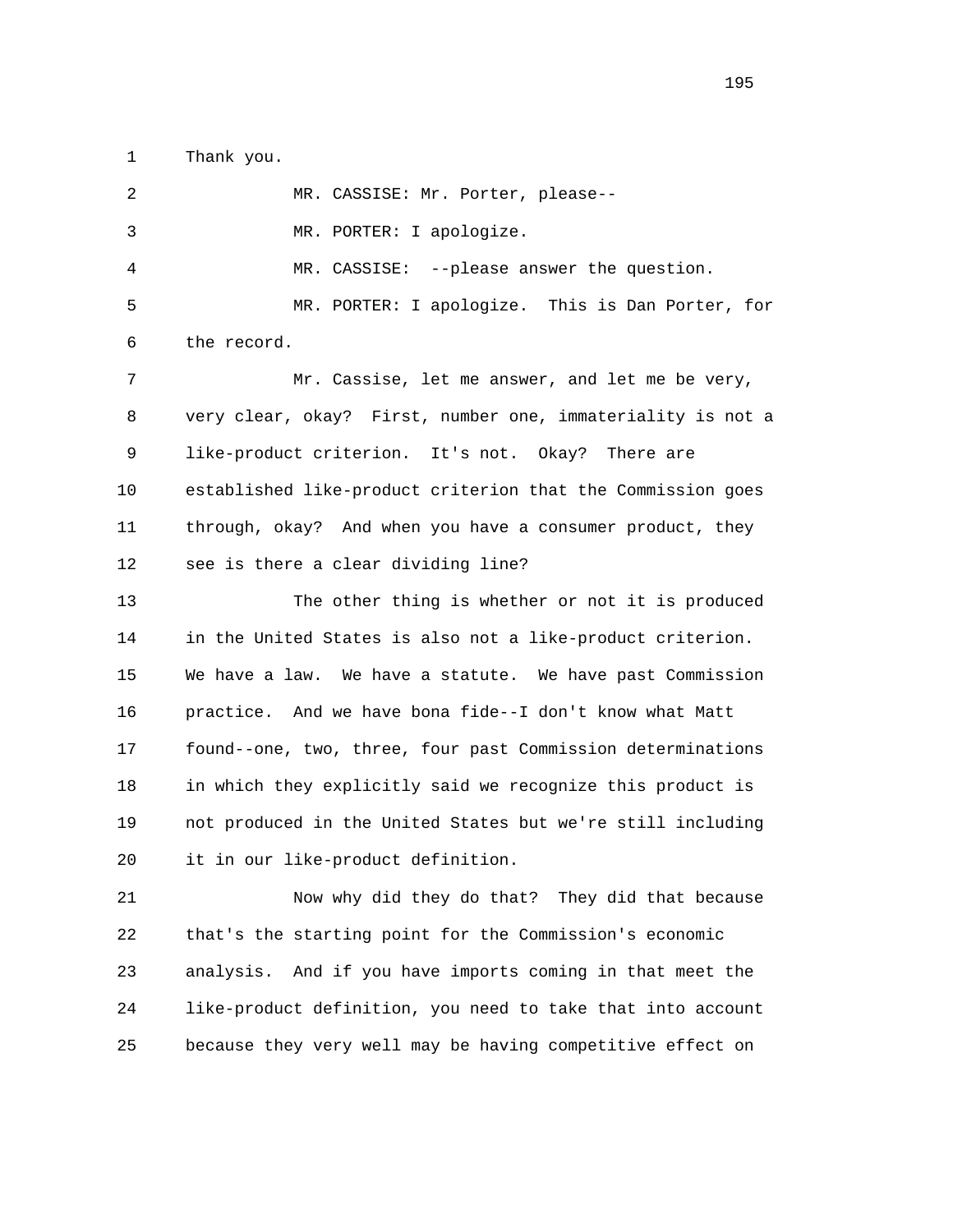1 the U.S. producers. That's what we're saying.

| 2  | The Petitioners are essentially playing games                  |
|----|----------------------------------------------------------------|
| 3  | here by saying the amount from China is very low. But there    |
| 4  | are excluded products coming in from Mexico, okay, that        |
| 5  | could be having a competing effect. We don't have any data     |
| 6  | on that. We ask you to get that data.                          |
| 7  | Today you heard Petitioners admit that they are                |
| 8  | affected by non-subject imports. That's why we're making       |
| 9  | this point, okay? So we strongly disagree this is some sort    |
| 10 | of immaterial consideration. This affects the analysis that    |
| 11 | the Commission has been asked to do.                           |
| 12 | MR. CASSISE: I appreciate that. And if you have-               |
| 13 | -if there is material data to be placed on the record, I       |
| 14 | would like to see it.                                          |
| 15 | MR. KLETT: Mr. Cassise, this is Dan Klett. I                   |
| 16 | mean, Exhibit 7, I mean just in terms of material data,        |
| 17 | these are excluded GE front-load washers.<br>There are five    |
| 18 | models.<br>These are the so-called low-tech front-load models. |
| 19 | These are sold in the United States. Because of                |
| 20 | the scope definition, there is no data being collected on      |
| 21 | these models, which is the point that Dan was making.<br>So    |
| 22 | that's just one example of material fact of their scope.       |
| 23 | MR. CASSISE: Okay. Anything else in                            |
| 24 | post-conference on that, feel free to include.                 |
| 25 | SHOR: This is Mike Shor.<br>We would urge you<br>MR.           |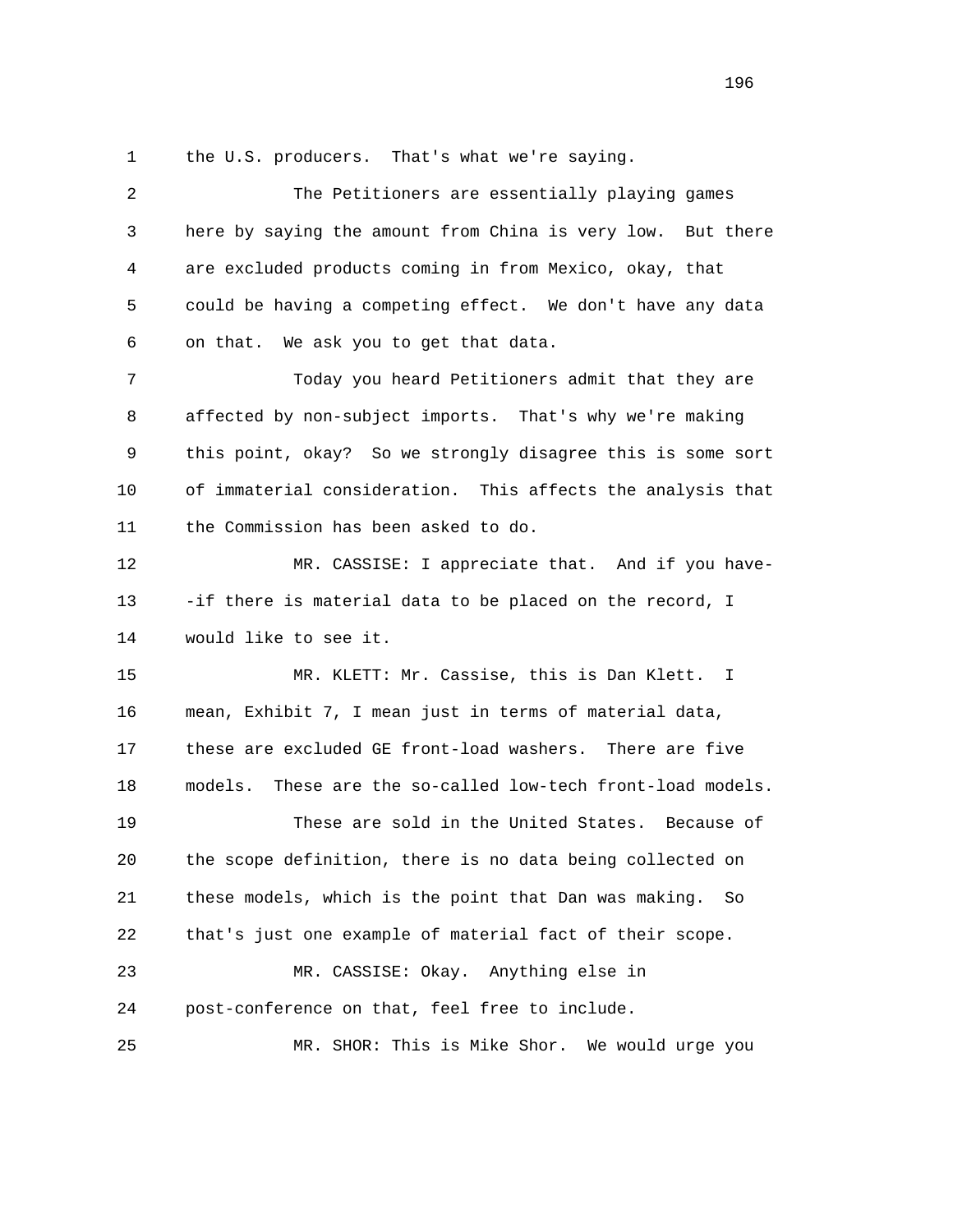1 to ask domestic industry for that data since they possess 2 it. We do not have it. These are all GE and potentially 3 Whirlpool models, they're not Samsung--

 4 MR. CASSISE: Well we do have some information on 5 the record. I don't know how thoroughly everyone has had a 6 chance to go through what we have released. There is some 7 information. I'm not going to characterize it as a complete 8 record, but there is some information, so we can all take a 9 look at that.

 10 I want to move on. Mr. Shor, you had mentioned 11 also and I want to understand your position on like-product. 12 You agree--you are willing to agree for the preliminary 13 phase but you reserve the right to make any further 14 arguments in any final phase.

15 MR. SHOR; Correct.

 16 MR. CASSISE: And those arguments that you may or 17 may not make in a final phase would include the argument 18 that Mr. McCullough is making. And then also an additional 19 argument of adding dryers to the like-product?

 20 MR. SHOR: I don't think that's exactly right. I 21 think we're in agreement for the preliminary phase, and I 22 think we're in agreement with the Petitioners that we'll 23 clarify in our closing statement I'm sure, that the 24 like-product definition for purposes of the preliminary 25 determination should include all residential --large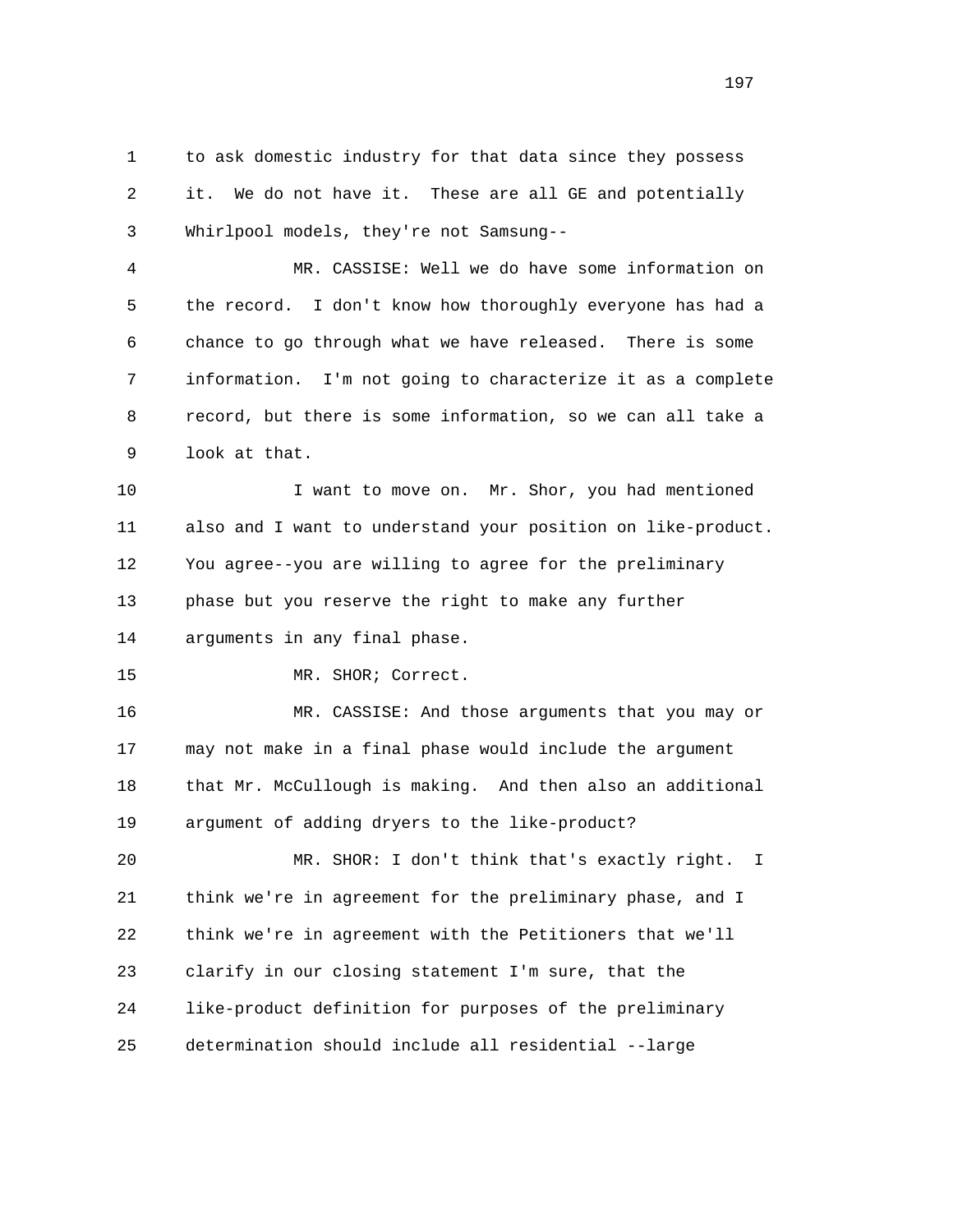1 residential washers, including the excluded models. I think 2 that's what--

 3 MR. CASSISE: Okay, so you are with Mr. McCullough 4 currently?

 5 MR. SHOR: With Mr. McCullough, I'm not. 6 MR. CASSISE: Okay.

 7 MR. SHOR: And then the additions we may argue for 8 in the final determination are, first, that the parts that 9 they've included, which are essentially kind of 10 subassemblies, that those are a distinct like product. They 11 are not used to produce washers. They are sold by us and by 12 them solely to repair--the repair channel of distribution. 13 They're not interchangeable. You can't take off a Whirlpool 14 tub and put it in a Samsung machine when it needs to be 15 fixed.

 16 Those products, those parts don't compete at all. 17 There's no possible injury from our imports of parts against 18 them--foreshadowing an argument we may make in the future. 19 And the second issue is dryers. As I said, this 20 case is different from the prior investigation in that the 21 Petitioners changed the scope somewhat to include a 22 combination machine that both washes and dries the clothes. 23 That product is interchangeable with a washer and a dryer. 24 So we may argue that dryers should be included in 25 the like-product.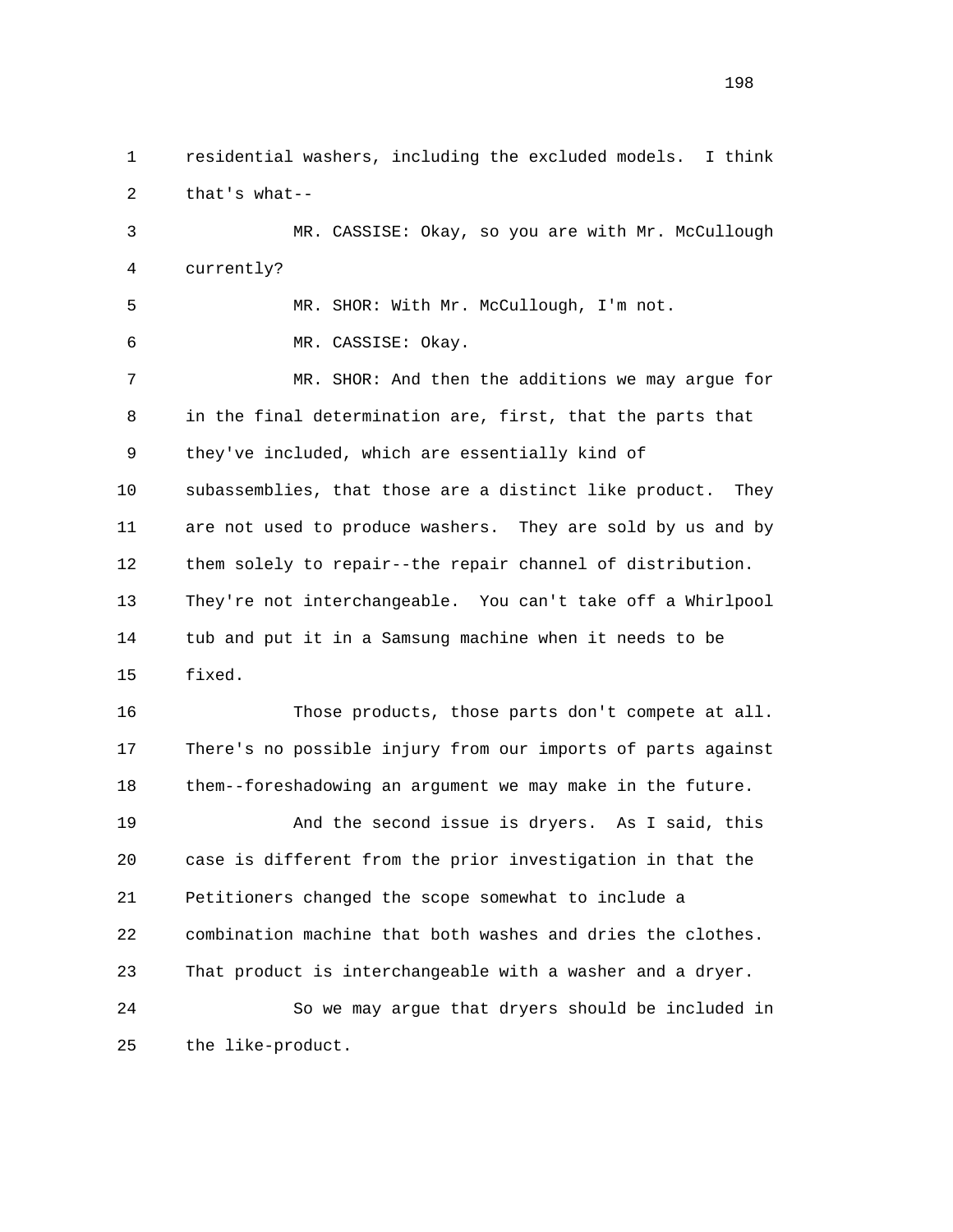1 MR. CASSISE: Well, Mr. Shor, that's the stacked 2 washer and driers?

 3 MR. SHOR: No. There's a combination machine 4 that's one unit, it's not stacked. You see them a lot in 5 Europe. But it's basically one unit, typically front load, 6 and it has a wash cycle. And you leave the clothes in, and 7 it has a dry cycle. So it does everything that a washer and 8 a dryer do separately, it does in one unit. That's within 9 the scope.

 10 MR. CASSISE: Okay, moving on. I'll let Karl 11 handle more like-product issues, if he so desires.

 12 Mr. Brindle, you talked a lot about brand 13 recognition, brand quality. And first let me step back and 14 say there were a lot of surveys cited. I would request that 15 all of the survey data that was cited and referred to during 16 the testimony be included in the post-conference briefs.

 17 Mr. Brindle, we also had testimony in the prior 18 investigation about brand quality. And this differed a 19 little bit from refrigerators because the purchaser 20 testimony was pretty explicit in saying that Whirlpool, LG, 21 Samsung, the consumers perceived them all as quality 22 players; that there wasn't this big disparity. 23 Do you think that has changed since the last

24 period of investigation?

25 MR. BRINDLE: Yes. This is Dean Brindle from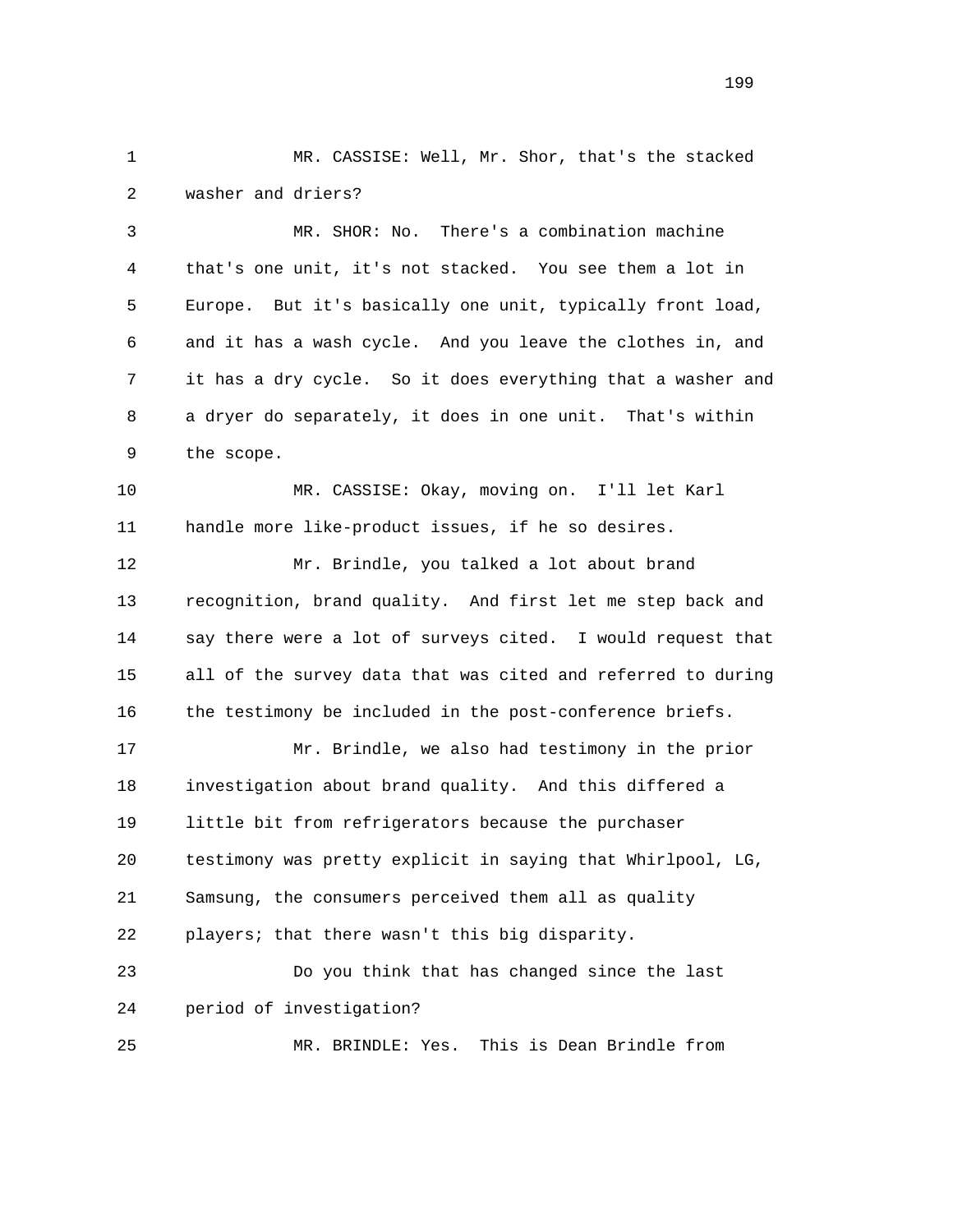1 Samsung. I do believe it's changed since the last 2 investigation. If we look at the growth of our brand, for 3 Samsung as I mentioned earlier, right, our brand awareness 4 continues to grow. Our preferred status as a brand 5 continues to grow. 6 Since the last Period of Investigation the 7 preference for Samsung brand by consumers has tripled. So 8 think about our entry into the market. We've only been in 9 the U.S. market a little over a decade. So if we back up 10 three to four years, our brand awareness and brand 11 preference were likely lower as we were still beginning our 12 presence in the market. 13 As we've expanded, as well as invested in our 14 brand across all of our family of products, we've seen even 15 higher returns on the branding investment. 16 MR. CASSISE: Okay.

 17 MR. BRINDLE: One further clarification, if I 18 could--

19 MR. CASSISE: Sure.

 20 MR. BRINDLE: --last year when we launched the 21 Active Wash product, we did a full TV commercial campaign 22 with Kristen and Dax. I think some of us might be familiar 23 with them. It really targeted our millennial consumers. So 24 one of our additional items that we've really done from a 25 segmentation point is focus on our state of the art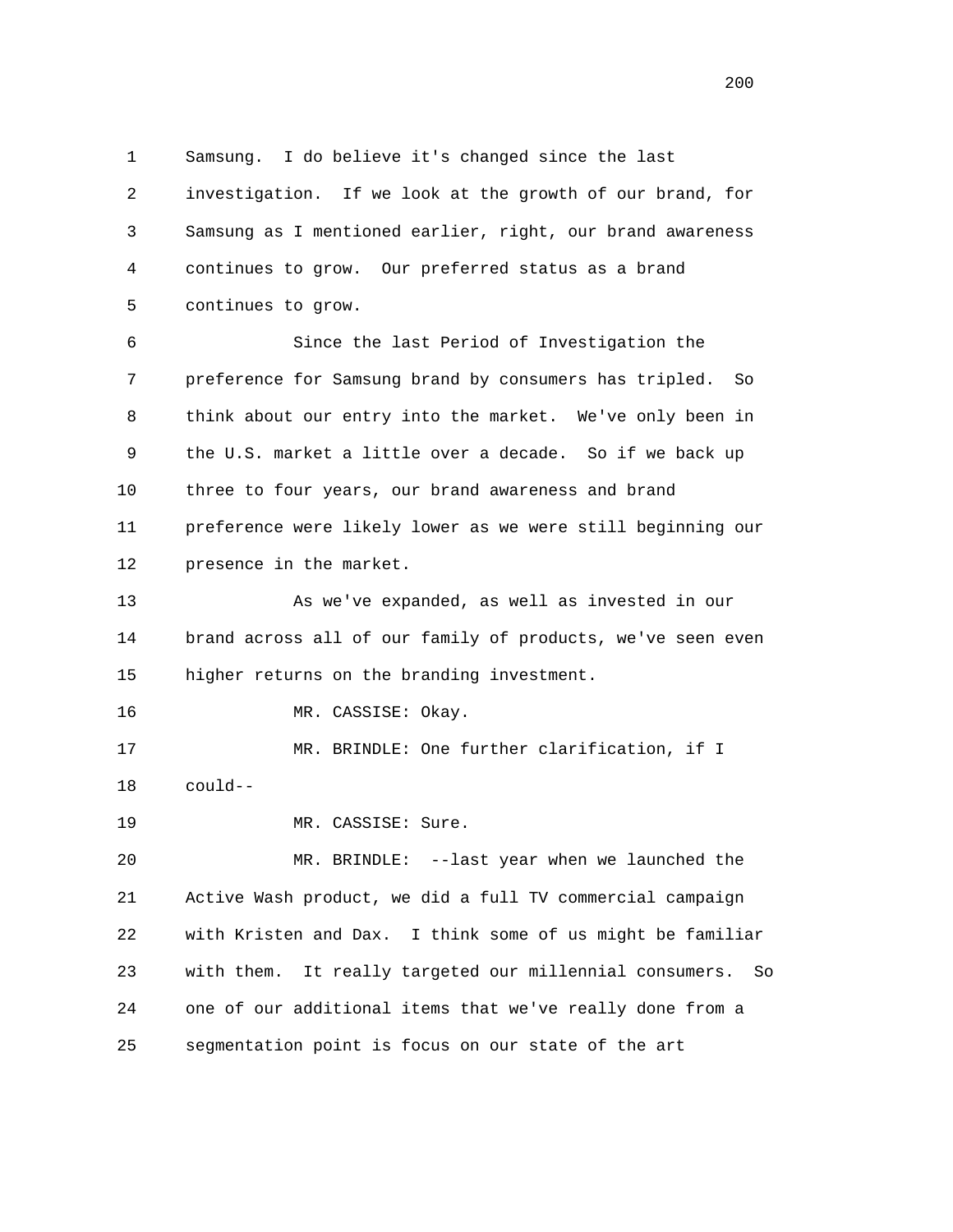1 consumer, which tends to be more heavily focused on the 2 younger demographic where our brand is more successful. 3 MR. CASSISE: Would you--was there a large 4 increase in marketing budget during that time frame? 5 MR. BRINDLE: Yes. We did invest in TV 6 commercials last year, whereas in some past years we did 7 not. 8 MR. CASSISE: Okay. You had also talked about 9 color. We had discussed color a little bit this morning, 10 and it was I would say considered not that relevant. 11 What share of Samsung and LG--what share of their 12 sales are color models? 13 MR. BRINDLE: Dean Brindle from Samsung again. 14 For Samsung and our premium models where color is offered, 15 sales are often exceeding 50 percent of the volume. Keep in 16 mind-- 17 MR. CASSISE: That's 50 percent of that is skew? 18 MR. BRINDLE: Yes, sir. Fifty percent of that is 19 skew. As a percentage of our total volume, color represents 20 about 35 percent of our sales. 21 MR. KIM: Andrew Kim from LG Electronics, product 22 manager. For LG, our color mix is similar to that of 23 Samsung's, about 35 percent of the total washer. But in 24 case of front-load washer, which is more towards to the 25 color, the trend, it is more than 40 percent. And according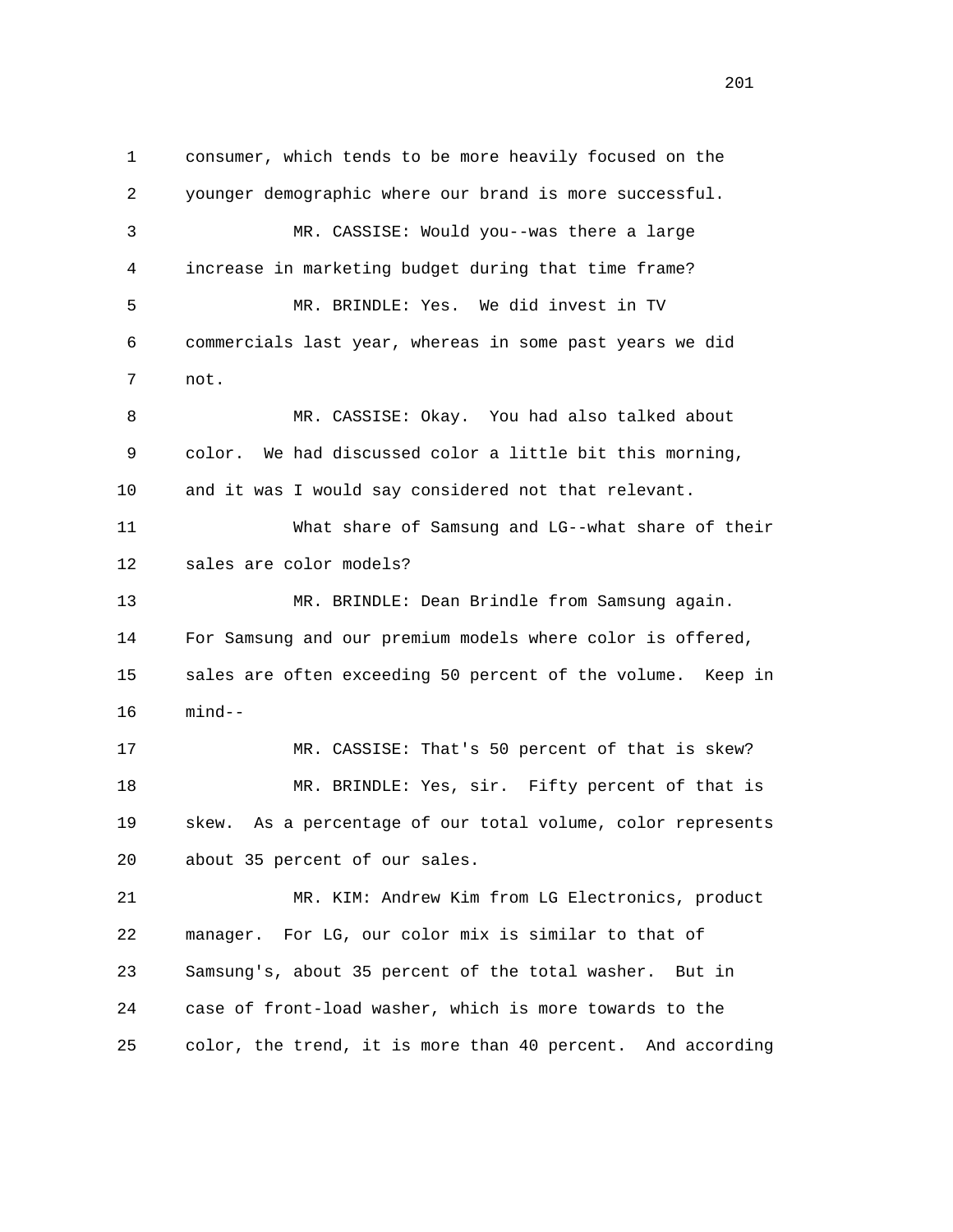1 to the Trackline data, during the 2015 the total color mix 2 of the total front-load washer is about 40 percent. And it 3 used to be, about four years ago, 25 percent. So a big 4 increase during the last four years. And we see that also 5 in Whirlpool's color mix on the front-load washer is about 6 40 percent as well.

 7 MR. CASSISE: Now I do remember the red. I think 8 everybody remembers the red. But that's LG or Samsung? LG, 9 right? Did that fad wear off? Or has--you're saying that 10 sales of color have increased. So has the share of sales of 11 color appliances remained steady over the Period of 12 Investigation? Or since the prior investigation?

 13 MR. HERRING: This is John Herring. Sales of 14 colors have increased, but maybe just the one color. You 15 said wild cherry red, which we introduced in 2006, was a 16 huge success. There's now a great proliferation of more 17 stainless look, or graphite steel, or more silver colors. So 18 those would be included in the color mix.

19 MR. CASSISE: Right, right.

 20 MR. BRINDLE: Dean Brindle again for Samsung. We 21 would say the same. From an overall standpoint, color sales 22 continue to increase. And as I mentioned earlier, we will 23 be introducing another new color for black stainless steel 24 this year.

25 MR. CASSISE: Now the follow-up question of course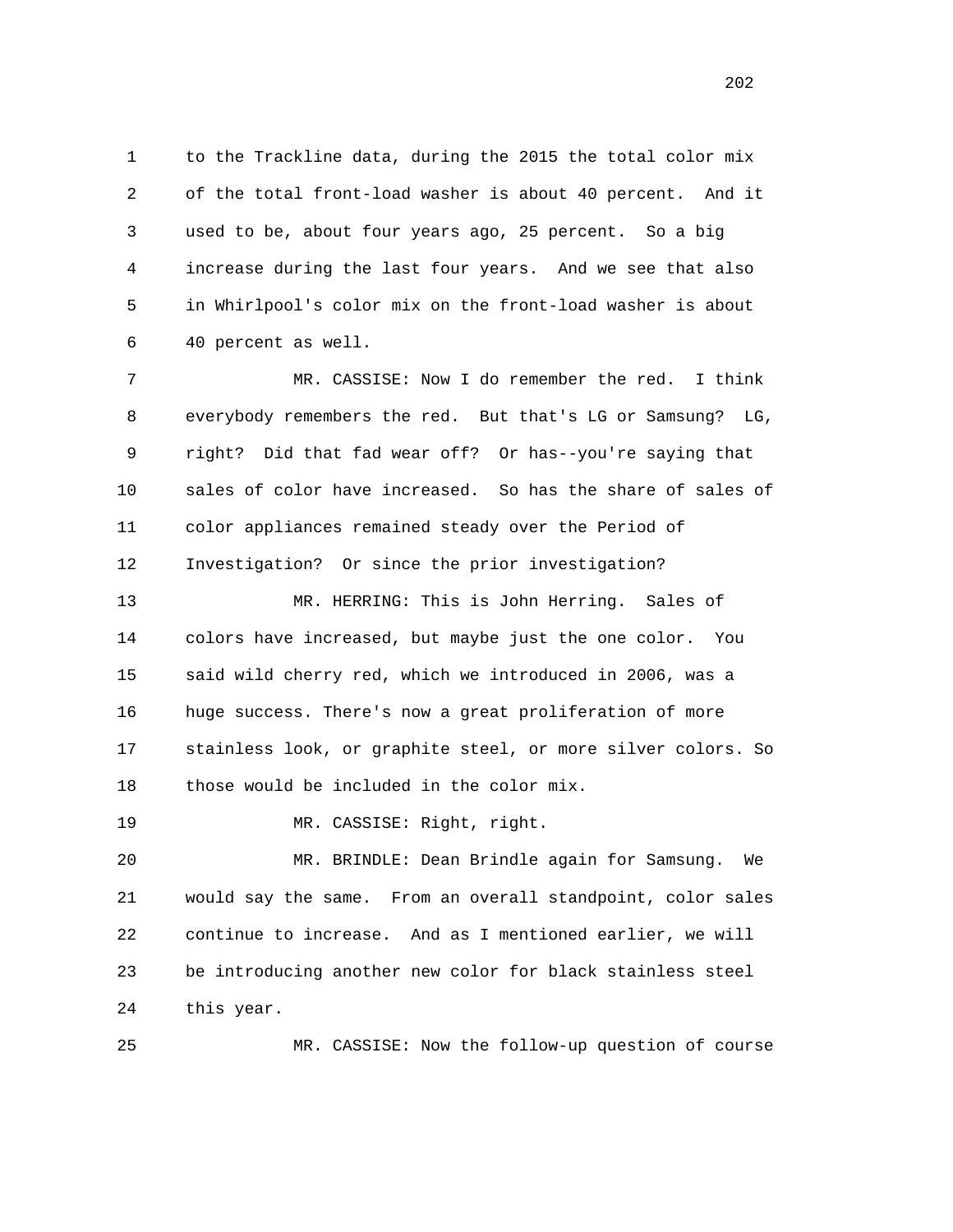1 to that would be do you charge a price premium for the color 2 models?

 3 MR. HERRING. John Herring, LG. Yes. 4 MR. BRINDLE: Dean Brindle, Samsung. Yes. 5 MR. CASSISE: Okay. Mr. Brindle, you had cited a 6 survey that said 50 percent of your sales are not 7 replacement sales? 8 MR. BRINDLE: Actually--Dean Brindle again--the 9 survey tested consumers to determine the stress, duress, or 10 discretionary purchase. Over 50 percent--right at 50 11 percent of our consumers bought before their unit failed. 12 So traditional replacement market logic for washers would 13 assume that the consumer waits for the unit to fail to 14 replace. Half our consumers replace before their unit 15 fails. 16 MR. CASSISE: Okay, but it was going to fail-- 17 (Laughter.) 18 MR. CASSISE: They weren't so excited they went 19 and bought a second washer. 20 MR. BRINDLE: So over 28 percent bought with no 21 duress to their unit, to be more direct. 22 MR. CASSISE: Okay. 23 MR. SHOR: Actually, just like all people 24 eventually die, but that doesn't mean that you're buying 25 because you anticipate it's going to fail. I think what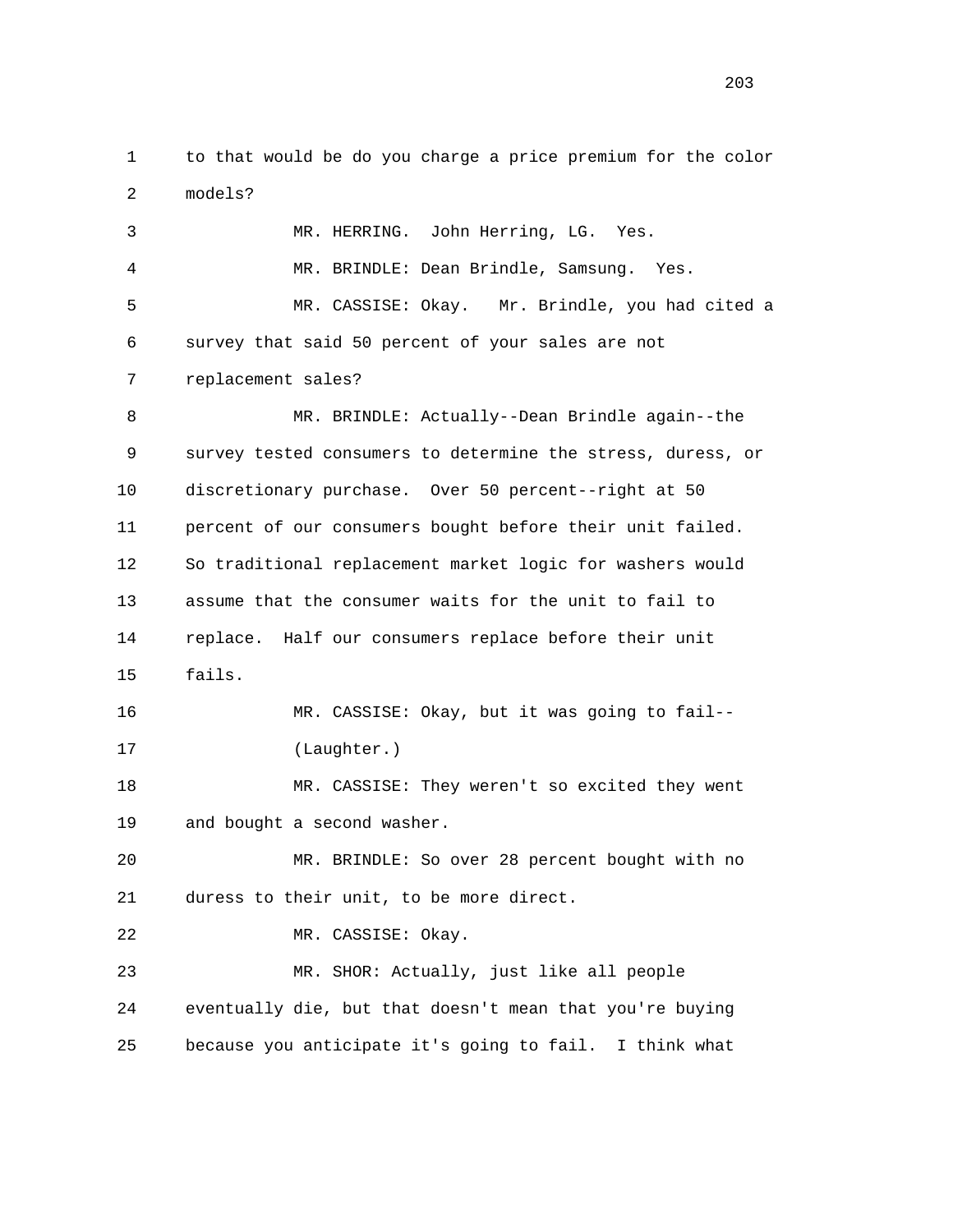1 we're trying to say is some of these new features, like 2 Active Wash, are so attractive to consumers that they 3 upgrade their machine. They don't have two washers, 4 obviously, but they upgrade their machine instead of simply 5 replacing the machine that's about to fail. So it creates 6 new demand.

 7 MR. CASSISE: Okay. There was the--I had asked 8 Petitioner earlier this morning about, you know, it being 9 the industry first in certain features. And I believe, Mr. 10 Herring, you had gone through the exhibit on page one of 11 your exhibits, a list of features, a timeline and when they 12 were introduced by LG, and then when Whirlpool offered the 13 same.

 14 In a similar vein of this morning's question, I 15 might take from this that this is when LG was the industry 16 first in all of these features?

 17 MR. HERRING: John Herring, LG. Yes, that's 18 correct.

 19 MR. CASSISE: And again I'm flipping through your 20 exhibits. Some of this is curiosity, but the Wash Two Loads 21 at the same time, the Twin Wash LG, is that one product or 22 two? Do I have to buy both of those? Or do I buy this as a 23 package?

 24 MR. SHOR: It's two. We merchandise it as one 25 because it gives the customer the opportunity to wash two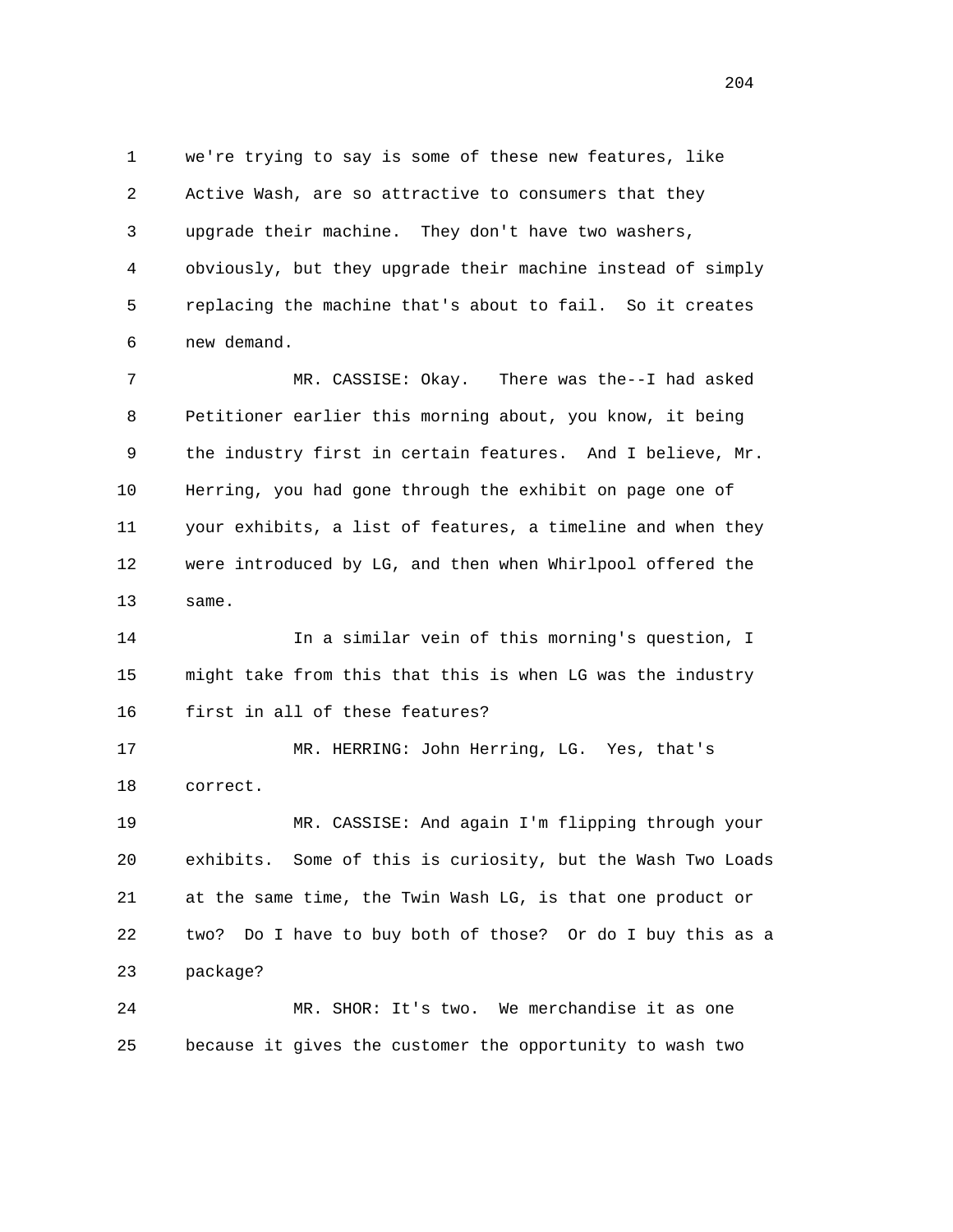1 loads at the same time. It's two. But you also cannot 2 purchase it independently and have it operate. In other 3 words, the consumer would not be able to just purchase the 4 pedestal washer on its own. It needs to have the washer on 5 top of it for it to operate effectively. 6 MR. CASSISE: But it's two skews-- 7 MR. SHOR: Two units, two purchases, yes. 8 MR. TOOHEY: This is John Toohey. That pedestal 9 washer can be coupled with any preexisting LG front-load 10 that's already in the installed base. It doesn't have to be 11 matched with that particular front-load in the picture. 12 MR. SHOR: So if you bought an LG washer and you 13 want to find out how to get that installed, we can help you 14 with that. 15 (Laughter.) 16 MR. CASSISE: I have seen the pedestal. So 17 instead of buying a pedestal, I can buy this? 18 MR. SHOR: Correct. 19 MR. CASSISE: And I think this was still Mr. 20 Herring, or who in the market segmentation, we've seen this 21 a lot, this breakout, and I don't think it has shifted that 22 much since the prior investigation as far as the 23 segmentation. 24 Why does LG and Samsung not want to be involved 25 in half the market? Why couldn't you add some value to the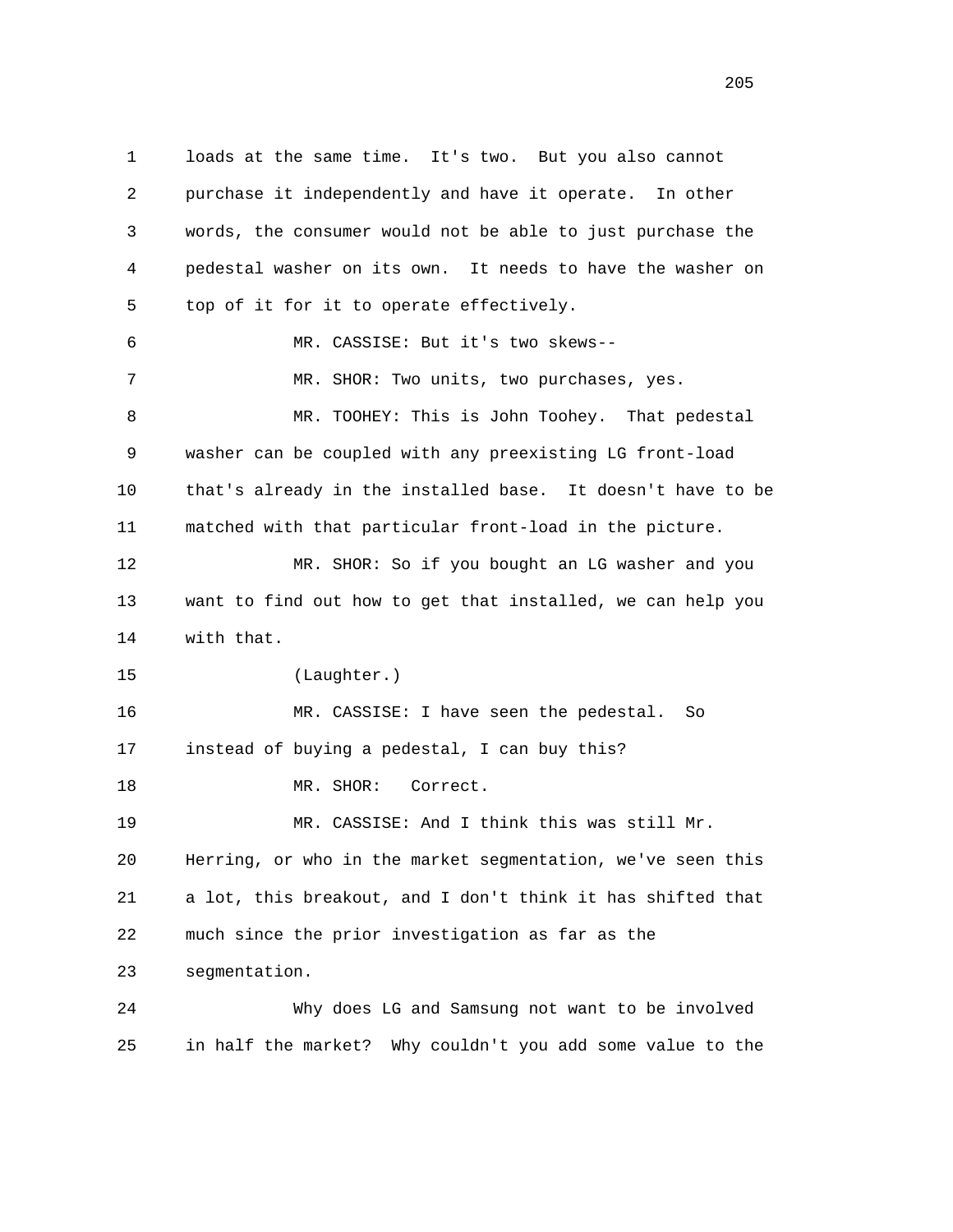1 top-load agitator? Is it because there's no profit margin? 2 You think it's going away? If you could explain, that would 3 be helpful.

 1 MR. TOOHEY: Sure. This is John Toohey. I'll 2 give you one reason, which I would describe as a potential 3 conflict with our brand identity, right. Our brand is LG. 4 Our brand promise is Life's Good, and the way we think about 5 that is we deliver products that promise to consumers that 6 we're going to make their lives better, by delivering 7 entertainment or convenience or comfort or what have you.

8 So we're very careful about introducing products 9 into the market that are consistent with that brand promise 10 and our brand identity, and as you've seen from some of the 11 data that John Herring showed, consumers understand our 12 brand as modern and innovative and so forth, and we've done 13 a good job of establishing that brand image.

 14 There's a concern about how far down the market 15 in terms of price points we can extend that brand without 16 diluting the equity that we've built in the segments where 17 we operate.

 18 MR. CASSISE: Okay, and I knew you were going to 19 say that, and that makes me segue into what I believe has 20 always been an underlying assumption in the prior 21 investigation and in this investigation, that the high 22 efficiency, low water, low energy washing machine is

<u>206</u>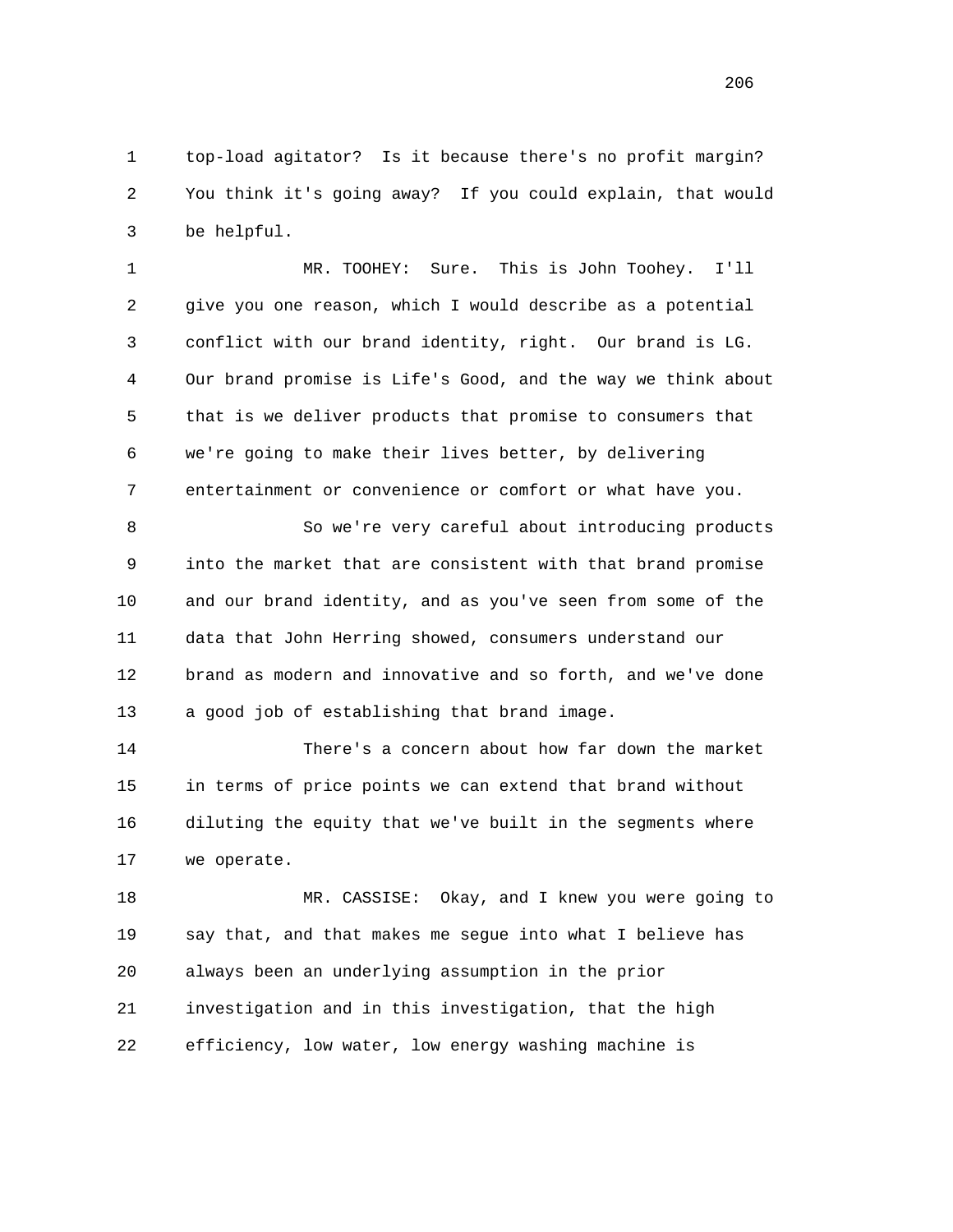1 superior.

| 2  | I have family members who would debate that                    |
|----|----------------------------------------------------------------|
| 3  | vigorously. So your assumption that you don't want to enter    |
| 4  | that market because there's -- I think that there's just no    |
| 5  | profit margin or it's going away because of energy             |
| 6  | standards. But I think that that's -- I don't think that       |
| 7  | that market -- well, this could be me anecdotally. I don't     |
| 8  | think that that segment of the market is, what's the word,     |
| 9  | value or below as I guess you do.                              |
| 10 | Because even if you look, I mean the numbers are               |
| 11 | that -- even with major marketing, and believe me I went       |
| 12 | shopping during this Period of Investigation and they pushed   |
| 13 | the high end, because obviously that's where the money is.     |
| 14 | But even with all of that heavy marketing and heavy            |
| 15 | salesmanship, that 39.4 percent for the topload agitators is   |
| 16 | still there after all these years.                             |
| 17 | So anyway, maybe some editorializing there, but                |
| 18 | thank you for your answer.                                     |
| 19 | MR. BRINDLE: Mr. Cassise, Dean Brindle with                    |
| 20 | If I may comment?<br>Samsung.                                  |
| 21 | MR. CASSISE:<br>Sure.                                          |
| 22 | We find that those consumers in<br>MR. BRINDLE:                |
| 23 | the low end segment are not truly consumers for Samsung's      |
| 24 | They're very value conscious, very budget conscious,<br>brand. |
| 25 | less concerned with performance in many cases.<br>There are    |
|    |                                                                |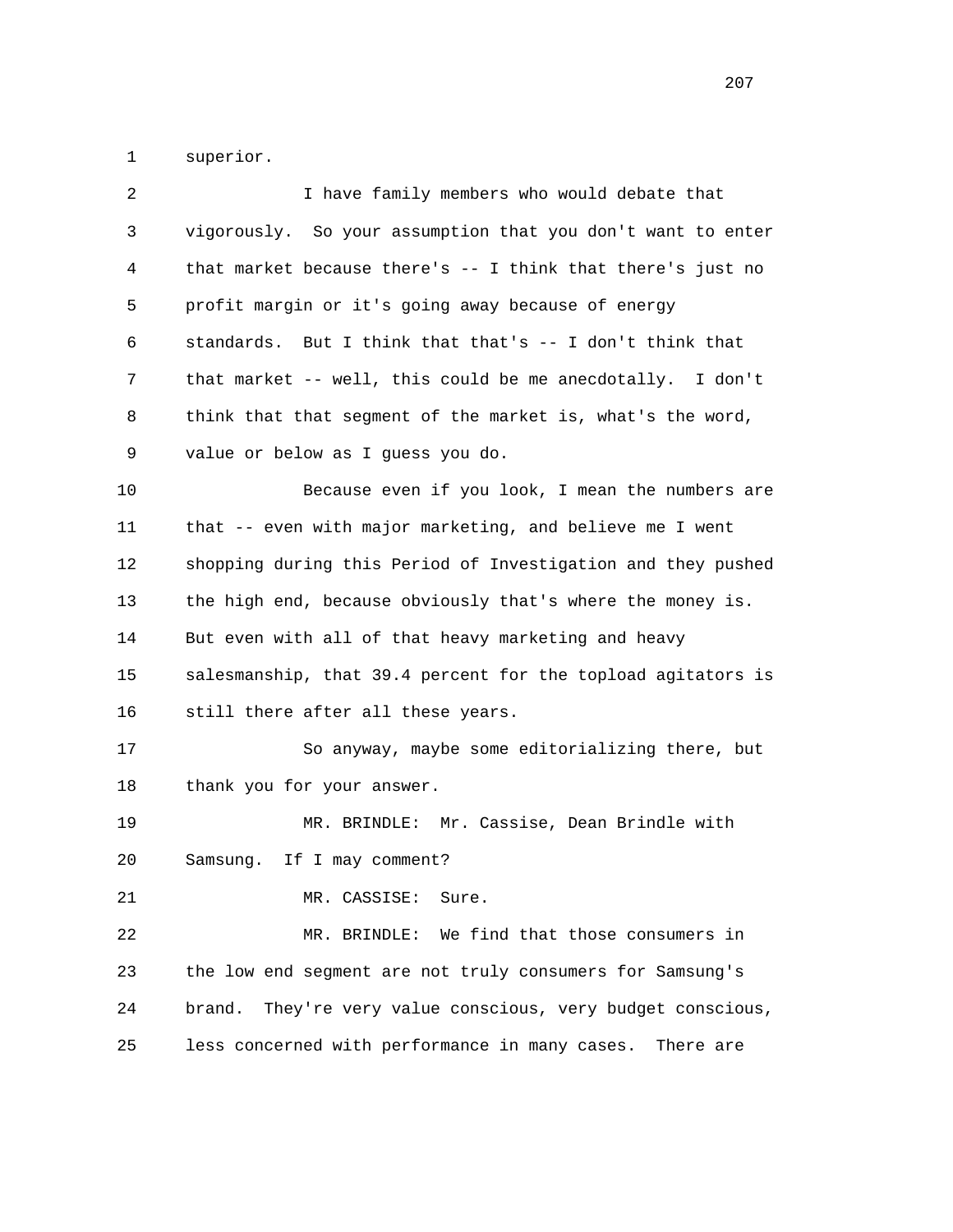1 many reasons folks would consider an agitator versus an 2 impeller product. But quite clearly, the performance of 3 those products, if you look at Consumer Reports or J.D. 4 Power or any other source, the rankings and consumer 5 preference of those products is lower. 6 They don't feel that it's equivalent product in 7 that case from a standpoint of performance. So much like 8 Mr. Toohey's response in behalf of LG, it's not our brand of 9 consumer and it's certainly a challenge in the market as 10 well, when you look at those low prices. 11 MR. SHOR: And just to respond to your claim 12 about  $\lambda$  13 MR. CASSISE: Mr. Shor, please identify 14 yourself. 15 MR. SHOR: I'm sorry, Mike Shor for Samsung. I 16 think it is important to consider the brand strategy. You 17 know, Samsung people are familiar with the telephones. 18 They're familiar with the televisions and they're familiar 19 with the appliance products, and it's never the low end of 20 the segment. In phones, we're competing with the Apples. 21 We're not competing with the Windows phones. 22 In televisions, it's also the higher end of the 23 market. It's not the cheapest machine out there. That's

24 just where the company has decided to position itself in the

25 marketplace. It's not just limited to washers; it's across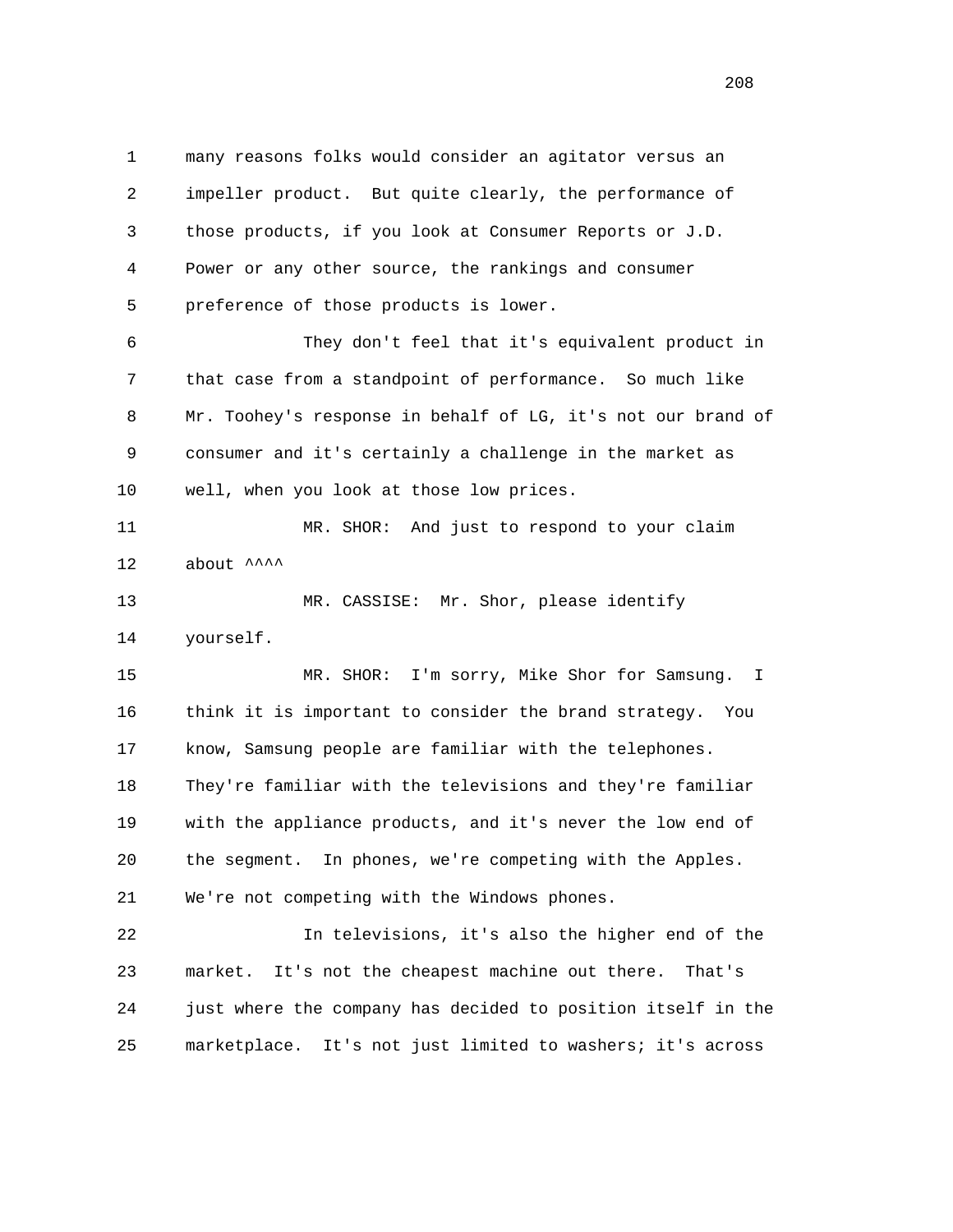1 the entire product line.

| 2  | MR. CASSISE: And Mr. Shor, I appreciate that.                |
|----|--------------------------------------------------------------|
| 3  | I do understand that. I guess my confusion was is that the   |
| 4  | underlying assumption has always been that the high          |
| 5  | efficiency has always been deemed superior and there's       |
| 6  | always been a price premium attached to it, regardless of    |
| 7  | some performance metrics.                                    |
| 8  | MR. PORTER:<br>Excuse me Mr. Cassise. I mean I               |
| 9  | think we're not -- we are not -- Dan Porter for the record.  |
| 10 | We are not putting our own value judgments on here.          |
| 11 | MR. CASSISE:<br>No.                                          |
| 12 | MR. PORTER: But I want to be very clear, okay.               |
| 13 | This is -- there's a whole field called marketing that goes  |
| 14 | out and it asks consumers what they think about different    |
| 15 | things. So obviously there are a lot of people who love a    |
| 16 | washing machine with an agitator, and they'll swear by it.   |
| 17 | The point is even Whirlpool this morning put                 |
| 18 | that in their what's called, basic feature category. So      |
| 19 | Whirlpool itself is suggesting that there are a continuum of |
| 20 | features going from basic to more feature and even Whirlpool |
| 21 | said that's going from basic to best.                        |
| 22 | So again, this is not sort of like, you know,                |
| 23 | some people doing value. This is based on marketing and      |
| 24 | there's no question that a washing machine agitator cleans   |
| 25 | clothes well.<br>But there are other features that consumers |
|    |                                                              |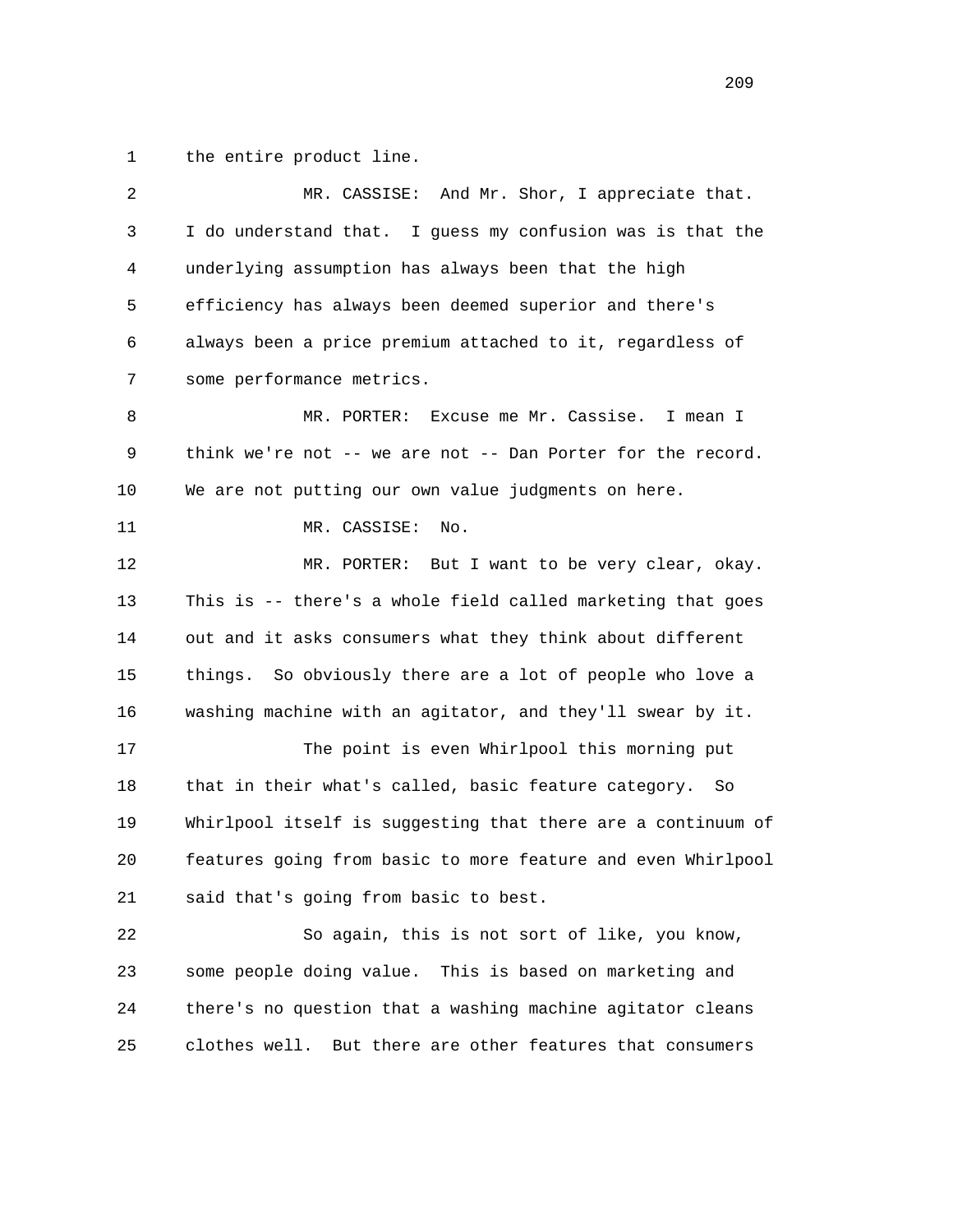1 care about, and that's what LG and Samsung are responding 2 to.

 3 MR. DURLING: This is Jim Darling. One related 4 point is this is all consistent with the choice by these 5 companies to each promote a single brand, and if you have a 6 single brand, then this concern comes up. You can't 7 simultaneously be a premium brand and a value brand. You 8 can't be both. You have to be one or the other.

 9 That's why Whirlpool, because of its desire to 10 be in all of these segments, including its dominant position 11 in the value segment, they have brands specifically 12 dedicated to that. Whirlpool has separate brands which can 13 offer at a much lower price point and not dilute what it's 14 trying to do with its premium brand, which I understand to 15 be Whirlpool, right.

 16 So it's the difference between the producer 17 trying to be in every segment of the market, high end, low 18 end, and having multiple brands to do that, versus companies 19 that have made a conscious decision we only want to be in a 20 segment, and then they have to choose high end or low end. 21 These companies have chosen the high end.

 22 MR. CASSISE: Moving on. The official position 23 by Samsung and LG, I would like to hear what the official 24 position of why production of these washers, why it was 25 necessary to move it to China. What was the strategic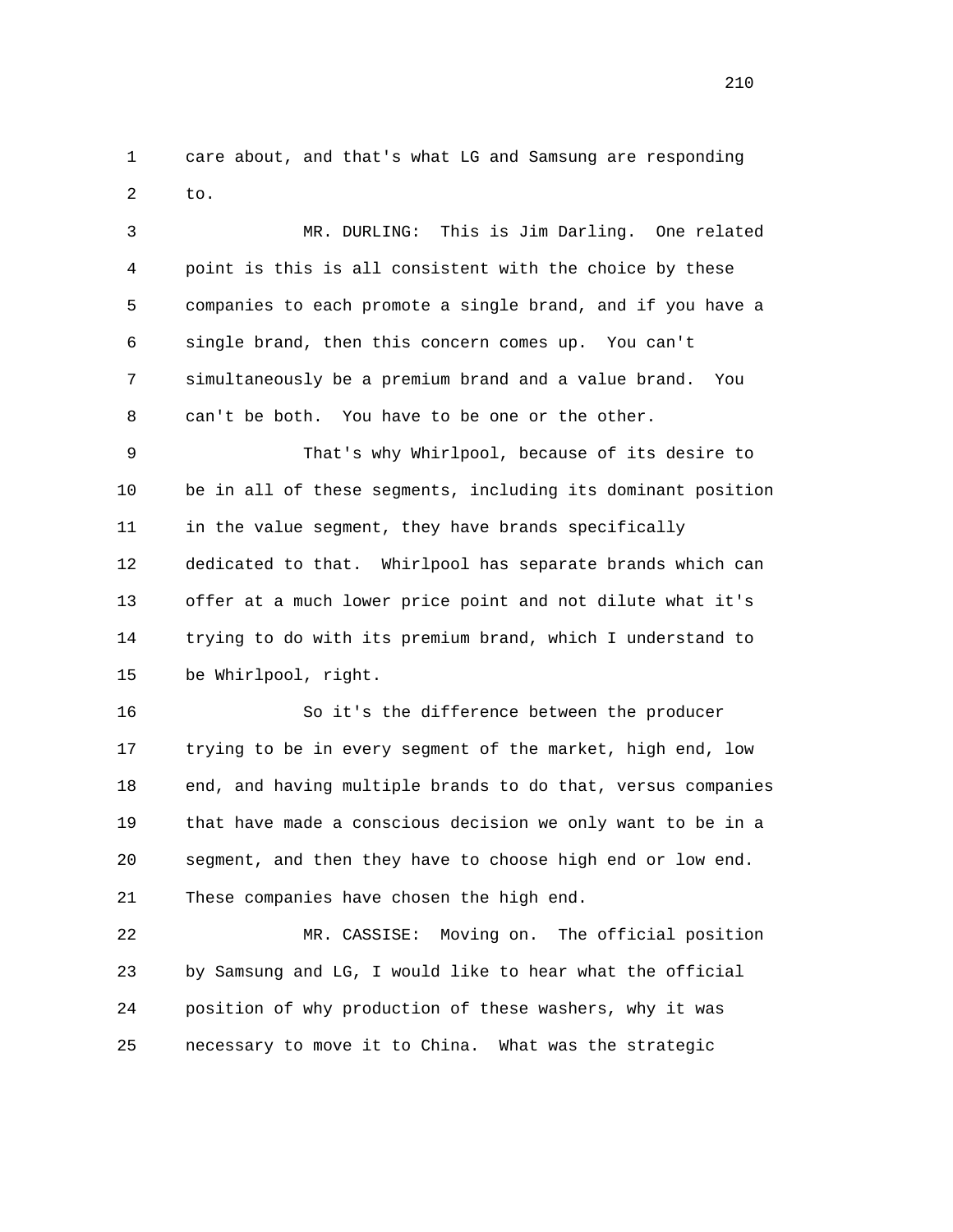1 business reason stated?

| 2  | Dean Brindle with Samsung.<br>MR. BRINDLE:<br>So             |
|----|--------------------------------------------------------------|
| 3  | from an overall global perspective, we continuously          |
| 4  | evaluated our operating costs across a multitude of factors, |
| 5  | right. So if we look at consolidation of operations, right,  |
| 6  | a couple of key factors in that decision for us. Being able  |
| 7  | to consolidate washer production from Korea and Mexico into  |
| 8  | one facility in China, and also at a later point being able  |
| 9  | to move some of that dryer production from China to Mexico   |
| 10 | as well, has both netted operating improvement for us during |
| 11 | the period.                                                  |
| 12 | So the key thing is that we didn't just move                 |
| 13 | washers, right. I mean there's a consolidation of            |
| 14 | operations there. There's some inefficiencies that we        |
| 15 | experienced in Mexico in our past period there, that allowed |
| 16 | us to move washers to China effectively.                     |
| 17 | MR. CASSISE: So you no longer produce any                    |
| 18 | washers or dryers in Mexico?                                 |
| 19 | MR. BRINDLE: No, we still produce a lot of                   |
| 20 | dryers in Mexico. That facility is still open, and dryers    |
| 21 | relocated from Korea and from China to Mexico.               |
| 22 | MR. CASSISE:<br>Okay. What's produced in Korea               |
| 23 | now?                                                         |
| 24 | Korea production for washers and<br>MR. BRINDLE:             |
| 25 | dryers is not for the U.S. market.                           |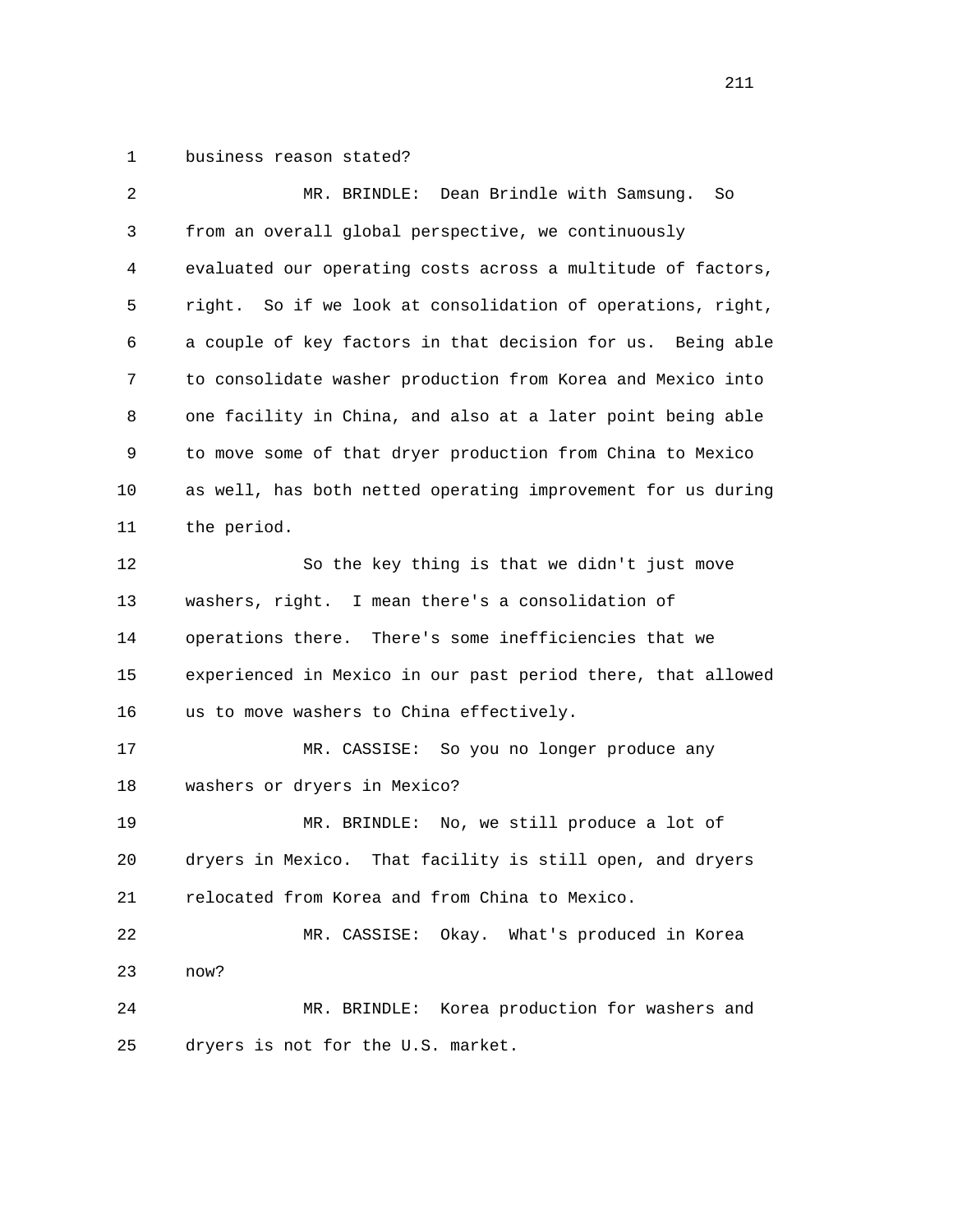1 MR. CASSISE: But they're still produced there? 2 MR. BRINDLE: Yes. 3 MR. CASSISE: For which markets? 4 MR. BRINDLE: Their export regions. I'm not 5 familiar with all the details. 6 MR. CASSISE: Okay. Home market and other 7 export markets? 8 MR. BRINDLE: Yes. 9 MR. CASSISE: Okay. That's Samsung. What about 10 LG? 11 MR. HERRING: John Herring from LG. There's a 12 variety of factors and consideration that go into selection 13 of a production facility. We'd be happy to share that with 14 you in the post conference brief. 15 MR. CASSISE: Okay, and current production in 16 Mexico or Korea is non-existent, is existent? 17 MR. KIM: Andrew Kim, LG. Currently, we produce 18 dryers and some of the LRWs in Korea. 19 MR. CASSISE: Okay. So were factories shuttered 20 in Korea or Mexico for either LG or Samsung? 21 MR. BRINDLE: Not to my knowledge. This is Dean 22 Brindle for Samsung. 23 MR. KIM: And could you repeat that question 24 please? 25 MR. CASSISE: Were any manufacturing facilities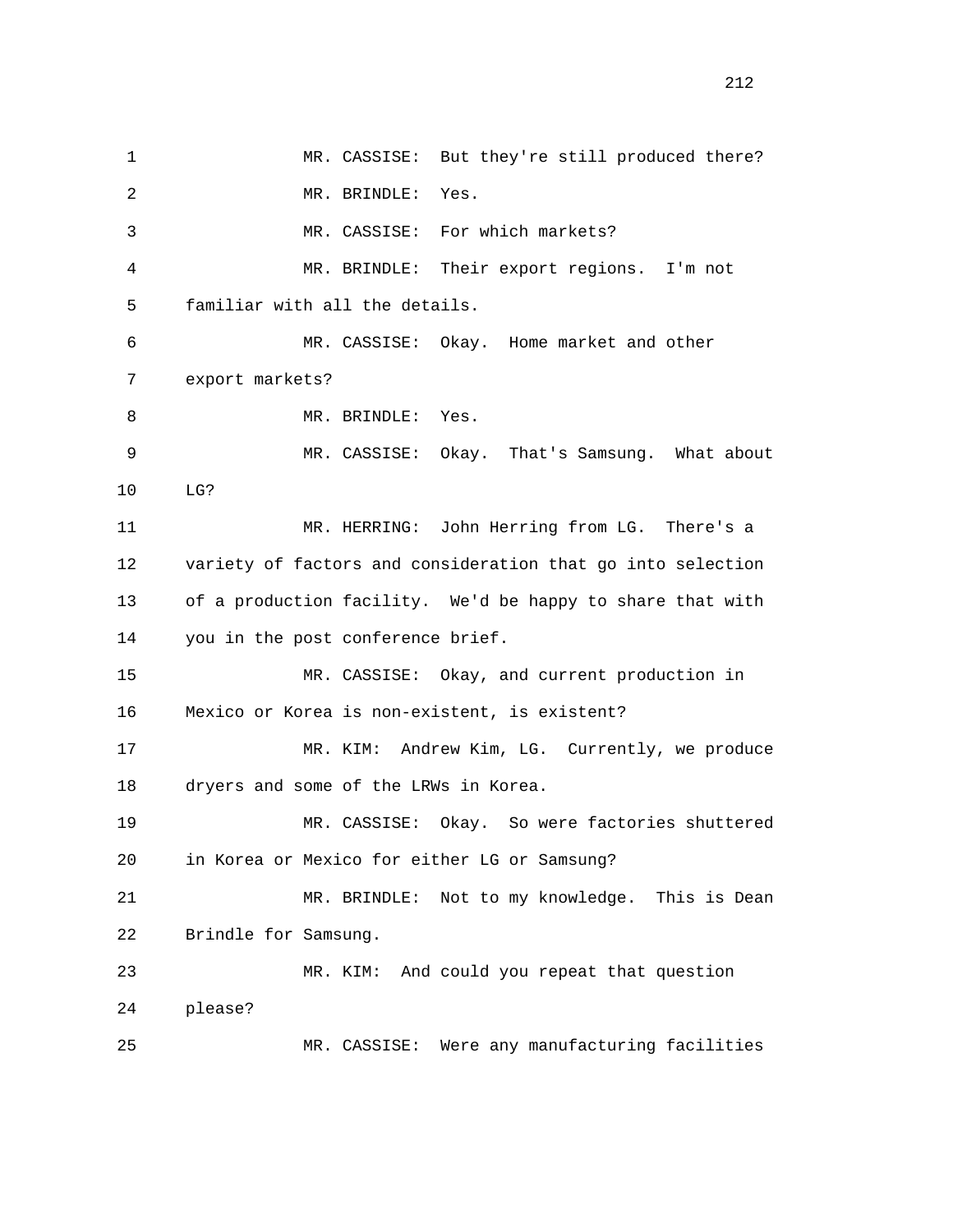1 in Korea or Mexico shut down?

 2 MR. KIM: No for LG. 3 MR. CASSISE: I ask this again to the panel this 4 morning. What is Samsung's and LG's current definition of 5 high efficiency? 6 MR. BRINDLE: Well, as an industry veteran and 7 also going back to textiles before that, you know, high 8 efficiency is quite interesting, right. We'll all give 9 kudos to Whirlpool for creating the high efficiency topload 10 category. But the evolving definition's been a little bit 11 difficult for all of us within the industry. 12 There were items in the petition that were news 13 to me after 11 years in home appliances. The agipeller and 14 the new and improved definition of high efficiency is 15 anything that recommends HE detergent were a little bit 16 interesting. For the purpose of reporting, we followed the 17 new definition, to say that anything that is high efficiency 18 would use high efficiency detergent. 19 Our working definition historically has been 20 anything that's high efficiency had to meet Energy Star. 21 But due to the way that other brands marketed their 22 products, including conventional topload that was not using 23 high efficiency detergent as high efficiency, we had to call 24 even our one non-Energy Star model high efficiency beginning 25 this year.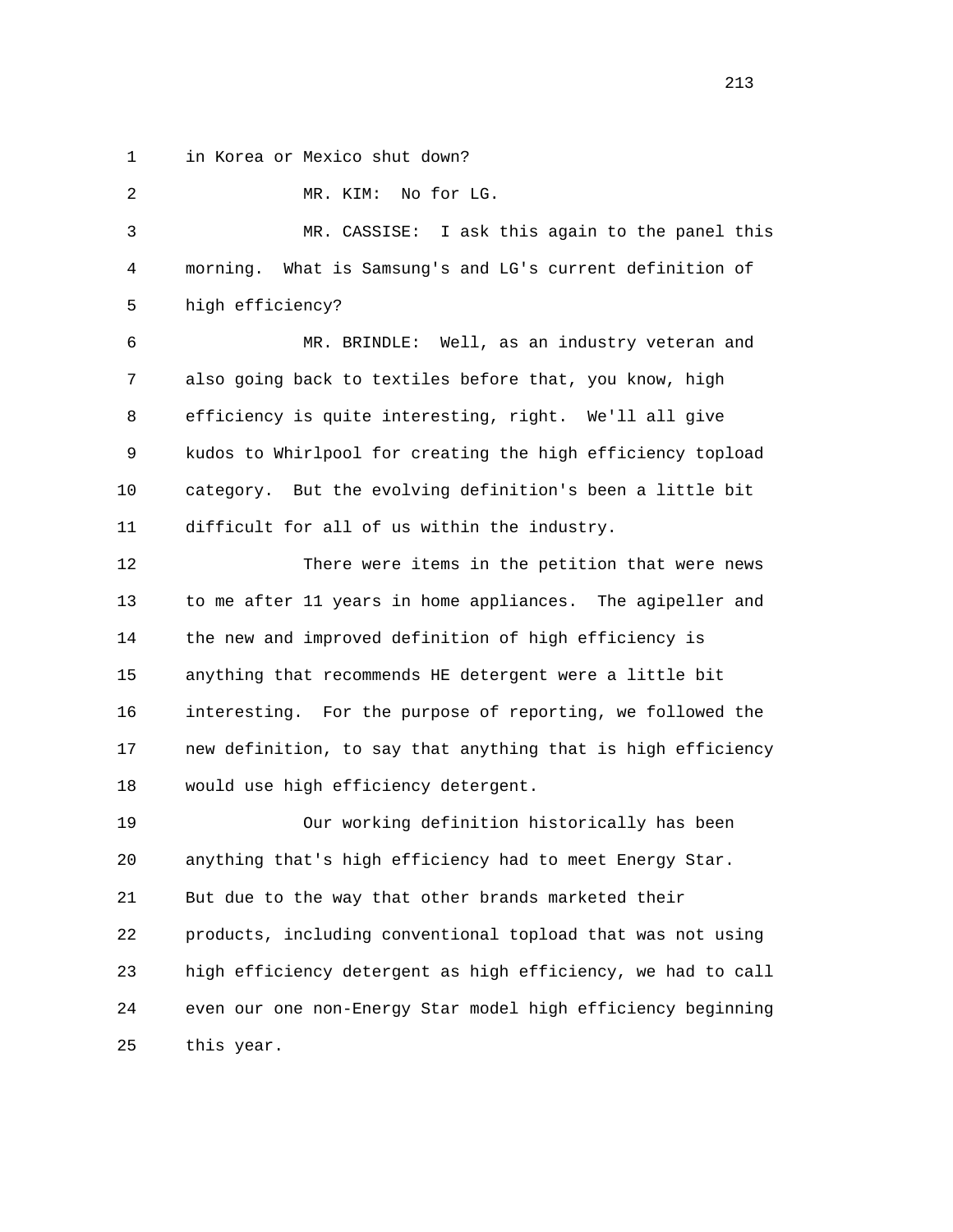1 MR. CASSISE: Okay. LG? 2 MR. KIM: So Andrew Kim, LG. As Mr. Brindle 3 mentioned, there's no definition of the high efficiency, and 4 there has been a lot of changes in how they -- how everyone 5 defines the high efficiency. So we don't have a definite 6 description of how we define the high efficiency within LG, 7 but general -- in general term, we believe the high 8 efficiency is the LRWs that are energy rated and more 9 efficient. 10 So easily speaking, at least it needs to be 11 Energy Star rated. But as Mr. Brindle mentioned, it could 12 change again also. But as of right now, we define our high 13 efficiency as energy rated and all of our LRWs are currently 14 selling in U.S. market is energy rated. 15 MR. CASSISE: Okay. I have no further questions 16 at this time. Thank you. 17 MR. CORKRAN: Thank you, Mr. Cassise. Mr. von 18 Schriltz. 19 MR. VON SCHRILTZ: Yes, thank you for everyone 20 coming here and sharing this testimony with us, helping us 21 understand this market. It's very, very helpful and very 22 much appreciated. My first question has to do with like 23 product, because I'm very, very confused. 24 I mean I asked the Petitioners' panel a lot of 25 questions about like product, and it seemed pretty clear to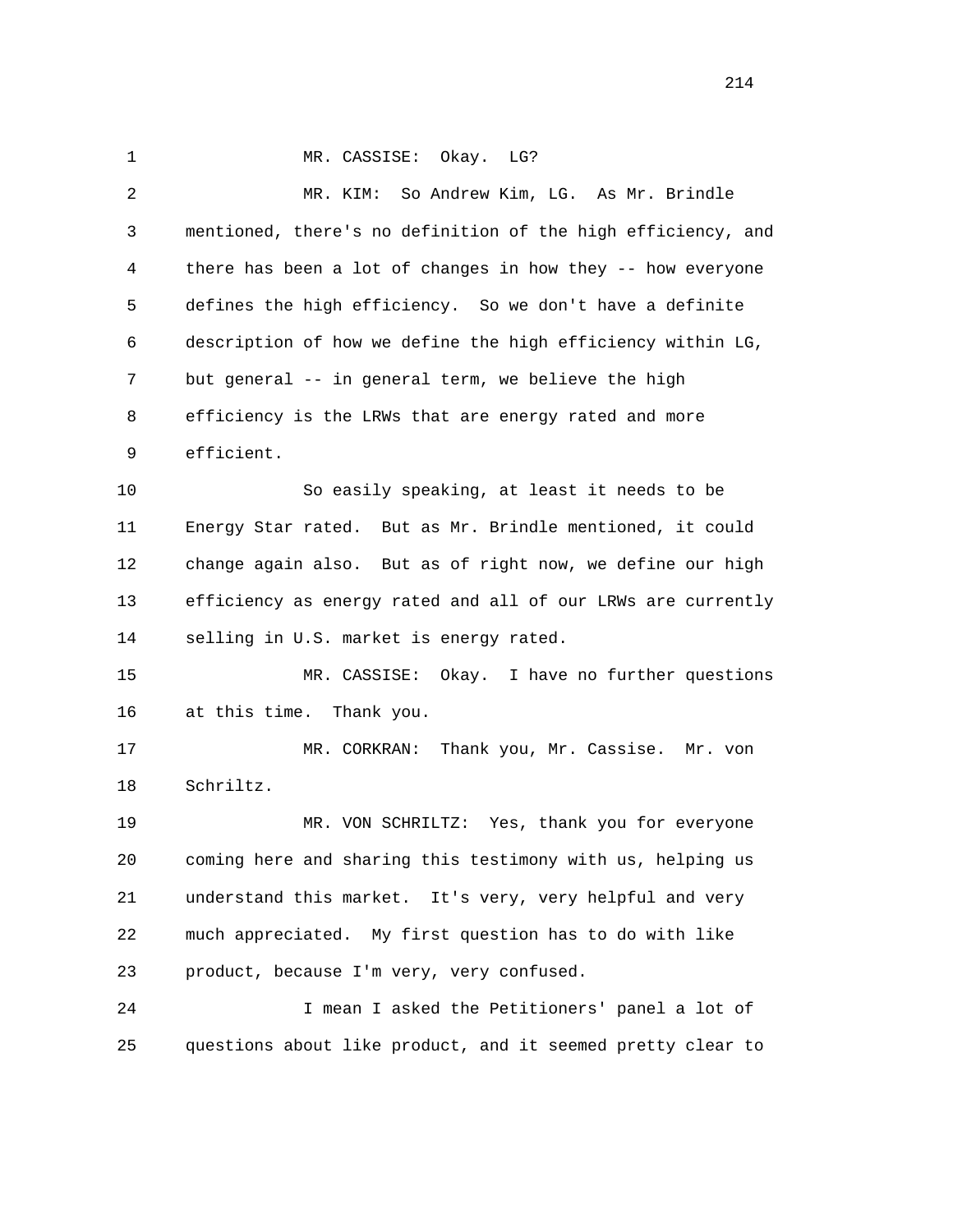1 me, you know, that they intend the like product definition 2 to include all large residential washers produced in the 3 United States, same as in the last investigations, and that 4 these exclusions from the scope, none of that stuff is 5 produced domestically.

 6 So whether they're included or not in the like 7 product definition doesn't make any difference, because 8 you're not going to get financial data, you're not going to 9 get sales data on stuff that's not produced in the United 10 States.

 11 MR. SHOR: It does make a difference, because 12 imports of those products would be included in the 13 Commission's analysis.

 14 MR. VON SCHRILTZ: Well no, because I mean how 15 -- yes. I understand you want the collection of non-subject 16 imports to include imports of these products excluded from 17 the scope. But I don't see how that relates to a like 18 product definition at all.

 19 MR. McCULLOUGH: Matt McCullough. Again, it 20 goes back. What is the Commission looking at? Well, you 21 have a domestic industry producing a domestic like product, 22 okay. When you define the domestic like product as a 23 continuum of products, and that continuum includes these 24 particular models, you have to say that Whirlpool is a 25 producer of the domestic like product. That is that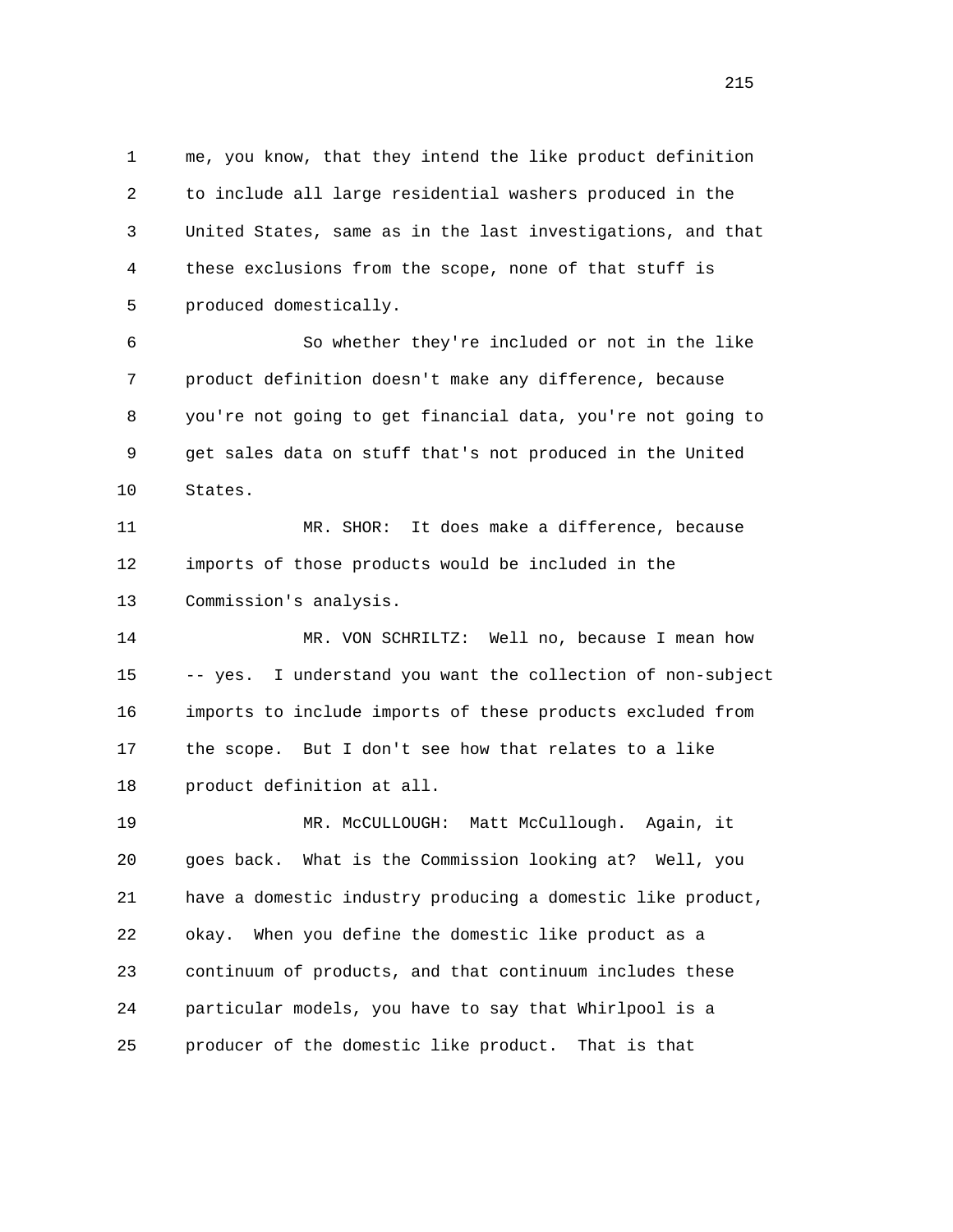1 continuum.

| 2  | So it is necessary to your economic analysis to                |
|----|----------------------------------------------------------------|
| 3  | collect all the data. Whether or not it produces that          |
| 4  | particular model doesn't mean it doesn't produce the           |
| 5  | continuum.                                                     |
| 6  | MR. VON SCHRILTZ: I think there's some                         |
| 7  | confusion here about domestic like product. I mean the         |
| 8  | statute defines it as products produced domestically.          |
| 9  | Domestic products like, or in the absence of like, with        |
| 10 | characteristics most similar to the subject merchandise.<br>So |
| 11 | you know yes, it's very, very possible that these products     |
| 12 | excluded from the scope compete with the domestic like         |
| 13 | product and are injuring of the domestic industry.             |
| 14 | I mean that's something that you can argue.<br>But             |
| 15 | whether we define the domestic like product to include         |
| 16 | products that are not produced domestically or not I don't     |
| 17 | think would really affect that analysis. I mean you're free    |
| 18 | to request the collection of data on these washers that are    |
| 19 | excluded from the scope, and you're free to argue that those   |
| 20 | washers have injured the domestic industry.                    |
| 21 | But the way the Commission defines the domestic                |
| 22 | like product I don't think is really going to affect that at   |
| 23 | all, because the domestic like product is limited to           |
| 24 | products that are produced domestically.                       |
|    |                                                                |

25 MR. PORTER: Mr. von Schriltz, with all due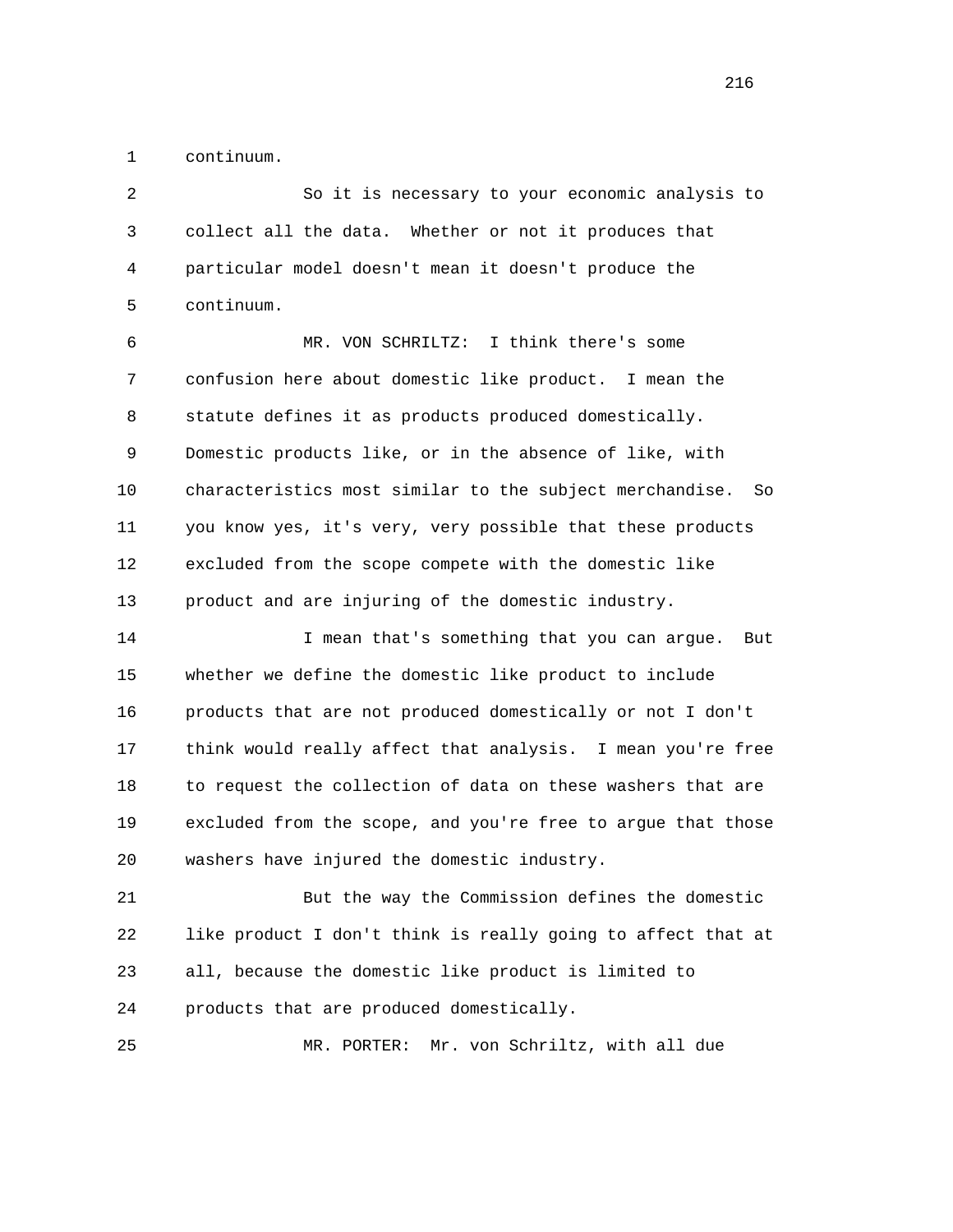1 respect your -- sorry, Dan Porter for the record. Your 2 interpretation is at odds with past Commission 3 determinations, okay, and let me be very clear, and we will 4 provide the actual case names. There was a case of products 5 A, B, C, D, F, okay. A lot of discussion whether F should 6 be a separate like product. 7 It was agreed by all parties that it was not 8 produced in the United States. The Commission said because 9 it's not produced in the United States, it can be a separate 10 like product. But we include it within the like product 11 definition for the purposes of the case. 12 That's exactly what we're arguing, and all we're 13 saying is please follow past Commission practice on this 14 issue. 15 MR. McCULLOUGH: Matt McCullough with -- 16 MR. VON SCHRILTZ: Well first, each case is sui 17 generis. So what the Commission did in these past 18 investigations, you're free to argue it, but the fact is I'm 19 sure there was something happening in those investigations 20 that was unique to that case. I'm just saying, I mean maybe 21 you can make the same argument. There's something about 22 this case that would warrant the Commission defining the 23 like product to include products not produced in the United 24 States.

25 MR. McCULLOUGH: Well Matt McCullough from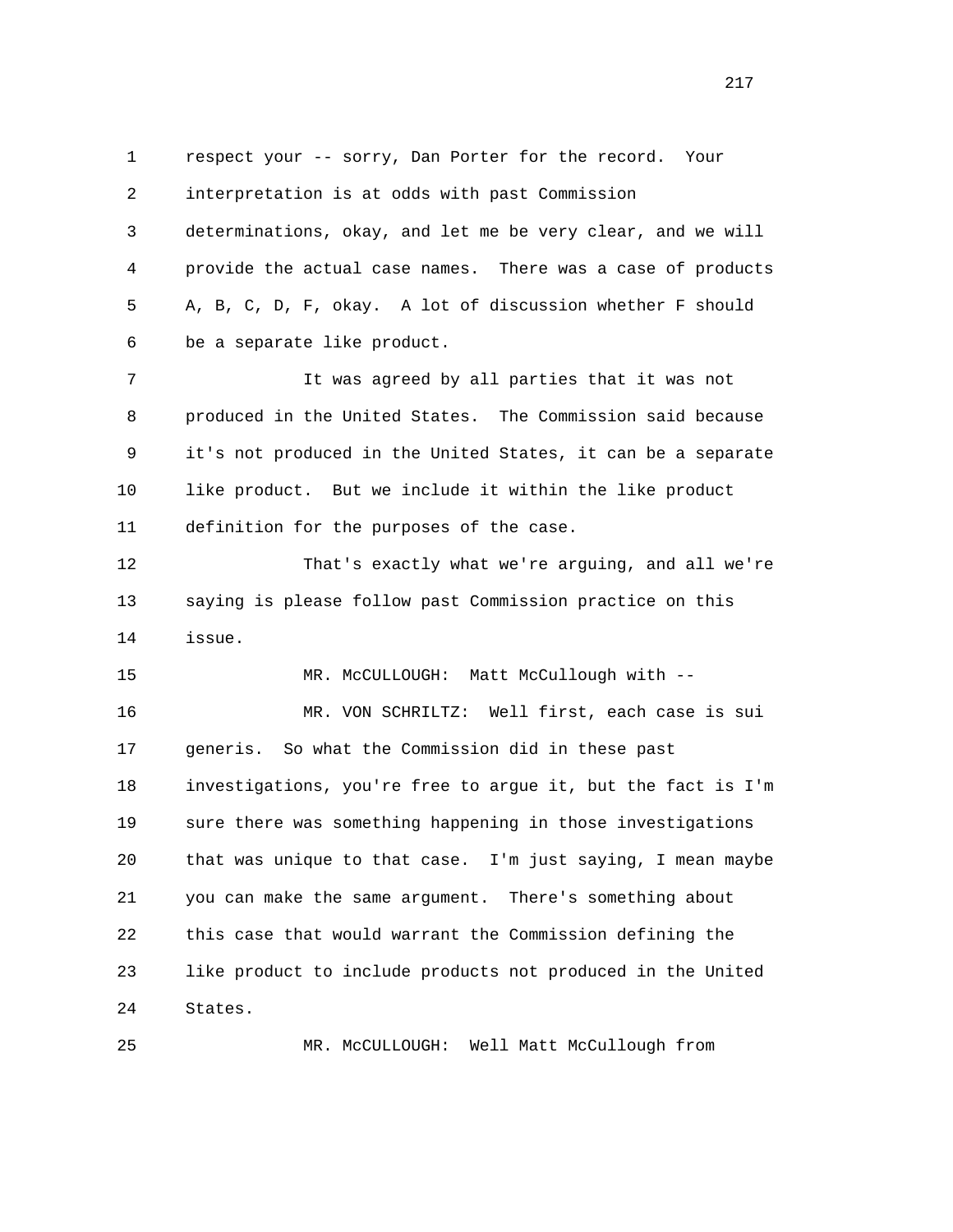1 Principal. Just to start, I would invite you to look at any 2 number of cases where the Commission has looked at a 3 continuum of products instead of a single article, and some 4 of the cases that Dan is referring to, look to Extruded 5 Rubber Thread from Malaysia, look to some of the Carbon 6 Flat-Rolled Steel cases whether it's cold-rolled or 7 hot-rolled, and I would argue -- I would invite you to look 8 at again other cases where the Commission is dealing with a 9 continuum of products with overlapping competition. 10 My point is that these products clearly compete

 11 and are part of that continuum. Whether or not they are 12 produced in the United States is irrelevant to whether 13 they're part of that continuum, and that is what the 14 Commission precedent has been.

 15 It is important to your analysis, because it 16 establishes a very clear connection in terms of competition, 17 not only for the domestic like product but also for the 18 foreign like product, right, which the statute doesn't 19 define as just being subject merchandise, but other 20 merchandise that has similar physical characteristics.

 21 So when you're doing your economic analysis, you 22 need to look at the competitive effects of all the products 23 that compete on that like product continuum.

 24 MR. VON SCHRILTZ: Okay. It would be 25 interesting to hear more about that in your post conference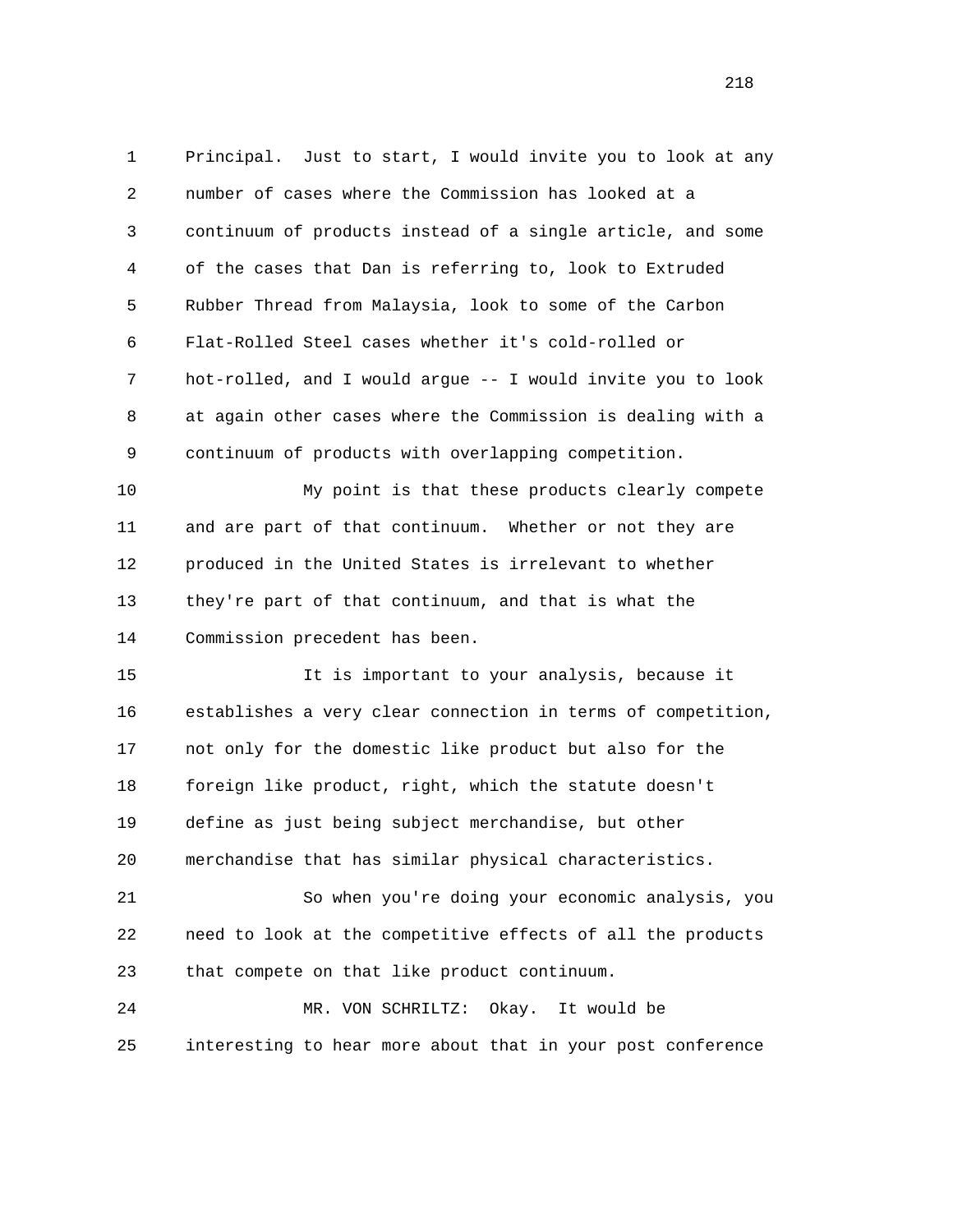1 brief. I heard testimony from your panel that dryers are 2 very important to this market, and that they're often sold 3 together, grouped together with washers and that I think I 4 even heard that someone suggest that the Commission collect 5 financial data on sales of dryers.

 6 If this is such an important condition of 7 competition, why wasn't it raised at all in the last 8 investigations? Is this a change in the conditions of 9 competition?

 10 MR. SHOR: I guess I'm the best person to answer 11 it, because I wasn't involved in the last investigation. My 12 answer would be that the Respondents have better lawyers 13 this time.

 14 MR. VON SCHRILTZ: Please continue to identify 15 yourself Mr. Shor and other panelists. I apologize.

 16 MR. SHOR: That statement required no 17 explanation.

18 MR. VON SCHRILTZ: Feel free to cut in at any 19 time. Now I also heard testimony I think from Mr. Klett, 20 and also from you, Mr. Porter in your opening statement, 21 that price compression doesn't make any sense. But didn't 22 the Commission find in the last investigations that there 23 was price compression and didn't the Court of International 24 Trade affirm the Commission's finding that price -- that 25 there was price compression in the washer market?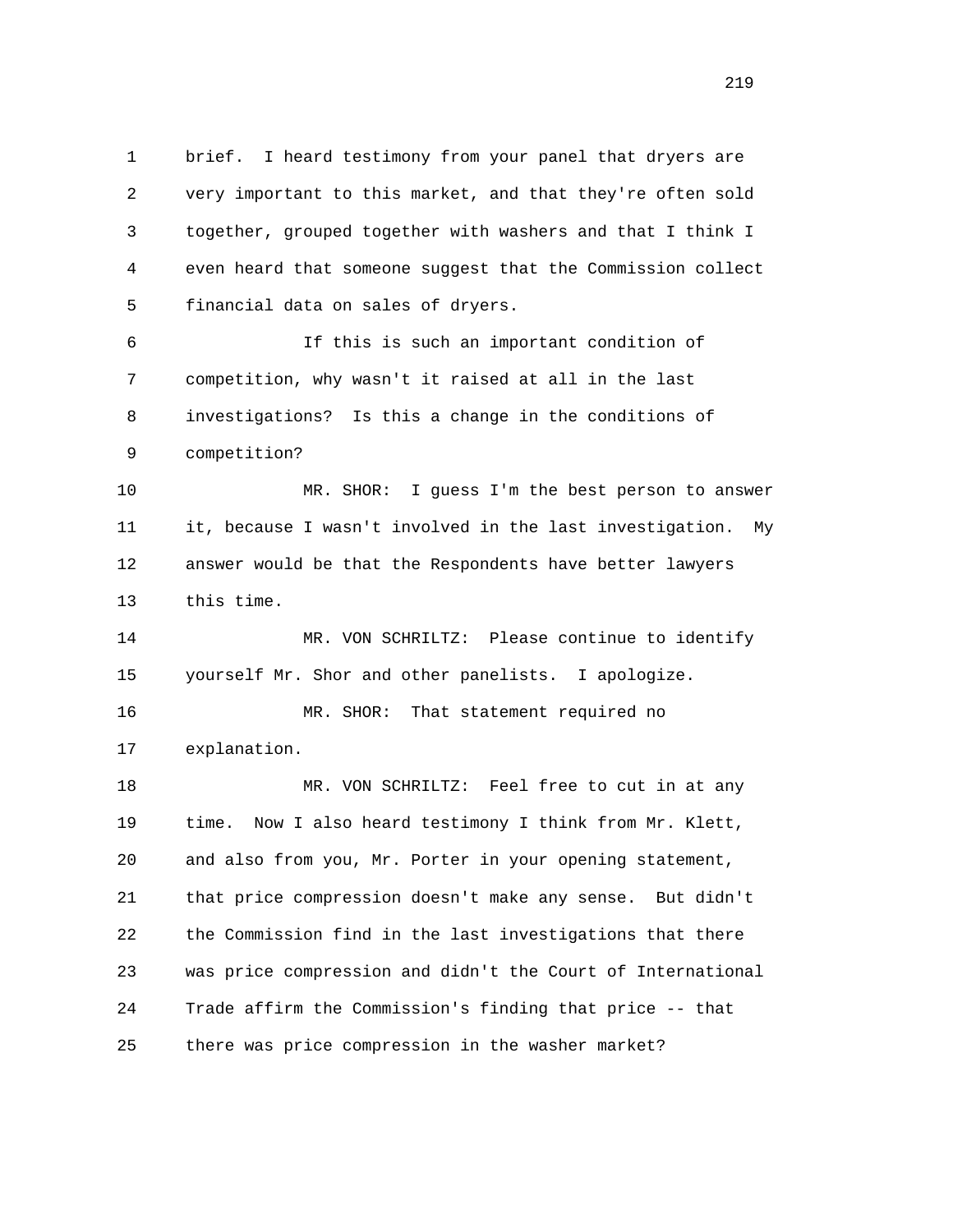1 MR. SHOR: Again, this is Mike Shor from 2 Samsung. I can answer since I wasn't involved in the last 3 investigation. I read that very carefully and I listened to 4 the testimony today, and what I heard today is the same as 5 what the Commission accepted last time, which is the simple 6 proposition, with which we agree, that if there are two 7 models that sell for the same price and one has more 8 features, that will push the price of the other model lower. 9 That is not our case now. I don't know about 10 the facts last time, but the problem here is that's not our 11 case because there's a gap. There's a gap between the 12 mid-range models and the low-range models, and what the 13 Petitioner has never explained and what they didn't explain 14 today is how that price difference transmits through the 15 gap.

 16 In other words, if you have fully featured 17 models at six and seven hundred dollars and the price of one 18 of those drops, how that affects product at \$400 or \$300, 19 where it's sold to a different consumer who wants the lowest 20 possible price and he's not looking for features.

 21 Whatever happens in the segment of more featured 22 models, I mean it's the good, better, best stuff we've 23 heard, the problem is it's not a continuum. There's a gap, 24 and the price compression can't exist when there's a gap. 25 MR. VON SCHRILTZ: Well, what I heard -- what I

<u>220</u>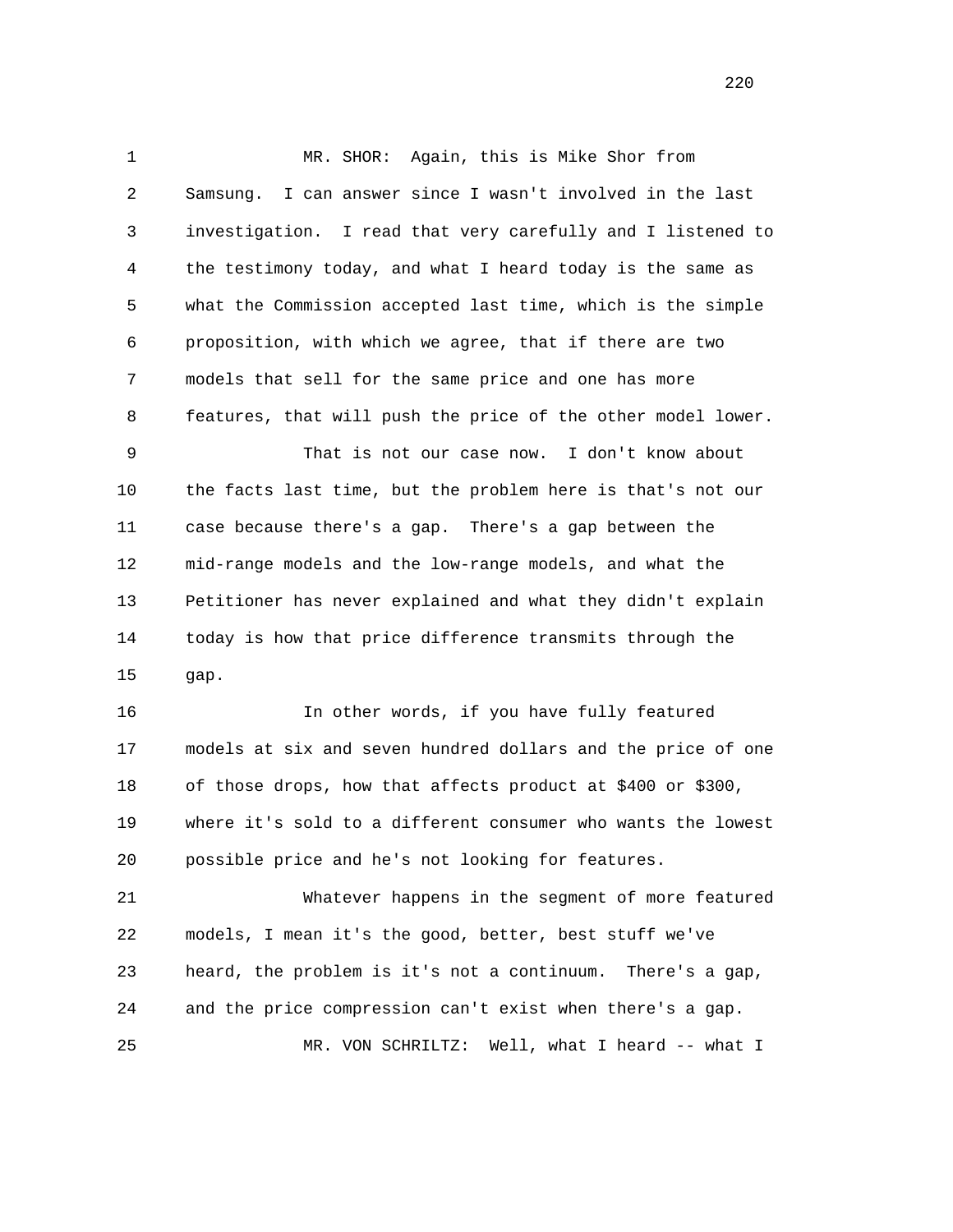1 heard the panel this morning explain and what was explained 2 to the Commission in the last investigations was that -- 3 what I heard from the panel this morning, and this is their 4 explanation, was that when there's price pressure on a model 5 at the high end, if a competitor cuts a price on a high end 6 model and then Whirlpool is forced to respond to that with 7 retailers, maybe during this line review process by cutting 8 the price on their own high end model, that ripples through 9 the lower models because the retailers want there to be kind 10 of stable price differential between models at each step of 11 the ladder.

 12 So if you get the high end model and you cut it 13 by \$100, you can't keep the next highest model the same 14 price because you've compressed the prices, the price gap 15 between them, and retailers want producers or the suppliers 16 to then cut the price of the next lower model to maintain 17 that gap.

 18 This was something that also I believe was 19 explained to the Commission in the last investigations -- 20 MR. KIM: Mr. von Schriltz, this is Dan Klett. 21 I mean I think there's a factual issue as to whether 22 consumers at the low end consider high efficiency topload or 23 front load models from Samsung or LG, and from what I heard 24 from Mr. Brindle and from consumers is that if a consumer 25 that goes into the low end and is budget and value minded,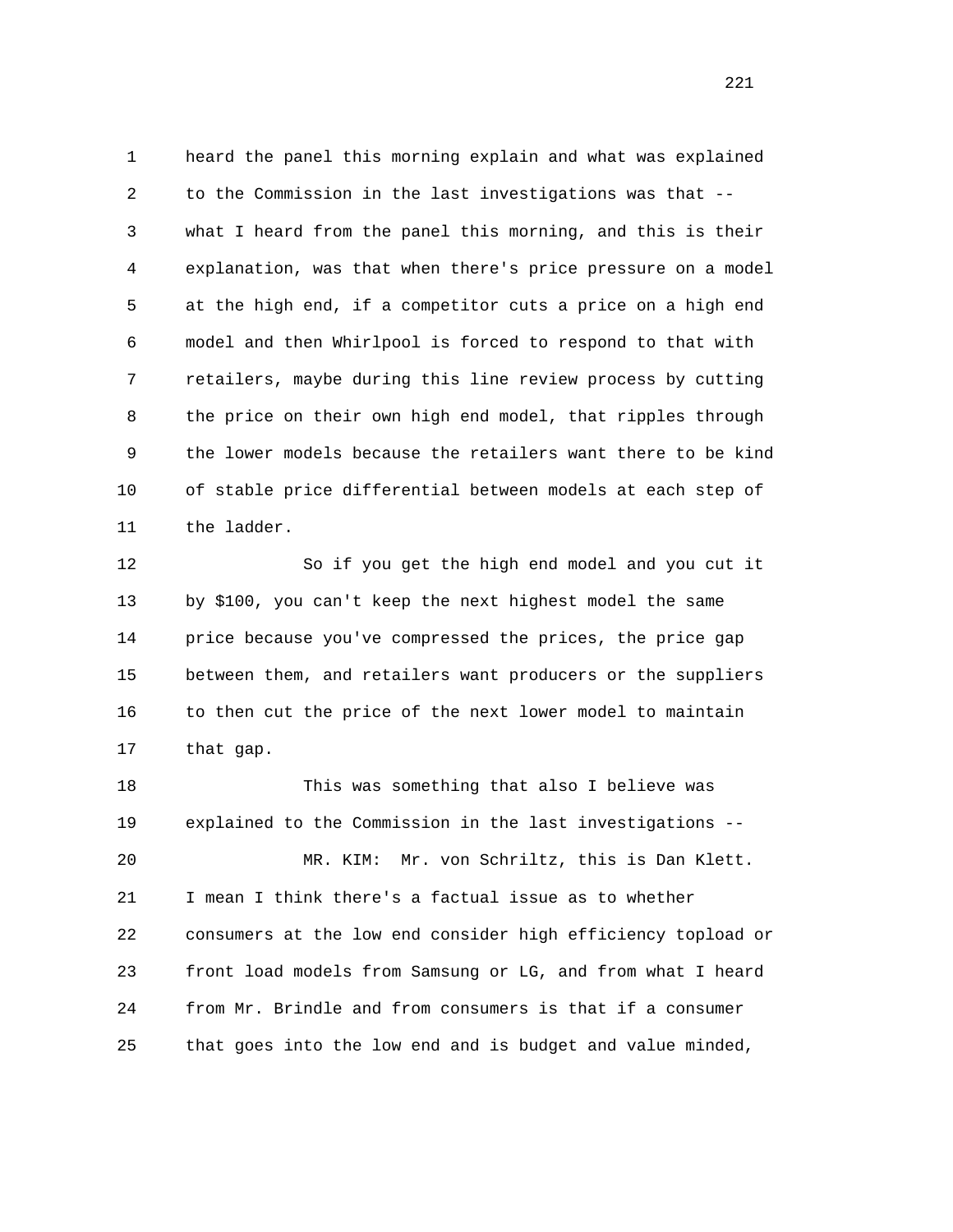1 that that person goes in for say a certain price point and 2 can only be convinced to go up to a somewhat higher price 3 point.

 4 But even that higher price point is still lower 5 than the lowest front load and high efficiency top-load 6 price points. So it's a separate market segment, and in 7 order for this price compression theory to work, there has 8 to be competition between the conventional top-load or the 9 high efficiency top-load or the frontload. If there's no 10 competition between those models, the price compression 11 theory as an economic matter doesn't work.

 12 MR. BRINDLE: I think -- Dean Brindle with 13 Samsung. I think we've pointed out as well that in our 14 research, we show that consumers under \$600 spend less than 15 they budgeted. They're not really trading up. So they're 16 not really feeling the pressure of those premium products, 17 right. They're trading down typically into those lower 18 priced topload washers, and above \$600 consumers move up the 19 continuum.

 20 So that the price compression theory is a big 21 challenge for us to understand from that standpoint. In 22 addition, as you mentioned, moving a price on a premium 23 model could affect the lineup, right. Every manufacturer 24 has to put together a strong lineup.

25 In our presentations with our retail partners on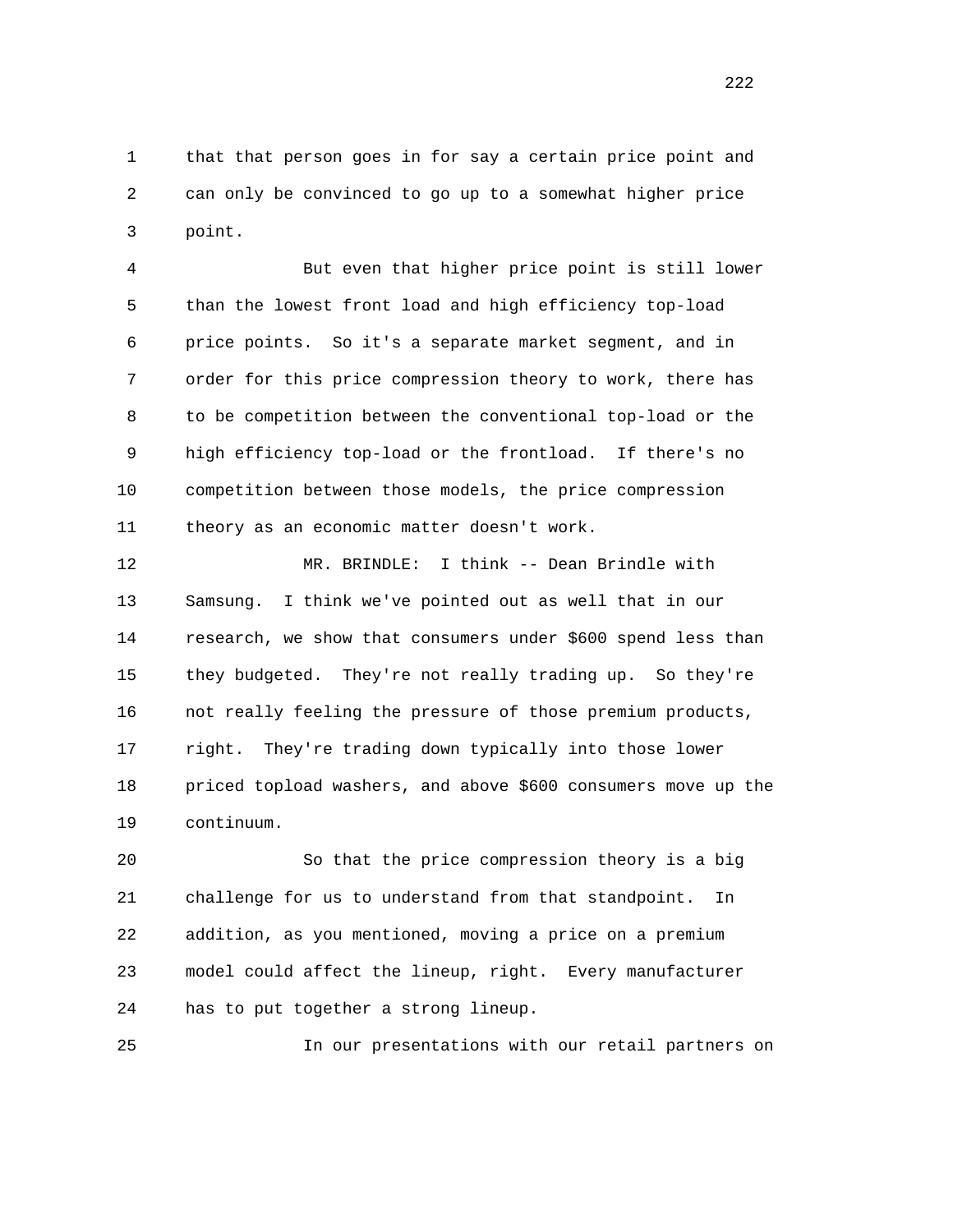1 line review, it's not just a price discussion. We present a 2 portfolio of product, present a line, you know, line logic. 3 When a competitor such as a Whirlpool introduces a 5.3 cubic 4 foot top-load washer \$200 more than the competition, there's 5 inevitably a response, and that's one of the things that 6 we've seen during this Period of Investigation.

 7 MR. VON SCHRILTZ: And how do you respond to the 8 cross-shopping studies showing that consumers who currently 9 own a conventional top-load will sometimes buy -- will often 10 in fact buy a high efficiency top-load or a high efficiency 11 frontload, and consumers that currently own a frontload will 12 often buy a high efficiency top-load and sometimes buy a 13 conventional top-load? Wouldn't that show a degree of 14 cross-shopping between the categories?

 15 MR. BRINDLE: There's definitely some cross 16 shopping. Dean Brindle again with Samsung. Definitely 17 cross-shopping amongst form factors, right. But keep in 18 mind the lines are blurred now with that definition change 19 in high efficiency. So I'd have to understand the source of 20 the research, in many cases to understand where that cross 21 shop occurs.

 22 There's no doubt that as consumers' income and 23 you know, they life cycle changes, right, they may move from 24 conventional top-load to high efficiency top-load or 25 frontload as a more premium product. Certainly someone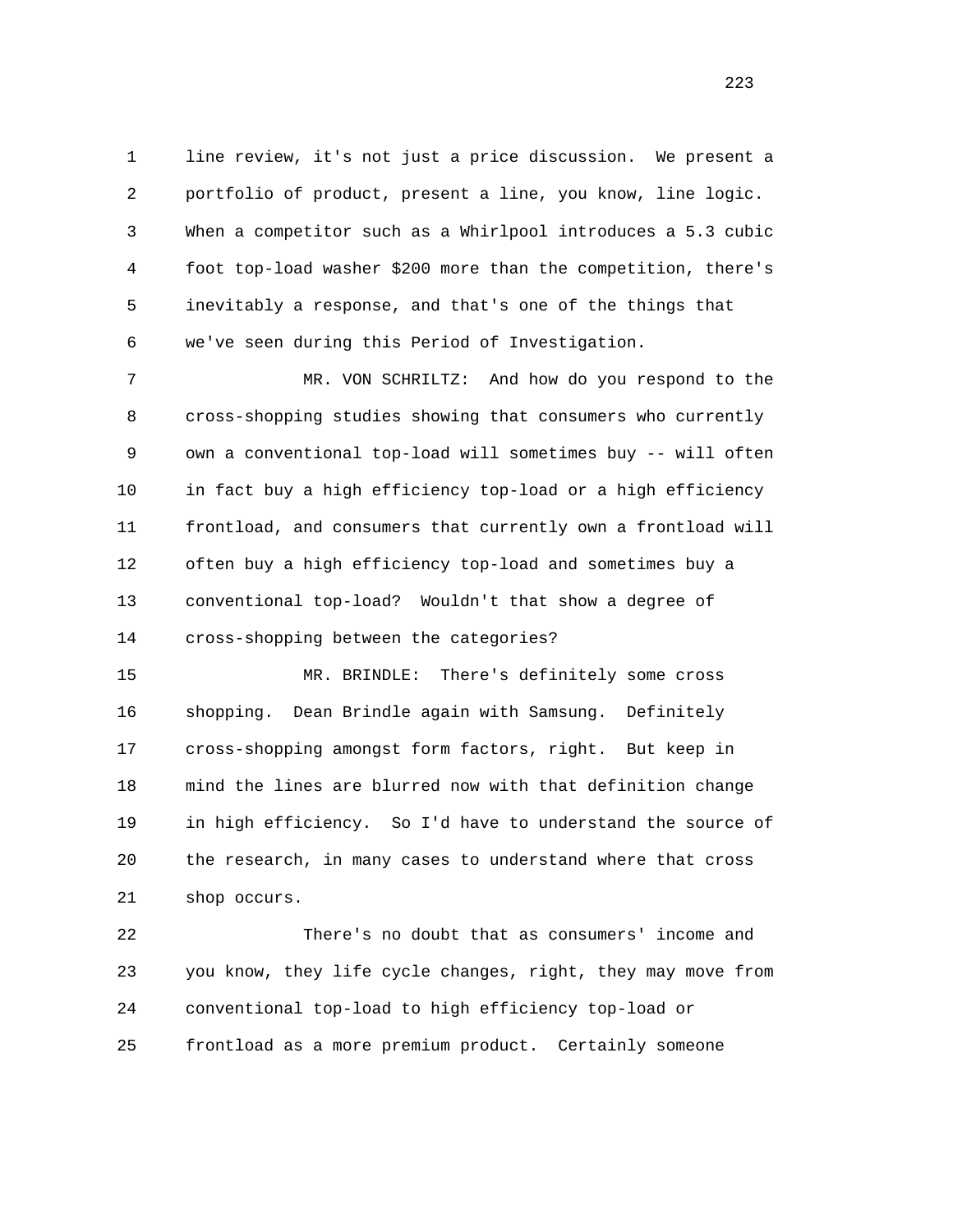1 making \$25,000 a year versus someone making \$100,000 a year 2 is going to have a little bit different preference overall. 3 But much like Mr. Tubman pointed out this 4 morning, there are consumers that trade out of frontload or 5 out of high efficiency top-load, and Mr. Cassise hinted at a 6 family member who is probably dissatisfied at HE top-loads, 7 switching to conventional or potentially switching to 8 conventional.

 9 Those are individual purchase decisions based on 10 preference. To anecdotally reference the switching behavior 11 without talking more in an overall condition of what the 12 quantitative data shows is probably not really beneficial.

 13 MR. PORTER: Mr. von Schriltz, can I make a 14 couple of other points. A couple of things just to think 15 about. First, we really do need to distinguish between 16 what's called that lower part of the market or the bottom 17 part of the market, where LG and Samsung do not exist, and 18 is there true evidence that, you know, that as I think Mr. 19 Herring said, the change from an LG 700 to 650 is going to 20 influence a consumer who's not going to pay more than \$400.

 21 Economically it doesn't make sense, but there's 22 really no evidence that that's going on. We have evidence 23 that there's a very solid band of customers, 39.5 percent 24 that live in that segment, okay. So the question is is that 25 segment, the prices in that segment, are they being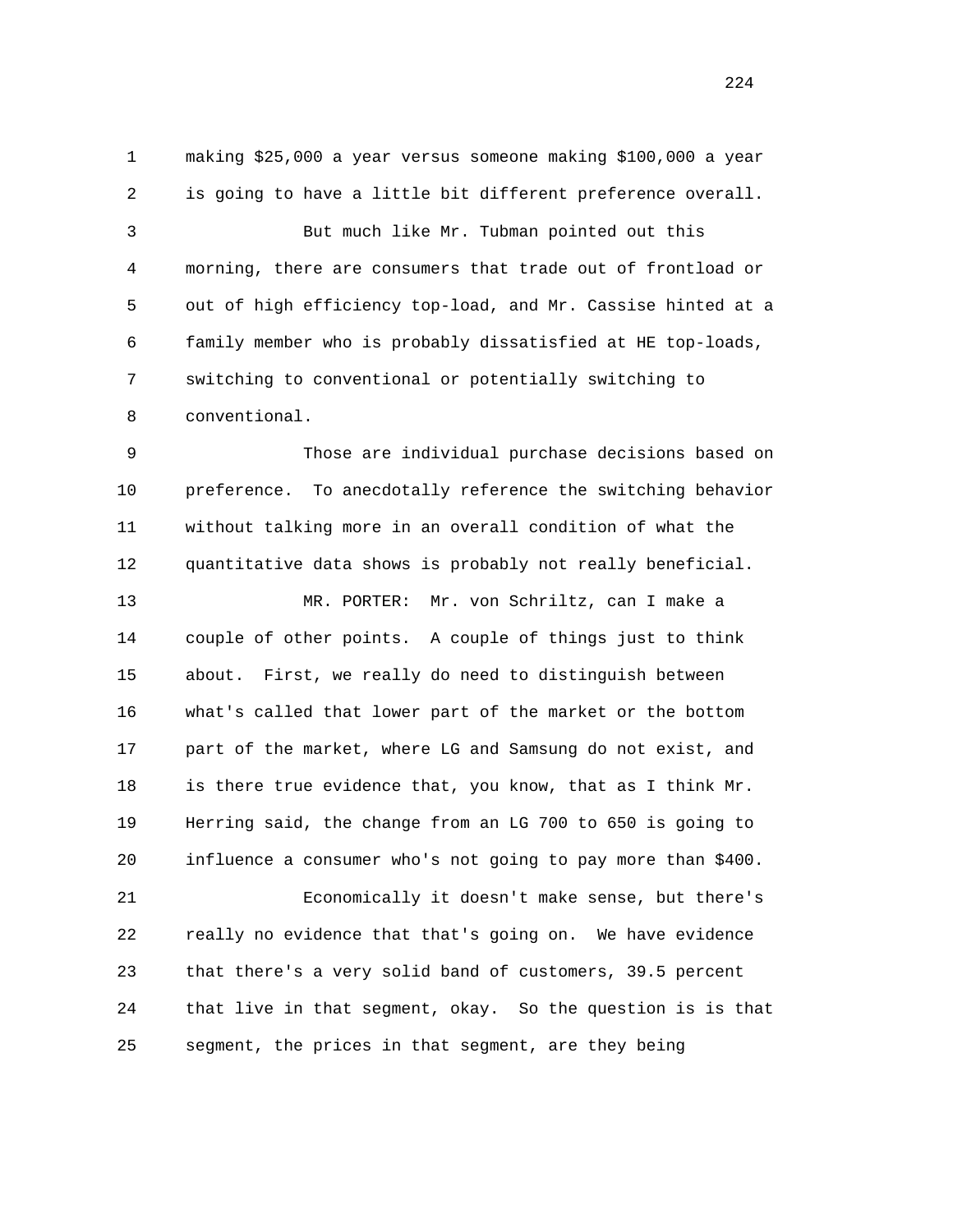1 influenced by the other two segments?

| $\overline{c}$ | We heard a lot of theory today, but we don't                  |
|----------------|---------------------------------------------------------------|
| 3              | have really any evidence of that. Let me make another point   |
| 4              | about evidence, okay, and we need to really make sure we're   |
| 5              | distinguishing between theory and evidence.                   |
| 6              | The Commission has a practice in looking at                   |
| 7              | relationship of prices and they have, to use your word, an    |
| 8              | If there is underselling, if the foreign price<br>assumption. |
| 9              | is lower than the domestic price, then absent anything else   |
| 10             | we will say that it's having an adverse price effect.         |
| 11             | That's sort of at least an assumption that they're making     |
| 12             | that has some economic validity, a lower price is going to    |
| 13             | pull something down.                                          |
| 14             | But that's not what Petitioners are saying here.              |
| 15             | They're saying something up here of higher prices is having   |
| 16             | an adverse effect on lower prices, which is a price           |
| 17             | compression theory. The Commission has never accepted,        |
| 18             | admitted they did acknowledge the existence of it. But as     |
| 19             | Mr. Shor said, they cited Bob Baird's testimony, which was    |
| 20             | repeated in the petition, look at the -- in the petition and  |
| 21             | it was cited in that past Commission determination.           |
| 22             | When it's at the same price, of course there                  |
| 23             | will be some effect. But again there's no evidence here       |
| 24             | that a more fully featured product is being reduced           |
|                |                                                               |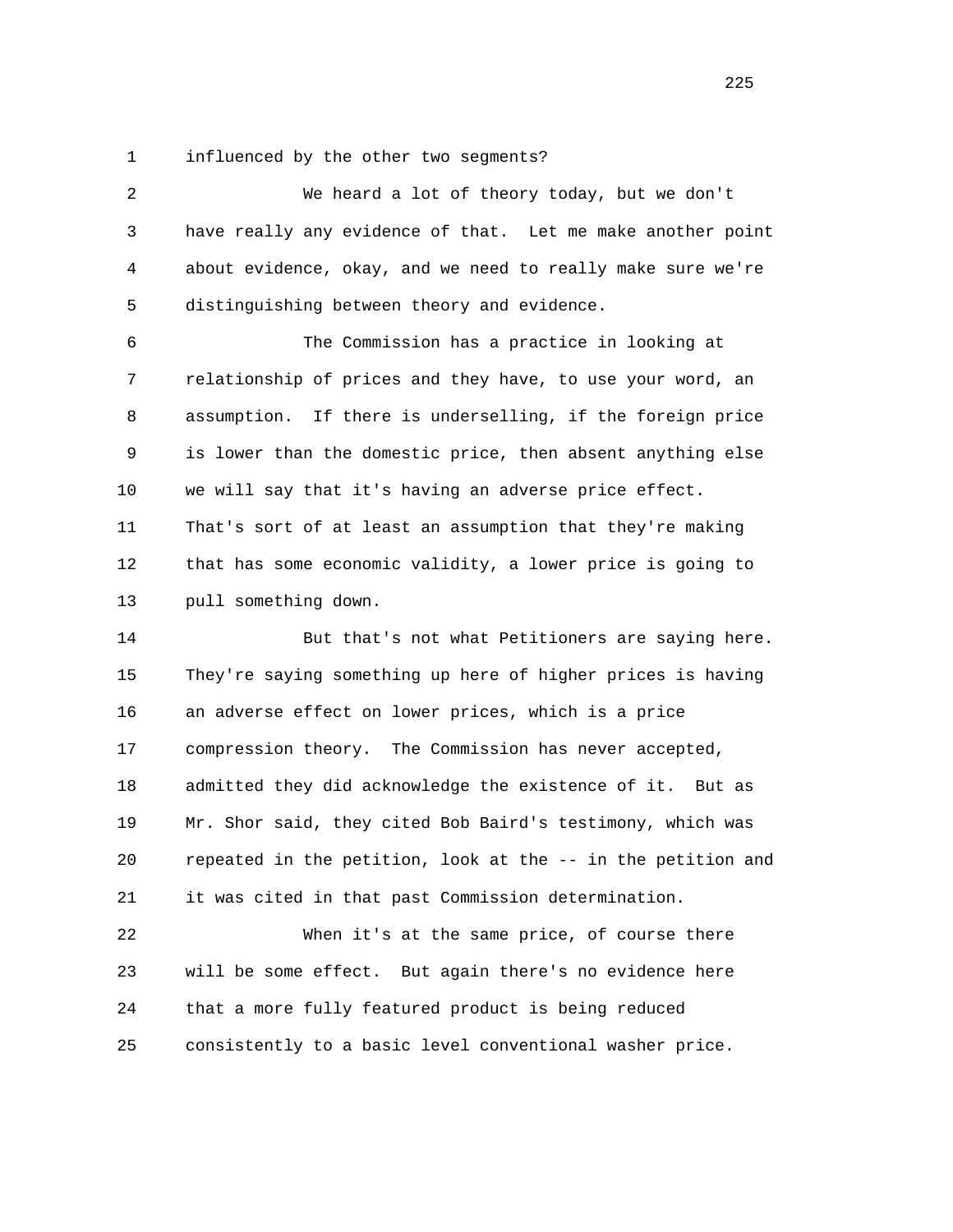1 There's just no evidence that they've presented that that's 2 happening. So therefore this lower market, the 39.5 3 percent, is unaffected what's going on with import pricing. 4 MR. VON SCHRILTZ: I'm wondering, looking at one 5 of Mr. Darling's exhibits, it's the one -- these aren't 6 numbered, but it's the second, I think second page. It's 7 All Top-load Agitator Only White Product and it's all GE and 8 Whirlpool. I'm wondering, to what extent -- I understand 9 that LG and Samsung don't sell agitator-based top-load 10 machines, so that's why they don't appear on this chart. 11 But to what, I mean to what extent are LG and 12 Samsung -- do LG and Samsung sell any products in this price 13 range, net prices after -- I know some of this is BPI, but 14 I'm wondering. Do LG and Samsung sell any products in this 15 price range, including discounts? 16 MR. HERRING: This is John Herring from LG. As 17 I said earlier, 74 percent of our business is done above 18 \$600. So there's some segment that does dip below \$600. 19 MR. VON SCHRILTZ: And what about Samsung? 20 MR. BRINDLE: Dean Brindle, Samsung. Can you 21 remind me on the break point on the chart? 22 MR. VON SCHRILTZ: Oh yeah, sure, I'm sorry. 23 Maybe you don't have this in front of you. GE's at around 24 500 and Whirlpool is around 450. There you go. 25 MR. BRINDLE: Yeah. So Samsung would have a

<u>226</u>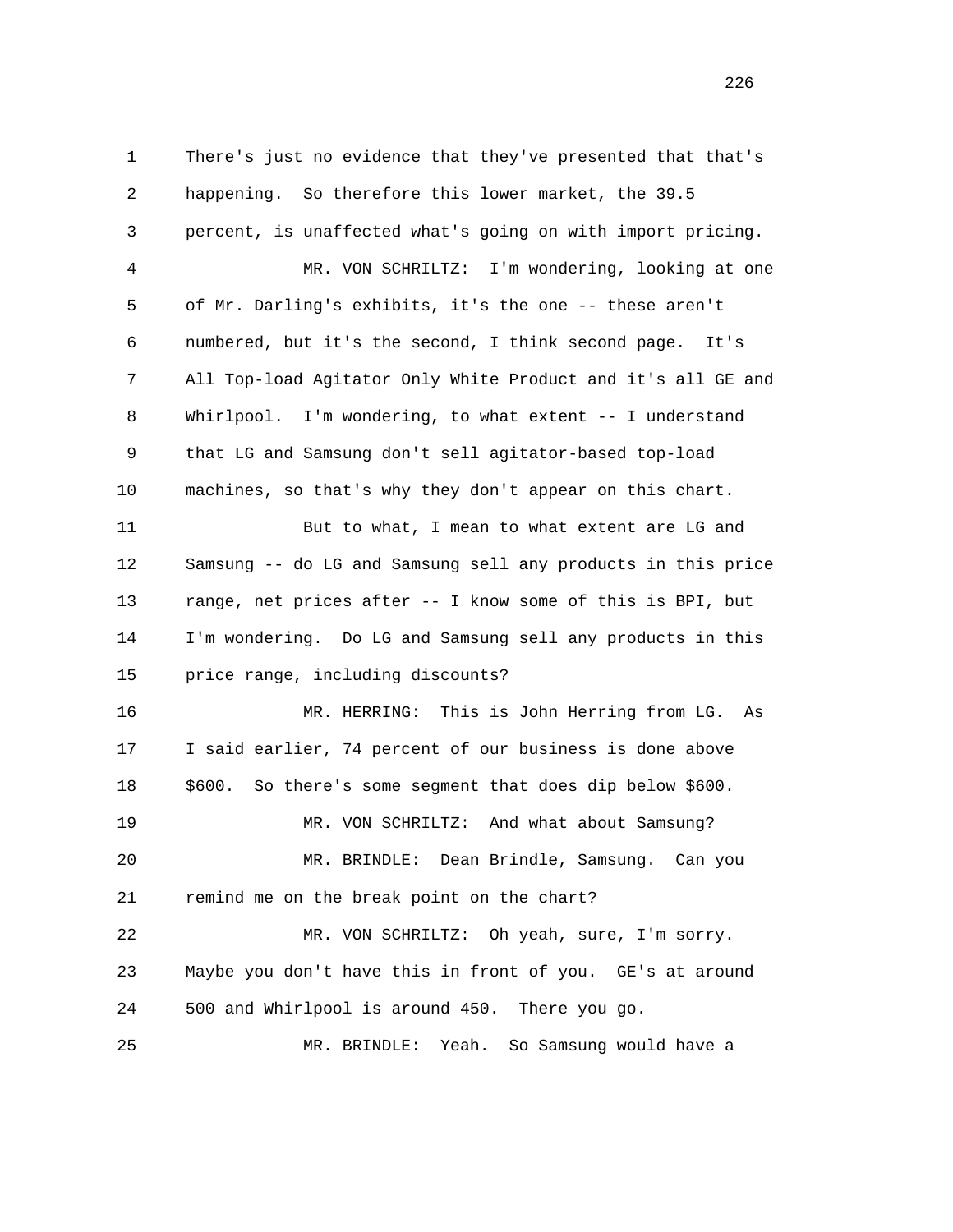1 product or two in that price band.

| 2  | MR. VON SCHRILTZ: All right.<br>Thank you.<br>And,           |
|----|--------------------------------------------------------------|
| 3  | of course, in the last investigations the Commission focused |
| 4  | its analysis on sales by producers to retailer distributors. |
| 5  | That was found that's where the competition really occurred  |
| 6  | between LG, Samsung, Whirlpool and other domestic producers. |
| 7  | So I'm wondering, do the higher featured                     |
| 8  | producers tend to offer retailers higher margins? I mean,    |
| 9  | do retailers enjoy higher margins on better looking, more    |
| 10 | fully featured models than on these value models?            |
| 11 | Dean Brindle with Samsung.<br>MR. BRINDLE:<br>I.             |
| 12 | think there's certainly a different margin structure         |
| 13 | depending on each retailer. Without getting into             |
| 14 | proprietary pricing information, I think we can handle that  |
| 15 | post --                                                      |
| 16 | MR. VON SCHRILTZ:<br>Okay. What about LG?                    |
| 17 | MR. HERRING:<br>John Herring, LG. Answer the same            |
| 18 | way.                                                         |
| 19 | MR. VON SCHRILTZ:<br>Okay. Because I'm wondering             |
| 20 | if retailers would try to sell higher margin -- if retailers |
| 21 | want to sell higher margin products to their customers,      |
| 22 | wouldn't they have an economic incentive to take a customer  |
| 23 | who's on the market for a value product and convince them to |
| 24 | step up to a more fully featured, higher margin product?     |
| 25 | First, couple of ways to respond to<br>MR. SHOR:             |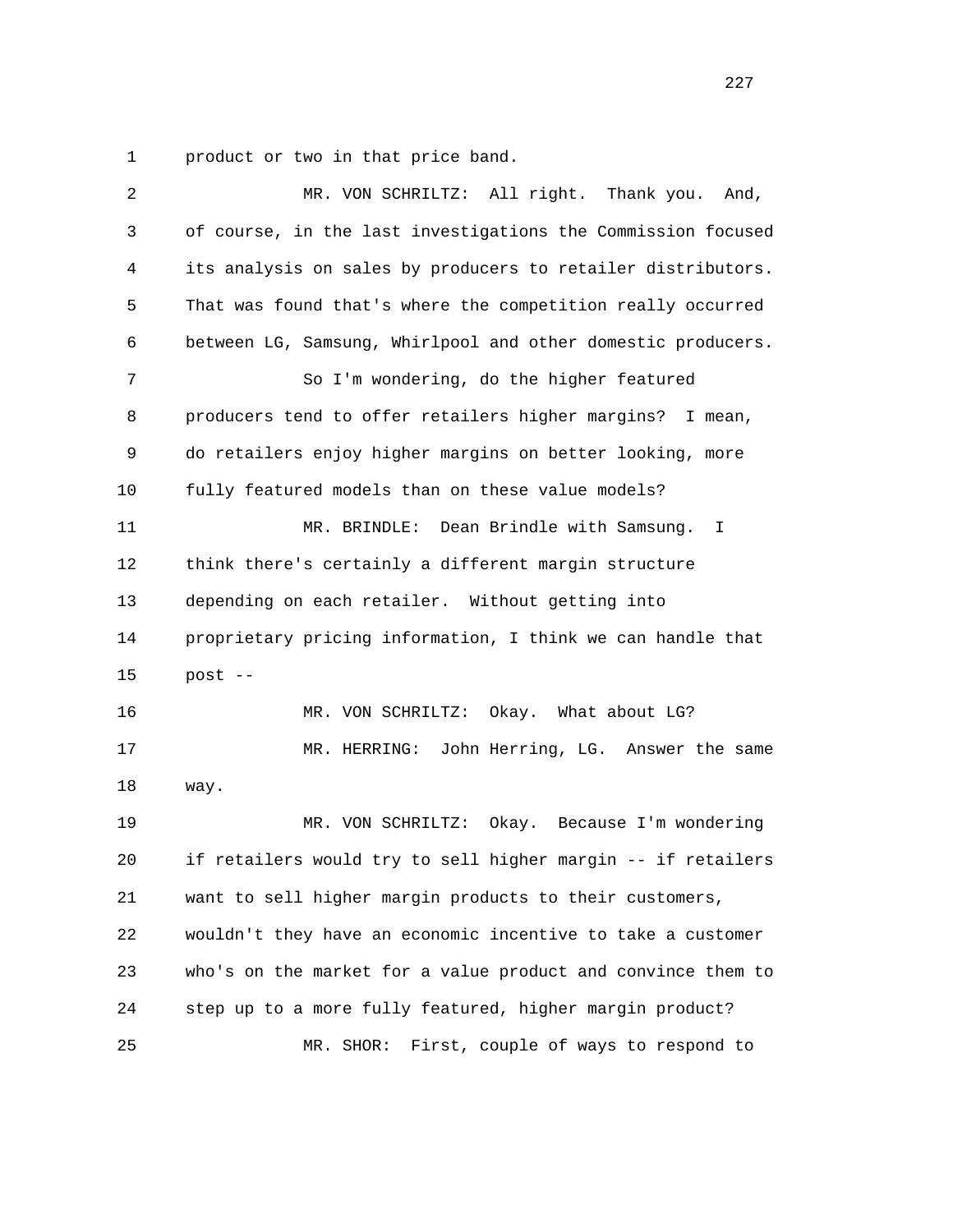1 that. Most of the retail sales people don't work on 2 commission and most retailers have no incentive to push one 3 model or another. I think there was testimony from the 4 first panel today that retailers looked for the models with 5 the highest margins, which is what your questions gets at.

 6 That can't be true because profit, it doesn't 7 equal margin. Profit equals margin times quantity. And 8 retailers focus on moving quantity. That's why -- you know, 9 there's a fundamental disconnect between what you see with 10 your eyes and what you heard this morning.

 11 You heard this morning was, everything's based 12 on price. Purchasers -- retailers make their decision based 13 on price. If that were the case, why is everybody making 14 all these new features. Why aren't they just cutting price? 15 And that's because everybody's trying to differentiate 16 themselves in the marketplace.

 17 Everyone's trying to get the customer to buy 18 based on features. You didn't -- when you went and bought 19 your washing Mr. Cassise you went to the store. You didn't 20 go online and look for the lowest price. You wanted to feel 21 it, you wanted to touch it. You wanted the model that met 22 whatever preferences you had.

 23 And everybody understands that. And the notion 24 that the purchasers are driving the market is just nonsense. 25 The purchaser demand is all derived from retail demand.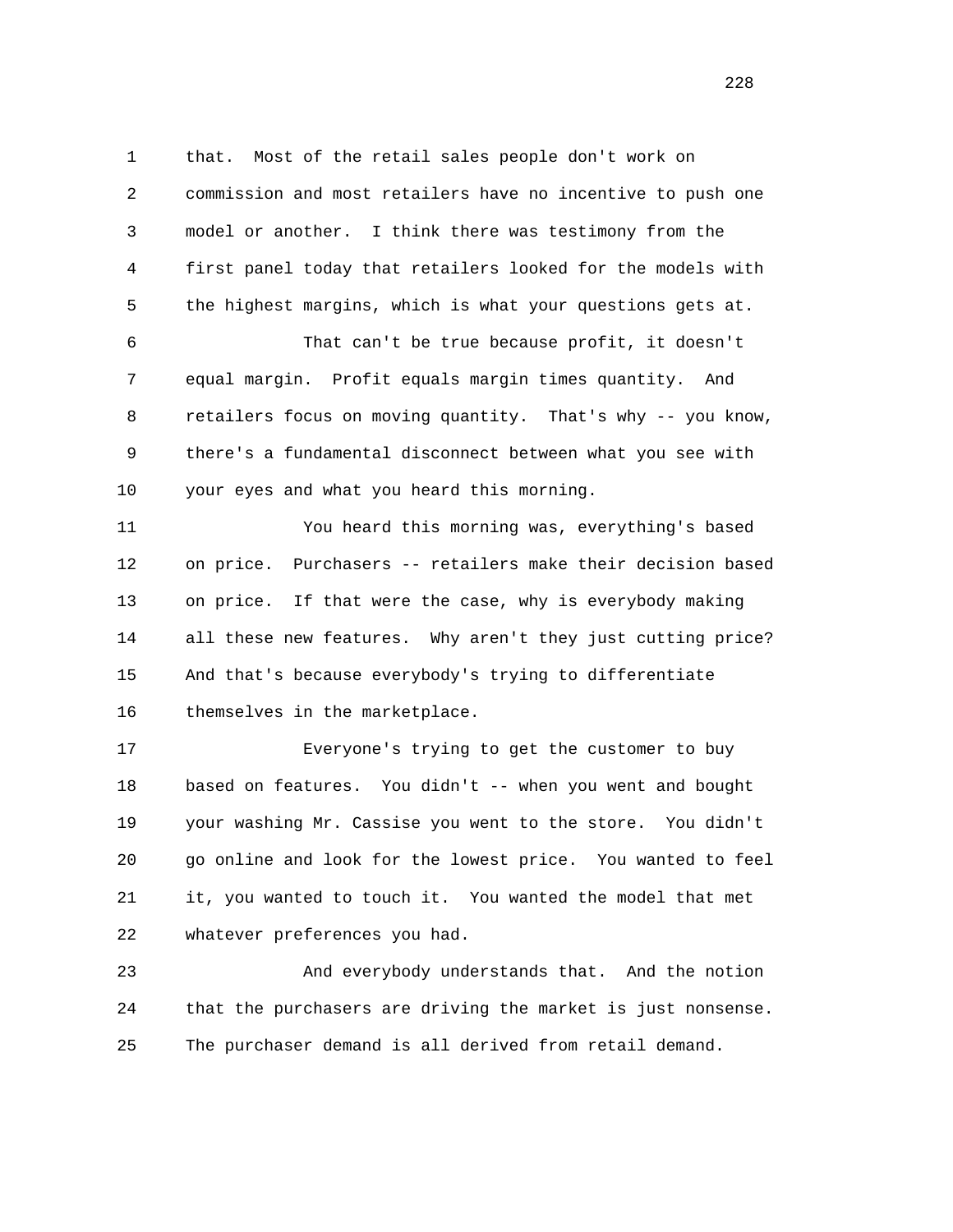1 It's true for any consumer product. The retailers are 2 stocking those models that the consumers buy in the largest 3 quantities, because that's how they make money.

 4 MR. PORTER: Dan Porter for the record. Wanted 5 to add -- when these cases start, the first thing we try to 6 do is learn as much as possible about the market and what's 7 happened since -- when we have this situation that happened 8 in the last case.

 9 And during that process, we -- first thing we 10 asked our clients to be able to talk to their customers, the 11 retailers, and so we just have chat, what's going in the 12 market, what's happened. And we asked this very question 13 that you just asked, because quite honestly, it appears 14 intuitive.

 15 And I tell you retailer after retailer said, no, 16 that's not true. What they said that to us was basically 17 yes, margin may change from supplier to supplier, but across 18 the board the margin is the same. And what they said they 19 are most interested is moving metal off the floor. And 20 that's a quote, okay?

 21 And they're interested in, as Mr. Shor said, the 22 volume of turns and getting foot traffic into the store for 23 some of these bigger places will offer other products. So 24 the point is, it's not everything about the individual 25 profit on an individual model, it's really what sells the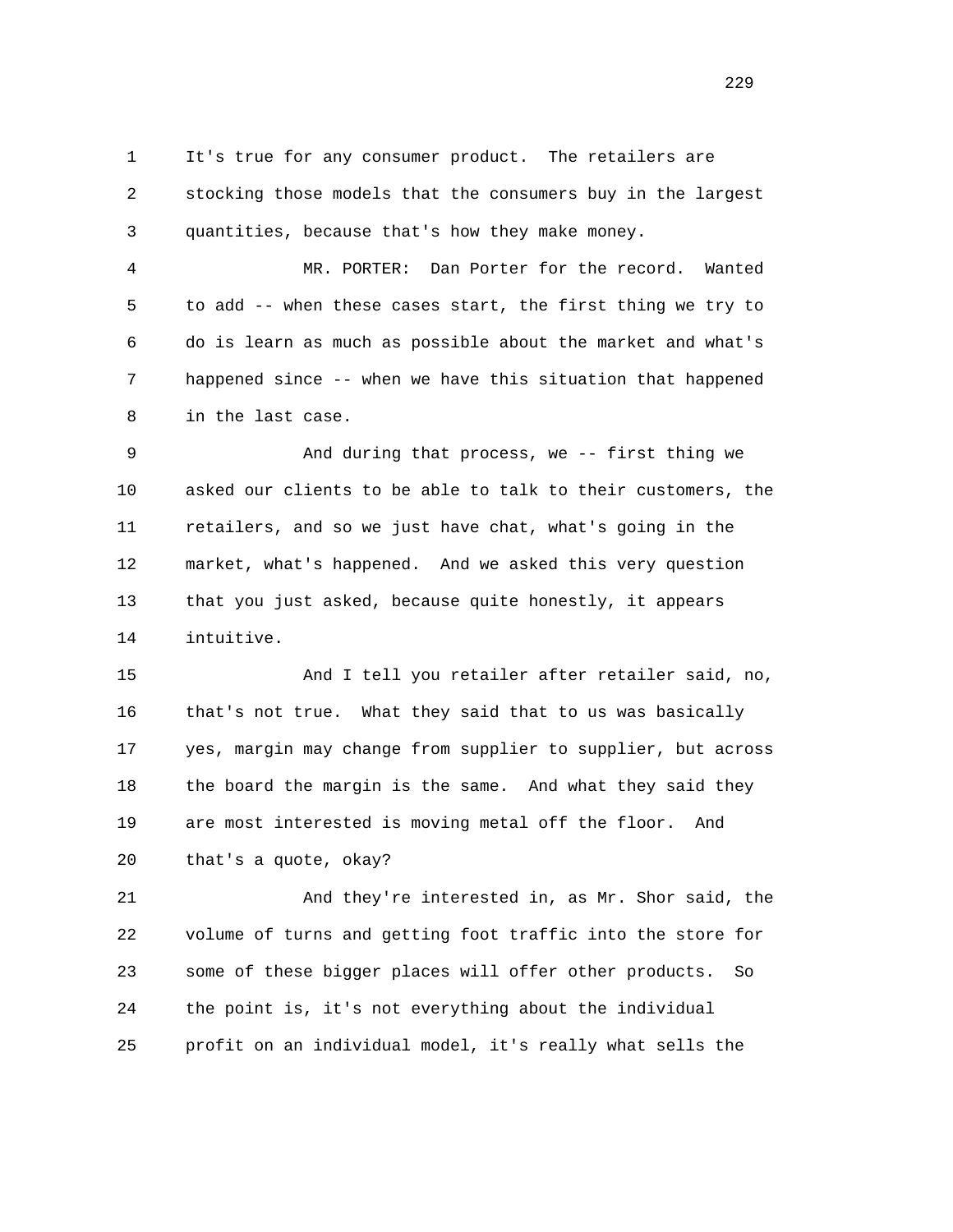1 best so it drives traffic and be able to do turnover.

 2 And so we would disagree with Whirlpool's 3 contention that the only thing retailers care about is the 4 higher profit they can get on an individual unit.

 5 MR. HERRING: John Herring with LG. I just want 6 to expand on that a little bit without spending too much 7 time. As I mentioned earlier, I've been in this business a 8 long time, over twenty years. And the way the consumer 9 shops and gets information and the importance of the retail 10 sales person has dramatically changed.

 11 So, what you're describing and what I thought I 12 heard Whirlpool described, is a totally different 13 environment. Twenty years ago, consumers didn't have the 14 information when they bought a washer. They basically got 15 all their information from the retail sales associate when 16 they showed up. That doesn't happen anymore.

 17 With the internet, beautiful LG smartphones, you 18 can access all this information at your fingertips, in the 19 middle of the shopping experience. You can access all that 20 information before you even walk in the store. The consumer 21 holds the power in the decision.

 22 They're far, far more informed. So a retailer 23 who tries to shift, sway or push a customer into a product 24 based upon margins, those retailers are going out of 25 business.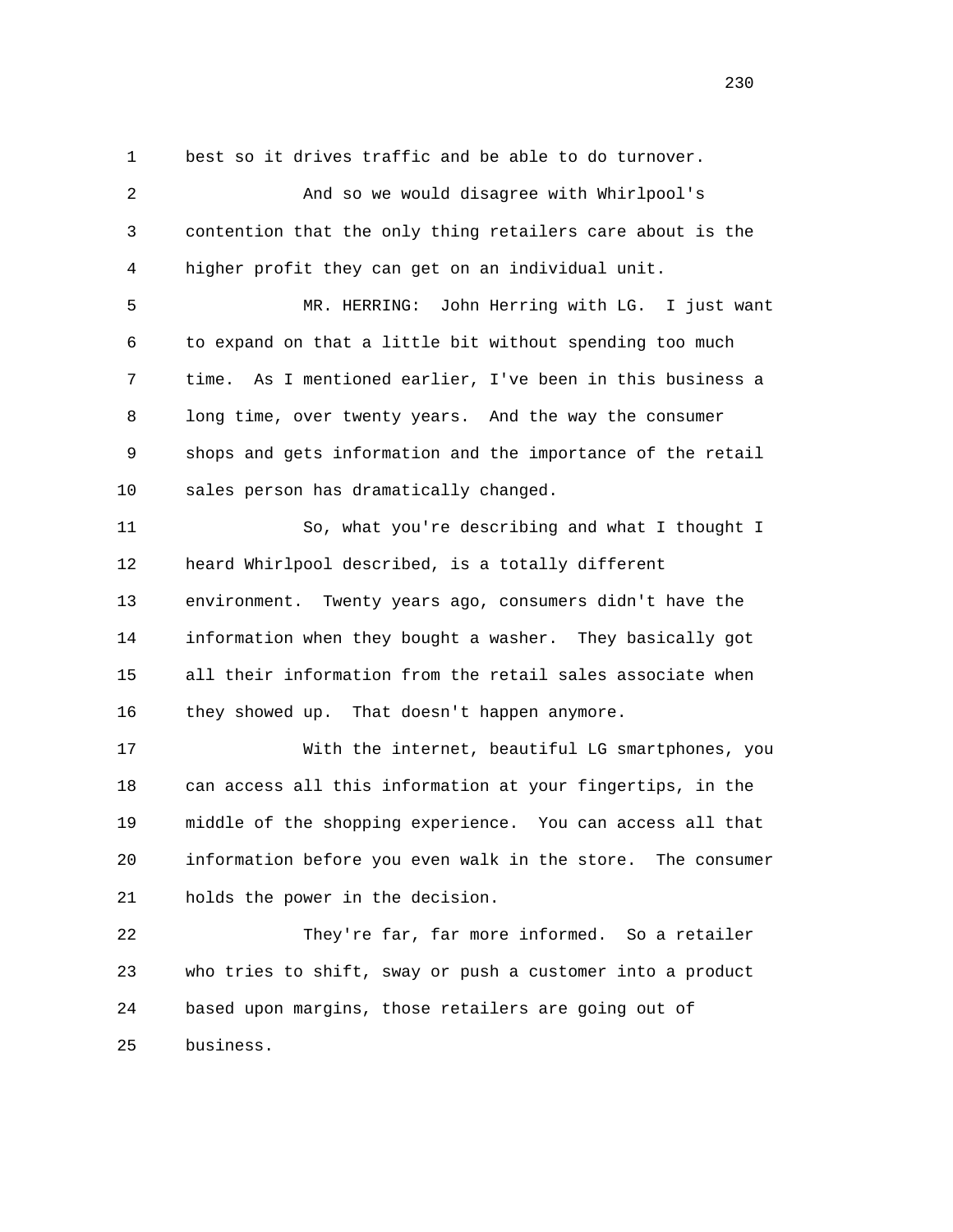1 So retailers that are actually serving the 2 customers' need and trying to serve what the customer's 3 looking for, and if you talk to the merchants at any of the 4 major retailers, they'll tell you that. The fact that we 5 get into a conversation with a merchant and they're dominant 6 focal point is the margin structure is not any meeting that 7 I'm in.

 8 They start, first and foremost, with their 9 consumer and how do they satisfy their consumers? What are 10 the consumers looking for? What are the trends? What are 11 the hot brands? What innovation -- what things can create 12 excitement and drive customers into their store?

 13 So price is important, but to say the first 14 thing and the only thing and dominant thing that a retailer 15 talks about with you when you get into discussion is over 16 margin? Not at all the case. A lot of decisions are made, 17 for the retailer, they can't wait to get some of our new 18 products. The conversation over the margin comes long, long 19 after that, after they made a decision to floor it.

 20 MR. VON SCHRILTZ: Thank you. That's very 21 helpful. I guess I wanted to follow up on something that 22 Chris asked. And it's something that the petitioners raised 23 in their panel, the Petitioner. And that is their 24 allegation that LG and Samsung moved production from Korea 25 and Mexico to China to circumvent the orders. How do you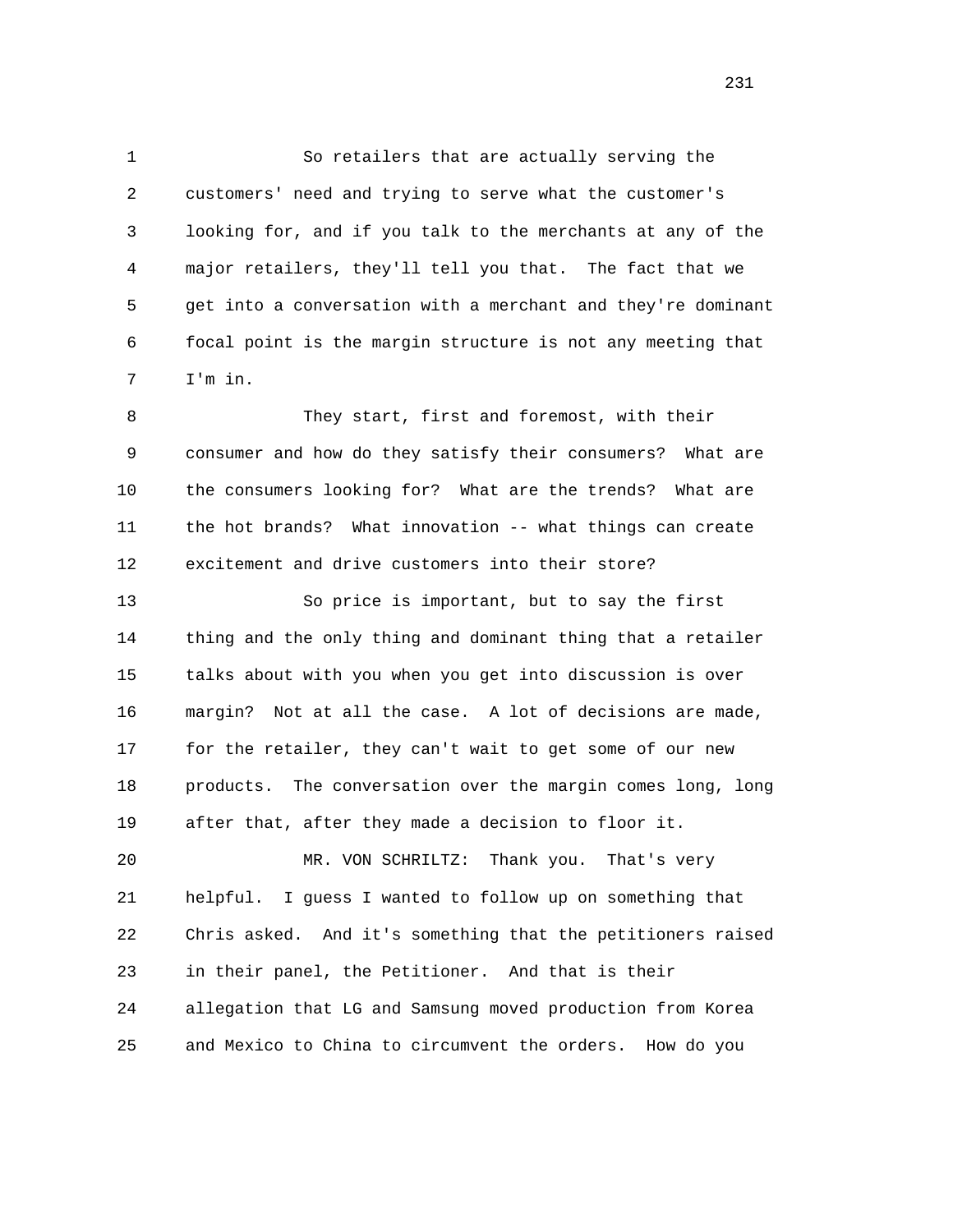1 respond to that?

| 2  | It's irrelevant for the Commission to<br>MR. SHOR:           |
|----|--------------------------------------------------------------|
| 3  | There is a circumvention statute. It gives full<br>consider. |
| 4  | authority to the Commerce Department to evaluate             |
| 5  | circumvention. What's going on here meets none of the        |
| 6  | statutory definitions of circumvention. As you pointed out,  |
| 7  | every case is sui generis. This is a case involving washers  |
| 8  | from China. It is not tied to the case involving washers     |
| 9  | from Korea, because it's different countries and a different |
| 10 | Thank you.<br>case.                                          |
| 11 | MR. VON SCHRILTZ: Thanks, Mr. Shor. Continue                 |
| 12 | to identify yourself, please.                                |
| 13 | MR. SHOR:<br>That was Mike Shor for Samsung.                 |
| 14 | MR. VON SCHRILTZ: All right. I have no further               |
| 15 | questions at this time. Thank you.                           |
| 16 | MR. CORKRAN: Thank you, Mr. Von Schriltz.<br>And             |
| 17 | y'all are gonna thank me when you get the transcript --      |
| 18 | you're identified properly. Ms. Cohen.                       |
| 19 | MS. COHEN: This is Cindy Cohen. I'd also like                |
| 20 | to thank the afternoon panel for your testimony. I think we  |
| 21 | may have already covered this, but I also had questions      |
| 22 | about the cross-shopping among the different models because  |
| 23 | that was something that the Commission found in the previous |
| 24 | investigation.                                               |
| 25 | And, you know, what is different this time than              |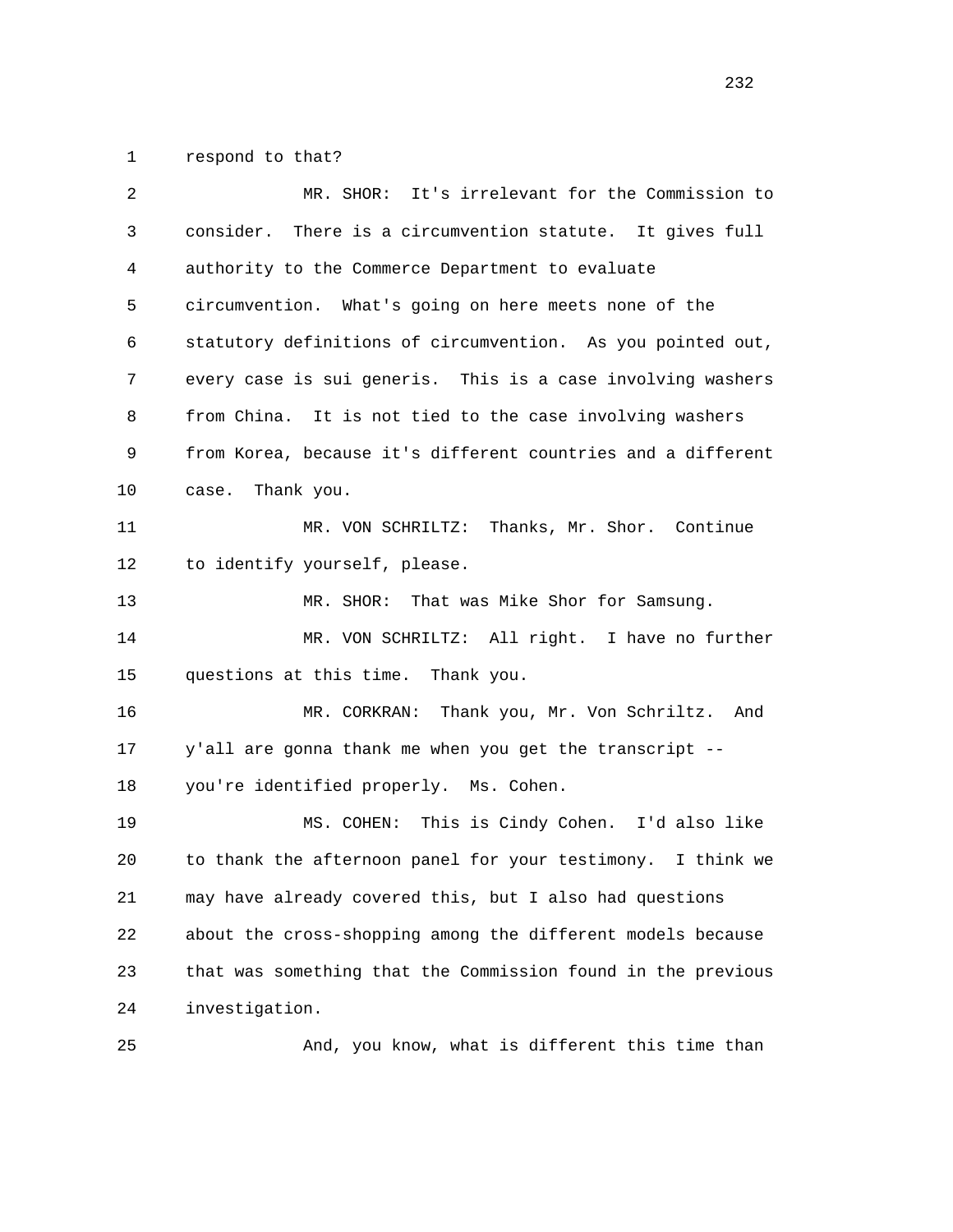1 the case that we had last time? That was something that the 2 Commission cited in their opinion was that consumers 3 cross-shop and that that basically the price, that they were 4 -- that the Commission did cite to that price compression. 5 MR. BRINDLE: Dean Brindle with Samsung. I 6 think there's a couple of key differences I would point out. 7 In 2012, the largest front load washer in the industry was 8 4.5 cubic feet, all right? The largest front load washer in 9 the industry today is 5.6 cubic feet. In 2012 the largest 10 top load washer in the industry was 5.0, today's it's 5.6. 11 Capacity's still very top of mind for consumers 12 and their purchase decision, as they look at that overall. 13 As high efficiency top load capacities have migrated to 14 lower price points, as seen by the 5.3 that I shared earlier 15 today, there's 4.8 cubic foot high efficiency top load at 16 \$699 from minimum advertised price position, promoted as low 17 as \$499 by Whirlpool. 18 That's just the dynamic for consumers between

 19 high efficiency top load and front load. One thing that was 20 addressed this morning was the balance of sales in units, 21 front load versus top load. Front load now is down below 22 25% of the total industry and for a lot of our retail 23 partners was below 20%. When we asked our retail partners 24 why that happened, they cite the larger capacity HE top load 25 units that have been introduced in the last three years as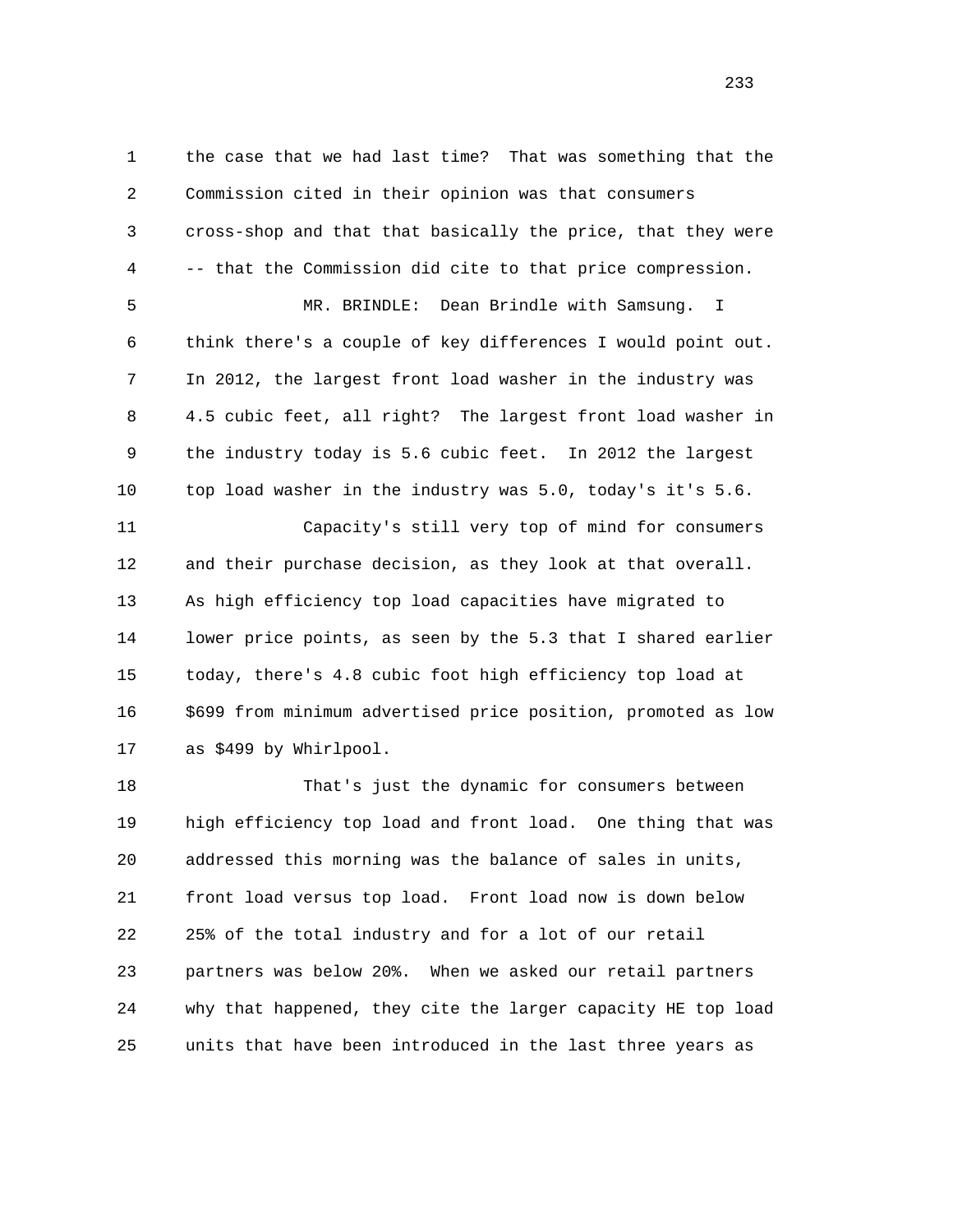1 forcing consumers out of front load into high efficiency top 2 load.

 3 Correspondingly, as new platforms from Whirlpool 4 have been introduced -- agipeller's a new term to me -- I 5 thought that was interesting in the petition and today, as 6 far as the discussion. But also when you look at putting a 7 4.3 cubic foot HE top load out at \$399 and looking at where 8 the past case would've been at a 3.5 or a 3.6, the 9 cross-shopping behavior's not the same.

 10 Why? Conventional top load is now still a large 11 portion of the industry, but it's hard to delineate between 12 an agitator, an agipeller, where those all fit in the market 13 segments today, and how that competes versus an impeller and 14 a new definition of high efficiency top load.

 15 So even for us within the industry, I truly feel 16 sorry for the Commission trying to determine what these 17 different categories are and the different definitions in 18 use within the trade, because the cross-shopping behavior's 19 not clear on that low end segment, especially because of the 20 crossover between what was traditionally top load agitator 21 and now, agipeller or impeller top.

 22 MR. KLETT: Ms. Cohen, this is Dan Klett. I 23 mean you have some, some empirical data on -- if it's going 24 on the degree to which it's going on, and there was a slide 25 that Mr. Toohey put up and basically what that slide showed,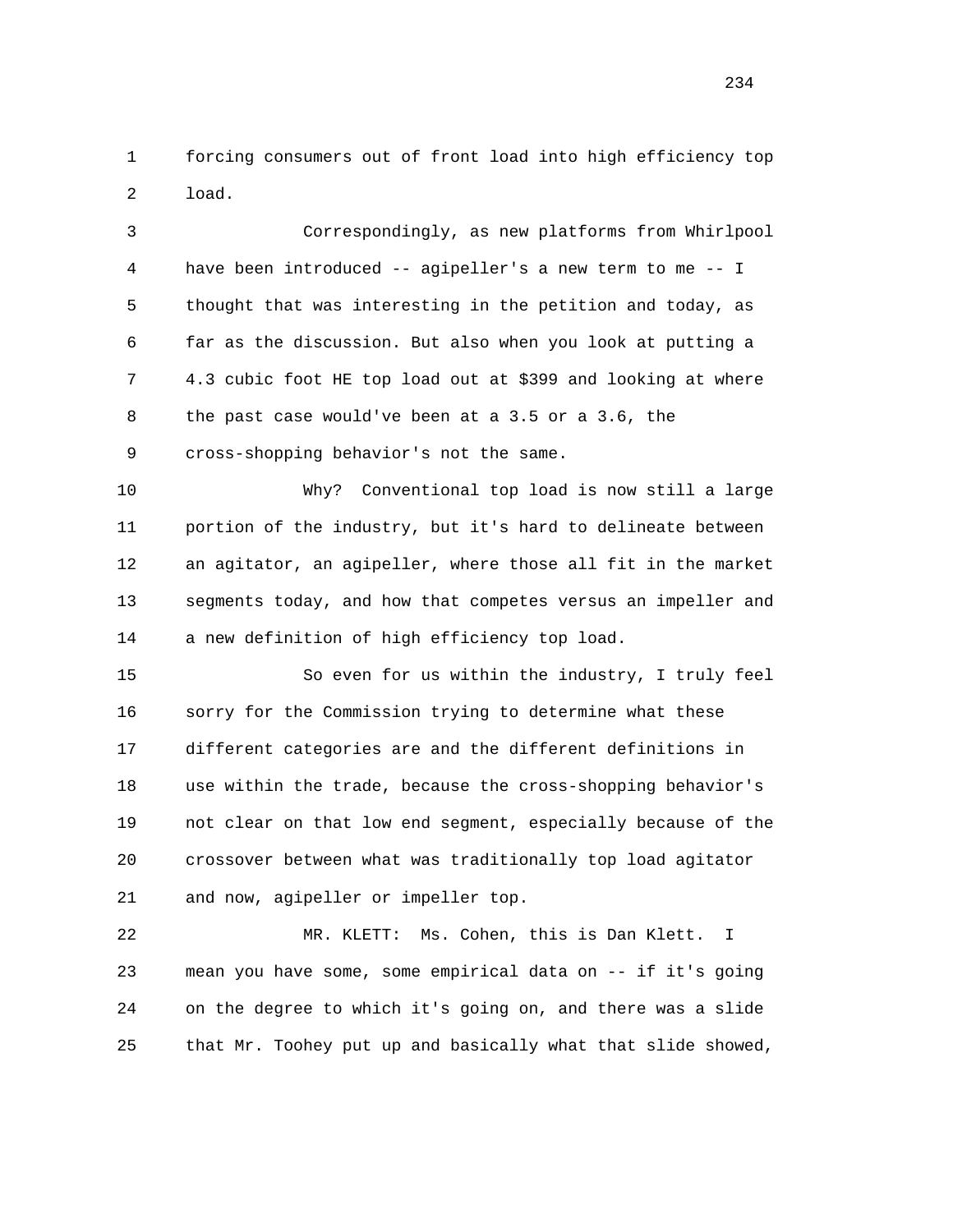1 with the three different segments, was that the high 2 efficiency top load share was going up, and the front load 3 share was going down, but the conventional, the agitator top 4 load was remaining relatively stable, which indicates if 5 there's any cross-shopping going on, it's more between the 6 front load and the high efficiency top load, as compared to 7 those two and the conventional top load, or the agitator 8 models.

 9 MR. COHEN: Did anyone else have comments on 10 that? I think it might have been Mr. Brindle who testified 11 that Samsung doesn't sell to the builder market? And we 12 heard the testimony this morning that a large segment of the 13 builder market is going through retailers like Lowe's and 14 Home Depot? Or Samsung or LG serving the builder market 15 through those retailers?

 16 MR. BRINDLE: Dean Brindle with Samsung again. 17 I think there's a difference in the definition of the 18 builder contractor market. We would define the builder 19 market as working through direct to builders, and builder 20 distributors. Not through the regular guy that builds four 21 or five hours a year, that goes to Lowe's or Home Depot and 22 buys.

 23 Those are typically more of a retail customer. 24 Lowe's have a "Pro" desk that's pretty efficient with some 25 of those smaller builders, so for us, the definition of

<u>235</u>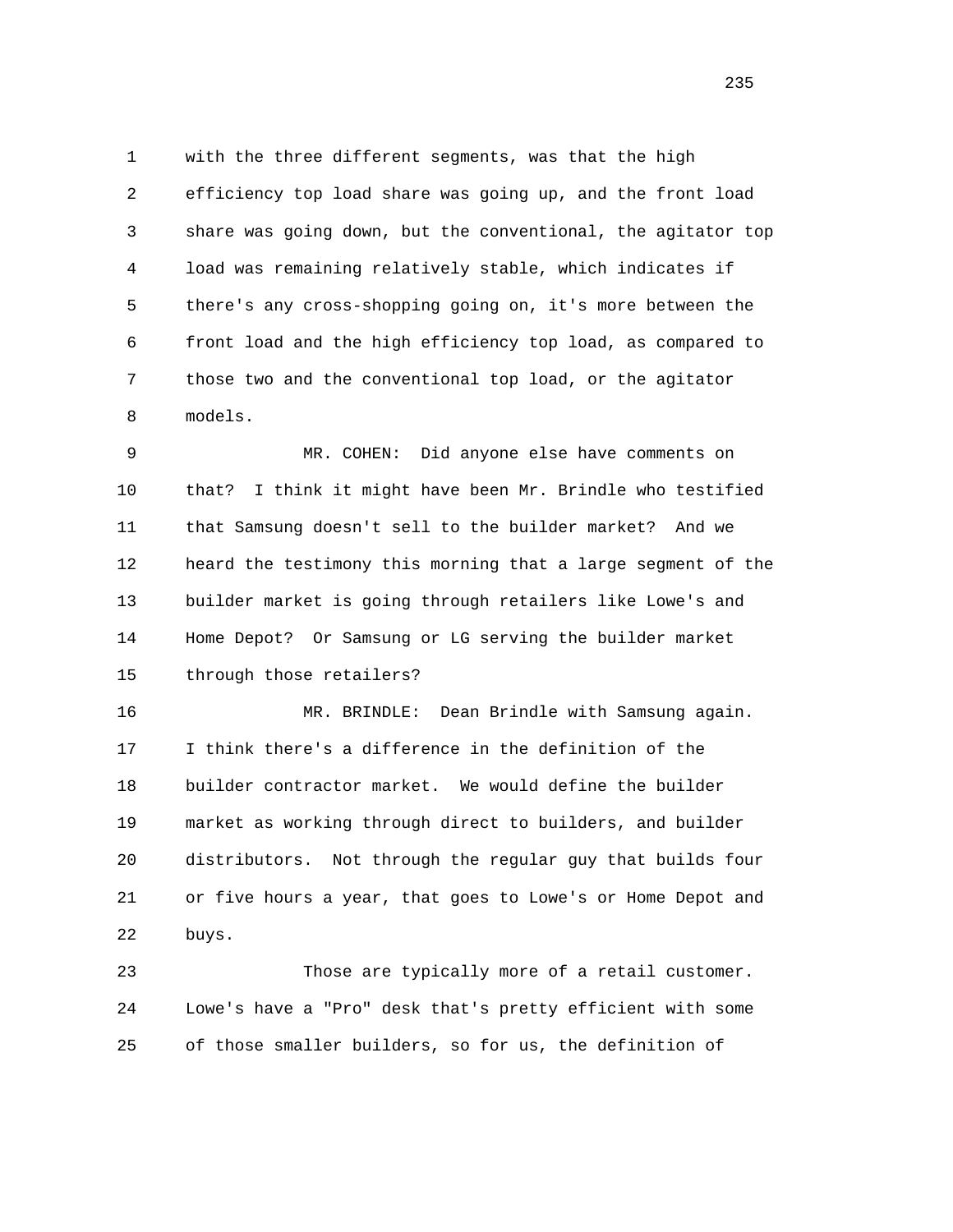1 that, we considered builders and major builder distributors 2 as a direct customer relationship, for that builder segment 3 of the market.

 4 MS. COHEN: Mr. Herring. 5 MR. HERRING: John Herring with LG. Our 6 response would be the same as Mr. Brindle. 7 MS. COHEN: Some of the discussion of the 8 pricing products was mentioned. The direct drive being 9 included in the definition? And that consumers don't care 10 about that? So I mentioned this morning that I don't have 11 the InScope washer -- I used one in my condo, but when I was 12 visiting my friend in Florida yesterday, which I wish I was 13 still in nice, sunny Florida, instead of cold D.C. 14 Anyway, that their -- the washer they had did 15 say direct drive on the washer, so that seemed like 16 something that was being advertised. Can someone speak to 17 whether there's a premium for the direct drive?

 18 MR. BRINDLE: Dean Brindle with Samsung. So 19 I've had the experience of working with a lot of belt-drive 20 machines in my past career at Electrolux. Every front load 21 washer that Electrolux built and continues to build, has a 22 belt drive in it.

 23 And comparing notes to direct drive and looking 24 at direct drive overall, when I came to Samsung, I noticed 25 that we put a sticker on every unit and they called that

<u>236</u>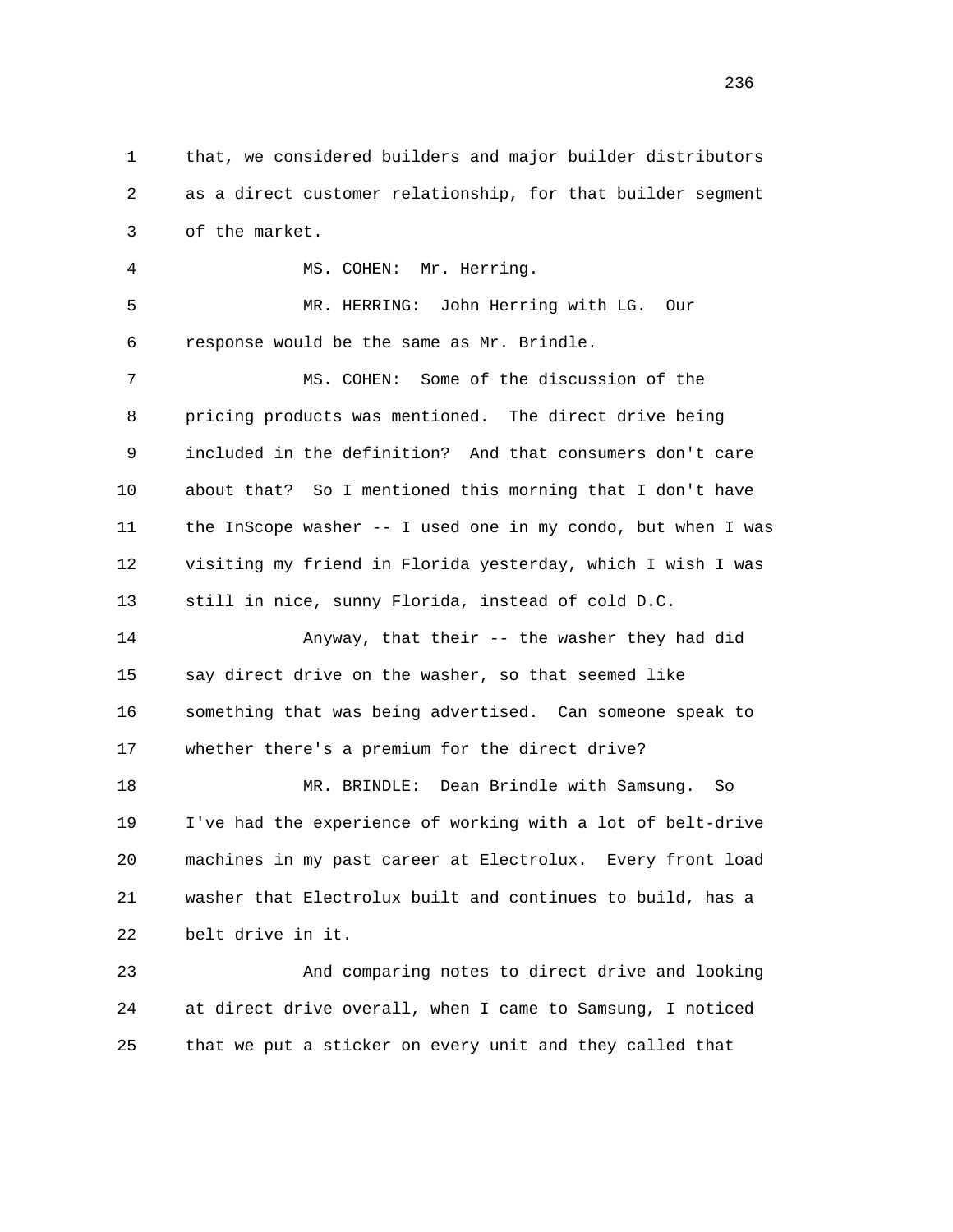1 direct drive, so my first question was, where's the big 2 benefit, right?

 3 From a service standpoint you can make a story 4 that there's no belt to fail, no belt to slip, stretch, that 5 kind of thing, but realistically it's a design 6 consideration. We put stickers on the product because we 7 tried to market that for years, but it's not driving 8 consumer preference. 9 Direct drive is a nice to have comment from a

 10 quality perspective, and to talk about a longer warranty on 11 that, you need components, but it's not a distinguishing 12 characteristic in consumer's purchasing decision.

13 MS. COHEN: Mr. Herring?

 14 MR. HERRING: John Herring with LG. As much as 15 we would like consumers to buy based on the fact that it 16 says direct drive, they're really buying benefits, not 17 necessarily that feature, so the benefits derived from it, 18 such as quiet, smooth operation, more reliable, those kind 19 of things are really what they're looking for, but we 20 probably have an opportunity to do a better job of conveying 21 that to consumers.

 22 MS. COHEN: So wouldn't there be a price premium 23 for that then if that's conveyed by the, having the direct 24 drive?

25 MR. HERRING: It's becoming more of a norm, I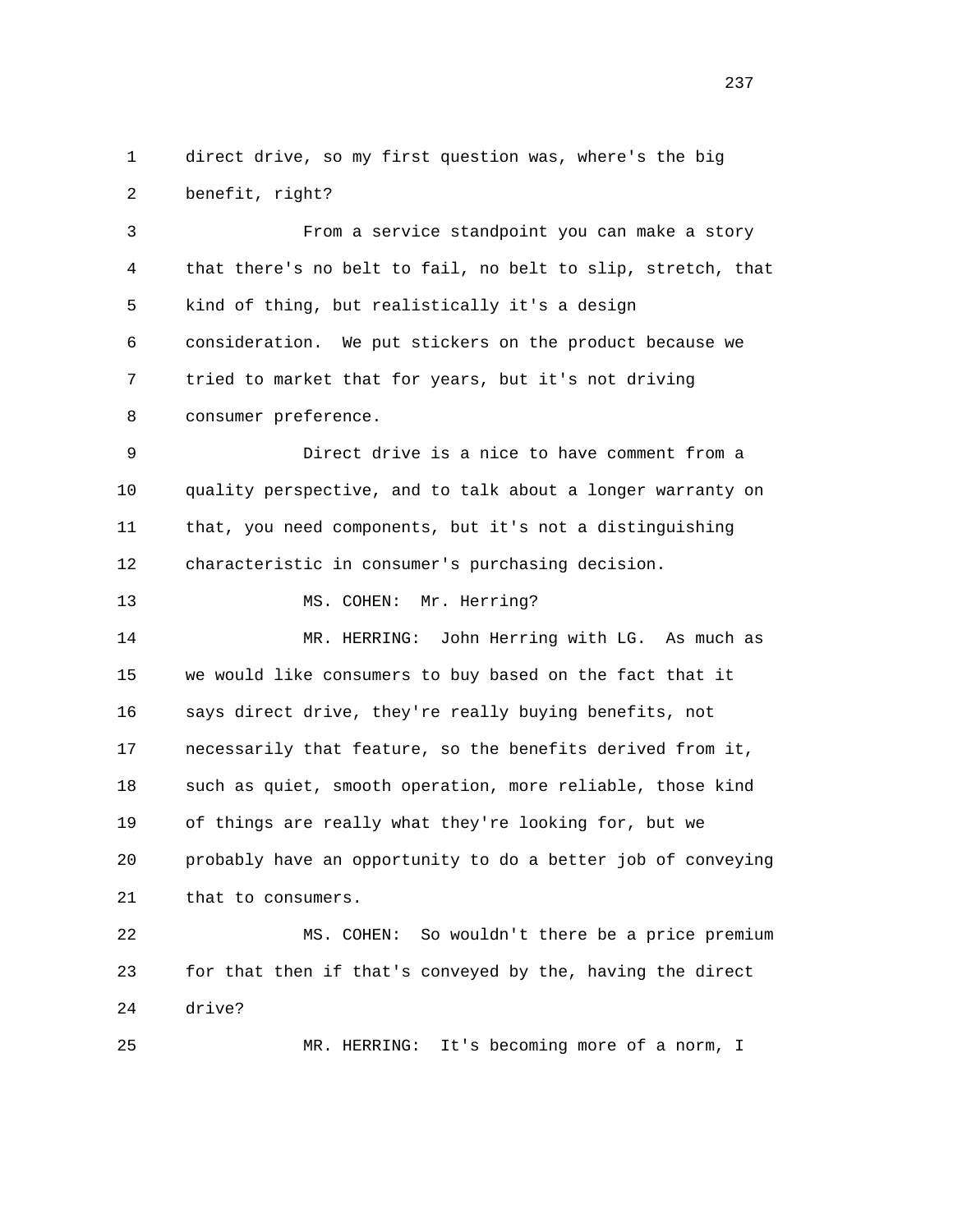1 think, in the industry. We offer direct drive throughout 2 our entire line.

 3 MS. COHEN: I think it was Mr. Brindle so this, 4 Chris asked the question about the color and you referenced 5 that, for your premium product, I forgot the percentage, 6 which color, so what distinguishes your premium product from 7 other -- how do you define premium?

 8 MR. BRINDLE: Dean Brindle with Samsung again. 9 We looked at premium based on the feature content for us. 10 Over half of our premium units are sold in color since 2013. 11 We've emphasized our retail partner, that when you 12 merchandise color, you sell color.

 13 It's easy to sell white when you have a colored 14 unit on the floor, because anyone knows what white looks 15 like, but it's almost impossible to sell color when you have 16 white on the floor. For us, that feature set that comes in 17 is typically tied to our better features, so it's not a 18 specific price point that we would define for premium. 19 MS. COHEN: Does LG have a premium product? 20 MR. HERRING: John Herring with LG. Yeah, the 21 loaded question at all of our products are premium, but 22 premium is not clearly defined. It depends on the set or 23 the circumstances you're in. Premium in a retailer may be 24 the most expensive washer they have on that floor. So it's

25 relative to what's around it.

<u>238</u>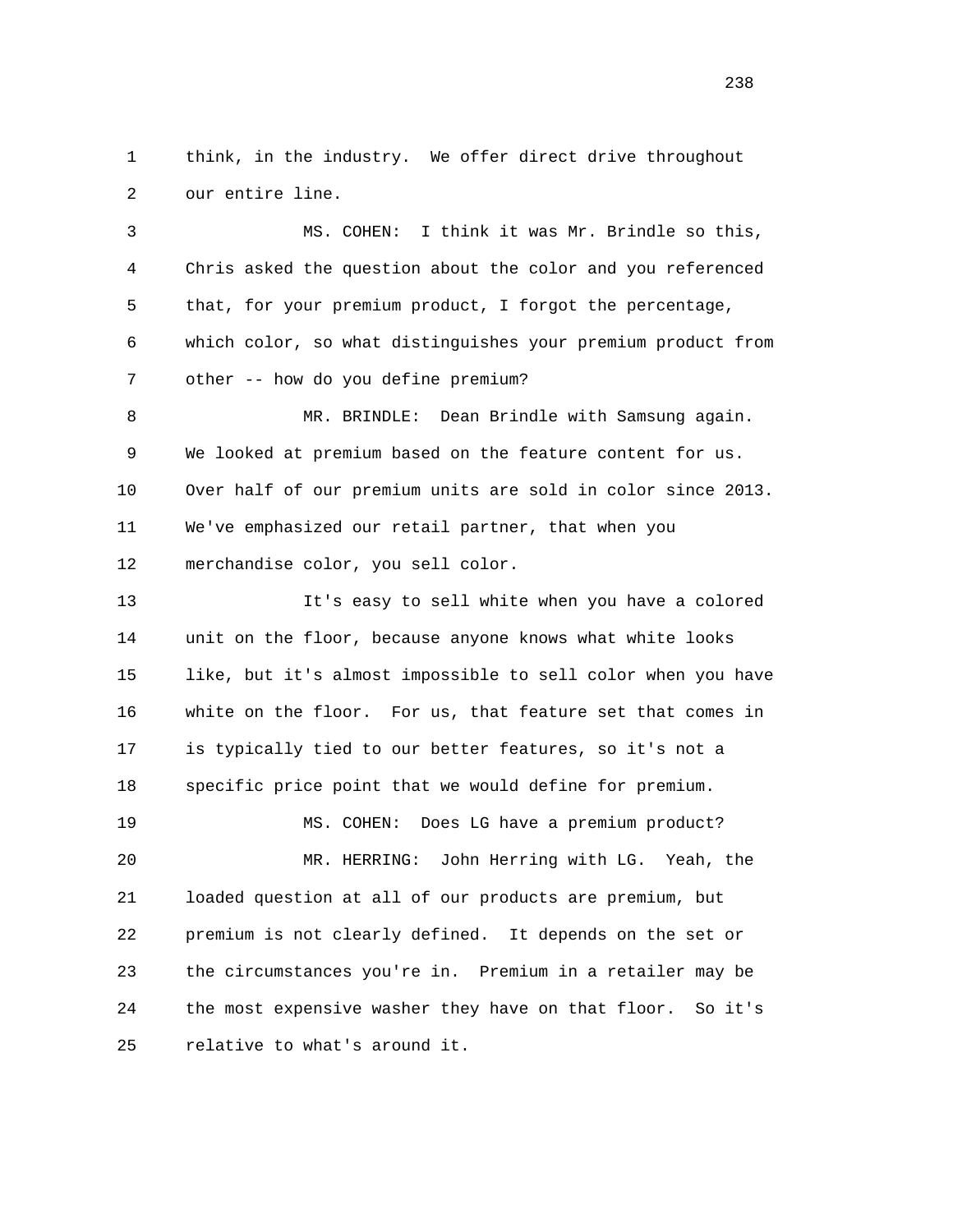1 MS. COHEN: What is the significance of the \$600 2 price break? What showed up in the slide earlier -- 3 MR. BRINDLE: Dean Brindle, Samsung again. We 4 didn't see -- we didn't define the \$600 price break, as far 5 as consumers on their budget switching behavior. That was 6 based on quantitative research to define where the tipping 7 point is. Our quantitative research has shown that 8 consumers above \$600 spend more than they plan to, and more 9 than they budgeted in their purchases. 10 MS. COHEN: And now are there specific washers 11 that would be -- types of washers that would be less than 12 \$600 versus over \$600 -- is there a break there? 13 MR. BRINDLE: You'd be hard pressed to find an 14 agitator above \$600. 15 MS. COHEN: Did anyone on the panel want to 16 address the issue of competition for Kenmore products? 17 MR. SHOR: Mike Shor for Samsung. We'll 18 eventually get to it in the meeting. Takes a long time. We 19 do believe that sales to OEM should be treated as a distinct 20 level of trade and broken out in the pricing product 21 because, as Mr. Von Schriltz mentioned or asked about, they 22 do have different activities and different costs. 23 When you sell to Kenmore as an OEM, you do not 24 pick up the warranty costs for machines that fail. When you 25 sell to Home Depot or Lowe's or others you do. So there are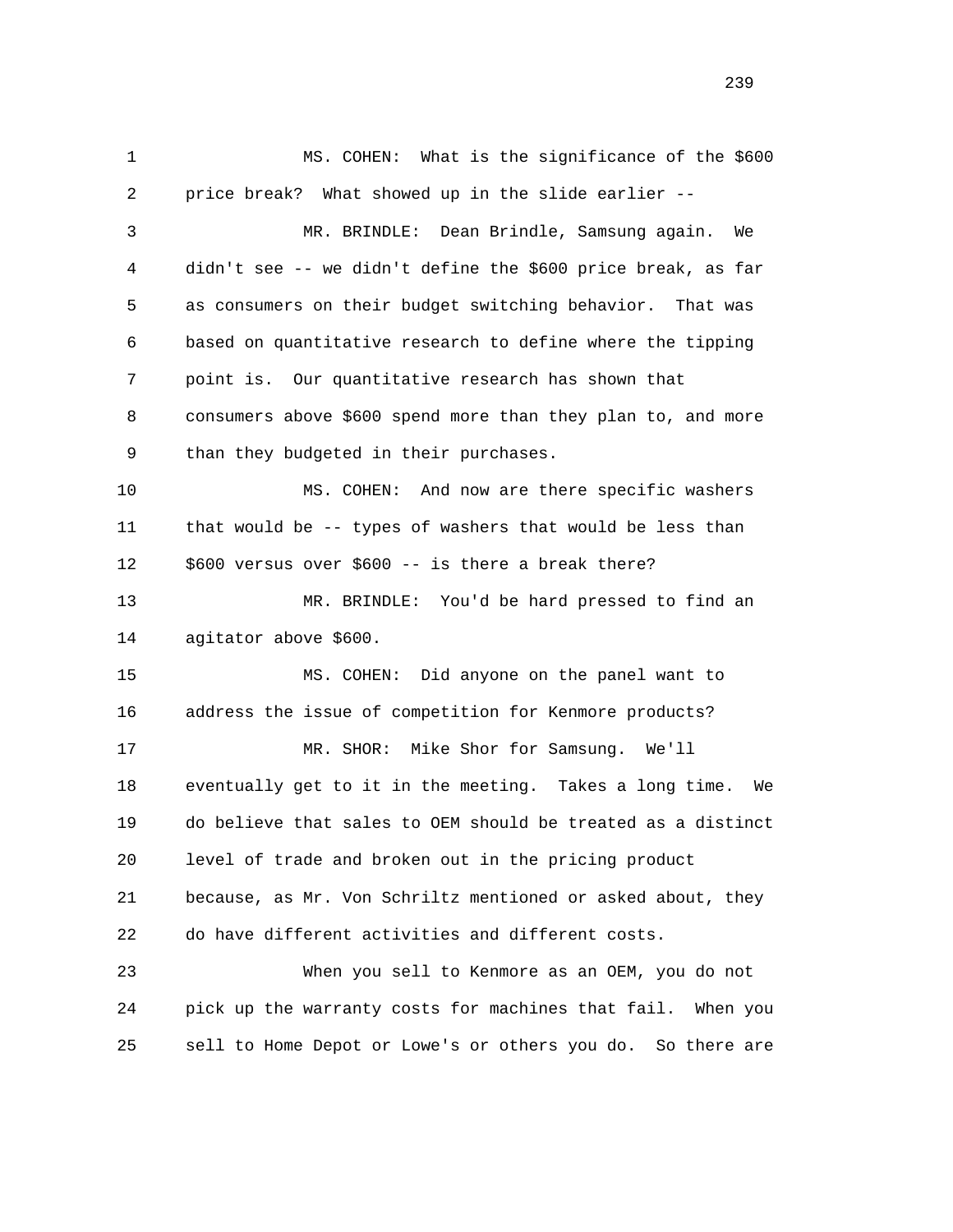1 different costs involved.

| 2  | MR. KLETT: We can provide some data on that                    |
|----|----------------------------------------------------------------|
| 3  | breakout as you requested of petitioner's, we can do that      |
| 4  | for LG as well.                                                |
| 5  | MS. COHEN: And I'm not sure if this can be                     |
| 6  | discussed in a public forum, but in terms of the competition   |
| 7  | for the Kenmore products, whether LG and Samsung were          |
| 8  | winning on the basis of price.                                 |
| 9  | MR. BRINDLE: Samsung hasn't participated in SSI                |
| 10 | negotiations with Sears since early 2012. We're no longer      |
| 11 | participating in that market.                                  |
| 12 | Is there a reason for that?<br>MS. COHEN:                      |
| 13 | MR. BRINDLE: We felt that our single brand to                  |
| 14 | focus on Samsung was more critical than continue to supply     |
| 15 | any small Kenmore volume.                                      |
| 16 | MS. COHEN:<br>And LG?                                          |
| 17 | MR. HERRING: John Herring with LG. We will                     |
| 18 | respond in our post conference brief on that.                  |
| 19 | MS. COHEN: I appreciate that. Thank you.<br>That               |
| 20 | concludes my questions.                                        |
| 21 | Thank you, Ms. Cohen.<br>MR. CORKRAN:<br>And                   |
| 22 | actually before we go to Ms. Breaux, I wanted to follow up     |
| 23 | with Mr. Brindle on that last line of inquiry. You broke       |
| 24 | into -- you gained a big box customer at about that same       |
| 25 | time as you stopped selling to the Sears account.<br>Was there |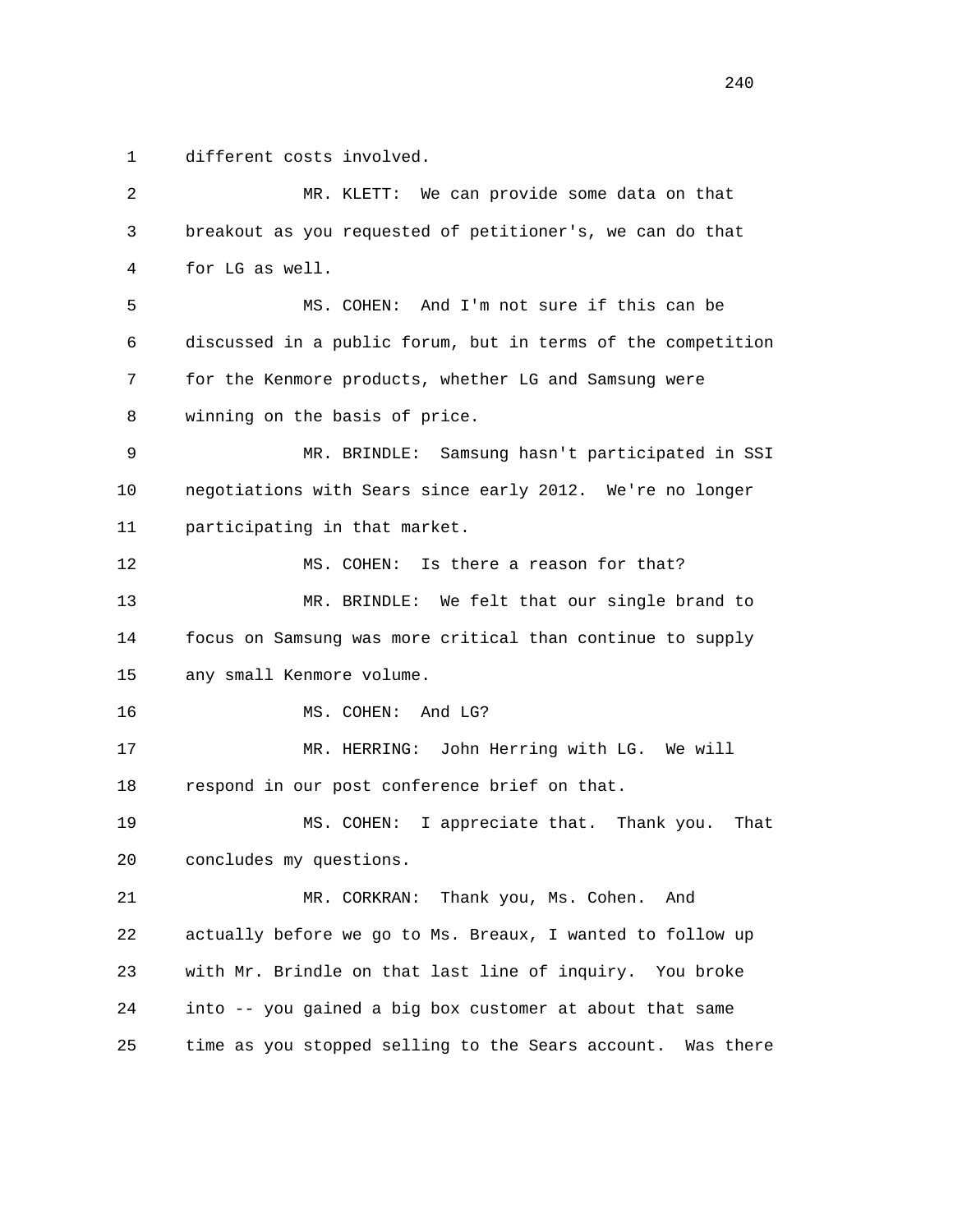1 a relationship between those two decisions -- or those two 2 events?

 3 MR. BRINDLE: Dean Brindle with Samsung. No, 4 sir, Mr. Corkran, that was not a relationship discussion for 5 us. When we looked and evaluated the Kenmore business, we 6 weren't supplying a very large portion of it, and just felt 7 that it created too many conflicts or retail partners as we 8 tried to really emphasize the Samsung brand.

 9 MR. CORKRAN: Thank you very much. I'll turn to 10 Ms. Breaux.

 11 MS. BREAUX: Good afternoon, this is Michelle 12 Breaux with the office of economics. My question is, and 13 it's the pretty much the same one I asked earlier, to the 14 earlier panel, what does the lifecycle of any model that you 15 have, how does that affect the pricing that we will see in 16 the quarterly data?

 17 MR. BRINDLE: Dean Brindle with Samsung again. 18 We have a life cycle of our products that can range anywhere 19 from twelve to thirty-six months. Traditionally the 20 industry has been more of a two-year lifecycle, depending on 21 competitive introductions and different products. You could 22 look at some products that only make it twelve months in the 23 market across many different brands.

 24 So we typically would introduce a product, have 25 some type of launch ad placements with our retail partners,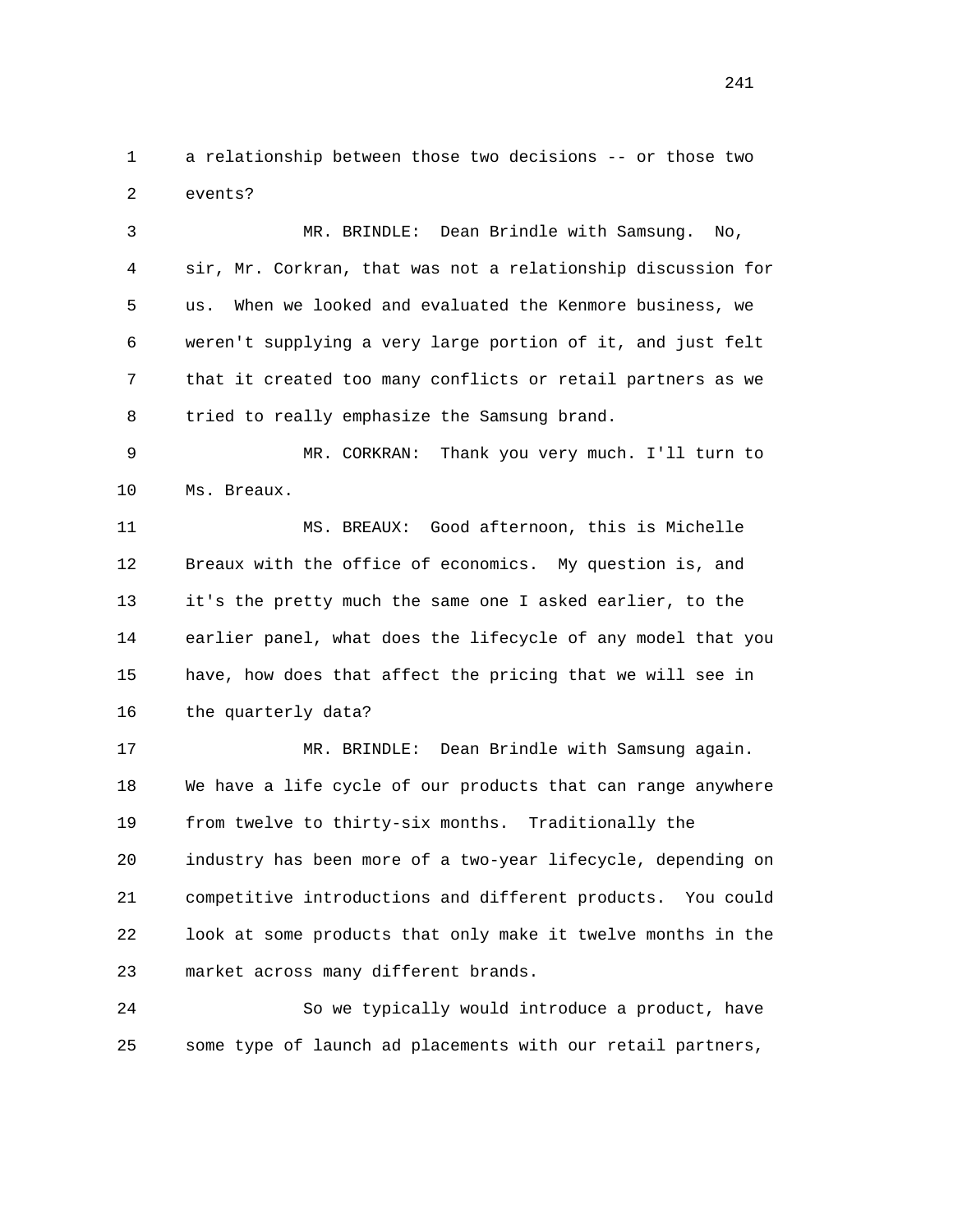1 and not really push promotional discounting in the first 2 couple of months after we launch that product. 3 Obviously, holiday seasonal activity takes over, 4 as you begin to introduce more of those discounts. As we 5 get deeper into the lifecycle -- we'll look at the 6 competitive set, the matrices overall to try to understand 7 where our product hits versus competition, and as that 8 product gets deeper into its lifecycle, you'd probably 9 expect a deeper promotional discount from main competitors. 10 MR. HERRING: John Herring with LG. Our 11 response would be pretty similar to Mr. Brindle's. 12 MS. BREAUX: All right. Thank you very much. 13 The only other thing I have is that you'll be getting 14 clarification on pricing products from me later on. 15 MR. CORKRAN: Thank you, Ms. Breaux. Mr. 16 Fravel? 17 MR. FRAVEL: Thank you. This is Dennis Fravel 18 with the Office of Industries. The first question is for 19 both Samsung and LG. We discussed this morning the 20 significance of platforms with product platforms or design 21 platforms -- I don't know what they are. So if you could 22 tell me in the post hearing submissions, whether you use 23 those and how often they are modified? Similar to the 24 discussion this morning? In your manufacturing? 25 MR. BRINDLE: I think the industry definition of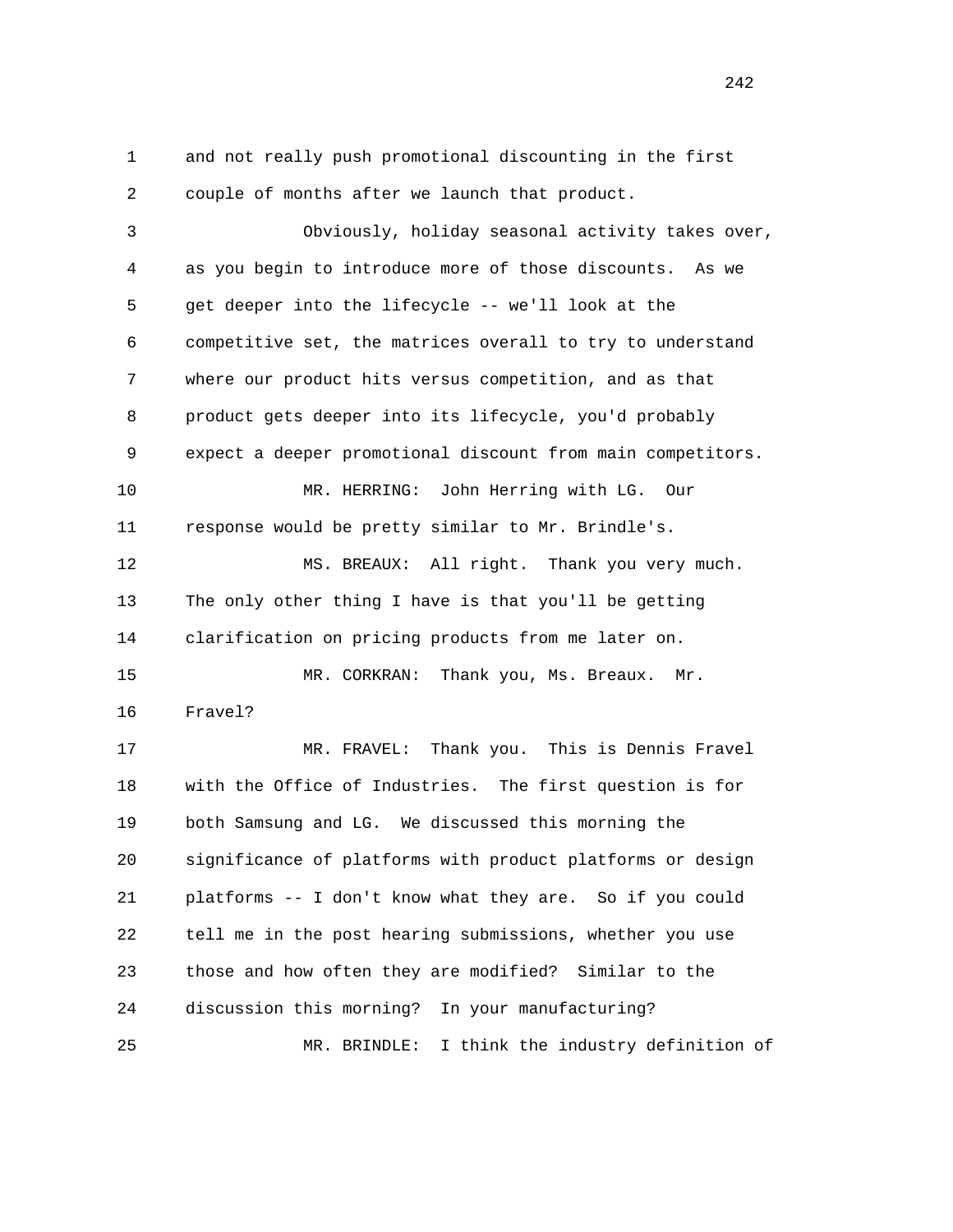1 platforms is really around an R&D project or design 2 platform. All right? So, for example, you may have a large 3 capacity platform that's encompasses a certain a tub 4 structure and a cabinet structure that goes with that 5 product. It's more of an engineering design type platform 6 discussion.

 7 Typically those platforms are gonna live 8 anywhere from two to five years. I have seen in my past 9 career, the Electrolux platform that made it almost thirty. 10 So it's not a standard lifecycle for a platform. We talk 11 lifecycle, it's much more related to a model or a skew, 12 based on the retail placement.

 13 MR. HERRING: Yeah, I think I heard -- John 14 Herring with LG -- I think I heard you ask earlier about a 15 model and a skew and those terminologies are really 16 interchangeable, but platforms -- just to add to Mr. Brindle 17 -- 27" may be a platform, 29" may be a platform. You may 18 have other platforms within that, so could have a variety of 19 models come off of one platform.

 20 MR. FRAVEL: Okay. And so you define this skew 21 the same as a model? 22 MR. HERRING: Yes. 23 MR. FRAVEL: They're synonymous?

24 MR. HERRING: Yeah, those are pretty

25 interchangeable.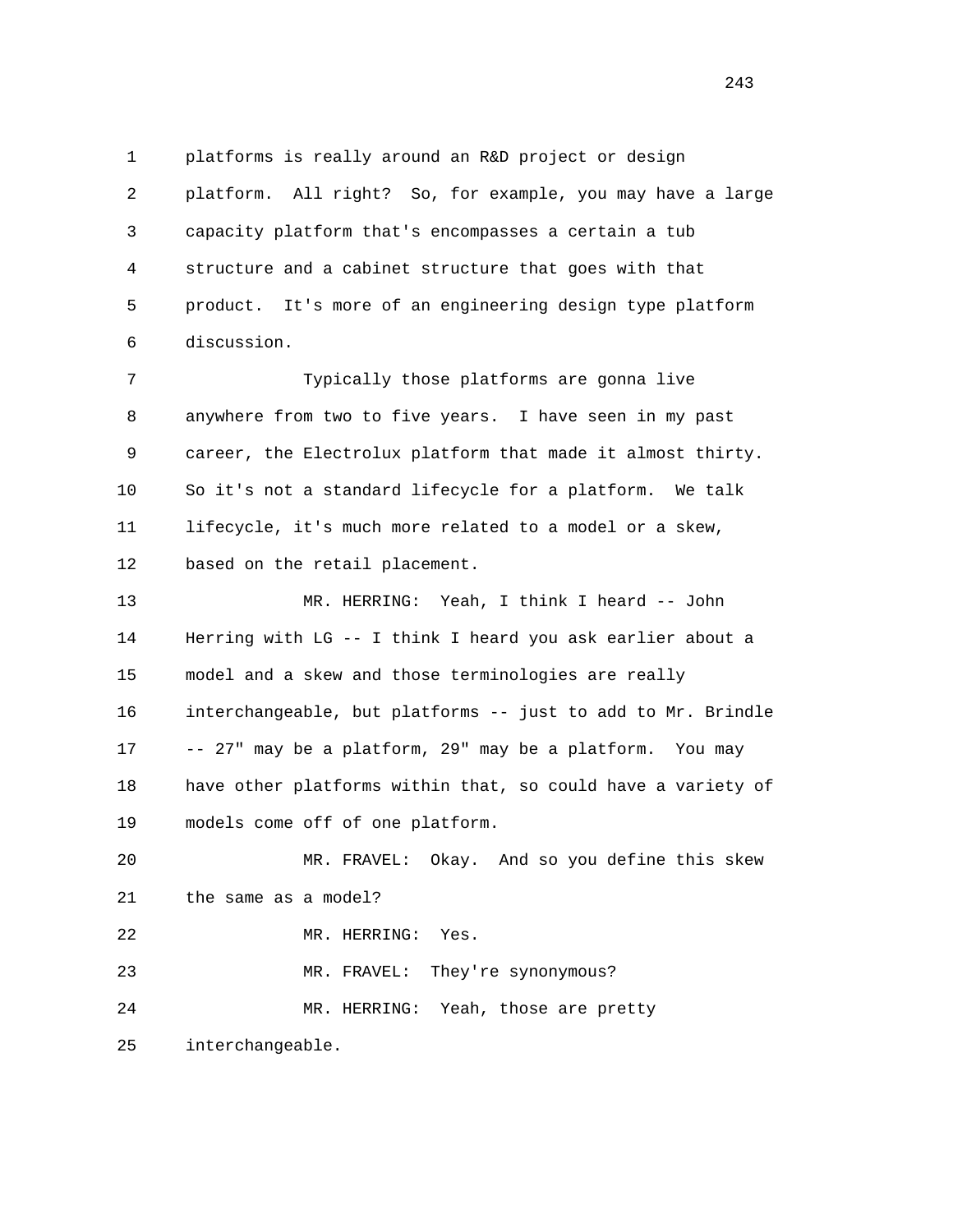1 MR. FRAVEL: Okay. Same for you, Mr. Brindle? 2 MR. BRINDLE: Yes.

 3 MR. FRAVEL: Okay. Thank you. Also, you talk 4 about the market and there's premium or high-end, middle and 5 low. If you could define those in your post hearing 6 submission just so that we have comparable types of ways of 7 looking at the world? Or understand how manufacturers look 8 at the world? The market -- why, what you mean when you say 9 low-end or middle? You really haven't talked too much about 10 the middle. It's usually been the high and the low. Okay. 11 So thank you. And then another question would be, Mr. 12 Brindle, you raised the issue of dryer sales attached to 13 washer sales? Do you have some quantitative information or 14 a guesstimate as to how significant that is in, let's say, 15 sales for popular models?

 16 MR. BRINDLE: Sure, Dean Brindle with Samsung. 17 In the U.S. market, unlike other parts of the world, right? 18 In other parts of the world, dryers are not very popular, 19 less than 10% dryer sales as a ratio to washer sales. So in 20 those markets, the pricing behavior is quite different. 21 They're not sold in pairs, they're sold individually.

 22 In our market, obviously they're designed to 23 match. They're matching products. And we hear comments 24 from retailers quite often about wanting to increase the 25 units per ticket or revenue per ticket. That's an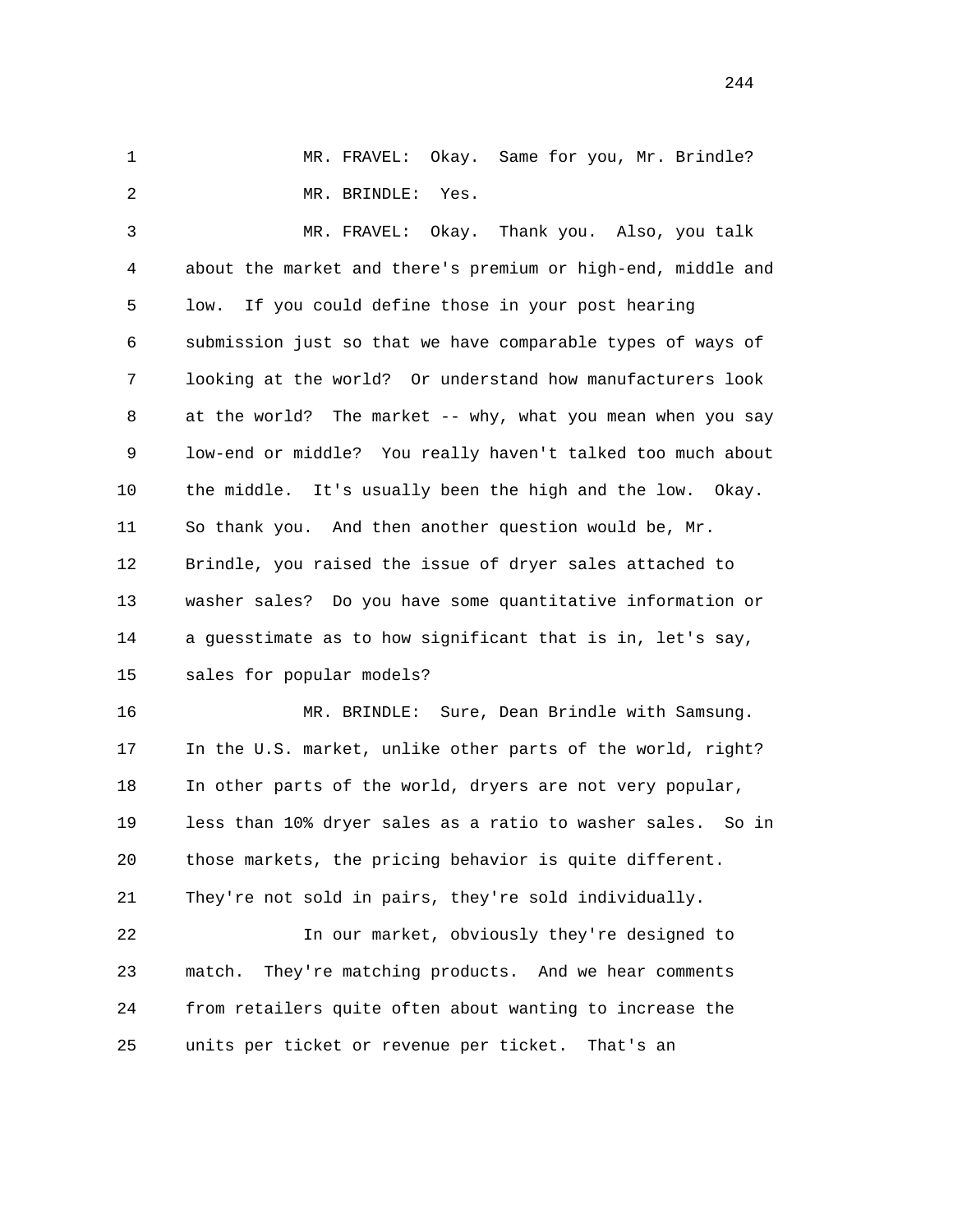1 indication to them or the performance of their floor space. 2 So they're always trying to sell a washer and a 3 dryer together. We estimate over 50% of unit sales go out, 4 washer and dryer together, based on some anecdotal data that 5 key retail partners have shared with us. 6 In addition, if we look at total dryer sales as 7 a ratio to washer sales in the U.S. industry, you can look 8 at the AHEM data and see that that exceeds 75% as well. So 9 in our market, washer and dryer pricing are critically 10 linked. 11 MR. SHOR: I want to answer the question a 12 different way in terms of the percentages. 13 MR. CORKRAN: Mr. Shor, you name? 14 MR. SHOR: By the time the hearing's over, I'll 15 remember to do it. The critical percentage is, what 16 percentage of manufacturers sell their washers and dryers at 17 the same price for a pair? The answer to that is 100% in 18 the U.S. market. That is, look at every ad in the petition, 19 every single ad they have, they chose a washer and a dryer 20 that is sold for the same price. 21 Look at your Saturday newspaper or Sunday 22 newspaper, whenever the coupons come out. Look at the Home 23 Depot ad and Lowe's. They're always sold for the same 24 price. That is a phenomenon that's unique to the U.S. 25 market, and it's unique to the U.S. market because, as Dean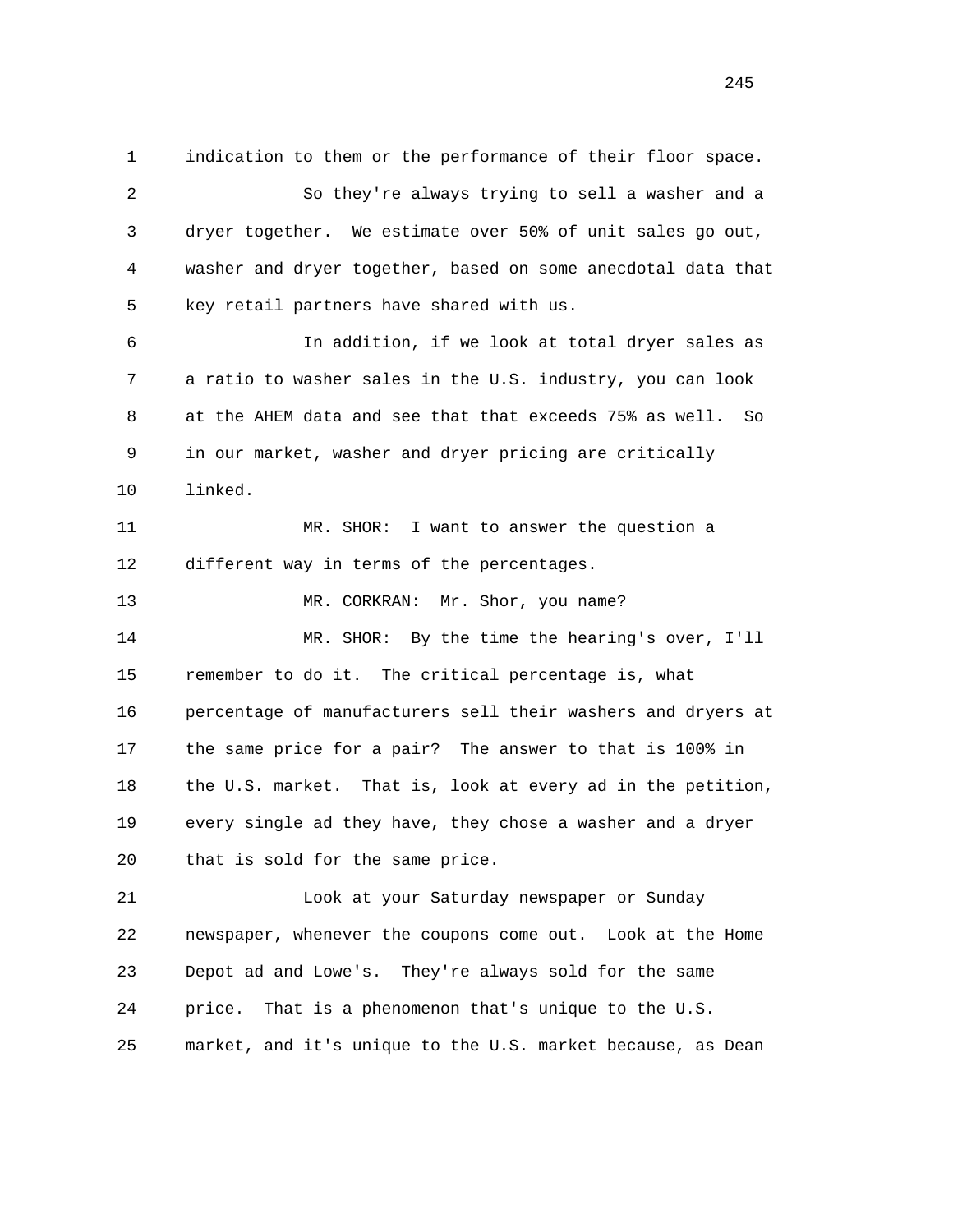1 mentioned, there's a lot of dryers sold per washer.

| $\overline{c}$ | The retailers like to advertise them for the                  |
|----------------|---------------------------------------------------------------|
| 3              | same price. Buy a pair, \$600 each. The ad you saw today,     |
| 4              | it says \$600 each. They don't want to sell \$699 and \$599   |
| 5              | for the washer, because, as Dean testified, then the          |
| 6              | consumer has to do the math, you have to add \$699 to \$599   |
| 7              | and people don't like to do that.                             |
| 8              | So the U.S. market, because of that dynamic,                  |
| 9              | compels the manufacturers to sell washers and dryers at the   |
| 10             | same price. The problem for the manufacturer is the washer    |
| 11             | costs significantly more to produce. You can look at it at    |
| 12             | any number of levels. Dean can give you the weight for        |
| 13             | example, the dryers weigh 20% to 25% more than washers.       |
| 14             | They're more complicated. They have -- the                    |
| 15             | other way around. The washers weigh 20% to 25% more than      |
| 16             | dryers. They're more complicated. They have to deal with      |
| 17             | water, they have more cycles. They're more expensive to       |
| 18             | produce and once you understand the dynamic that the pricing  |
| 19             | has to be the same as the dryer, then necessarily all the     |
| 20             | manufacturers understand that they are pricing their washers  |
| 21             | and dryers so that, in terms of profitability, the dryers     |
| 22             | cross-subsidize the washers.<br>That's an important condition |
| 23             | of competition to understand, and it's unique to the U.S.     |
| 24             | market.                                                       |

25 MR. FRAVEL: In line with that, does the fact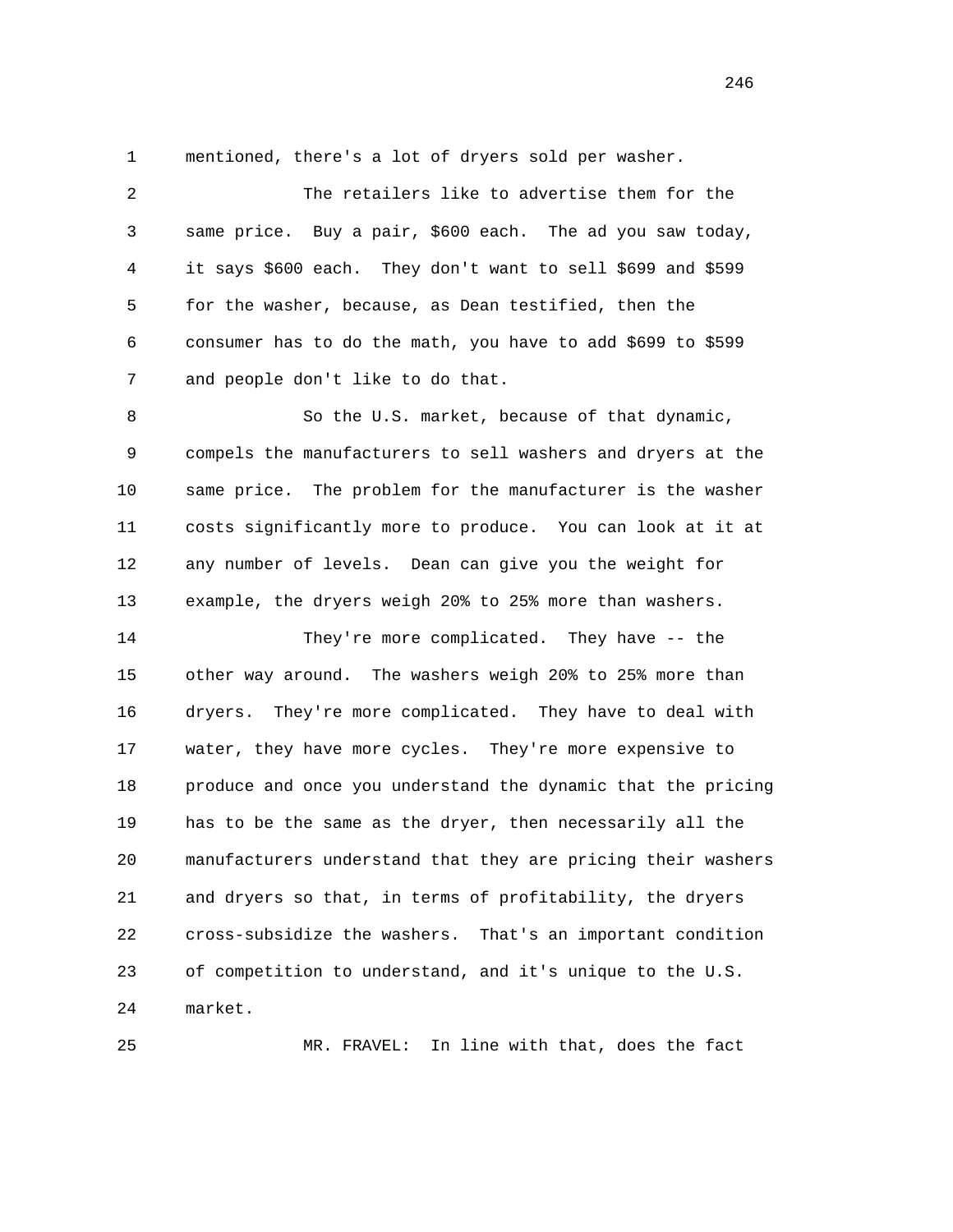1 that a consumer would go out and buy a washer/dryer pair 2 influence, if he can get a pair at a different -- at a lower 3 price, would he forego getting a certain feature in the 4 washer? Or it's -- nobody's asked that question.

 5 MR. SHOR: The notion that it's all about price 6 is, you know, just consider your last appliance purchase, 7 even if it wasn't a washer. I think washers and all 8 appliances are the same.

 9 You go in to the store, you look at different 10 models and then you turn to the salesman and you ask him 11 which one is the best. Which one would you buy? Or do you 12 ask him, which is the cheapest? Now there is a segment in 13 the market that will always ask which is the cheapest, and 14 we acknowledge that, but that's not a segment where we sell, 15 you know the agitator models.

 16 For everybody else, it's gonna be a trade-off. 17 It's, do I want the active wash feature? Do I want that tub 18 or do I like these controls better? And you're talking 19 about an appliance that you're gonna have in your laundry 20 room for ten years, and it's gonna cost maybe \$600 to \$1,200 21 and a \$50 or \$100 price difference, is that really gonna 22 drive your decision?

 23 Or are you gonna get the feature set you want, 24 the color you want, the controls that you like? These are 25 not sold entirely based on price. If they were, as I said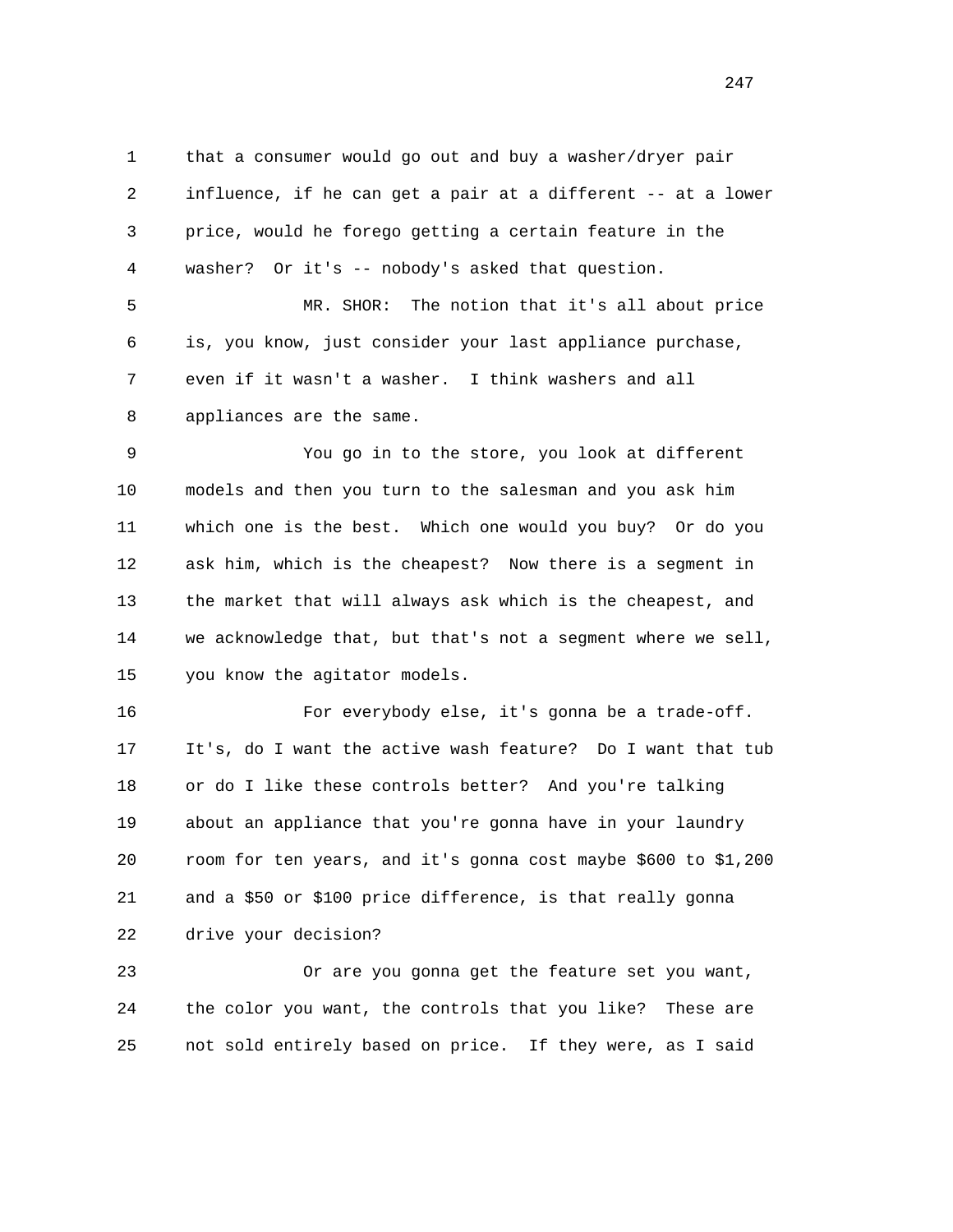1 before, everyone would look the same and the manufacturers 2 would just keep making a basic model and find ways of making 3 it more efficiently to reduce the price.

 4 That's not how they compete. They compete based 5 on features, they compete based on capacity. Things don't 6 line up exactly. The pricing data in this case, I don't 7 envy you, your job, Ms. Breaux, and Ms. Cohen, there's a lot 8 of differences between all the products. You can't line 9 them up exactly, you can look at it globally. You can do 10 categories, you can try and find the products that match 11 exactly.

 12 No product matches exactly. That's purposeful. 13 All the manufacturers before you, they don't want to compete 14 on price. That's a race to the bottom. They wanna keep 15 their prices as high as possible by introducing new 16 features, introducing new colors, introducing things that'll 17 stimulate the consume to buy their product.

18 MR. KLETT: Mr. Fravel, this is Dan Klett. 19 There's another element to washers and dryers being sold in 20 pairs, or at least, you know, a fairly high percent. And 21 that relates to the budget part of the market. And that is, 22 if the consumer's going in and has a budget restraint and is 23 paying \$399 for a washer.

 24 You know, essentially to move that consumer up 25 to the \$499 is really not a \$100 price delta, it's really a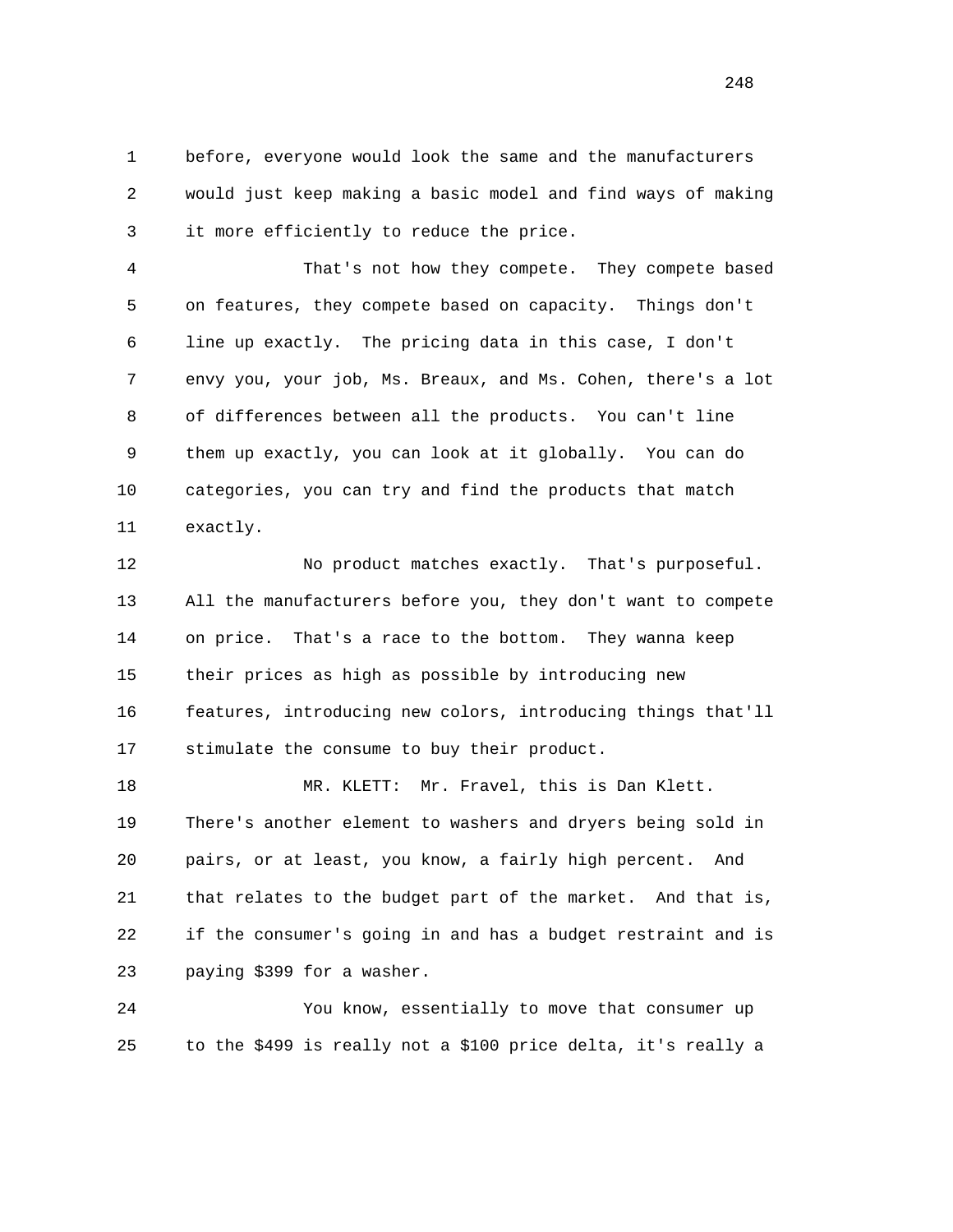1 \$200 price delta, because if you're buying in pair, you're 2 buying a, you know, you're buying two for \$100 more each. 3 And so that further accentuates, kind of the budget, in 4 terms of moving a budget consumer up to the next price tier. 5 MR. BRINDLE: Dean Brindle, again, with Samsung, 6 addressing another question, Mr. Fravel. I apologize, I 7 didn't answer your question regarding premium product versus 8 standard product as far as the attachment rate of dryer 9 sales. 10 Two things I would say that definitely drive 11 higher dryer sales as a ratio to washers, one is color, and 12 one is the innovation story for us. We find that overall in 13 the more premium products where there are more features for 14 the consumer to consider, we more often find the dryer on 15 the same sales ticket. 16 MR. FRAVEL: Okay. Mr. Herring, do you have any 17 comments on this? 18 MR. HERRING: No, nothing further to add. John 19 Herring with LG. 20 MR. FRAVEL: Okay. Thank you. I have no more 21 questions. 22 MR. CORKRAN: Thank you, Mr. Fravel. Mr. 23 Boyland. 24 MR. BOYLAND: Good afternoon. Thank you for your 25 testimony. Sticking with the dryers for a moment, I just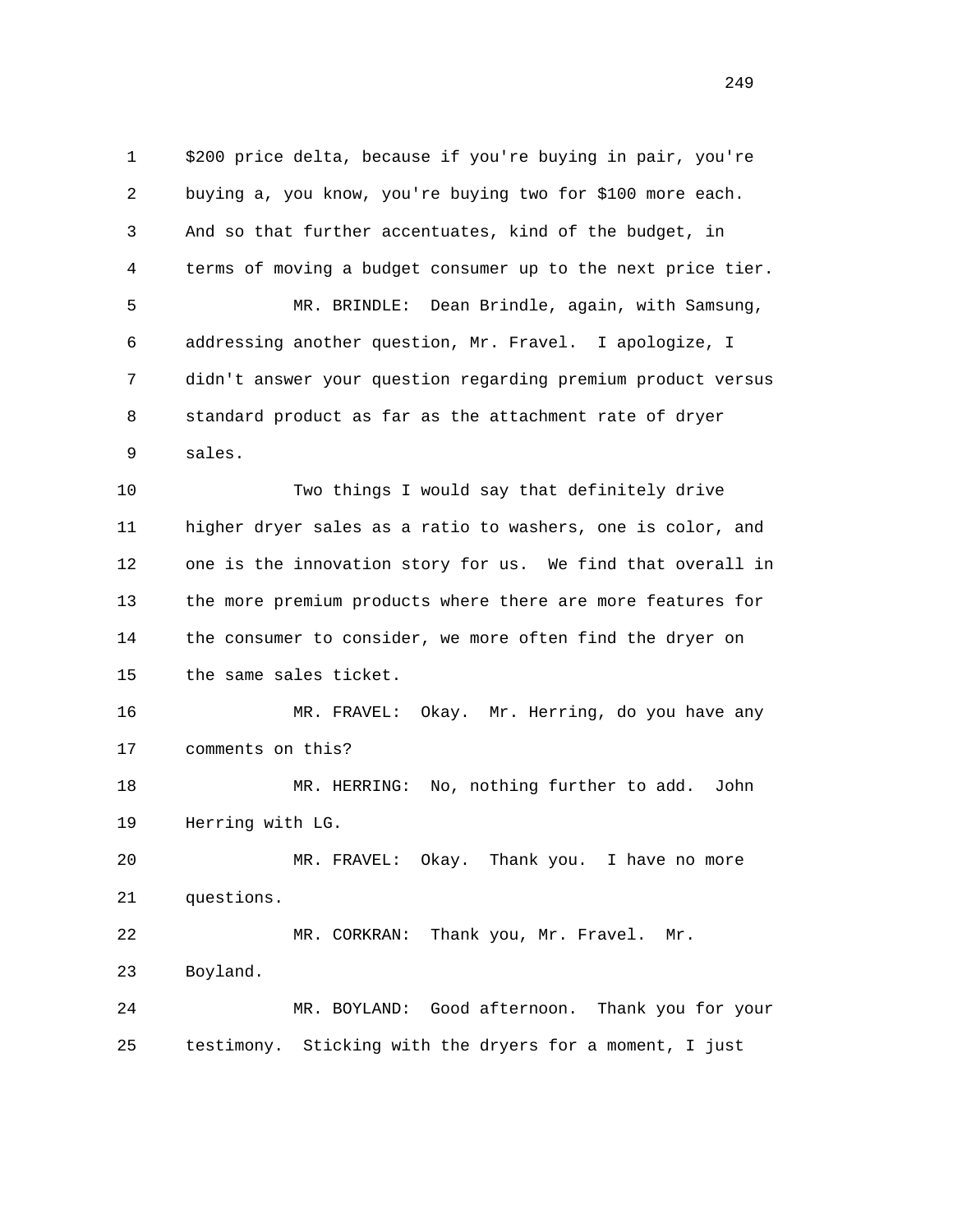1 wanted to ask, I understand the point that, you know, they 2 compliment each other. But is there any precedent for -- 3 Mr. Dan Klett, specifically, because you raised this in your 4 testimony, is there any precedent for us gathering financial 5 results on a different product?

 6 MR. KLETT: Well, I think it's -- this is Dan 7 Klett with Capital Trade. I think it's a -- under your 8 conditions of competition, it's a supply condition. I mean, 9 supply/cost condition of competition and that is that it's a 10 relatively recent phenomena that dryers are sold at the same 11 price as washers. You know, historically as Mike indicated, 12 given the cost difference, they were priced differently. So 13 I think it's a relevant condition of competition in terms of 14 looking at kind of the financial condition of the industry, 15 the fact that this phenomenon is occurring.

 16 And by the way, it also -- you know, we talked 17 about dryers, but there's also a phenomenon with regard to 18 pedestals being sold bundled with the front load washer. I 19 mean, Dean or John can maybe talk about what they perceive 20 to be the profit margin on a pedestal, but, you know, that's 21 another area of cross-subsidization, if you will, on the 22 frontload part of the market.

 23 MR. SHOR: To answer your question, Mr. Boyland, 24 Mike Shor for Samsung again.

25 I am not aware of any other case at the

<u>250</u>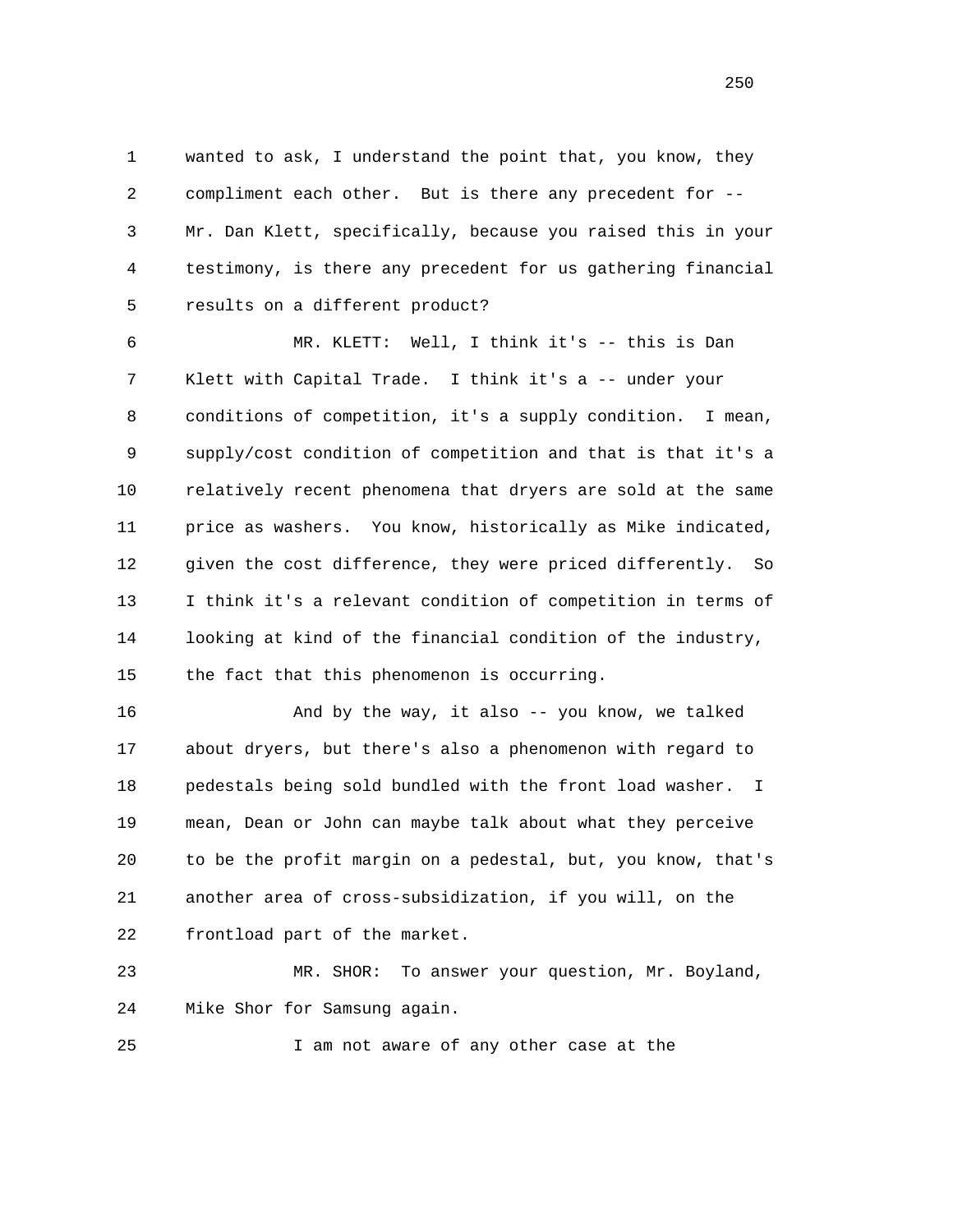1 Commission involving paired pricing. But the example I 2 would give would be the razor industry. For years the razor 3 industry has known as basically giving away the razors and 4 then they make their money on the razor blades. Suppose 5 there were a dumping case brought against razors and the 6 domestic industry complained that they were losing money on 7 their razors. Well, of course they're losing money on their 8 razors because that's their business model. So I don't know 9 if that means you would gather data on the razor blades to 10 see if that was profitable, but you would -- you would 11 definitely at least look at the profitability on razors in 12 the context of the pricing structure and the nature of the 13 industry. And that's kind of what we're asking you to do. 14 Don't look at it absolutely. Understand that there's a 15 reason why washer profitability is low to nonexistent and 16 it's because the products are priced that way because they 17 make more money on dryers.

 18 This is not a case against dryers, by the way. 19 MR. DURLING: Mr. Boyland, Jim Durling, just one 20 further comment. The record evidence that you have now that 21 indicates this really is not just a condition of 22 competition, but a material condition of competition is the 23 data on North American appliance profitability. Right? So 24 we have a situation where we know the washer segment and/or 25 more broadly defined, kind of the washer/dryer segment, the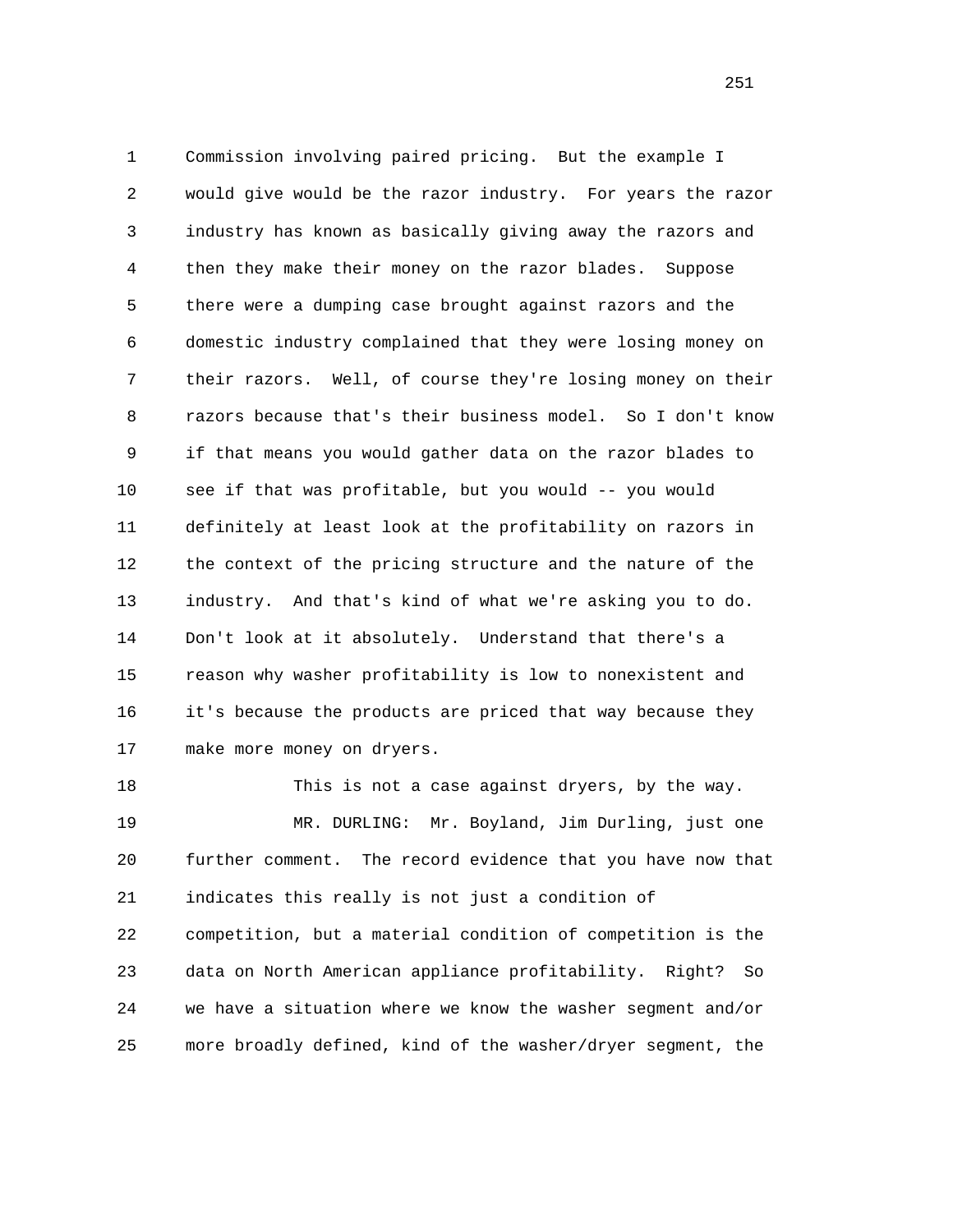1 laundry segment of the market is a really big part of that 2 total. And we also -- you have historical information about 3 some other segments but we're talking about a really big 4 part of North American Appliance. And North American 5 Appliance as a whole has been certified to the U.S. 6 government as being extremely profitable. Healthy profits 7 consistently throughout the period. So that does kind of 8 raise the issue somewhere in that segment they're making a 9 lot of money. And if the losses in this segment are to be 10 believed, the profits in the other segments have to be 11 proportionally that much greater.

 12 MR. SHOR: This is Mike Shor again for Samsung. 13 I think I heard one of the Whirlpool witnesses testify this 14 morning that washers are the heartbeat of the company. I 15 think that was the phrase he used. And if that in fact is 16 true, if it's the heartbeat of the company, and the -- it's 17 losing money, you would expect that would be a material fact 18 that would be disclosed in their financial statements. They 19 have never disclosed that as a material fact, because it's 20 not terribly material given what's happening with washers 21 and dryers together.

 22 So the dryers and -- everybody looks at laundry 23 as a segment, the laundry segment, all the data as Jim 24 mentioned would suggest that it's doing well.

25 MR. BOYLAND: Thank you. And I guess I would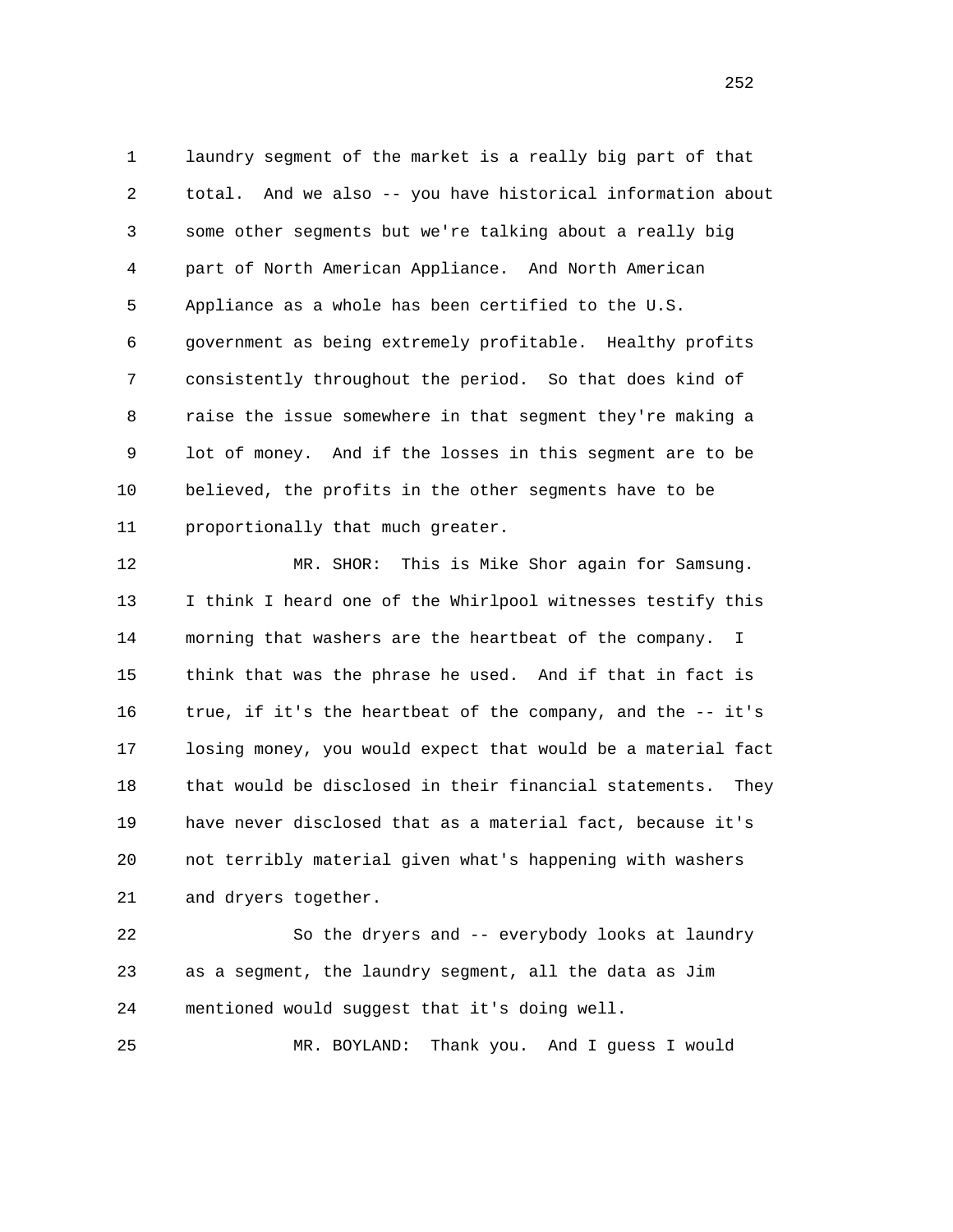1 invite the U.S. producer to maybe comment on this as well.

2 I think it would be fair. But I appreciate the

3 clarification. Thank you.

4 MR. CORKRAN: Thank you, Mr. Boyland.

 5 I have one area that I was seeking a little bit 6 of clarification on. And that was, Mr. Cassise asked about 7 the existing -- the existing facilities in Korea and Mexico 8 that had formally supplied the U.S. market with washers. 9 And I thought I heard that they had -- that they had shifted 10 to other products such as dryers. I wanted to make sure, 11 (a) that I was taking that information correctly, and if 12 that is correct, can you give me a sense of how easy or 13 difficult it is to switch with existing equipment between 14 washers and dryers?

 15 MR. BRINDLE: Dean Brindle with Samsung. I 16 stated that we do build dryers in Mexico now. We've 17 relocated dryers from Korea and from China to Mexico for 18 supply to the U.S. market. Washer and dryer production to 19 supply the U.S. market is no longer done in Korea, as I 20 mentioned. Those products are quite different. So without 21 getting into all the manufacturing complexities because 22 that's outside of my product marketing and sales 23 responsibilities, certainly the tooling and the 24 infrastructure required to produce dryers and washers are 25 not alike.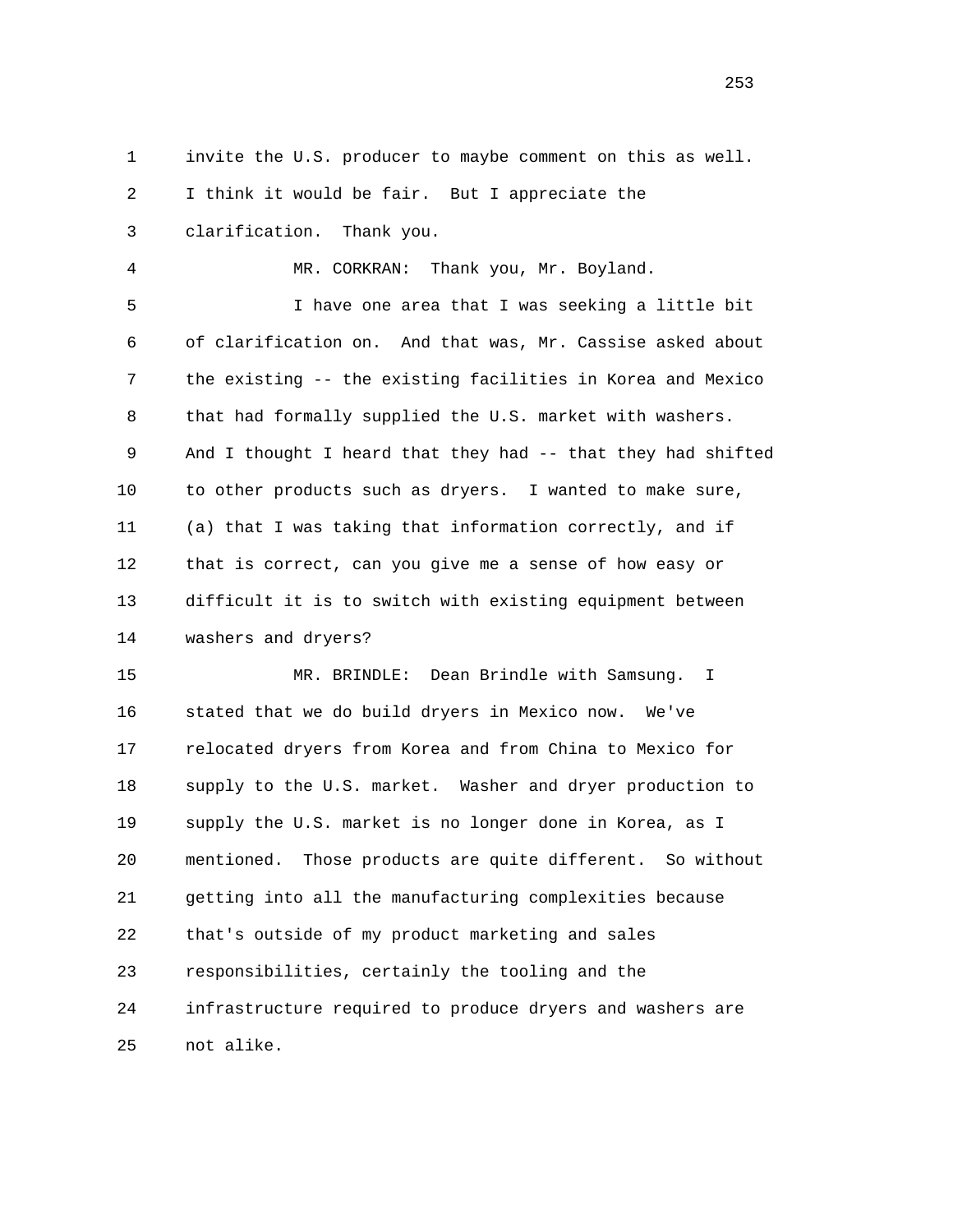1 MR. KIM: Andrew Kim, LG. Similar answer with 2 the Samsung Electronics, but one difference is we haven't -- 3 we still manufacture some laundry products in the Korea -- 4 in Korea. 5 MR. CORKRAN: Thank you very much. I appreciate 6 that additional information. That is the last question I 7 had. Let me turn to my colleagues to see if there are any 8 additional questions. 9 (No response.) 10 MR. CORKRAN: No. With that I would like to 11 thank you very much for very helpful, very energetic, at 12 times, but always very high quality presentation today. 13 Thank you very much. And this panel is dismissed. 14 We will take five minutes before we regroup for 15 final comments. Thank you. 16 (Brief recess taken.) 17 MR. CORKRAN: Thank you once again. And at this 18 point we will begin rebuttal and closing remarks. 19 Mr. Levy, you may begin when ready, please. 20 CLOSING REMARKS OF JACK LEVY 21 MR. LEVY: Thank you again. Jack Levy for 22 Petitioner Whirlpool Corporation. It's been a long day. So 23 I will try to keep it short. 24 But what we told you this morning was that we 25 suspected you wouldn't hear much about the statutory factors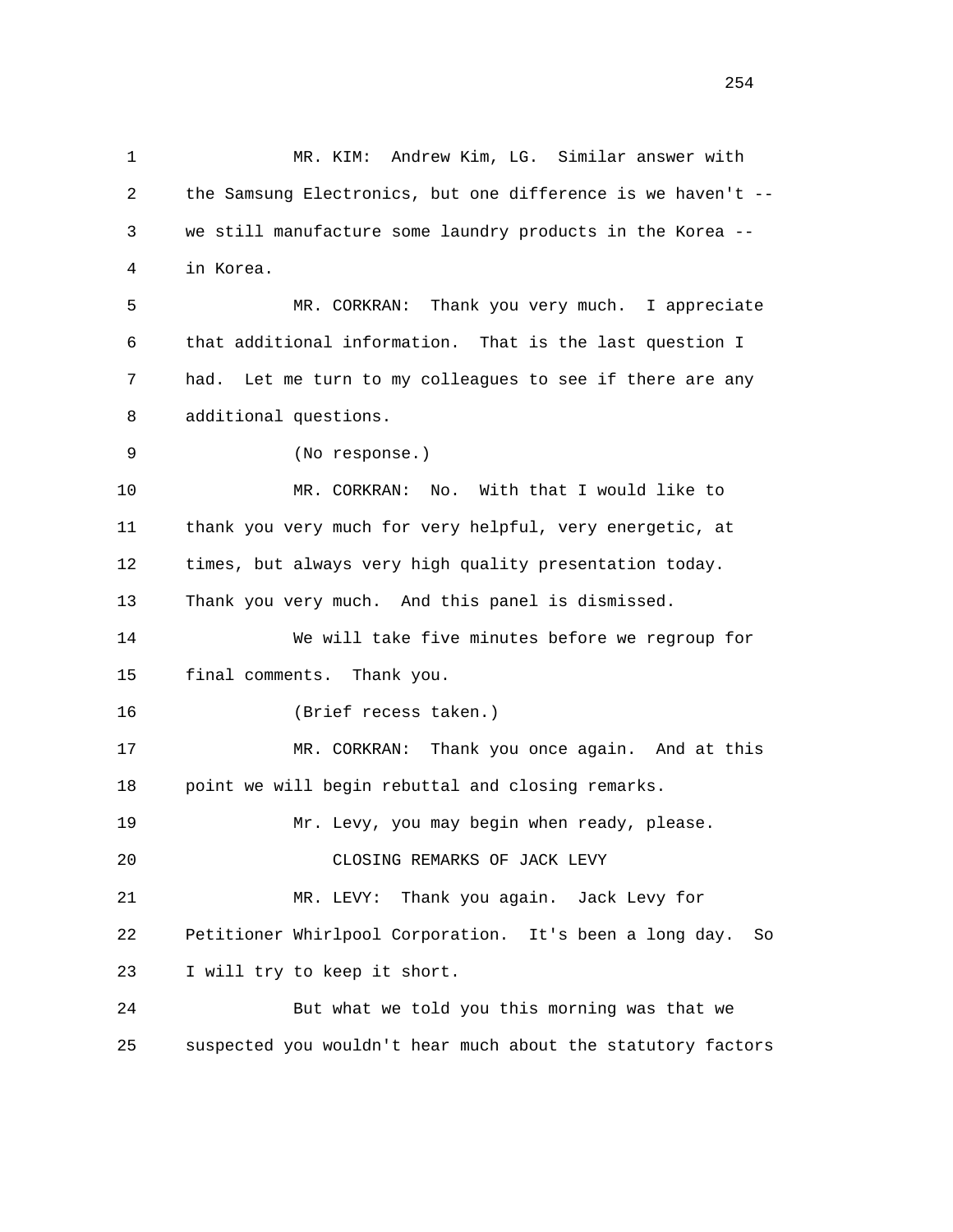1 and the statutory framework, you would hear a lot of 2 distraction. And I think that's exactly what happened. I 3 didn't hear much this afternoon about volume effects, about 4 the significant rise in imports from China, about the market 5 share gains, about the market share losses of the domestic 6 industry. Did not hear anything at all about price 7 competition at the wholesale level which is the relevant 8 level of trade for ITC analysis. I didn't hear anything 9 about the record evidence of underselling or price 10 suppression and price depression, no acknowledgement of the 11 more than 200 lost sales and lost revenue allegations 12 corroborating petitioners' narrative about adverse price 13 effects during this period.

 14 And we heard nothing to convincingly rebut the 15 palpable impact, the injurious impact on U.S. producers. 16 When you look at the record evidence through the lens of 17 this statute the record is clear. When you think about the 18 two panels that you've had before you today, it's really 19 been the tale of two different industries. On the one hand 20 what we described to you in terms of the conditions of 21 competition is very much grounded in Commission's findings 22 as summarized at Petitioner's Exhibit B. And if you can 23 indulge me and try to find that exhibit, I would just like 24 to make reference to it again.

25 The narrative that we used this morning was to

<u>255</u>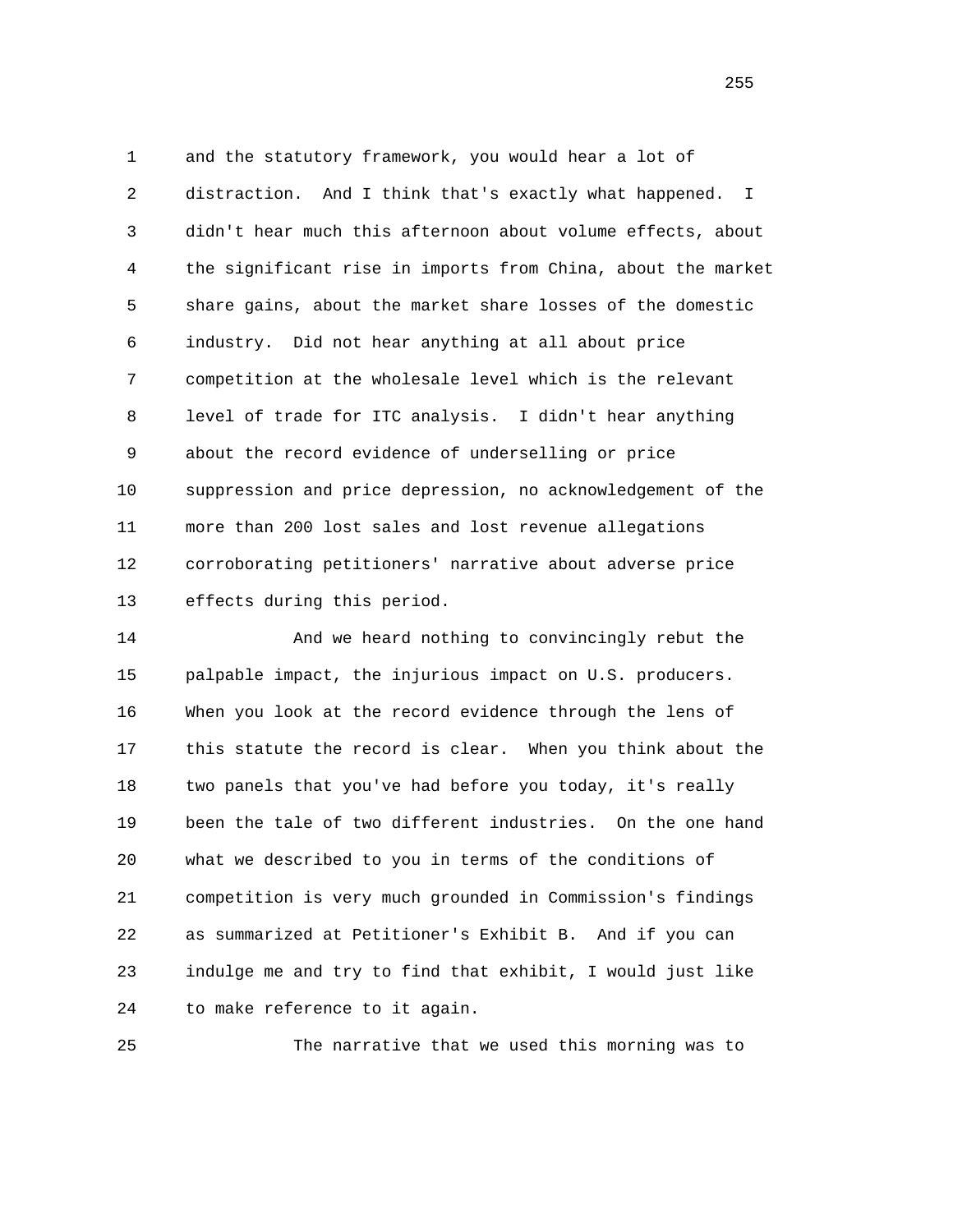1 focus on that fact that point number one, competition occurs 2 at the wholesale level. This is what the ITC found and this 3 is the way the market works.

 4 Second, not that non-price factors don't exist, 5 we agree with the Commission in the previous case. They are 6 also important. But subject imports and domestically 7 produced washers are comparable with respect to such 8 factors. They are substitutable and against that backdrop 9 wholesale price matters. That is the key factor in retailer 10 purchasing decisions. And as we described, what motivates 11 retailers is margin and terms. But to be sure margin, 12 wholesale price.

 13 What you heard this afternoon was a very 14 different narrative. The entire conversation was at a 15 different level of trade. They tried to tell a story and 16 appeal to your sense of self as a consumer who buys at 17 retail and talk to you about retail prices. We saw consumer 18 surveys, we saw retail prices, discussion about consumer 19 preferences, consumer taste, comparison of retail prices for 20 models. None of this is relevant under the applicable 21 statutory framework and it is entirely at odds with what the 22 Commission did in the last case. They're essentially 23 telling you that the Commission's analytical framework in 24 the last case was dead wrong. And I respectfully submit 25 that the Commission got it right on the conditions of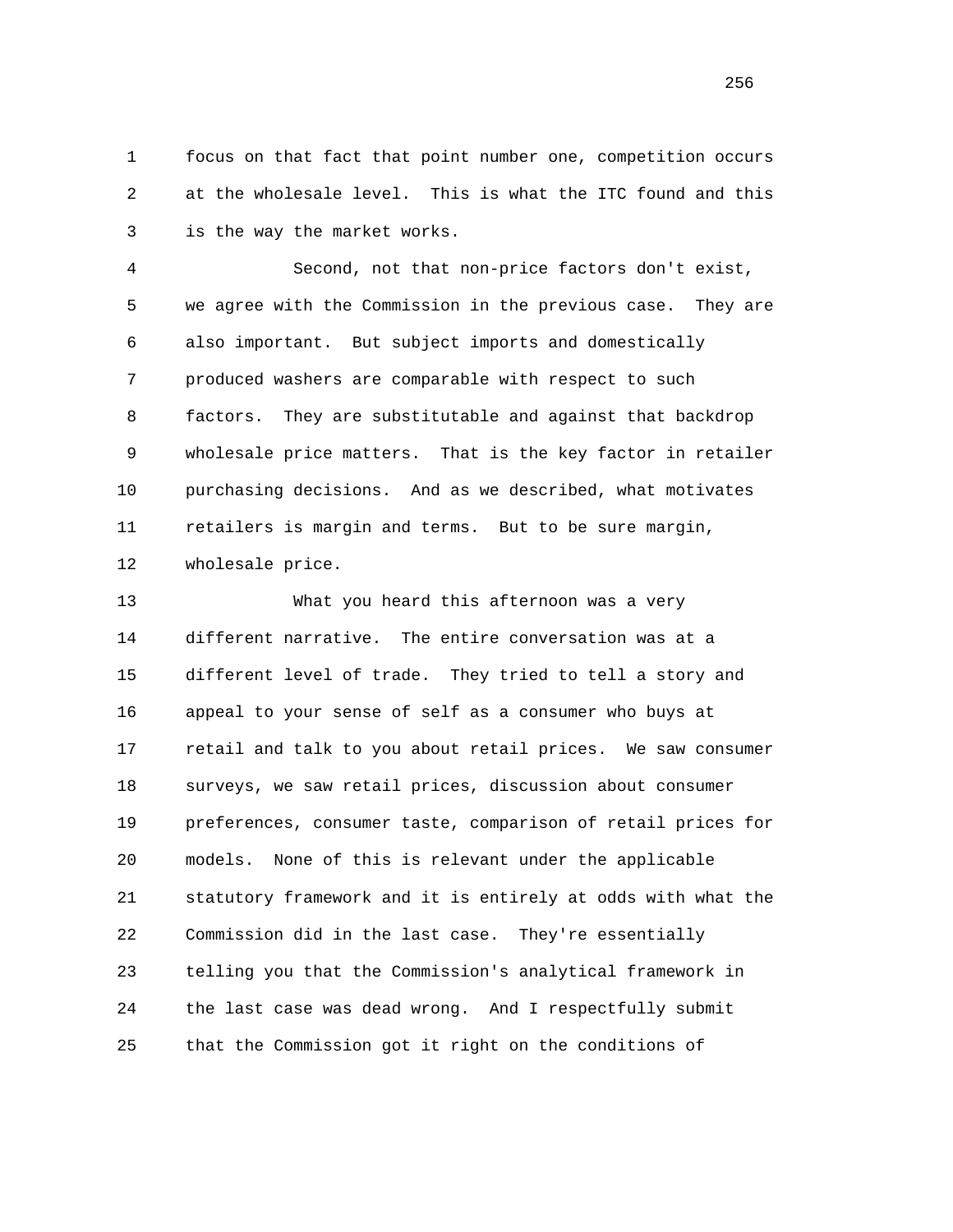1 competition in the last case.

| 2  | When they cite to retail prices, they show you                  |
|----|-----------------------------------------------------------------|
| 3  | average selling values, AESV or AUVs. In the last case the      |
| 4  | Commission explicitly noted that AUVs are distortive in this    |
| 5  | industry because of the great variety of product mix. But       |
| 6  | yet here they are showing you retail prices, and showing you    |
| 7  | Respectfully submit you can derive no meaningful<br>ASVs.       |
| 8  | inferences from such junk data.                                 |
| 9  | Samsung and LG also told you a narrative that                   |
| 10 | their success in the marketplace is not due to price but due    |
| 11 | to innovation. Samsung said that this track record began in     |
| 12 | 2008 and continues to date. And LG showed you a similar         |
| 13 | chart showing purported innovation going back to 2003 to        |
| 14 | present. We can rebut some of these points in our               |
| 15 | post-conference brief but the lion's share of the LG            |
| 16 | innovation, for example, occurs during the POI of the past      |
| 17 | The Commission analyzed this. They surveyed<br>case.            |
| 18 | purchasers and they found comparability in terms of             |
| 19 | innovation and features between U.S. producers and Samsung      |
| 20 | So what's new here? There's nothing new.<br>and LG.<br>It's all |
| 21 | about competition based on wholesale price.                     |
| 22 | And I just lost my time.                                        |
| 23 | They also tried awfully hard to segment the                     |
| 24 | You know, when you've got a tough case what do you<br>market.   |
| 25 | do if you're a respondent? You try to segment the market        |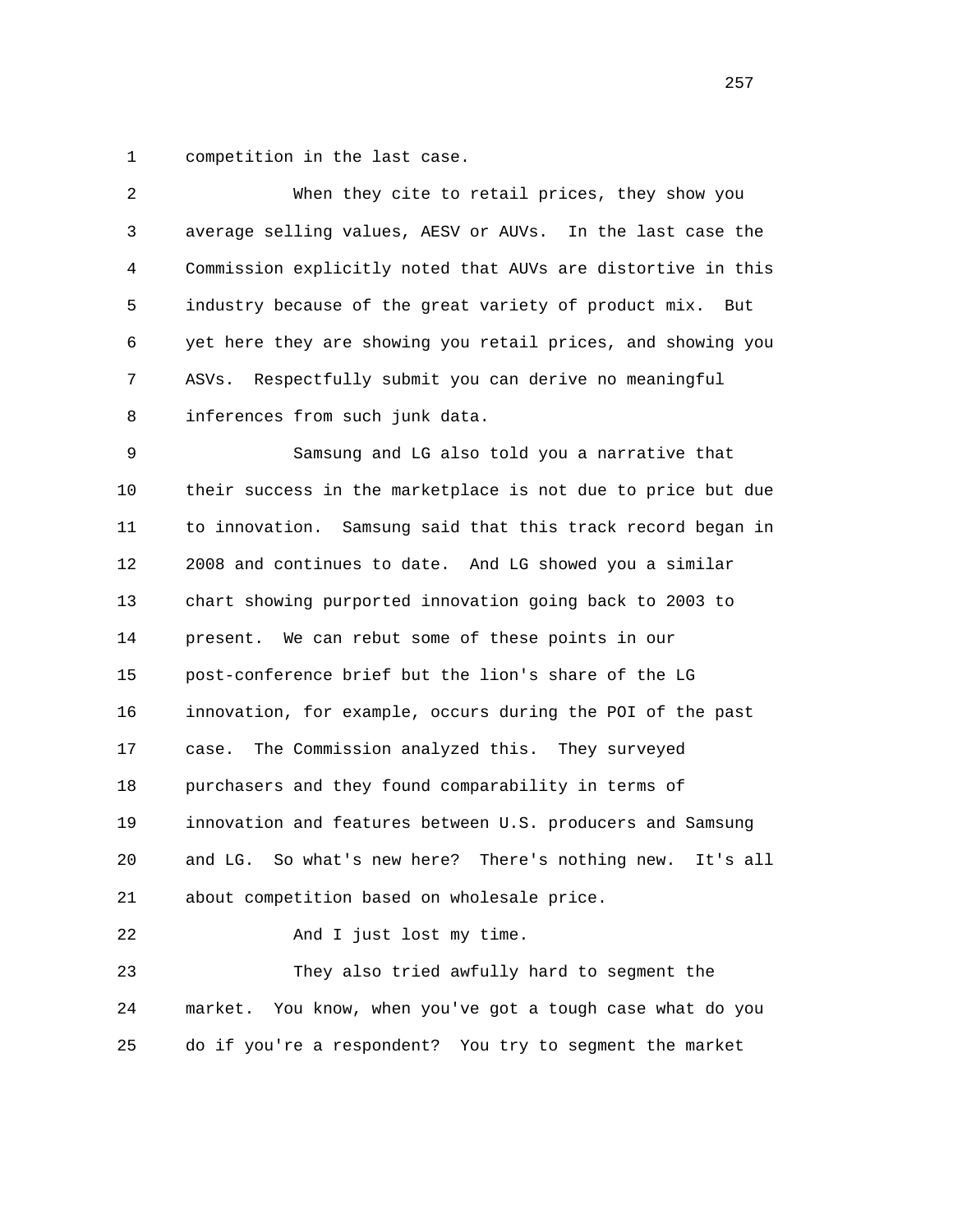1 and argue attenuated competition. But that too flies in the 2 face of Commission findings. They want to completely 3 disavow ITC findings of price compression in the marketplace 4 which were grounded in purchaser questionnaire responses. 5 They completely disavowed evidence of cross-shopping that 6 frontload competes with topload competes with frontload. 7 And Mr. Shor's theory that they're somehow a gap in the 8 product lineup finds no evidence in the administrative 9 record. You know, simply put, there is no meaningful market 10 segmentation. Everything is competing with everything. 11 There is a diversity of product mix and there's tremendous 12 and intense competition at the wholesale level on the basis 13 of price.

 14 Also importantly, Mr. McCullough, in discussing 15 domestic-like product said, quote, "there's a continuum of 16 overlapping competition." On that point we agree.

 17 We also heard some new theories that were never 18 made in the prior case. But apparently Samsung now has good 19 counsel and they say, "look at dryers" not as part of the 20 domestic-like product because we all know that's absurd, 21 right? Dryers are made in different manufacturing 22 facilities, they have different uses. No one can plausibly 23 argue that. I think even Samsung himself the witness said 24 here, they are not like.

25 So instead, think about dryers as a condition of

<u>258</u>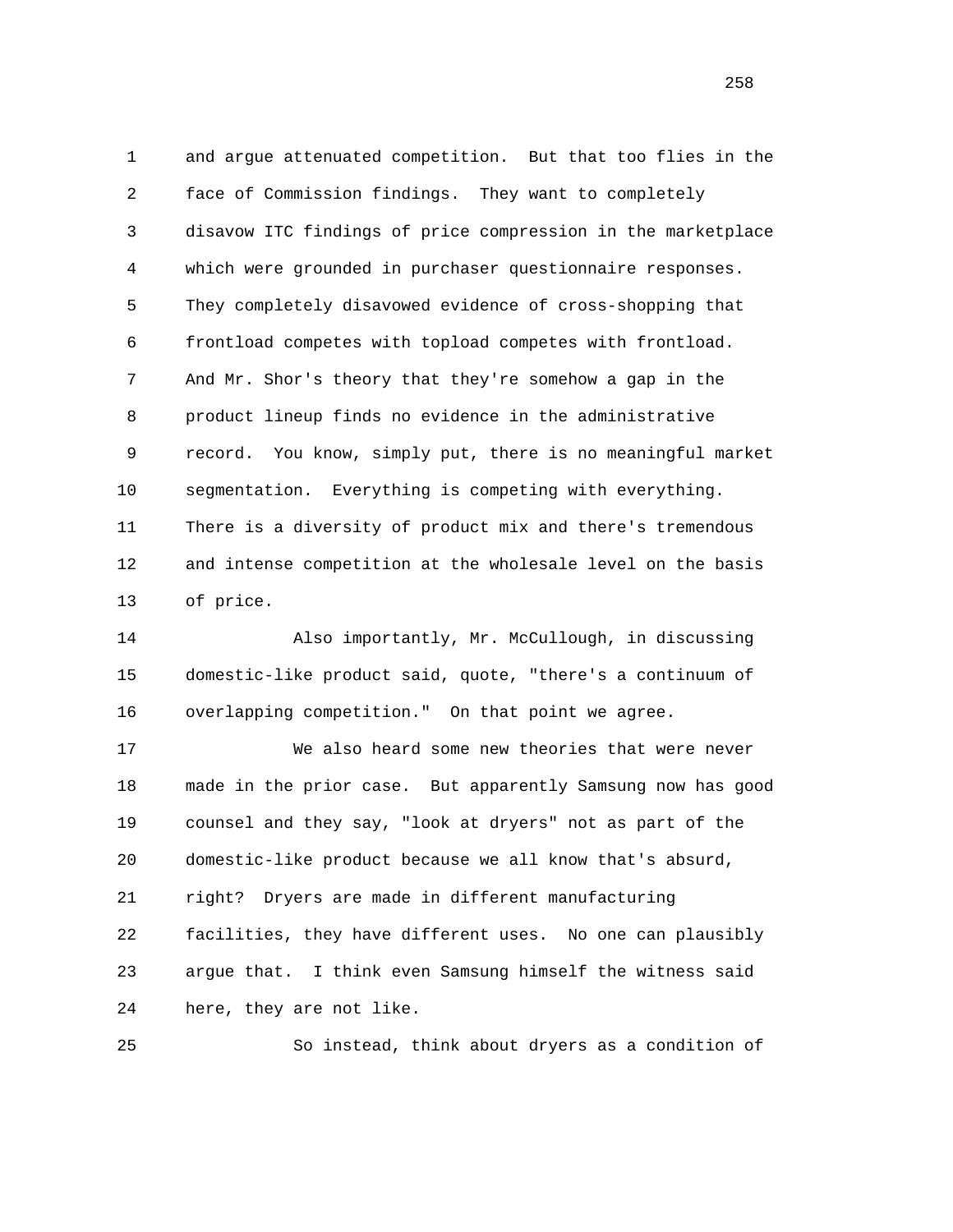1 competition. And in that regard, think of it this way, it's 2 perfectly normal for U.S. producers to make washers and lose 3 money. While we respectfully submit that that isn't the way 4 the world worked until Samsung and LG bought their way into 5 the U.S. market with dumped pricing. It is uneconomic, it 6 is unsustainable, and it is an absurd assertion.

 7 Moreover, their argument that it is appropriate 8 to look at dryers is entirely grounded again at consumer and 9 retail level discussion that consumers maybe half the time 10 buy these things, washers/dryers, in pairs. And that at 11 retail the prices can be similar. Ah, but at the wholesale 12 level, the relevant level of trade for the Commissioners, 13 Whirlpool and other U.S. producers, they sell their washers, 14 for the most part, one unit at a time, separate and apart 15 from dryers, and wholesale prices for dryers are different 16 than wholesale prices for washers. Their entire theory 17 breaks down when you look at things at the correct level of 18 trade which is wholesale.

 19 If you take nothing away from today's staff 20 conference, please remember the importance of analyzing this 21 industry at the wholesale level at wholesale prices.

 22 And I think perhaps the final point relating to 23 the pricing data there was some discussion about the need to 24 analyze these GE skews in the pricing data. And I think 25 perhaps just three things wanted to make clear for your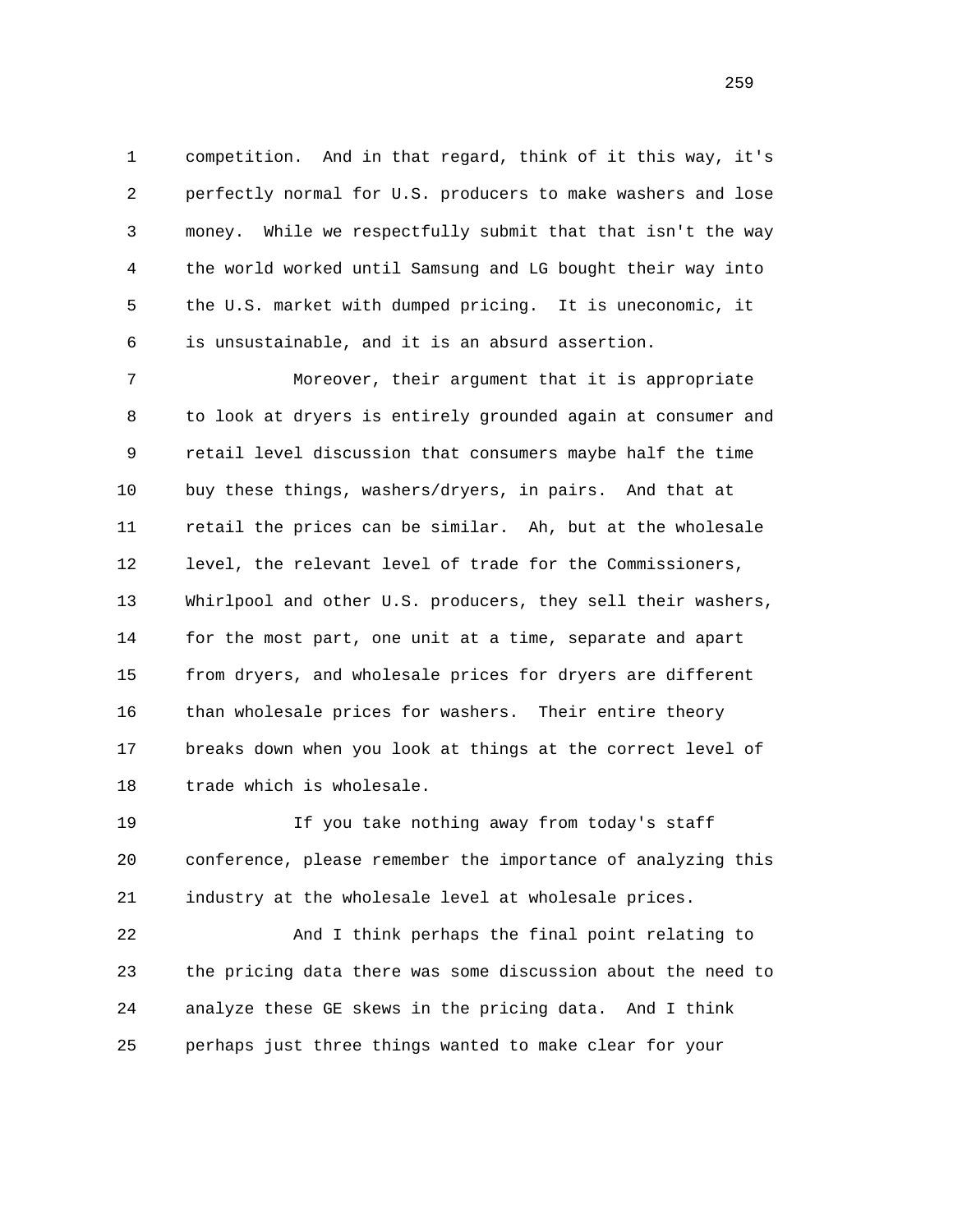1 attention. First, these skews are imported products from 2 China. They are not produced in the United States.

 3 Second point, they are outside the scope as 4 defined in the petition. And therefore we think there's no 5 precedent for including them in the pricing products. And 6 finally, they're OEM sales to GE. You know, respondents 7 went on and on about Kenmore and how sales at the OEM level 8 should be treated as different. There's a certain hypocrisy 9 in saying, no, no, no, no, don't look at Kenmore sales in 10 the same bucket, but here you have to look at these 11 out-of-scope products that are OEM sales. It's sort of a 12 nutty line of argument and it can't be squared with other 13 things they've said. And it can't be squared with ITC 14 precedent.

 15 So let me end where I started which is that 16 competition occurs at the wholesale level. There are 17 non-price factors that matter, but at the end of the day 18 domestic producers and subject imports are all innovative. 19 They all offer competitive features. As a result, 20 competition boils down to wholesale price.

 21 And, finally, you know, Mr. Porter, apparently 22 there's no need to do lost sales, lost revenue surveys 23 because Mr. Porter does his own surveys. He talks to 24 retailers and they tell him what matters and it's not price. 25 Or alternatively you can look at the results of

<u>260</u>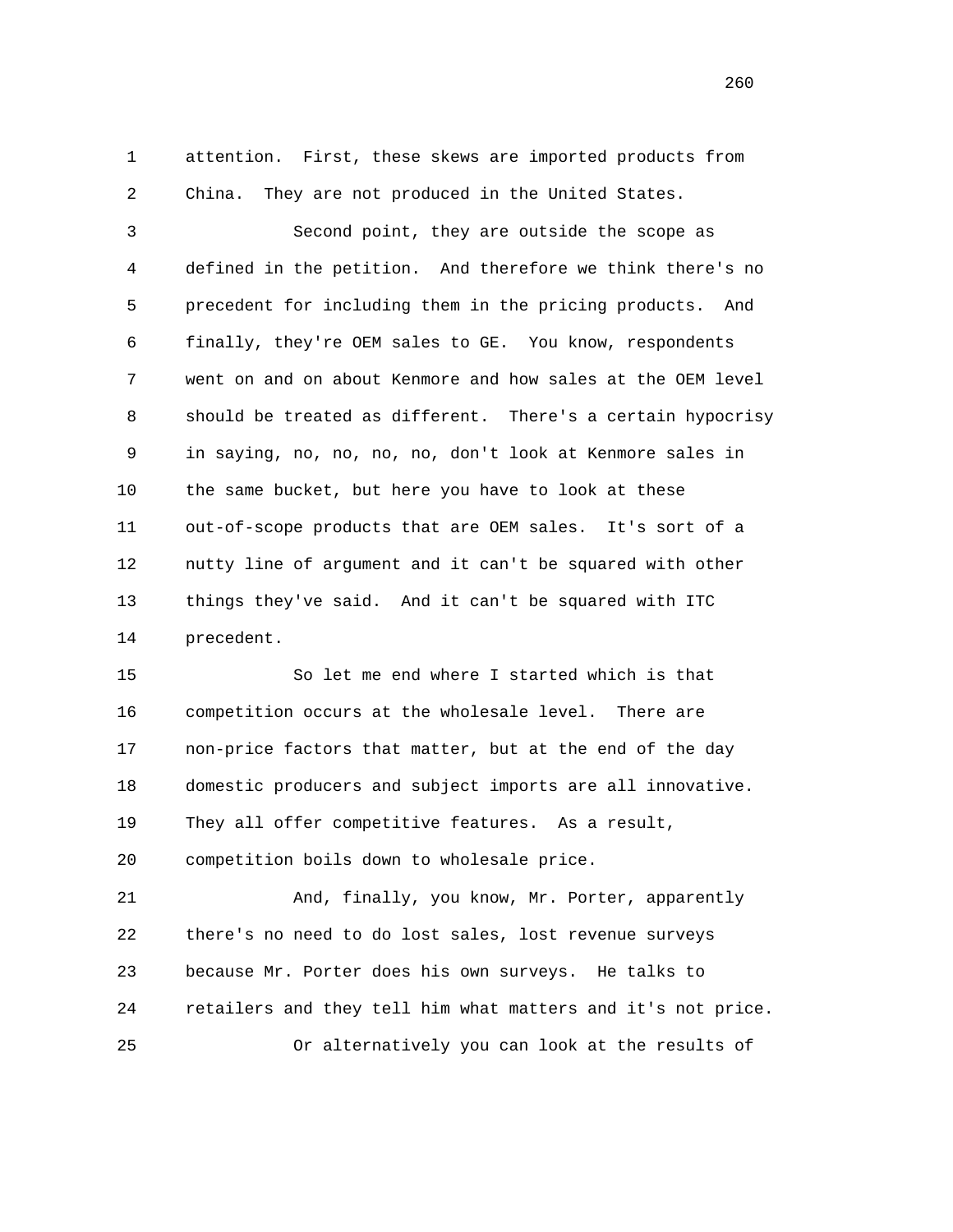1 your own lost sales, lost revenue surveys. Are purchasers 2 telling you that price matters, priced at the wholesale 3 level? 4 MR. CORKRAN: Mr. Levy, I don't mean to

 5 interrupt, but can you close because we're running out of 6 time.

 7 MR. LEVY: Happy to close. And we respectfully 8 submit that if you look at the record evidence, whether on 9 price, on volume, and on impact, the record evidence is 10 palpable that there is a causal link between the dumped 11 imports from Samsung LG on the one hand hand, and production 12 -- the financial performance of the U.S. industry. So thank 13 you very much for your patience. It's been a long day. And 14 thank you in advance for your attention in preparing the 15 staff report.

16 MR. CORKRAN: Thank you very much. 17 CLOSING REMARKS OF MICHAEL T. SHOR

 18 MR. SHOR: Thank you. It's Mike Shor for 19 Respondents. I remembered to introduce myself.

 20 Mr. Levy wants to make your job easy. He wants 21 to tell you, you don't even have to conduct an 22 investigation, you've done it already. Never mind that 23 every Commission case is sui generis. Never mind that this 24 is a different country. Never mind that there have been 25 changes in the industry. He just wants you to regurgitate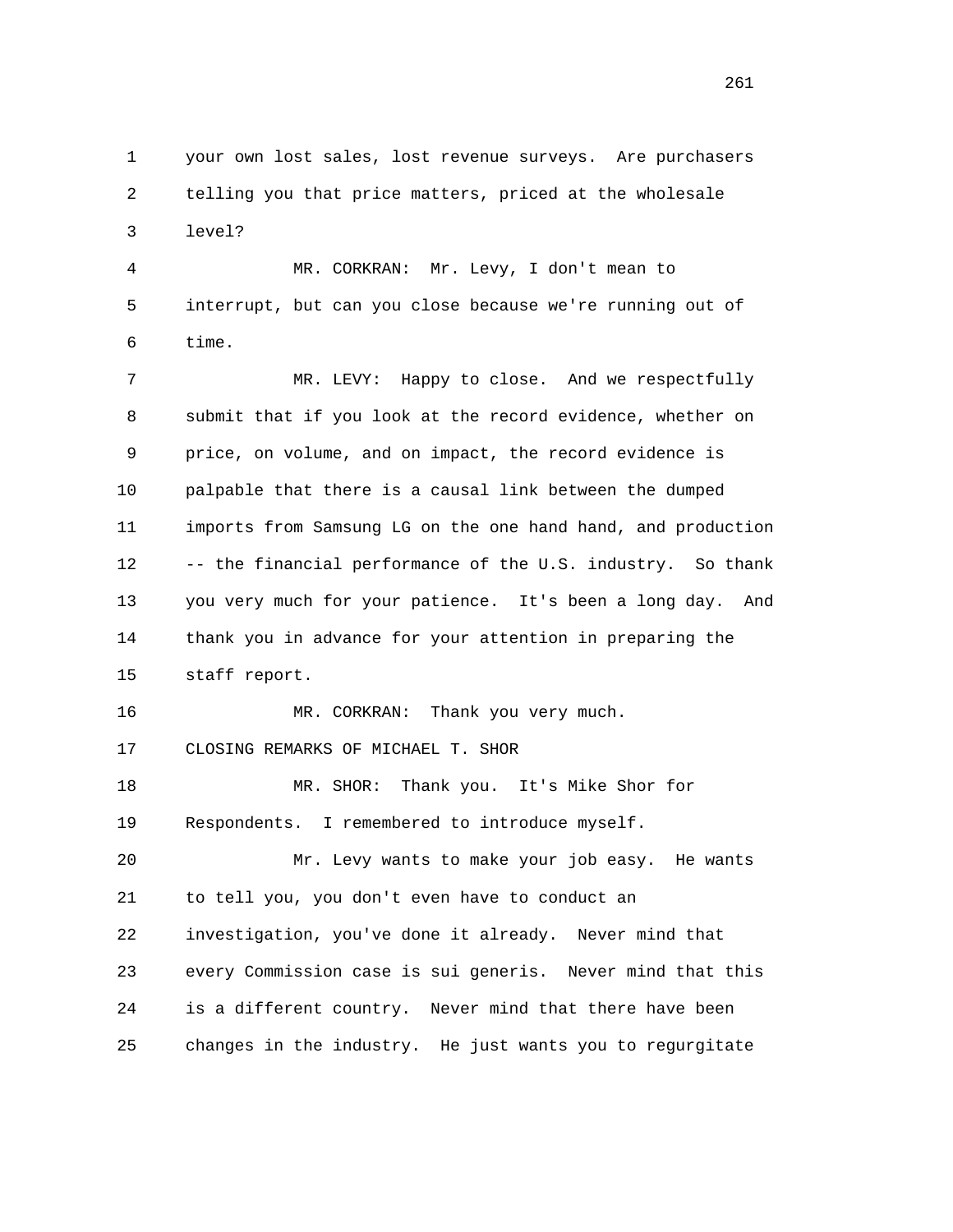1 the findings from the last go round.

 2 That's not the way the statute works as Mr. Levy 3 is fond of saying.

 4 Petitioners' injury story in this case is more 5 appropriate for a commodity product case. It can't possibly 6 be true for branded, differentiated products like large 7 residential washers. We focus on the consumer because the 8 consumer drives the purchasers' decision.

 9 As the Commission found in the refrigerators 10 case, demand for appliances like refrigerators and like 11 washers, is derived from consumer demand. Ultimately you as 12 the consumer drive the decision on what the retailer stocks. 13 Because if you don't purchase it, they're not going to stock 14 it.

 15 If you recently bought a washer, you know their 16 story can't be true. Why did you go to the store? As they 17 would have it, it's all about price, so you should have just 18 gone on line and bought the cheapest washer you could find. 19 That's not what we buy. You go to the store because you 20 want to feel the touch points. That's what the industry 21 calls the lid and the controls. The things you touch, you 22 want to have a sense for what they feel like because that 23 affects your perception of quality.

 24 What did you find when you got to the retail 25 store? You didn't find just one manufacturer, just one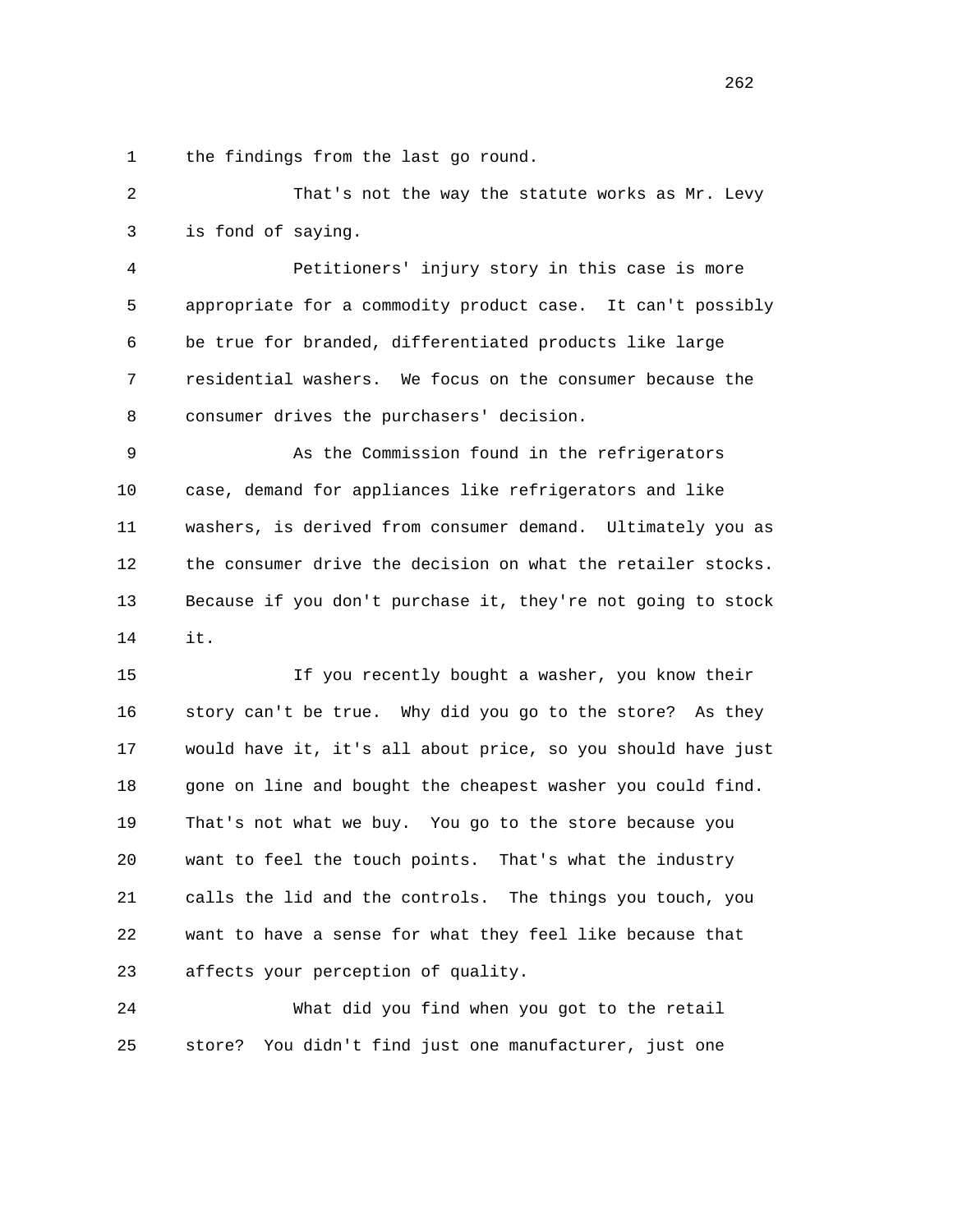1 brand. Under their theory, where it's just price, why would 2 a retailer ever stock more than one brand? Why wouldn't 3 they just stock whatever brand they could get the cheapest 4 price on? They don't do that because the retailers know 5 consumers want a choice. Every retailer sells multiple 6 brands. They sell LG, they sell Samsung, they sell 7 Whirlpool, they sell Maytag, they sell as many brands as 8 they can fit on their floor.

 9 The existence of multiple brands, it's not like 10 an auto showroom where you just look at one brand, the 11 existence of multiple brands on the same floor establishes 12 that it's not all driven by price. Brand matters. Features 13 matter.

 14 I have a 24-year-old son. I told him I was 15 working on a new case and representing Samsung, he got very 16 excited, mainly because he thought he could bet some 17 electronics out of it. But it was a name he recognized. He 18 said, "Who brought the case?" I said, "Whirlpool." He 19 said, "Who's that?"

 20 That generation grew up on cell phones and color 21 televisions and they have a completely different perception 22 of the brand universe than my generation and my parents' 23 generation.

 24 Finally, for those of you who recently went to a 25 store, think about how you made your own purchasing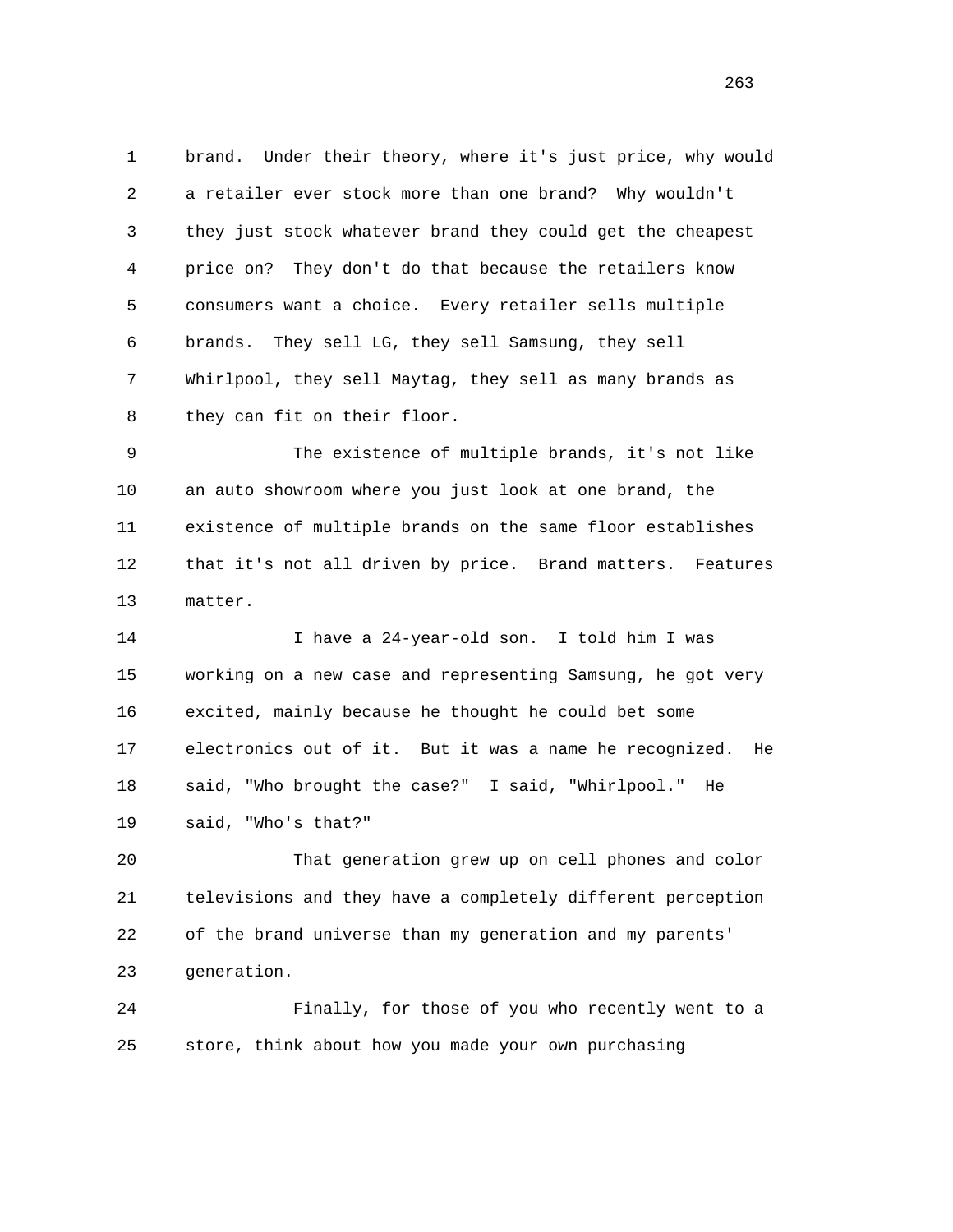1 decision. You probably went in with a specific price range 2 in mind that that you wanted to explore. You looked at 3 different models within your price range, and you decided, 4 did you want the 5.2 or the 5.3, which was more important to 5 you, the larger capacity, or did you want a heater? Or did 6 you want speed? Or did you want a color? Or did you like 7 that feel of this machine? Or did you want a stainless 8 steel bottom? You ultimately made your purchasing decision 9 based on the feature characteristics that you found appealed 10 to you. You weren't driven by the fact that within your 11 price range one unit was \$50 more or \$100 more. In this 12 industry the decisions by consumers and by derivation of the 13 decision of purchasers is not largely driven by a price. If 14 it was, you wouldn't see different features on different 15 machines.

 16 Second, if you're an economist, you recognize 17 that petitioners' theory can't be true. The argument they 18 made today and which the Commission accepted in the previous 19 investigation, doesn't work unless the feature set exists at 20 the same price point. We have heard no evidence about how 21 the price of a higher-end machine than the \$4 to 600 range 22 can affect the lower-priced agitator machines where we don't 23 compete.

 24 Somebody going into a store and the purchasers 25 make their purchasing decision based on that, someone going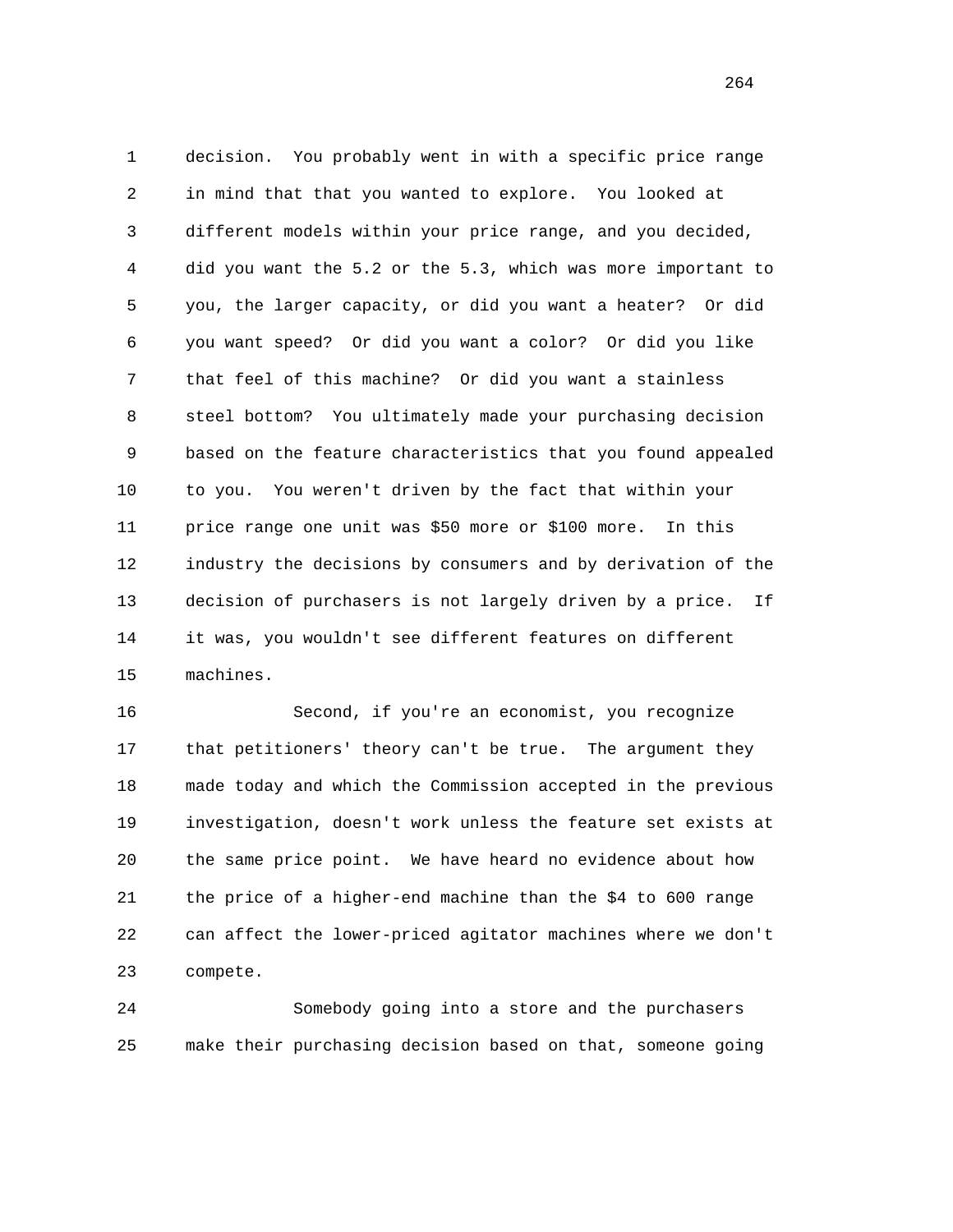1 into a store who wants the cheapest possible model they can 2 get will never walk out with a Samsung or an LG machine. 3 It's that simple. And the idea that our \$600 machine 4 because we add a heater to it and sell it for \$600 is going 5 to push down the price of the of the agitator machine, the 6 basic model, doesn't hold water, to use a washer analogy.

 7 Petitioners' circumvention argument is good for 8 atmospherics, but it's absolutely irrelevant under the 9 statute. In terms of the statutory analysis that Mr. Levy 10 would have us perform and we're happy to go through the 11 factors on the volume effect, domestic industry shipments 12 increased over the POI.

 13 On the price effect, we all have problems with 14 the pricing data. They made arguments to you that certain 15 things were miscategorized. We've made arguments to you 16 that certain things were mischaracterized. There's going to 17 be a lot of work in this case in sorting out the pricing 18 data and in coming up with good meaningful comparisons.

 19 We think categories that have a half a cubic foot 20 -- half a cubic foot differential in capacity is just too 21 big. The industry norm is that a .3 percent capacity can be 22 a \$100 difference in price. So it's just too far.

 23 But on the pricing data understand this, each 24 manufacturer has a different strategy for positioning their 25 models. You heard from the Samsung witness about Whirlpool

<u>265</u>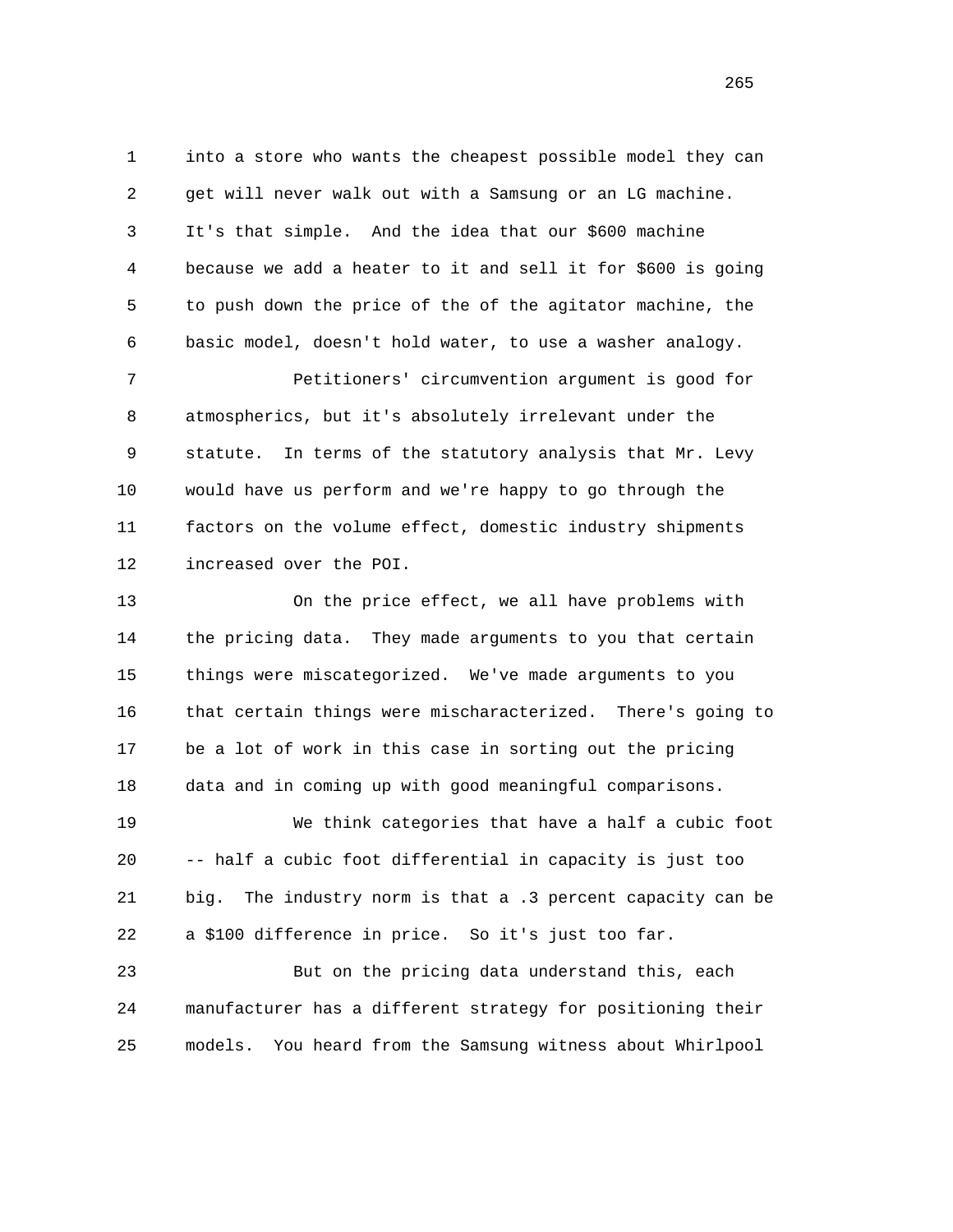1 positions their models based on capacity. They will sell a 2 higher-capacity machine at a price point where we sell a 3 lower-capacity machine.

 4 LG and Samsung position their machines more on 5 innovative features. They have different marketing 6 strategies and they have different positioning strategies 7 precisely because they want to avoid the race to the bottom 8 on price. They differentiate their products not based on 9 price, but based on features, based on capacity, based on 10 finish, based on color, based on everything you go to look 11 at when you go to buy a washer.

 12 Finally, on adverse impact, again, a lot of the 13 reason we can't talk about all of these factors is that all 14 of the information is confidential. When you have only two 15 importers and two producers, we can't talk about trends, we 16 can't talk about aggregate data. But we do make our dryer 17 point. We think it's a relevant condition of competition. 18 We also think you should ask Whirlpool and GE how they 19 handle their repatriation costs. We understand that those 20 were substantial. I heard someone mention that they may 21 have been amortized over a three-year period. How they 22 treat those costs which were incurred over the POI could be 23 very relevant on the pricing data. We suggest you look into 24 that.

25 And with that, I will close my closing remarks.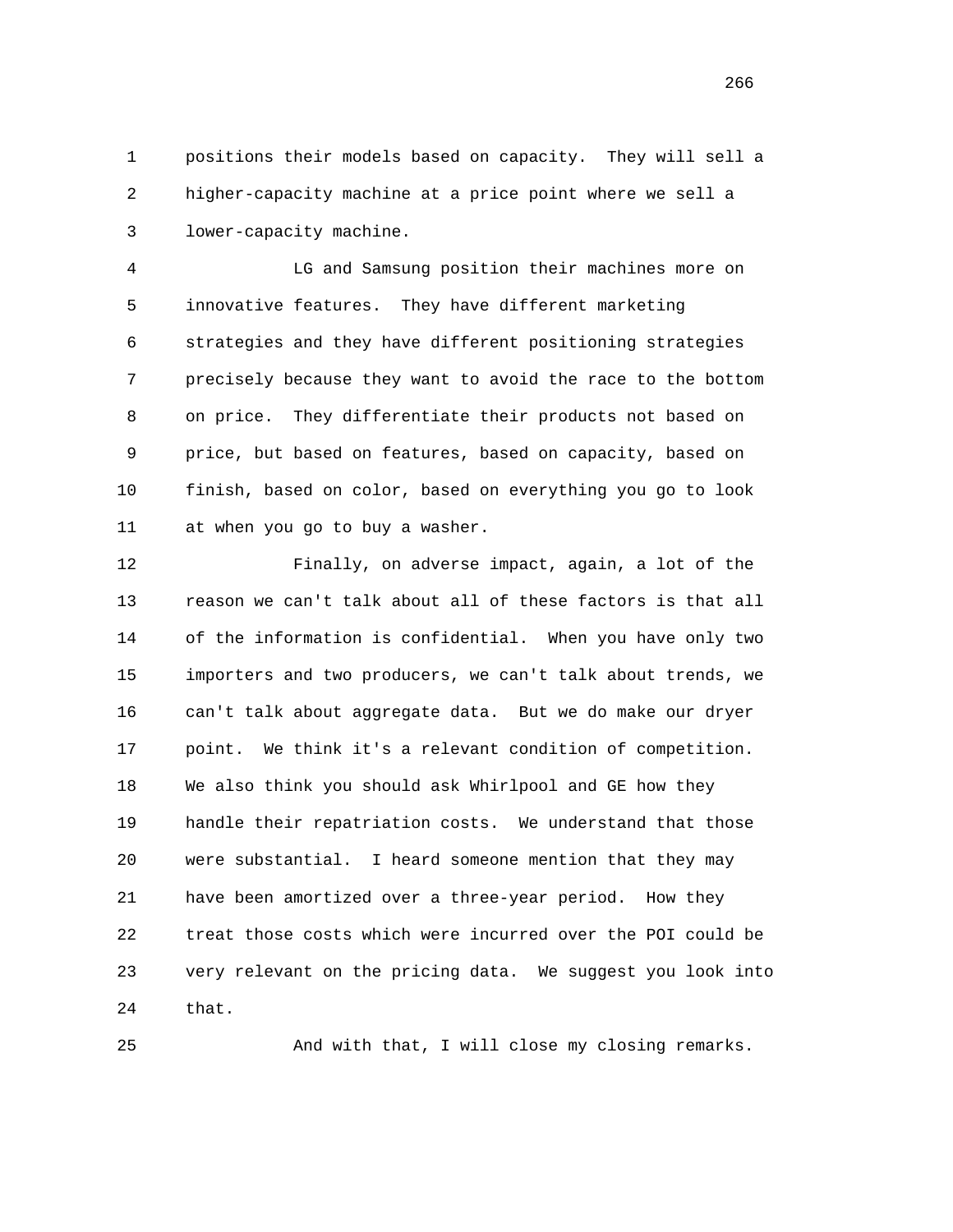1 Thank you.

 2 MR. CORKRAN: Thank you very much, Mr. Shor. On 3 behalf of the Commission and the staff, I would like to 4 thank the witnesses who came here today as well as counsel 5 for helping us gain a better understanding of the product 6 and the conditions of competition into large residential 7 washers industry. 8 Before concluding, please let me mention a few 9 dates to keep in mind. The deadline for submission of 10 corrections to the transcript and for submission of 11 post-conference briefs is Monday, January 11th. If briefs 12 contain business proprietary information, a public version 13 is due on Tuesday, January 12th. 14 The Commission has tentatively scheduled its vote 15 on these investigations for Friday, January 29th, and it 16 will report its determinations to the Secretary of the 17 Department of Commerce on Monday, February 1st. 18 Commissioners' opinions will be transmitted to 19 the Department of Commerce on Monday, February 8th. 20 Thank you all for coming and this conference is 21 adjourned. 22 (Whereupon, the conference was adjourned at 4:14 23 p.m.) 24